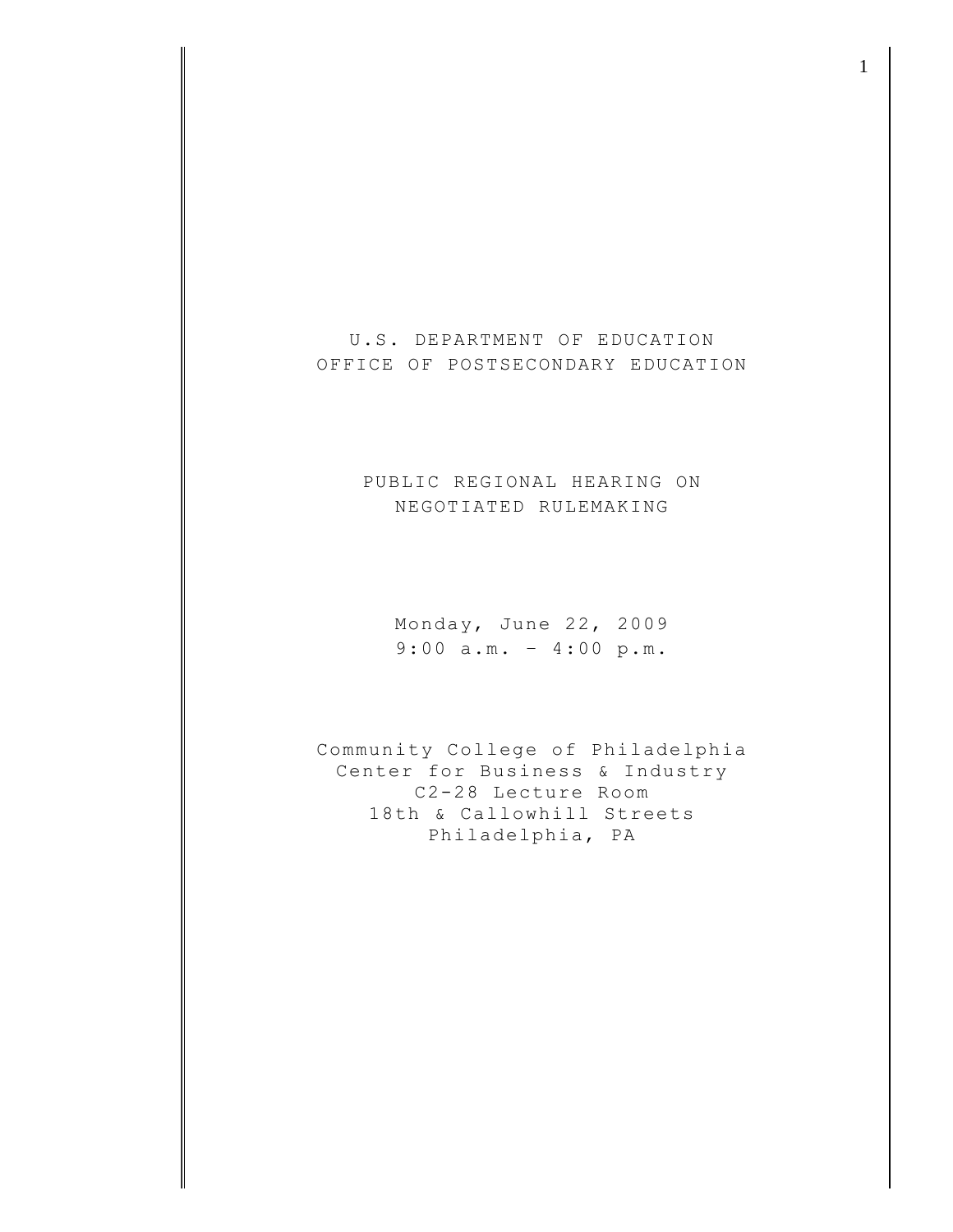| $\mathbf{1}$   | P R O C E E D I N G S                               |
|----------------|-----------------------------------------------------|
| $\overline{2}$ |                                                     |
| $\overline{3}$ | MR. MADZELAN: Good morning, everyone. My            |
| $\overline{4}$ | name is Dan Madzelan. I am the currently Acting     |
| 5              | Assistant Secretary for Postsecondary Education in  |
| 6              | the Department of Education. I want to welcome      |
| $\tau$         | everyone here today for this hearing where we are   |
| 8              | here to get your ideas around this next round of    |
| $\mathbf{9}$   | Negotiated Rulemaking.                              |
| 10             | Before I go any further, I want to                  |
| 11             | introduce my colleagues here at the table. My       |
| 12             | immediate left, also from the Office of             |
| 13             | Postsecondary Education, Carney McCullough, and far |
| 14             | left, from our Office of General Counsel, Steve     |
| 15             | Finley.                                             |
| 16             | So, today we have on our end a very simple          |
| 17             | protocol: you talk; we listen. And this is the      |
| 18             | start of our Negotiated Rulemaking process.<br>I    |
| 19             | recognize a number of people in the audience today, |
| 20             | so I know you are as familiar with this as we are   |
| 21             | at this end of the room. But basically we have a    |
| 22             | statutory requirement that when we regulate in the  |
| 23             | HEA Title IV Student Aid Programs, that we engage   |
| 24             | in a process of Negotiated Rulemaking to develop    |

 $\frac{1}{2}$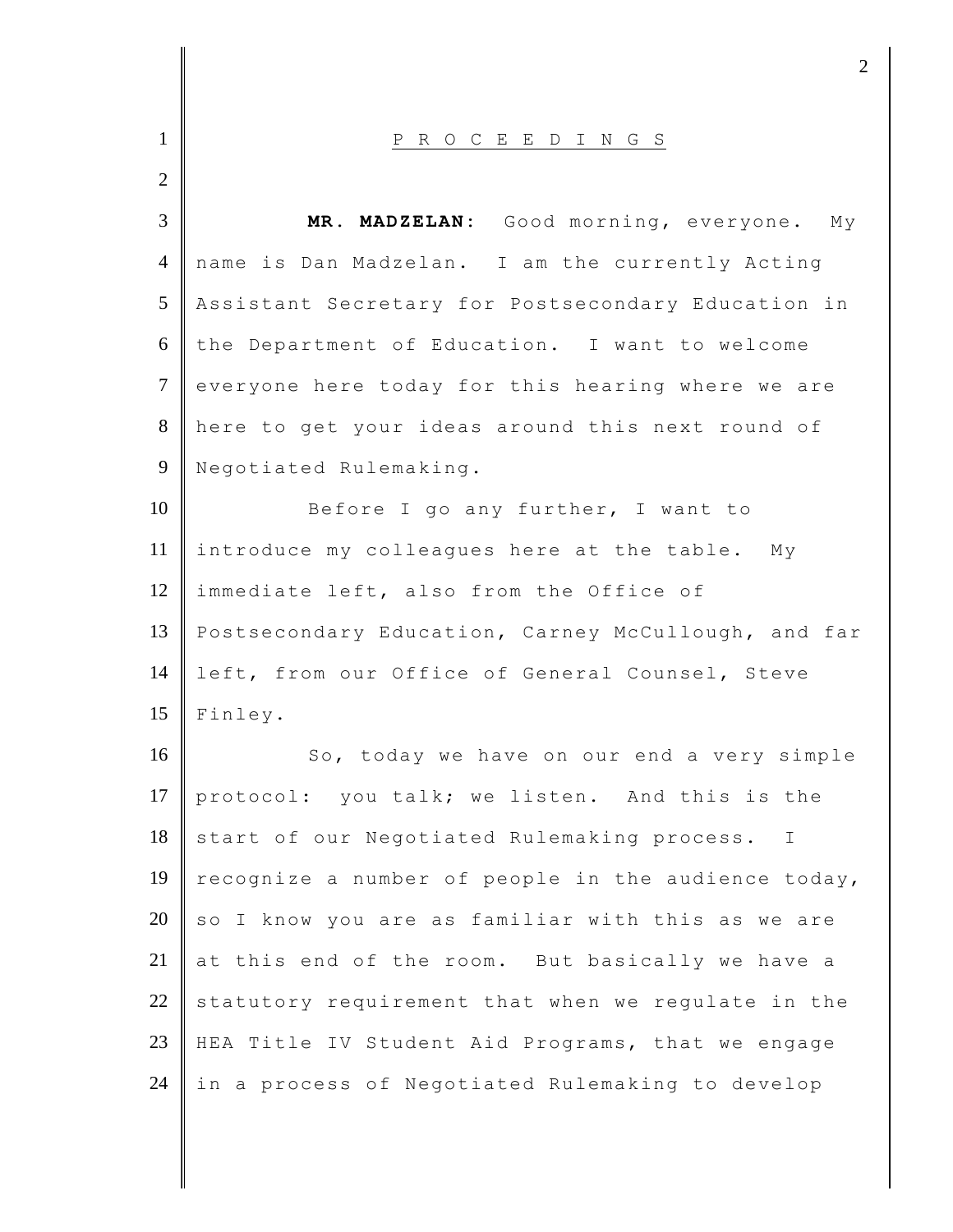1 | the proposed rule. Basically, that's where we sit  $2$  at a table with representatives of parties affected 3 by our regulations--affected by and interested in 4 our regulations.

5 So, the first step in that process is the 6 convening of public hearings such as this one here  $7$  today. This is the third that we--third and final 8 for this round of rulemaking. Last week we were in 9 Denver and Little Rock, and today, of course, in 10 Philadelphia. So, we did publish a notice in the 11 Federal Register, not only announcing this round of 12 rulemaking, but also the topic areas that we have 13 indicated we think are ripe for rulemaking at this  $14$  time.

15 Now, backing up just slightly, we are 16 still in the midst or coming down to the middle of, 17  $\parallel$  I guess, the prior rulemaking--Negotiated 18 Rulemaking session. We started this past winter 19 with five teams implementing provisions of the 20 Higher Education Opportunity Act--last summer's 21 reauthorization of the Higher Education Act. And 22 so we went through a process very similar to this  $23$  with public hearings and then our negotiated 24 sessions which we finished up a month or two ago.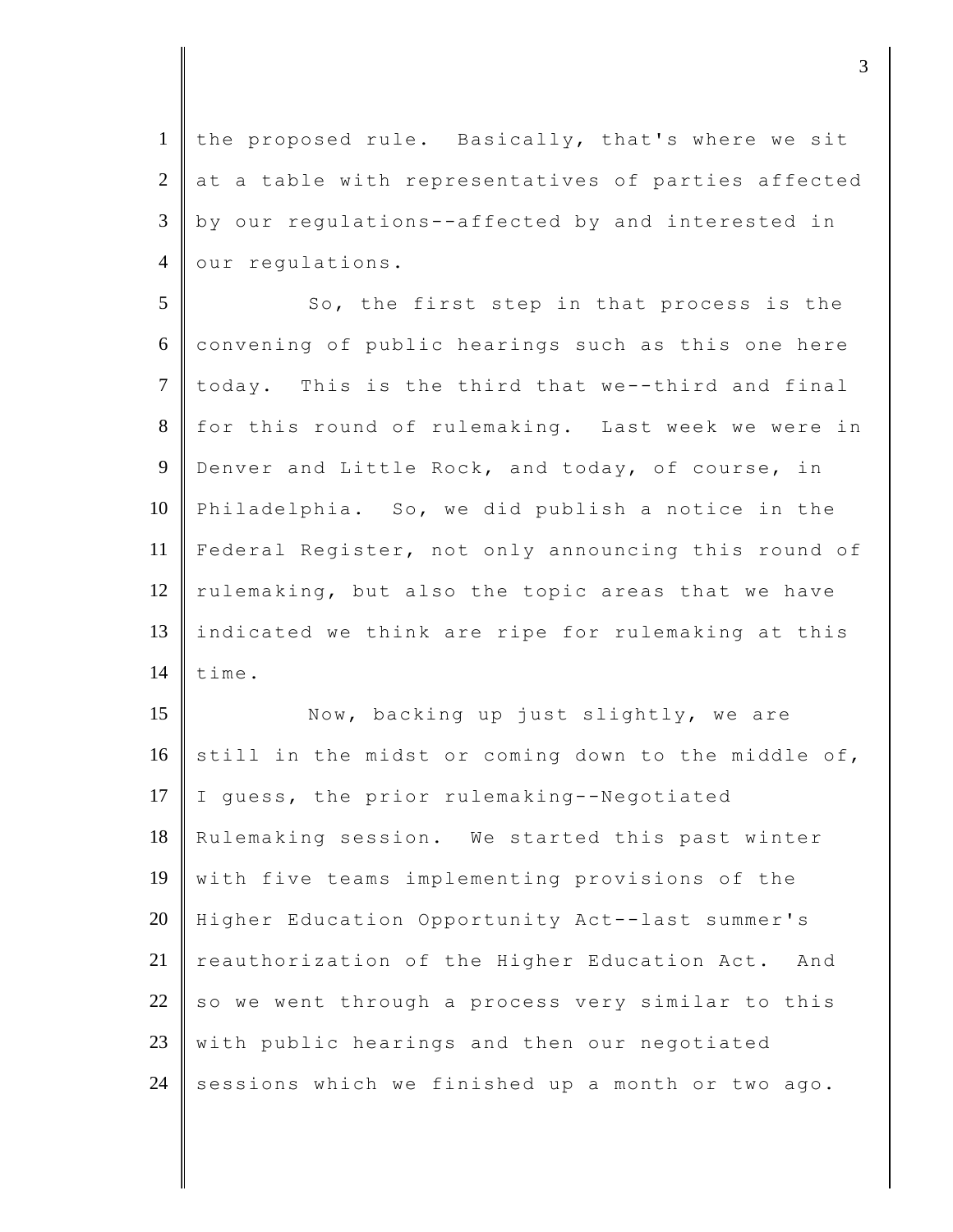1 And so now we are in the process of getting our 2 Notice of Proposed Rulemaking published, five of 3 those, which I think we are pretty much on schedule 4 to have those accomplished by around July 1st. 5 That might slip slightly, but again, we have to 6 have final rules in place by November 1st.

7 So, again, we're still continuing an 8 existing process as we kick off this new process. 9 | Well, why are we kicking off this new process or a 10 second round now? Well, when we looked at the 11 Higher Education Act and what the Congress had 12 passed last summer, we basically divided the 13 amendments into two parts--two buckets--Column A 14 and Column B. Column A being the items that we 15 needed to do right away to get implemented quickly, 16 and Column B was those items that could wait 17 perhaps a little bit. And we've indicated in the 18 notice at least some of those Column B items. The 19 provisions related largely to foreign institutions 20 whose students participate in our student loan 21 programs.

22 Of course, a big change in Washington over 23 the fall and winter, so with a new team in place, 24 with addition to Column B, we got a Column C. And

djective the contract of  $4$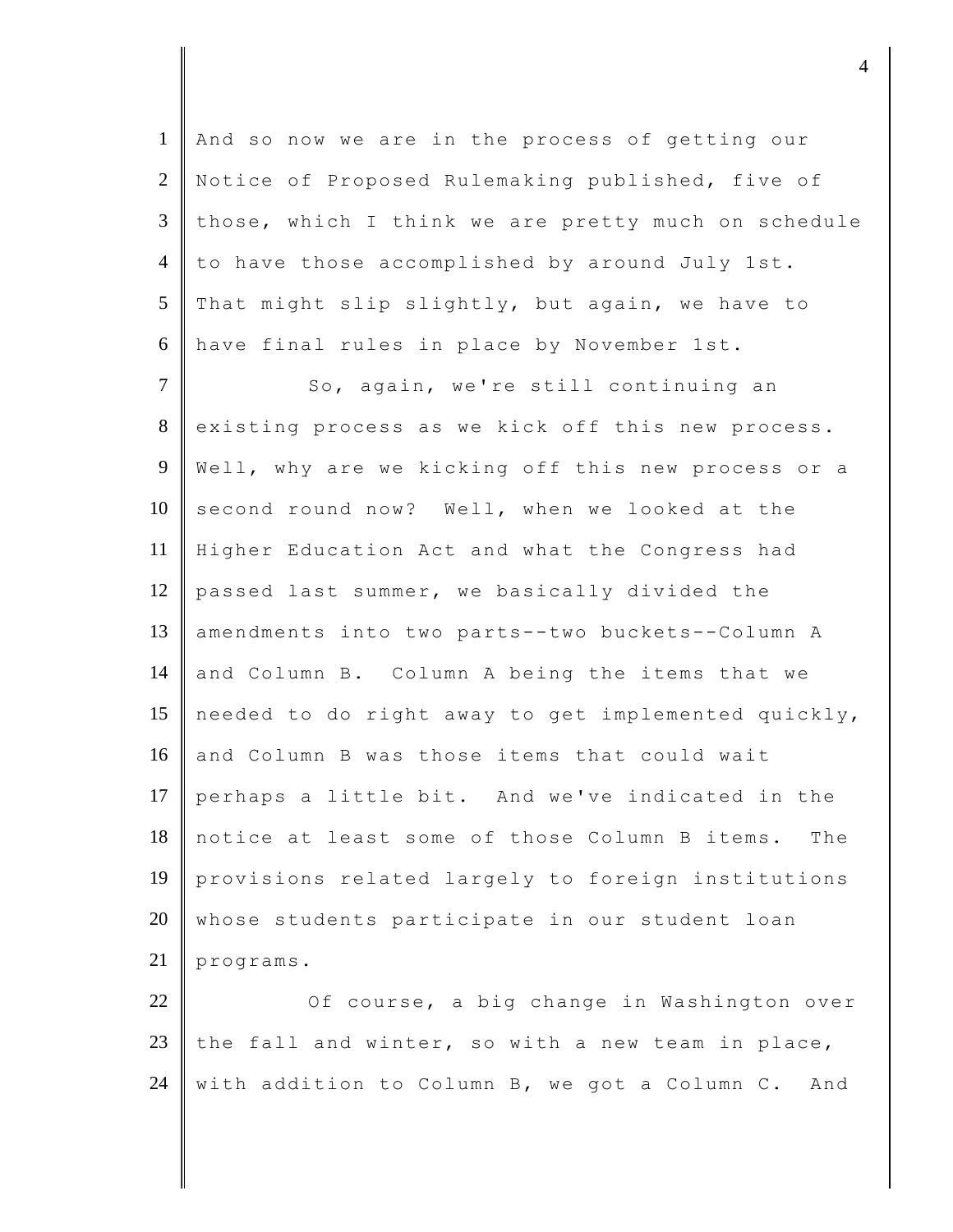1 so some additional items that we've identified back 2 at the Department and again as we've published in  $3$  the notice.

4 || And these--if you want to put a single 5 label on it, it's really about program integrity.  $6 \parallel$  So, you've seen--and some of these actually bled  $7$  out a little bit from some of the discussions that 8 we had in the round of Negotiated Rulemaking that 9 we just ended. So, a couple around, you know,  $10$  satisfactory academic progress and, you know, 11 definition of a credit hour for purposes of the 12 Pell Grant--the two Pell--year-round Pell Grant. 13 You know, we had that notion of acceleration, 14 accelerating your program of study for eligibility 15  $\parallel$  for the two Pell in one year. So, again, that kind 16 of touches satisfactory academic progress. So, 17 there's a couple of things that, you know, in 18 conversation in the last round and some of our own 19 thinking we thought we might take another look at. 20 A couple of others around state 21 authorization and of institutions as part of the 22 eligibility for Title IV programs. And also, 23 another item in that area within the definition,

24 | you know, gainful employment that, you know,

djecture to the contract of  $\sim$  5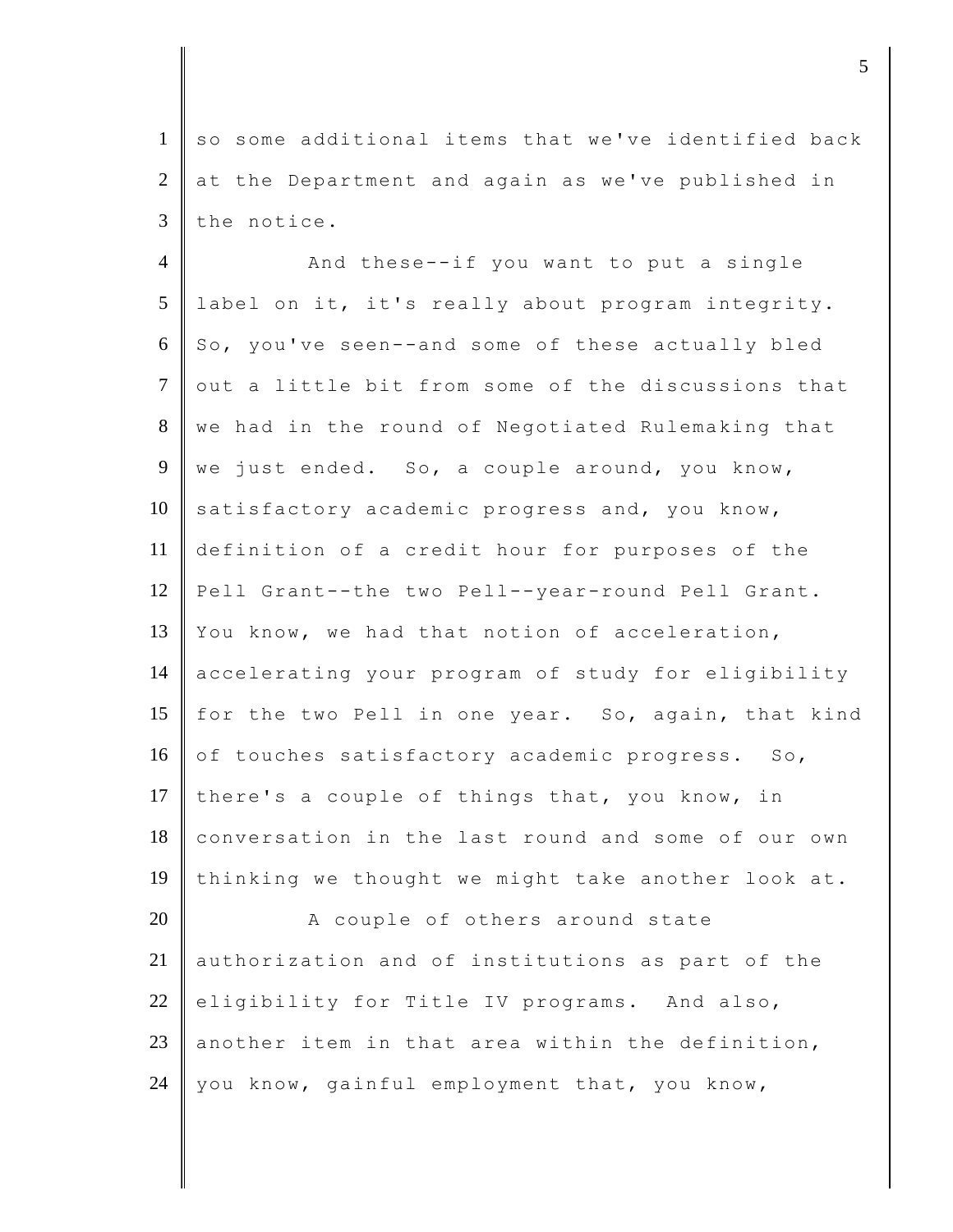1 eligible institutions need to provide their 2 students for gainful employment.

3 A couple of other items that have been out 4 there for a while and we've had some experience now 5 and maybe take another look at some of our 6 incentive compensation. You know we developed some 7 safe harbors in rulemaking several years ago. We 8 have six or seven years of experience under our 9 belts now. It's probably not a bad idea to take a 10 | look at how those safe harbors have worked.

11 **Also, sort of in the same vein as** 12 something we hadn't looked at in a while are 13 verification rules, so part of some of our ongoing 14 efforts around simplification of the financial aid 15 application process. Possibly, you know, better 16 use of IRS data, those kinds of things, maybe not a 17 bad idea to take a look at our verification rules  $18$  again.

19 And, lastly, you know, the definition of a 20 high school diploma for purposes of our student aid 21 programs. Now, you know, to be eligible--a student 22 to be eligible for aid programs has to be a high  $23$  school graduate or possess the recognized 24 equivalent, generally GED. Not only have we seen,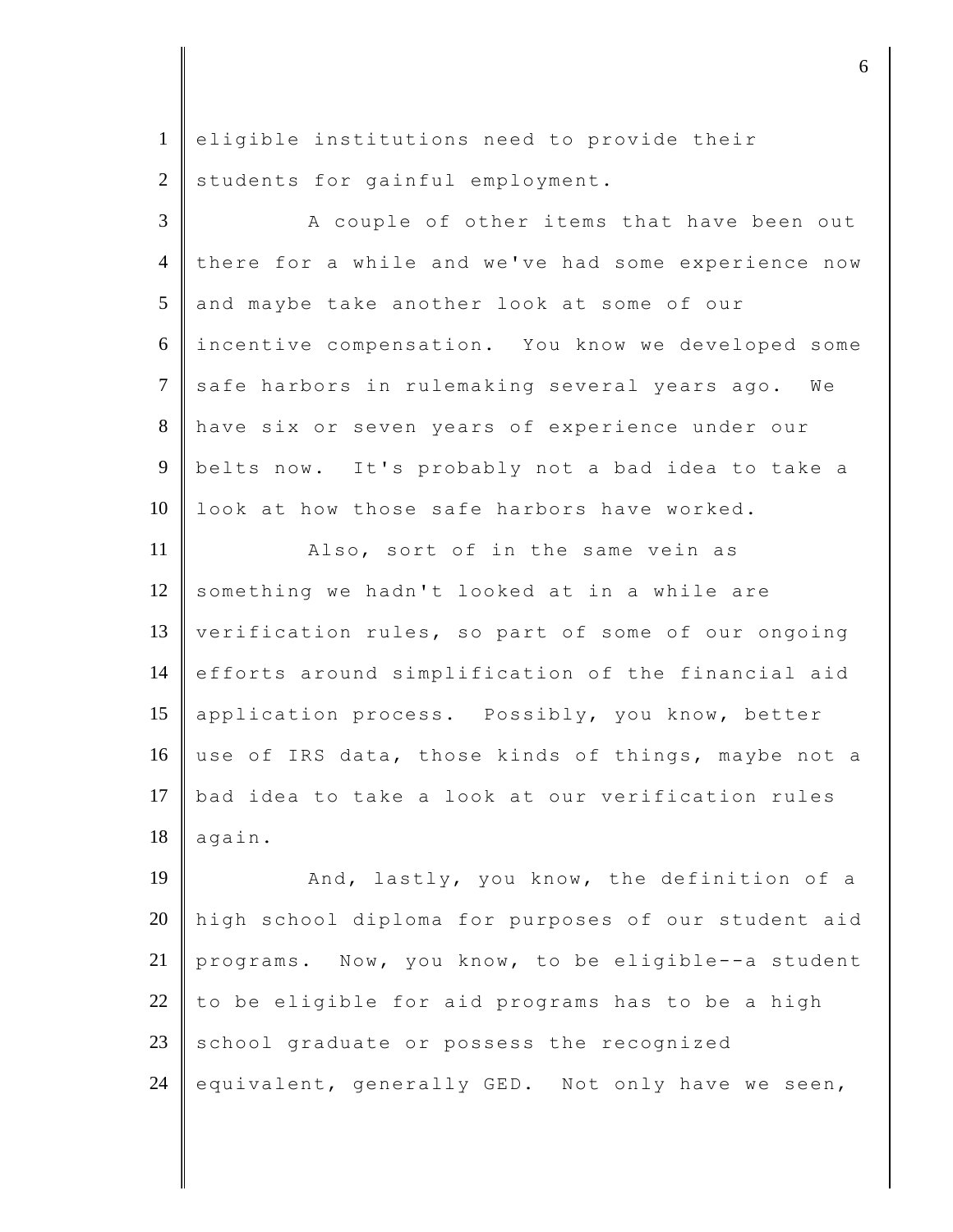1 obviously, online education expand in recent years  $2 \parallel$  in the postsecondary area, evidently it's expanding  $3 \parallel a$  bit in the secondary area as well. So, we've had 4 some questions around, you know, just exactly what  $5$  is a high school diploma for purposes of a student 6 establishing eligibility for Title IV programs.

7 So, again, those are the things that we've 8 identified. And we are hopeful that you will share 9 with us your ideas as well. If you want to comment  $10$  on what we are proposing, you're welcome. If you 11 want to suggest to us additional items, we 12 certainly welcome that as well. Process-wise, we 13 || will take the information we have gotten here 14 today, as well as at Denver and Little Rock, and 15 the written comments that we will have received by 16 the end of the week, and put together--take a 17 Iittle bit of time back at the office and put 18 together an initial negotiating agenda. And a 19 little bit later this summer, we'll publish another 20 notice in the Federal Register describing what it 21 is we intend to discuss, to negotiate, as well as 22  $\parallel$  the schedule for the actual negotiating committees. 23 Before I go on any farther I want to

24 | welcome Glenn Cummings, also from the Department,

djective terms of  $\overline{a}$  7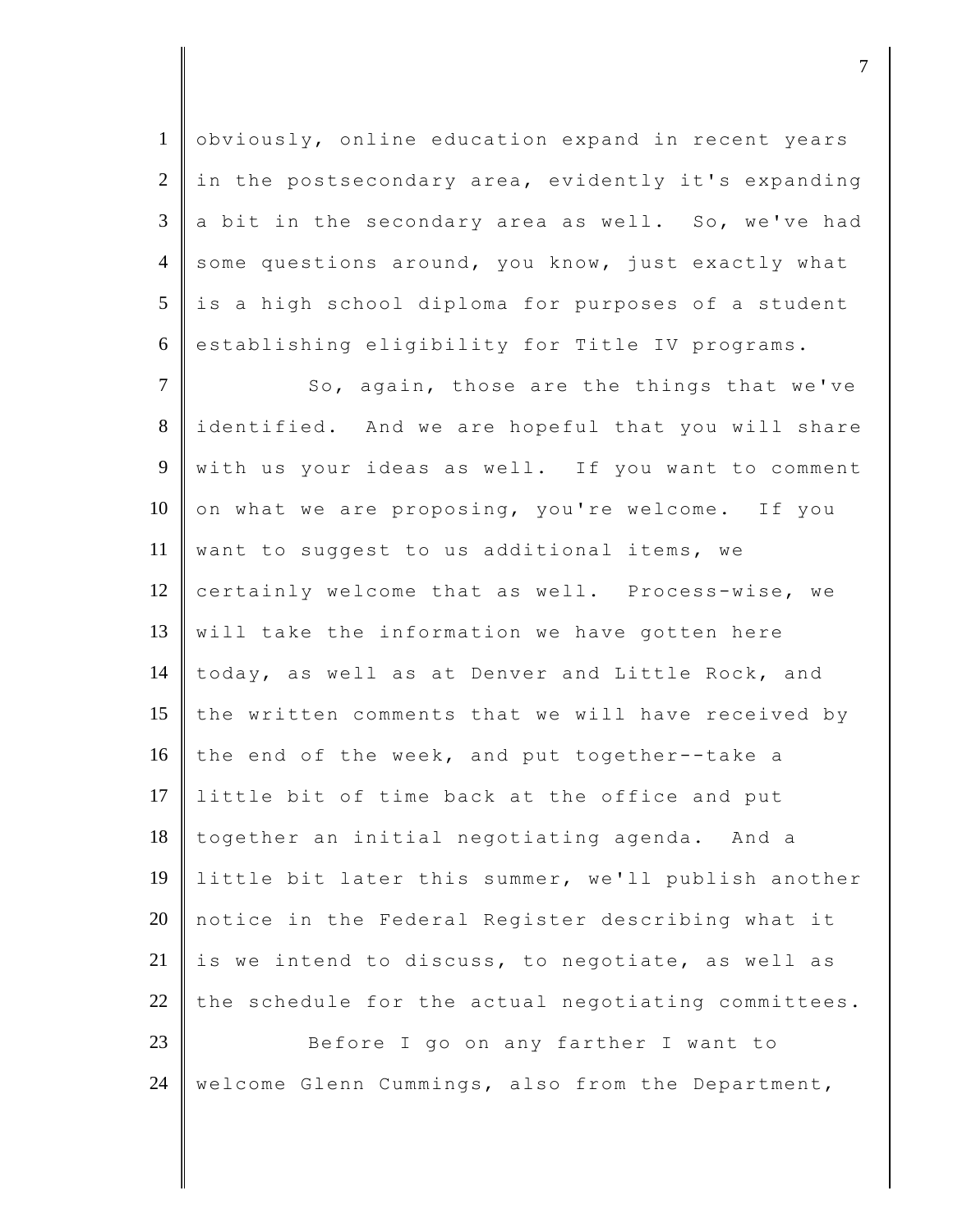1 our Deputy Assistant Secretary in our Office of 2 Vocational and Adult Education. 3 The last point I want to make is remember 4 this is a rulemaking process. We are here to 5 interpret and implement statute. We are not here  $6$  to make statutory changes nor to undue statutory 7 provisions through the rulemaking process. That's 8 just something we are not able to do. We are not 9 | legislators here; we are regulators here. 10 So, with that I would offer my colleagues 11 from the Department an opportunity to offer any 12 comments they may have. 13 Glenn? 14 **MR. CUMMINGS:** Thank you, David. I'm 15 Glenn Cummings, Deputy Assistant Secretary in OVAE, 16 as we call it. 17 | I just want to thank David for his  $18$  overview and thank you for being here. I think he 19 has outlined exactly what we need to do today. 20 We're looking for feedback, we're looking for help, 21 and we're looking for working within the parameters 22 of the specified regulation ability that we have. 23 So, at that point, we're looking forward  $24$  to learning ourselves and to making sure that we're

djecter and the set of  $\mathbf{8}$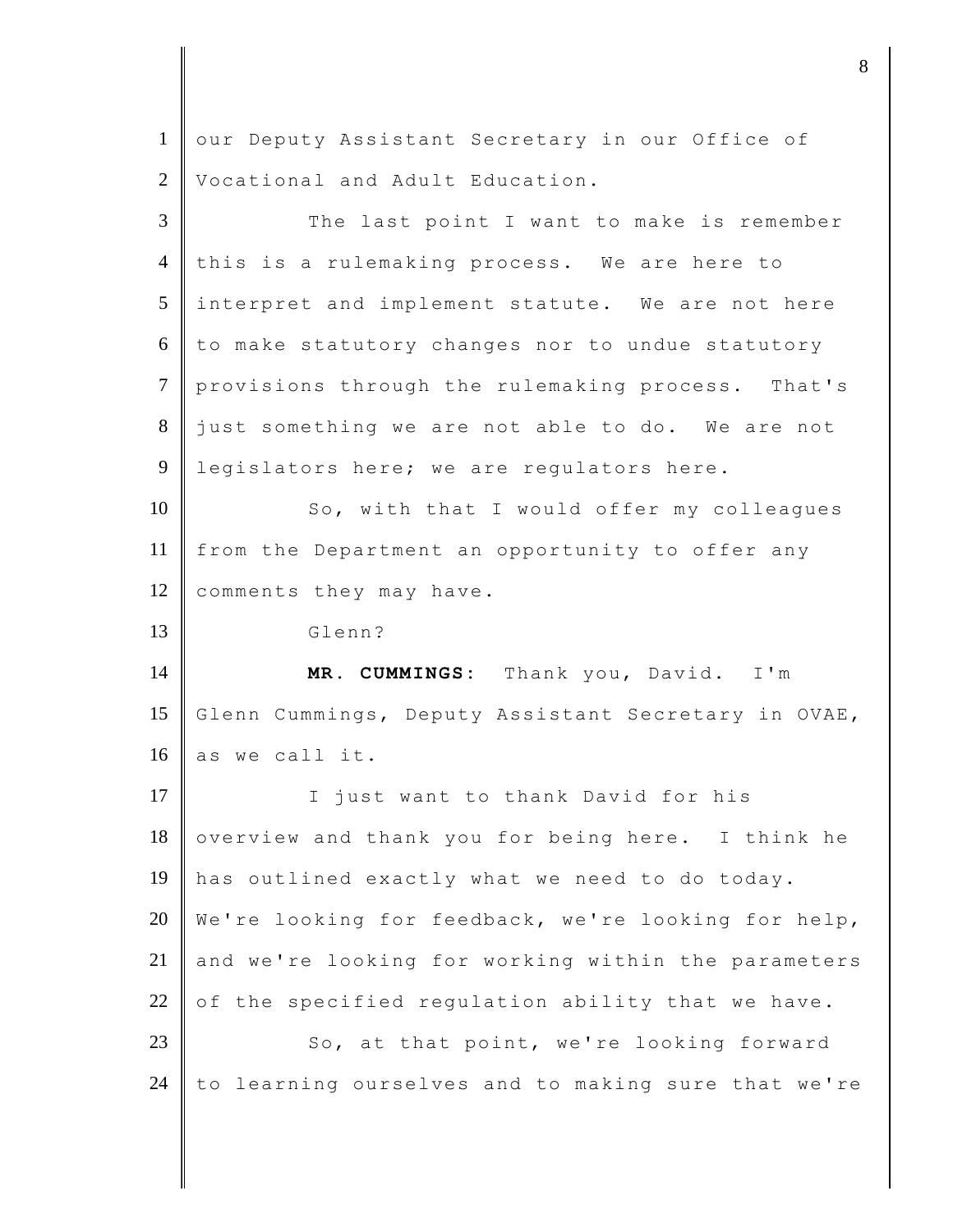| $\mathbf{1}$   | clear about where many of you stand. And we're      |
|----------------|-----------------------------------------------------|
| $\overline{2}$ | hoping for a very productive couple of days.        |
| 3              | Thank you.                                          |
| $\overline{4}$ | MR. FINLEY: I have nothing to add to that           |
| 5              | except that it's a long way from here to a final    |
| 6              | regulation, and it's always interesting to look at  |
| $\tau$         | a final regulation and walk it backwards and see    |
| 8              | its origins from comments at hearings just like     |
| 9              | this. So, we're here today to listen and see what   |
| 10             | develops from it.                                   |
| 11             | MS. McCULLOUGH: I also really have                  |
| 12             | nothing to add other than I'm looking forward to    |
| 13             | hearing your comments about things that we put on   |
| 14             | the table and maybe some additional items that you  |
| 15             | would like to see on the table.                     |
| 16             | MR. MADZELAN: Okay, with that we'll                 |
| 17             | begin. Now, you have signed up to speak in 10-      |
| 18             | minute intervals. It has generally been our         |
| 19             | experience that you don't take your full 10         |
| 20             | minutes, and also you don't see any, you know, red, |
| 21             |                                                     |
| 22             | green, and yellow lights up here. It's not that     |
|                | we're going to time you. But, again, you know,      |
| 23             | please limit your remarks to right around 10        |
| 24             | minutes.                                            |

djective terms of  $\overline{9}$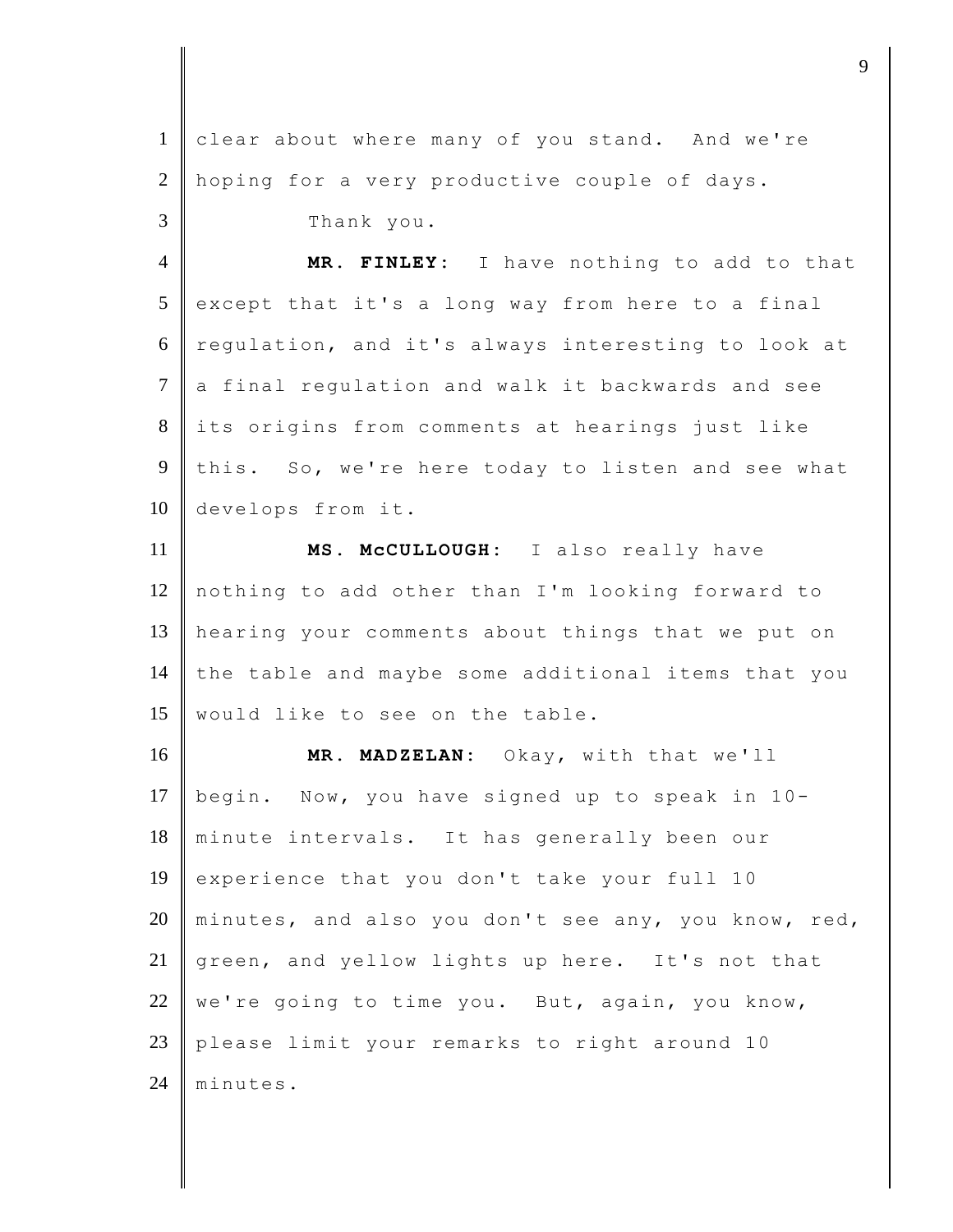| $\mathbf{1}$   | And as some of you don't use your full                                                                |
|----------------|-------------------------------------------------------------------------------------------------------|
| $\overline{2}$ | allotted time, then we'll just kind of speed up the                                                   |
| 3              | morning a little bit. We'll just continue to march                                                    |
| $\overline{4}$ | through our list of speakers. And we are scheduled                                                    |
| 5              | for a 10-minute break right around 10:30. So,                                                         |
| 6              | again, we'll see. When we get close to 10:30 we'll                                                    |
| $\overline{7}$ | see where we are and maybe take a break a little                                                      |
| $8\,$          | bit earlier or a little bit later.                                                                    |
| 9              | So, with that I want to welcome our first                                                             |
| 10             | speaker of the morning, Stephen Curtis.                                                               |
| 11             | MR. CURTIS: Good morning. I'm Steve                                                                   |
| 12             | Curtis, President of Community College of                                                             |
|                |                                                                                                       |
| 13             | Philadelphia.                                                                                         |
| 14             | And first, let me welcome you to                                                                      |
| 15             | Philadelphia and to our college. We're very                                                           |
| 16             | pleased, not only to have the opportunity to                                                          |
| 17             | testify before you, but also to serve as one of the                                                   |
| 18             | locations around the country where you are hosting                                                    |
| 19             | these public hearings. So, on behalf of all of us                                                     |
| 20             | at the college, welcome.                                                                              |
| 21             | I'm providing written testimony. I'm not                                                              |
| 22             | going to read it all. I'm just going to try to                                                        |
| 23             | summarize a few points. But what I would like to<br>do--when I think about the regulatory environment |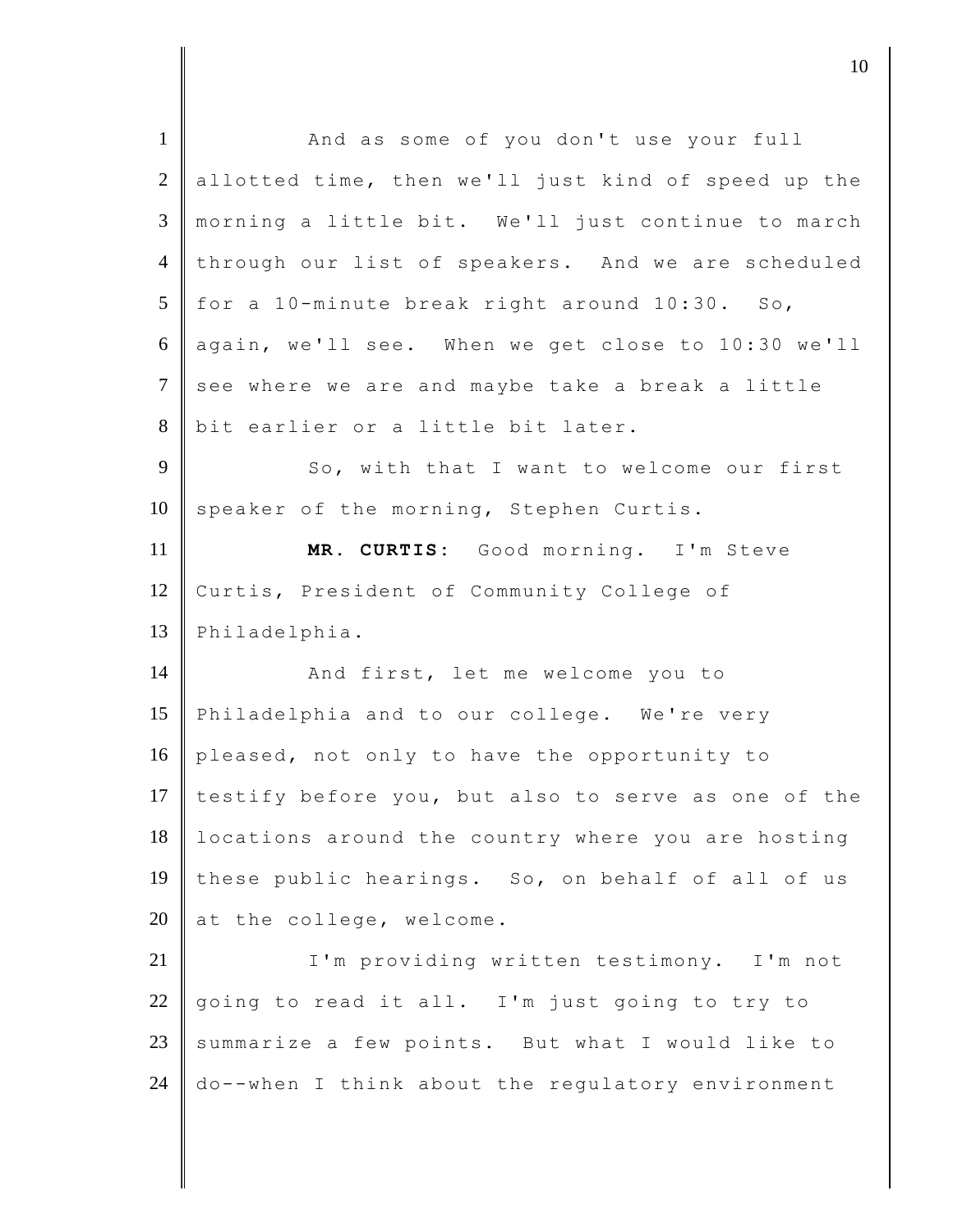$1$  at the federal level, I'm aware that it has a very 2 direct impact on students and, in this case,  $3 \parallel$  students at my own institution. So, I'll preface 4 my remarks with just a couple of statements about  $5$  students because I think that's important to 6 understand in terms of a couple of the suggestions 7 I'd like to make.

8 || Last year, the Philadelphia Workforce 9 Investment Board issued a report for our city 10 called "A Tale of Two Cities." It utilized 11 substantial research to help establish an agenda 12 for Philadelphia's economic future. The report 13 portrayed "a city on the rise"--that's a quote-- 14 focused on the prosperity associated with a world-15  $\vert$  class city that has world-class educational, 16 medical, cultural institutions. We have, for 17 example, one of the highest concentrations of 18 higher education students in the United States.

19 But this same report also depicted 20 Philadelphia as--and I quote again--"a city on the 21 decline." We have a public school system taken 22 over by the state; a ranking atop the nation's 10 23 largest cities in the percentage of people living 24 in poverty; a labor force participation rate that

djecamental in the contract of  $\mathbf{11}$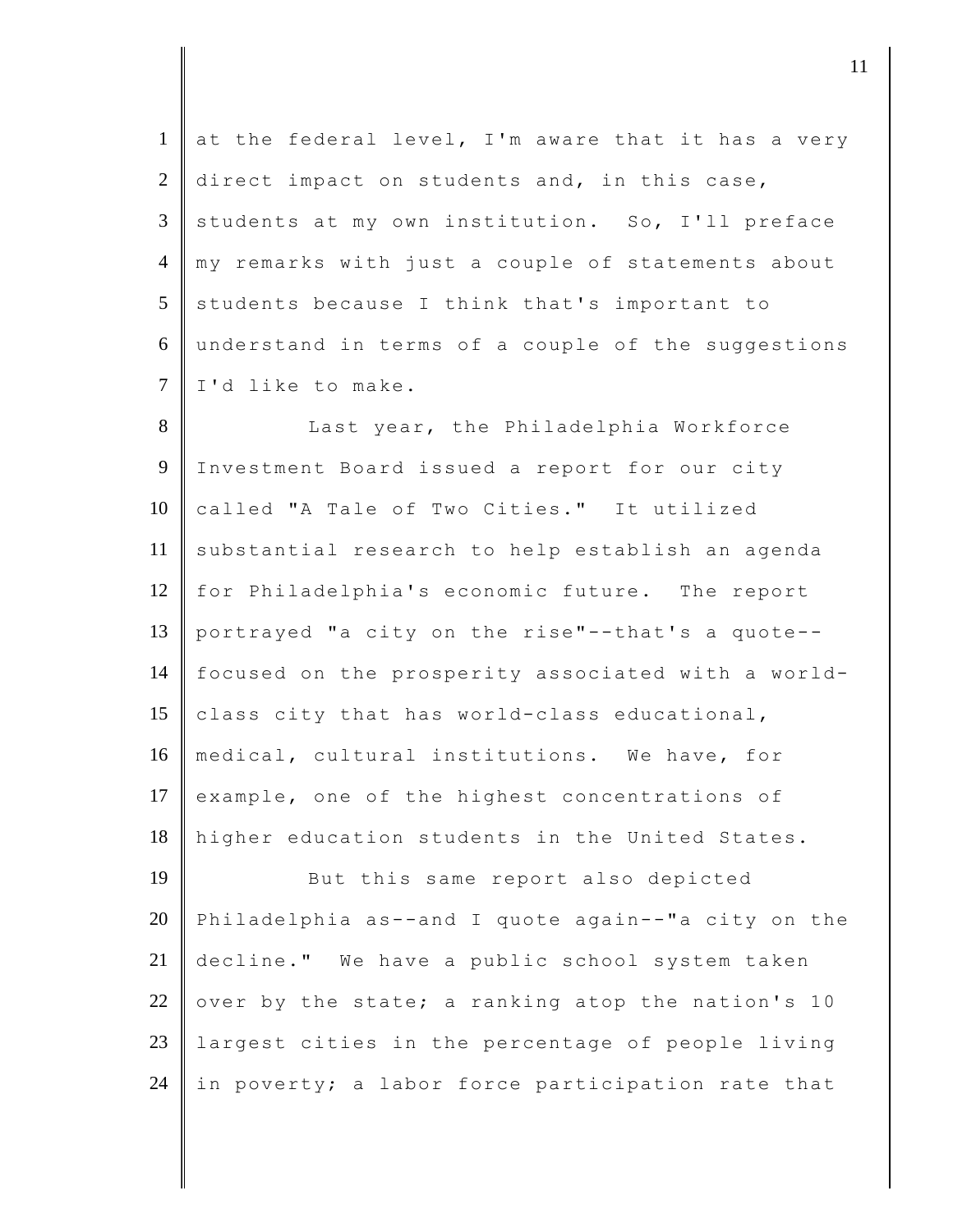1 | is 96th out of the nation's 100 largest cities; a 2 | college attainment rate that places Philadelphia 3 92nd among the 100 largest cities.

4 We see Community College of Philadelphia  $5$  as a bridge that moves residents from "the city on 6 decline" to "the city on the rise." With that in 7 mind, we support an open admission policy, we seek  $8$  to keep the cost of higher education affordable, 9 and we place a premium on student success outcomes. 10 Our commitment to the twin principles of access and 11 student success is the reason we have such a strong 12 interest in the federal government's support of 13 | these same goals and of the regulatory context for 14 | that support.

15 About two-thirds of our students here are 16 | women. The same proportion attend part-time, and 17 the overwhelming majority of our students are 18 adults, not the traditional 18- to 20-year-old 19 college student. We are the largest single point 20  $\circ$  of entry into higher education anywhere in the 21 Commonwealth of Pennsylvania for students of color. 22 Seventy percent of our full-time degree-seeking 23 students and approximately 60 percent of all 24 degree-seeking students receive some type of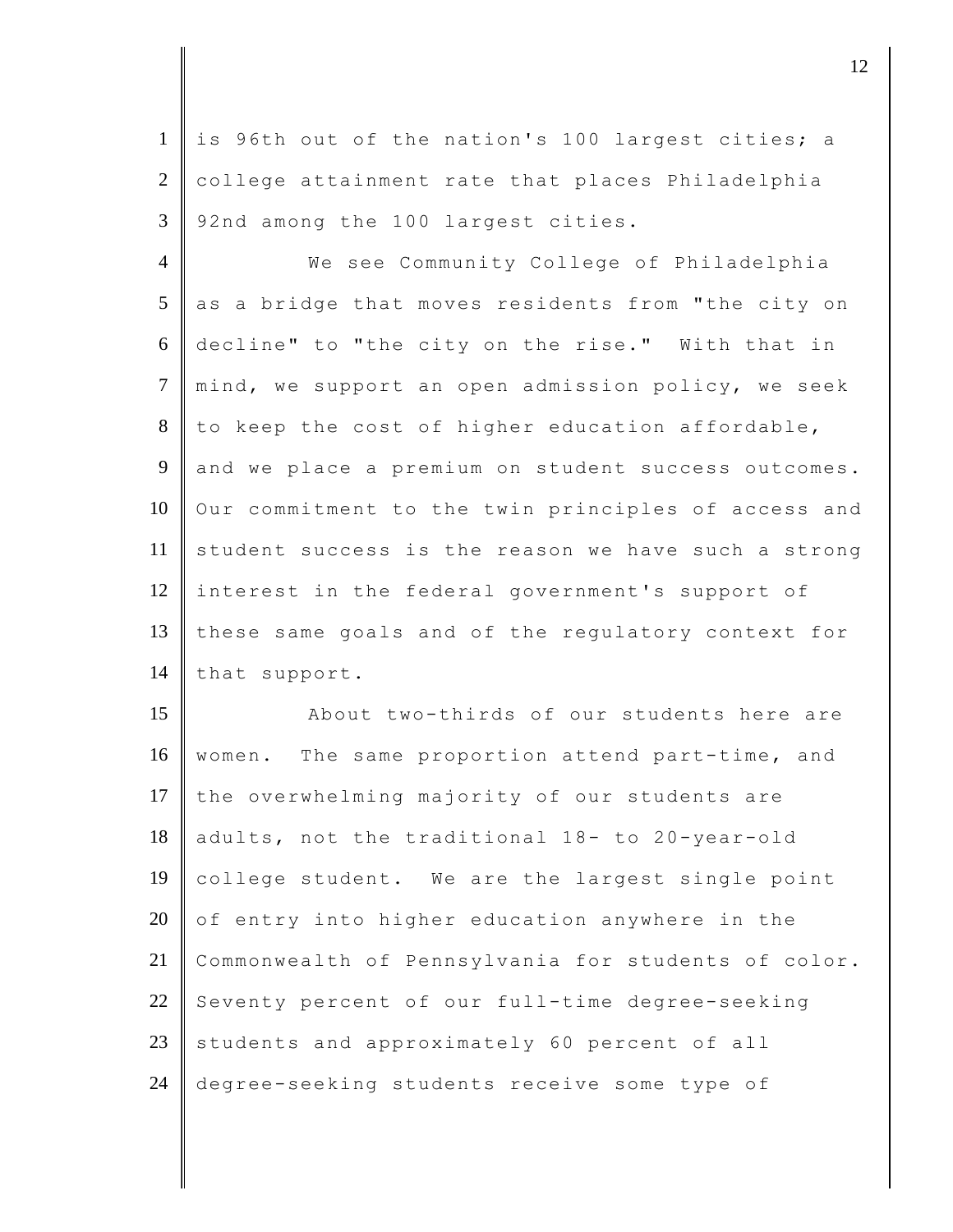| $\mathbf{1}$   | financial aid. And the last characteristic I want   |
|----------------|-----------------------------------------------------|
| $\mathfrak{2}$ | to cite: many of our students are the first in      |
| 3              | their families to pursue a postsecondary education. |
| $\overline{4}$ | With those facts, let me focus on a couple          |
| 5              | of things in terms of federal rules. The college    |
| 6              | supports most of the federal government's current   |
| $\tau$         | regulations in regards to satisfactory academic     |
| $8\,$          | progress for students. We appreciate that under     |
| 9              | the current regulations, Community College of       |
| 10             | Philadelphia is able to establish our own           |
| 11             | quidelines for satisfactory academic progress, and  |
| 12             | we ensure that our policy meets all minimum federal |
| 13             | statutory and regulatory requirements.              |
| 14             | Among the minimum federal regulatory                |
| 15             | requirements is that an institution is set a        |
| 16             | maximum time in which a student is expected to      |
| 17             | finish a program of study. For undergraduate        |
| 18             | programs, the maximum timeframe cannot exceed 150   |
| 19             | percent of the published length of the program      |
| 20             | measured in academic years, academic terms, credit  |
| 21             | hours attempted, or clock hours completed.          |
| 22             | Where the college policy, or reality                |
| 23             | perhaps, and federal guidance on the issue of       |
| 24             | satisfactory academic progress depart is in         |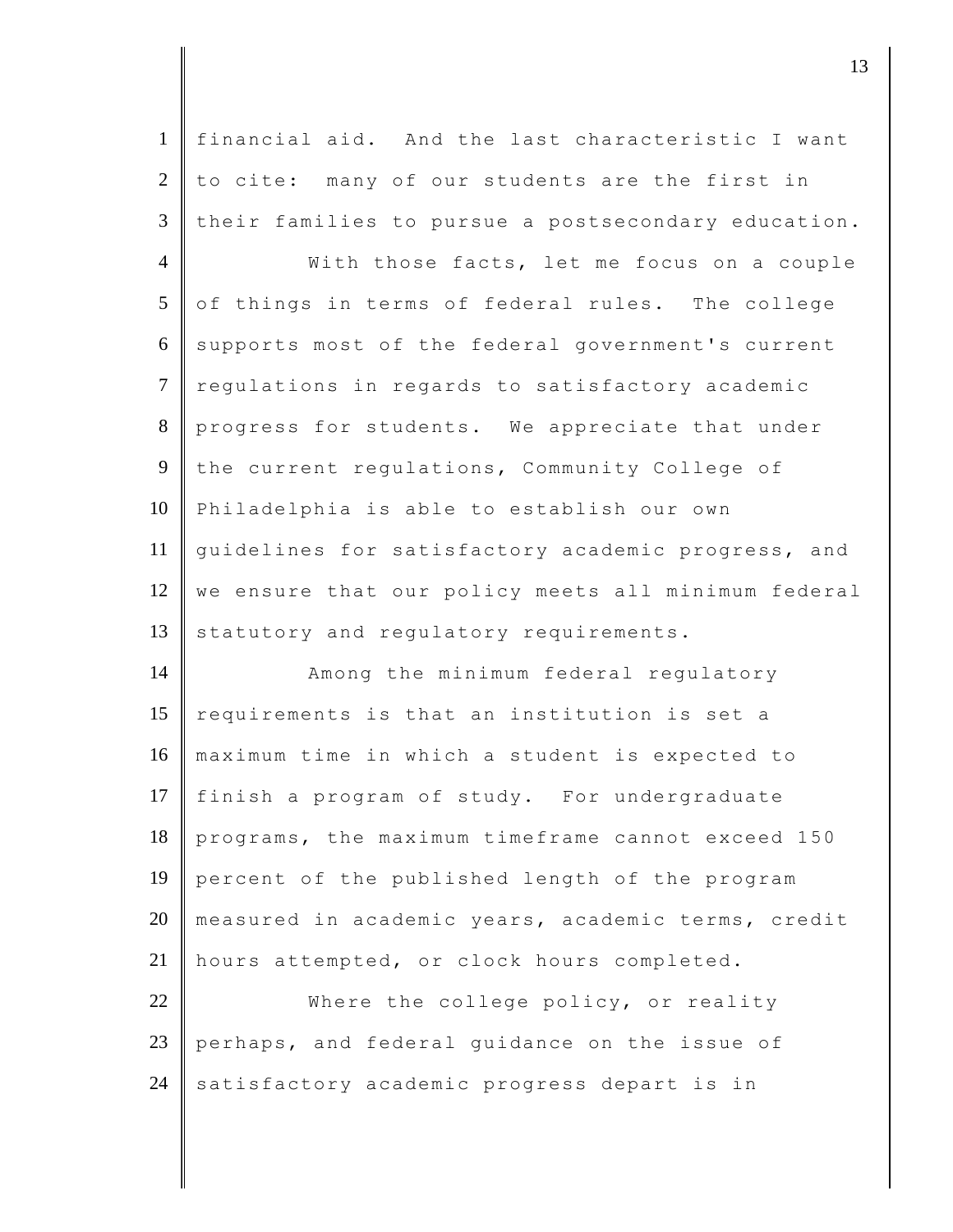| $\mathbf{1}$   | counting withdrawals. Title IV Rules do not         |
|----------------|-----------------------------------------------------|
| 2              | currently recognize academic or time amnesty in     |
| 3              | evaluating a student's eligibility for financial    |
| $\overline{4}$ | aid. Every class a student attempts is counted      |
| 5              | towards the maximum timeframe of 150 percent of the |
| 6              | college's published length of time needed to        |
| $\overline{7}$ | complete the credits to graduate from the program   |
| 8              | of study. Even periods in which a student did not   |
| 9              | receive Title IV funds must be counted.             |
| 10             | However, our college believes it is                 |
| 11             | important to give students a second chance, so our  |
| 12             | internal academic policy is to allow students one   |
| 13             | application for academic amnesty and one for time   |
| 14             | amnesty. We found that a number of our returning    |
| 15             | adult students were not college-ready immediately   |
| 16             | after graduating from high school, so they withdrew |
| 17             | from college classes they had registered for        |
| 18             | without understanding that it might make them       |
| 19             | ineligible for financial aid later on when they     |
| 20             | were ready to tackle college as an adult.           |
| 21             | And this is particularly relevant to my             |
| 22             | institution because, as I have indicated before, of |
| 23             | the adult nature of our students: more than half    |
| 24             | of our students are adults age 25 or older.<br>Our  |
|                |                                                     |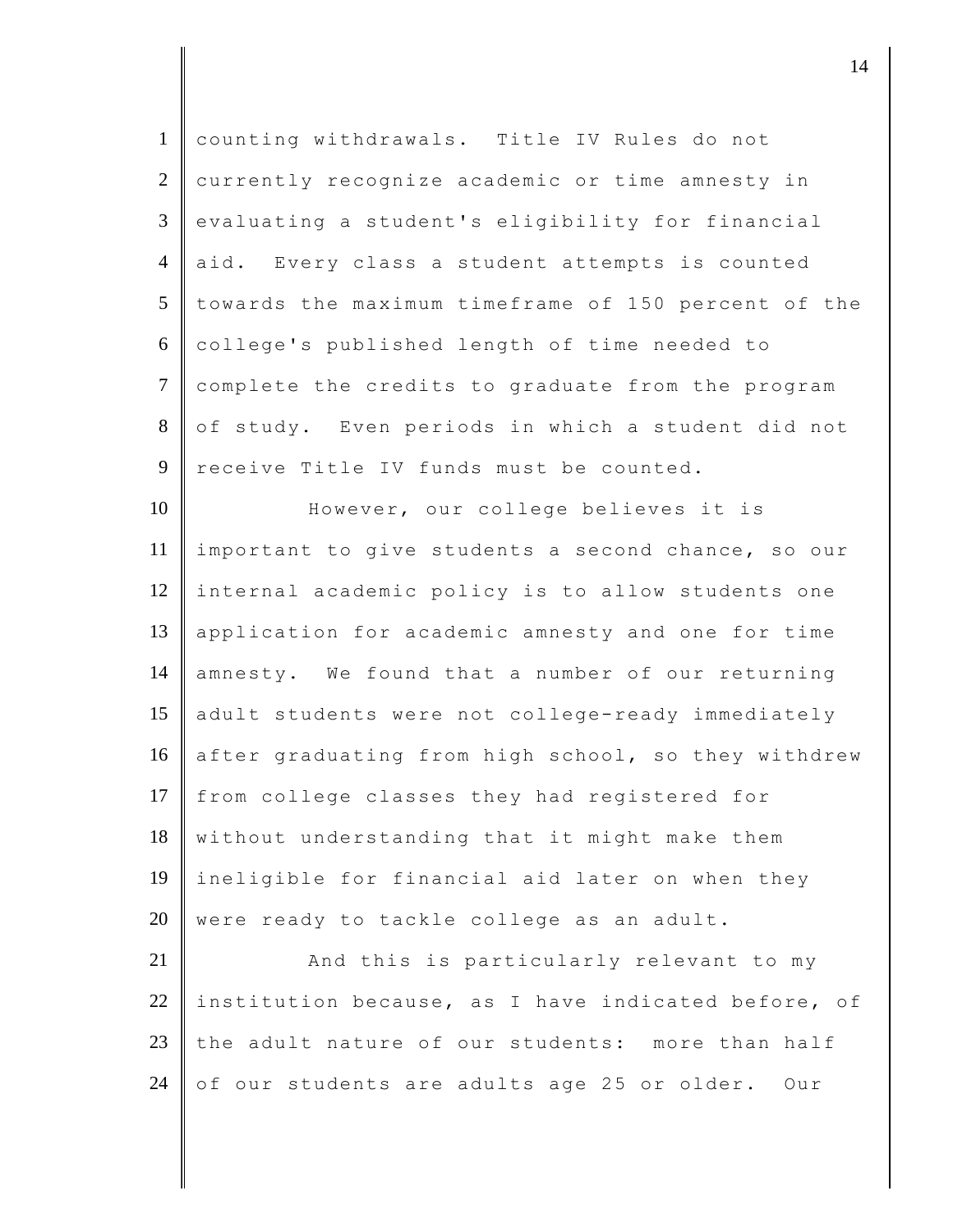1 College recognizes that sometimes students are 2 unsuccessful academically for a variety of reasons. 3 In later years, despite current high academic 4 achievement, the students may discover that a 5 previous low grade point average is a barrier to 6 entry into occupational fields or further academic 7 progress.

8 The College's academic and time amnesty 9 policy addresses this issue and ensures that a 10 student's one-time academic poor performance does 11 not have a detrimental effect on a student's long- $12$  term ability to persist and complete academic 13 goals. To safeguard against students "gaming the 14 system," so to speak, we've instituted rules for 15 when academic and time amnesties will be permitted. 16 Those rules are delineated in the College's 17 catalogue. And just so I'm clear, the catalogue 18 also states that "federal student aid"--and I'm 19 quoting—"regulations do not provide for time 20 amnesty or academic amnesty in evaluating a 21 student's eligibility for financial aid." 22 Under our academic and time amnesty 23 policy, the College's Financial Aid Office reviews

 $24$  students' academic progress after each term. A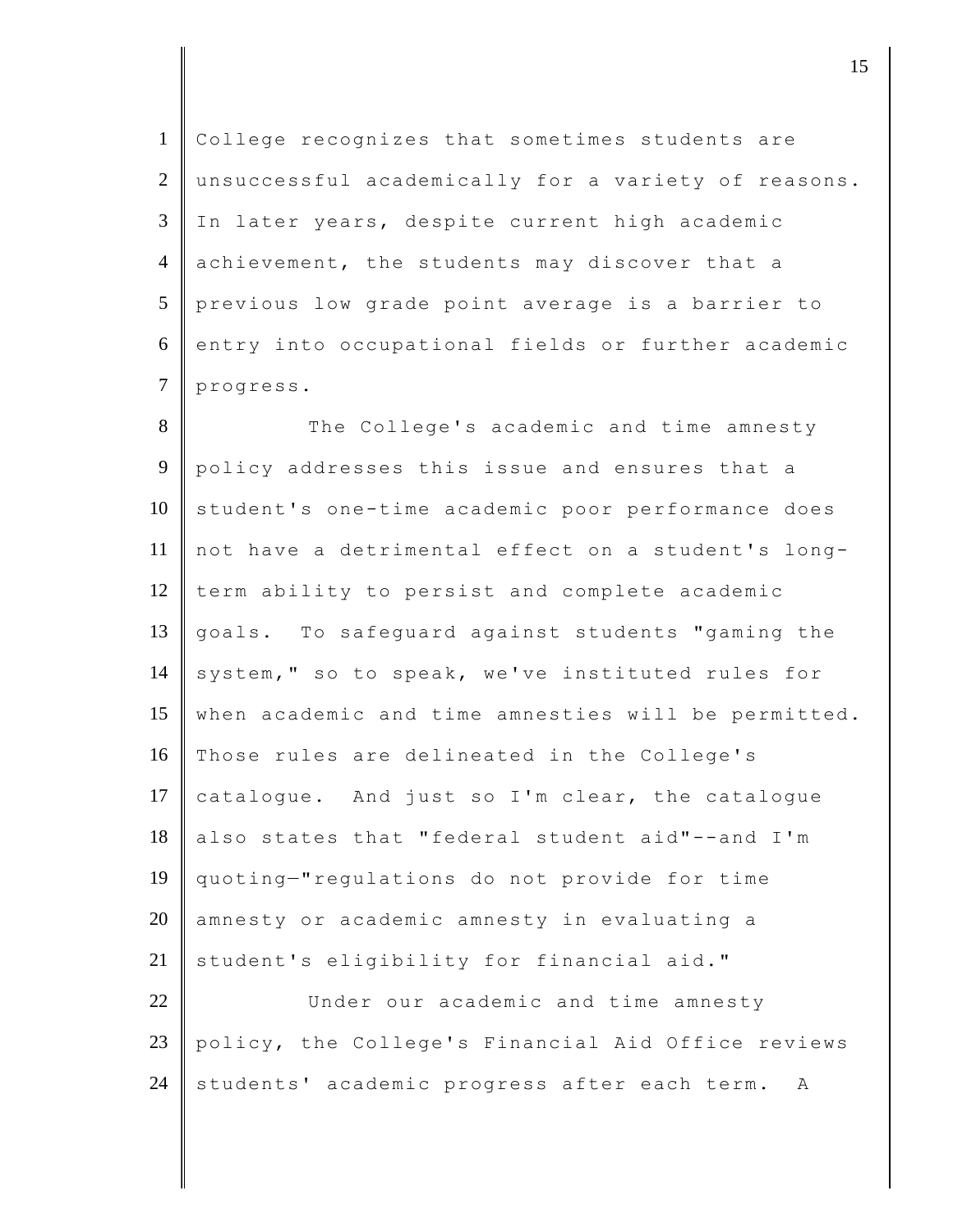1 student deemed not to be making satisfactory 2 academic progress is placed on financial aid 3 probation, and students who do not meet the 4 probationary conditions described in our academic 5 standards and progress policy become ineligible for 6 financial aid.

7 We would recommend that the Department of 8 Education look at ways to allow students who 9 receive academic or time amnesty to continue to 10 receive financial aid under certain conditions such 11 as those that I have described. Again, I'm trying 12 to focus on something that I think is prevalent in 13 a community college adult environment.

14 And two other brief comments--so I hope 15 I'll finish well within my 10 minutes--one on Pell 16 Grants and the other on the general financial aid 17 process. I just want to say that we do support the 18 new federal rule that allows a student to obtain 19 two Pell Grants in a year, the year-round Pell 20 Grant. This, again, makes a real difference for  $21$  our students who are overwhelmingly part-time and 22 use every term to attempt to complete their degree. 23 Without the year-round Pell provision some 24 students, even full-time students, would find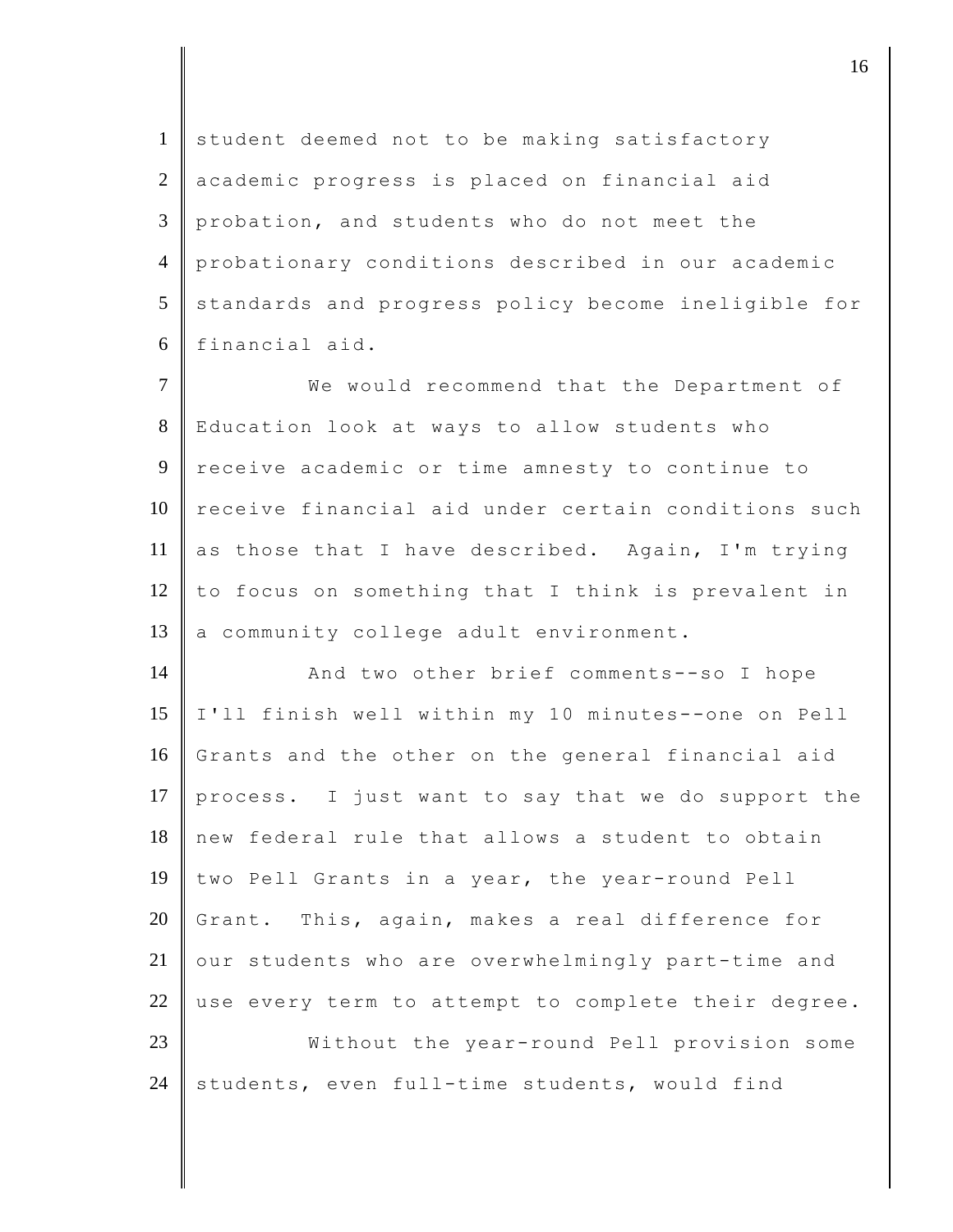themselves in danger of using up their Pell Grants in the fall and spring semesters and would be ineligible for Pell Grants in the summer. We view 4 that as very positive. And I can't take--miss the opportunity in any venue to say on the general financial aid process it's no secret that the 7 current process can be cumbersome and difficult to 8 understand for many students.

9 Again, focusing on this student body, the 10 complexity of the financial aid process is of 11 particular concern to our students because so many  $12$  are the first in their families to attend college 13 and have no one in their household to offer 14 guidance in filling out financial aid forms. To 15 help our students navigate the financial aid 16 process and to help increase student persistence,  $17$  our college has begun offering financial planning 18 sessions. These are meant to go beyond the 19 standard "how to apply for financial aid." FAFSA  $20$  is terrible, but it's not just about FAFSA. It's 21 also so that students will have a broader 22 understanding of higher education costs and long-23 term financial planning.

24 But we do support simplifying the FAFSA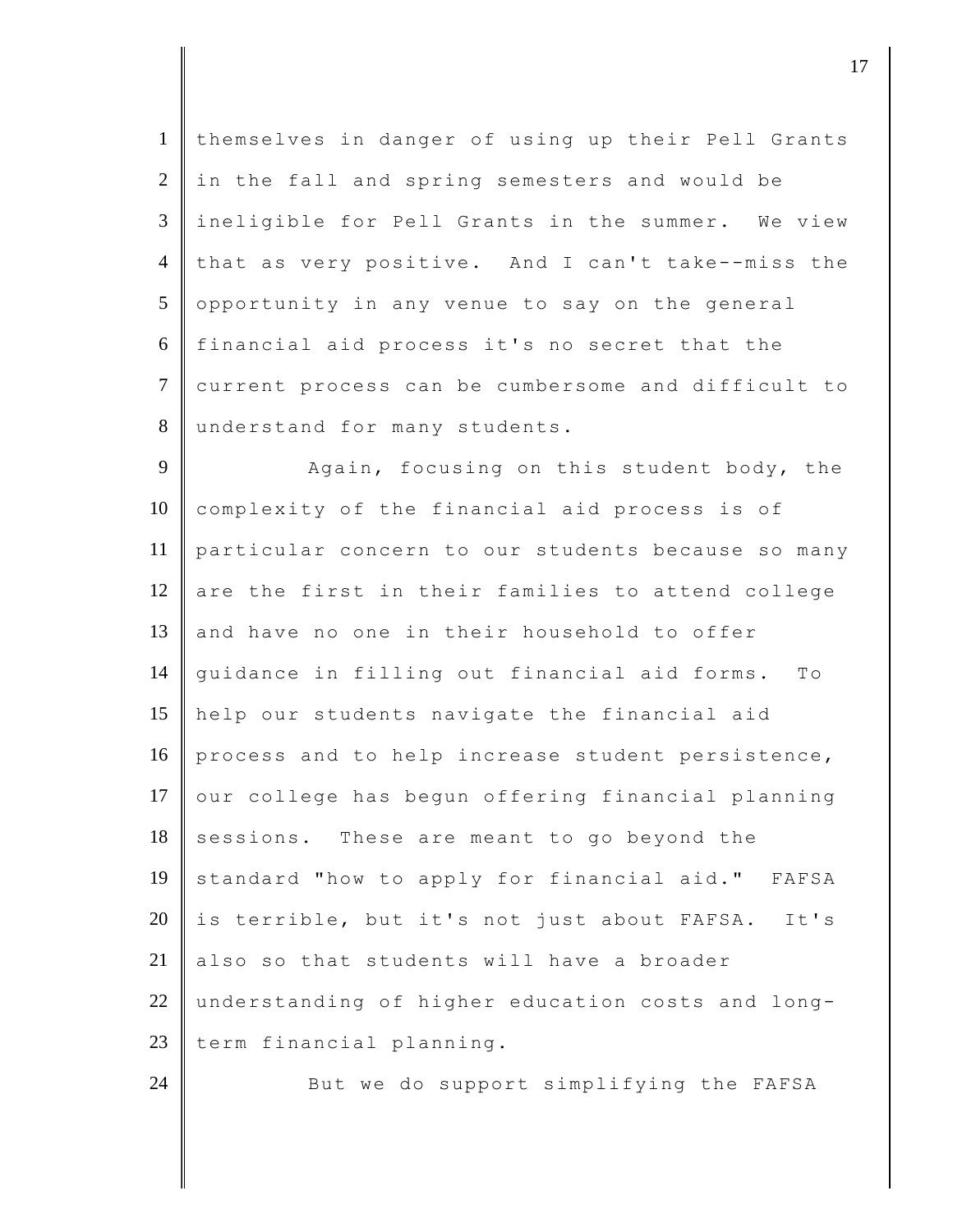| $\mathbf{1}$   | application, thereby making the financial aid         |
|----------------|-------------------------------------------------------|
| $\overline{2}$ | process more understandable for students and less     |
| 3              | cumbersome for financial aid managers.                |
| $\overline{4}$ | In Pennsylvania, completing the FAFSA is              |
| 5              | also the key to applying for state tuition            |
| 6              | assistance as well as many scholarships. Tying the    |
| $\tau$         | FAFSA to IRS system data is one way of perhaps        |
| 8              | simplifying the application process.                  |
| 9              | That concludes my testimony. Thanks for               |
| 10             | the opportunity to share thoughts. And again,         |
| 11             | welcome to the Community College of Philadelphia.     |
| 12             | MR. MADZELAN: Thank you very much.                    |
|                |                                                       |
| 13             | Barmak Nassirian, American Association of             |
| 14             | Collegiate Registrars and Admissions Officers.        |
| 15             | MR. NASSIRIAN: Good morning. I am Barmak              |
| 16             | Nassirian with the American Association of            |
| 17             | Collegiate Registrars and Admissions Officers.<br>Our |
| 18             | association is fairly well known to the Department,   |
| 19             | but I should probably just summarize that we are a    |
| 20             | non-profit association of more than 2,500             |
| 21             | institutions of higher education and represent        |
| 22             | about 10,000 campus officials, primarily from         |
| 23             | admissions and academic records professions.          |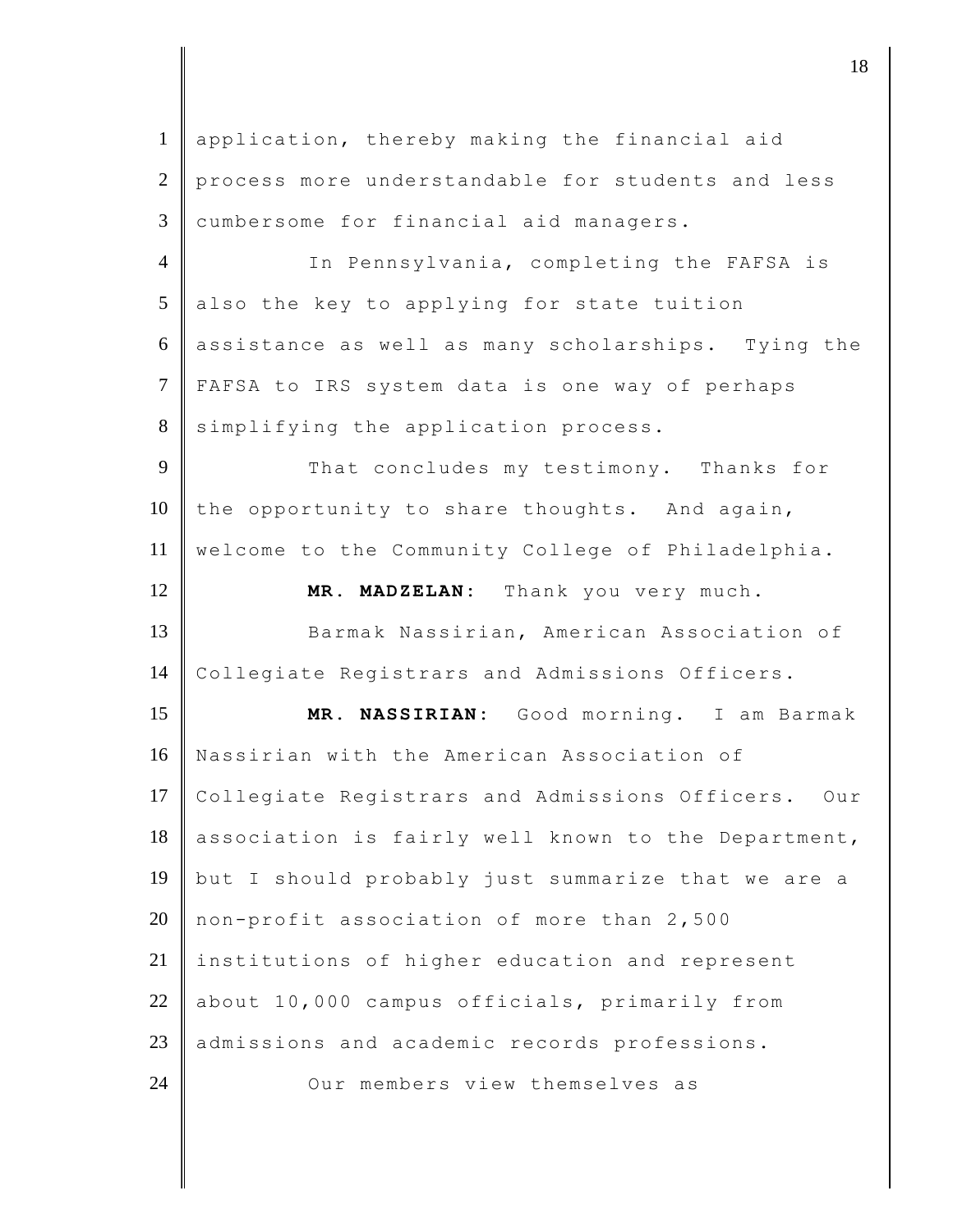| $\mathbf{1}$   | systemically interested in academic integrity.<br>Αs |
|----------------|------------------------------------------------------|
| $\mathfrak{2}$ | admissions officers they have an important role in   |
| $\mathfrak{Z}$ | terms of gate-keeping for institutional purposes.    |
| $\overline{4}$ | They are reliant parties on the credentials and      |
| 5              | credits earned elsewhere, and spend an inordinate    |
| 6              | amount of their time--increasingly so over the       |
| $\overline{7}$ | course of the past decade--trying to detect and      |
| $8\,$          | expose diploma mills and fraudulent credentials,     |
| 9              | which are becoming a terrifying problem in this      |
| 10             | country. There are people cutting patients open      |
| 11             | that we, at AACRAO, do not believe actually          |
| 12             | attended medical school. It is that scary. So,       |
| 13             | increasingly we are combating a problem that is      |
| 14             | becoming global and that is afflicting U.S.          |
| 15             | citizens here in terms of their health and safety.   |
| 16             | Beyond that, obviously, the registrar                |
| 17             | profession is in the business of credentialing       |
| 18             | people. They are in the business of developing and   |
| 19             | enforcing academic policy for institutional          |
| 20             | purposes and they are major consumers of other       |
| 21             | institutions' products in terms of academic credits  |
| 22             | and credentials as well.                             |
| 23             | All of this is to explain that our                   |
| 24             | interest in this matter, frankly, transcends         |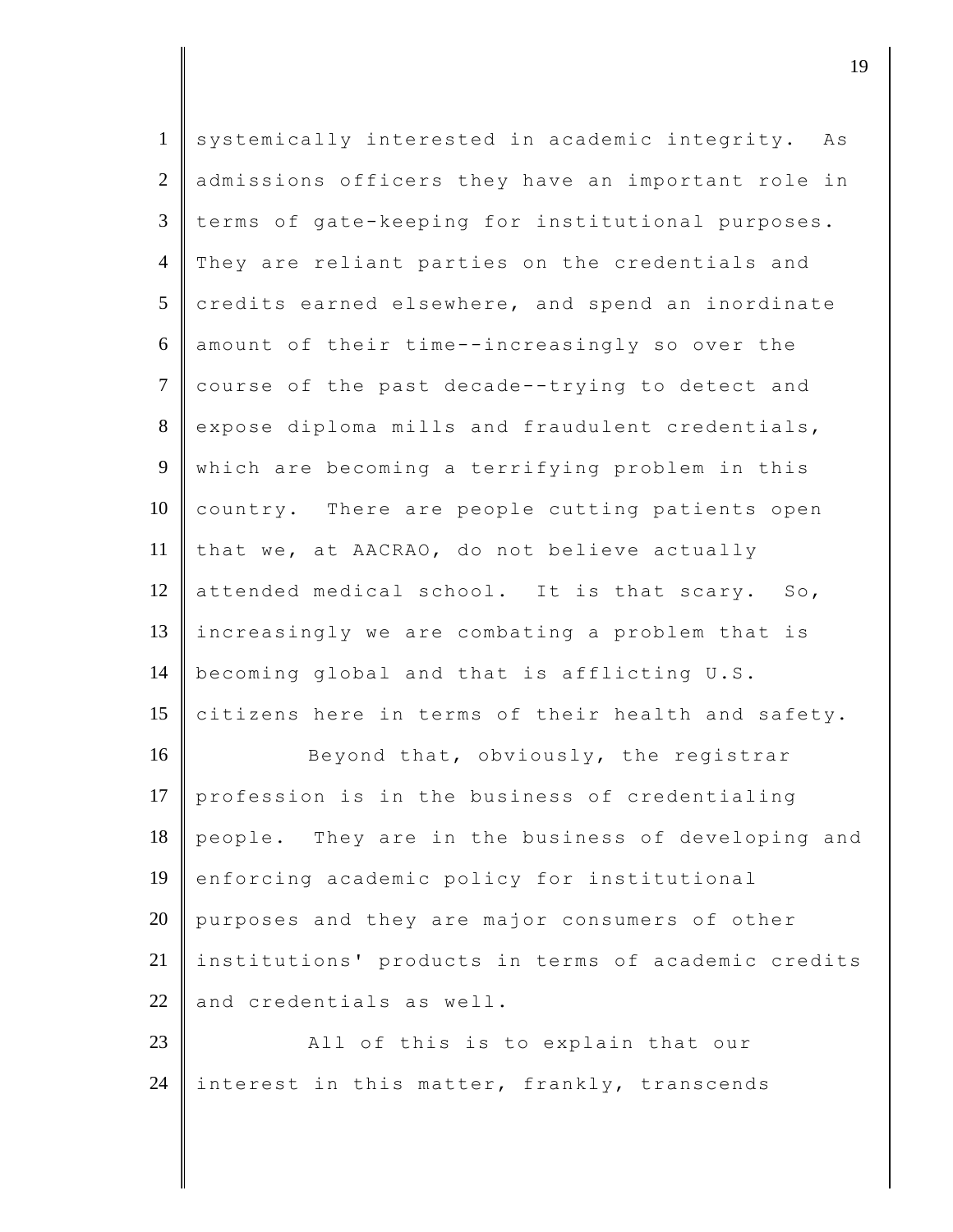financial aid. And that because we have our own 2 reasons for seeking systemic improvements to program integrity, we believe our members would be 4 | very reliable and well-informed partners to assist the Department in improving the integrity of Title IV programs. 7 Now having said that, one of our concerns is that, candidly, inadequate gate-keeping provisions for accessing federal financial aid are 10 now hampering the efforts of our members instead of helping them. Institutions, including from high schools all the way to so-called doctoral institutions, have cropped up all over the place. 14 And, regrettably, because the so-called triad--15 accreditation, state licensure, and federal 16 recognition--are substantively inadequate--and I'll  $\parallel$  go through as to why we think they're substantively inadequate--some of our members view some institutions that now have gained access to the-- not only to the billions of dollars available under federal student aid programs, but more insidiously 22 the imprimatur--the implied seal of approval that 23 that carries--as diploma mills. And we are gravely alarmed at a system that was never designed to do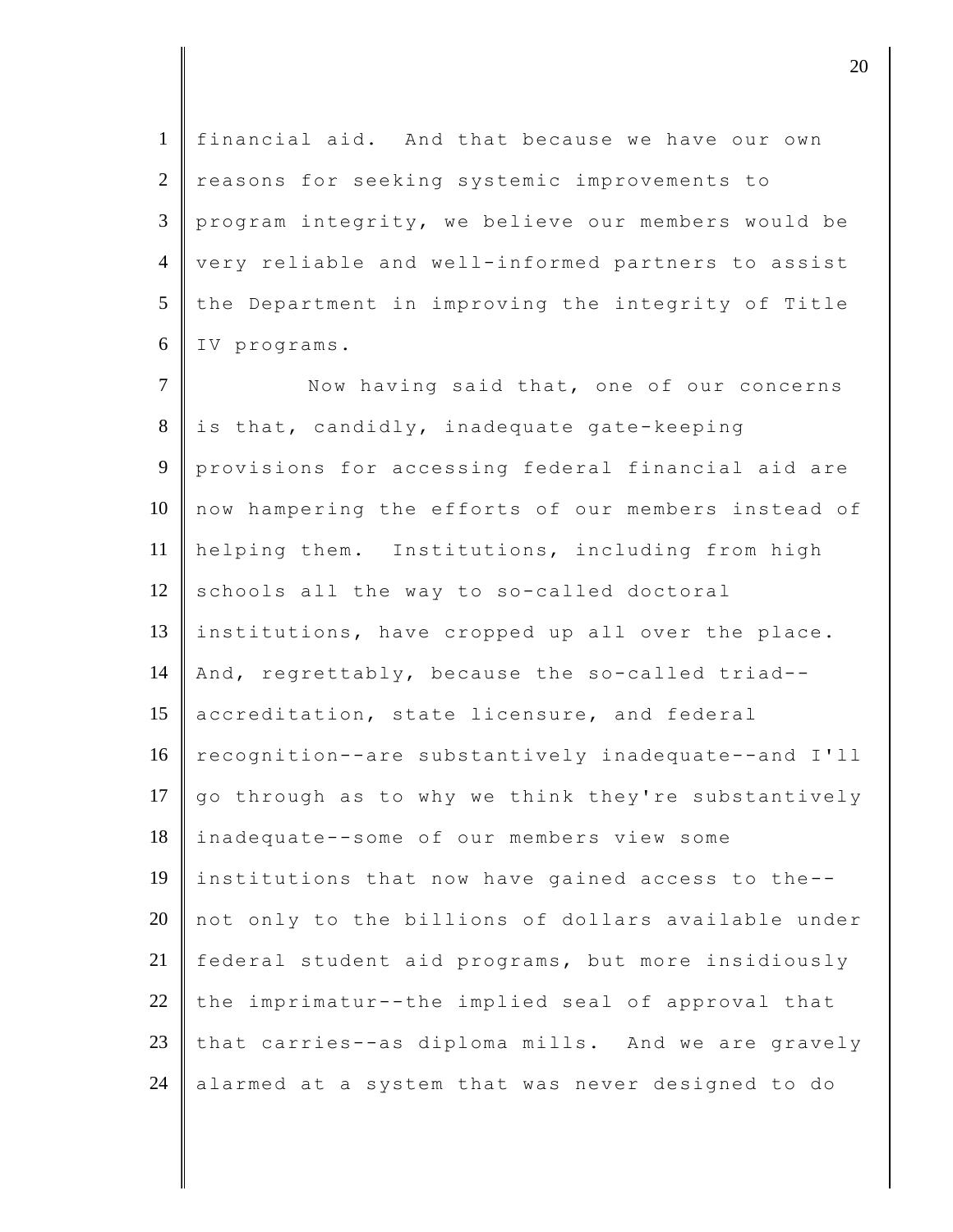1 what we ask it to do today.

| $\overline{2}$ | So, that's by way of describing our                      |
|----------------|----------------------------------------------------------|
| 3              | interests. We are very pleased to see that the           |
| $\overline{4}$ | Department has refocused its attention on these          |
| 5              | important questions of program integrity.                |
| 6              | We have a number of comments. I'm just                   |
| $\tau$         | going to go through on the topics for the agenda         |
| 8              | that may be assigned to the Negotiated Rulemaking        |
| $\overline{9}$ | Committee on these matters. But we would very much       |
| 10             | like to add additional topics that without               |
| 11             | addressing which we do not believe participation in      |
| 12             | Title IV can be cleaned up.                              |
| 13             | One observation on behalf of our members--               |
| 14             | and I think it relates to the President's remarks        |
| 15             | before me--participation in Title IV is                  |
| 16             | extraordinarily arduous, but only procedurally so.       |
| 17             | In other words, if you have enough lawyers and           |
| 18             | enough consultants and enough time and enough            |
| 19             | resources, we believe almost any institution can         |
| 20             | actually manage to gain entry.                           |
| 21             | Now, this has insidious consequences for                 |
| 22             | both students and the taxpayers. The logic of            |
| 23             | federal financial aid works for the majority of          |
| 24             | students who actually gain some benefits.<br>$F \circ r$ |
|                |                                                          |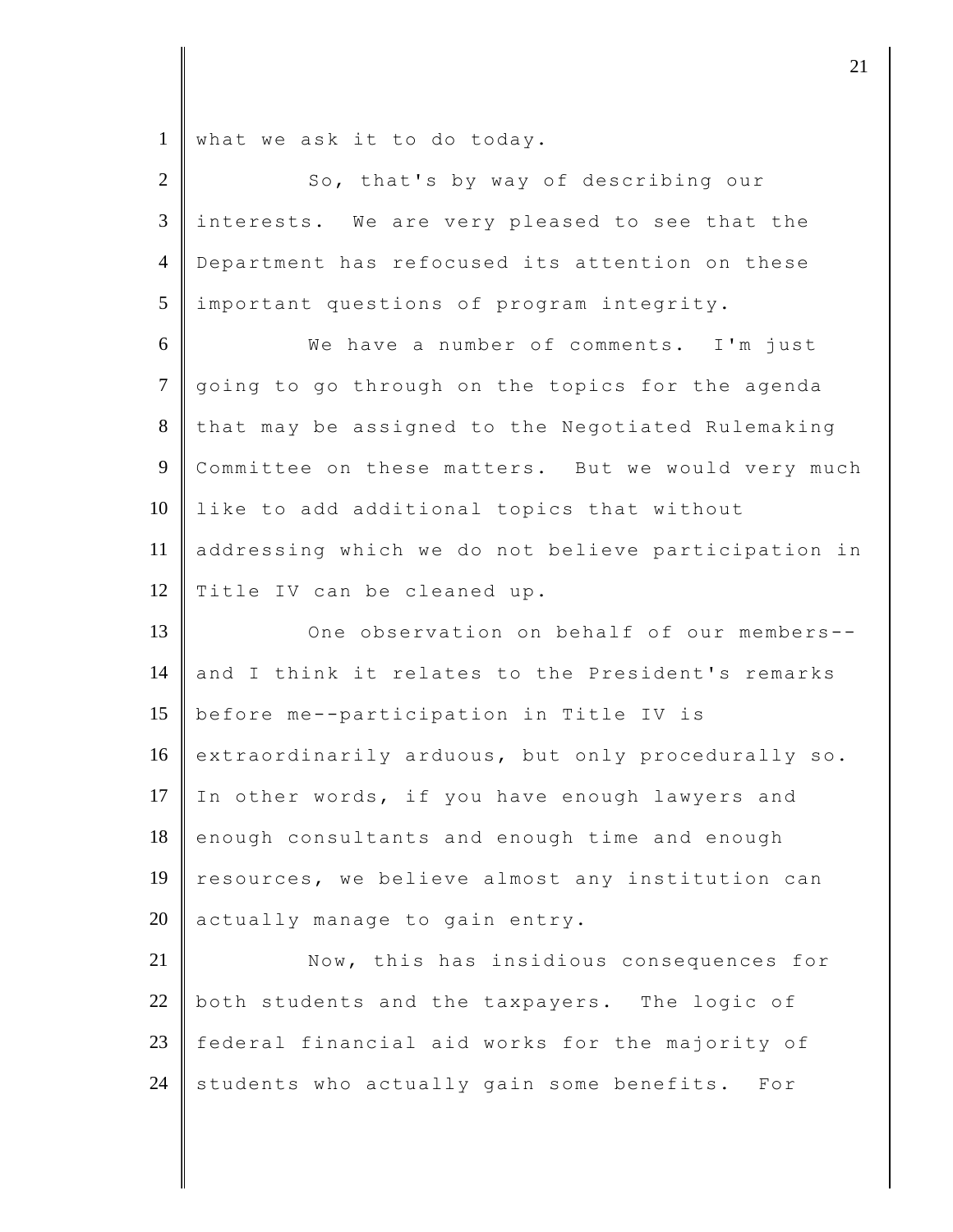1 those who don't, they are certainly left far worse  $2 \parallel$  off than they would have been if they had never  $3 \parallel$  gained "access" to the educations they received.

4 So, that's what happens to the students. 5 Obviously, the taxpayers foot the bill and they are 6 left substantially worse off. And as I mentioned, 7 legitimate institutions are left worse off on two 8 grounds: One, because now they're left to their 9 own devices to sift through credits and credentials 10 that they don't know what to do with; and secondly, 11 because the regulatory noose tightens, again, 12 purely procedurally, but it imposes an enormous 13 burden on institutions to comply with ultimately 14 ineffective but arduous requiations.

15 One of our hopes is that by focusing on 16 substance as opposed to mere procedure, that we can 17 improve the quality of the regulations that address 18 federal concerns and that we do so in a way that is 19 efficient and effective from an institutional 20 perspective.

21 | I'm going to zip through the topics. 22 Incentive compensation. Both my association and 23 the other associations that represents admissions, 24 NACCAC, vociferously objected to the 12 loopholes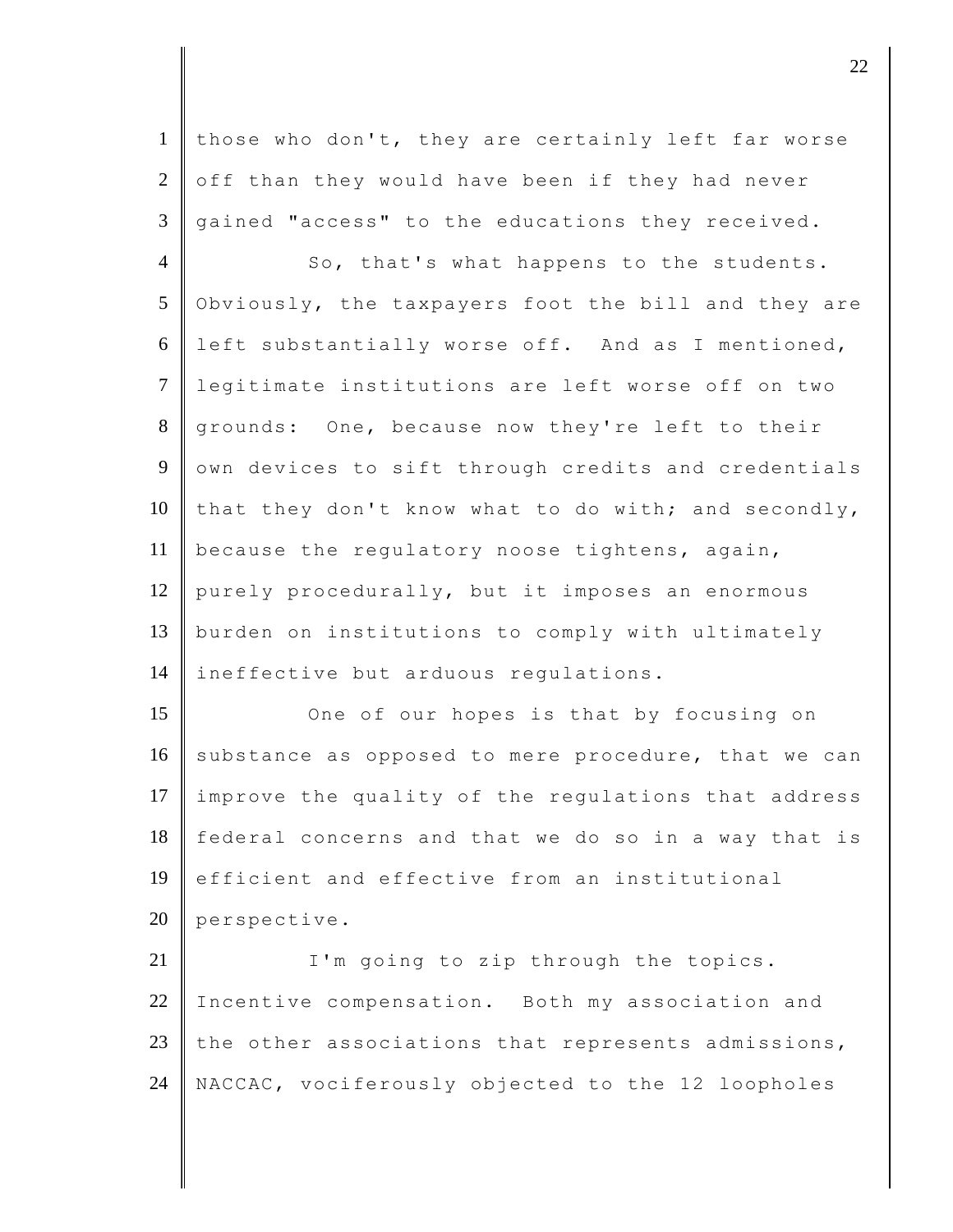1 that the Bush Administration decided to fabricate  $2 \parallel$  out of whole cloth in the plain statutory language  $3$  that bans incentive comp.

4 You pointed out that this is a regulatory 5 proceeding. We would have liked the same 6 philosophy to have governed the previous one. We 7 thought that the Bush Administration jerry-rigged 8 the negotiations leading to that change. And even 9 so, they couldn't get consensus and they decided to  $10$  retreat and come back with 12 exceptions that you 11 cannot find a trace of in the statutory language 12 that the Department purports to be regulating. We 13 think you should go back to the pre-2002 regulatory 14 language which echoes the statutory ban and simply 15 set a limit of \$25.

16 I have a lengthier statement which I will 17 forward to you. We restate our initial objections 18 in that submission.

19 An issue that you have not put on the list 20 that I hope you do is the question of 21 | accreditation. Accreditation works fabulously if 22 you are actually interested in voluntary self-23 improvement. And we have no quarrel with people 24 accrediting each other, working together to improve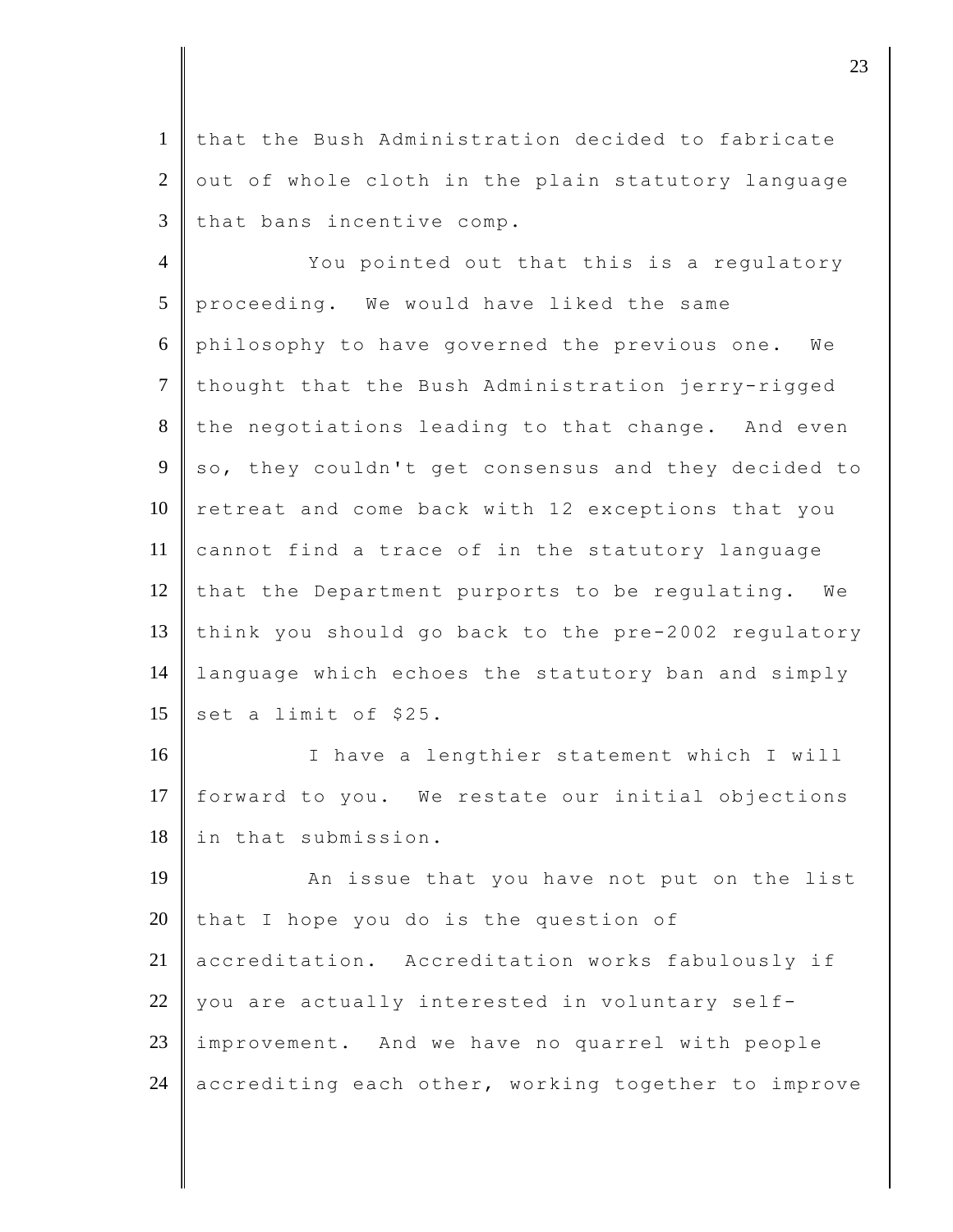| $\mathbf{1}$   | through a system of peer review. The problem is     |
|----------------|-----------------------------------------------------|
| 2              | when it comes to gate-keeping. Accreditation is     |
| $\mathfrak{Z}$ | increasingly looking feeble as organizations with   |
| $\overline{4}$ | minimal resources--resources that are a fraction of |
| 5              | AACRAO's resources--purport to be in the business   |
| 6              | of policing and overseeing multi-billion dollar     |
| $\tau$         | entities that are entirely incremensurable in terms |
| 8              | of what they can throw at the accreditor.           |
| 9              | So, we think you need to look at resources          |
| 10             | that accreditors have before they become qualified, |
| 11             | and we also take note of the fact that              |
| 12             | accreditation is systemically biased in favor of    |
| 13             | taking risks in favor of institutions.              |
| 14             | Accreditors, unlike auditors, suffer no ill         |
| 15             | consequence when they are consistently wrong. And,  |
| 16             | in fact, accreditors that develop a reputation for  |
| 17             | being too tough lose members and revenues, which    |
| 18             | means saying yes is the safe say to go. And that    |
| 19             | is no gate-keeping.                                 |
| 20             | We are very alarmed about the extent to             |
| 21             | which federal reliance and accreditation is         |
| 22             | fundamentally biased in favor of simply letting     |
| 23             | people in and seeing what happens.                  |
| 24             | Definition of high school diploma.<br>You           |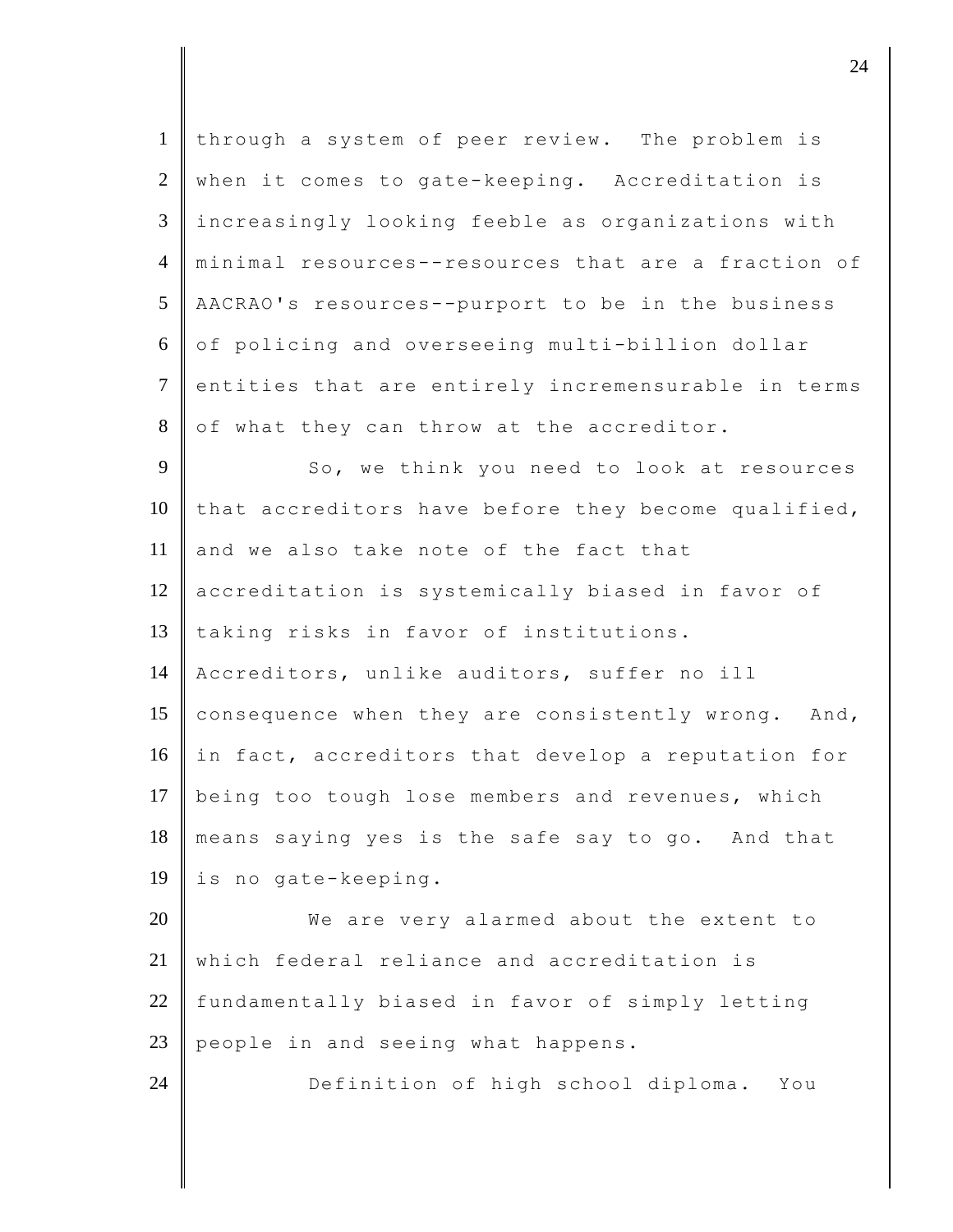| $\mathbf{1}$   | flag one issue, which is the rise of high school    |
|----------------|-----------------------------------------------------|
| $\overline{2}$ | diploma mills, both for Title IV eligibility        |
| 3              | purposes as well as for NCAA purposes. Our members  |
| $\overline{4}$ | are increasingly running into high school diploma   |
| 5              | mills on the Internet. One other variation on it    |
| 6              | that we are very concerned about are arrangements   |
| $\tau$         | that appear to be in place between eligible--Title  |
| 8              | IV-eligible postsecondary institutions, which seem  |
| 9              | to be referring non-high school graduates to        |
|                |                                                     |
| 10             | particular high schools with which they have        |
| 11             | financial arrangements. We think there are things   |
| 12             | we could do to provide some minimum standards here. |
|                |                                                     |
| 13             | Gainful employment in a recognized                  |
| 14             | profession. We think recognized professions should  |
| 15             | be indexed to state licensure and that not every    |
| 16             | activity putatively described as a profession       |
| 17             | should be taken as such. In addition, we think      |
| 18             | gainful employment should have a meaning that is    |
| 19             | indexed to the amount of wage enhancement in        |
| 20             | relation to debt service. It is insufficient to     |
| 21             | provide counterterrorism training for \$60,000 of   |
| 22             | outstanding debt and then have people get minimum   |
| 23             | wage jobs sitting in the lobby of One DuPont.       |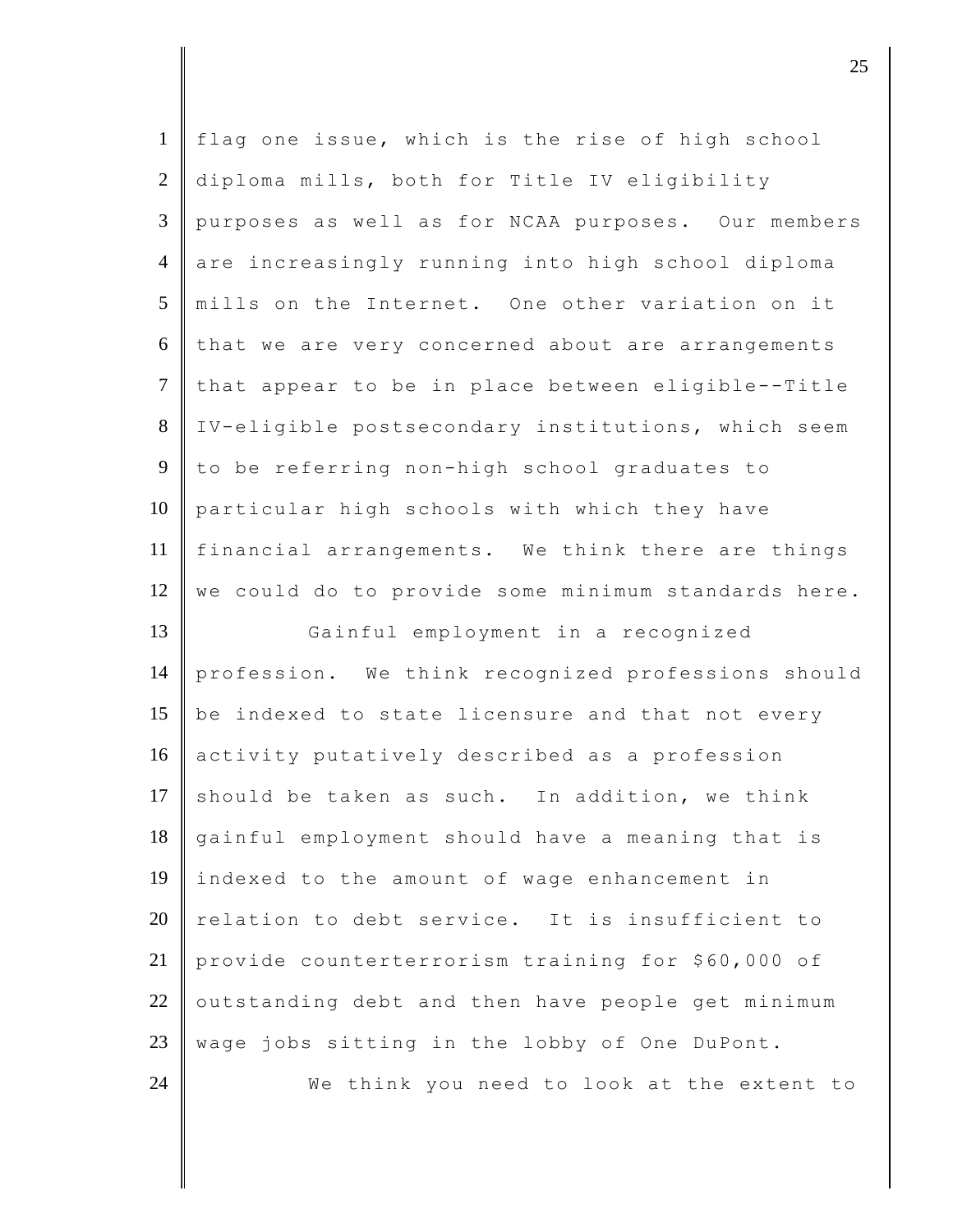1 which wages exceed minimum wage, which after all 2 doesn't need any particular skills and doesn't 3 require borrowing. And we think you need to tie it 4 to the amount of debt that went into it.

5 State authorization. We think the federal 6 government should define minimum standards and 7 define particular attributes for any state agency 8 that purports to license institutions. We think 9 when states fail to do that, that institutions in  $10$  that state should not be eligible to participate. 11 As you know, some states are currently operating in 12 an entirely open system.

13 Another important topic not on your list 14 which we would like you to consider is saturation 15 advertising and deceptive marketing practices. We 16 think there is a problem here in terms of the 17 dollar amounts involved. By our estimates, the top 18 9 Title IV advertisers spent \$1.75 billion--with a 19 B--for the last year, for which complete data are 20 available. We think they're on track to spend \$2 21 billion in 2009. This is just the top nine 22 advertisers.

23 Nothing wrong with advertising Snuggies if 24 | you're doing it with your own money. The problem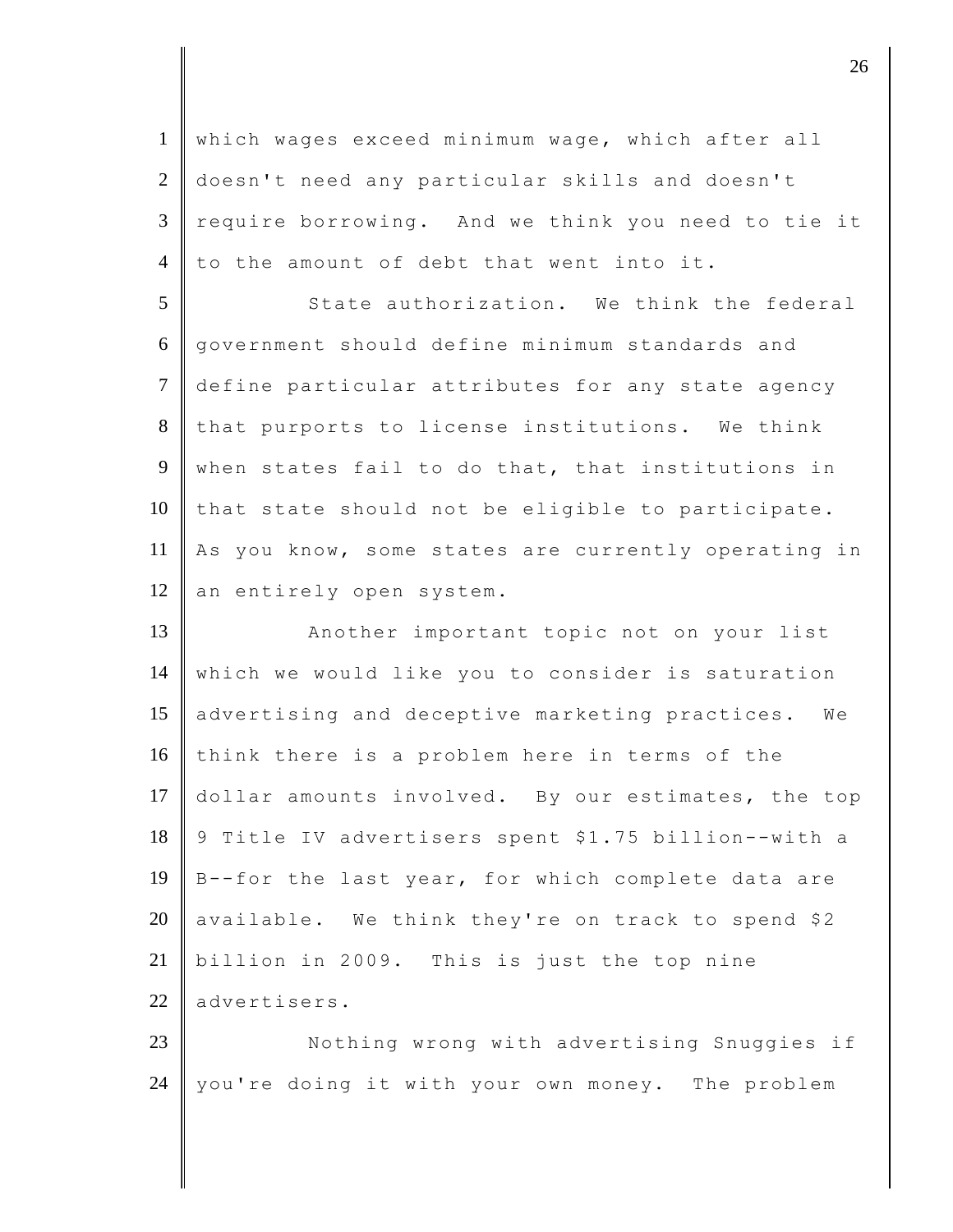1 is here we have better than 80 percent dependency  $2 \parallel$  on Title IV, which we believe will pay \$1.5 billion  $3 \parallel$  for advertising by the top 9 advertisers alone.

 Disclosures. We think--and again, I'm emphasizing things that we think the Department can do--we think that the Department should actually 7 generate meaningful disclosures to students, including cumulative lifetime default rates, the 9 extent to which students at a particular 10 | institution borrow, and average indebtedness by student and by borrower cohort. We also believe  $\parallel$  the extent of Title IV dependency ought to be disclosed to students--to prospective students because they can determine the extent to which 15 other parties may be willing to spend their money 16 at the institution.

17 We have ideas on definitions for credit hour and for satisfactory academic progress, which 19 is after all what our members do. We think there are things you could do that are non-intrusive on academic policy, but that protect the taxpayers and 22 the students. We do realize that much of the significant changes that could improve the system  $\parallel$  for the better will require statutory changes and

 $\overline{\phantom{a}}$  27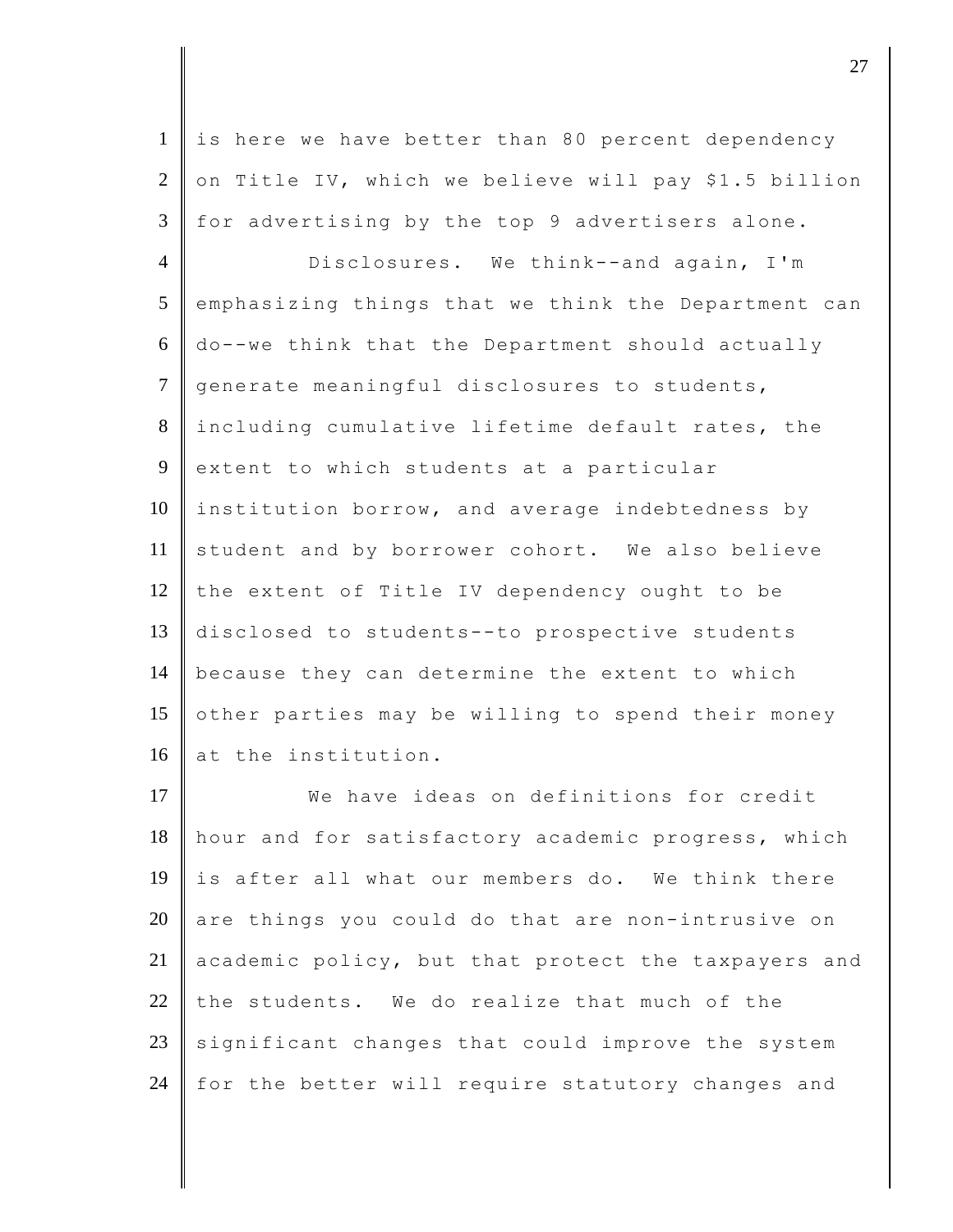1 we're working with committees of jurisdiction in  $2$  Congress, but I think the lists that are rattled  $3 \parallel$  off is a list that the Department could actually 4 work on through a regulatory process. 5 I appreciate the opportunity. Thank you. 6 **MR. MADZELAN:** Thank you very much. 7 Bernard McCree. 8 **MR. McCREE:** Good morning. I'm Bernard 9 McCree. I'm Director of Financial Aid Services at 10 Kutztown University of Pennsylvania here in the 11 Commonwealth. And I'm here representing PASFAA, 12 the Pennsylvania Association of Student Financial 13 || Aid Administrators, of which I'm the Vice President 14 and Chair of the Government Relations Committee. 15 | I thank you for the opportunity to share 16 comments with you this morning concerning some of 17 the concerns that we have as a financial aid 18 administration about financial aid as it evolves in 19 the coming months and year. 20 A couple of things. One, we want to 21 acknowledge the fact that we are very pleased to 22 know that AES/PHEAA was selected as one of the  $23$  servicers moving forward. And a couple of things  $24$  we want to make sure that the Department is aware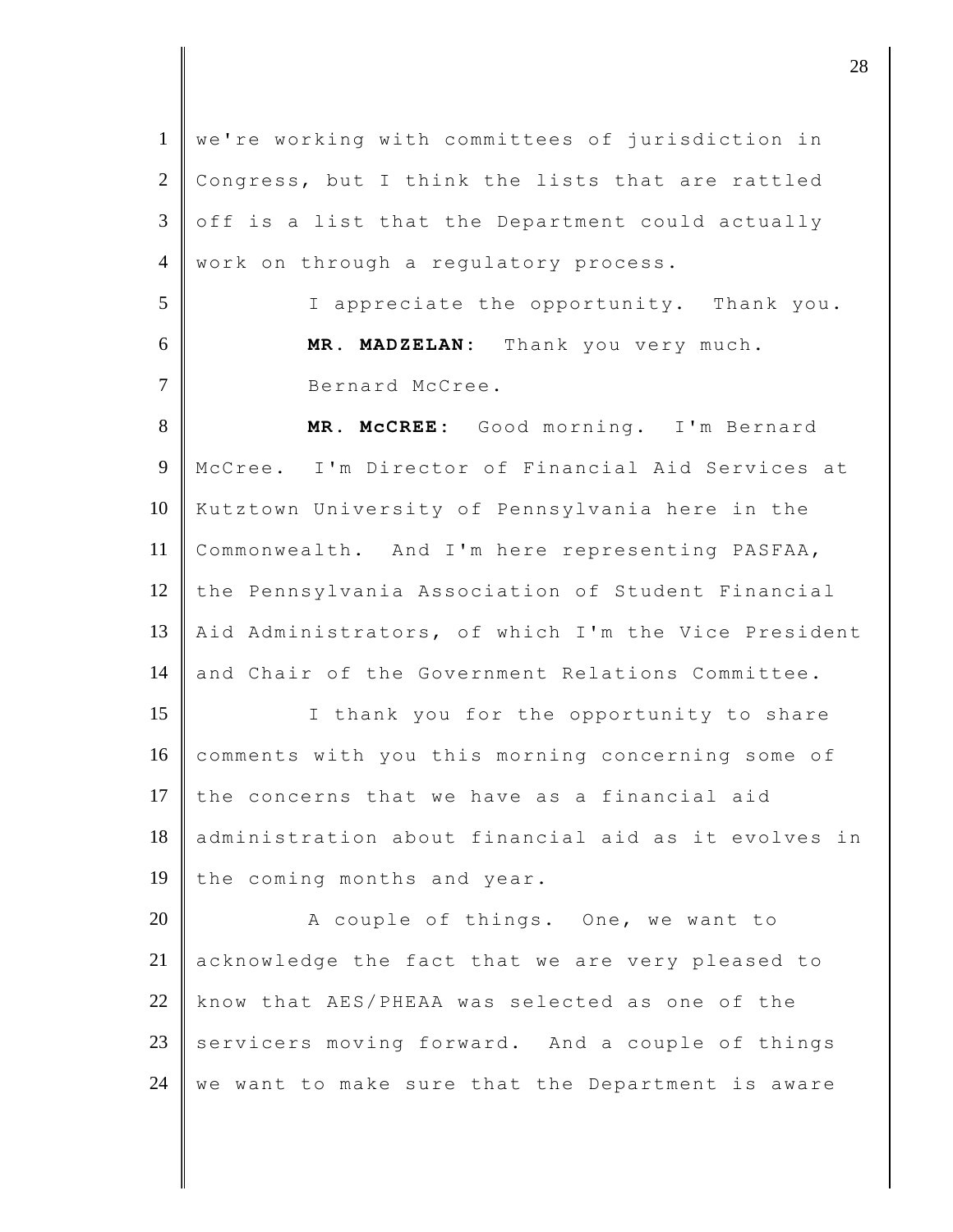| $\mathbf{1}$   | of concerning their involvement, especially here in |
|----------------|-----------------------------------------------------|
| $\overline{2}$ | Pennsylvania. As a state guarantee agency with      |
| 3              | public employees, they are fulfilling some          |
| $\overline{4}$ | important roles which include the administration of |
| 5              | student loans, the loan servicing, and loan         |
| 6              | origination, and other services which include       |
| $\overline{7}$ | financial literacy, loan collections, default loan  |
| 8              | collections, and many other services that help      |
| 9              | students and families considering college.          |
| 10             | They also provide a range of services to            |
| 11             | colleges and universities that save our schools     |
| 12             | thousands of dollars each year. Currently, the      |
| 13             | federal government does not provide for those types |
| 14             | of services. These services are funded currently    |
| 15             | through fees paid to the guarantee agencies and     |
| 16             | through earnings on FFELP loans. The                |
| 17             | Administration's proposal to convert to Direct      |
| 18             | Loans does not provide adequate recognition of or   |
| 19             | funding of those services.                          |
| 20             | PHEAA, in essence, would preserve the jobs          |
| 21             | of state employees, not only here in the            |
| 22             | Commonwealth, but those jobs that are attributed to |
| 23             | the servicing of student loans. They will also      |
| 24             | preserve quality financial aid-related services for |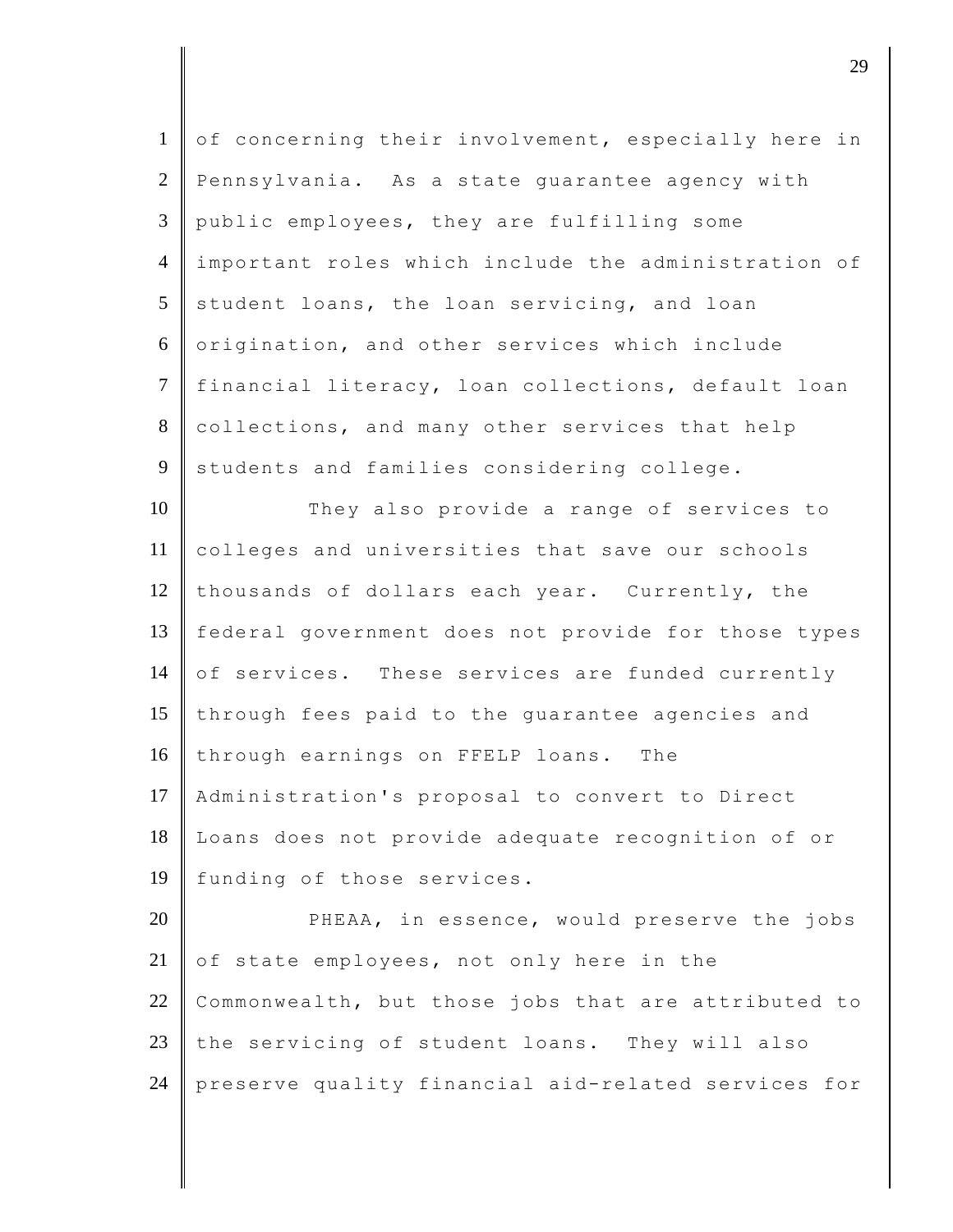1 students, families, and schools, and save states  $2 \parallel$  and schools the considerable cost associated with 3 replacing current services.

4 Their proposal would accomplish these 5 goals by maintaining current services provided by 6 guarantee agencies and not-for-profit secondary 7 markets funded by FFEL within DL by recognizing 8 state-designated quarantee agencies and not-for-9 profit secondary markets as the preferred entity to 10 provide these services.

11 As these agencies have longstanding  $12$  relationships with statewide colleges and 13 universities and high schools, we propose that they 14 would be recognized as the entity of choice to 15 provide these services and receive an adequate fee, 16 recognizing state-designated guarantee agencies as 17 the preferred entity to collect defaulted loans as 18 they already have an established relationship with 19 the borrowers and schools.

 $20$   $\parallel$  As an addendum to all of this information,  $21$  as a state financial aid association we are very 22 strongly--very strongly--opposed to a single option 23 for our students in terms of borrowing. Choice is 24 a factor; this is the American way. And I know the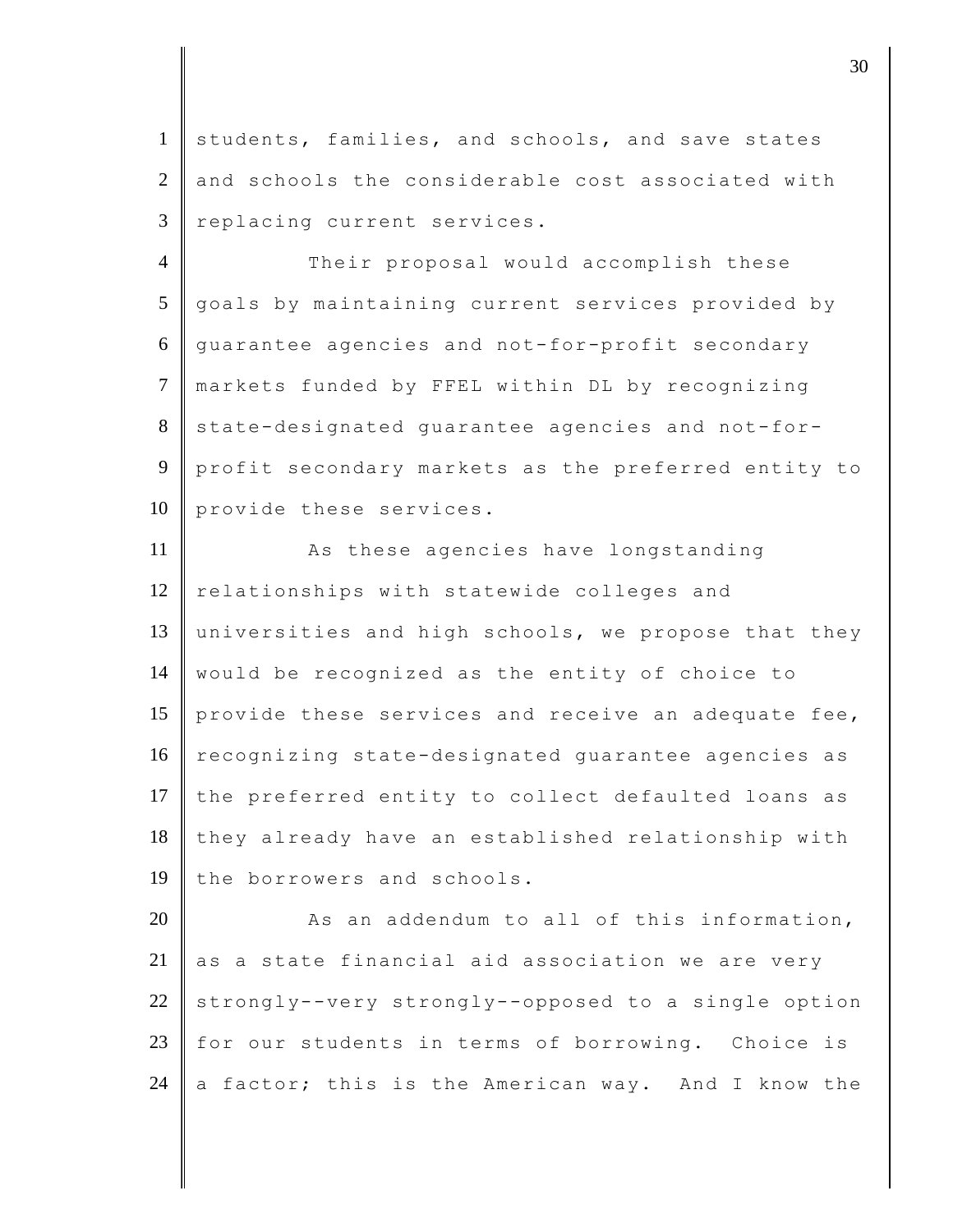| $\mathbf{1}$   | CBO has conducted their savings analysis, but they  |
|----------------|-----------------------------------------------------|
|                |                                                     |
| $\overline{2}$ | did not include in that analysis implementation,    |
| $\overline{3}$ | the cost of human capital to provide extended       |
| $\overline{4}$ | customer service to our students, and also for the  |
| 5              | resolution of technical issues that will arise when |
| 6              | you seek to convert 4,000 schools into a system     |
| $\tau$         | that has not provided sufficient technical          |
| 8              | resources already. And we want the Department--     |
| 9              | we're not opposed to a single entity, but we are    |
| 10             | saying do not rush to judgment, especially in the   |
| 11             | time allotment that it is being sought to be        |
| 12             | handled in.                                         |
|                |                                                     |
| 13             | We look at some of the precedents that              |
| 14             | have been already not fully successful. That was    |
| 15             | the GAPS program; transferring the paper FAFSA to   |
| 16             | electronic, even though that has happened. But in   |
| 17             | doing so we talked about simplification--excuse me  |
| 18             | --and we go from 6 to 8 to 13 questions on the      |
| 19             | dependency status, which has made it very difficult |
| 20             | for us, as my prior colleague said, procedural-wise |
| 21             | to do some of these things. ACG SMART was not a     |
| 22             | smooth transition for us. And then the Direct Loan  |
| 23             | Program as it is today was not the Direct Loan      |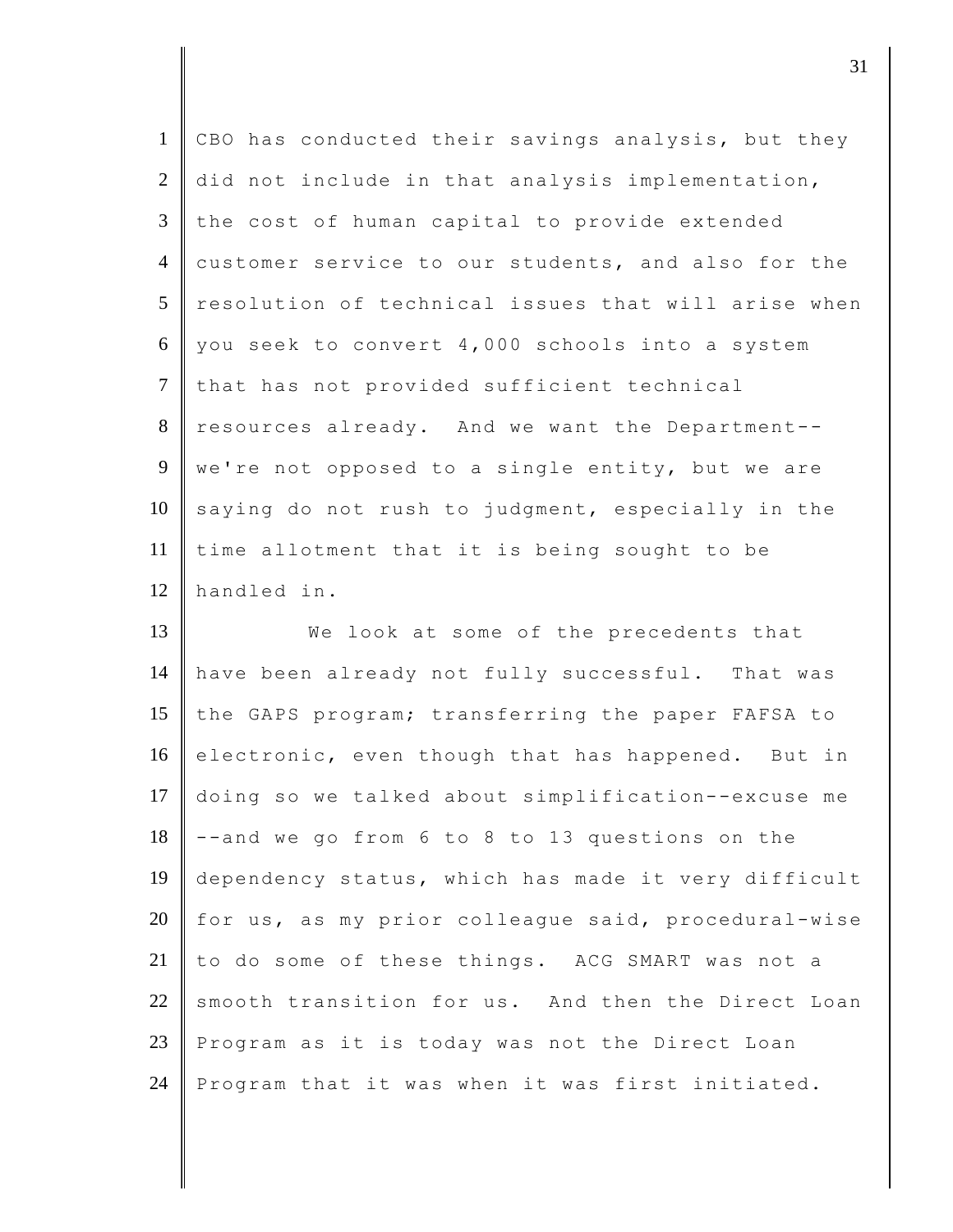1 So, we do urge the Department to proceed 2 with caution as you are making decisions for making  $3$  the changes that are going to happen as provided 4 through the HEA for financial aid. 5 Thank you. 6 **MR. MADZELAN:** Thank you. 7 Jackie Curtis, Herzing University. 8 **MS. CURTIS:** Good morning. My name is 9 Jackie Curtis, and I'm here representing Herzing 10 University, which is a career-focused proprietary 11 institution. And today I'd like to discuss two of 12 our institutional recommendations. 13 The first recommendation we have is for 14 schools to have more discretion to limit student 15 borrowing. The way it stands right now, students 16 are eligible for the maximum loan amounts at their 17  $\sqrt{r}$  grade level, and this is resulting in large amounts 18 of student loan debt. Even with counseling, this 19 is not translating into long-term effects to  $20$  students. And we as an institution are concerned 21 about our students going into default due to their 22 large repayment amounts. 23 The second recommendation we have is that  $24$  schools be allowed to offer incentive to students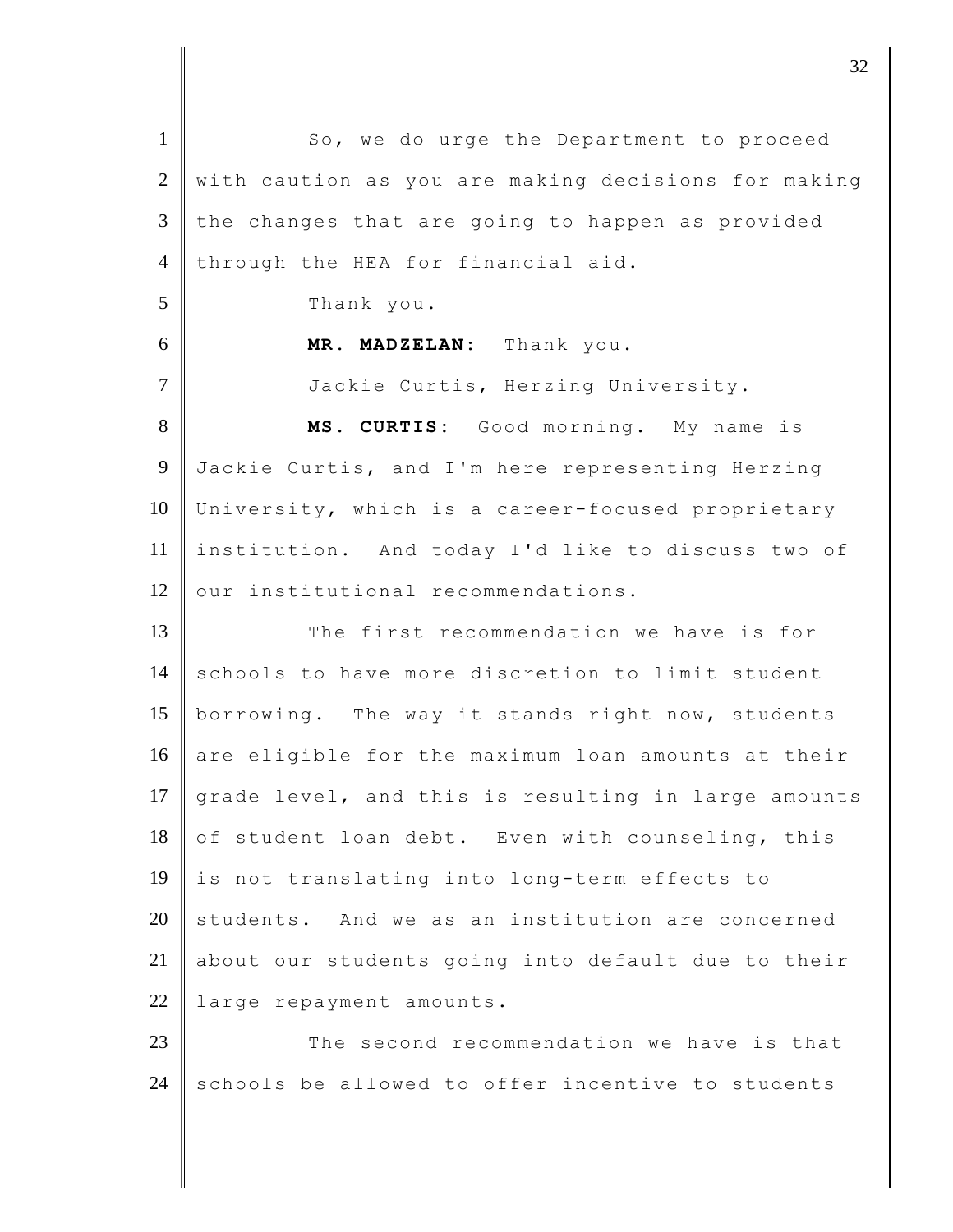| $\mathbf{1}$   | who contribute cash towards their educational       |
|----------------|-----------------------------------------------------|
| $\mathbf{2}$   | expenses and who limit their loan borrowing while   |
| 3              | in school. When we discussed this option with an    |
| $\overline{4}$ | industry expert, we were advised against such an    |
| 5              | effort because its general principle went against   |
| 6              | the regulation that denied schools the right to     |
| $\overline{7}$ | limit student borrowing. This type of incentive     |
| $8\,$          | would not only reward student financial             |
| $\overline{9}$ | responsibility, but it would also mean lower loan   |
| 10             | debt to students.                                   |
| 11             | The two recommendations I just discussed            |
| 12             | are being recommended in the best interest of the   |
| 13             | student and of the school. If institutions of       |
| 14             | higher education are to be held responsible for     |
| 15             | default rates, should they not have more discretion |
| 16             | to limit borrowing on the front end? Irresponsible  |
| 17             | borrowing is not something we want to promote or    |
| 18             | allow.                                              |
| 19             | Furthermore, we would like to see schools           |
| 20             | have the ability to offer incentives, like          |
| 21             | scholarships, for students who are financially      |
| 22             | responsible and who agree and commit to limiting    |
| 23             | their student borrowing and contributing money      |
| 24             | towards their educational expenses while in school. |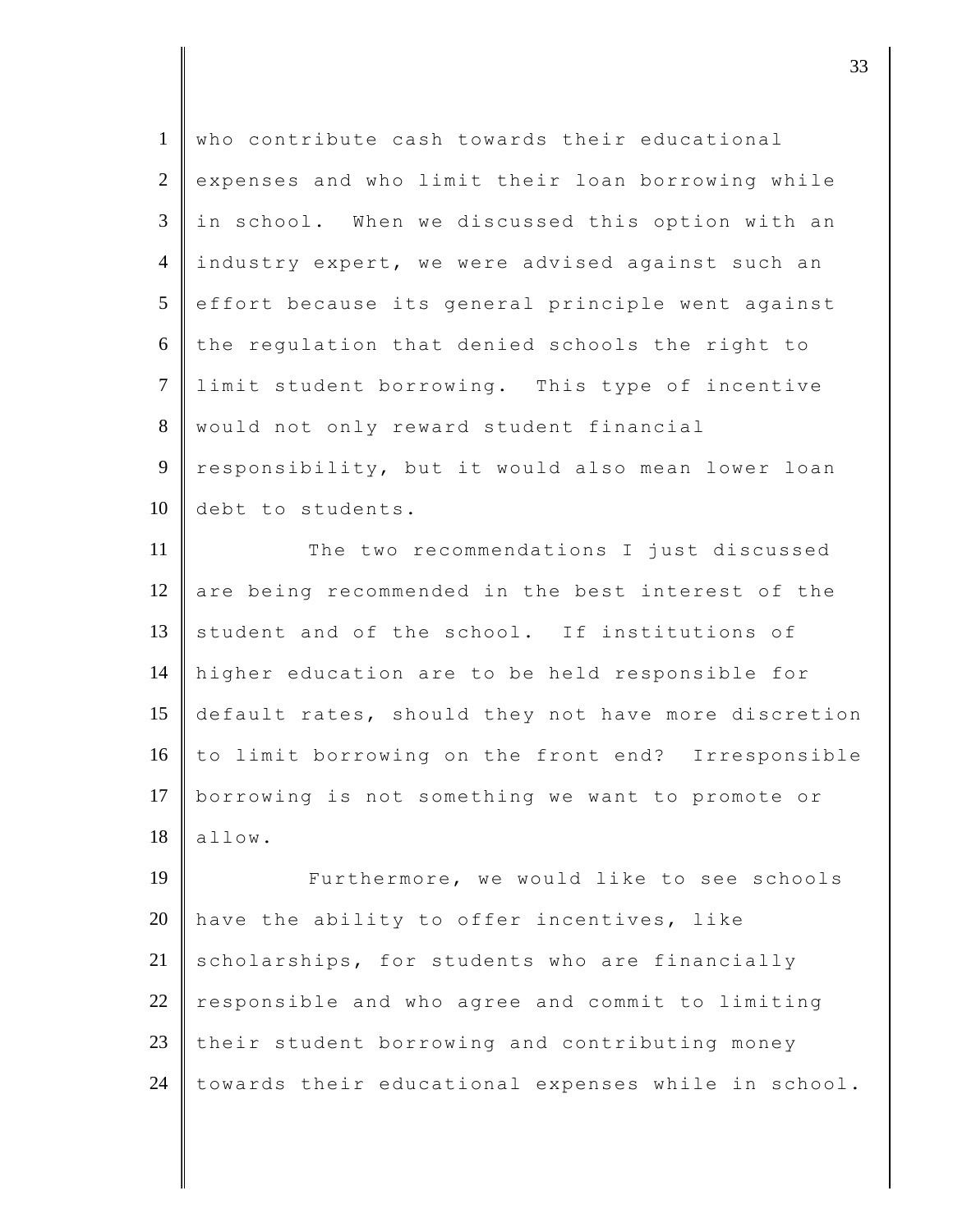| $\mathbf{1}$   | Thank you for your time.                            |
|----------------|-----------------------------------------------------|
| $\overline{2}$ | MR. MADZELAN: Thank you.                            |
| $\overline{3}$ | Mike Woods, Embassy of New Zealand.                 |
| $\overline{4}$ | MR. WOODS: Tena koto, tena koto, tena               |
| 5              | koto katoa. Greetings from Aotearoa, New Zealand.   |
| 6              | It's a great pleasure to be here. I speak           |
| $\tau$         | warmly on behalf of the eight New Zealand schools   |
| 8              | that participate in federal student aid. We have    |
| 9              | seven of our eight universities. The other          |
| 10             | university, Lincoln University, is still registered |
| 11             | for federal student aid for the purposes of         |
| 12             | deferment, but it doesn't have sufficient students  |
| 13             | to warrant being part of the program due to the     |
| 14             | compliance costs.                                   |
| 15             | The eighth provider is a private training           |
| 16             | establishment, as we call them in New Zealand, a    |
| 17             | private school, that specializes in chiropractory.  |
| 18             | Our schools are very well regarded. Five are in     |
| 19             | the top Times Higher Education list for             |
| 20             | international schools; 4 in the top 500 for the     |
| 21             | Shanghai listing. So we have very, very high        |
| 22             | quality schools. So, inevitably, we attract a few   |
| 23             | American students to come down and study in our     |
| 24             | country.                                            |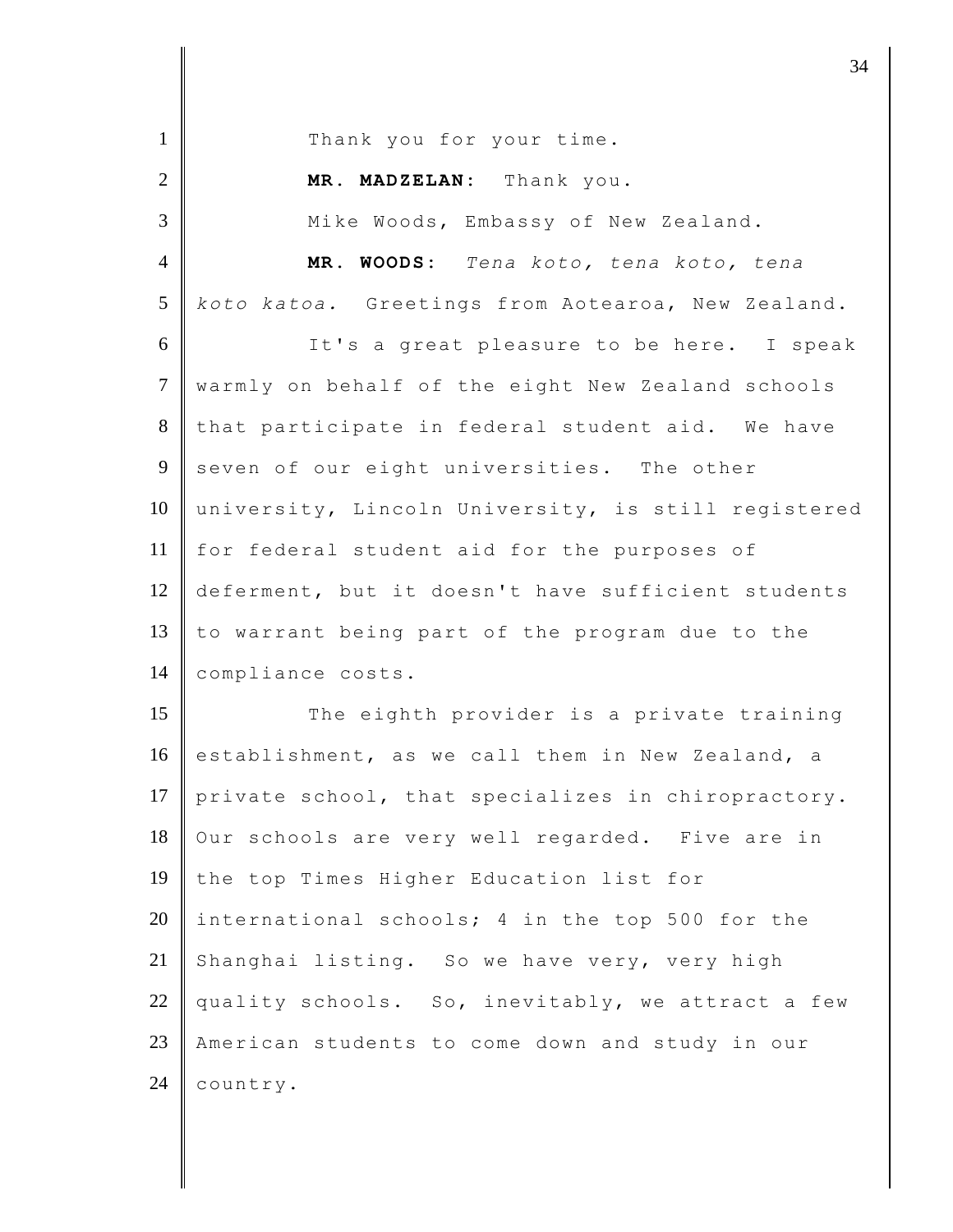| $\mathbf{1}$   | And our schools have been members of                |
|----------------|-----------------------------------------------------|
| $\overline{2}$ | Federal Student Aid for a number of years and have  |
| 3              | seen various iterations of legislation coming from  |
| $\overline{4}$ | Congress, but we have ongoing concerns around the   |
| 5              | compliance costs. We very much appreciate the       |
| 6              | generosity of the taxpayers of America to allow     |
| $\tau$         | American students to study abroad. It gives them    |
| 8              | exposure to other languages, other cultures. These  |
| 9              | students are in full degrees, so they're typically  |
| 10             | doing two years at least if they're doing a         |
| 11             | master's program; three years if they're doing a    |
| 12             | bachelor's or Ph.D. program as minimum              |
| 13             | requirements.                                       |
| 14             | So, they come back with very, very good             |
| 15             | understandings of a foreign culture and extensive   |
| 16             | networks, which later become important for business |
| 17             | networks or government networks. We can't           |
| 18             | underline enough the value that the program         |
| 19             | provides in providing finances for American         |
| 20             | students to study abroad.                           |
| 21             | However, there are concerns, and it's this          |
| 22             | balancing of compliance costs with protections for  |
| 23             | American students. We do understand the necessity   |
|                |                                                     |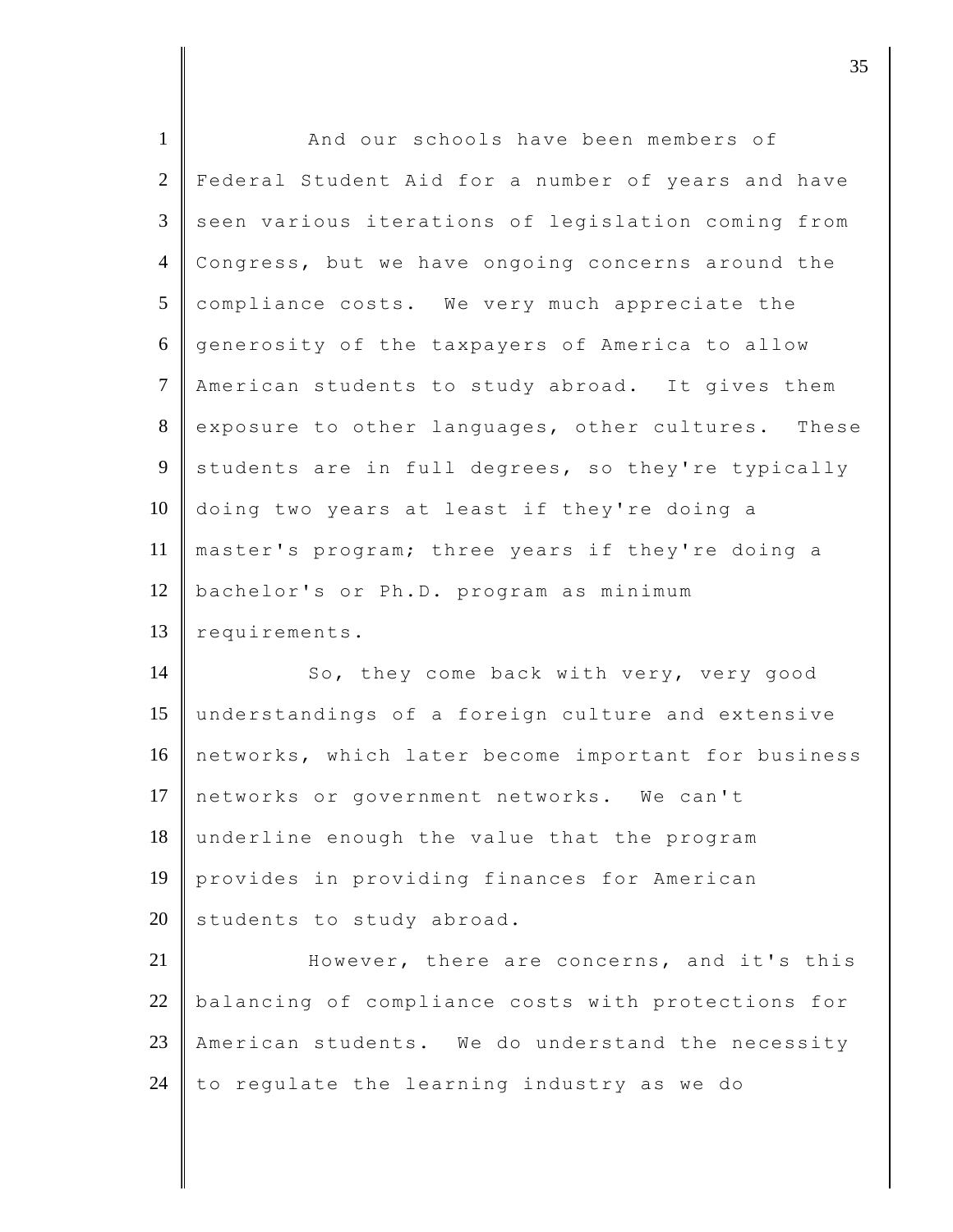1 ourselves in New Zealand as a matter of government 2 policy.

3 || Our particular concerns relate to 4 compliance audits and the financial audits. The 5 induction and training--or rather the lack of  $6$  thereof--third-party contracts and the 7 interpretation around inducements, distance and 8 electronic provision, arrangements in the Higher 9 Education Act. And I want to raise finally some  $10$  issues around the proposed legislative change by 11 the Obama Administration surrounding direct lending 12 || and its particular implications for foreign  $13$  schools.

14 So, to begin with, compliance audits and 15 financial statements--audited financial statements. 16 All of our schools are required to maintain audited 17 financial statements of account to the 18 International GAAP. We have continued to provide 19 those reports to UACD, our schools, over the years. 20 This involves putting them into an envelope and 21 posting them because they are already produced. 22 For schools over \$500,000 of loans it has been a 23 major headache. Why? Because your rule book. The  $24$  rule book. Can you imagine this? This is a major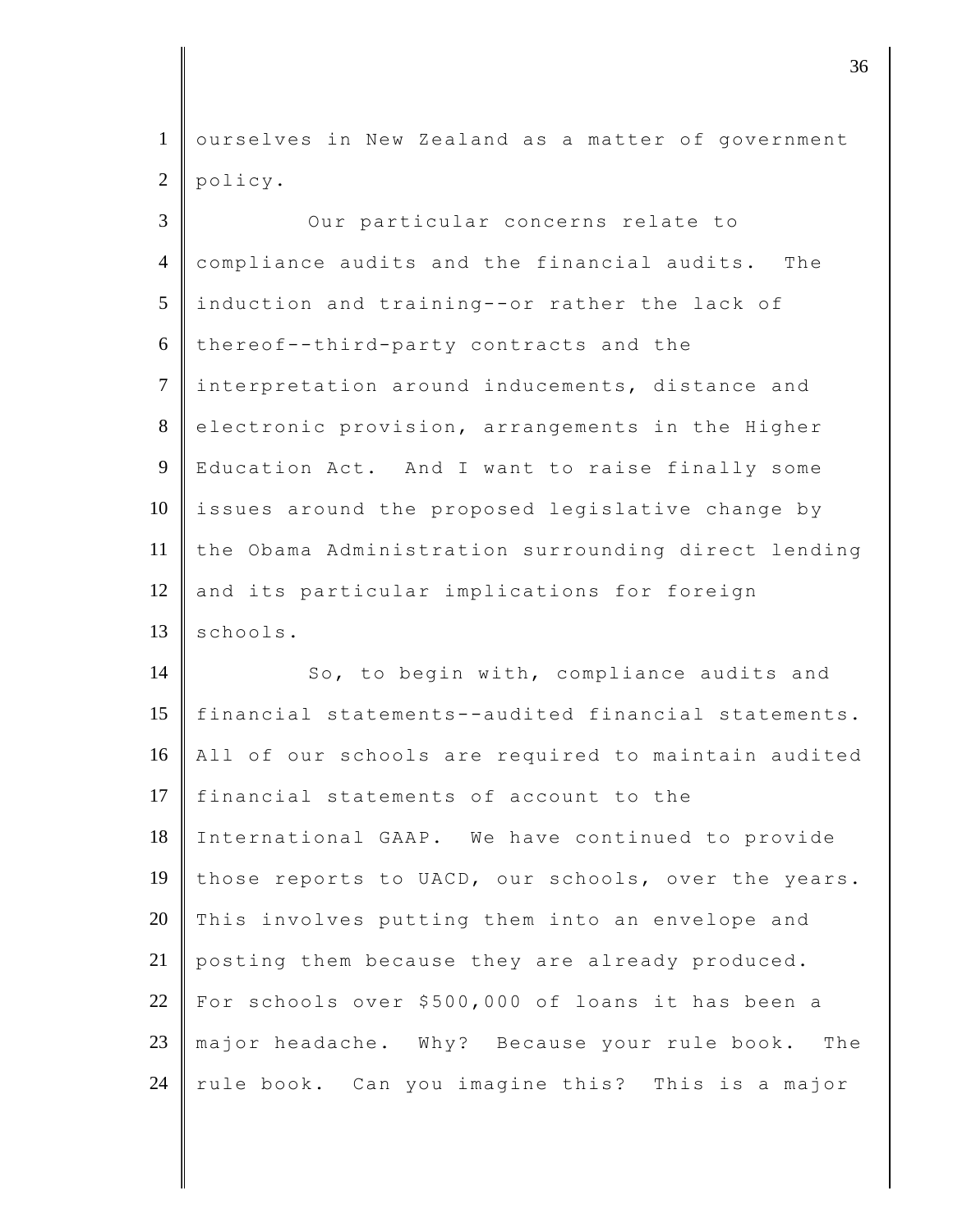1 issue for any foreign school. It's bad enough 2 trying to understand your own country's 3 legislation; it's another issue altogether to 4 understand American legislation with nomenclature 5 like Title IV, which, of course, means nothing to 6 somebody starting out in Korea, like me three and a 7 half years ago coming to Washington.

8 The financial statements, therefore, are 9 not a burden. We appreciate the recent Dear 10 Colleague Letter, which removes the requirement to 11 provide audited financial statements. But I do 12 have a concern personally around whether this makes 13 sense for all foreign schools. I don't think 14 there's a problem finding that information in most 15 cases, but maybe there are some foreign schools 16 that there may be concerns about when it comes to 17 auditing.

18 The compliance audits are another issue 19 altogether. These typically cost between \$10,000 20 and \$15,000 USD per institution. If you have only 21  $\parallel$  a few students, and most of our schools only have 6 22 to 10 students typically--some have a lot more than 23 that--but for a few students this is an excessive 24 burden. It would make sense--I know that the

 $\vert$  37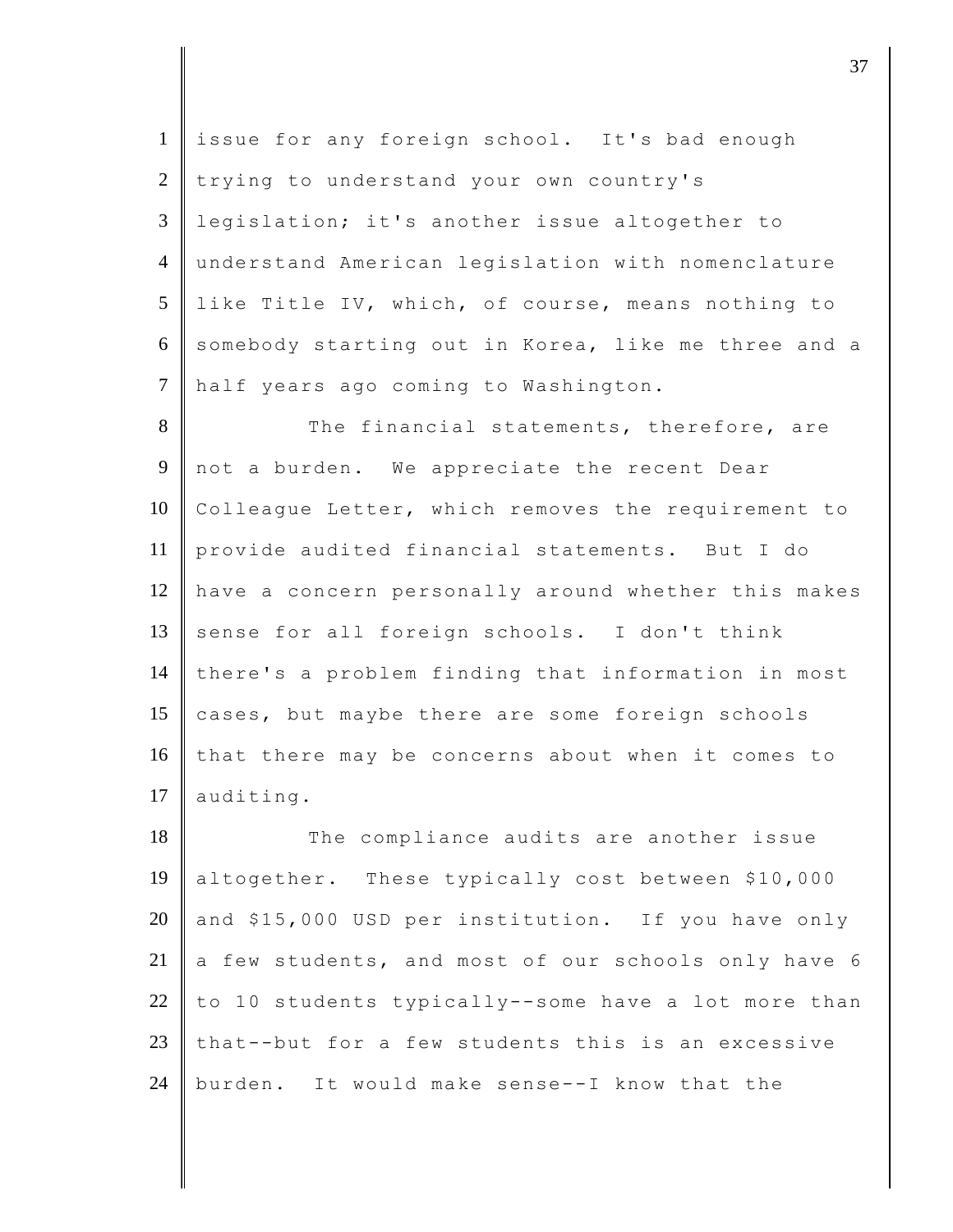| $\mathbf{1}$    | legislation change provides for flexibility for the |
|-----------------|-----------------------------------------------------|
| $\overline{2}$  | Department. It would make sense to require at       |
| $\mathfrak{Z}$  | least one audit to start with, but then to provide  |
| $\overline{4}$  | some flexibility for small numbers of students who  |
| $5\overline{)}$ | are receiving federal student aid to not require    |
| 6               | those on an annual basis. Maybe every three to      |
| $\overline{7}$  | five years you could look for another audit         |
| 8               | statement. I would think that the same thing could  |
| 9               | apply for financial statements, but we have no      |
| 10              | problem with the removal of the requirement.        |
| 11              | The second issue of concern is the lack of          |
| 12              | any kind of induction and training mechanism. We    |
| 13              | know that schools in the United States are able to  |
| 14              | access training. Our schools end up paying private  |
| 15              | consultants to receive training in federal student  |
| 16              | aid, and we think this is not ideal. We wrote a     |
| 17              | letter from our Secretary of Education to your      |
| 18              | Federal Student Aid Director in 2006, asking for    |
| 19              | training. We have not had any response to that as   |
| 20              | yet in a positive manner. We would certainly like   |
| 21              | to see training available to foreign schools,       |
| 22              | perhaps on a regional basis, not necessarily on a   |
| 23              | per country basis. That would be of great           |
| 24              | assistance.                                         |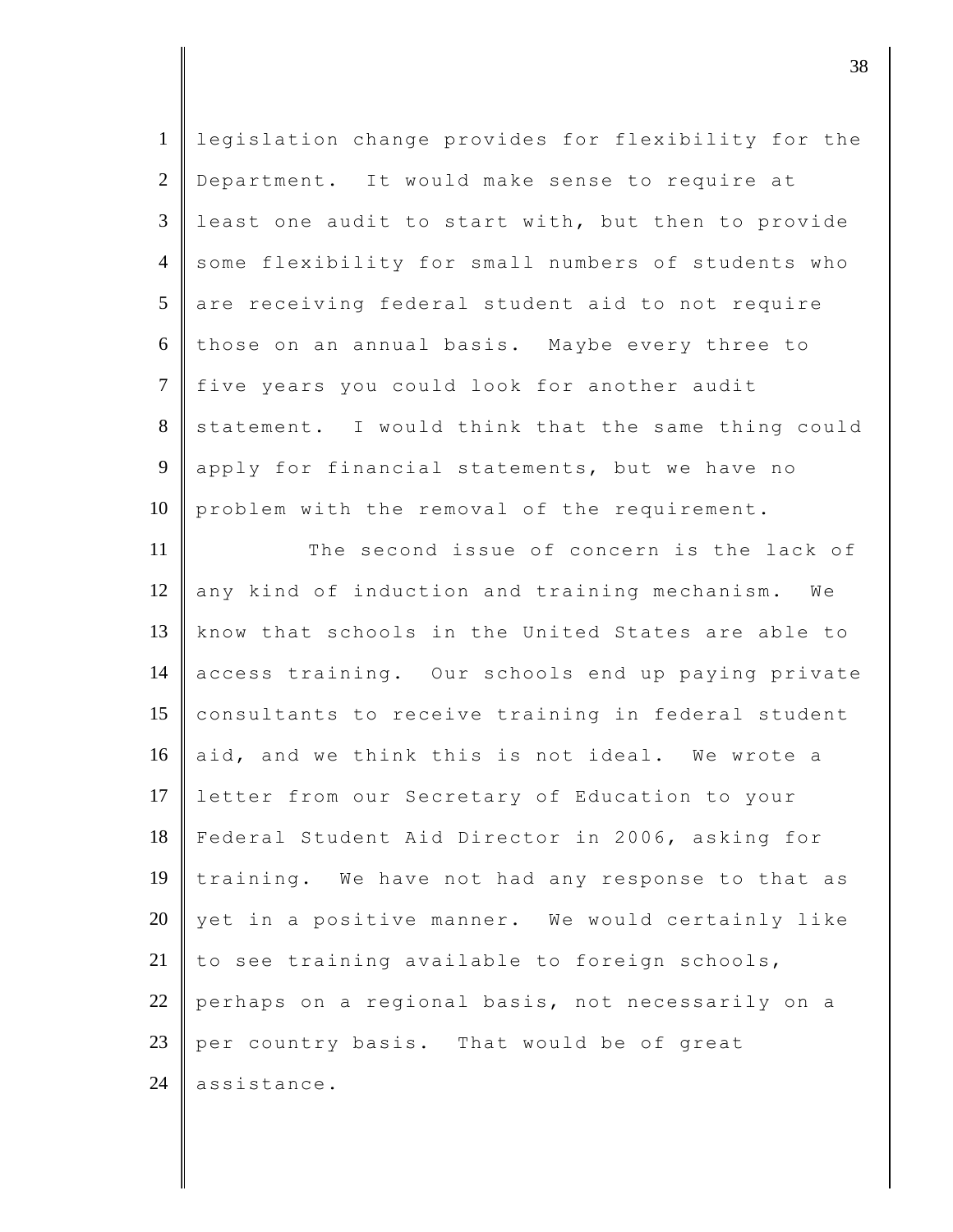1 Inducements. We understand very much the 2 concern around the potential for student loan 3 inducements, but we do have concerns about a 4 current situation which indicates a tightening of 5 requirements. Contracts to third-party providers  $6 \parallel$  are now being sought by the Department. Those  $7$  contracts have been found to be wanting, and we 8 believe this is not appropriate.

9 | All of our providers have third-party 10 contracts with organizations based in the United 11 States. These organizations provide services to  $12$  students to prepare them to come to our country. 13 This includes services such as arranging travel, 14 arranging insurance cover, providing basic 15 information on the country, providing a welcoming 16 service in-country. Also, they provide advice on 17 course selection, choosing a provider, all sorts of 18 other services which are related to recruitment. 19 And we acknowledge that this is the case.

20 The only reasonable way in which our 21 institutions can pay for those services is on the 22 basis of a fee-for-service which is linked to  $23$  volumes of students that arrive. It would be 24 unreasonable to think of any other mechanism. I'm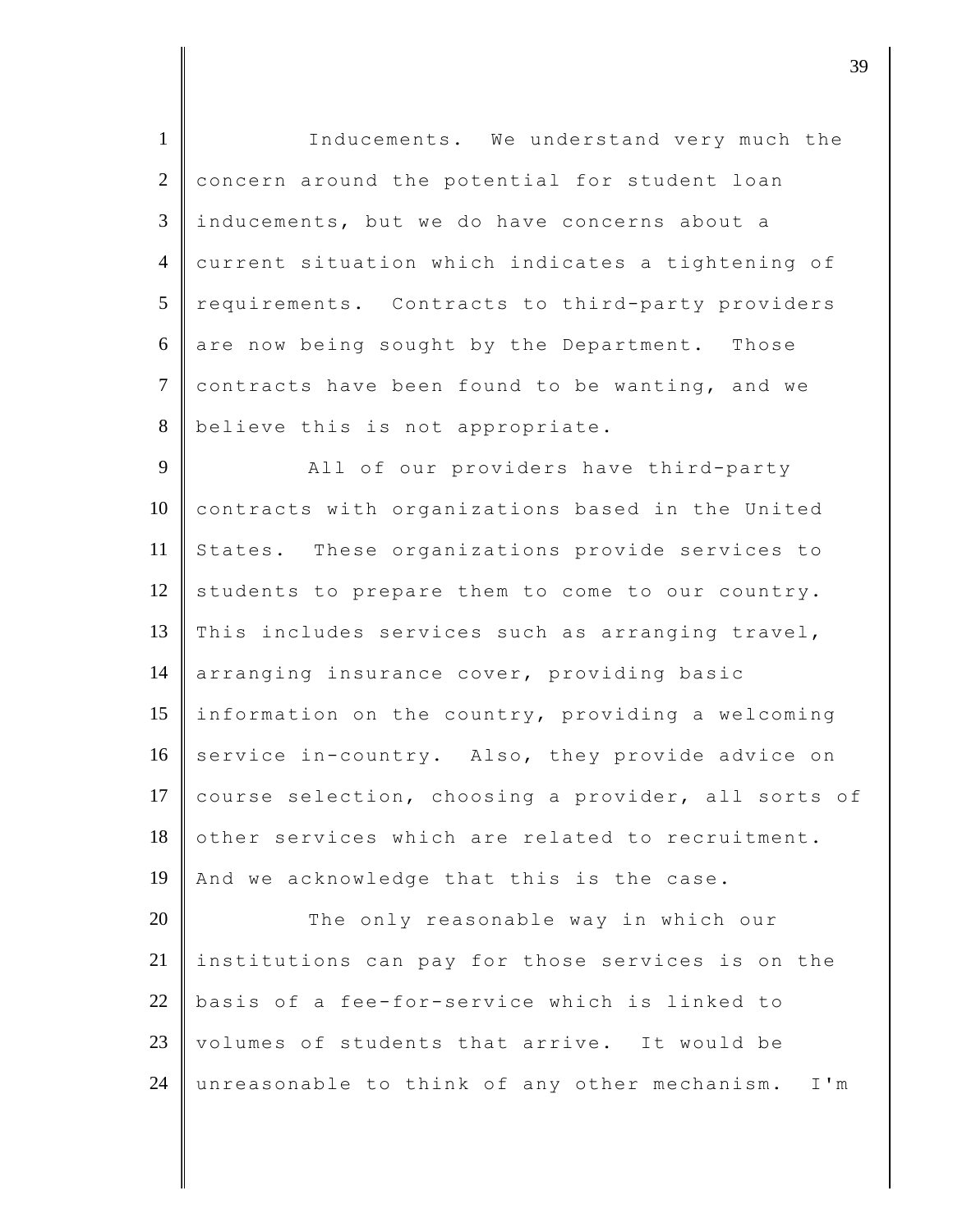concerned, though, that the current move will drive 2 down transparency, and we would ask particularly for transparency to be one of your key criteria here in making decisions on rules that apply under the changes from last year's amendment.

6 If our providers are required to have 7 contracts which are fixed-amount contracts, you can 8 be sure there will be private discussions around 9 volumes which will make this non-transparent, which  $10$  will work against the interests of students in 11 America and loan borrowers once they return. It 12 | would be better to have these transparent.

13 These third-party program providers do not 14 provide loan services. We cannot see that there is 15  $\parallel$  a connection here to any form of inducement. They 16 don't pay their recruitment staff on the basis of 17 bonus payments or payments that are linked to  $18$  students recruited, so I can't see that there is an 19 issue there with any form of inducement. They may 20 provide access to basic websites with regard to 21 information on federal student aid, but they do not 22 have any loan management responsibilities.

23 The last issue in this group is the 24 provisions around electronic enrollment and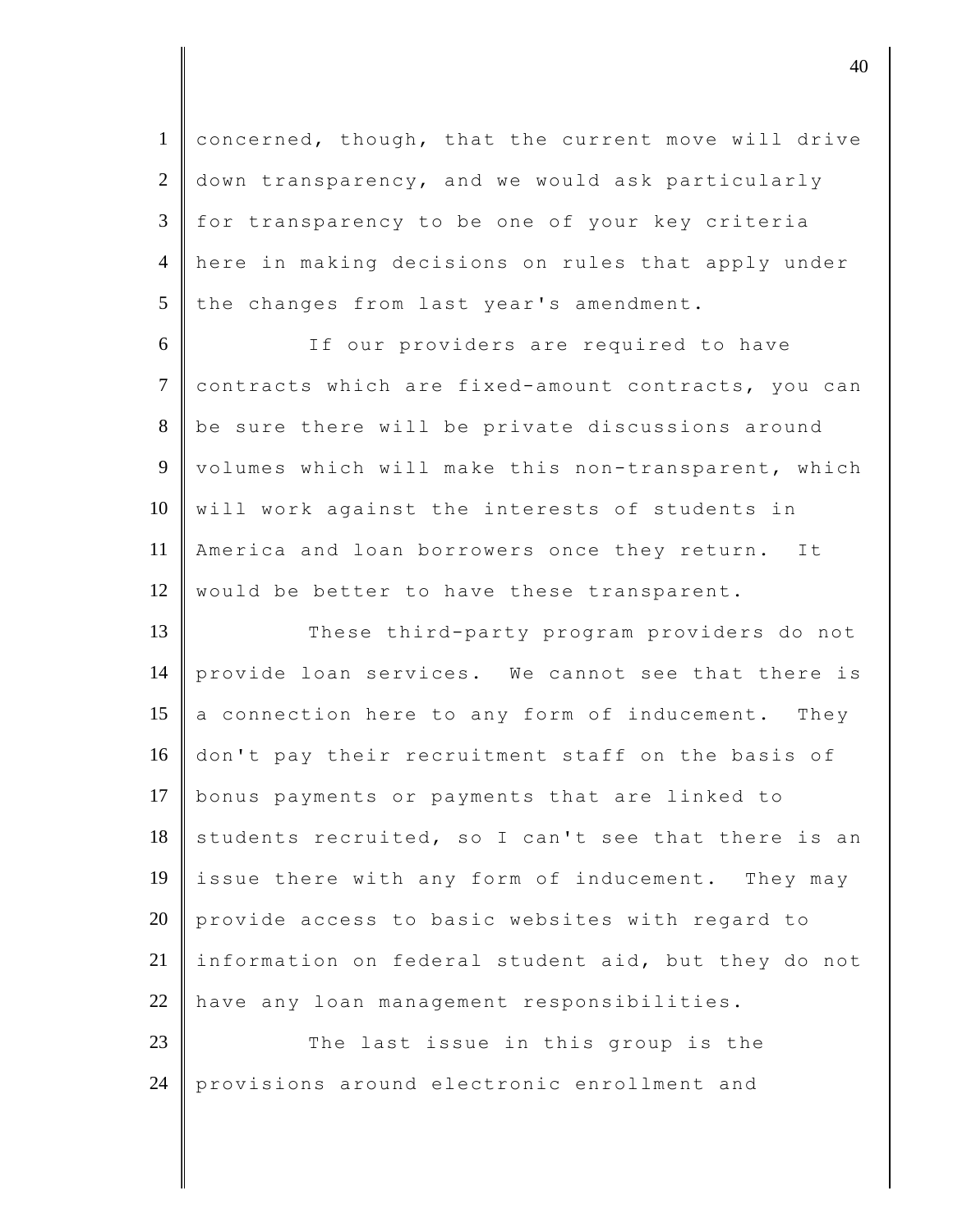| $\mathbf{1}$   | distance education that are in the Higher Education |
|----------------|-----------------------------------------------------|
| $\overline{2}$ | Act. We're concerned that in an age--in the 21st    |
| 3              | century where electronic provision is very          |
| $\overline{4}$ | widespread and students take mixed modes--they take |
| $\mathfrak{S}$ | an electronic course, an E-course, alongside a      |
| 6              | traditional face-to-face mode--that the way that    |
| $\tau$         | this is currently interpreted prevents students     |
| 8              | from looking to do a mix of provision. We have no   |
| $\overline{9}$ | problem with removing any requirement for students  |
| 10             | to enroll in full electronic provision. This is     |
| 11             | about risk reduction; we understand the issues      |
| 12             | there. But to take a mixed mode makes sense to      |
| 13             | provide the kind of flexibility for students that   |
| 14             | you would expect in this century. We do             |
| 15             | understand, also, that the way in which that        |
| 16             | legislation could be interpreted leaves it open to  |
| 17             | all sorts of problems, so we'd be very happy to     |
| 18             | work through that.                                  |
| 19             | On that note, the International Education           |

20 Council is a recognized body here in the United 21 States. It provides support for foreign schools 22 more generally in all countries, and we would encourage you to include them on the Negotiated 24 Rulemaking Committee.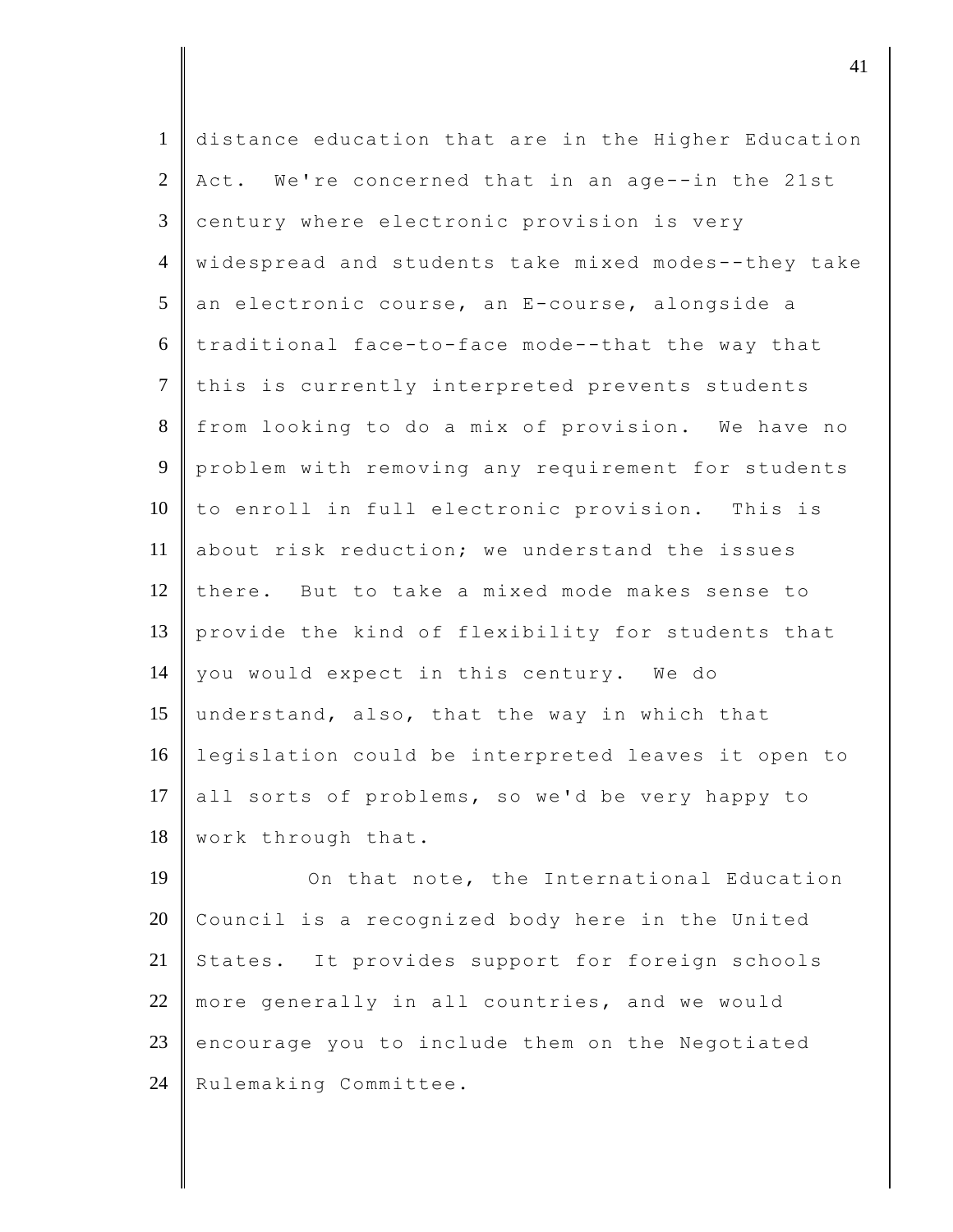| $\mathbf{1}$   | Finally, direct lending. This has been              |
|----------------|-----------------------------------------------------|
| 2              | proposed by the President, and we understand that   |
| 3              | it is currently being prepared for introduction in  |
| $\overline{4}$ | both the House and the Senate. We have some         |
| 5              | concerns about the potential for overlooking        |
| 6              | American students studying in foreign providers,    |
| $\tau$         | particularly as direct lending is not currently     |
| 8              | accessible by foreign schools. Only the FFEL        |
| 9              | Programs are available. And the--we're also very    |
| 10             | concerned about the potential for much higher       |
| 11             | compliance costs for our schools in participating   |
| 12             | in the Direct Lending Program. Currently, the       |
| 13             | system is not accessible by foreign schools, and we |
| 14             | have questions about whether such a system could be |
| 15             | made accessible by the 1st of July next year as     |
| 16             | well.                                               |
| 17             | So, a number of issues there. I realize             |
| 18             | they're not part of the current work of your        |
| 19             | Department, but will be shortly, and we just want   |
| 20             | to foreshadow those for you.                        |
| 21             | Thank you very much for the opportunity to          |
| 22             | speak.                                              |
| 23             | Tena koto, tena koto, tena koto katoa.              |
| 24             | MR. MADZELAN: Thank you very much.                  |
|                |                                                     |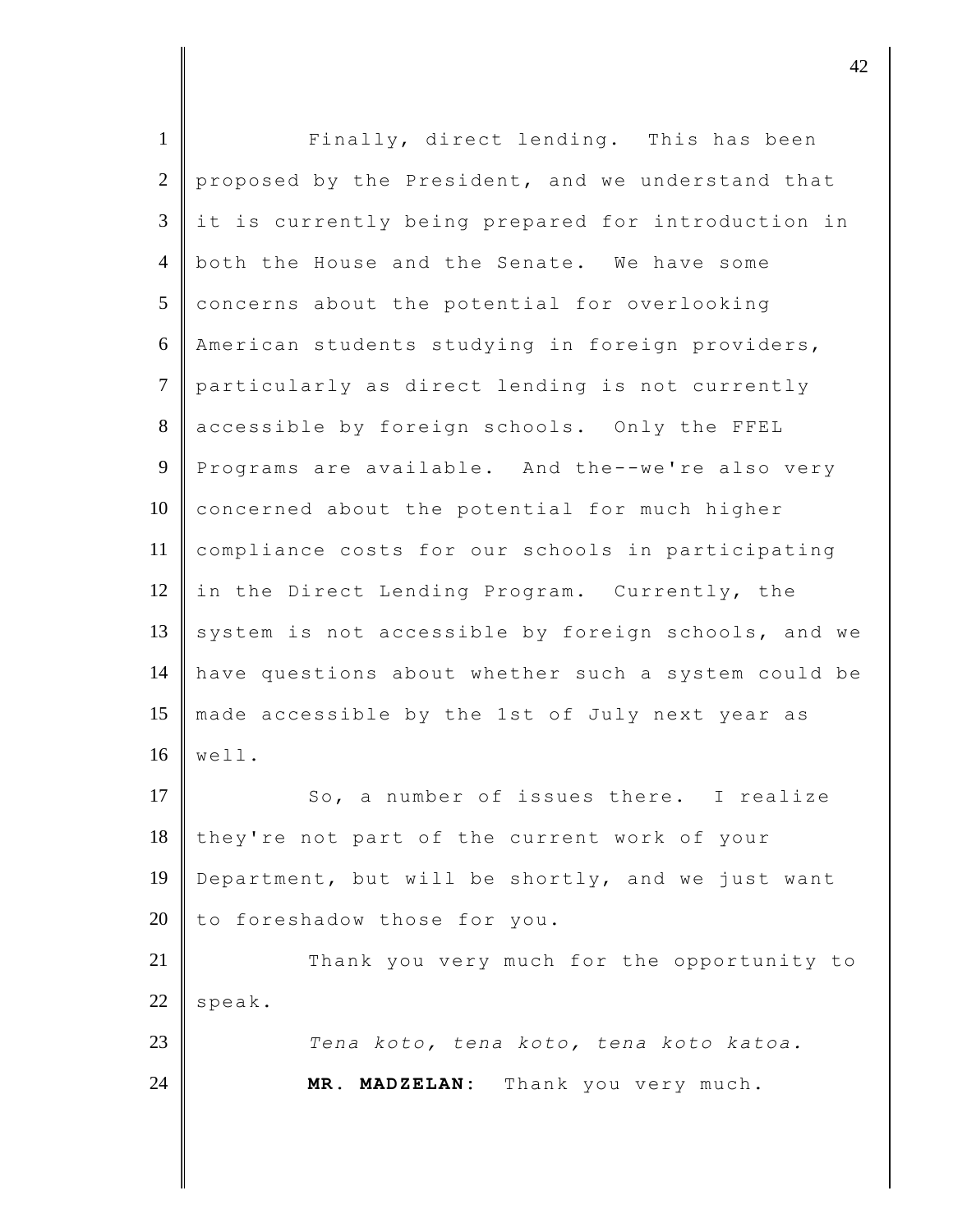1 John Cavanaugh, Pennsylvania State System  $2 \parallel$  of Higher Ed.

 **MR. CAVANAUGH:** Good morning. My name is John Cavanaugh and I have the privilege of serving 5 as Chancellor of the Pennsylvania State System of Higher Education, or PASSHE.

7 PASSHE consists of 14 universities across 8 the Commonwealth that serves nearly 113,000 9 students. Our universities are the public 10 universities in Pennsylvania. Other sectors 11 include the state-related institutions and the 12 private institutions. Ninety percent of PASSHE 13 students are residents of Pennsylvania, about 40 14 percent are first generation college students, and 15 about 80 percent remain in Pennsylvania after 16 graduating with a baccalaureate degree for either 17 their first job as a graduate or for graduate or 18 professional school.

19 PASSHE strongly supports President Obama's  $20$  call to be the world leader in educational 21 attainment. In our view, his administration's 22 commitment to Title IV programs heralds a new era 23 in the federal-state partnership for higher 24 education. PASSHE is firmly committed to doing its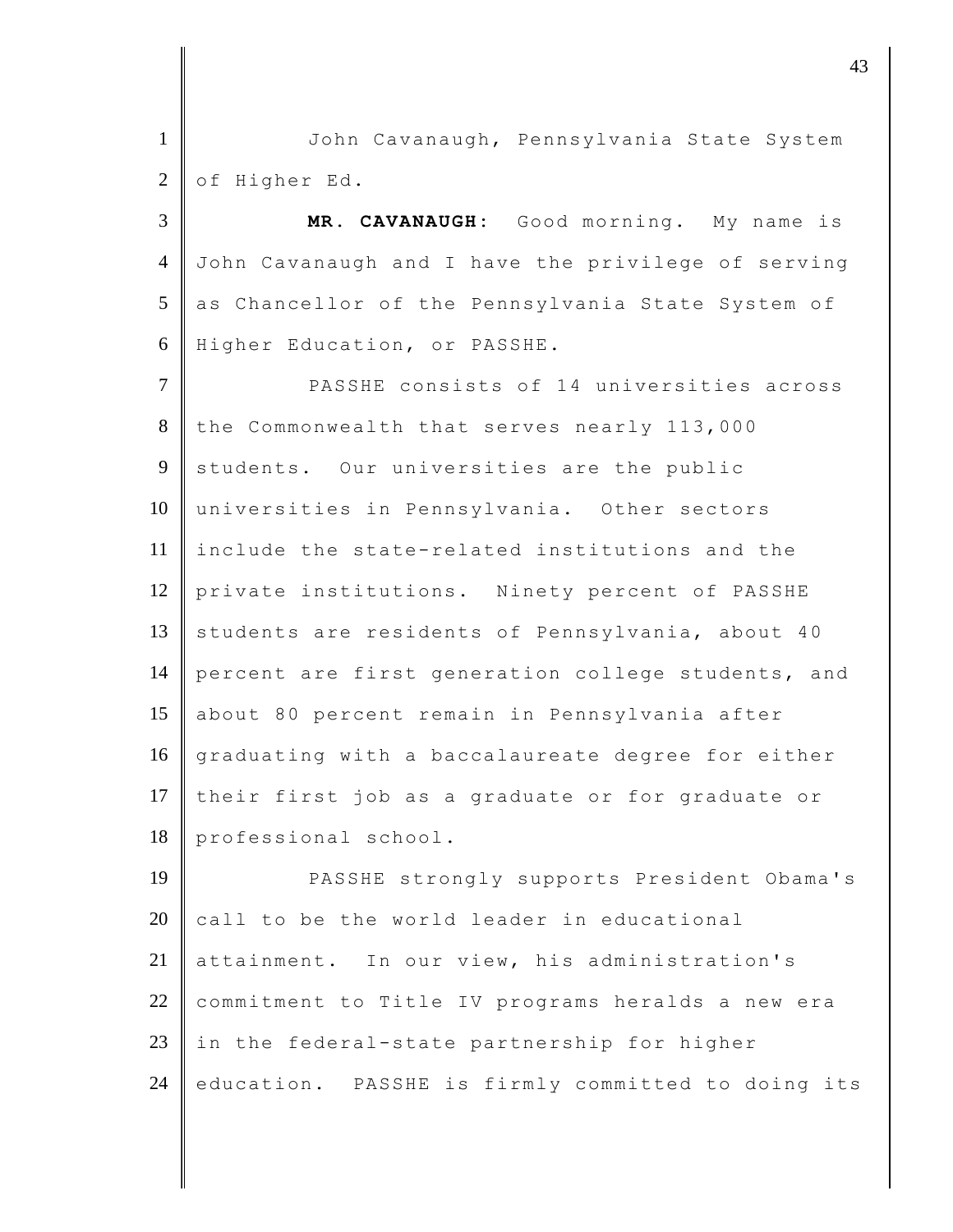1 part in conjunction with the other states to 2 graduate or credential an additional 1 million more  $3 \parallel$  students a year in order to meet this ambitious 4 goal. In truth, we have no other choice if we want  $5$  our country to be a true world leader in innovation 6 and in economic clout.

7 Certainly this goal will necessitate a 8 dramatic increase in completion rates as well as an 9 expanded commitment to reach returning adult 10 students, underprepared students, and underserved 11 populations more effectively than we have in the 12 past. Such commitments and program improvements 13 necessitate adequate student data and information 14 systems, collaborative financing mechanisms, more 15 effective and lower-cost academic and 16 administrative support, and institutional funding 17 | based on performance.

18 I'm proud that PASSHE has all of these, 19 enabling it to provide academic programs of high  $20$  quality at the most affordable cost in the state. 21 | Part of a new, more effective partnership between  $22$  the federal government and state governments for 23 higher education is surely to make the many parts 24 of our complex federal system work together as well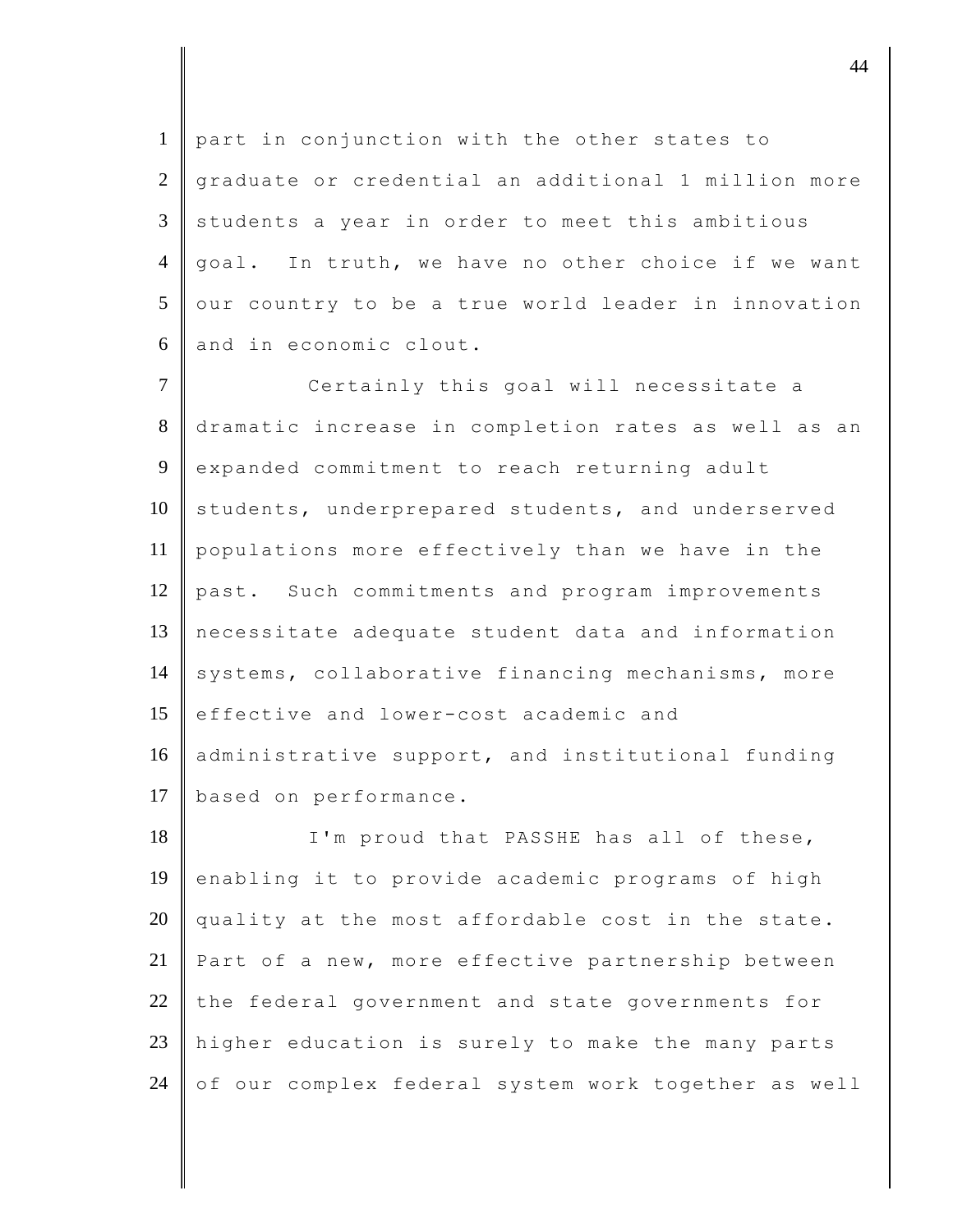1 as possible. Rulemaking is an important tool for  $2$  this purpose, and we welcome whatever role at the  $3$   $\parallel$  table we may be able to be invited to for future 4 sessions. 5 PASSHE is very interested in the six  $6$  topics that the Department listed in the May 26 7 Federal Register announcement. All of them are 8 areas of direct and continuing state involvement or 9 point to new areas where states like Pennsylvania 10 could benefit from additional federal policy 11  $\parallel$  quidance. 12 While today's hearings are intended merely 13  $\parallel$  to take a reading of rulemaking interest in these 14 areas, not to actually address the underlying 15 questions, let me make a few comments on the 16 importance of each. And I have provided written 17 testimony as well, so I'll provide just some 18 summaries here. 19 The first, regulations governing foreign  $20$  schools, including implementation of the HEOA. The 21 increasing globalization of higher education brings 22 states face-to-face with a set of policy issues  $23$  that go well beyond the demands of traditional 24 international programs. Both U.S. and foreign-born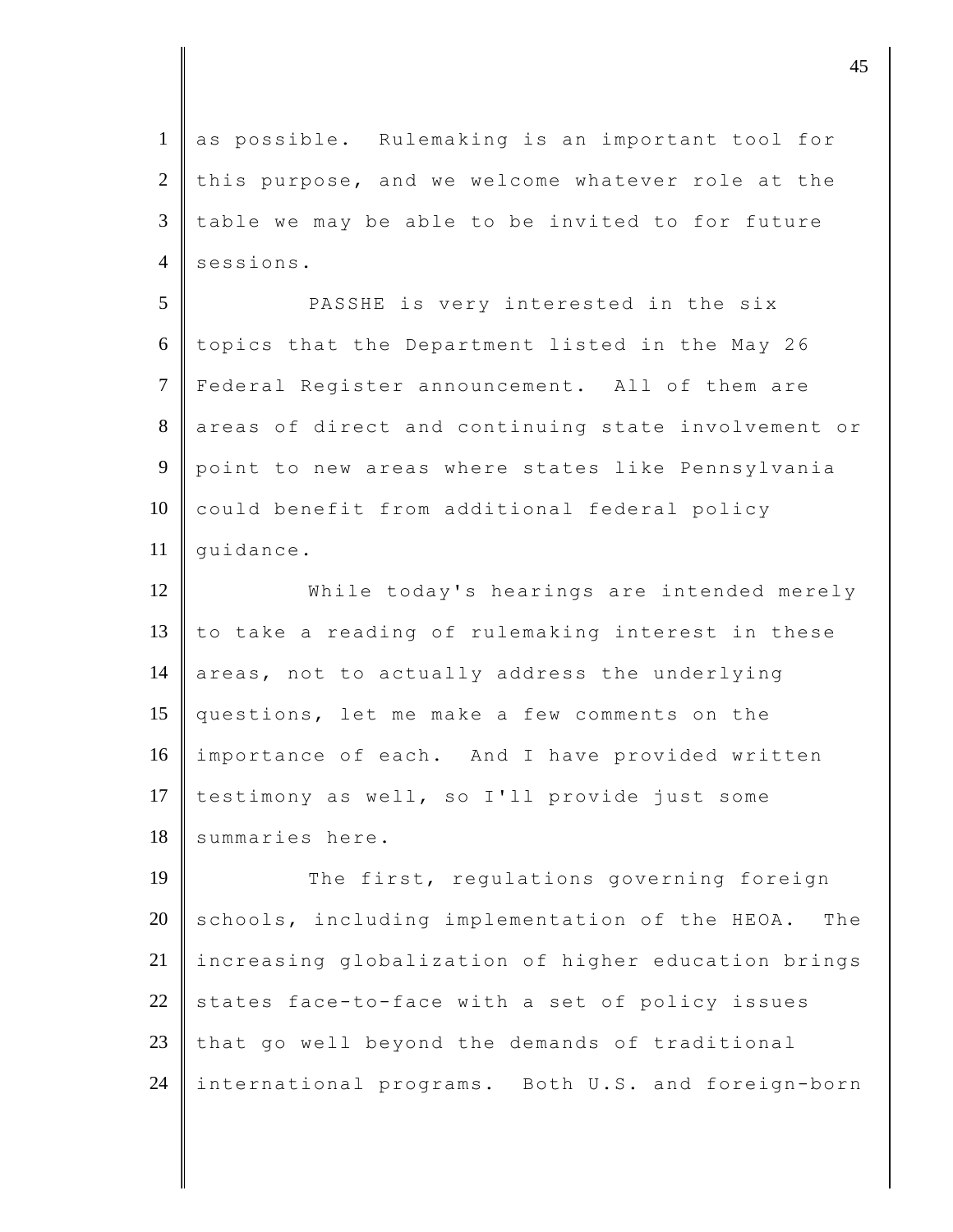| $\mathbf{1}$   | students are increasingly mobile, raising questions |
|----------------|-----------------------------------------------------|
|                |                                                     |
| $\overline{2}$ | related to immigration or visa status, financing,   |
| $\mathfrak{Z}$ | liability, consumer protection, and other areas of  |
| $\overline{4}$ | state interest. Like many U.S. institutions,        |
| 5              | PASSHE institutions are increasingly engaged in     |
| 6              | programs abroad, which sometimes occur under        |
| $\tau$         | unclear jurisdiction. Most important,               |
| 8              | globalization demands that states compete in a much |
| 9              | broader, more complex higher education marketplace, |
| 10             | a challenge that some other nations address through |
| 11             | national higher education export or import          |
| 12             | strategies designed to help institutions compete    |
| 13             | globally. For a combination of reasons, our         |
| 14             | federal system makes this difficult.                |
| 15             | PASSHE institutions to a large extent               |
| 16             | compete on their own, a situation different than    |
| 17             | many countries in which they operate. Rulemaking    |
| 18             | may not be the only mechanism for this, but the     |
| 19             | fact that many may not be familiar with the new     |
| 20             | provisions under HEOA suggest the need for direct   |
| 21             | state involvement and continuing conversation in    |
| 22             | this area.                                          |
| 23             | Satisfactory academic progress. Like most           |
| 24             | public colleges and universities, PASSHE is engaged |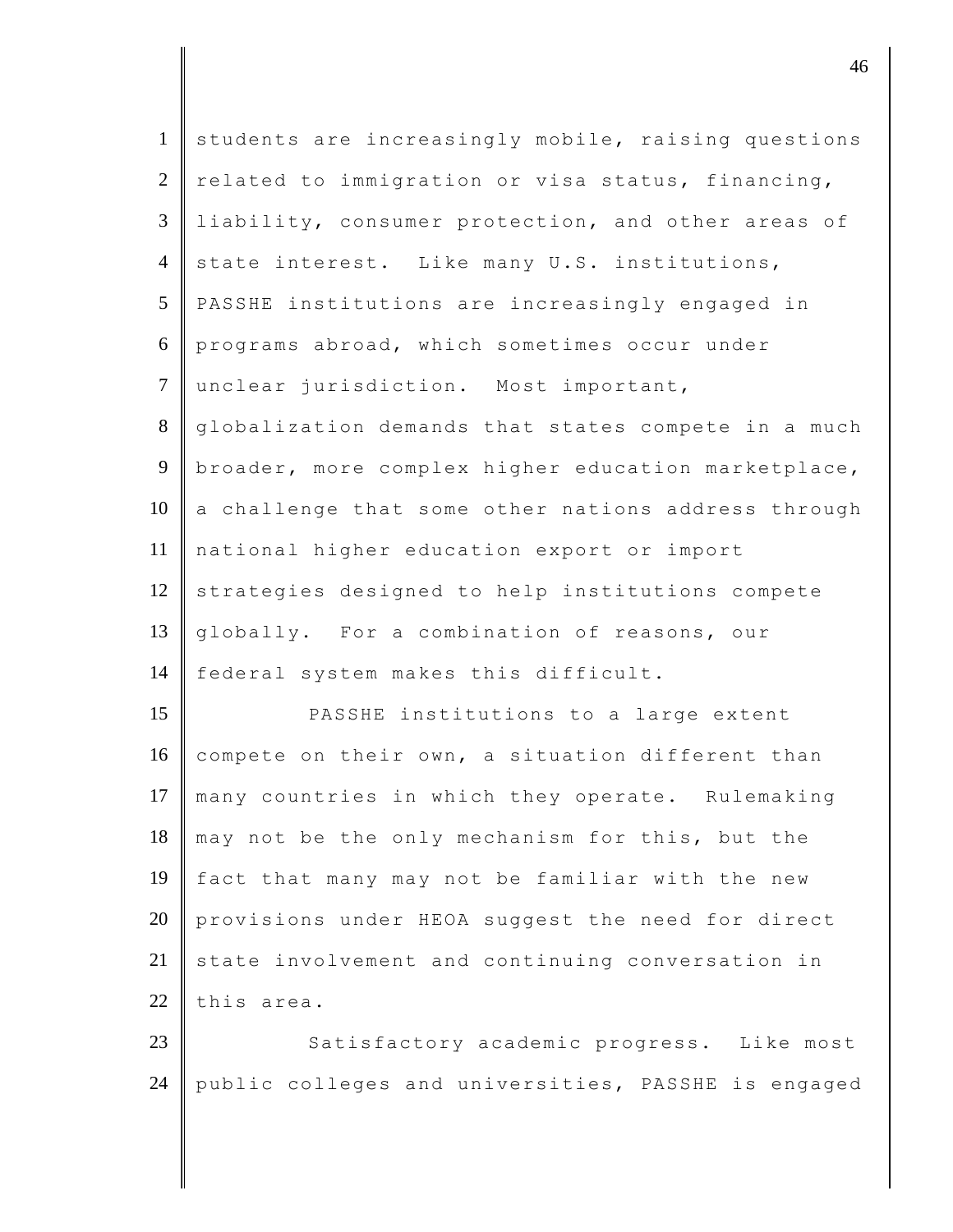| $\mathbf{1}$   | in a variety of strategies to improve the          |
|----------------|----------------------------------------------------|
| $\mathfrak{2}$ | preparation of students for postsecondary          |
| 3              | education, ensure smooth transition from high      |
| $\overline{4}$ | school to college and from one college university  |
| 5              | to another, and increase program completion rates. |
| 6              | Satisfactory academic progress criteria for        |
| $\overline{7}$ | purposes of federal Title IV programs relate       |
| $8\,$          | directly to these efforts. PASSHE has deliberately |
| $\mathbf{9}$   | increased the range in quality of academic and     |
| 10             | other support services and have increased          |
| 11             | completion rates significantly as a result.        |
| 12             | I am certainly aware of the difficulties           |
| 13             | in both defining and holding institutions          |
| 14             | accountable for satisfactory academic progress as  |
| 15             | well as the concerns the Department has about the  |
| 16             | length of time it takes for institutions to take   |
| 17             | appropriate action when such action is not         |
| 18             | demonstrated. However, I might suggest that the    |
| 19             | Department take a look at the way that PASSHE has  |
| 20             | held institutions appropriately accountable in its |
| 21             | performance funding approach. So, it is possible   |
| 22             | to create such accountability models.              |
| 23             | If rulemaking in this area is undertaken,          |
| 24             | states' system heads and states' academic affairs  |

denote the contract of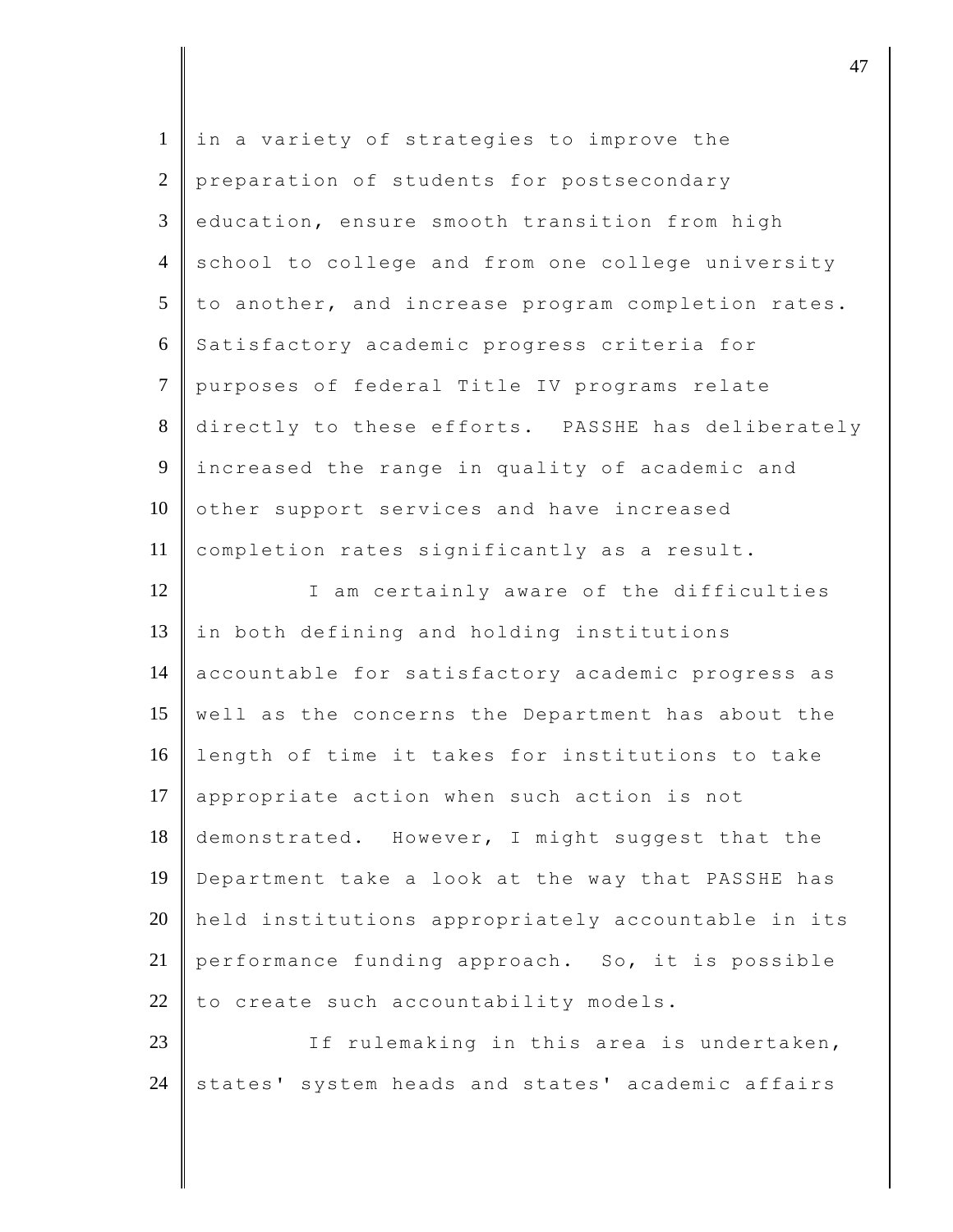1 officers would be appropriate participants. And  $2 \parallel$  again, I would encourage the Department to take a 3 look at performance funding models around the 4 country to see how satisfactory academic progress  $5$  can be used as one indicator of appropriate  $6 \parallel$  performance.

7 The third topic of incentive compensation 8 for recruiting and admission activity. States play 9 a variety of roles in preventing fraud and 10 providing consumer protection in higher education 11 as well as in other areas. Whether through state 12 systems or under the authority of the state 13 attorney general, these roles are both a legal 14 obligation and an important component of the 15 regulation of postsecondary education at the state 16 level. The forms of compensation allowable under 17 program participation in Title IV may appear to be  $18$  outside the boundaries of this state authority. 19 But to the extent that abuses, fraud, or consumer 20 complaints occur, they are likely to involve state 21 as well as federal laws in enforcement. Moreover, 22 federal changes could require changes at the state 23 level or contribute to any consistencies in 24 treatment and enforcement.

djective the contract of  $\overline{a}$  48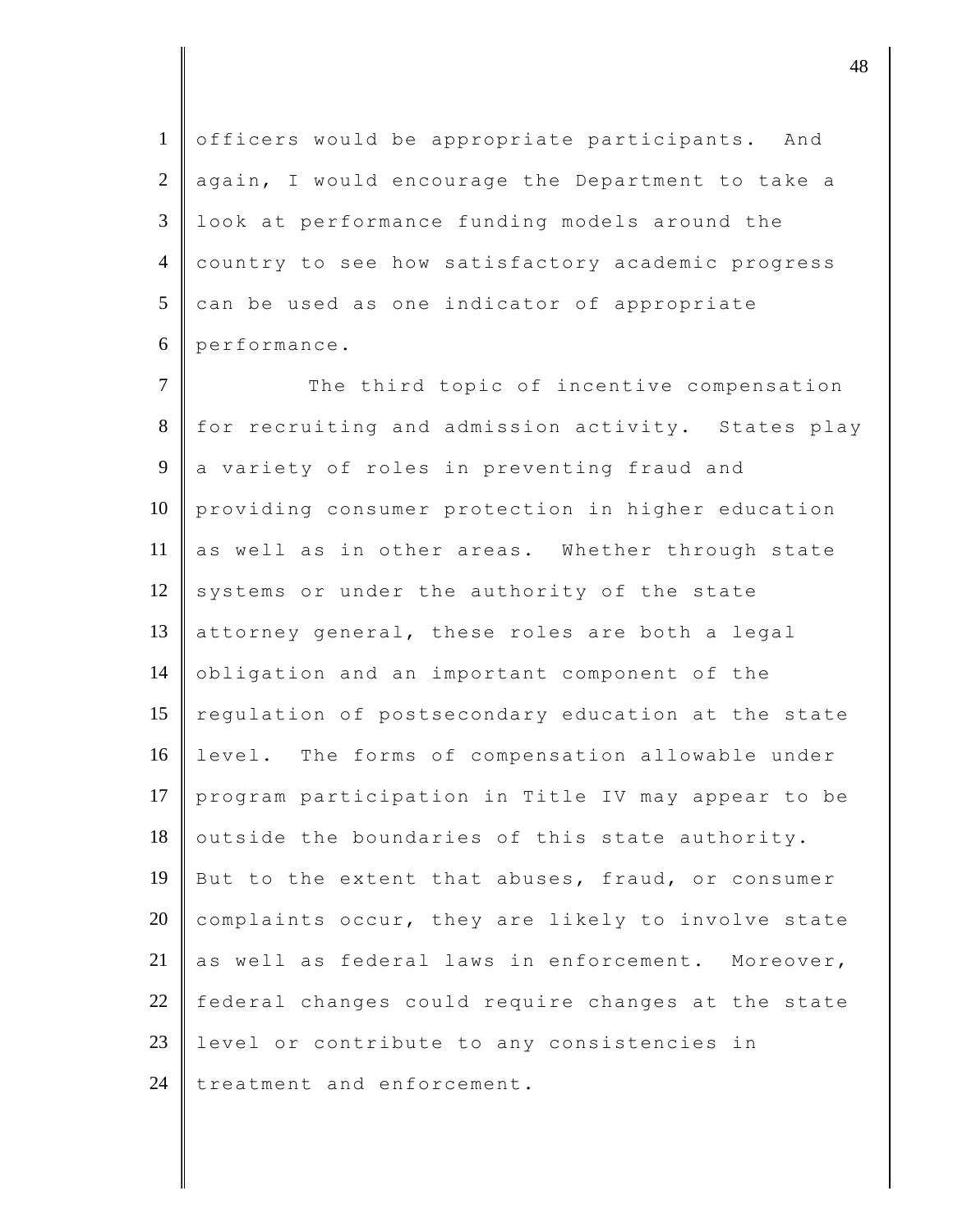1 So, in order to ensure good articulation,  $2$  states should be included in any rulemaking in this  $3 \parallel$  area and adequate representation will need to take 4 into account the diversity of roles, statues, and  $5$  structures across the states.

6 The fourth area of gainful employment in a 7 recognized occupation. Documentation of employment 8 by those who complete federal education and 9 training programs is done in a variety of ways 10 across the states. A growing number of state 11 system offices, like PASSHE, have created more 12 comprehensive tracking of students from 13 postsecondary education into the workforce due to 14 accreditation or accountability requirements.

15 This may require the involvement of other  $16$  state offices which operate within differing agency 17 structures. Whether or not the Department 18 determines that rulemaking in this area is required 19 or appropriate, there is a growing need to bring  $20$  the various federal agencies and the various  $21$  reporting and accountability requirements into  $22$  better alignment with state needs and state 23 practices in these areas. For this purpose, state 24 participation would be advisable.

dje diskografije diskografije diskografije diskografije diskografije diskografije diskografije diskografije diskografije diskografije diskografije diskografije diskografije diskografije diskografije diskografije diskograf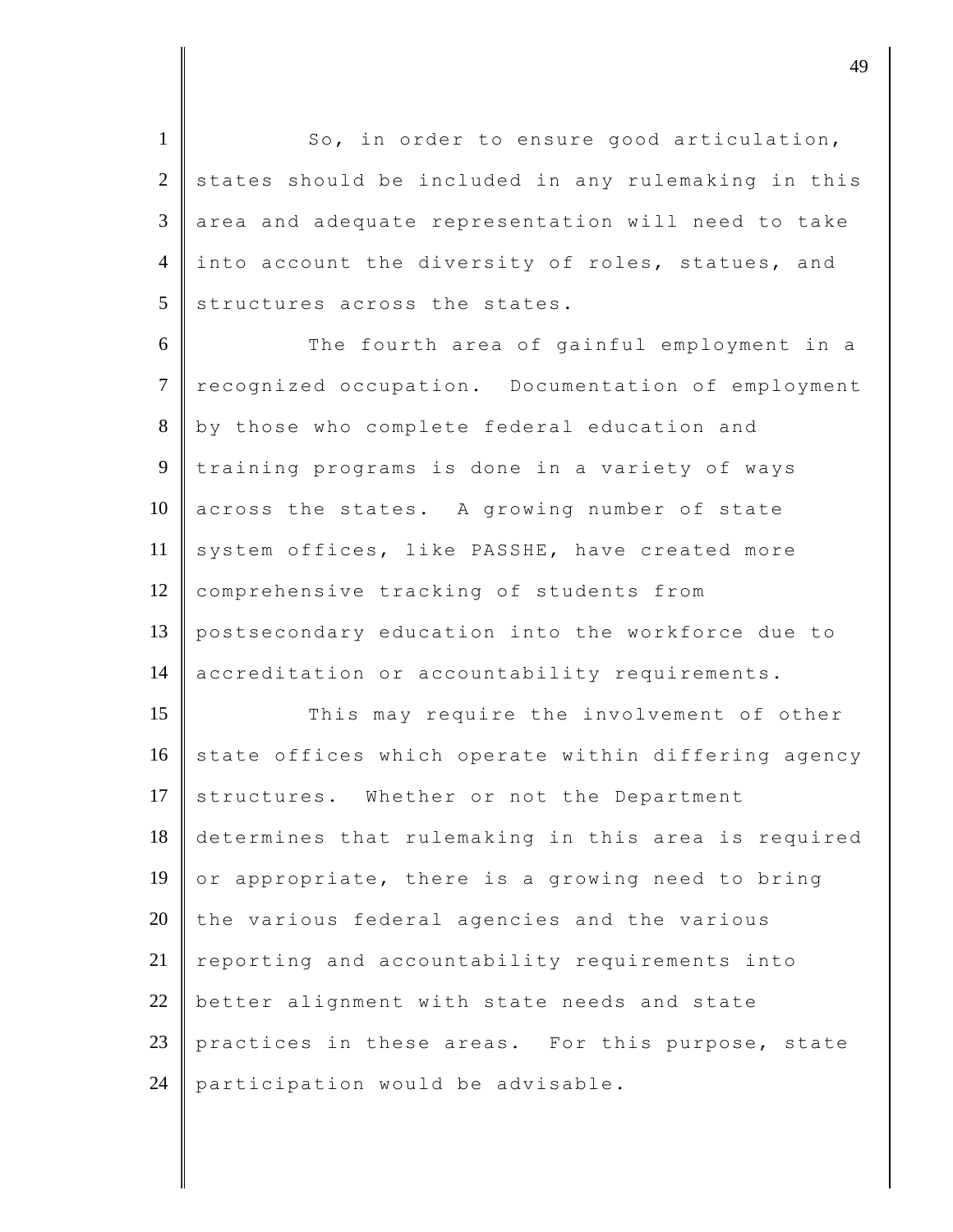| $\mathbf{1}$    | The fifth topic of state authorization as          |
|-----------------|----------------------------------------------------|
| $\overline{2}$  | a component of institutional eligibility. This     |
| 3               | topic raises extremely complex issues due to the   |
| $\overline{4}$  | variety of roles that states play relative to      |
| $5\overline{)}$ | institutional operation and degree granting        |
| 6               | authority. For this reason, state authorities need |
| $\tau$          | to be included in any rulemaking on this topic,    |
| 8               | along with a balanced representation of            |
| 9               | postsecondary providers who enroll students across |
| 10              | state lines as well as accrediting agencies and    |
| 11              | organizations.                                     |
| 12              | The sixth topic of definition of "credit           |
| 13              | hour" for program and PELL eligibility. The        |
| 14              | federal government, and the National Center for    |
| 15              | Educational Statistics in particular, play         |
| 16              | extremely important roles in establishing          |
| 17              | consistent definitions for many of the data        |
| 18              | elements widely used in higher education.          |
| 19              | Unfortunately, the importance of this federal role |
| 20              | may get lost in the technical complexity in        |
| 21              | obscurity in the issues. Many of these common and  |
| 22              | critical definitions, though, are used directly by |
| 23              | states in funding formulas--and you heard a little |
| 24              | bit about that earlier--allocation mechanisms,     |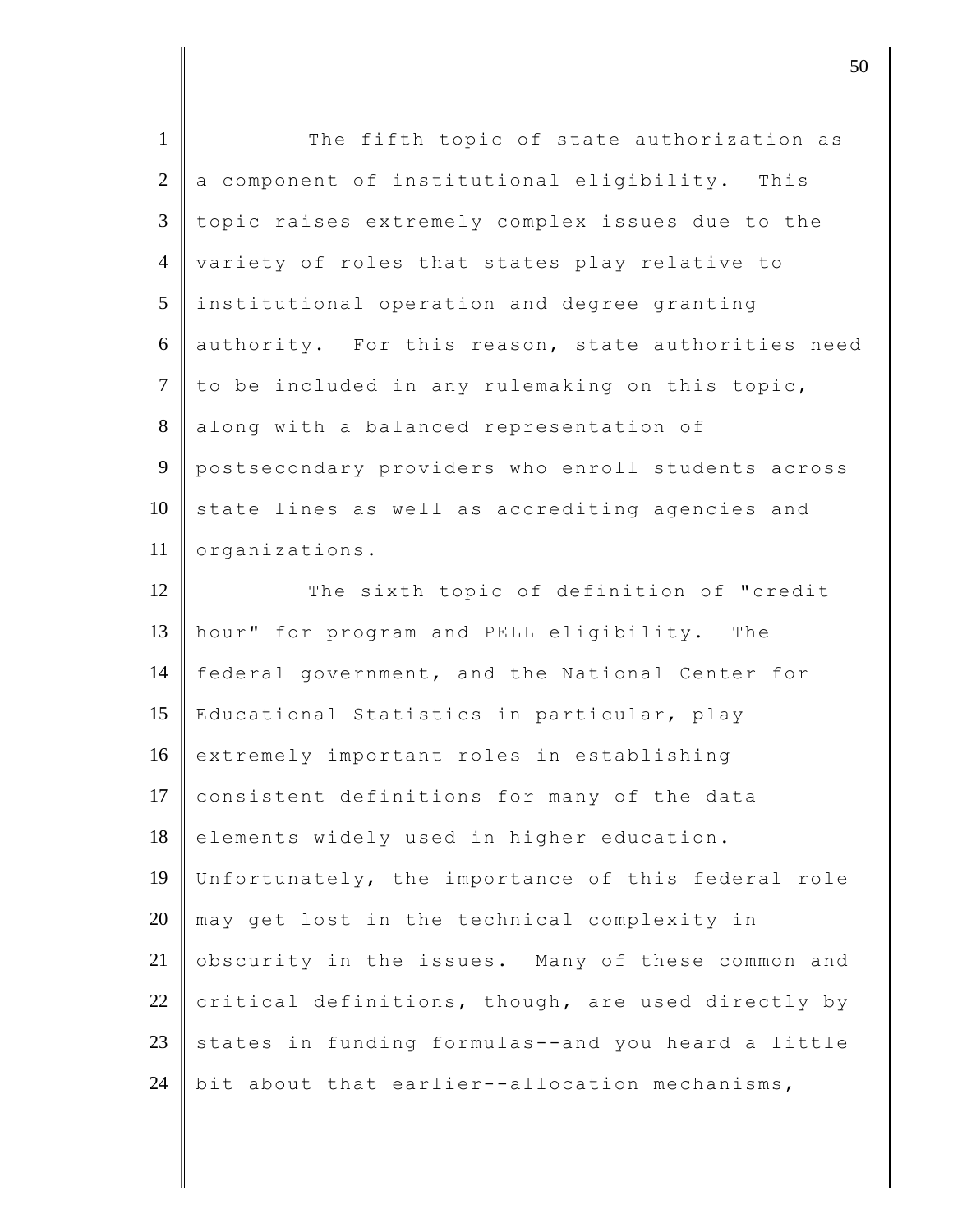1 program review and approval, and other functional  $2 \parallel$  and administrative areas.

3 So, credit hour definitions under Pell and 4 other Title IV programs are just one of the many 5 factors states typically take into account in 6 providing all kinds of different things like 7 financial aid and accreditation.

8 **Federal and NCES leadership in this area** 9 are needed and important, particularly as students  $10$  and programs use other types of metrics for student 11 eligibility and progress--such as competency 12 assessments--as a substitute for basic contact hour 13  $\circ$  or seat time measures, the more traditional 14 approaches. Maintaining consistency between state 15 and federal definitions will require broad 16 participation by state higher education officials 17 and their chief information officers or research 18 directors in the rulemaking process and other types 19 of policy development.

20 Let me conclude by saying PASSHE welcomes  $21$  opportunities to be full participants in the 22 Department's rulemaking actions. I suspect that we 23 all realize, though, that we need to take steps  $24$  that go well beyond the purposes and realms of

 $\vert$  51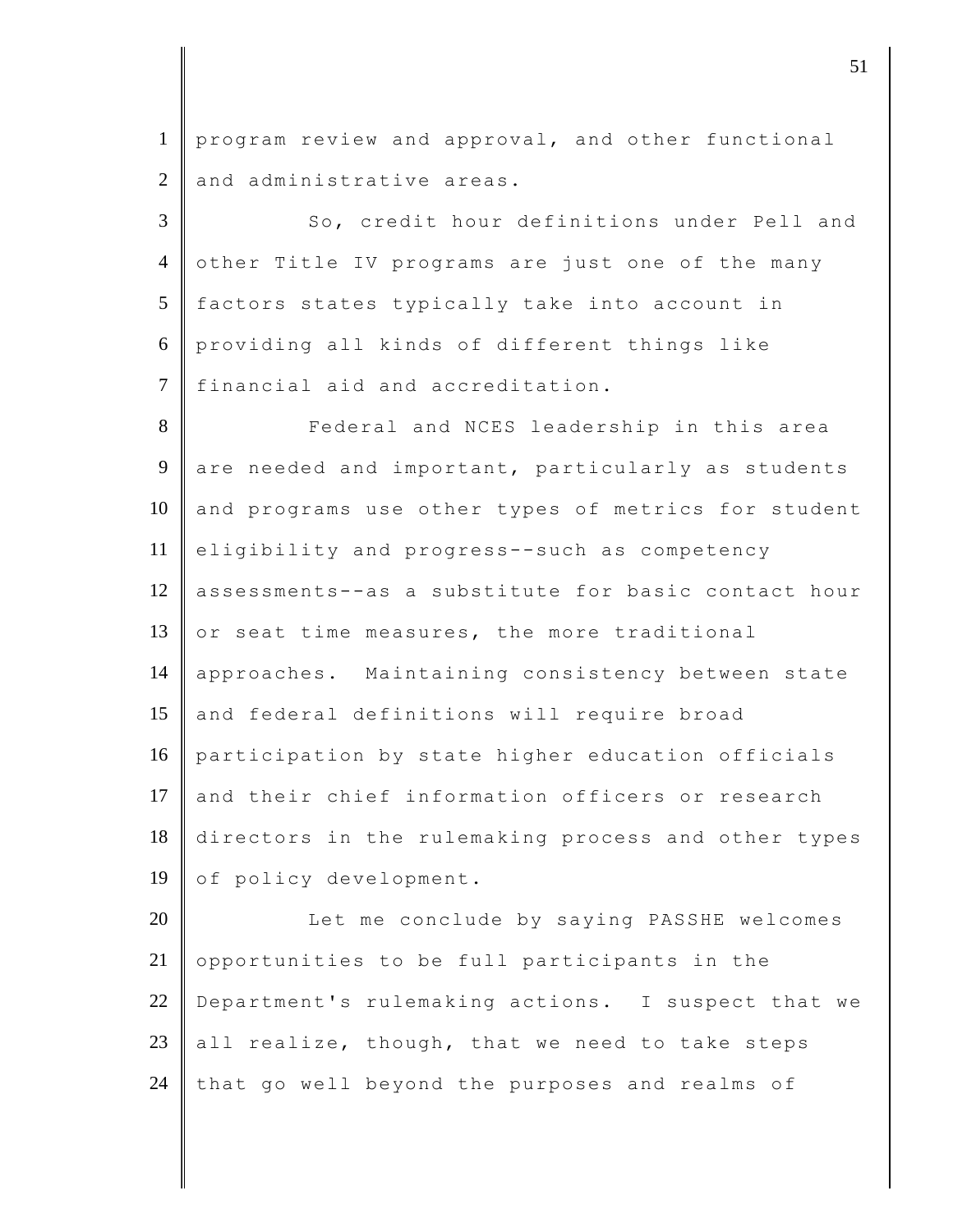| $\mathbf{1}$   | rulemaking. What we need is a recommitment, not     |
|----------------|-----------------------------------------------------|
| 2              | just to work together more effectively, but to work |
| $\mathfrak{Z}$ | together meeting increasingly urgent national,      |
| $\overline{4}$ | state, and local needs with commitment and          |
| 5              | collaboration far surpassing that of the past.      |
| 6              | Immense progress has been achieved when the federal |
| $\tau$         | government marshals the efforts of institutions and |
| $8\,$          | leverages the resources of states to expand         |
| 9              | educational opportunity and provide the basis for   |
| 10             | growth and innovation in the economy. It is time    |
| 11             | and it is imperative that we make this partnership  |
| 12             | even better.                                        |
| 13             | Thank you for this opportunity for PASSHE           |
| 14             | to testify.                                         |
| 15             | MR. MADZELAN: Thank you.                            |
| 16             | Richard Dumaresq, Pennsylvania Association          |
| 17             | of Private School Administrators.                   |
| 18             | MR. DUMARESQ: Thank you and good morning.           |
| 19             | Excuse me. My name is Richard Dumaresq. I'm the     |
| 20             |                                                     |
|                | Executive Director of the Pennsylvania Association  |
| 21             | of Private School Administrators. And on behalf of  |
|                | the 320 proprietary schools and colleges in         |
| 22<br>23       | Pennsylvania and their 73,000 students, I'd like to |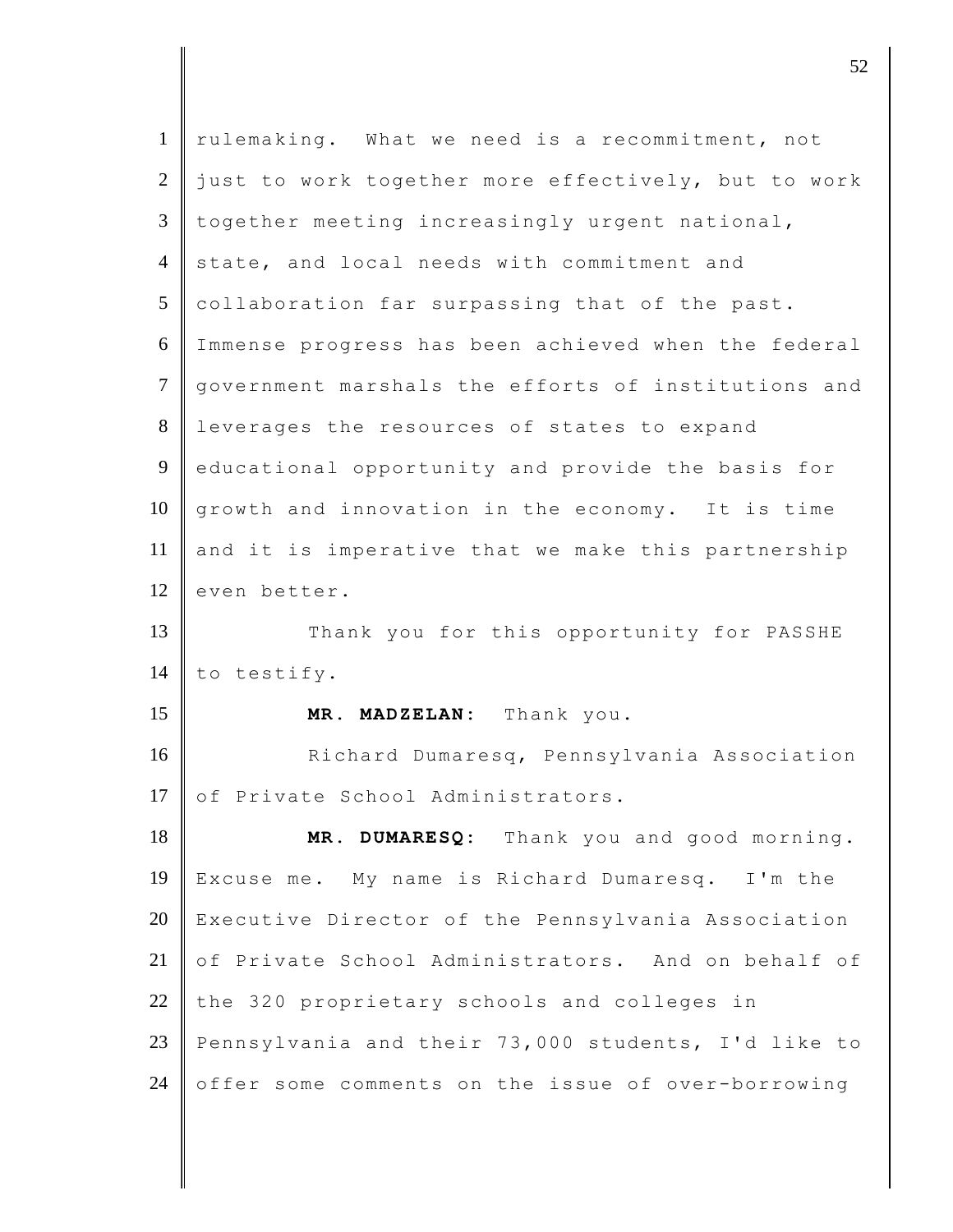1 Title IV loan funds.

| $\overline{2}$ | Just a few comments about the outcomes of           |
|----------------|-----------------------------------------------------|
| $\overline{3}$ | our schools in Pennsylvania. According to the       |
| $\overline{4}$ | Pennsylvania Department of Education, in 2007-2008, |
| 5              | we have--the schools in Pennsylvania have a 59.8    |
| 6              | percent graduation rate and an 87 percent placement |
| $\overline{7}$ | rate. And that's according to the Pennsylvania      |
| 8              | Department of Education.                            |
| 9              | We're concerned--schools are concerned              |
| 10             | because we may not see that in the future if over-  |
| 11             | borrowing continues. Increasingly, students         |
| 12             | attending Title IV-eligible institutions are        |
| 13             | demanding the maximum amount of student loan money  |
| 14             | available. Since loans in the Title IV program are  |
| 15             | an entitlement, colleges and schools by law cannot  |
| 16             | refuse a student request for all available loans to |
| 17             | fund their education.                               |
| 18             | Colleges and schools must disburse all              |
| 19             | loan funds to students, if requested by the         |
| 20             | students, and when tuition payments are current.    |
| 21             | Financially illiterate student borrowers often      |
| 22             | spend the money without budgeting and many have to  |
| 23             | drop out when they run out of money. They are then  |
| 24             | left with a higher debt burden, while not having    |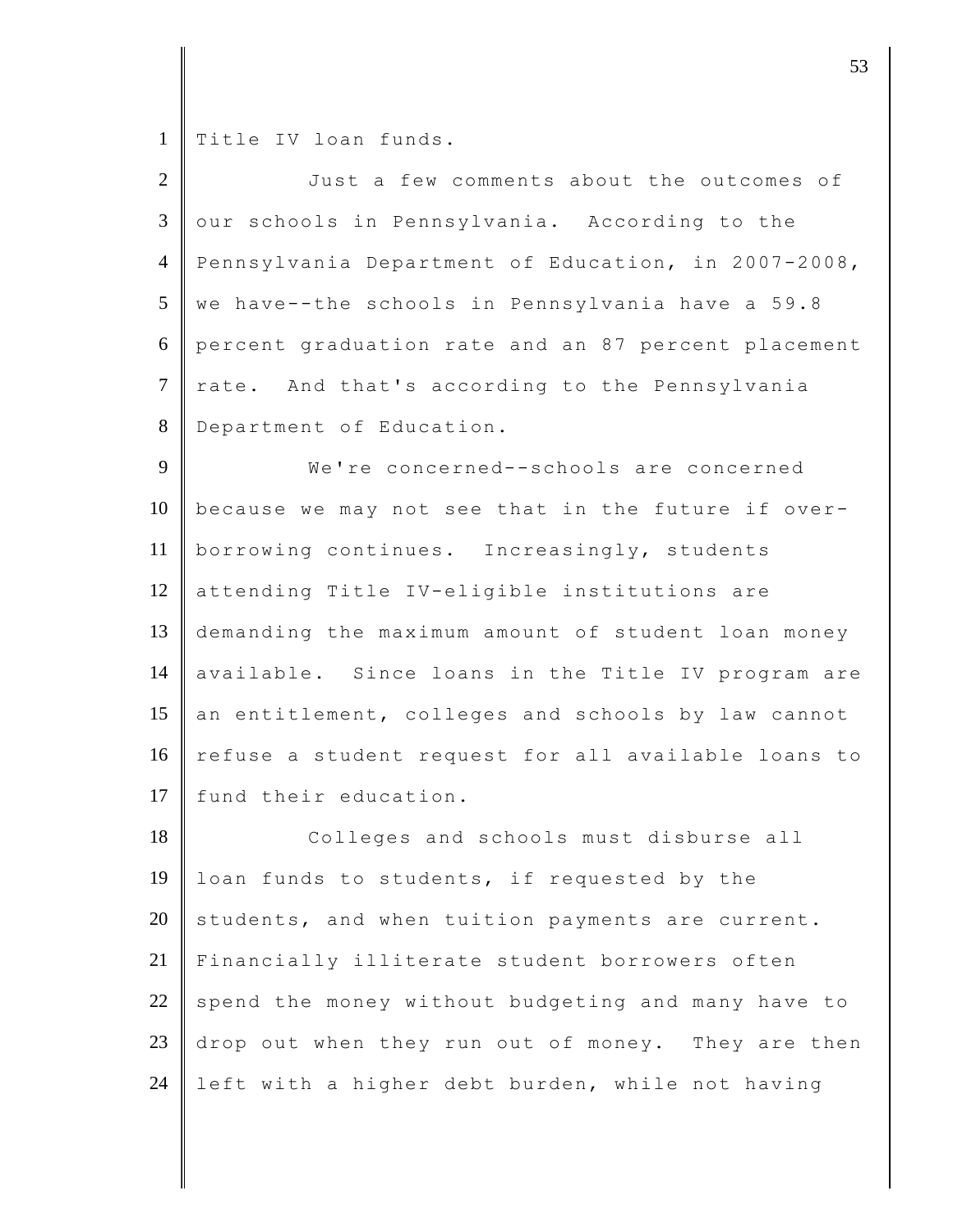| $\mathbf{1}$   | completed the education needed to seek employment  |
|----------------|----------------------------------------------------|
| $\overline{2}$ | to pay for that education. As a result, many       |
| $\mathfrak{Z}$ | students in that predicament default on their      |
| $\overline{4}$ | loans. Other students incur such a higher debt     |
| 5              | burden, often borrowing two times what they need   |
| 6              | for their education, that the monthly loan         |
| $\tau$         | repayments are beyond their budget.                |
| 8              | Educational institutions do not want to            |
| 9              | send a graduate or student borrower out with       |
| 10             | additional debt when they might have somehow       |
| 11             | limited the amount of debt for that student.       |
| 12             | Currently, schools are trying to limit             |
| 13             | student borrowing legally. But the only tools that |
| 14             | they have are counseling students away from extra  |
| 15             | debt and advising students of their costs, their   |
| 16             | debt obligations after graduation, and the         |
| 17             | importance of being financially responsible. But   |
| 18             | we believe these current tools are not enough to   |
| 19             | stem the tide of over-borrowing, especially in a   |
| 20             | down economy.                                      |
| 21             | We would propose some changes to allow             |
| 22             | schools the following authority: Number one,       |
| 23             | possibly allow for professional judgment by the    |
| 24             | Financial Aid Office to limit loans to the cost of |

djective terms of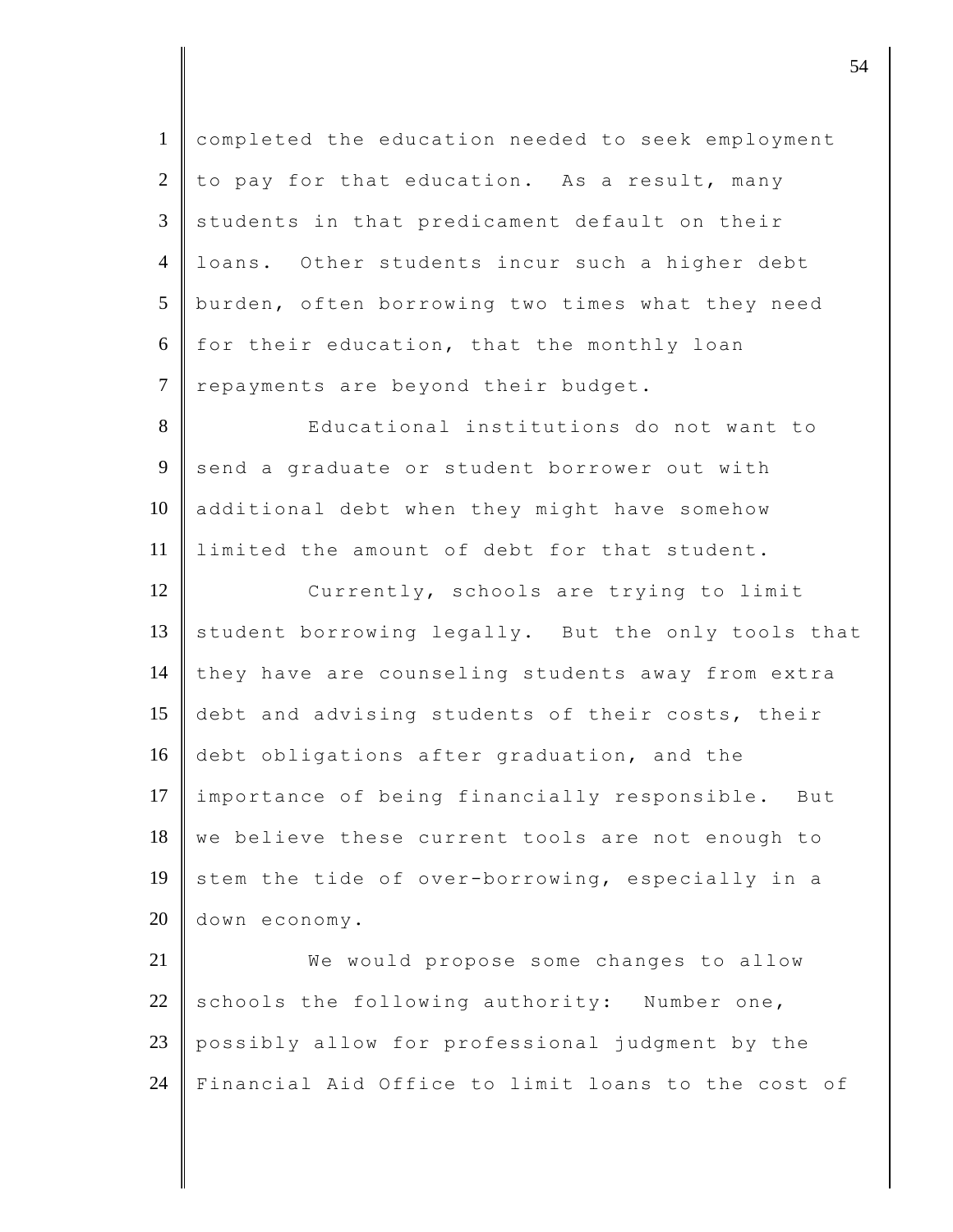1 attendance; or two, allow an institution to set a 2 limit on what reasonable living expenses are by 3 defining them; or three, create a formula for 4 allowable educational expenses. 5 The Financial Aid Offices in schools and 6 colleges do not want to be in the situation of some 7 of the banks that encouraged over-borrowing for 8 homes. 9 Thank you for considering our comments on 10 educational over-borrowing. 11 **MR. MADZELAN:** Thank you. 12 Susan Saxton, Laureate Education. 13 **DR. SAXTON:** Good morning. 14 **MR. MADZELAN:** Hello. 15 **DR. SAXTON:** My name is Dr. Susan Saxton. 16 | I'm the Chief Academic Officer for Laureate Higher 17 Education Group. 18 | Laureate Education's U.S. campuses are 19 members of the Laureate international network of 20 universities, a growing network of over 40 21 institutions in 20 countries. Laureate's United 22 States presence consists of three accredited 23 institutions: Weldon University, Kendall College, 24 and the NewSchool of Architecture and Design.

discrete the contract of  $\overline{55}$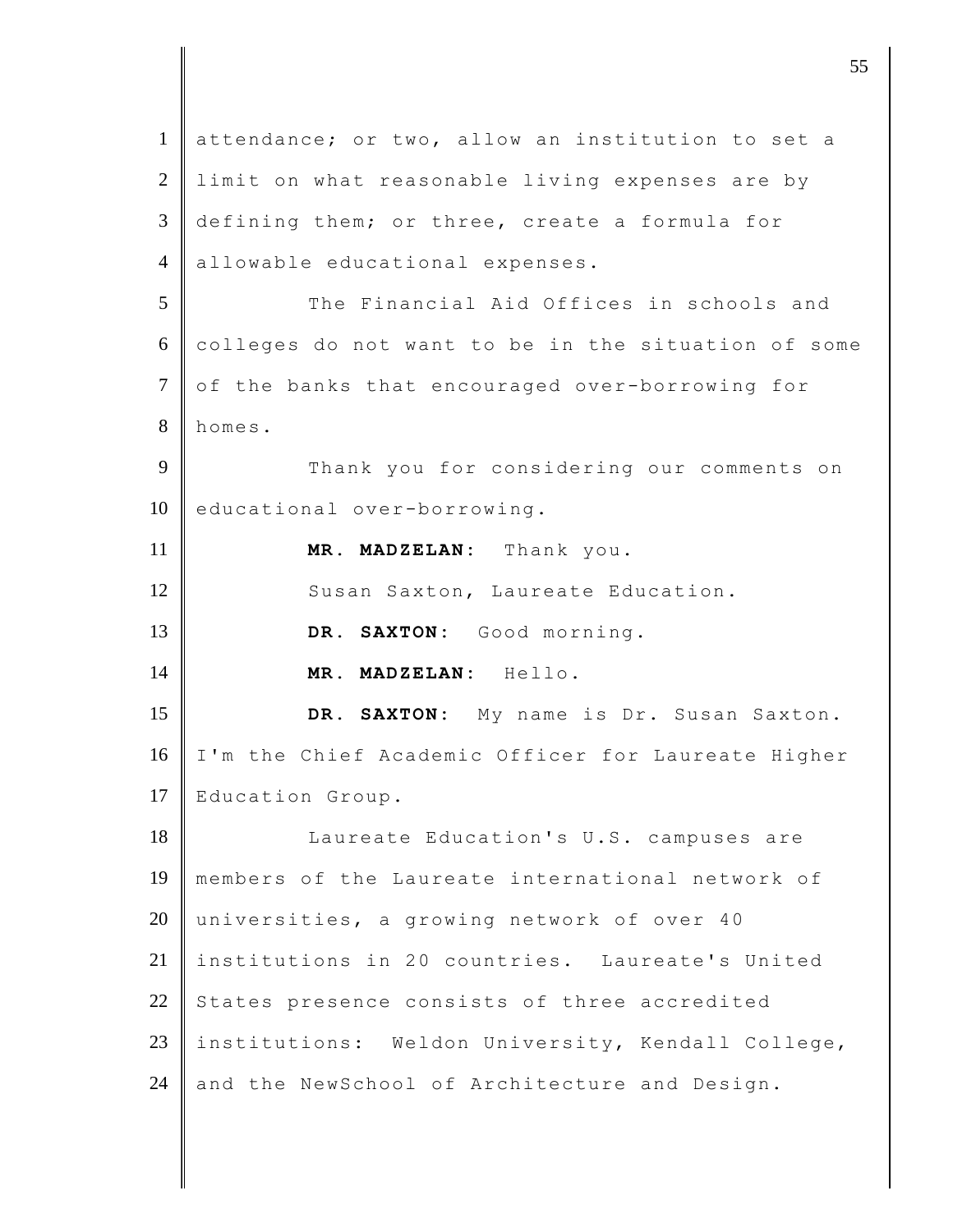1 | I appreciate the opportunity to share 2 Laureate's thoughts with you on a number of issues  $3$  that we believe the Department should consider 4 during its next Negotiated Rulemaking process. 5 As I speak today on the specific concepts  $6 \parallel$  of incentive compensation, gainful employment in a 7 recognized occupation, and state authorization, I 8 do so with the broader recommendation that any 9 changes take into consideration the success and 10 needs of the non-traditional adult students that we  $11 \parallel$  serve. 12 Regarding incentive compensation, the 13 Higher Education Act's prohibition has proven 14 difficult to implement and regulate. In 2002, the 15 Department reasonably tried to clarify the contours 16 of the prohibition by creating safe harbors to 17 assist institutions in maintaining compliance with 18 the statutory limitation and allowing for salary 19 adjustments under certain circumstances. Even with 20 the safe harbors, however, institutions have had to 21 make good faith interpretations of the provisions. 22 Because the safe harbors list provides only  $23$  examples of permissible activities, institutions 24 are similarly left to determine on their own what

discrete the set of  $\sim$  56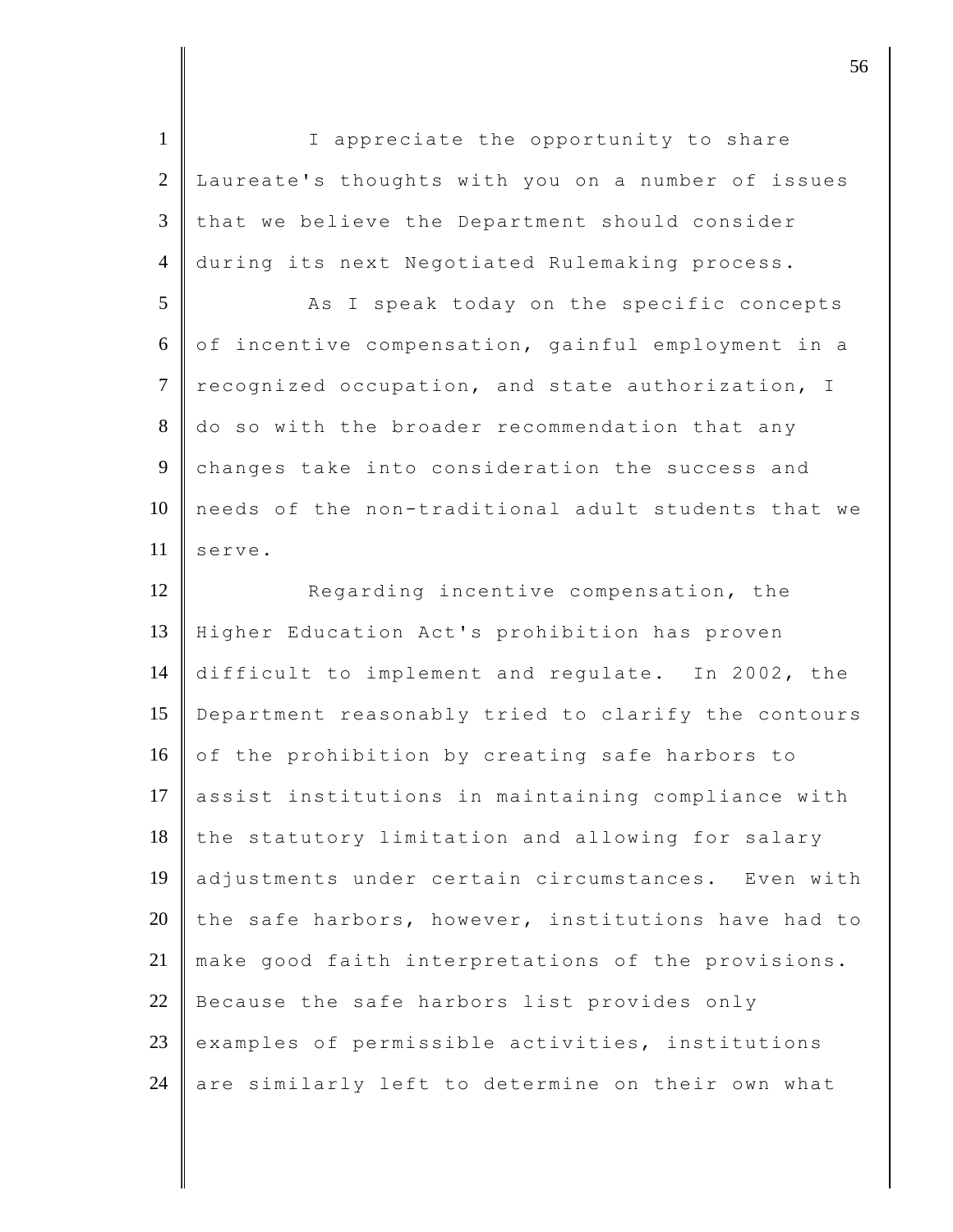| $\mathbf{1}$   | other compensation practices may be allowed.        |
|----------------|-----------------------------------------------------|
| 2              | Institutions have legitimate reasons under          |
| 3              | common employment practices to adjust their         |
| $\overline{4}$ | employees' salaries. Institutions need greater      |
| 5              | clarity about what appropriate compensation         |
| 6              | increases to financial aid and admissions employees |
| $\tau$         | or their supervisors are permissible. We thus       |
| 8              | believe that while safe harbors should be           |
| 9              | preserved, additional clarifications by the         |
| 10             | Department in this area may be beneficial.          |
| 11             | Helping our students succeed in the                 |
| 12             | workplace is a priority for all Laureate schools.   |
| 13             | Weldon University, for example, offers degree       |
| 14             | programs based in part on emerging needs and long-  |
| 15             | term trends in job market and professions. Kendall  |
| 16             | and NewSchool train students in very specific       |
| 17             | fields. Laureate, therefore, understands the        |
| 18             | Department's interests in better understanding what |
| 19             | it means to offer a program that leads to gainful   |
| 20             | employment in a recognized occupation. However, we  |
| 21             | would also like to raise a number of concerns for   |
| 22             | your consideration.                                 |
| 23             | First, the Higher Education Opportunity             |
| 24             | Act's legislative history explicitly stated that    |

discrete the contract of  $\overline{57}$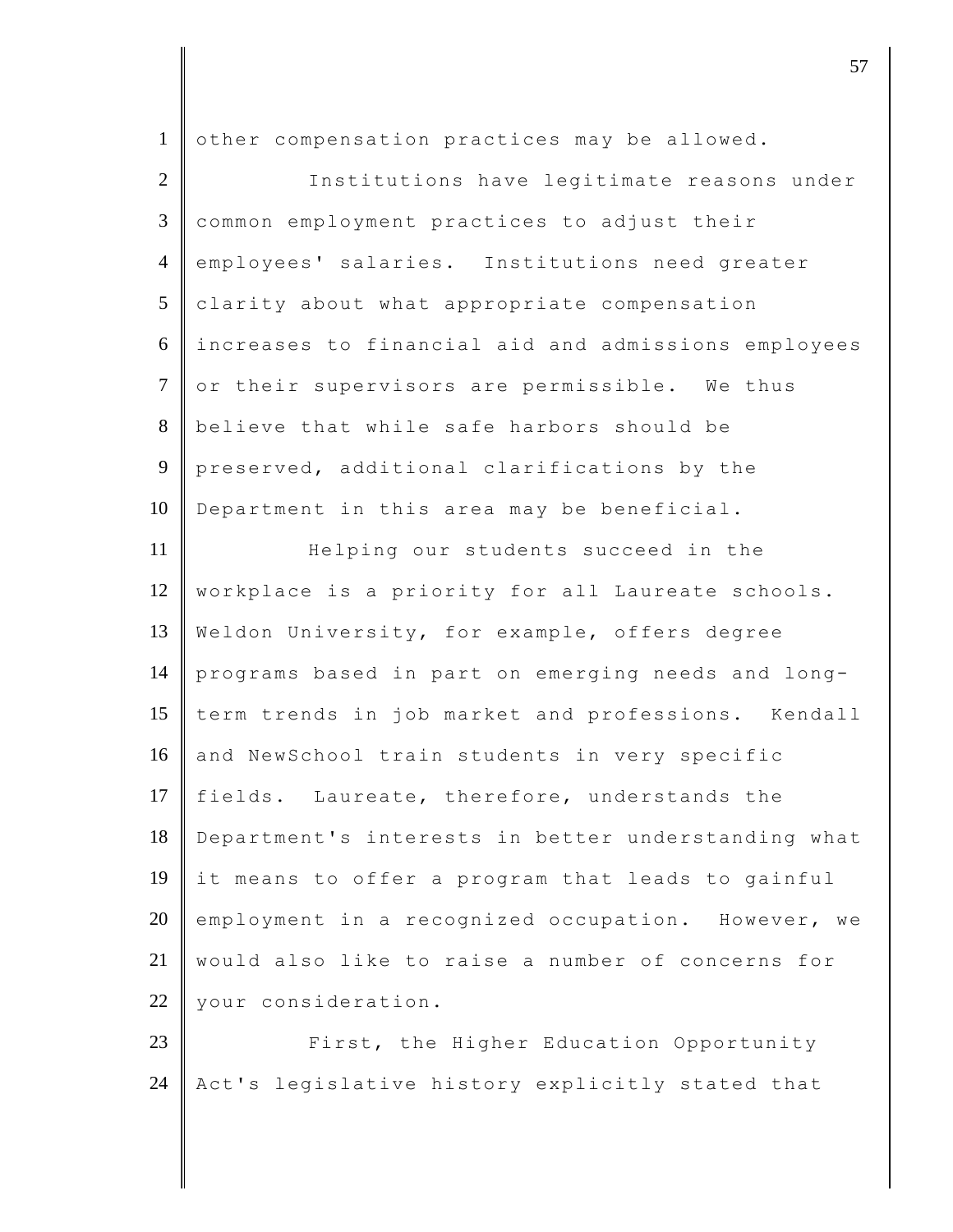1 its inclusion of liberal arts language was not 2 meant to affect the eligibility of current programs  $3 \parallel$  or alter the method used by the Secretary in 4 determining recognized occupations as currently 5 required by the Act.

6 Second, it is essential to recognize that 7 the HEA uses the phrase "gainful employment in a 8 recognized occupation" or a similar phrase in 9 sections other than the definition of eligible 10 proprietary institutions. Therefore, should the 11 Department decide that regulations are needed to 12 interpret the phrase "gainful employment in a 13 recognized occupation," these regulations would not 14 apply just to proprietary institutions, but also to 15 many other types of institutions as well.

16 Third, the Department has indicated a 17 particular interest in considering what the terms 18 "gainful employment" and "recognized occupation" 19 mean. As I mentioned, Laureate supports policy 20 discussions related to institutional outcomes, and  $21$  our schools spend a significant amount of time  $22$  obtaining and reviewing student outcomes.

23 Students graduating from all three of our 24 | institutions experience similar impressive

 $\vert$  58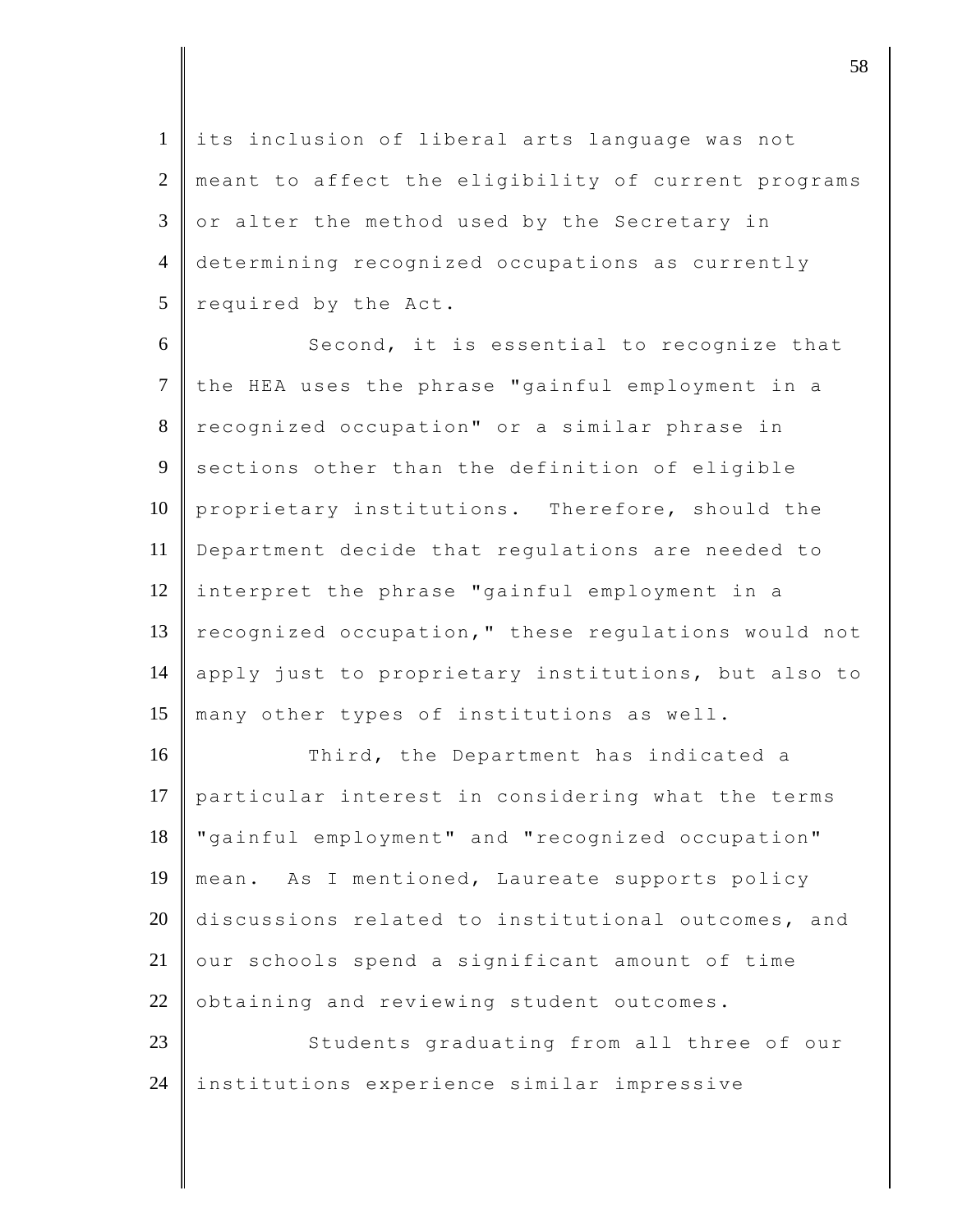| $\mathbf{1}$   | outcomes, including their job placement rates.     |
|----------------|----------------------------------------------------|
| $\overline{2}$ | However, we would caution against any federal      |
| 3              | policy that assumes a uniform meaning of "gainful  |
| $\overline{4}$ | employment." That term may have different          |
| 5              | meanings, depending on the institution and each    |
| 6              | student's personal situation. For example, many    |
| $\tau$         | students graduate from one program and then        |
| 8              | immediately enroll in another, whether graduating  |
| 9              | from the undergraduate to graduate level or from   |
| 10             | the master's to the Ph.D. level.                   |
| 11             | Further, Laureate's U.S. students are              |
| 12             | primarily working adults. Completing a degree      |
| 13             | might not result in new employment, but in a       |
| 14             | promotion, an increase in pay, or, as with many    |
| 15             | students, an entirely new career focus.            |
| 16             | In this economy, a degree in one of our            |
| 17             | programs simply may be helpful in providing job    |
| 18             | retention for these students or those in other     |
| 19             | Given the broad range of personal<br>programs.     |
| 20             | circumstances, regulating what constitutes gainful |
| 21             | employment would be very difficult at the federal  |
| 22             | level.                                             |
| 23             | Weldon University is an entirely online            |
| 24             | institution based in Minnesota. Kendall has a home |

djective terms of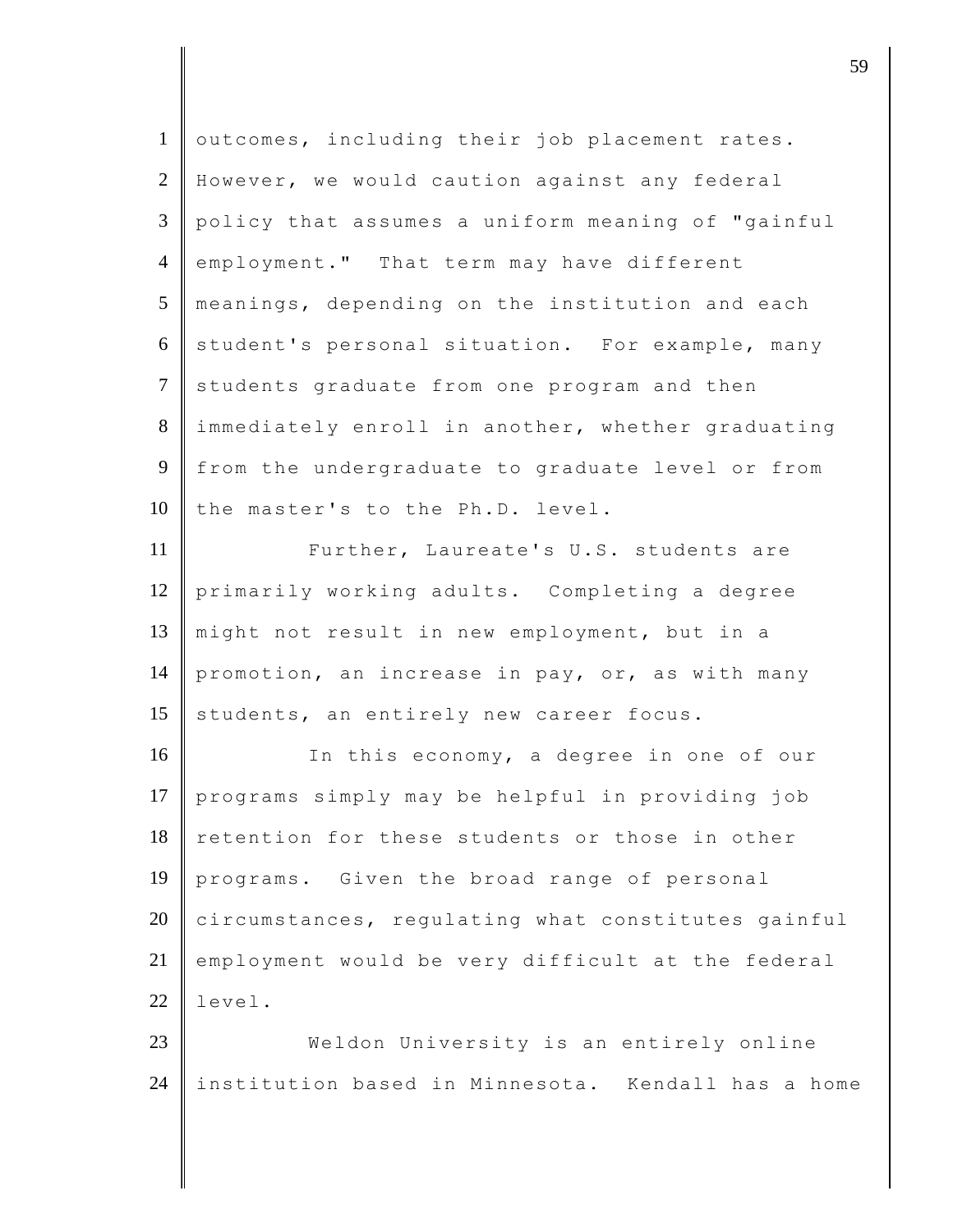| $\mathbf{1}$   | campus in Illinois, while offering online programs. |
|----------------|-----------------------------------------------------|
| $\overline{2}$ | And the NewSchool has its campus in California.     |
| 3              | With state approvals currently in multiple states,  |
| $\overline{4}$ | each of our institutions look forward to learning   |
| 5              | more about the Department's concerns with the state |
| 6              | authorization requirements as a component of        |
| $\overline{7}$ | institutional eligibility.                          |
| 8              | It is essential to stress the importance            |
| $\overline{9}$ | of encouraging a flexible state regulatory          |
| 10             | environment that continues to improve access to     |
| 11             | students through new delivery alternatives,         |
| 12             | including online, as well as an option for          |
| 13             | institutions to add new campuses.                   |
| 14             | I appreciate the opportunity to speak               |
| 15             | today on behalf of Laureate, and hope the           |
| 16             | Department will keep in mind the impact of          |
| 17             | regulatory changes on the non-traditional student   |
| 18             | as it begins its next round of Negotiated           |
| 19             | Rulemaking.                                         |
| 20             | Thank you.                                          |
| 21             | MADZELAN: Thank you.<br>MR.                         |
| 22             | Nancy Broff, ITT.                                   |
| 23             | MS. BROFF: Good morning. My name is                 |
| 24             | Nancy Broff, and I am here today representing ITT   |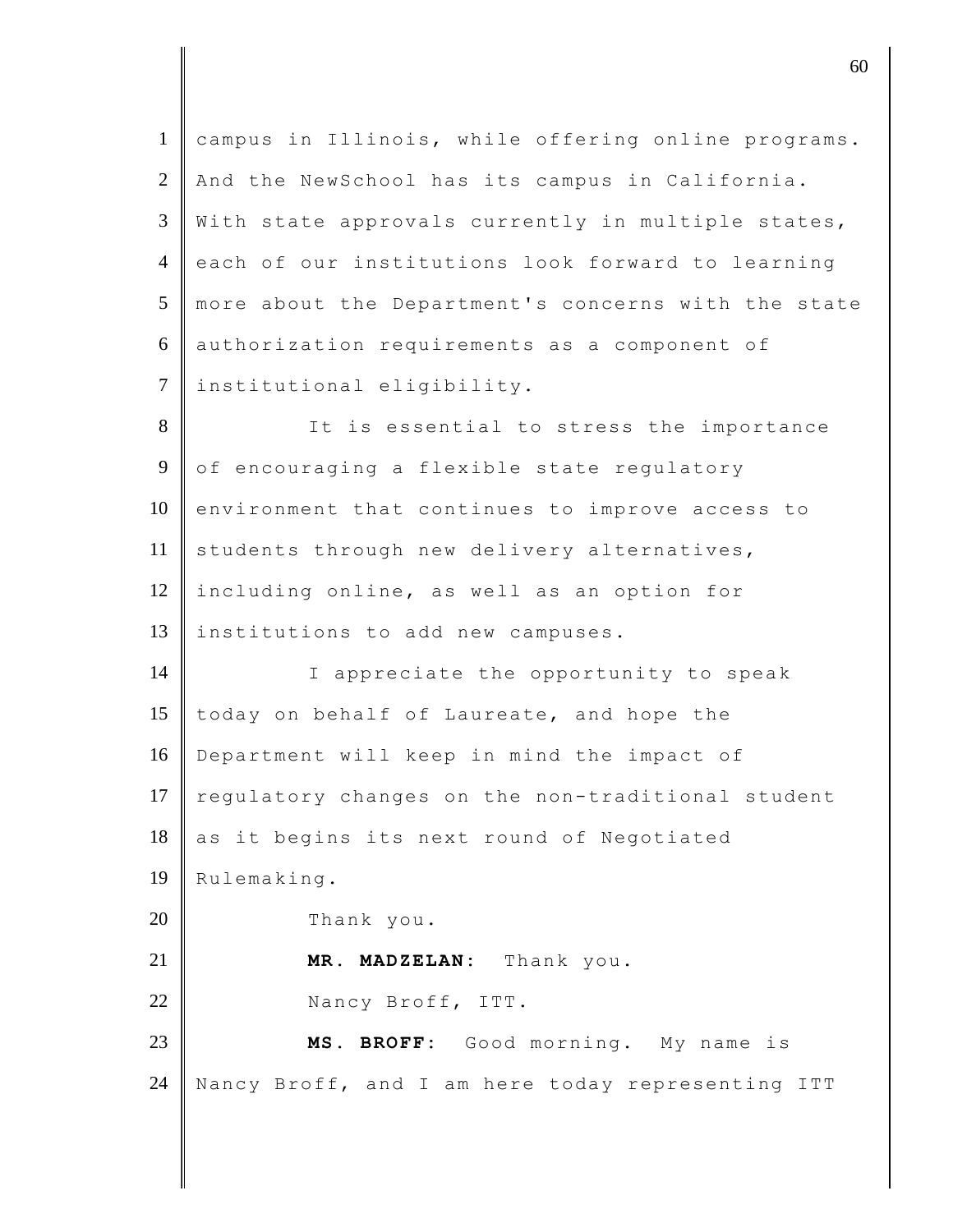Educational Services, Inc.

| $\overline{2}$ | ITTESI is a leading provider of                     |
|----------------|-----------------------------------------------------|
| 3              | technology-oriented postsecondary degree programs.  |
| $\overline{4}$ | As of June 1st of 2009, ITTESI operated 116 ITT     |
| 5              | Technical Institute locations in 37 states,         |
| 6              | predominantly providing career-focused associate's  |
| $\tau$         | and bachelor degree programs of study to a total of |
| $8\,$          | approximately 65,000 students.                      |
| 9              | As of June 10th, ITTESI also owns and               |
| 10             | operates Daniel Webster College, a residential      |
| 11             | college in Nashua, New Hampshire, that offers       |
| 12             | associate's, bachelor's, and master's degree        |
| 13             | programs in the fields of aviation, computer        |
| 14             | science, management, engineering, and social        |
| 15             | science. I'm going to talk about a number of the    |
| 16             | issues in front of us today.                        |
| 17             | First, gainful employment in a recognized           |
| 18             | occupation. The HEA requires that a number of       |
| 19             | different types of institutions demonstrate that    |
| 20             | they provide an educational program that leads to   |
| 21             | gainful employment in a recognized occupation.      |
| $22\,$         | This means the institution must be able to          |
| 23             | demonstrate that there's at least one occupation    |
| 24             | that a student who completes the program would be   |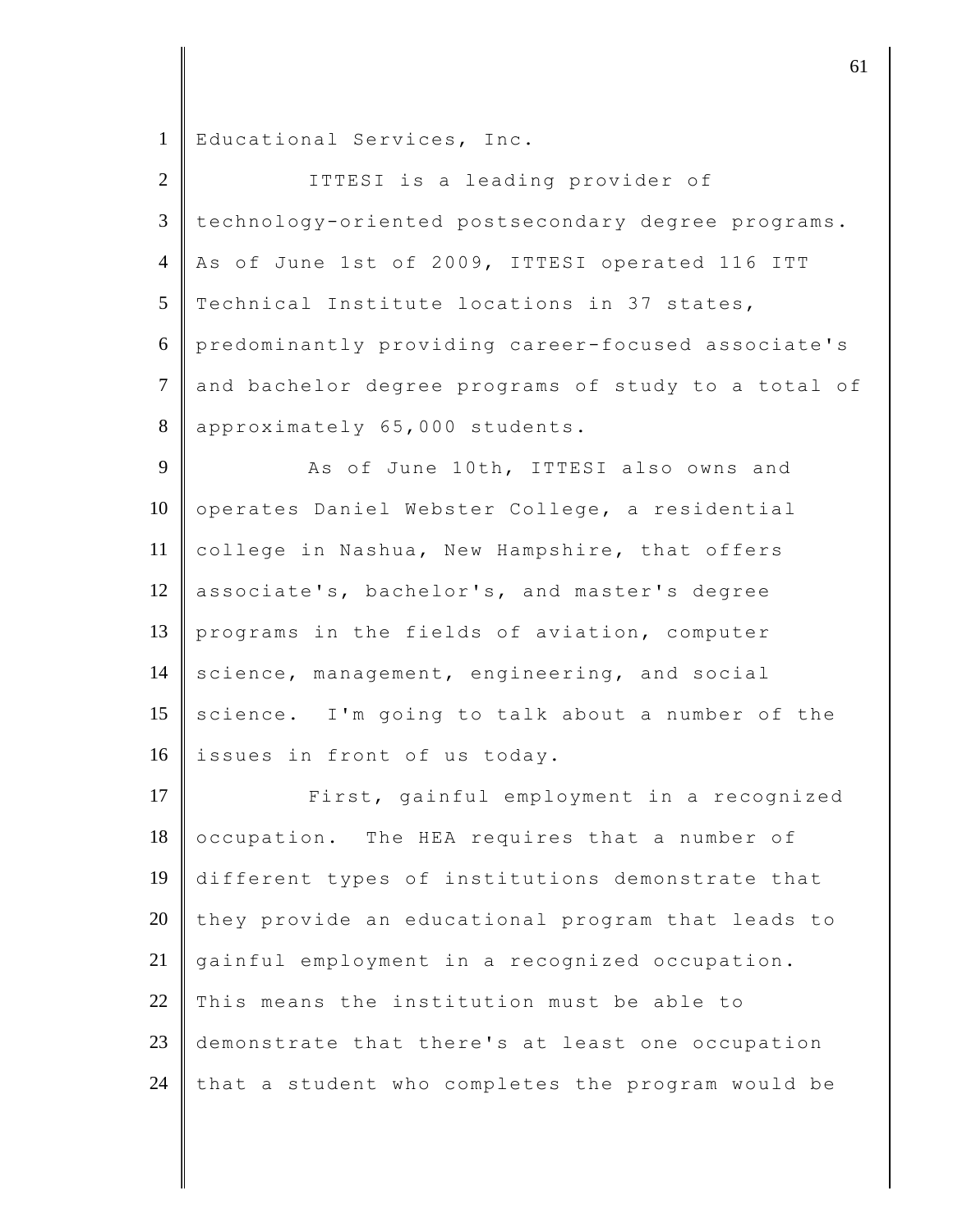qualified to enter.

| $\overline{2}$ | Currently, institutions assign a CIP code           |
|----------------|-----------------------------------------------------|
| 3              | to each program, which provides a crosswalk to      |
| $\overline{4}$ | occupational listings through various databases of  |
| 5              | the Bureau of Labor Statistics, Employment and      |
| 6              | Training Administration and the Census Bureau.      |
| $\overline{7}$ | However, many educational programs do not           |
| 8              | fit neatly into a single CIP code, but rather could |
| 9              | have one of several CIP codes attached. As a        |
| 10             | result, the occupations that graduates obtain may   |
| 11             | not correlate exactly with the occupations in the   |
| 12             | crosswalk from the CIP code that is assigned to the |
|                | program.                                            |
|                |                                                     |
| 14             | In addition, it's important to recognize            |
| 13<br>15       | that a significant number of adult students are     |
| 16             | pursuing higher education for career advancement,   |
|                | not initial job entry. Particularly in the          |
| 18             | graduate programs, students may be obtaining a      |
| 19             | credential that will allow them to progress within  |
| 17<br>20       | their current field rather than training for a new  |
| 21             | occupation.                                         |
| 22             | Most for-profit institutions provide                |
| 23             | information to prospective students of examples of  |
| 24             | the types of employment that graduates of the       |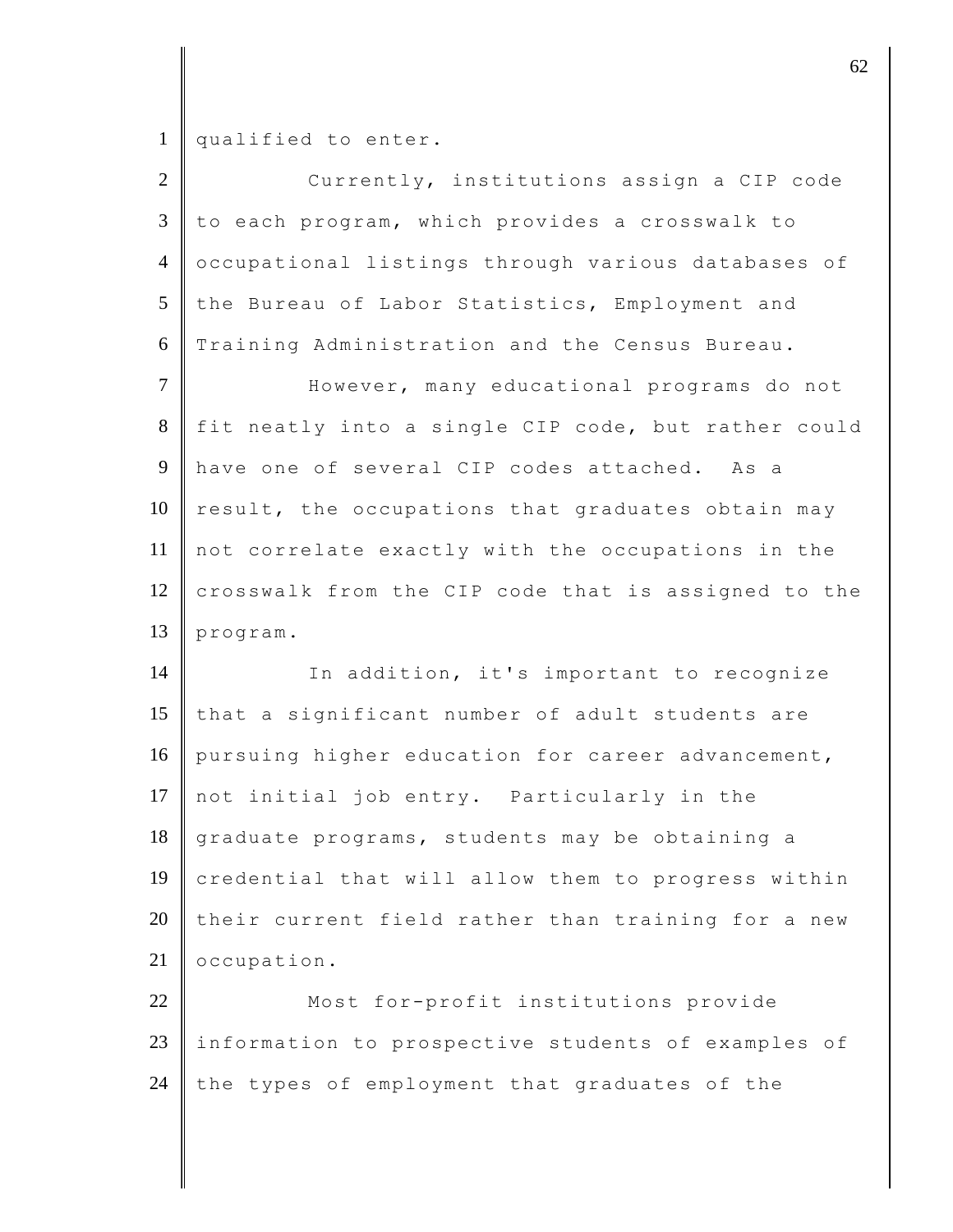1 program have obtained in the past. Because of the 2 possibility that a single program can prepare a  $3 \parallel$  student for a number of occupations, ITTESI 4 suggests that any regulation implementing this  $5$  statutory provision should not be overly 6 prescriptive in requiring direct linkage to one 7 single occupation.

8 Incentive compensation. In general, the 9 safe harbor approach to the incentive compensation  $10$  issue has been very helpful. A number of us may 11 remember that prior to the current regulation, the 12 lack of clear guidance made it very difficult for 13 institutions to be confident of their ability to 14 comply with this important rule. Prior to 2002, 15 institutions often obtained advice on a case-by-16 case basis from the Department of Education, and 17 the advice often conflicted between what the  $18$  institution was told in one case and another, 19 sometimes varying by region, sometimes from one 20  $\parallel$  institution to another.

21 Under the current requlation, institutions have the ability to fashion compensation programs that are within the safe harbors and are able then  $\parallel$  to operate with some confidence. Clarity in the

 $\vert$  63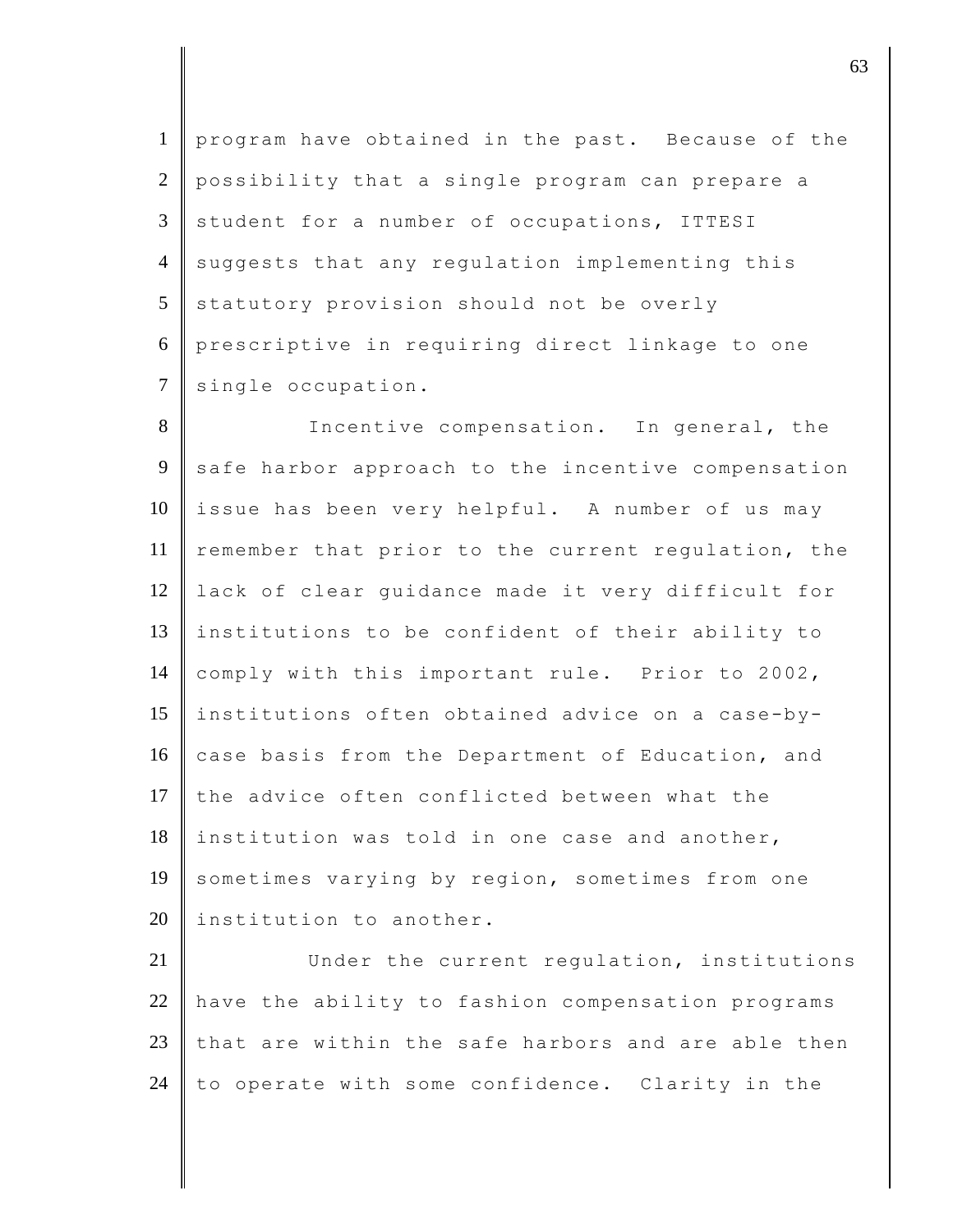1 regulatory guidance is especially important in this  $2 \parallel$  regulation because the statutory language is so  $3$  vague.

4 Definition of a high school diploma. With 5 institution locations in almost every state and 6 students coming from almost every state, ITTESI can 7 attest that there can be difficulties in 8 determining what is a legitimate high school 9 diploma. There have been a number of diploma mill 10 high schools that have begun operating over the 11 last few years, and there's currently no way to 12 | know easily whether a particular high school is 13 legitimate.

14 The Department of Education does not maintain a list of legitimate high schools nor does it maintain a list of recognized accreditors in the  $K-12$  space. The state education agencies also do not keep comprehensive lists of legitimate high 19 schools or high school programs in their states. 20 Some states keep lists of accredited high school programs, but high schools are not required to be accredited in order to be legitimate.

23 | ITT Technical Institutes attempt to ensure 24 that our students have presented legitimate high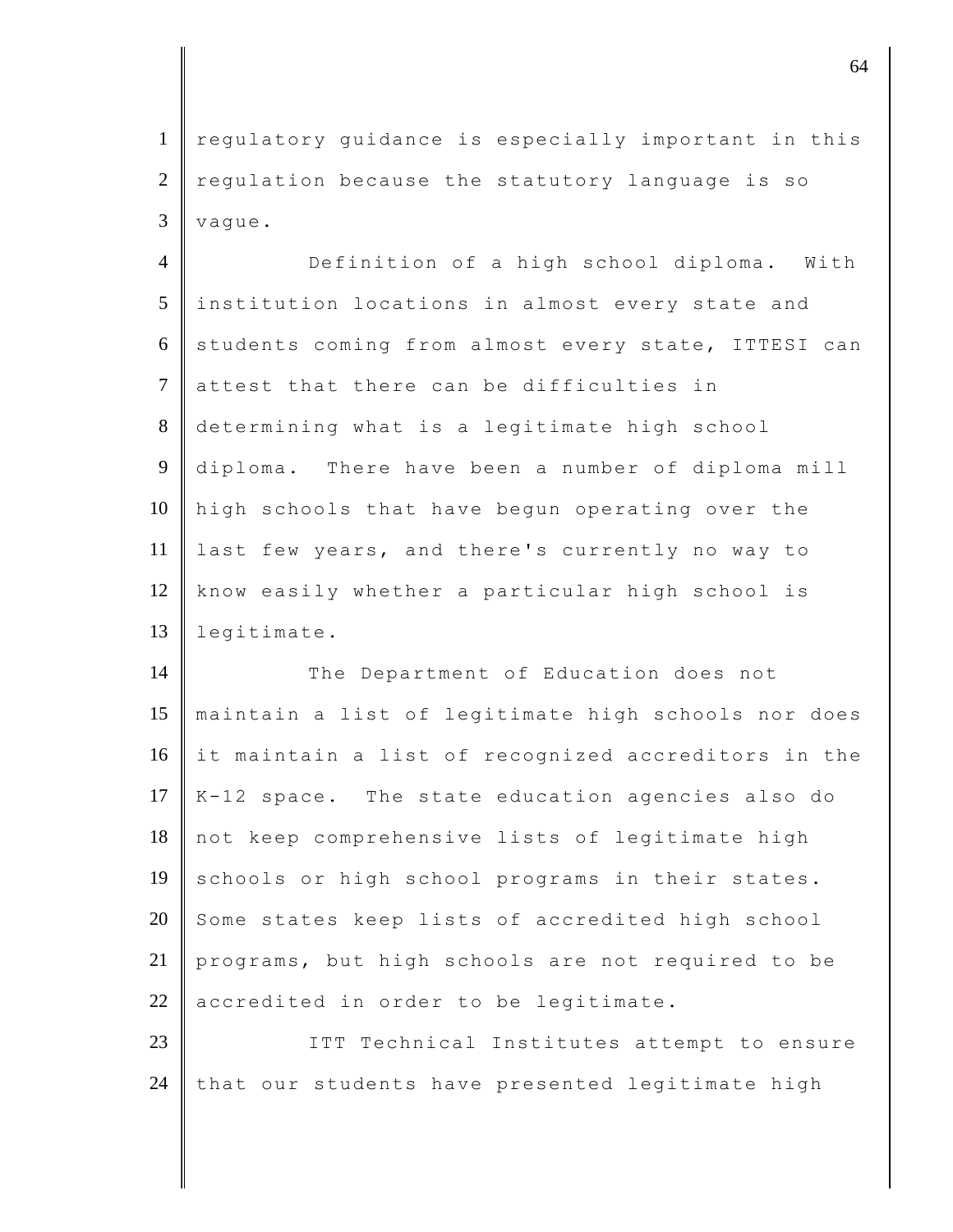1 school diplomas through a variety of checks and 2 reviews, including having our internal auditors  $3 \parallel$  review a sample of diplomas. When we are able to 4 identify a diploma mill, we add it to a list and no 5 longer accept diplomas from that high school.

6 However, to the extent that diplomas from 7 diploma mill high schools or any other high schools 8 look on their face to be legitimate and there's no 9 publicly available database of legitimate high  $10$  schools from which to check, it would be an 11 unreasonable burden on institutions to require them  $12$  to research the legitimacy of every single high 13 school from which a student produces what appears 14 on its face to be a legitimate diploma.

15 Verification. Verification continues to 16 be one of the most common program review findings 17 across all sectors and types of institutions. It's 18 an area on which ITTESI spends a lot of time and 19  $\parallel$  effort to ensure compliance.

20 **One area that poses particular challenges**  $21$  is the level of expertise relating to the Federal 22 Tax Code that our financial aid officers need to 23 have in order to resolve surface-level 24 discrepancies, such as determining whether the

discrete the contract of  $65$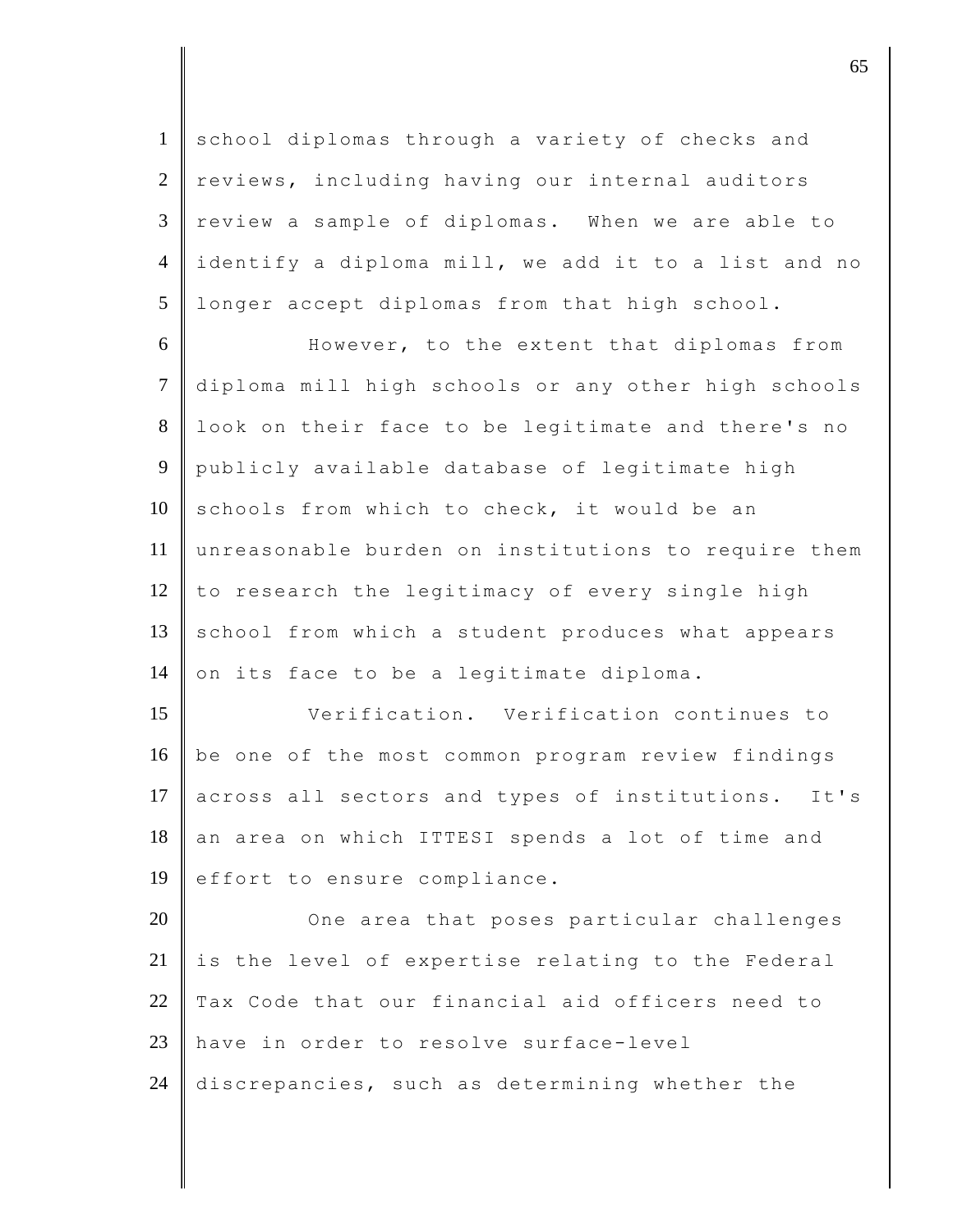1 student and his or her family filed their income 2 taxes properly as head of household or married  $3$  filing separately, for example. 4 Another area is data matches.

5 Certificates of Naturalization for citizenship 6 always come out as C codes because they can't match 7 | in any of the available databases.

8 Simplification of the FAFSA is one 9 important way to reduce the number of items that  $10$  require verification. In simplifying the FAFSA, 11 ITTESI urges that the Department carefully 12 scrutinize each data element to determine whether 13 it's really necessary in order to determine 14 eligibility for student aid funds. For example, if 15 | we're never going to have a data match with IRS, do 16 we really need to collect parent Social Security 17 numbers?

18 || ITT Technical Institutes proudly serve a 19 large number of veterans and active-duty service 20 members. We appreciate that combat pay was removed 21 as an addition to income for the 2009-2010 award 22 vear. We suggest that this policy be broadened by 23 | removing all veterans' non-education benefits from 24  $\parallel$  being added to untaxed income.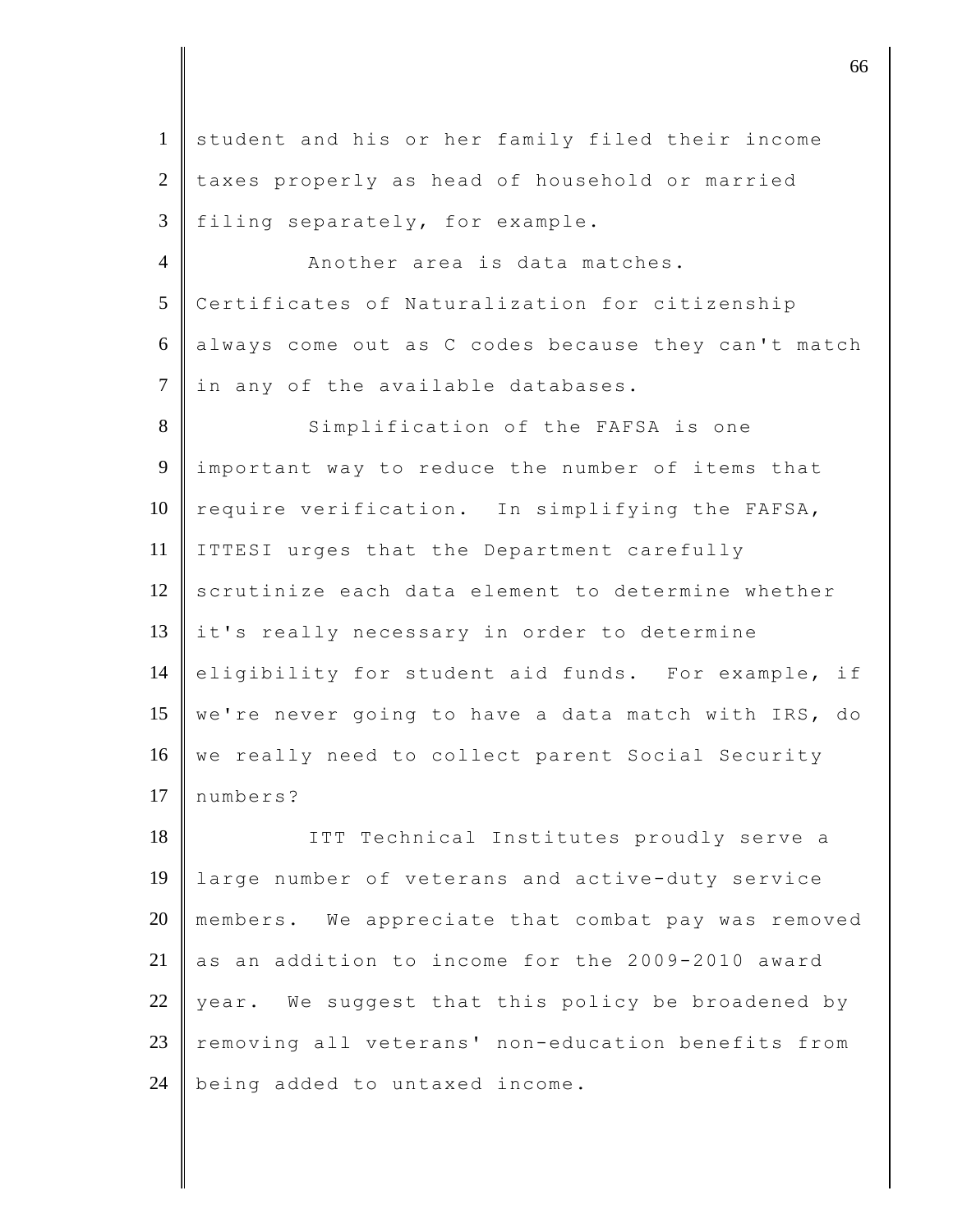1 The more that the Department of Education  $2$  can do to simplify the data elements that must be 3 verified and provide database matching capability 4 and provide clear guidance to federal aid 5 administrators, the better positions institutions 6 will be for compliance.

7 Satisfactory academic progress (SAP). ITT 8 Technical Institutes devote significant resources 9 to tracking the academic progress of our students. 10 We track SAP not only for federal aid purposes, but 11 also as a means of determining whether students 12 need additional assistance to be successful in 13 their educational programs.

14 | ITT Technical Institutes provide tutoring 15 and advising to students who appear to be having 16 difficulty with their class work. Students who are 17 not making satisfactory academic progress lose 18 their eligibility for additional federal aid and 19 may be placed on what we term "extended 20 enrollment." During this time, the students are  $21$  required to take any courses over again in which 22 they have received a grade of a D, F, or W. 23 | However, we do find that the majority of our  $24$  students who lose eligibility for federal aid funds

discrete the contract of  $\sim$  67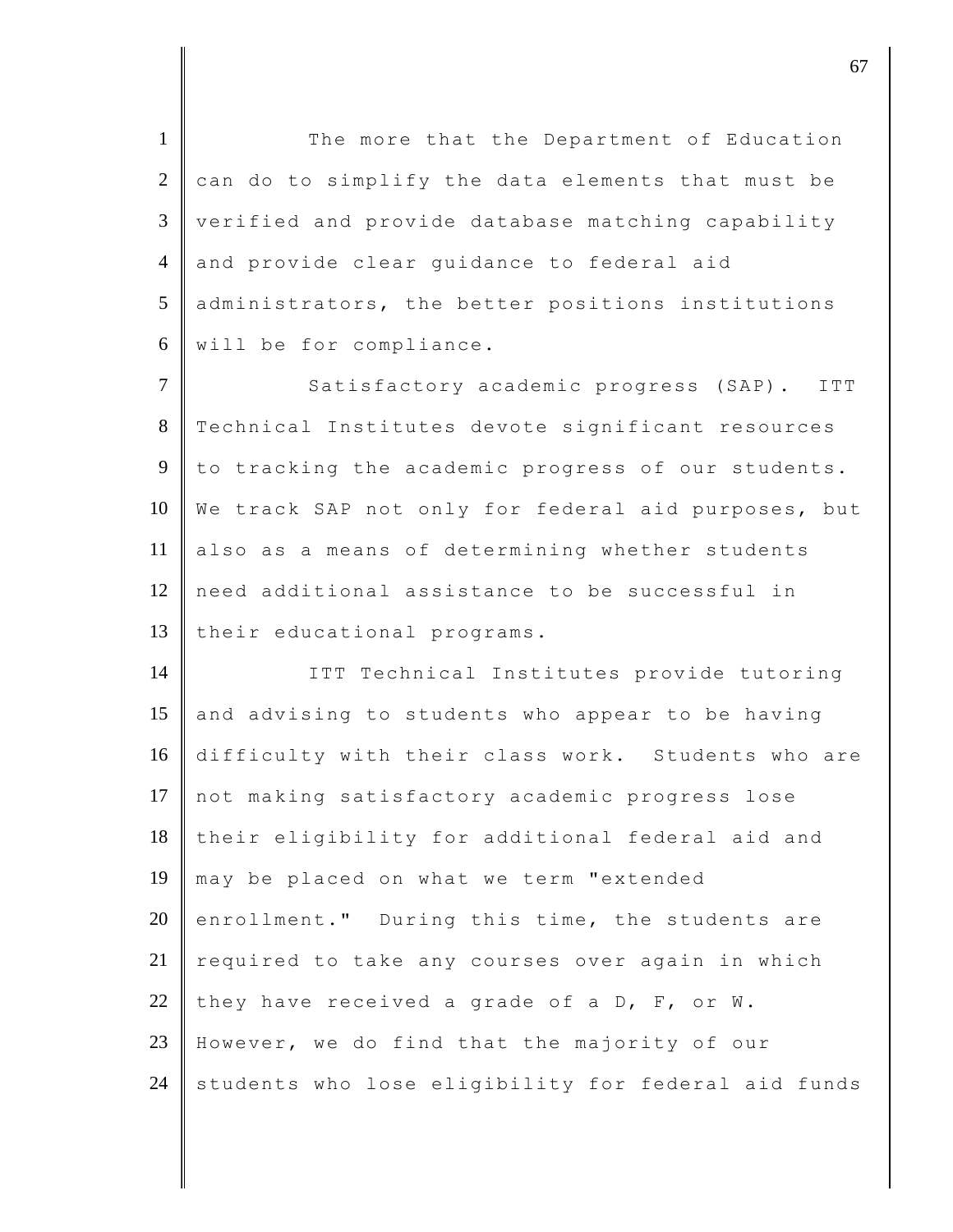1 under Satisfactory Academic Progress tend to 2 Withdraw.

 $3 \parallel$  As a result, our internal data show that a 4 very small percentage of our students lose aid as a 5 result of Satisfactory Academic Progress. This 6 doesn't mean we're not rigorously enforcing it. It 7 just means they're not showing up as having lost 8 aid as a result because they have withdrawn as an 9 alternative. 10 SAP is also very complicated with a lot of 11 possibility for error. ITTESI is working to 12 automate the process as much as possible to 13 eliminate errors. But because of the complexity of  $14$  the current federal requirements, there are a 15 number of points at which individual judgment is 16 required. ITTESI would support changes that would

17 simplify determination of SAP.

18 One additional item, to echo several of my 19 colleagues who have spoken, that we would like to 20 see added to the table is mechanisms that would 21 help to limit over-borrowing by students. One way  $22$  that we think this could be done would be to allow 23 institutions to make a policy determination on a 24 | broad scale rather than on a student-by-student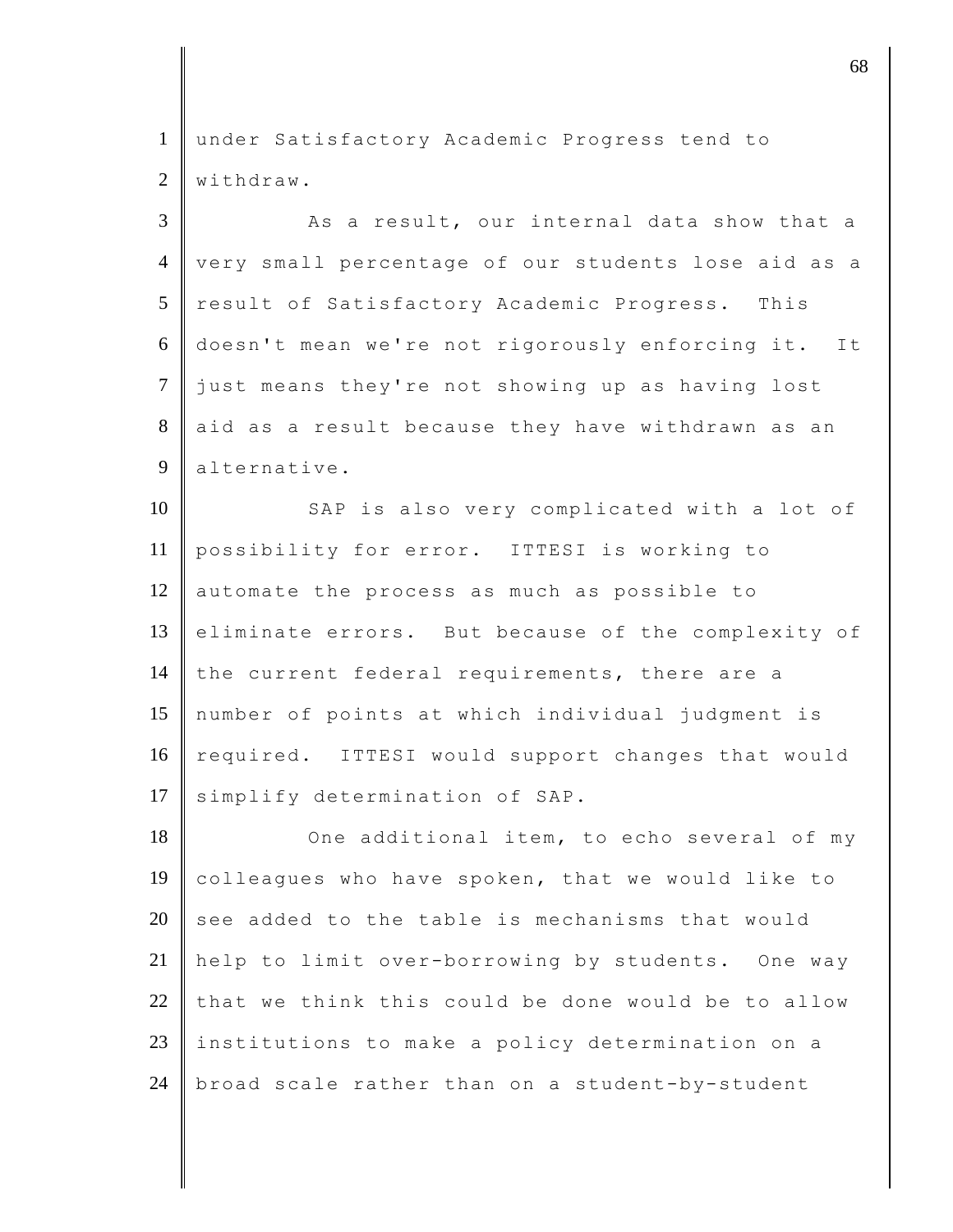1 basis that certain groups of students could be 2 | limited in their ability to borrow.

3 **For example, a lot of the students--a very** 4 large percentage of the students at ITT Technical 5 Institutes are working adults. The majority of 6 these students continue to work full-time while 7 attending school. Their living expenses have not 8 changed as a result of their educational 9 attendance, yet they're entitled to the same amount 10 of living expenses as students who are in school 11 full time and are not working at all. 12 The professional judgment exceptions 13 cannot help this entire class of students, as 14 having a large number of professional judgment 15 overrides is a trigger to a program review, as well  $16$  as it being burdensome for the financial aid 17 officers to document each case. 18 It would be a welcome policy change if the 19 Secretary, by regulation, would allow institutions, 20 at their option, to set a zero cost-of-living 21 allowance for students who continue in their

23 therefore, have no additional costs that are fairly 24 attributable as living costs for educational

22 current employment while attending school, and,

discrete the contract of  $\theta$  69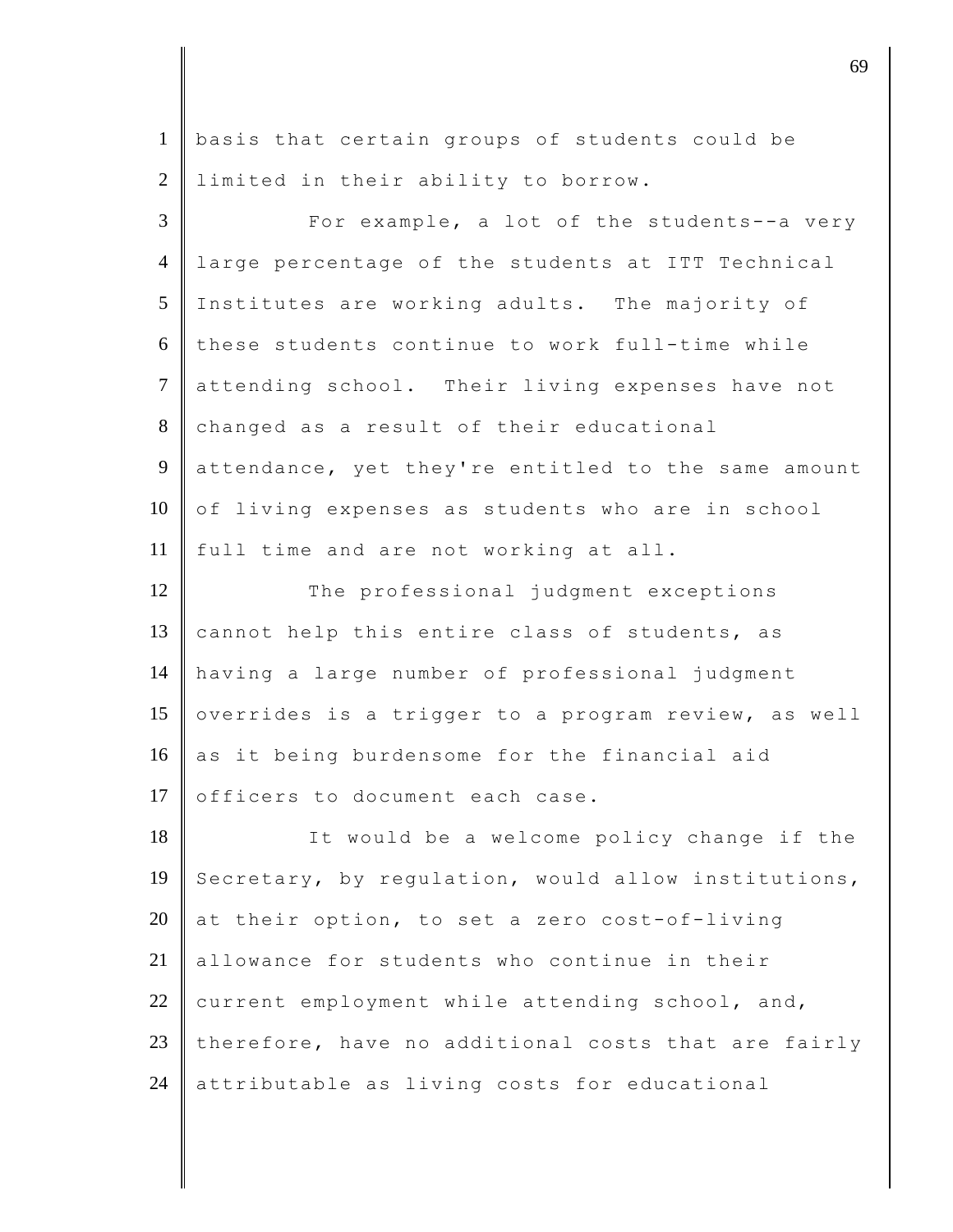| $\mathbf{1}$   | attendance. The institution could have a policy     |
|----------------|-----------------------------------------------------|
| $\overline{2}$ | that would permit the financial aid official to     |
| 3              | make an exception on a case-by-case basis that      |
| $\overline{4}$ | would allow a cost of living allowance for students |
| 5              | who truly do have some additional cost-of-living    |
| 6              | expense attributable to their educational pursuit.  |
| $\tau$         | One of the policy forums tomorrow will              |
| 8              | focus on fostering student educational persistence  |
| 9              | and degree attainment. This discussion will likely  |
| 10             | focus on anecdotal and institution-specific         |
| 11             | comments. As a backdrop to that discussion, it may  |
| 12             | be helpful to briefly discuss some preliminary      |
| 13             | findings from a new research study that will be     |
| 14             | published in final form later this summer.          |
| 15             | At the recent Career College Association            |
| 16             | convention, the Imagine America Foundation          |
| 17             | presented initial data from a new study on          |
| 18             | retention and graduation rates. The lead            |
| 19             | researcher, Dr. Watson Scott Swail of the           |
| 20             | Educational Policy Institute, examined the factors  |
| 21             | that have a negative impact on persistence and      |
| 22             | graduation, including factors like age, parental    |
| 23             | legacy, and income.                                 |
| 24             | He analyzed data from both the BPS                  |

discrete the contract of  $\overline{70}$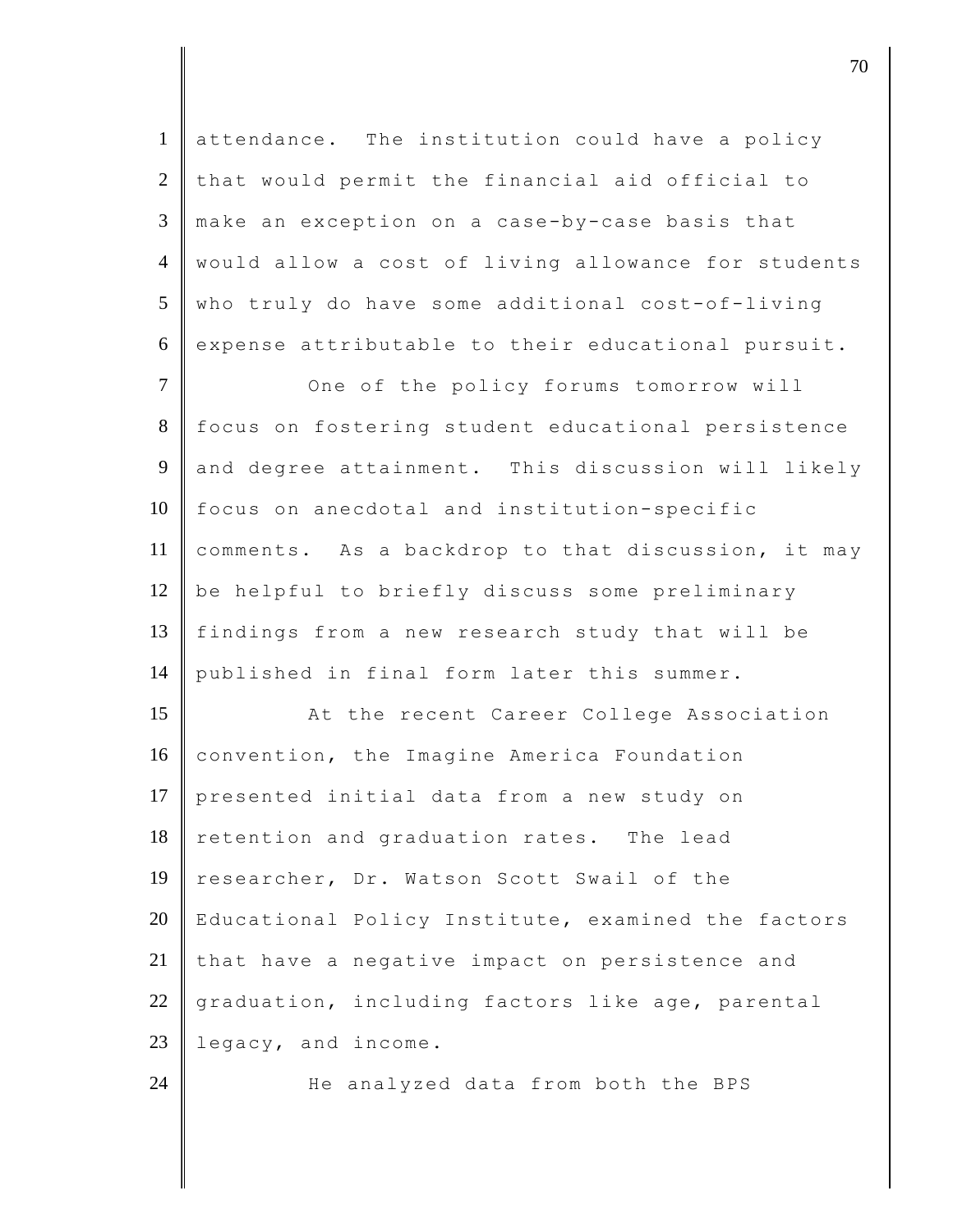1 longitudinal survey and the IPED DAS. Not  $2$  surprisingly, he found that student bodies at  $3 \parallel$  career colleges have more risk factors than 4 students attending institutions in the traditional 5 college sectors.

6 However, when he examined the outcomes of 7 career college students, he made some interesting 8 findings. Career colleges overall had a lower 9 graduation rate at the four-year level than 10 private, not-for-profit, and public institutions: 11 48 percent compared to 64 percent for the not-for-12 profits and 53 percent for the publics. But we did 13 have higher rates at the two-year level: 59 14 percent for career colleges compared to 55 percent 15 at not-for-profits and 23 percent for public two-16 year institutions.

17 **However,** when you drilled down and looked  $18$  at institutions comparing those with similar  $19$  student bodies, career colleges outshone their 20 public and not-for-profit private colleagues. And  $21$  I'll just highlight a few of the findings. 22 Among four -year institutions whose 23 student bodies are less than 25 percent white,

24 career colleges graduated a significantly higher

djective terms of  $\overline{a}$  71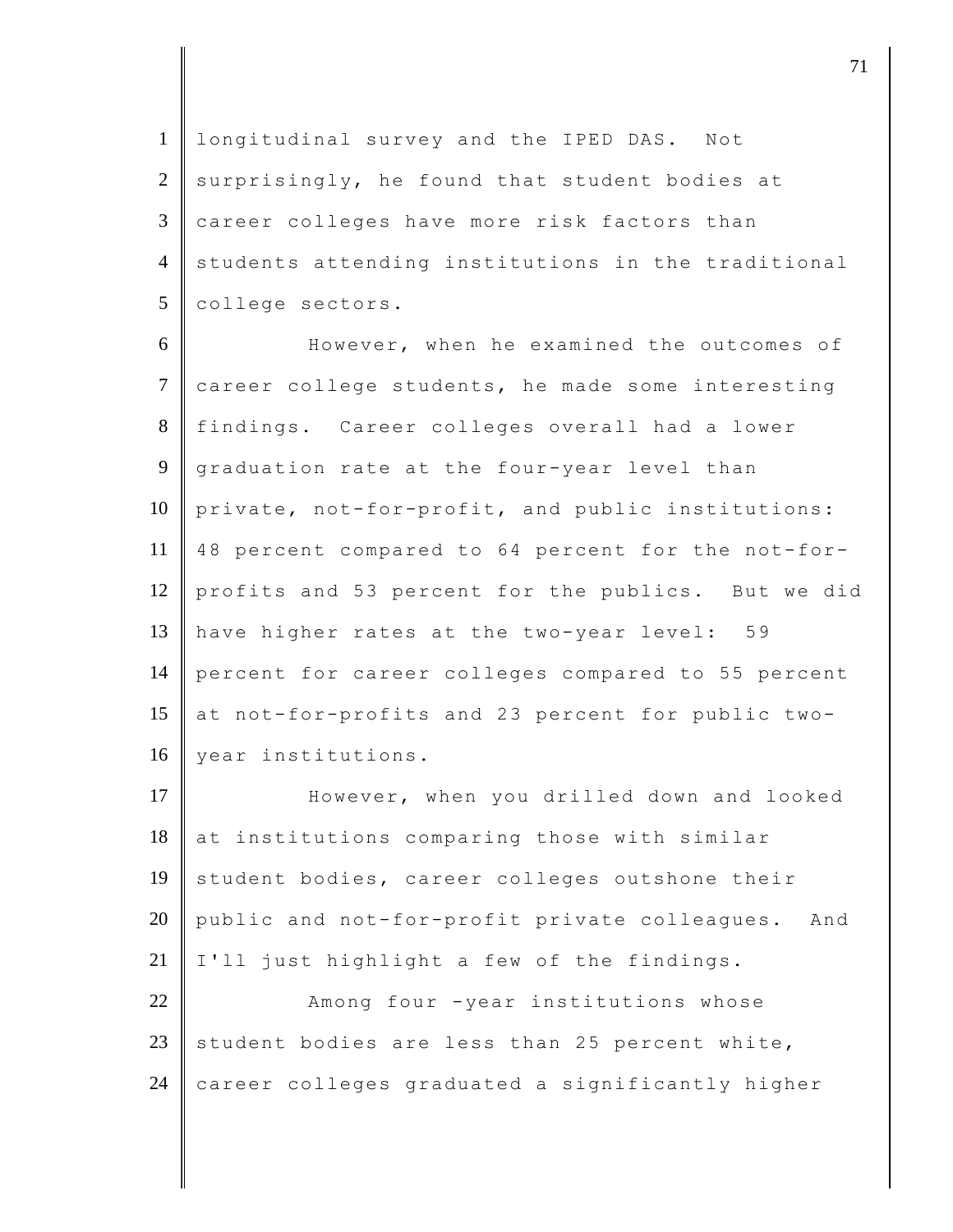1 percentage of students: 47 percent compared to 40 2 percent at private not-for-profits and 33 percent 3 at four-year public institutions. Among two-year 4 institutions that served a similarly high 5 population of minority students, career colleges 6 had a 56 percent graduation rate compared to a rate 7 of 44 percent at the private not-for-profits and 16 8 percent at public institutions. 9 Among four-year institutions that are open

10 admissions institutions, career colleges graduated 11 45 percent of their students compared to 42 percent 12 at the private, not-for-profit four-year 13 institutions and 31 percent at public institutions. 14 And at the two-year level, open admissions career 15 colleges graduated 60 percent of their students 16 compared to 59 percent at private not-for-profits 17 and only 23 percent at public institutions.

18 So, when you look at comparing 19 institutions on an apples-to-apples basis, when you  $20$  really drill down and look at the student bodies 21 they're serving, you see that the career college  $22$  sector is doing a very good job of helping their  $23$  students with persistence and attaining the degrees 24 that they are seeking.

discrete the contract of  $\overline{72}$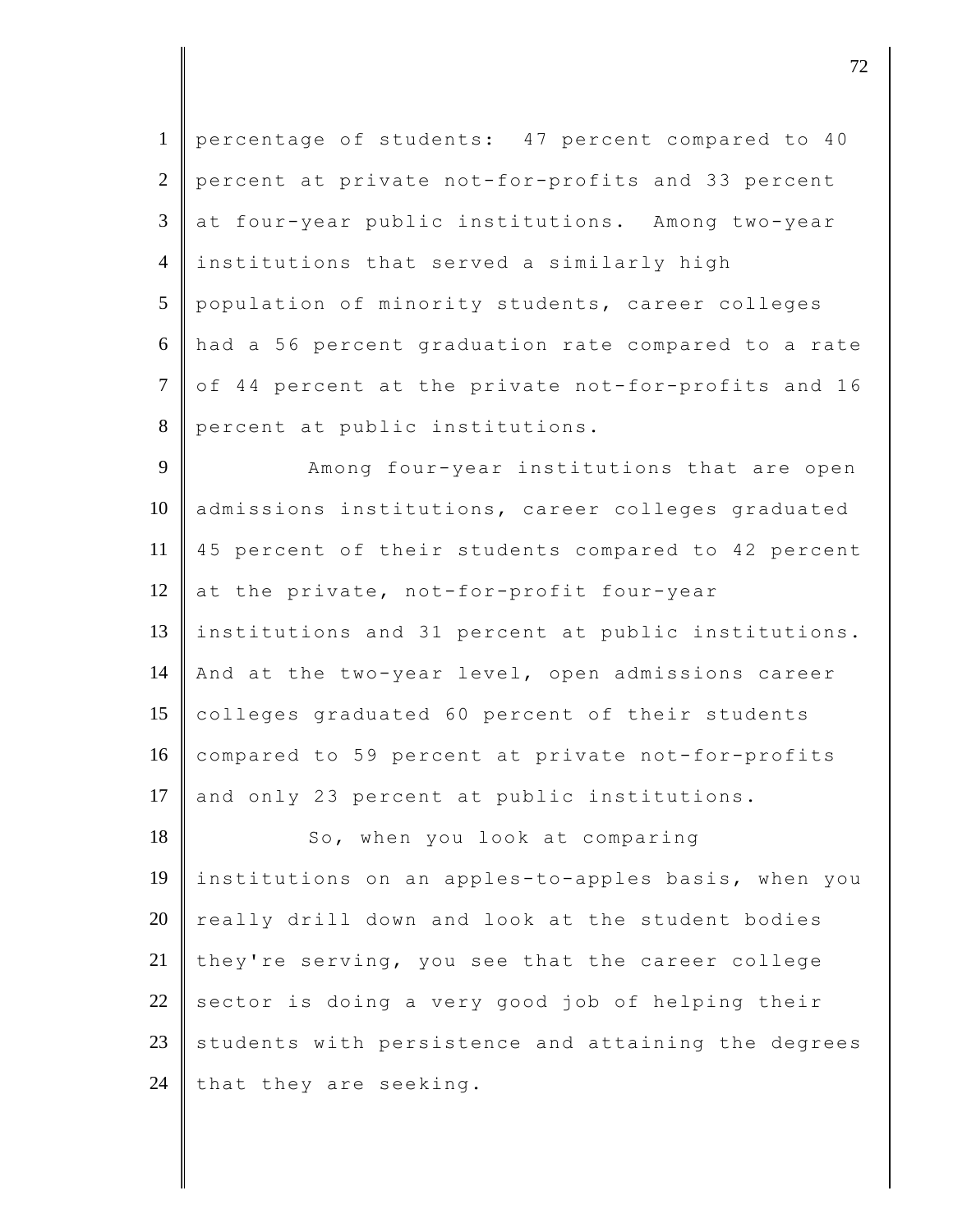1 The student Financial Aid Program  $2 \parallel$  regulations are technical and complex. Of 3 necessity, this statement does not cover every 4 issue that is of importance to ITT Technical 5 Institutes. I know I'm standing between the group  $6$  and their first coffee break. 7 We very much appreciate the opportunity to 8 have provided input in this initial process and 9 | look forward to continuing to participate in the  $10$  process to the extent possible. 11 **MR. MADZELAN:** Thank you. 12 **MS. BROFF:** Thank you. 13 **MR. MADZELAN:** Thank you. 14 Let's take a break and come back here at 15 10:40. We're actually right on schedule. 16 **MR. MADZELAN:** We'll go ahead and get 17 started now. Couple of things. First, you may 18 have noticed we do have our sign language 19 interpreters. If there's no need for their 20 service, at least for the next few minutes, we can 21  $\parallel$  give them a break. So, does anyone need any  $22$  assistance like that? 23 Okay. Then we'll--I will--every so often, 24 I will ask again just to make sure, okay?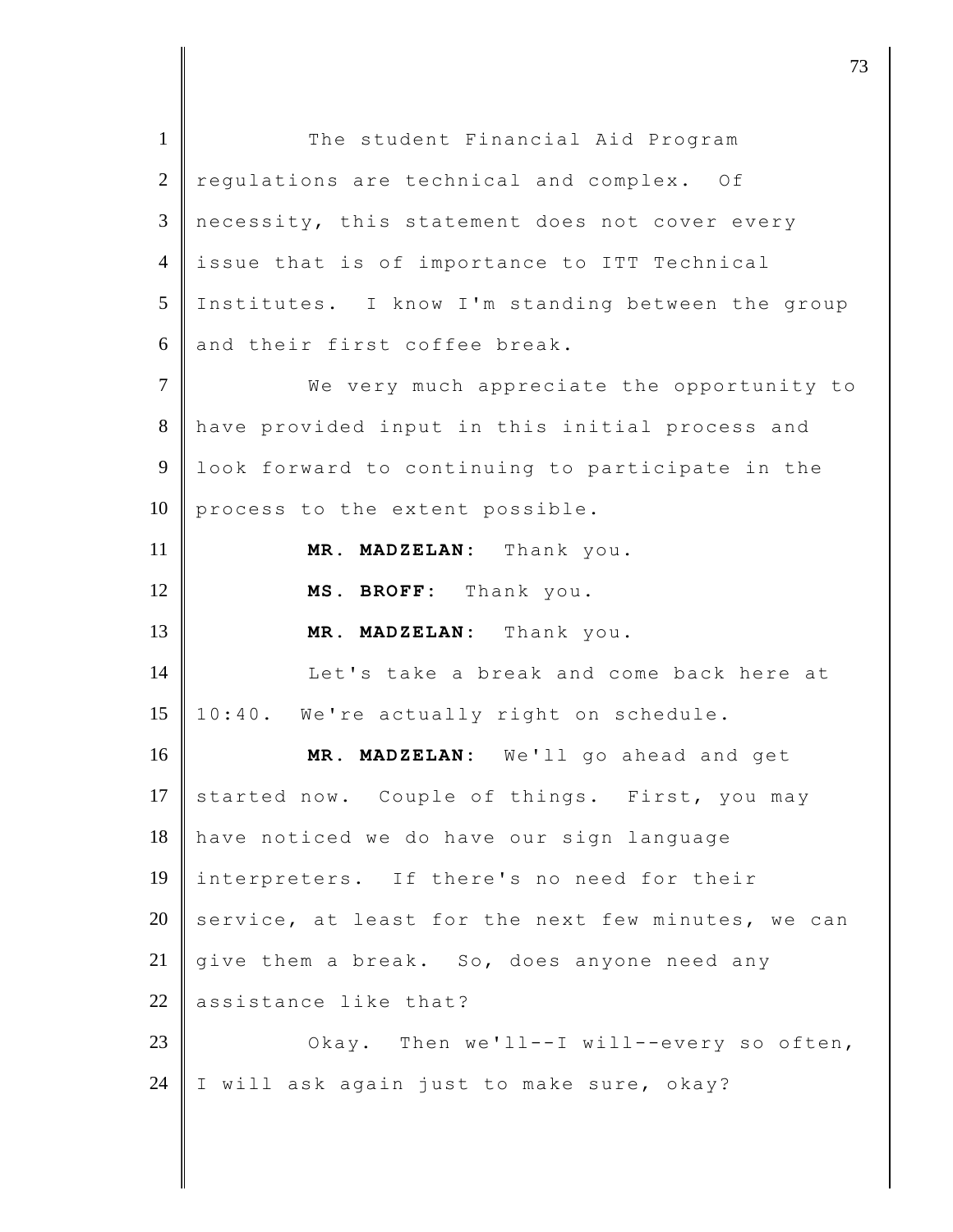| $\mathbf{1}$   | Second thing is that if, you know, I                |
|----------------|-----------------------------------------------------|
| $\overline{2}$ | mangle your name when introducing you, please don't |
| 3              | hesitate to correct me. I try to be sensitive to    |
| $\overline{4}$ | that since I'm one of those people with one of      |
| 5              | those names, so.                                    |
| 6              | So, we will resume our hearing with Harris          |
| $\tau$         | Miller of the Career College Association.           |
| $8\,$          | MR. MILLER: Hi. Well, thank you,                    |
| 9              | Mr. Madziano [sic].                                 |
| 10             | [Laughter.]                                         |
| 11             | MR. MILLER: He did get my name right.               |
| 12             | Thank you very much, Dan.                           |
| 13             | A couple of preliminary comments. First             |
| 14             | of all, I'm very sorry that our host, Dr. Curtis,   |
| 15             | left because I grew up in Western Pennsylvania, and |
| 16             | I just have four words for the people here in       |
| 17             | Philadelphia: Pittsburgh Steelers, Pittsburgh       |
| 18             | Penguins.                                           |
| 19             | There we go. Okay, good. This is good.              |
| 20             | And secondly, as a proud graduate of the            |
| 21             | University of Pittsburgh, one of the state          |
| 22             | universities that was mentioned before, all I can   |
| 23             | say to my friends from Penn State is:<br>Go,        |
| 24             | Panthers.                                           |

djective terms of  $\overline{a}$  74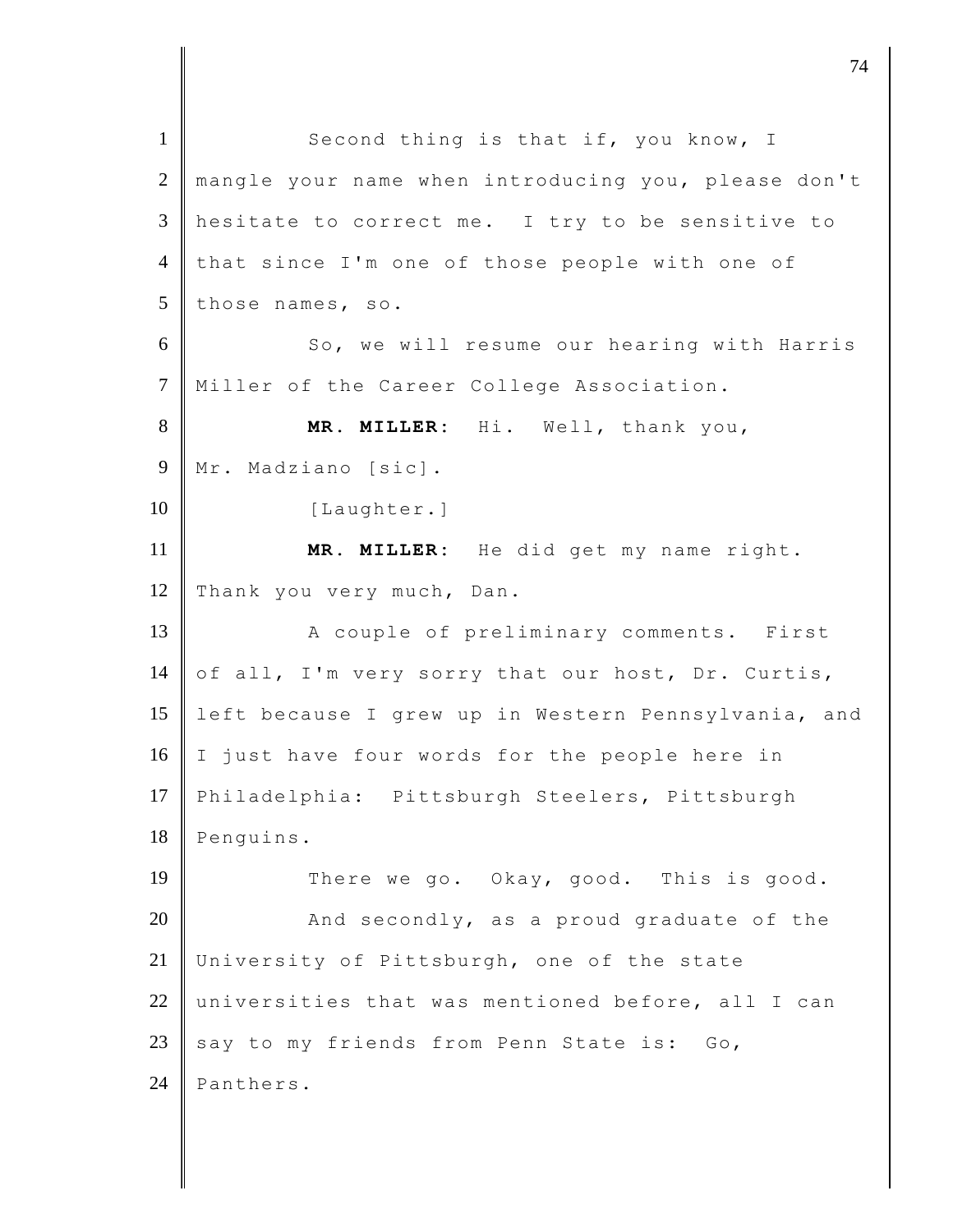1 Also, I'm very surprised to learn that so 2 many people with MBAs from Harvard and Columbia are 3 interested in major topics such as verification of 4 information included on student aid applications.  $5 \parallel$  So, thank you all for being here today.

6 The President of the United States, John 7 Kennedy, when I was 10 years old made a commitment  $8$  to the United States. He said by the end of this 9 decade, we will land a man on the moon. And while, 10 unfortunately, the young president didn't live to 11 see that, we all actually--at least many of us in 12 this room--did get to witness that, that grainy 13 picture in 1969 as Neil Armstrong stepped on the 14 moon.

15 || I will mention parenthetically that I once 16 spoke at a conference in Greece and Neil Armstrong 17 was the keynoter and I was the second keynoter. 18 And as I drove up, his name was in letters about 19 five feet tall and mine were in letters about one 20 inch tall, but that was probably appropriate.

21 On February 26th, President Obama made a 22 similar commitment. He said by the year 2020, this 23 country will once again be number one in the world 24 in terms of people with postsecondary degrees. To

discrete the contract of  $\overline{75}$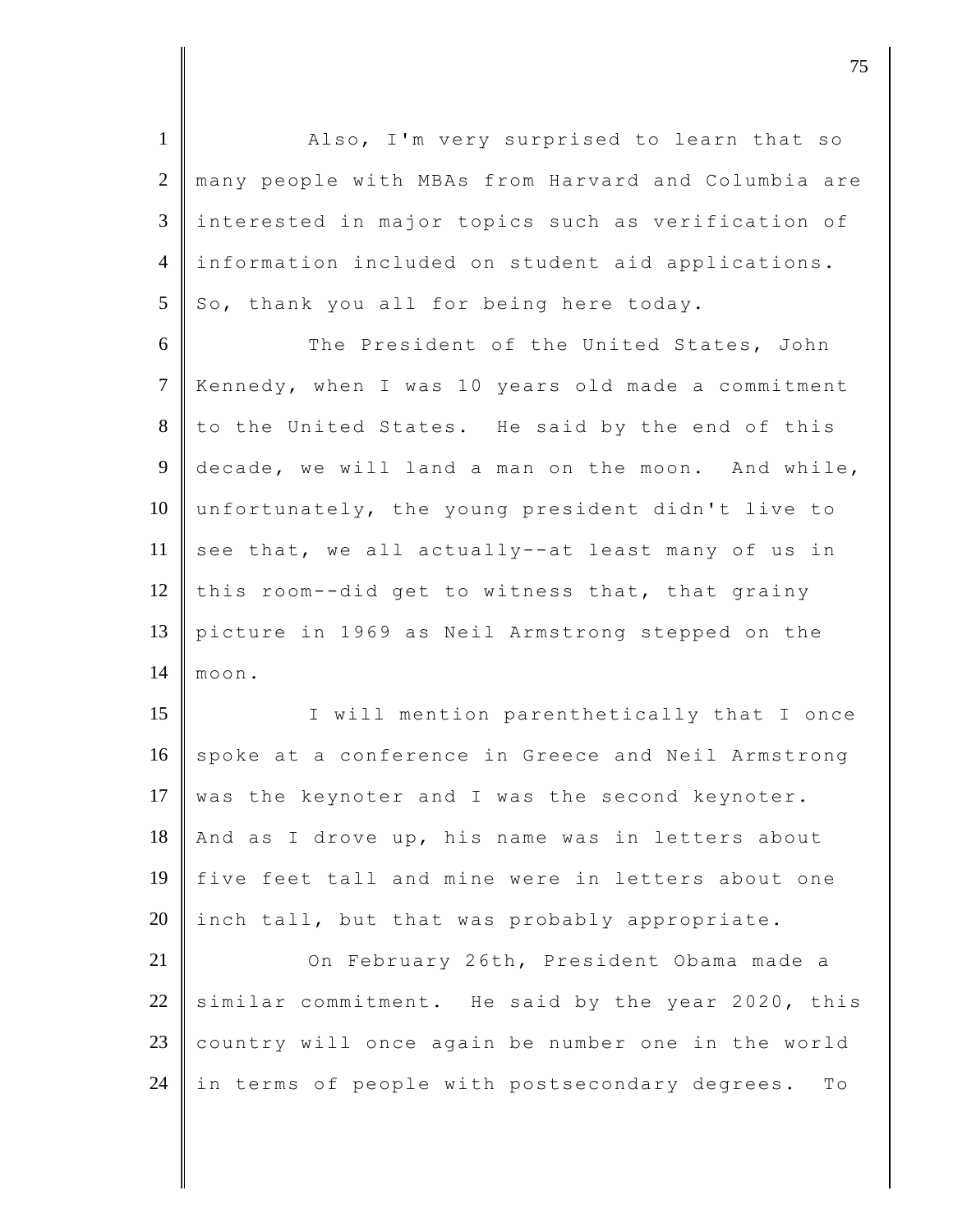1 us in the career college world, to employers, to 2 people in society, the fact that this country has 3 fallen in one generation from 1st to 10th or 14th, 4 depending on how you count it, is a real 5 disappointment not just psychologically as many 6 people take it, but as a fundamental threat to the 7 well-being of this country and a fundamental block 8 to growing a middle class in this country. So we 9 are very, very excited about what President Obama 10 has committed.

11 **We're very, very pleased that even though** 12 according to the Department of Education data our 13 sector is currently only about 7 percent of higher 14 education, also according to the Department of 15 Education data last year 16 percent of the 16 associate degrees awarded in this country went to 17 students who graduated from career colleges. But 18 our sector is growing by an average of 10 percent a 19 year. And that the number of baccalaureate degrees  $20$  awarded from our institutions is growing by more 21 than 20 percent a year, though admittedly from a  $22$  smaller base than traditional higher education.

23 So, we believe we have a critical role to 24 play in meeting the goals that President Obama set

discrete the contract of  $\overline{76}$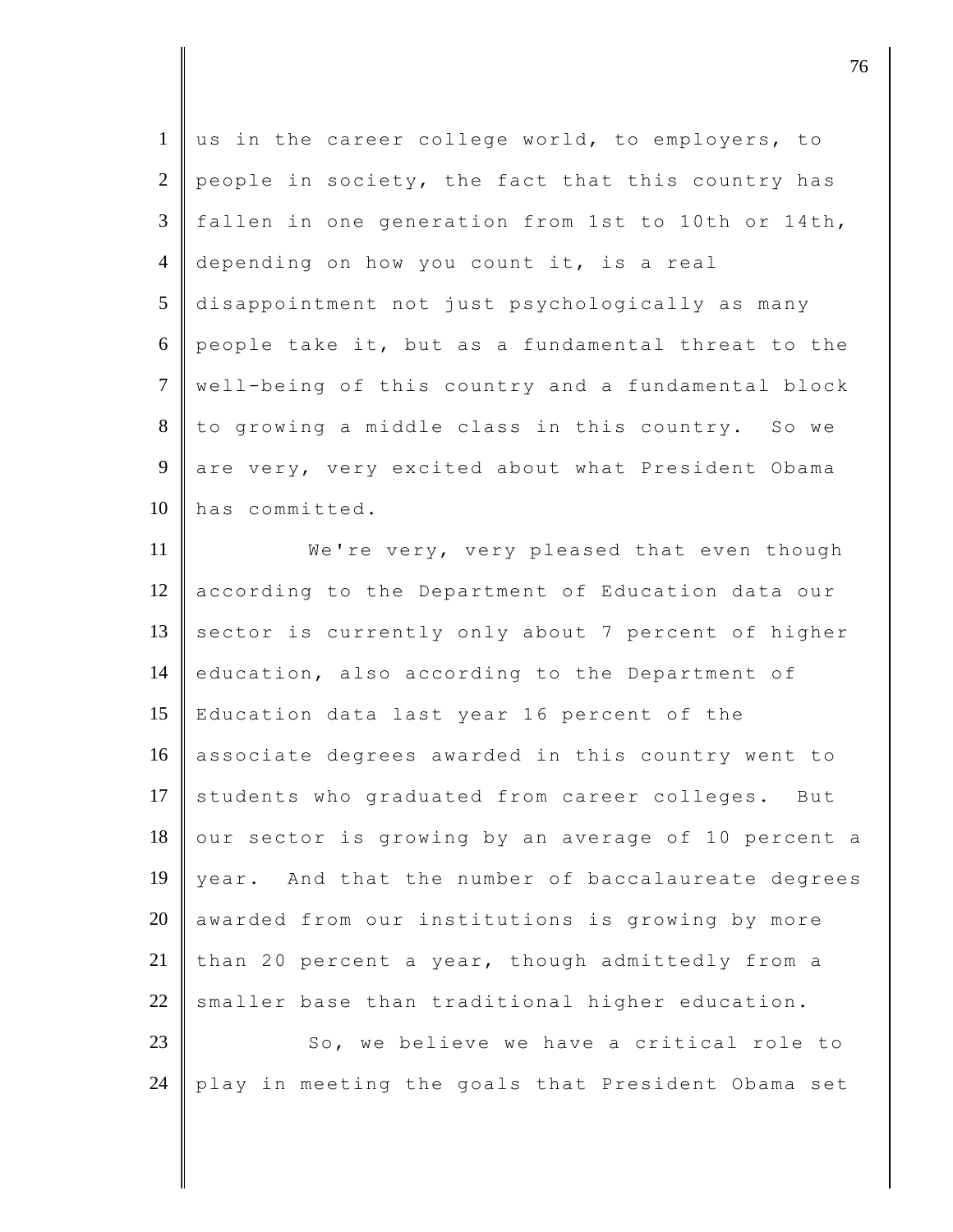| $\mathbf{1}$   | out in his February 26th speech, and we're very     |
|----------------|-----------------------------------------------------|
| $\overline{2}$ | pleased to be working with the Department.          |
| 3              | Dan, we thank you for coming to speak at            |
| $\overline{4}$ | our convention last week. It was very much          |
| 5              | appreciated by the almost 2,000 attendees.          |
| 6              | Speaker Cummings--Secretary Cummings--I             |
| $\overline{7}$ | don't know what to call you yet--I want to thank    |
| $8\,$          | you for taking the time to spend some time          |
| 9              | consulting with me. I very much appreciate it.      |
| 10             | And, of course, Steve, we thank you for             |
| 11             | all the assistance you provide our membership and   |
| 12             | all the opportunities.                              |
| 13             | A few issues have already come up that I            |
| 14             | just want to mention briefly. There was some        |
| 15             | concern about advertising. I share that concern.    |
| 16             | Three times before I got to the train station this  |
| 17             | morning to leave my home, the University of         |
| 18             | Maryland, University College had a radio ad running |
| 19             | on WTOP. My son got 450 letters from colleges       |
| 20             | asking him to apply for admissions when he was      |
| 21             | ready to apply for college. And my next door        |
| 22             | neighbor told me last week when I went to her       |
| 23             |                                                     |
|                | daughter's graduation, that she had been contacted  |

djective terms of the contract of the contract of  $\overline{a}$  77  $\overline{a}$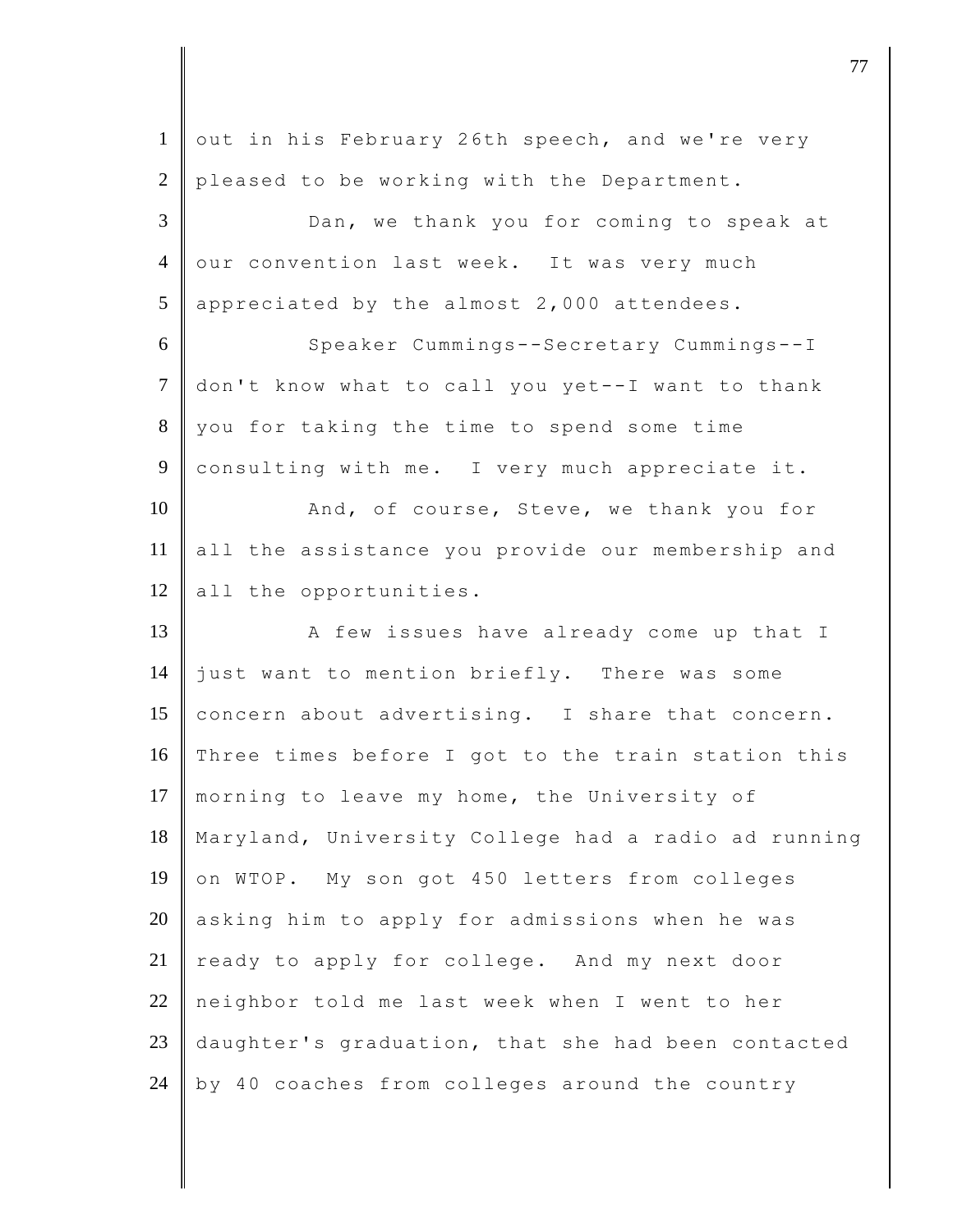| $\mathbf{1}$   | because she's a high school water polo player.      |
|----------------|-----------------------------------------------------|
| $\overline{2}$ | The point is that every type of college             |
| 3              | and university advertises and promotes. The real    |
| $\overline{4}$ | issue is do they educate? And we in the career      |
| 5              | college sector are very proud of our success in     |
| 6              | taking students, many of whom, as you heard earlier |
| $\tau$         | from other speakers, are older students, often      |
| 8              | first generation. Over 50 percent of our students   |
| 9              | are first generation, often minorities. About 40    |
| 10             | percent of our students are minorities. Often       |
| 11             | students who have tried other colleges or           |
| 12             | universities and failed at it. Many of our schools  |
| 13             | have 20 or 25 percent of their students who have    |
| 14             | attended another college, a community college       |
| 15             | perhaps, before they have attended our schools.     |
| 16             | So, we're very proud of those high completion       |
| 17             | rates.                                              |
| 18             | In a perfect world, every student would             |
| 19             | complete. In a perfect world, every student would   |
| 20             | We're not living in a perfect world. But<br>finish. |
| 21             | we're working in a world where we devote our        |
| 22             | resource and our attention, our schools--if you've  |
| 23             | heard from speakers previously from some of the CCA |
| 24             | members and other schools that are not members--to  |

djective terms of  $\overline{a}$  78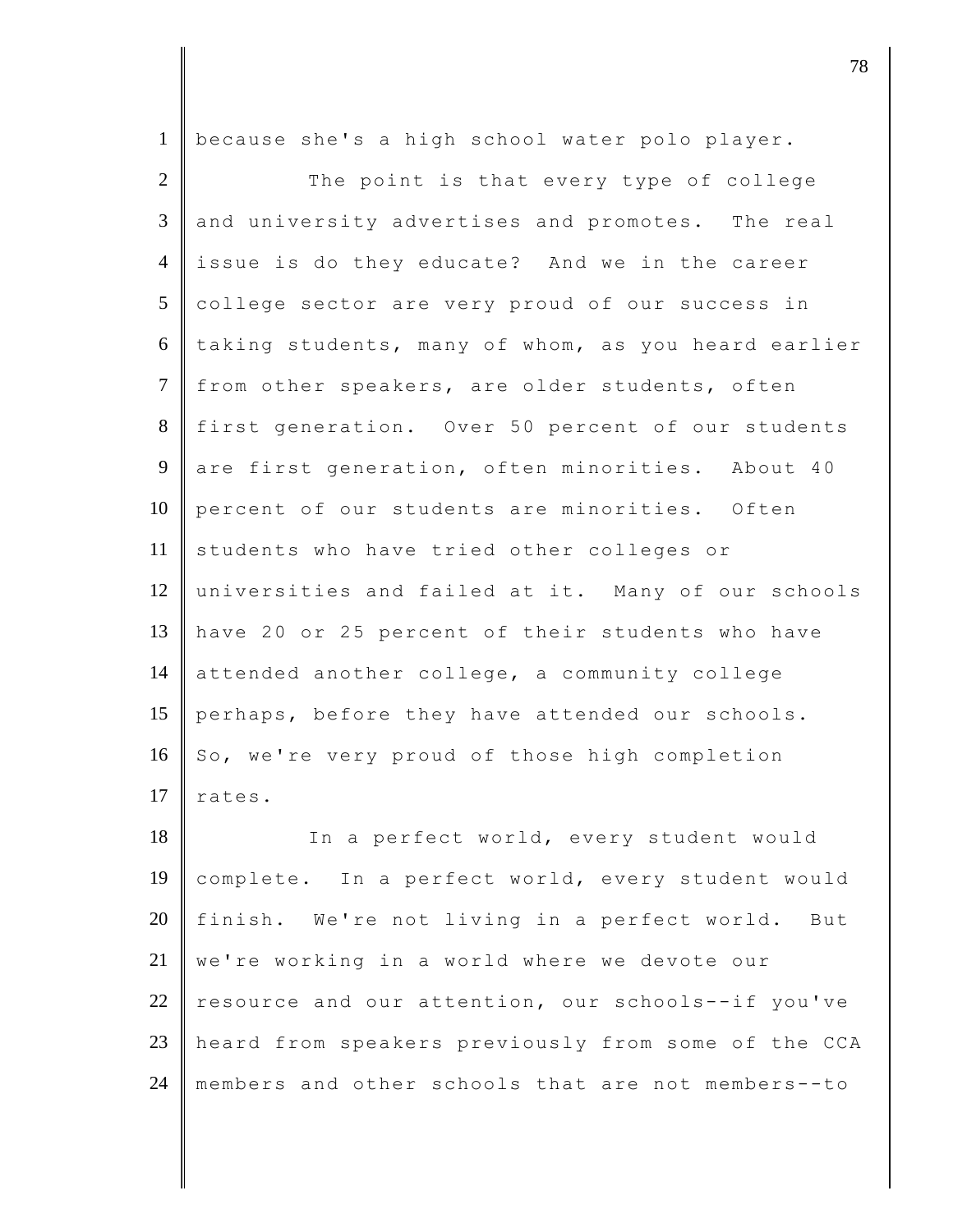1 | working to complete their education.

| 2 So, let me talk briefly just about some of         |
|------------------------------------------------------|
| 3 these issues. You've already heard quite a bit     |
| 4   from other speakers, so I'm not going to spend a |
| $5 \parallel$ lot of time.                           |

6 One of the issues that has come up quite a 7 bit is the issue of FAFSA simplification, and I 8 know you're having further discussion on that 9 tomorrow. We as an association greatly support 10 that. We think it's critically important. But I'd 11 also mention to you that a recent report that was 12 done by Dr. Mark Kantrowitz of FinAid found that 13 while among the general population--overall student 14 population, a little over 60 percent of students 15 who were Pell-eligible actually get a Pell and 16 while among community college students it's about 17 55 percent of students who are Pell-eligible 18 actually receive a Pell. Among career college 19 students, it's over 97 percent.

20 Now, I don't think that necessarily means 21 that our students are better with dealing what 22 everyone admits is a very, very complicated 23 application. I think what it shows, though, if the 24 school was willing to work with the student in a

djective terms of the contract of  $\overline{a}$  79  $\overline{a}$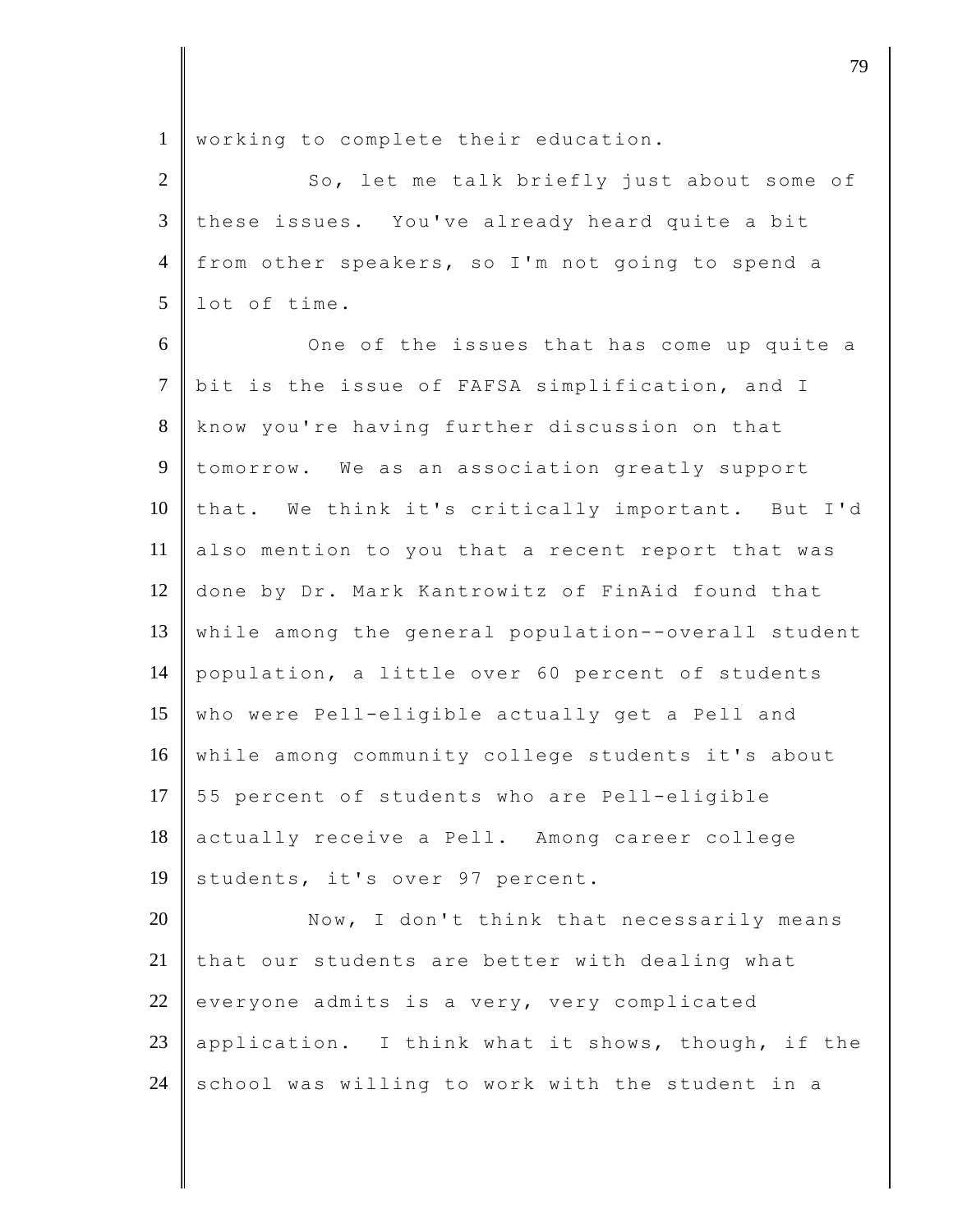1 collaborative manner--starting from day one when 2 that student wants to be admitted--works through  $3$  the process of how do you get a student aid package 4 together, helps them to understand what a college  $5$  education is about and ultimately helps that  $6$  student get a job. That's very important.

7 | I had the privilege on Friday night of 8 speaking to a graduating class in Richmond, 9 Virginia, at--in Stratton College. Ninety-nine  $10$  students graduated, the overwhelming majority of 11 them African-American, a large percentage of them 12 | women. Of the 99 students who graduated on Friday 13 night, 91 percent already have a job in an area for 14 which they were trained. This is in Richmond, 15 Virginia, an area of high unemployment in a very 16 difficult time. And that gives us a great deal of  $17$  pride.

18 Let me talk about an issue that's been 19 mentioned several times by Nancy Broff, by Dick 20 Dumaresq, by Ms. Curtis from Hertzing. And that's 21 the issue of over-borrowing.

22 Let me first of all put this in context, 23 because I think it's important to understand. We 24 in the career college sector represent some schools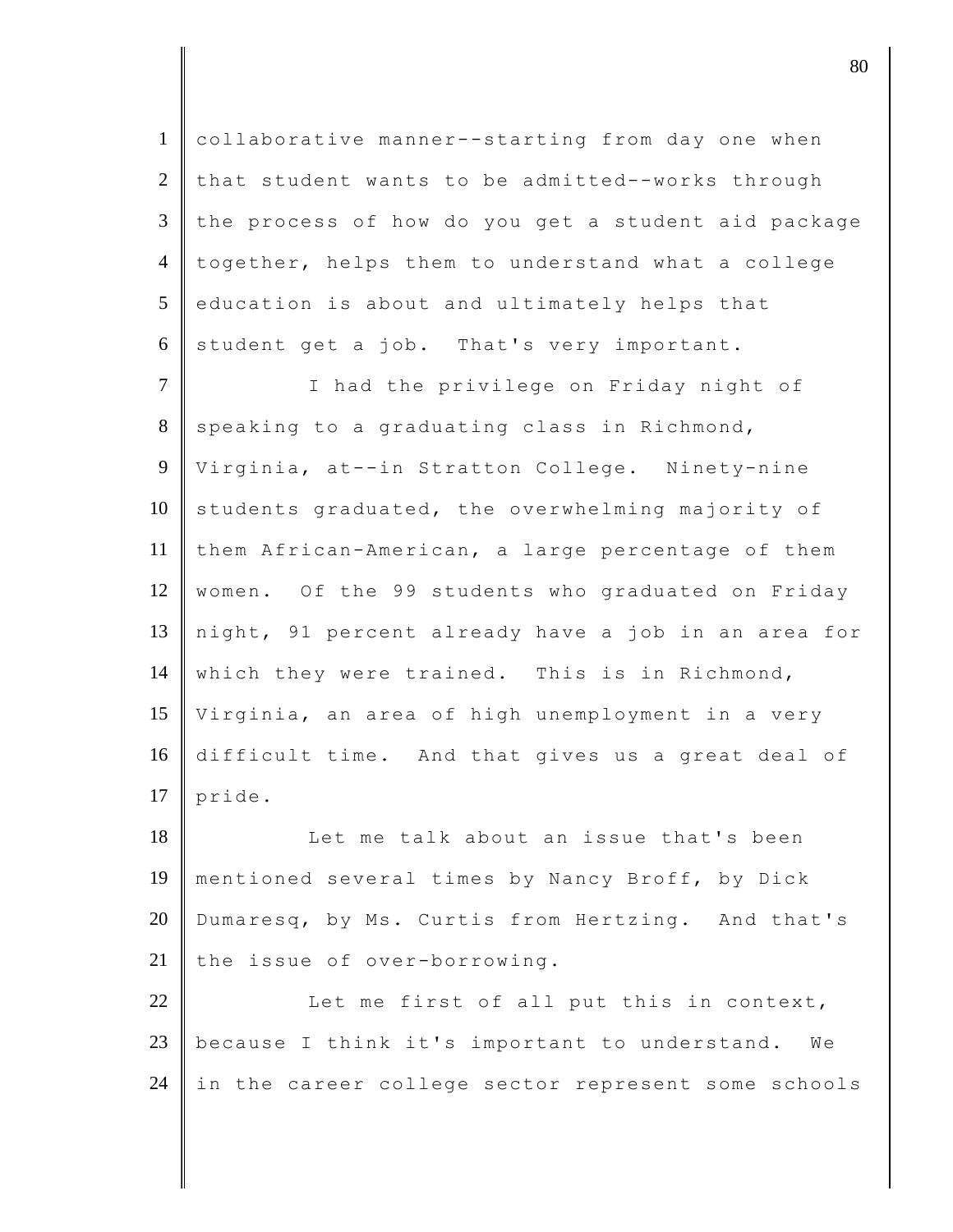1 that are, frankly, fairly expensive. They have  $2 \parallel$  very great expense to run the schools, there's a  $3 \parallel$  lot of technology involved, a lot of equipment 4 involved. We run schools that are middle expense,  $5$  and we run schools that are lower expense. 6 So, you might say, well, how is it that 7 the Career College Association on the one hand, on 8 behalf of its members is supporting more federal 9 aid--whether it's more Pell grants, whether it's 10 more federal loans--and on, the other hand, 11 supports the idea of restricting over-borrowing. 12 Well, the answer again is, we do represent  $13$  such a broad group of schools. In traditional 14 higher education, there are demarcations between 15 not-for-profit private, not-for-profit state-16 supported, community colleges primarily. And those 17 are different price points and they have different  $18$  types of approaches to federal aid. And, in fact, 19 most community colleges, I understand, aren't  $20$  interested in signing up in part for some of the 21 | loan programs because they're worried about over-22 borrowing. 23 **And I** think what you were hearing today

24 from Mr. Dumaresq, for example, and from Ms. Broff

 $\parallel$  81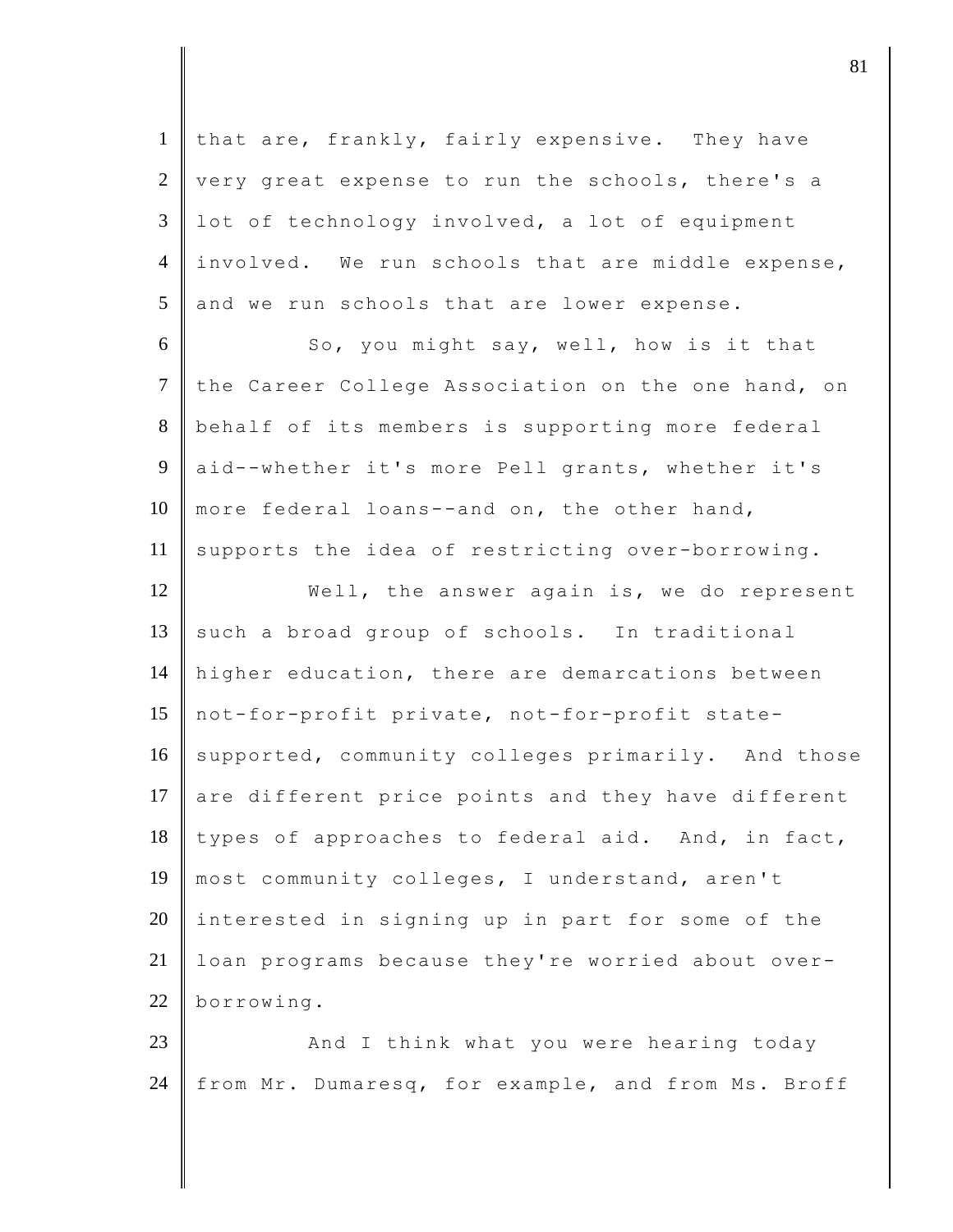| 1               | and Ms. Curtis, is in some of our lower cost        |
|-----------------|-----------------------------------------------------|
| 2               | programs, there clearly is over-borrowing. If the   |
| 3               | program is not that expensive and if the expected   |
| $\overline{4}$  | earnings are not that high, we believe the schools  |
| $5\overline{)}$ | should have the right--and we support the similar   |
| 6               | proposal to what Ms. Broff put forward--where on a  |
| $\overline{7}$  | programmatic, transparent basis--so there's no      |
| 8               | question of individual discrimination or individual |
| 9               | decision. But on a programmatic, transparent        |
| 10              | basis, say, this program only cost this much and it |
| 11              | simply doesn't make sense to allow the student to   |
| 12              | borrow more than is needed when, in fact, another   |
| 13              | program or a school may cost a lot more,            |
| 14              | particularly when there's likely also to be a major |
| 15              | earnings difference when the person completes his   |
| 16              | or her education.                                   |
| 17              | Again, we understand the concerns about             |
| 18              | discrimination and we think the response to that is |
| 19              | to make it very transparent--require to be          |
| 20              | transparent to the students, to the department, to  |
| 21              | the accreditors, and to the regulators.             |
| 22              | So, we think that's--hope that that would           |
| 23              | be added to the issues that the Department          |
| 24              | considers.                                          |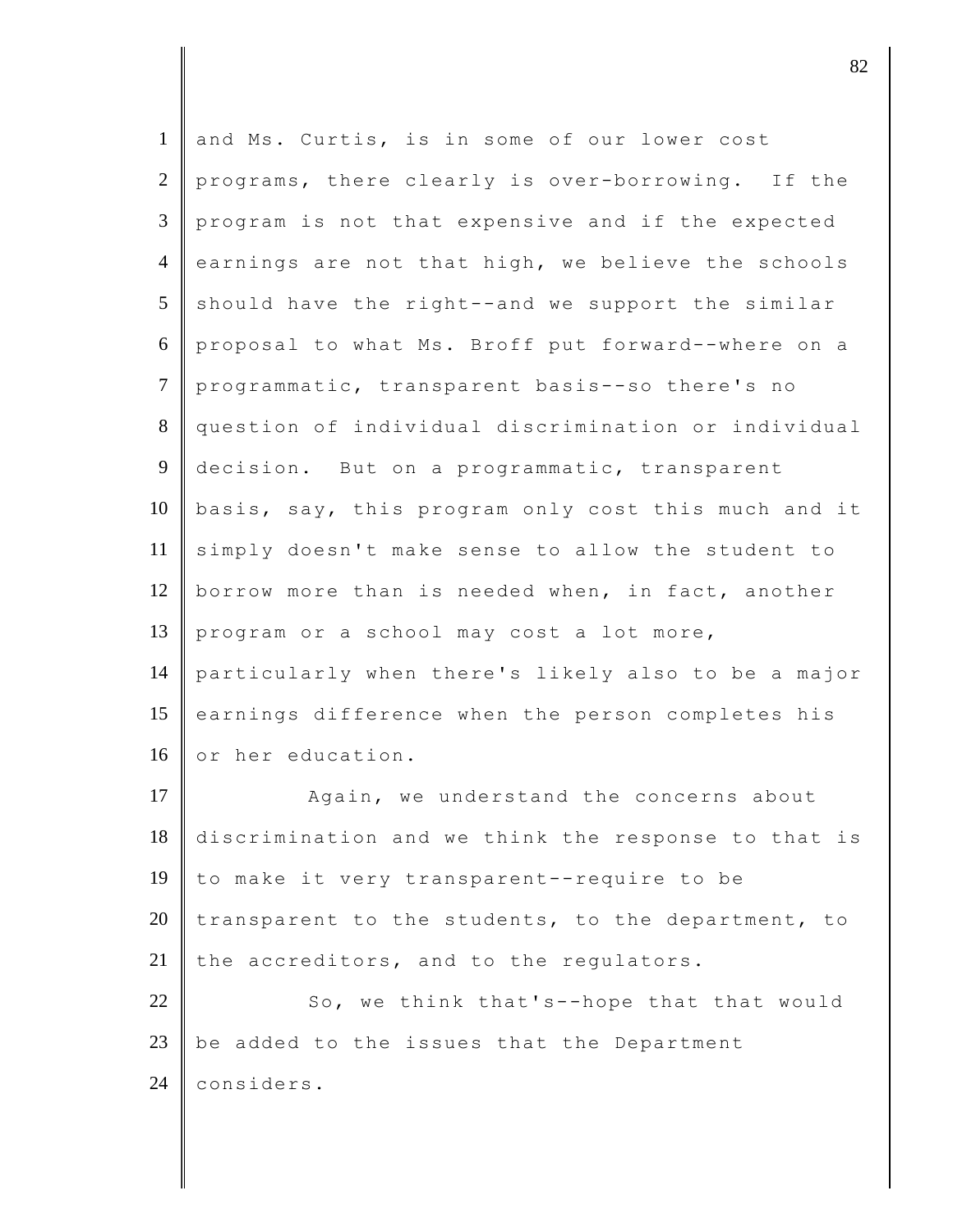| $\mathbf{1}$   | On the incentive compensation. Again,               |
|----------------|-----------------------------------------------------|
| $\overline{2}$ | it's been said previously by several speakers, in   |
| 3              | our minds, these things are called safe harbors. I  |
| $\overline{4}$ | wasn't around in 2002, but I've talked to a lot of  |
| 5              | people who were and discussed this with a lot of    |
| 6              | schools and attorneys. And I think the basic        |
| $\tau$         | problem was, as Ms. Broff and Dr. Saxton, others    |
| 8              | said, there simply was no clarification.            |
| 9              | Our bottom line at CCA is, we're not sure           |
| 10             | the system is broken. But if the Department feels   |
| 11             | that this is an appropriate topic, we'll certainly  |
| 12             | participate in Negotiated Rulemaking. But our       |
| 13             | bottom line is simple: Give us clear rules. Give    |
| 14             | us clear details.                                   |
| 15             | These compensation systems are                      |
| 16             | administered by human resource directors. Human     |
| 17             | resource directors like to have very clear rules    |
| 18             | because this is a form of labor law. And they like  |
| 19             | to have very clear rules as to what they're allowed |
| 20             | or not allowed. So, we look forward to working      |
| 21             | with the Department if this remains as one of the   |
| 22             | issues.                                             |
| 23             | On high school diploma mills, we hate               |
| 24             | them, you hate them. If we can figure out a way to  |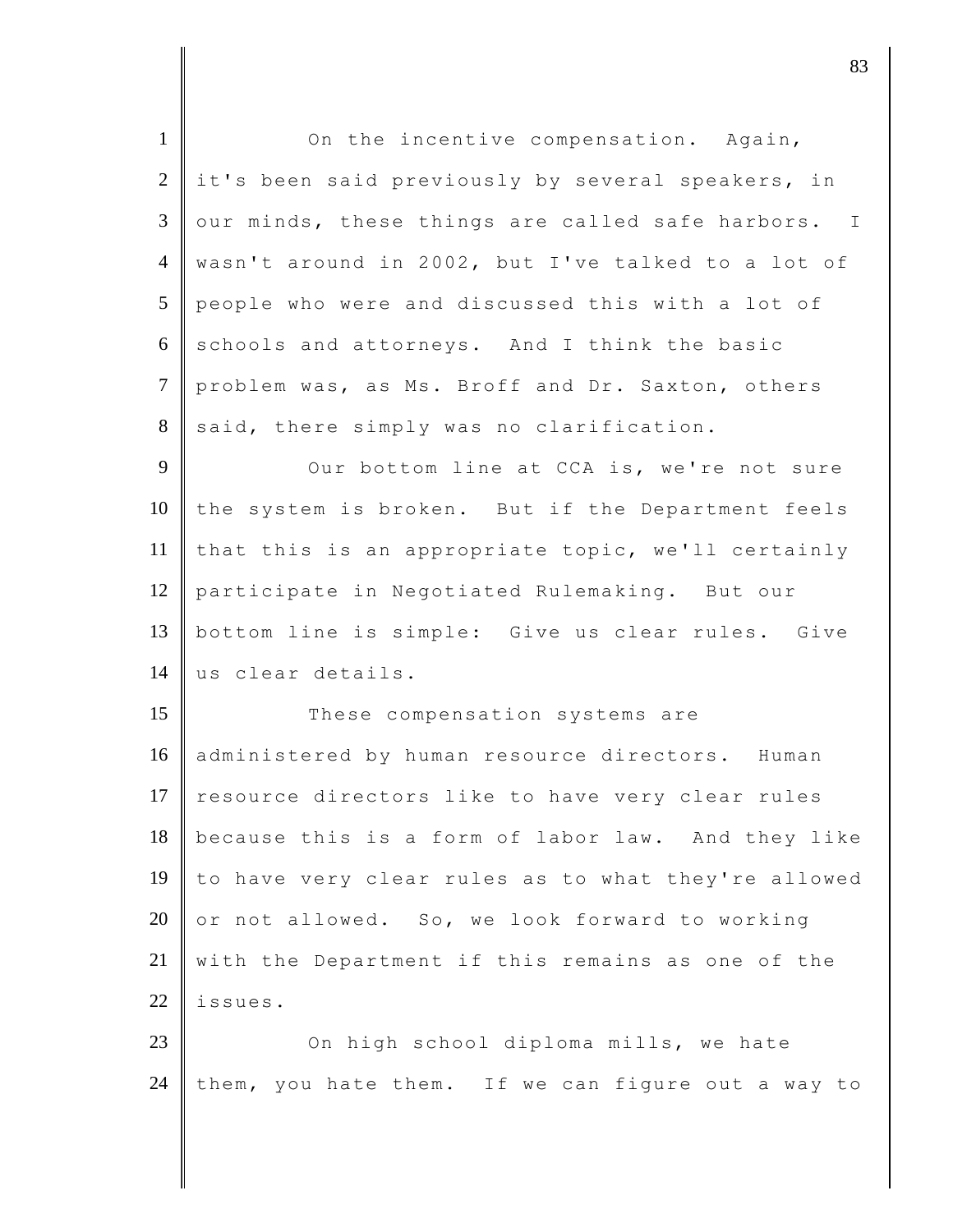get rid of them, we're all for it. When I first came to the CCA, we called the NCAA and said you have any great ideas? And they said we've tried. We can't figure it out. But we look forward to working with you. It's a nightmare for our schools and something that really drives them crazy. 7 | The terms of satisfactory academic 8 progress, I think we're the same place the 9 Department is. In terms of gainful employment, 10 | again, you've heard some detailed comments before. But basically, we're all about outcomes. We think

12 everything should be about outcomes in education 13 except for some special schools that maybe it does 14 make no sense. So, we certainly look forward to 15 | working with the Department on this.

16 Again, I repeat some of the comments of 17 the earlier speakers. Let's not be overly prescriptive because it's a complex world out there in terms of educational programs and in terms of employment opportunities. But at the end of the  $\parallel$  day, I think the more there is in higher education 22 about outcomes, the same way they're being more and more asked about K-12 and that's pushed both through the Bush Administration and now Secretary

djective terms of  $\overline{84}$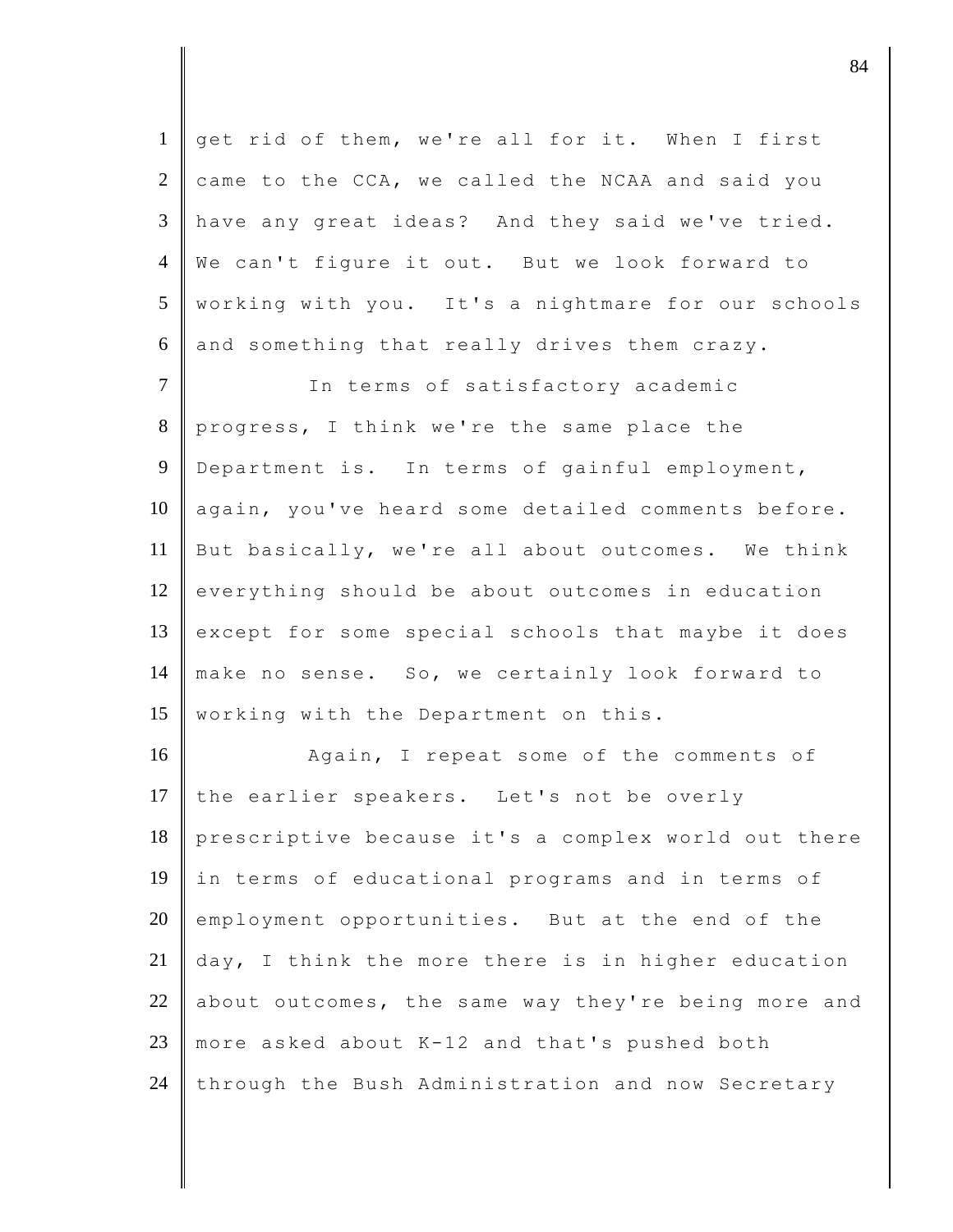1 Duncan in the Obama Administration, we believe  $2$  those same questions must be asked in higher  $3 \parallel$  education. And we're glad to stand up and talk 4 about our outcomes and hope that other sectors will  $5$  be interested and willing to do the same. 6 That's the end of my comments, Dan. And I 7 appreciate you and the others allowing me to 8 present today. 9 **MR. MADZELAN:** Thank you. 10 Timothy Moscato, Apollo Group. 11 **MR. MOSCATO:** Good morning. My name is 12 Tim Moscato, and I work for the University of 13 Phoenix as a Regional Vice President here in the 14 Northeast. 15 I would like to address one of the 16 specific policy issues on the agenda having to do 17 with the definition of a credit hour. 18 While the credit hour remains an important 19 medium of exchange and a common benchmark of 20 accomplishment for academic institutions, we hope 21 there will not be a backward trend to so narrowly 22 define it as to stem the tide of important 23 innovations we see flourishing today, such as  $24$  weekend courses, distance learning, and a variety

 $\parallel$  85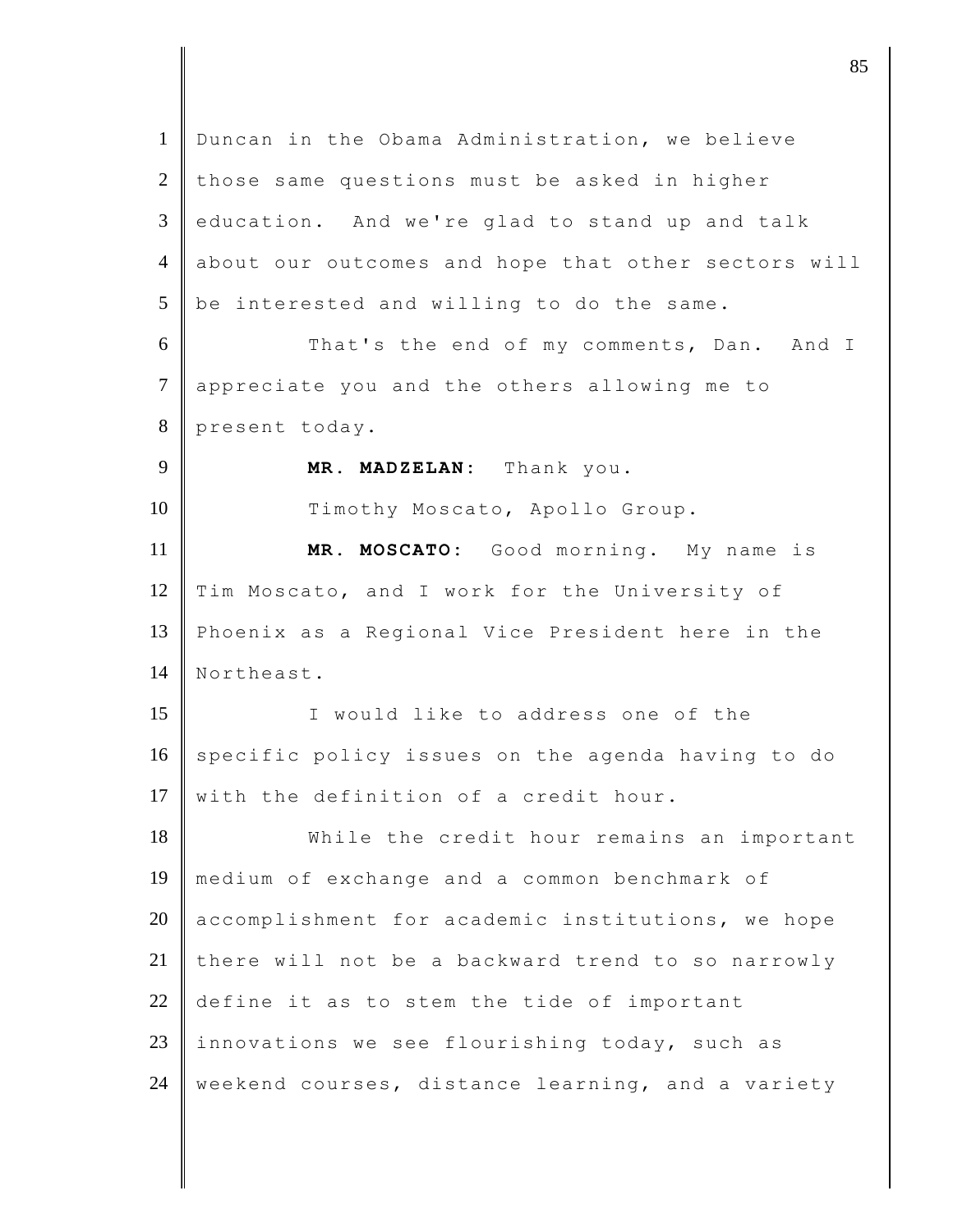1 of alternative schedules.

| $\overline{2}$ | These are the innovations that are                  |
|----------------|-----------------------------------------------------|
| 3              | imperative to serving the broadest majority of      |
| $\overline{4}$ | students in our country today, working learners     |
| 5              | over the age of 25 who constitute more than half of |
| 6              | all college enrollment.                             |
| $\overline{7}$ | For too many adults who want to earn                |
| 8              | postsecondary credentials, the traditional          |
| 9              | structure and organization of higher education pose |
| 10             | powerful barriers to access and particularly to     |
| 11             | persistence and success. And this is even more      |
| 12             | significant when taking into account the continued  |
| 13             | educational disparity based on ethnicity in the     |
| 14             | United States.                                      |
| 15             | Many in the for-profit education sector             |
| 16             | serve these working learners who come to us after   |
| 17             | having tried attending school at other public and   |
| 18             | private colleges and universities in America.<br>At |
| 19             | University of Phoenix, our students have attended   |
| 20             | an average of four colleges and universities prior  |
| 21             | to enrolling with us and understand this is a       |
| 22             | common trend among most institutions that serve     |
| 23             | working adults.                                     |
| 24             | The reasons for their stopping and                  |

discrete the set of  $\sim$  86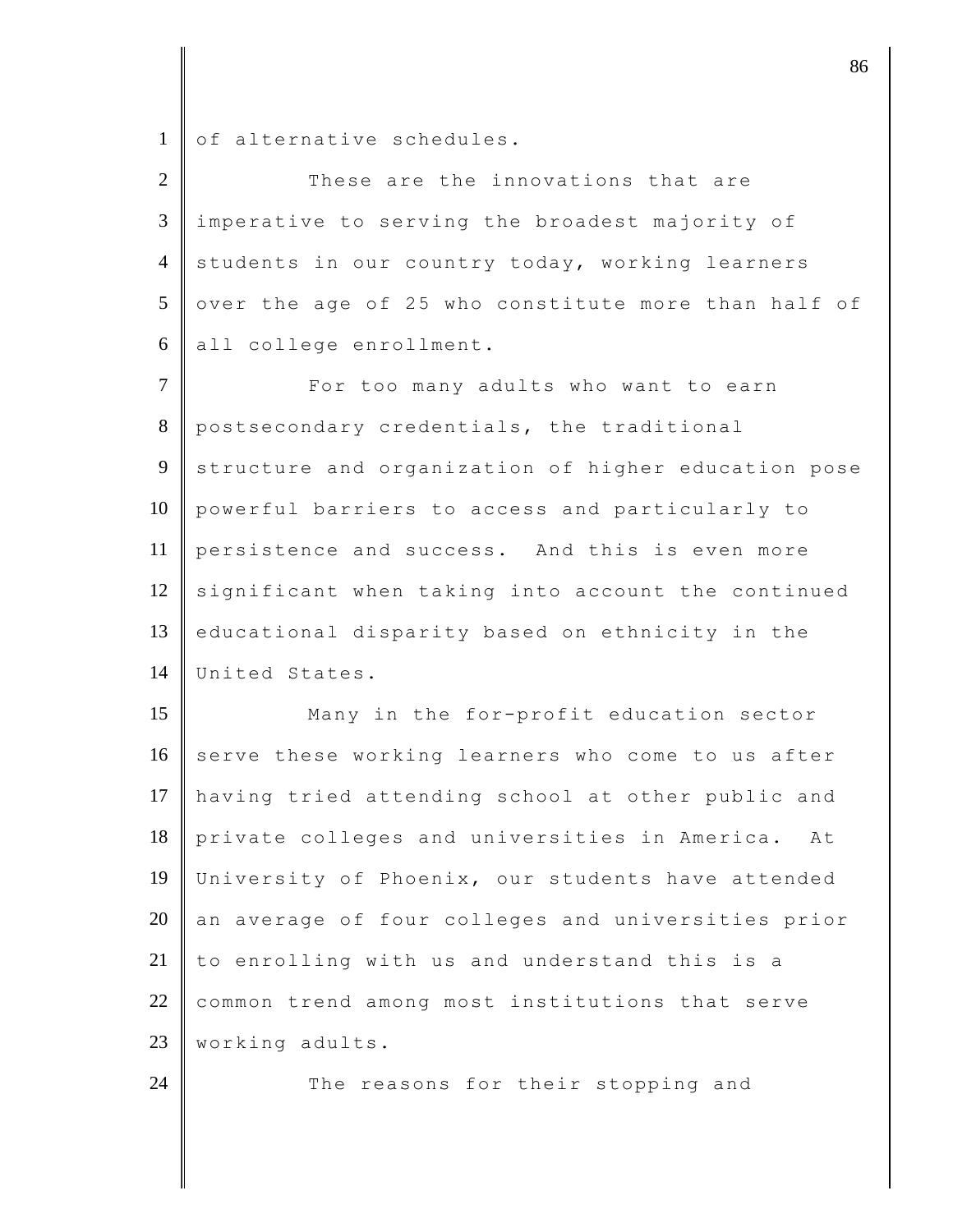1 starting at different schools are as varied as the 2 students themselves. Some were simply not ready  $3 \parallel$  for school, or their work got in the way, or they 4 became a single mom, or they lost their job. But  $5$  one thing is clear from all these enrollment 6 patterns and that is there's no one-size-fits-all  $7$  solution when it comes to education.

8 America's population needs more education. 9 They need plenty of variety and flexibility to meet  $10$  the considerable obstacles they face in their lives 11 and to address their assorted interests, abilities, 12 and motivations. The for-profit education sector 13 certainly encompasses variety. And while I'm sure 14 it makes the task of regulation even more 15 difficult, we hope you'll keep this in mind as you 16 proceed through Negotiated Rulemaking.

17 | Our sector comprises four-year 18 comprehensive universities like University of 19 Phoenix, which is regionally accredited and offers 20  $\parallel$  associate's degrees through doctoral degrees, as 21 well as other types of good schools that provide 22 everything from test preparation for CPAs to 23 vocational training for medical technologists, 24 graphic designers, and dog groomers. But there is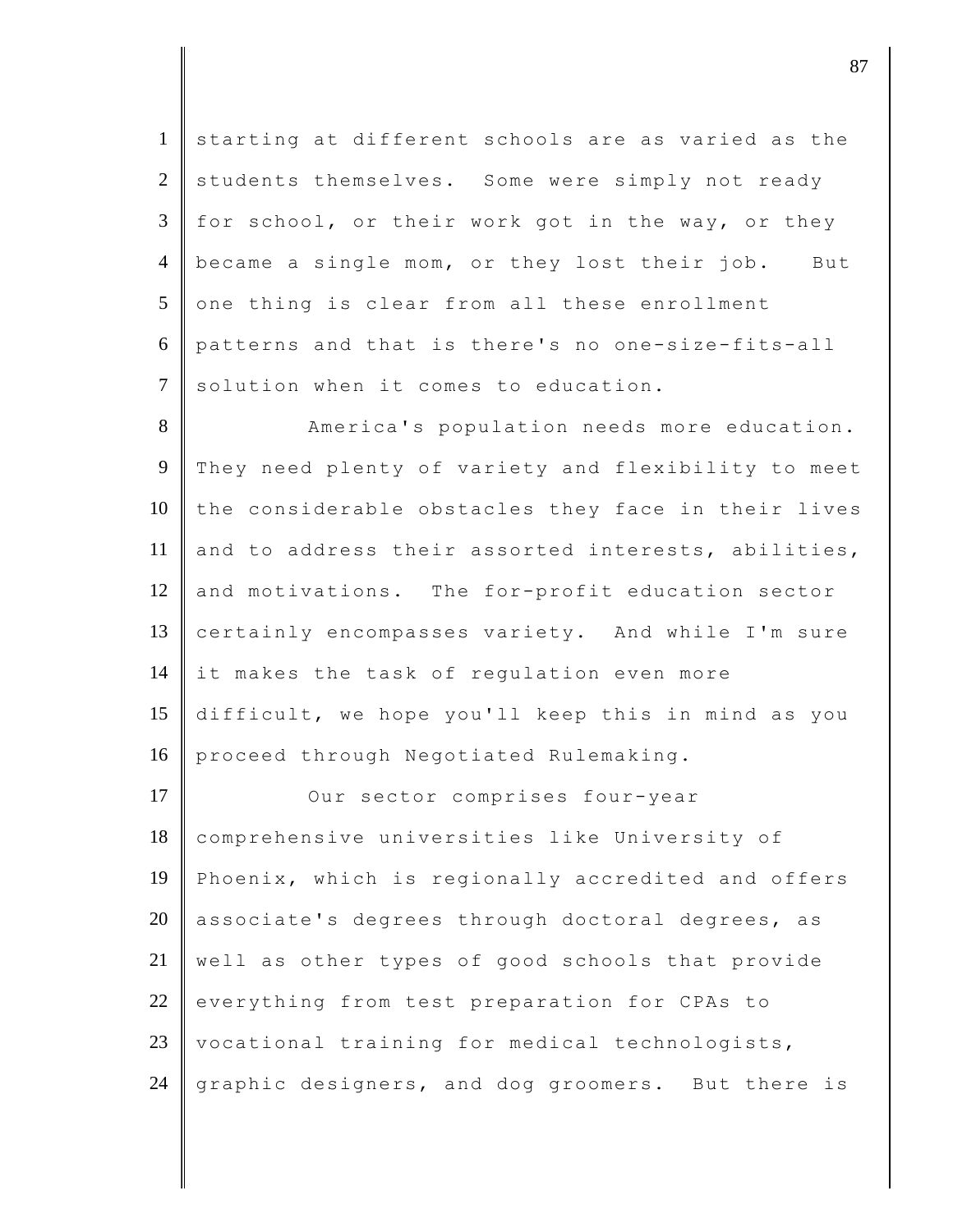1 a reason we're a thriving sector and I will now 2 focus my comments on my own institution because 3 it's one I know best.

4 The University of Phoenix is often  $5$  rhetorically defined as a for-profit university. 6 It does a lot of marketing. But this isn't how we 7 define ourselves. Our business success is only 8 possible because of our academic success, which is 9 the result of being completely and unswervingly 10 focused on helping our students get through to 11 degree completion.

12 We are a purpose-driven organization that 13 grew out of a social mission: to serve an 14 underserved population. In the early 1970s, when 15 Phoenix was founded, there simply were no 16 alternatives for working adults. Night classes 17 were possible, but not plentiful, and it took about 18 10 years to obtain a college degree while working 19 full-time to support your family.

20 Our teaching-learning model today retains 21 the original founding principles even in its newer 22 online programs: One, that we focus equally on 23 cognitive and effective domain. Two, that class 24 size is small to maximize faculty support. And

djective the set of  $\sim$  88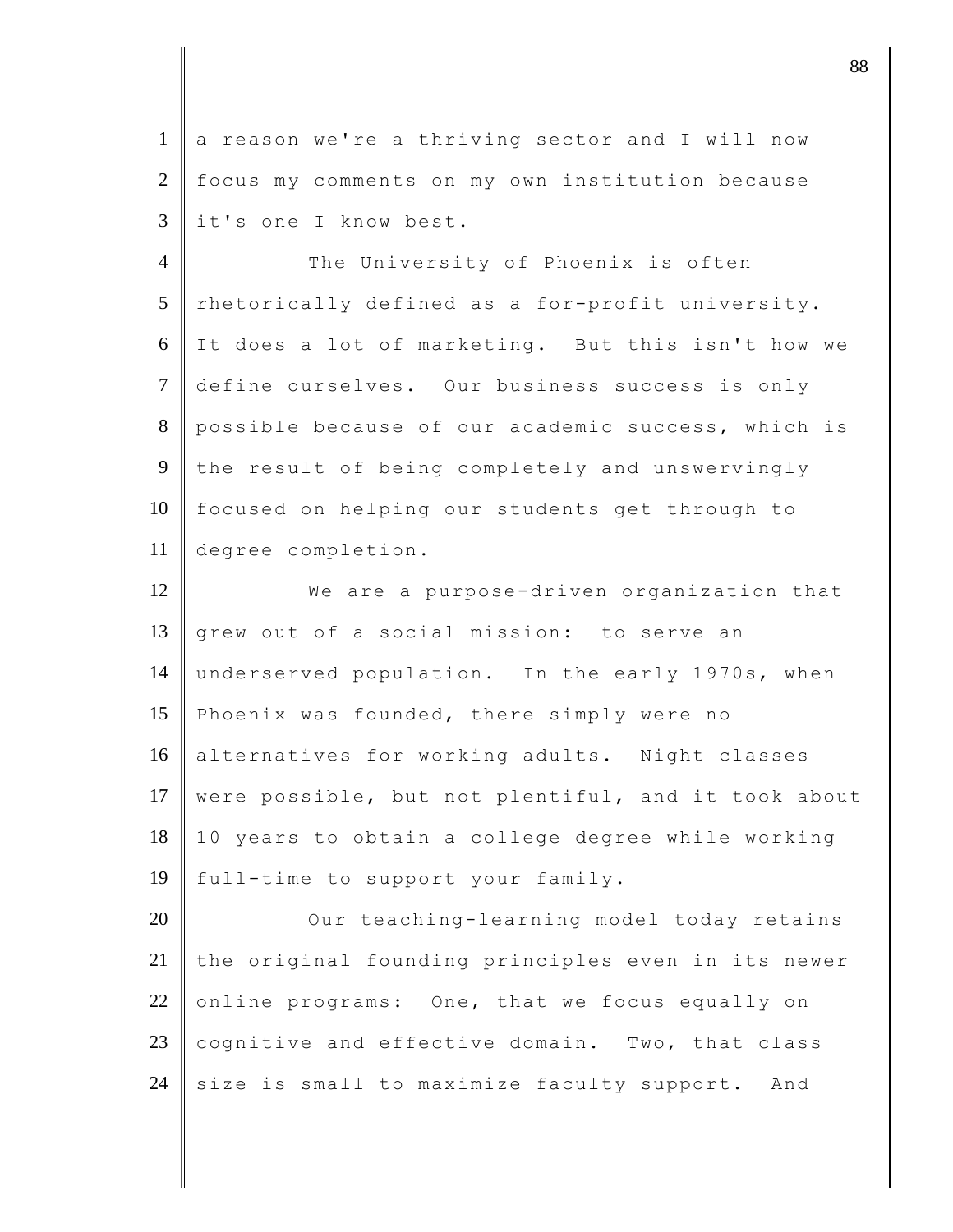1 three, that collaborative learning methods today 2 termed social networking is a central component for 3 keeping students motivated and providing them with 4 additional support systems.

5 And finally, to come full circle on the 6 definition of a credit hour, four, that schedules 7 should be flexible so working adults can fit their 8 education into their busy lives. Because what this 9 means in real terms is that in the last four years 10 alone, 14,700 nurses, 25,400 school teachers, and 11 over 20,000 computer scientists have graduated from 12 the University of Phoenix, contributing  $13$  significantly to areas where the nation has 14 experienced critical workforce shortages. 15 **I** It is our graduates who define us, and I'm 16 proud to be one of them. 17 Thank you. 18 **MR. MADZELAN:** Thank you. 19 | Stephen Isaac, Education Dynamics. 20 **MR. ISAAC:** Good morning. I'm Stephen 21 | Isaac. I'm the CEO of Education Dynamics. We are  $22$  a company that helps colleges and universities 23 find, enroll, and retain students. 24 In addition, I spent four years on the

djective terms of  $\overline{89}$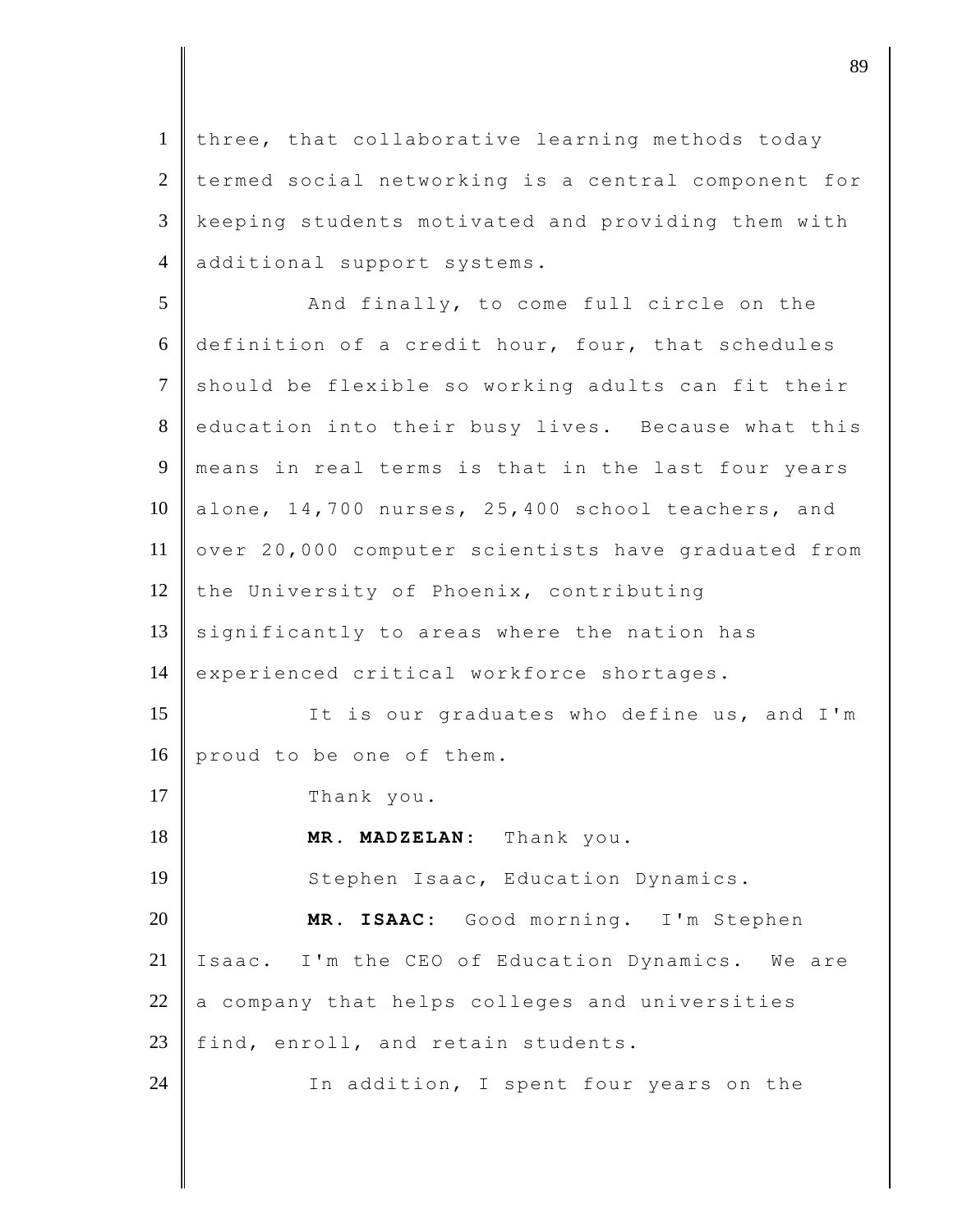| $\mathbf{1}$   | faculty and staff of Virginia Commonwealth          |
|----------------|-----------------------------------------------------|
| 2              | University and two years on the administrative      |
| 3              | staff of Passaic County Community College. So,      |
| $\overline{4}$ | I've seen higher education from a couple of         |
| 5              | different angles and there are a couple of issues   |
| 6              | that I wanted to touch on this morning regarding    |
| $\overline{7}$ | the rulemaking process that I feel are              |
| 8              | interrelated, but have some concerns about          |
| 9              | interpretation during the process.                  |
| 10             | The first is, of course, the persistence            |
| 11             | and completion, which has been brought up several   |
| 12             | times today, but the actual area of satisfactory    |
| 13             | academic progress and how that will be talked about |
| 14             | and defined in the rulemaking process. And then     |
| 15             | secondly, which has been talked about a bit, is     |
| 16             | incentive compensation and the safe harbors and the |
| 17             | clarity around marketing practice, which one of the |
| 18             | concerns I have is that the interpretation of       |
| 19             | encouragement gets broadened to all of marketing    |
| 20             | practice.                                           |
| 21             | And I'd like to address this in a couple            |
| 22             | of different ways. Bob Shireman recently in a       |
| 23             | conference call said the overall goal at the        |
| 24             | Department of Education in postsecondary education  |
|                |                                                     |

discrete the contract of  $\overline{90}$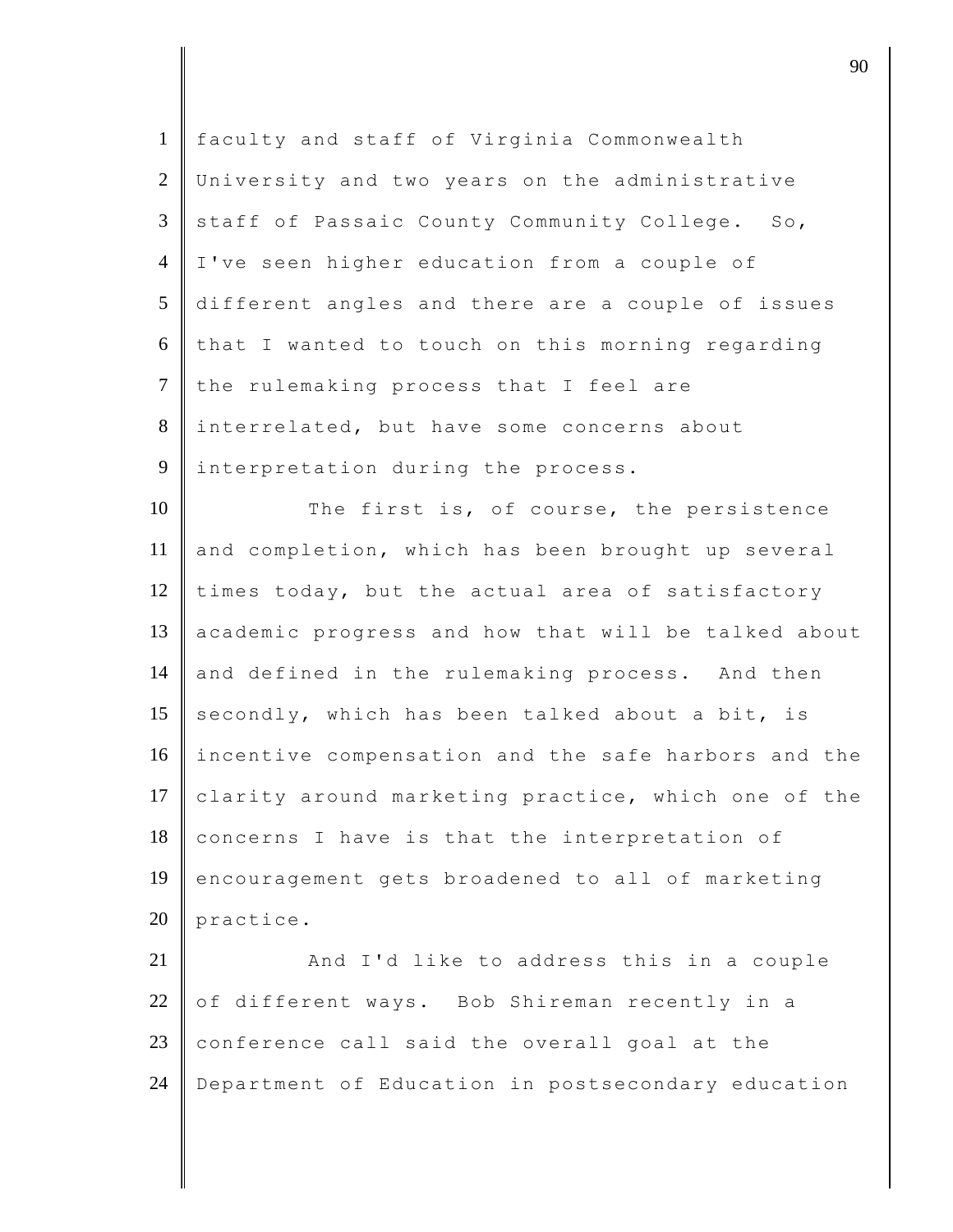| $\mathbf{1}$   | is to make sure that students--potential students,  |
|----------------|-----------------------------------------------------|
| $\overline{2}$ | whether young or old--have access to college; they  |
| 3              | have the information they need to make good         |
| $\overline{4}$ | choices; and that they have good quality            |
| 5              | postsecondary education that serves both of them as |
| 6              | students and the taxpayers as well. The taxpayer    |
| $\overline{7}$ | certainly is entitled to a return on their          |
| 8              | investment in higher education and that return      |
| 9              | doesn't get realized unless students actually       |
| 10             | complete the programs that they start.              |
| 11             | So, on the one hand, it is important that           |
| 12             | students have that opportunity to complete. On the  |
| 13             | other hand, it is also important that students are  |
| 14             | making a match with the programs that they're       |
| 15             | likely to be successful at.                         |
| 16             | I think that though it is important that            |
| 17             | we have some obvious restrictions around certain    |
| 18             | practices of encouragement enrollment, it is        |
| 19             | absolutely critical that students do have an        |
| 20             | opportunity to be encouraged. I've spent a lot of   |
| 21             | my work, both on the academic side and through the  |
| 22             | schools that I work with, with the adult student,   |
| 23             | who has been talked about several times this        |
| 24             | morning. And I can tell you quite honestly that     |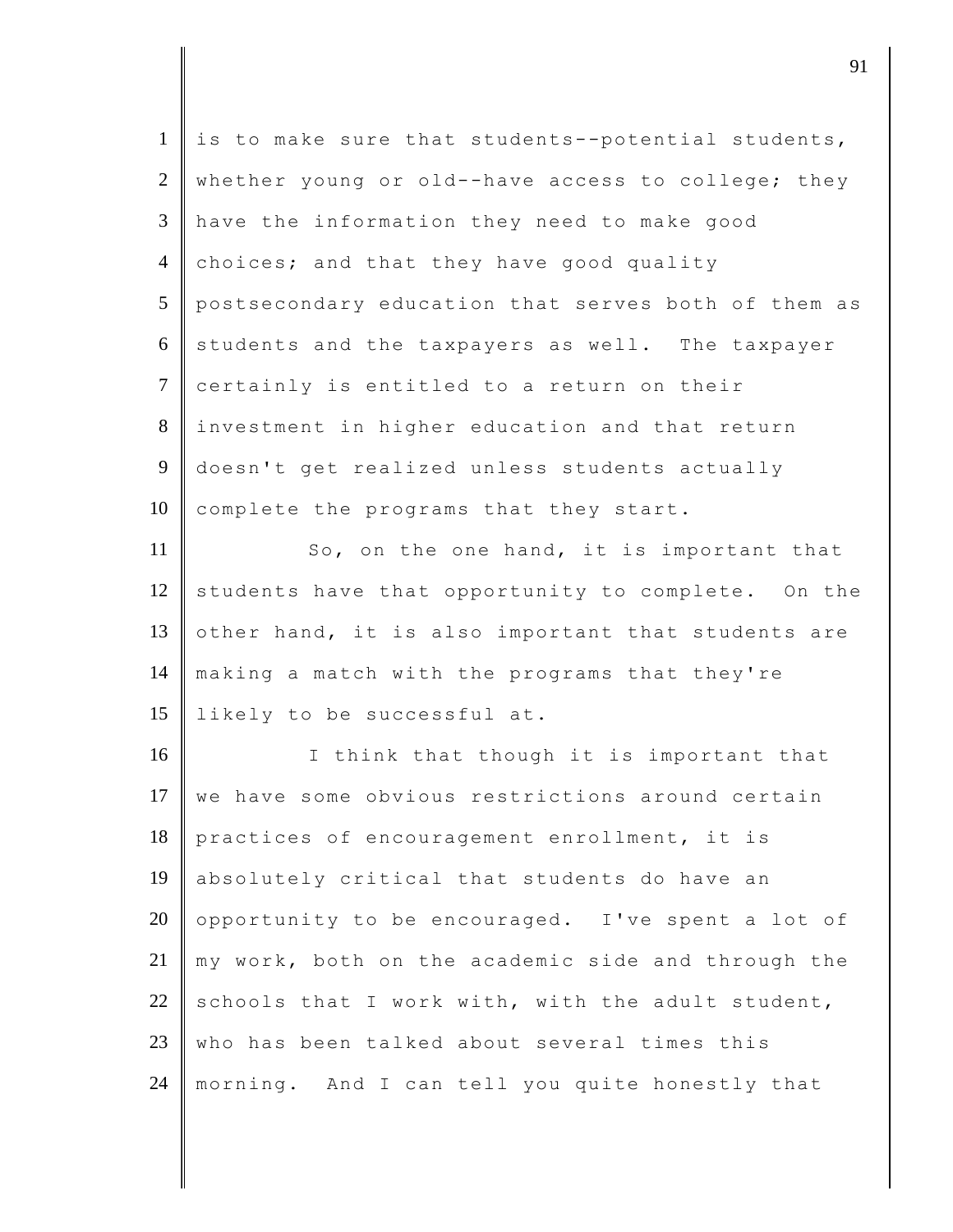1 the adult student needs a lot of encouragement to  $2 \parallel qo$  back to school in many cases. In fact, the very 3 populations most likely to be served by Title IV 4 funds need the most level of encouragement. We 5 have, through working with several of our schools 6 for the past three years, run a very successful 7 scholarship program called Project Working Mom. 8 | And obviously it speaks for itself.

9 But what we find with the people who write  $10$  the essays that apply for that program is that one 11 of the key factors that daunts them about going 12  $\parallel$  back to school, that prevents them from going back 13 to school, is a simple lack of confidence that they 14 can do it. So, I'm concerned a bit that we--and 15 I've heard it in a couple of conversations this 16 morning--that we get too far removed from the kind 17 of encouragement that's necessary to get people to 18 enroll and go back to school and either complete a 19 degree, start a degree, finish a degree, et cetera.

20 I think if we're going to hit the goals 21 that the President states, the answer to the issue  $22$  is not making it more restrictive for people to 23 have an opportunity to go back to school. The 24 answer is not making it more difficult for them to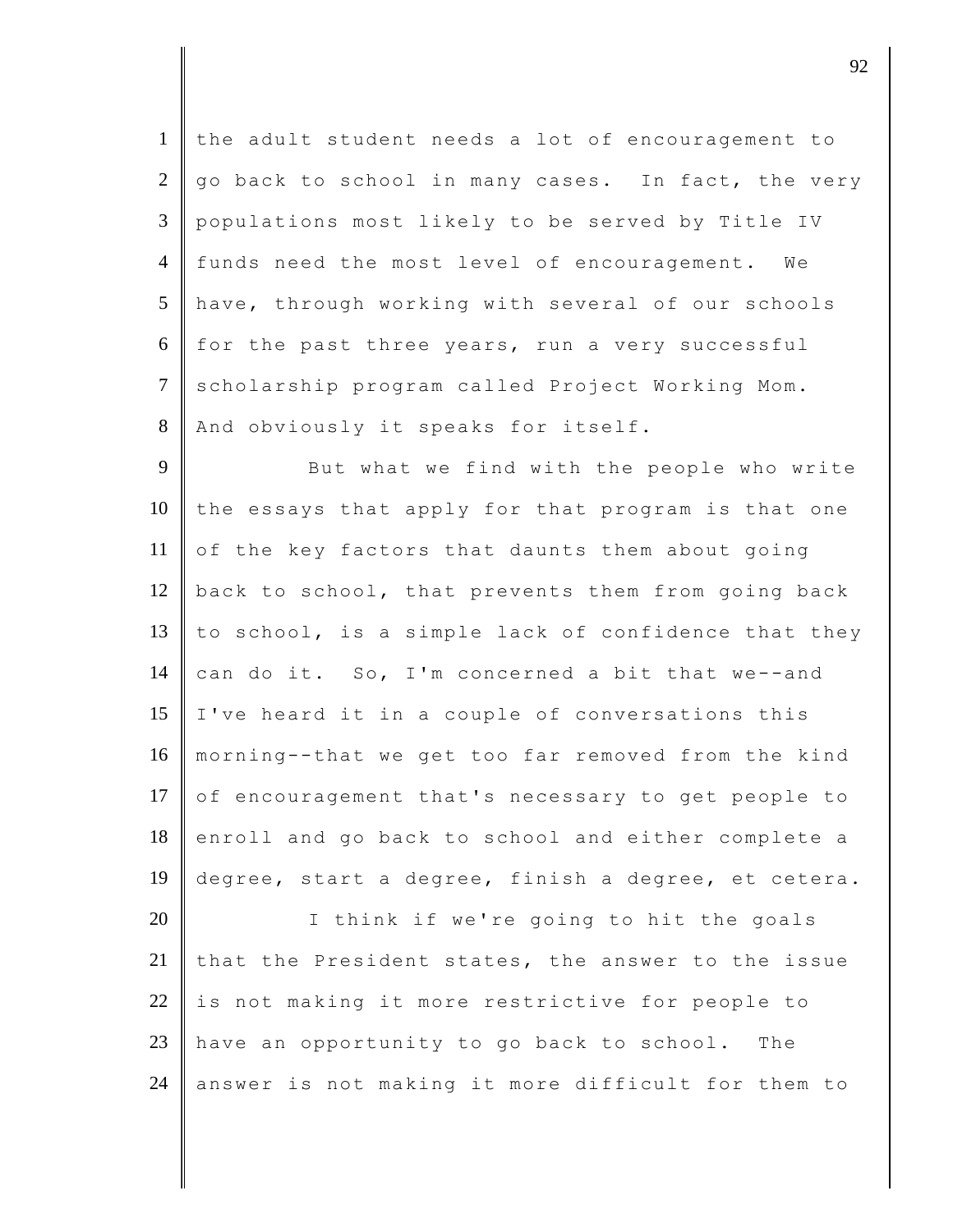1 get access to the funds they need in order to be 2 acceptable.

| $\overline{3}$ | I think the answer is largely in the                |
|----------------|-----------------------------------------------------|
| $\overline{4}$ | process of retention. So, it is the completion      |
| 5              | process that I think the committee should address   |
| 6              | with greater focus than necessarily the enrollment  |
| $\overline{7}$ | process. And what I mean by this is that these      |
| 8              | students will oftentimes need the assistance that a |
| 9              | school can provide and often doesn't provide in     |
| 10             | helping them be successful in the program.          |
| 11             | That can translate to remedial activity.            |
| 12             | It can translate to a retention program.            |
| 13             | Dr. George Kuh at the University of Indiana, the    |
| 14             | National Center for Education and Engagement, has   |
| 15             | done a number of studies over the years and I'm     |
| 16             | sure you're familiar with them. Many of the people  |
| 17             | in this room I'm sure are as well. But there are a  |
| 18             | number of points on which we engage students. And   |
| 19             | it doesn't really matter whether they are full-time |
| 20             | undergraduate students, part-time working community |
| 21             | college students, working adults who have gone back |
| 22             | to school, or online students, they need to be      |
| 23             | engaged in a variety of different ways in order to  |
| 24             | be persistent and be successful. And the factors    |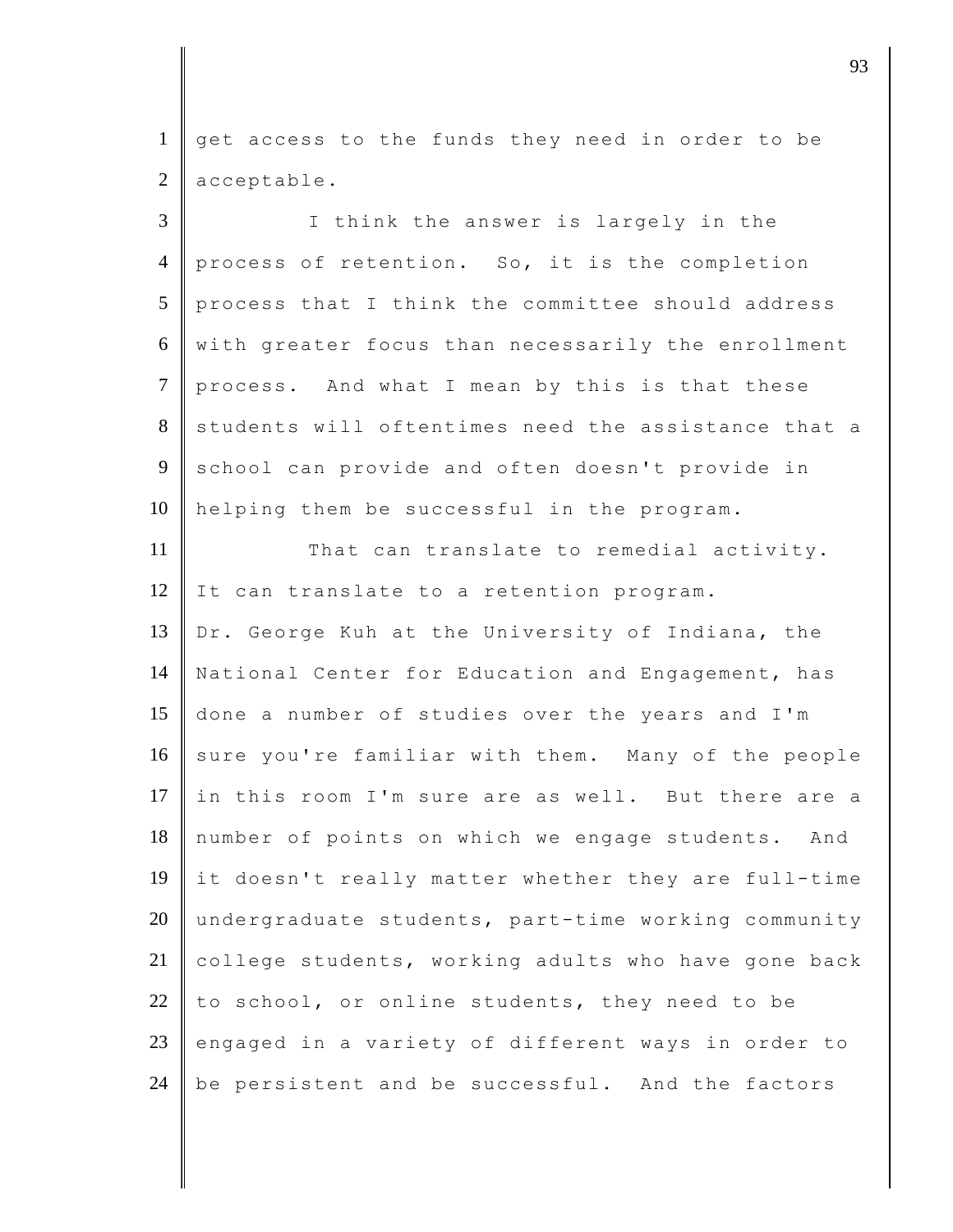1 often working against them are pretty severe. Life 2 factors, if you will.

3 So, I think that as we look at the 4 rulemaking process, one of the things that we  $5$  should focus on is what the schools are actually 6 doing to help people succeed. Because the highly 7 motivated, the super-qualified student is a 8 relatively small percentage of the population. But 9 as we heard this morning from a variety of 10 different people, there are a number of schools 11 that serve students, particularly working adults, 12 that provide them an opportunity for a leg up, a 13 chance to improve their lives, to make their lives 14 better. And in order to really focus on that, we 15 can't be more restrictive about who goes to school. 16 We need to be more positive and helpful for those 17 who do go to school. 18 That's basically all I have to say this 19 morning. 20 **MR. MADZELAN:** Thank you very much. 21 **MR. MOSCATO:** Thank you. 22 **MR. MADZELAN:** Elaine Neely, Kaplan. 23 **MS. NEELY:** Good morning. Thank you for 24 the opportunity to appear before you here today. I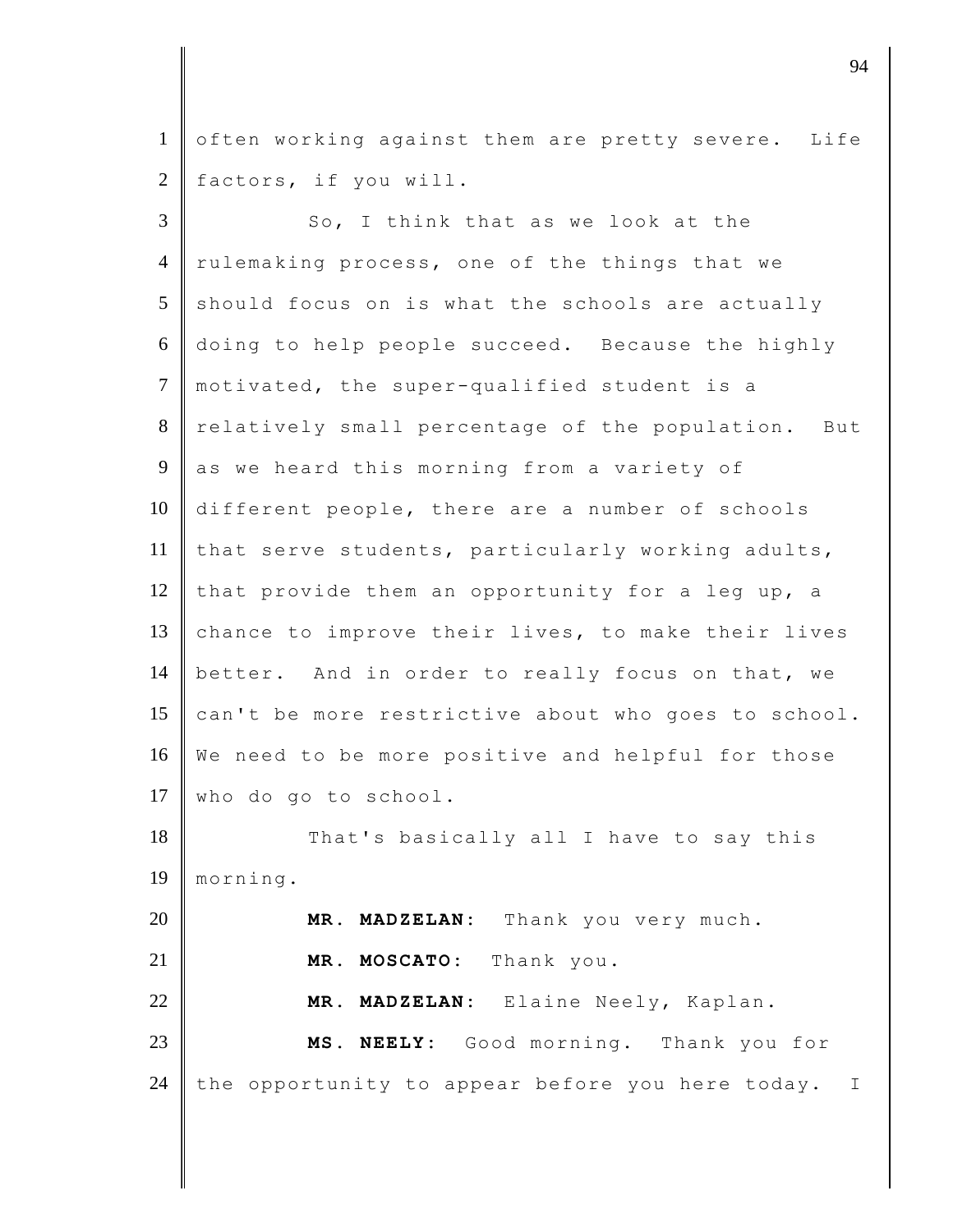| $\mathbf{1}$   | am Elaine Neely, the Senior Vice President of       |
|----------------|-----------------------------------------------------|
| 2              | Regulatory Affairs for Kaplan Higher Education.     |
| 3              | Kaplan Higher Education is the largest              |
| $\overline{4}$ | division of Kaplan Inc., which is a subsidiary of   |
| 5              | the Washington Post Company. Our Higher Education   |
| 6              | Division serves more than 100,000 students in over  |
| $\tau$         | 70 on-ground campuses and online through Kaplan     |
| $8\,$          | University. Kaplan University includes the          |
| 9              | nation's only completely online law school.         |
| 10             | Our students range from individuals who             |
| 11             | are attending diploma-allied health programs to     |
| 12             | classroom teachers pursuing master's degrees and    |
| 13             | business professionals seeking MBAs and law         |
| 14             | degrees.                                            |
| 15             | Most of our students are women, many are            |
| 16             | single, working parents. What they all have in      |
| 17             | common is a need for education and training that    |
| 18             | they will help advance them economically through    |
| 19             | courses that have scheduling flexibility and the    |
| 20             | personal attention that they need.                  |
| 21             | We have reviewed the possible topics for            |
| 22             | Negotiated Rulemaking and, today, I will just       |
| 23             | briefly touch on some of them. And if there are     |
| 24             | questions or further information is needed, I think |
|                |                                                     |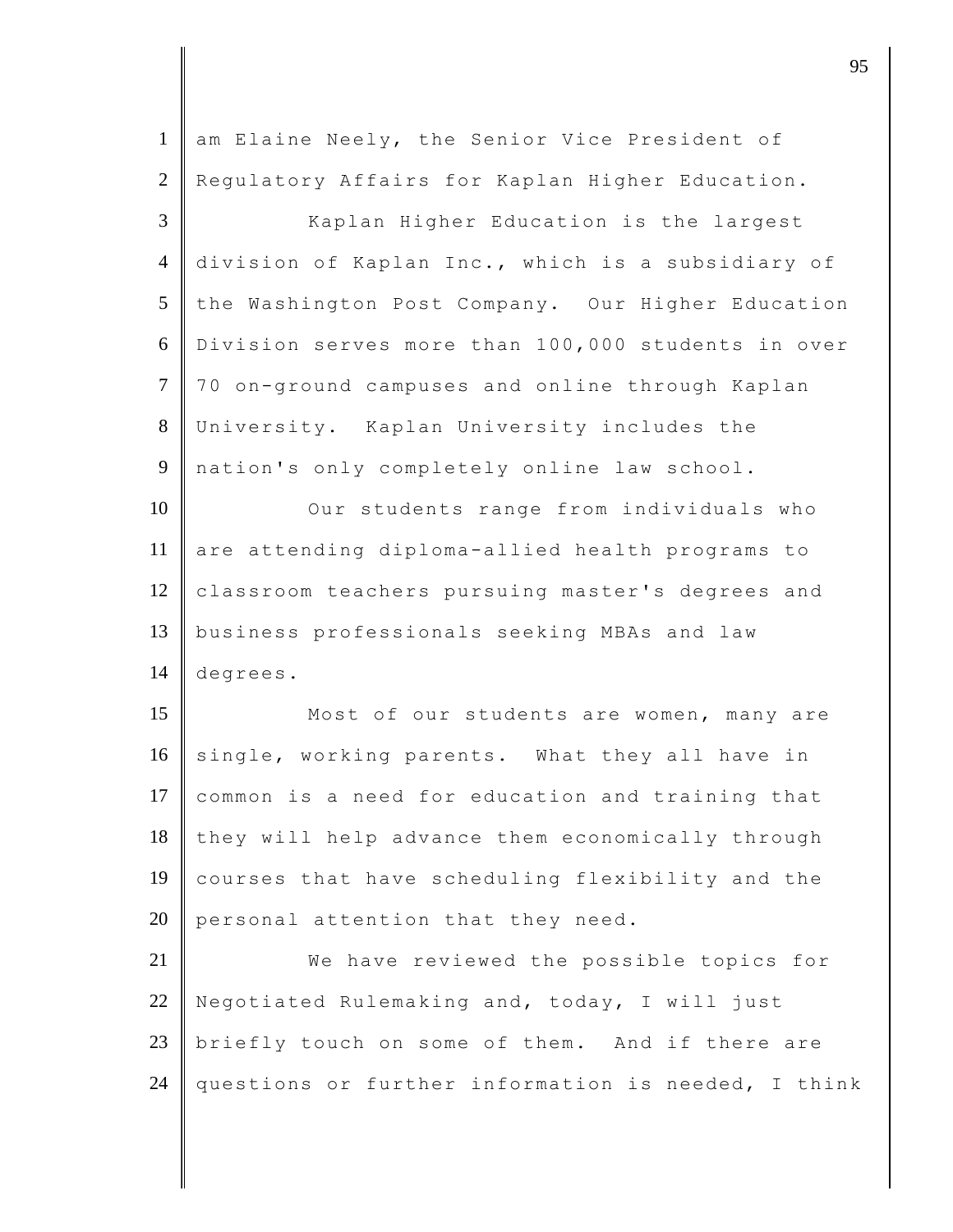1 you know where to get me.

| $2 \parallel$ | We believe that satisfactory progress is              |
|---------------|-------------------------------------------------------|
|               | 3 an area which could benefit from review. And we     |
|               | 4 urge the Department to consider the standard to the |
|               | 5 national accrediting agencies as these standards    |
|               | 6 include measurable success criteria.                |

7 There has been much public discussion and 8 speculation concerning the Department's intent 9 regarding incentive compensation. With respect to 10 the safe harbors, we urge that the Department 11 strive for clarity. As most of you know, once the 12 safe harbors were issued, the conversations 13 basically dried up between the Department and the 14 community and there are still areas that do need 15 clarification. We would also like you to keep in 16 mind the 21st century outreach, which may include 17 media that we haven't even yet contemplated.

18 We look forward to learning more about 19 your intent with respect to gainful employment in a 20 recognized occupation. As Nancy Broff mentioned, 21 this is an area that would include not only 22 proprietary schools, but community college, 23 private, and non-profit. We don't believe that the 24 term needs to be defined, so we would like to have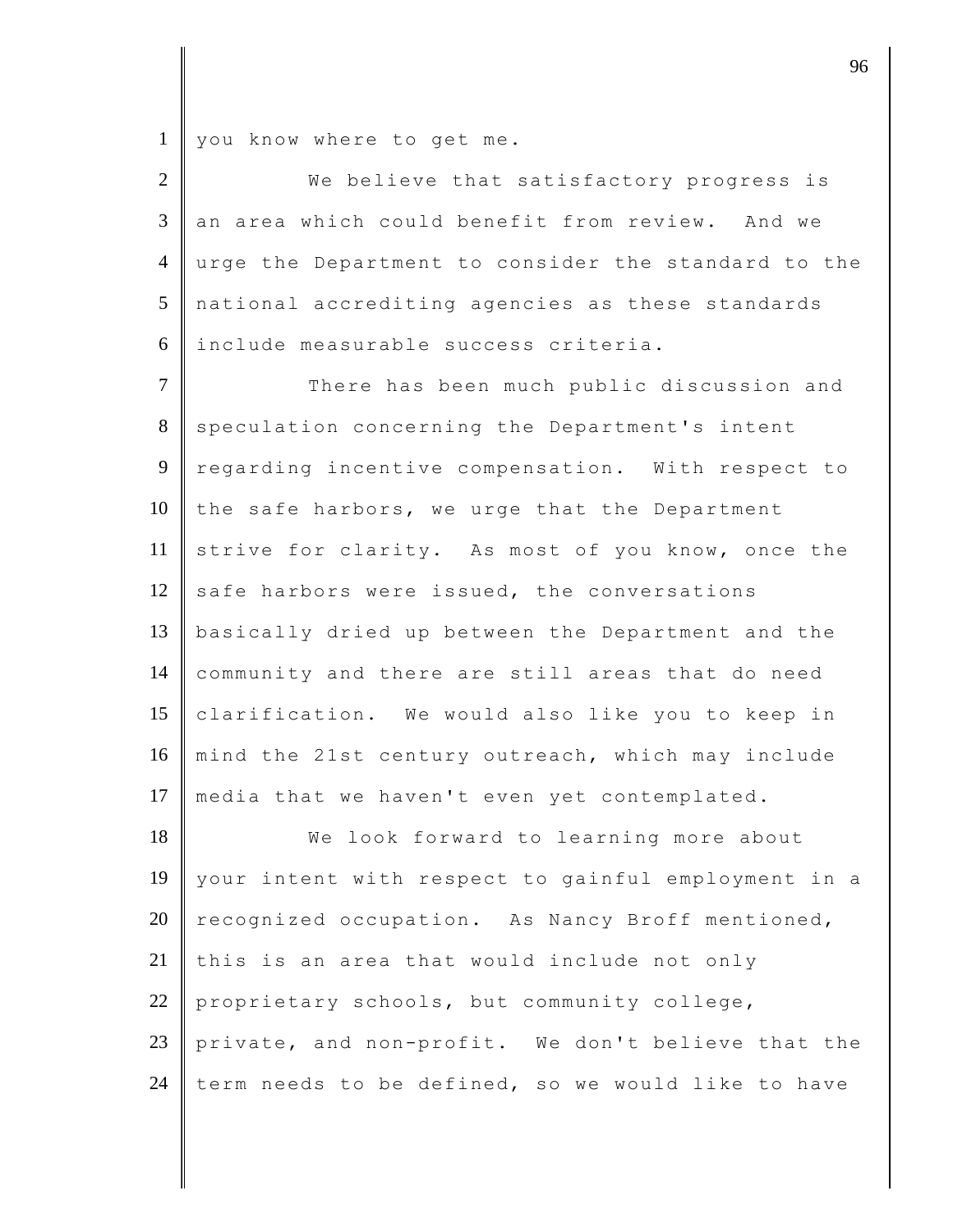1 more further discussions with you.

| $\overline{2}$ | We do urge you to tread lightly with                |
|----------------|-----------------------------------------------------|
| 3              | respect to the state authorizations as a component  |
| $\overline{4}$ | of institutional eligibility. As you know,          |
| 5              | currently, if a state does not have a state         |
| 6              | authorizing area agency, your fallback is to        |
| $\tau$         | accreditation. We believe that this has worked      |
| 8              | well, and it is evidence of the value of the        |
| 9              | Department's recognition process for accrediting    |
| 10             | agencies.                                           |
| 11             | On the issue of credit hours, we support            |
| 12             | the continuing eligibility of students through the  |
| 13             | term structure. And we also urged the year-round    |
| 14             | Pell be awarded according to the current            |
| 15             | eligibility criteria without imposing additional    |
| 16             | requirements for recipients who are, as you know,   |
| 17             | the students who need the financial aid the most.   |
| 18             | We support review for the requirements for          |
| 19             | verification of information submitted on the        |
| 20             | student aid application, and encourage such review  |
| 21             | in conjunction with the simplification process.     |
| 22             | The verification process needs to be streamlined to |
| 23             | reduce the burden on both students and              |
| 24             | institutions.                                       |

discrete the set of  $\overline{97}$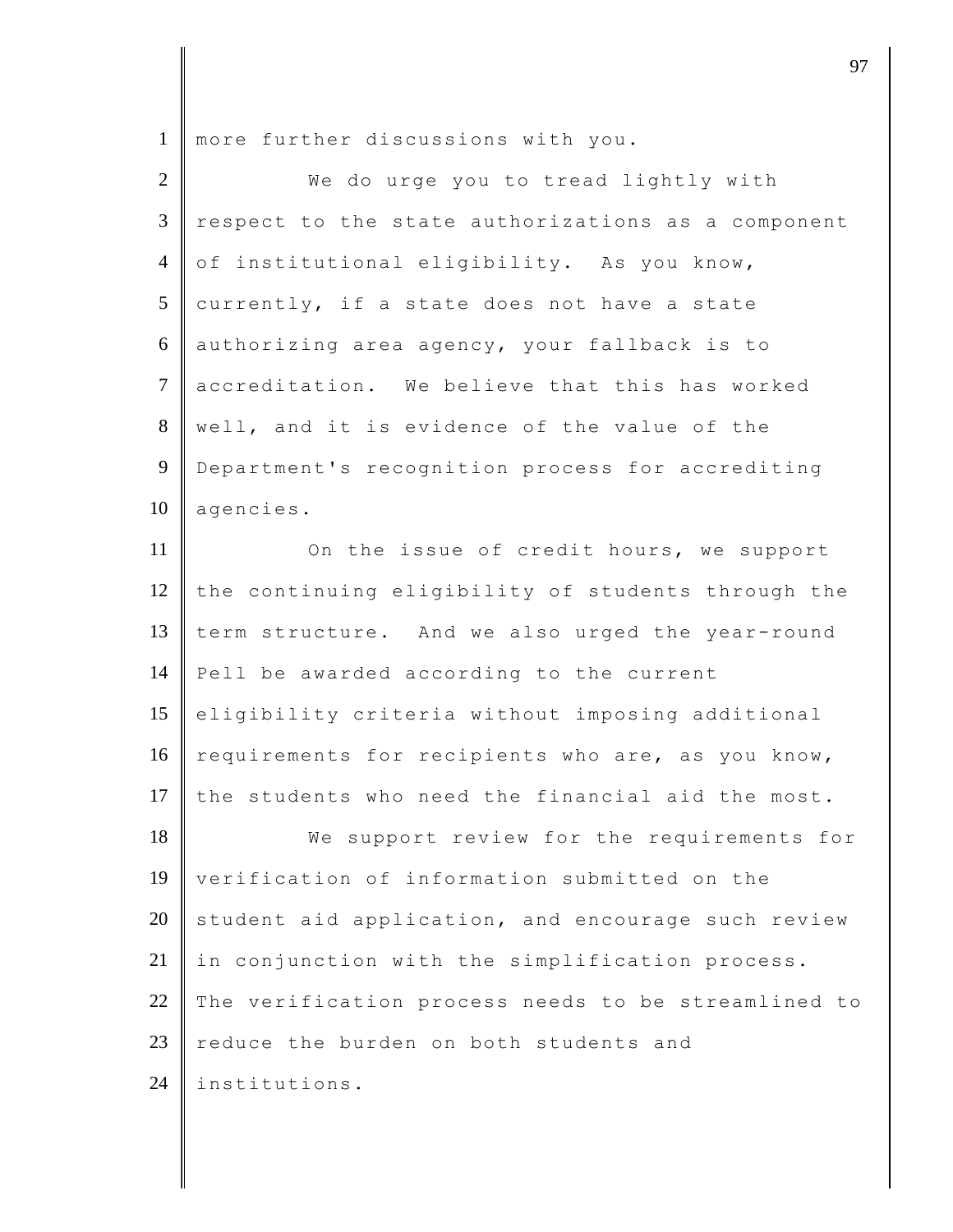| $\mathbf{1}$   | And finally, we are really happy to hear            |
|----------------|-----------------------------------------------------|
| $\overline{2}$ | that you are planning on looking at the definition  |
| 3              | of the high school diploma as a requirement for     |
| $\overline{4}$ | receiving aid. We currently have an internal list   |
| 5              | with over 85 institutions that attempt to extort    |
| 6              | money from students. And in our opinion, where      |
| $\tau$         | they charge students between \$250 and \$500 to     |
| 8              | receive their high school diploma, only for them to |
| 9              | present it to one of our colleges and be told that  |
| 10             | it's not legitimate and they wasted their money.    |
| 11             | We have been asking the regional                    |
| 12             | Departments of Education for assistance in this     |
| 13             | area, and, of course, the general consensus is that |
| 14             | it's a K-12 issue, not a postsecondary issue. So,   |
| 15             | we will work--we're looking forward to working with |
| 16             | you on this. It is really confusing for both the    |
| 17             | students and the schools.                           |
| 18             | Kaplan Higher Education appreciates the             |
| 19             | opportunity to provide input, and looks forward to  |
| 20             | working with you in the Department as we go further |
| 21             | in Negotiated Rulemaking.                           |
| 22             | With your permission, I would like to               |
| 23             | include additional information about Kaplan along   |
| 24             | with comments from students and our employers as    |
|                |                                                     |

djective terms of  $\overline{98}$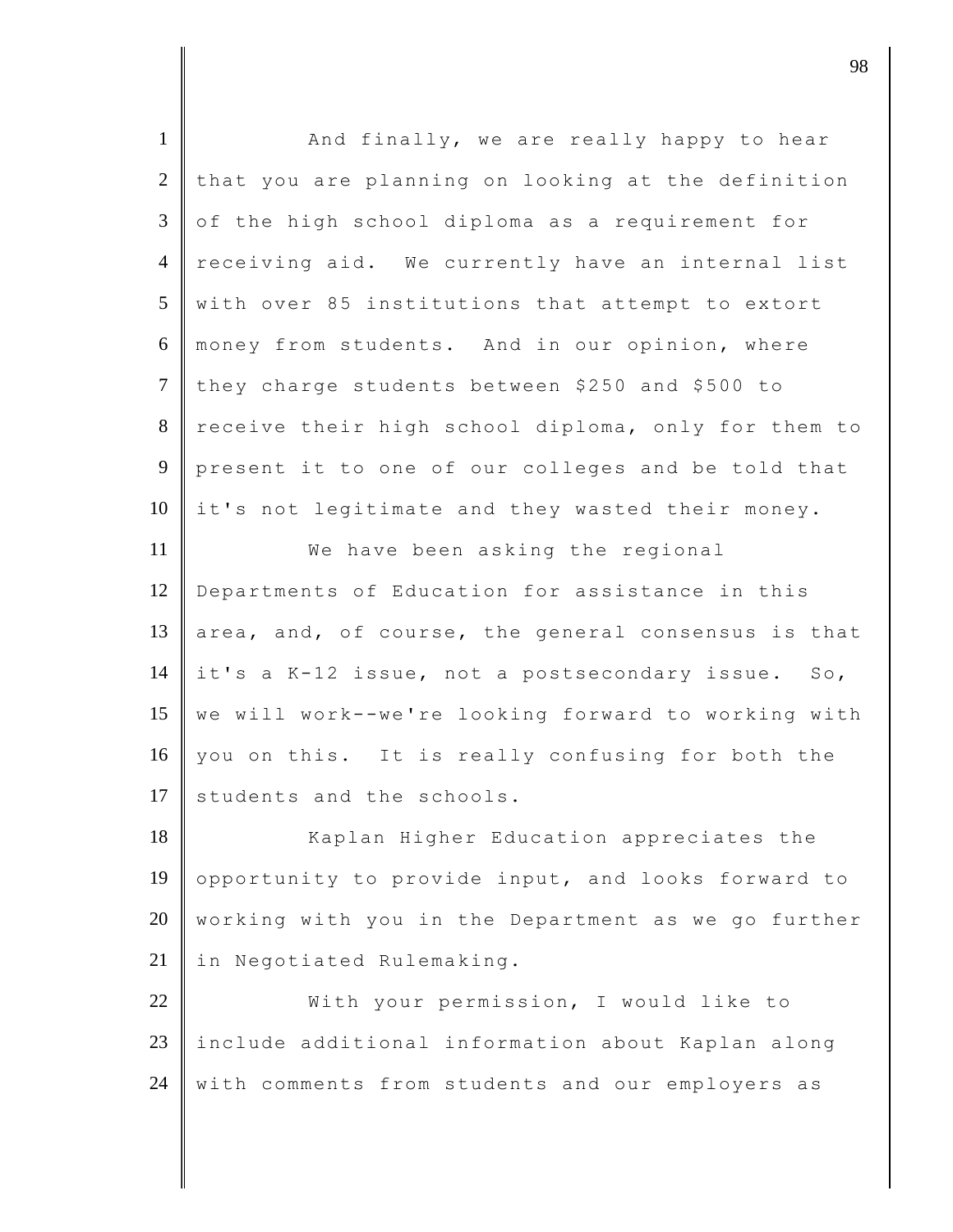1 part of the hearing record.

2 **MR. MADZELAN:** Sure.

3 **MS. NEELY:** Thank you. Thank you. 4 **MR. MADZELAN:** Christopher Lambert, 5 Accrediting Commission of Career Schools. 6 **MR. LAMBERT:** Hi. Good morning. My name 7 is Chris Lambert. I'm the Director of External 8 Affairs with the Accrediting Commission of Career 9 Schools and Colleges of Technology. We are a 10 recognized accrediting agency with the United 11 States Department of Education. Currently ACCSCT 12 accredits over 780 institutions that serve over 13 200,000 students across the United States. 14 I am here this morning on behalf of our 15 Board of Directors and our Executive Director, 16 Dr. Michael McComis, who recently served on Team 17 III of the most recent round of Negotiated 18 Rulemaking, which reached consensus on its 16-item 19 agenda. 20 A little notice of proposed rulemaking 21 listed several areas in which the Department  $22$  intends to put forth in the Negotiated Rulemaking 23 process. I intend to only speak on three of these

24 issues, ones which we believe to be the most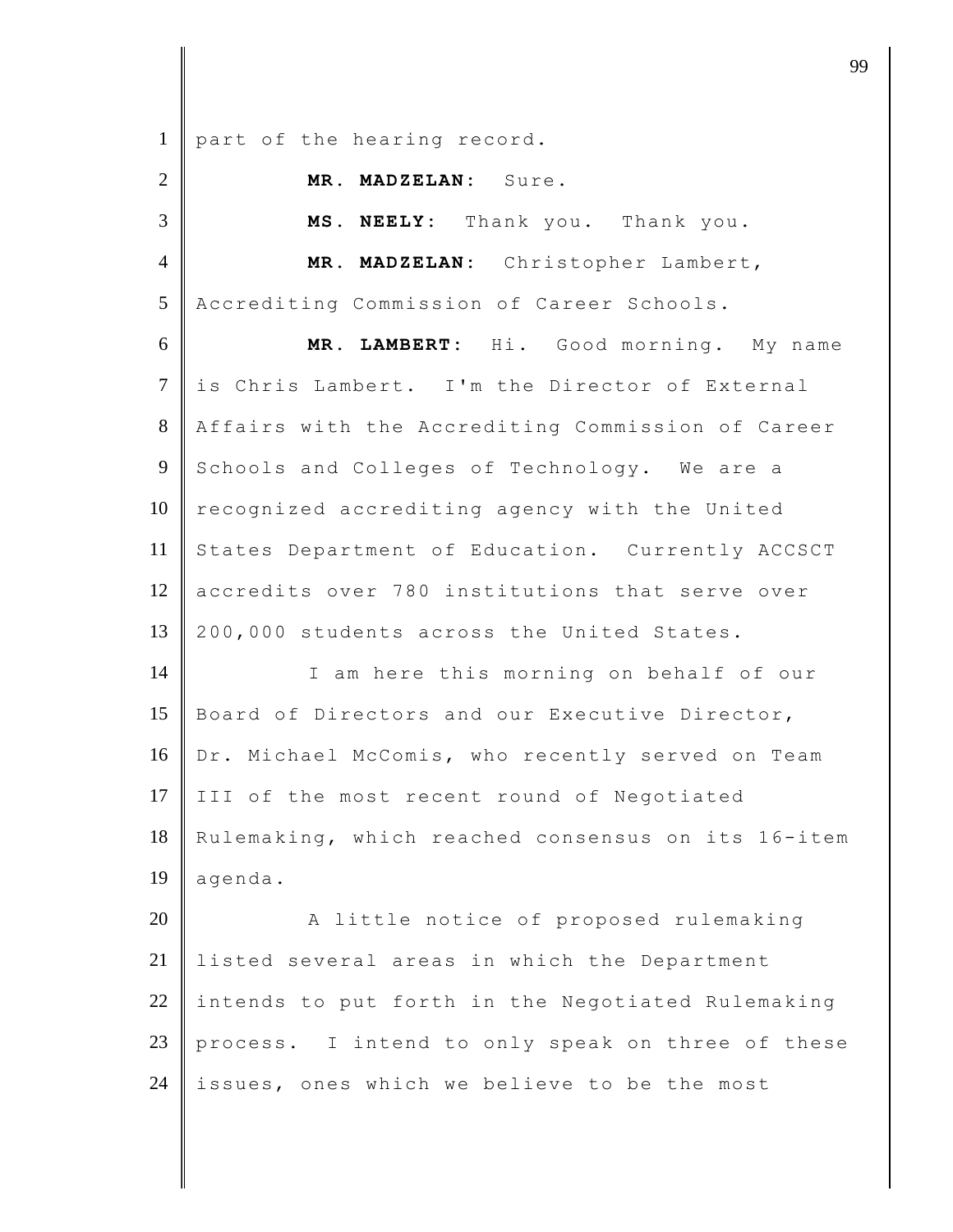1 | relevant to institutional accreditation practices. 2 These issues include satisfactory academic 3 progress, gainful employment, and the definition of 4 a high school diploma. 5 | First, with respect to satisfactory 6 academic progress, we believe strongly that 7 institutions should have a policy to assess student 8 progress through the academic program and to 9 address situations when a student may not be 10 meeting an institution-stated expectation. ACCSCT 11 has specific standards in these areas and 12 understands the value of ensuring that institutions 13 are mindful of and attentive to the needs of their 14 students. 15 Our standards, like the Department's 16 current regulations, require institutional policies 17  $\|$  to address factors like integrals of assessment, 18 which are not prescribed but flexible, 19 institutional expectations in relation to 20 graduation requirements, the normal duration of a 21 program and the timeframe within a student is 22 expected to complete that program, and the 23 implications of not meeting an institution's 24 satisfactory academic progress policy.

 $\parallel$  100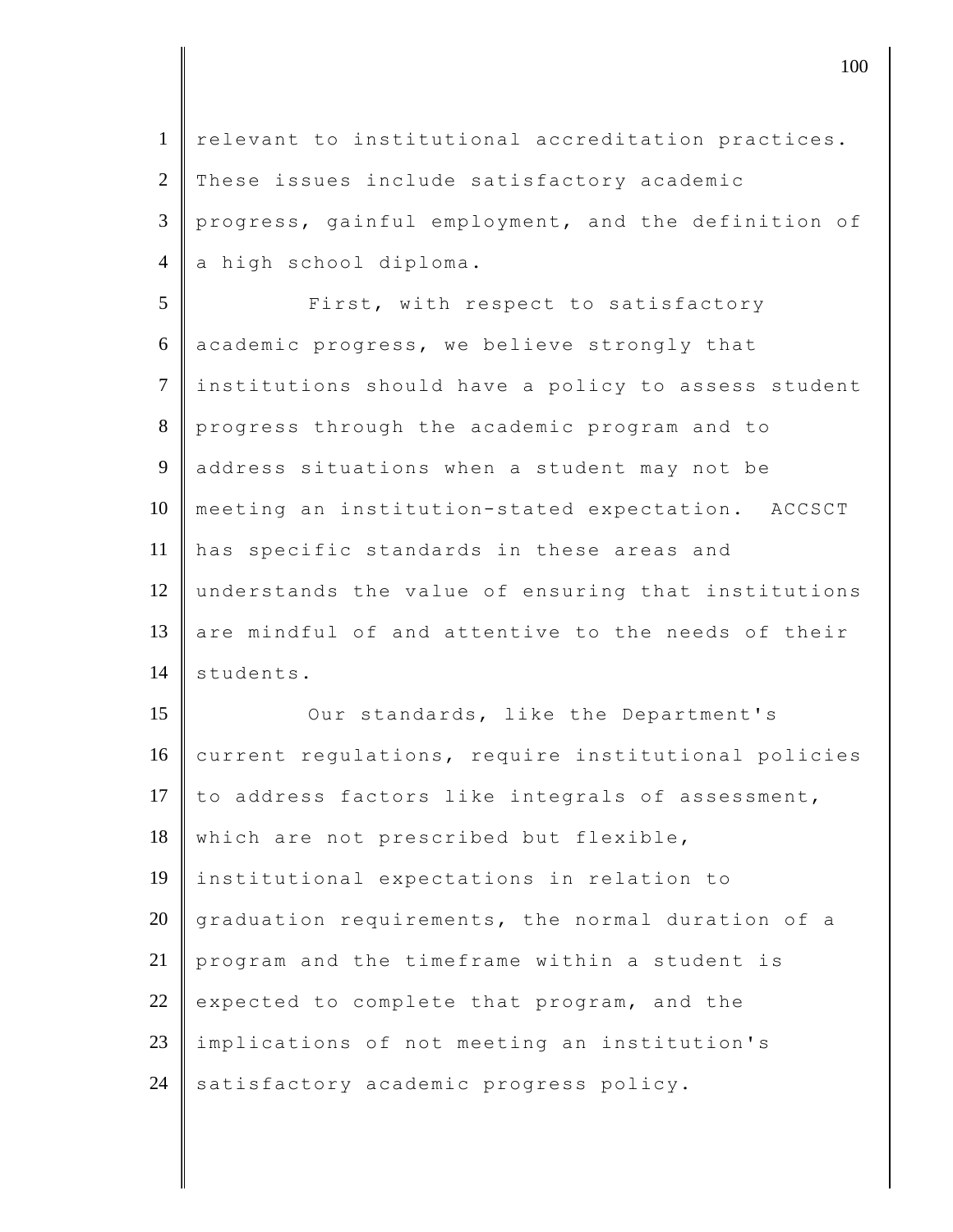1 Bless you for whoever sneezed.

2 ACCSCT supports the Department's interest 3 in reviewing the manner in which institutions 4 implement these regulations and also how the 5 implementation of new year-round Pell Grants may 6 affect these regulations.

7 Second, with regard to the Department's 8 consideration of gainful employment in a recognized 9 occupation, we urge the Department to exercise 10 caution to avoid using this longstanding statutory 11 language in a manner which unfairly constricts how 12 institutions might assess outcomes vis-à-vis rates 13 of employment.

14 | Like most measures of student achievement, 15 rates of employment are highly textured and rely 16 heavily on the specific field, the employment 17 opportunities and expectations in that field, and  $18$  the needs and desires of the student. For example, 19 many students who graduate from ACCSCT-accredited 20 institutions go on to be independent contractors in 21 such fields as commercial art, film, broadcasting, 22 cosmetology, and massage therapy, with highly 23 varied working hours and wages. Thus, we feel it 24 | would be inappropriate to narrowly define or to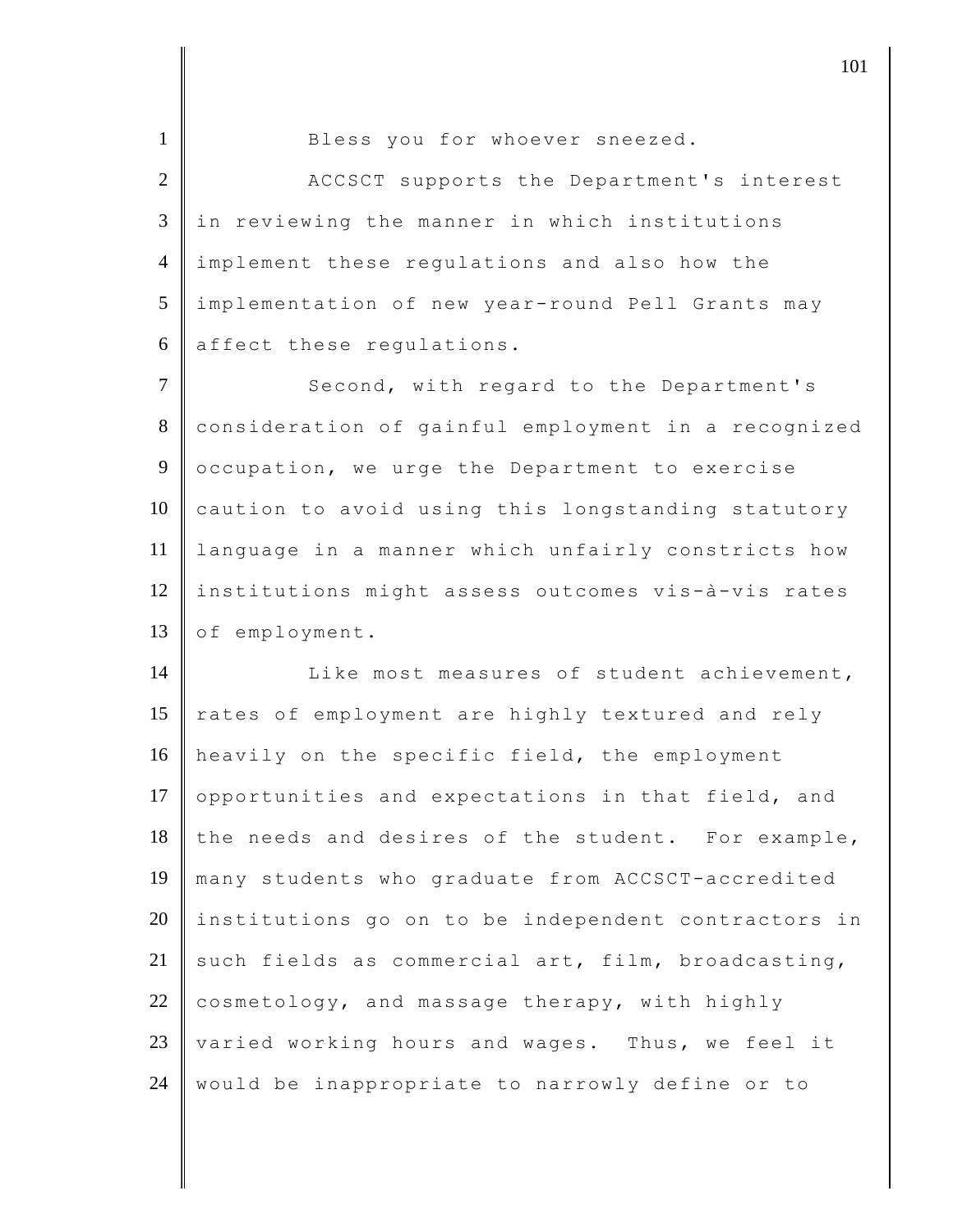limit a definition of employment in the federal  $2 \parallel$  regulations. Instead, determinations of student achievement vis-à-vis employment should be left to 4 the institutions and their accreditors where subjective judgment can be more appropriately applied.

7 Third, with respect to a definition of a 8 high school diploma, we welcome the Department's 9 objective to provide clear regulations in this  $10$  area. Major concerns affecting the ability to 11 confirm the authenticity of a student's high school 12 experience include the proliferation of high school 13 diploma mills, home schooling credentials, the 14 variety of state requirements and definitions of a 15 high school diploma, and the allowance for students 16 to self-attest that they have earned a high school 17 diploma.

18 A better-delineated definition of a high 19 school diploma will improve the making of sound 20 admissions decisions. Moreover, we urge the 21 Department to reassess the allowance for students  $22$  to self-attest as to having earned a high school 23 diploma without also being required to take and 24 pass an entrance exam, again for the purpose of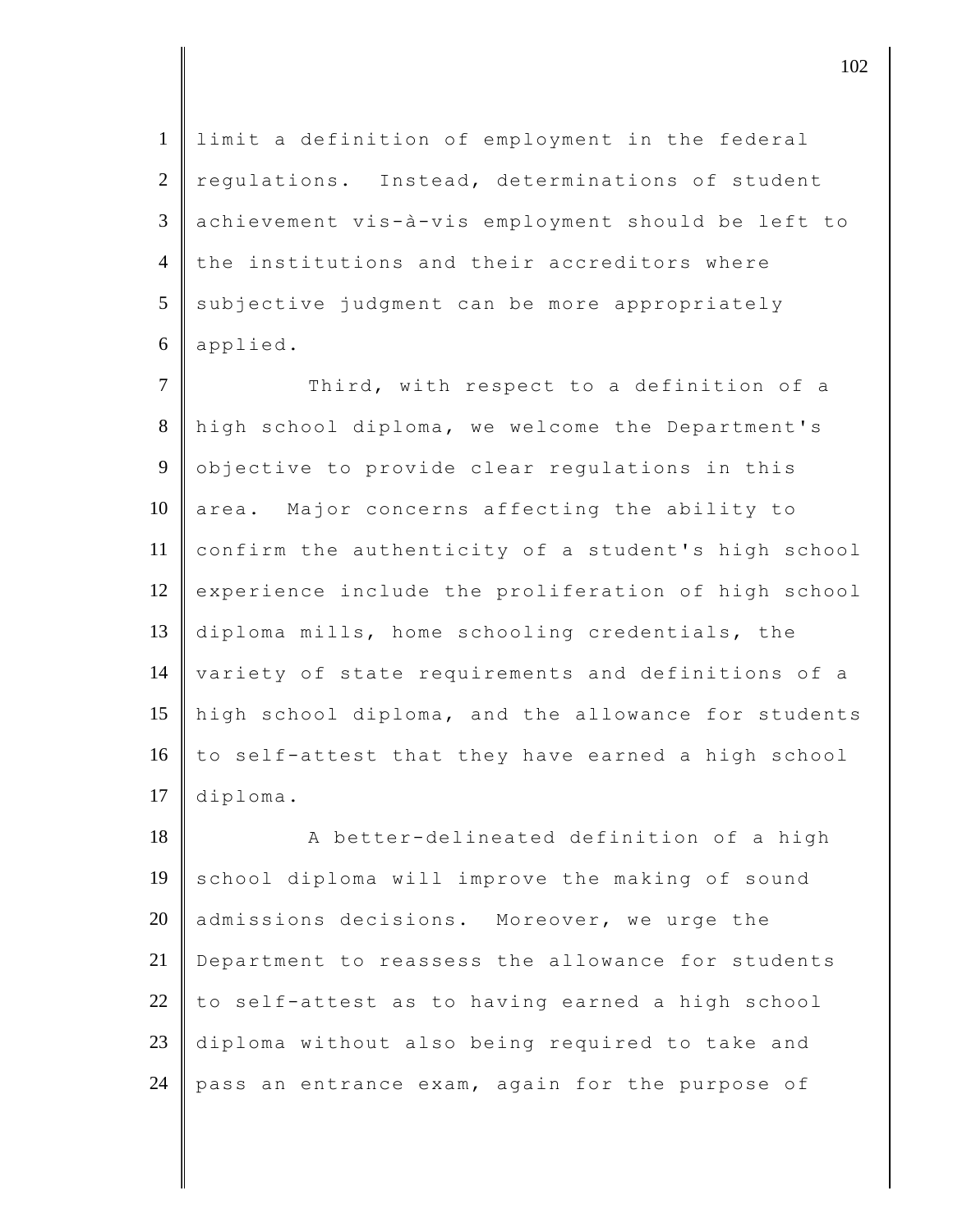making sound admissions decisions.

| $\overline{2}$ | On behalf of ACCSCT and the 780 accredited          |
|----------------|-----------------------------------------------------|
| 3              | institutions we serve, I appreciate the opportunity |
| $\overline{4}$ | to provide these brief comments on these important  |
| 5              | requlatory areas. Moreover, if the Department       |
| 6              | believes that an accreditor's presence on the       |
| $\overline{7}$ | future Negotiated Rulemaking Committee will be      |
| $8\,$          | helpful, ACCSCT would again be willing to serve and |
| 9              | to provide our insight and experience regarding     |
| 10             | these issues.                                       |
| 11             | Thank you.                                          |
| 12             | MR. MADZELAN: Thank you.                            |
| 13             | Mark Pelish, Corinthian Colleges.                   |
| 14             | MR. PELISH: I'm Mark Pelish, Executive              |
| 15             | Vice President of Corinthian Colleges. Corinthian   |
| 16             | is one of the largest postsecondary education       |
| 17             | providers in North America. We have more than       |
| 18             | 84,000 students at 106 campuses in the United       |
| 19             | States and Canada, and our mission is to prepare    |
| 20             | students for careers that are in demand or for      |
| 21             | advancement in their careers.                       |
| 22             | We support the Department's goals for this          |
| 23             | regulatory proceeding. We believe that the          |
| 24             | interest of students, not institutions, should be   |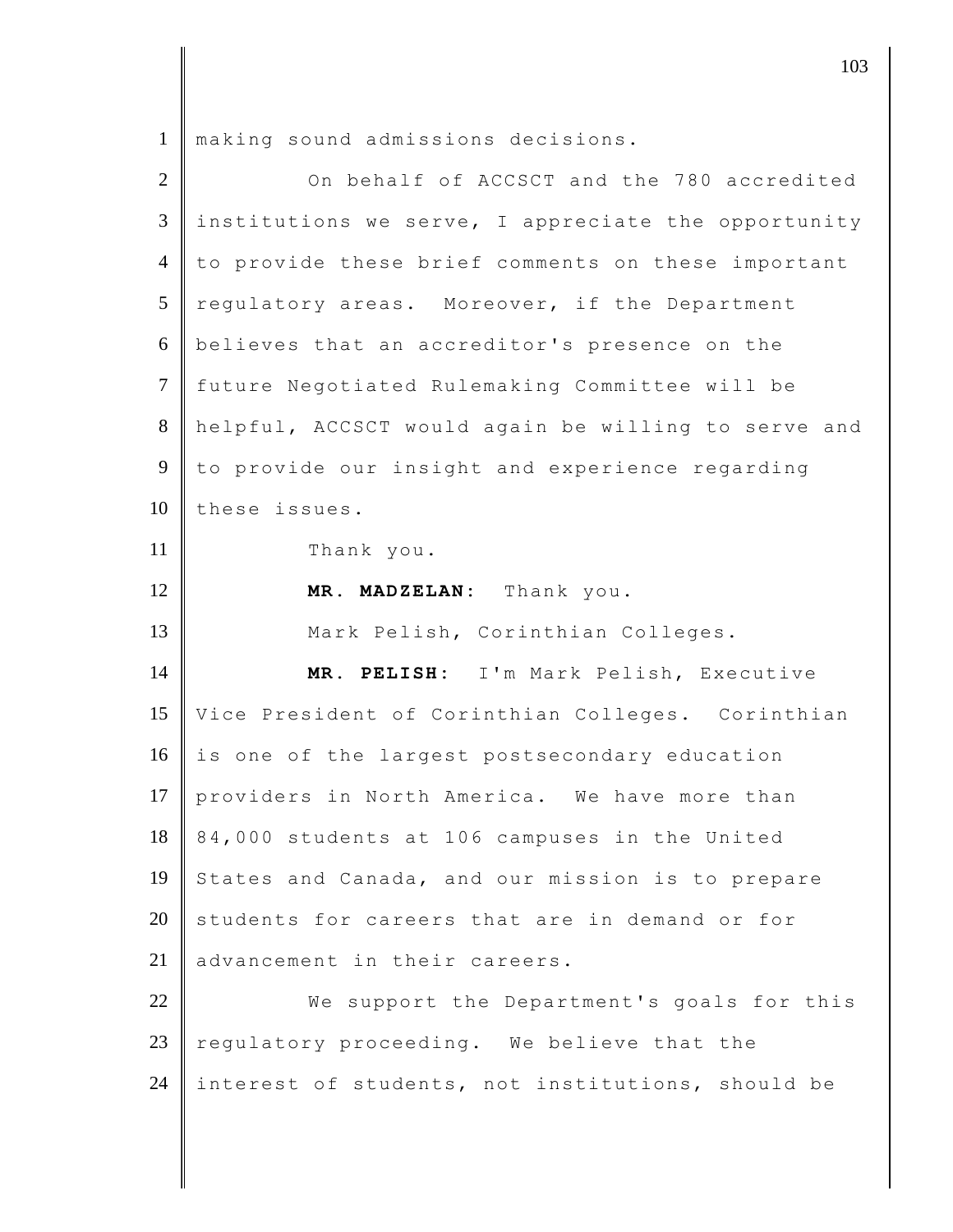| $\mathbf{1}$   | paramount in the student financial aid and other    |
|----------------|-----------------------------------------------------|
| 2              | programs administered by the Department. We agree   |
| $\mathfrak{Z}$ | with Deputy Undersecretary Shireman's recent        |
| $\overline{4}$ | comments that the key considerations should be      |
| 5              | whether students get the information they need to   |
| 6              | select the right institution and whether            |
| $\tau$         | institutions, irrespective of their ownership       |
| 8              | structure, are effective in producing a good return |
| $\overline{9}$ | on investment for students and for taxpayers.       |
| 10             | We think this is especially true during             |
| 11             | our recent economic downturn. With appropriate      |
| 12             | regulation, the Federal Financial Aid Programs can  |
| 13             | support workforce development and help speed        |
| 14             | economic recovery. This proceeding will succeed if  |
| 15             | it leads to practical steps to help them achieve    |
| 16             | the President's goal that every American commit to  |
| 17             | at least one year or more of higher education or    |
| 18             | career training. Whatever that training may be,     |
| 19             | every American will need to get more than a high    |
| 20             | school diploma.                                     |
| 21             | To achieve this goal we will need the               |
| 22             | capacity offered by all sectors of postsecondary    |
| 23             | education, including proprietary institutions.      |
| 24             | Indeed, we'll need additional capacity and          |
|                |                                                     |

 $\parallel$  104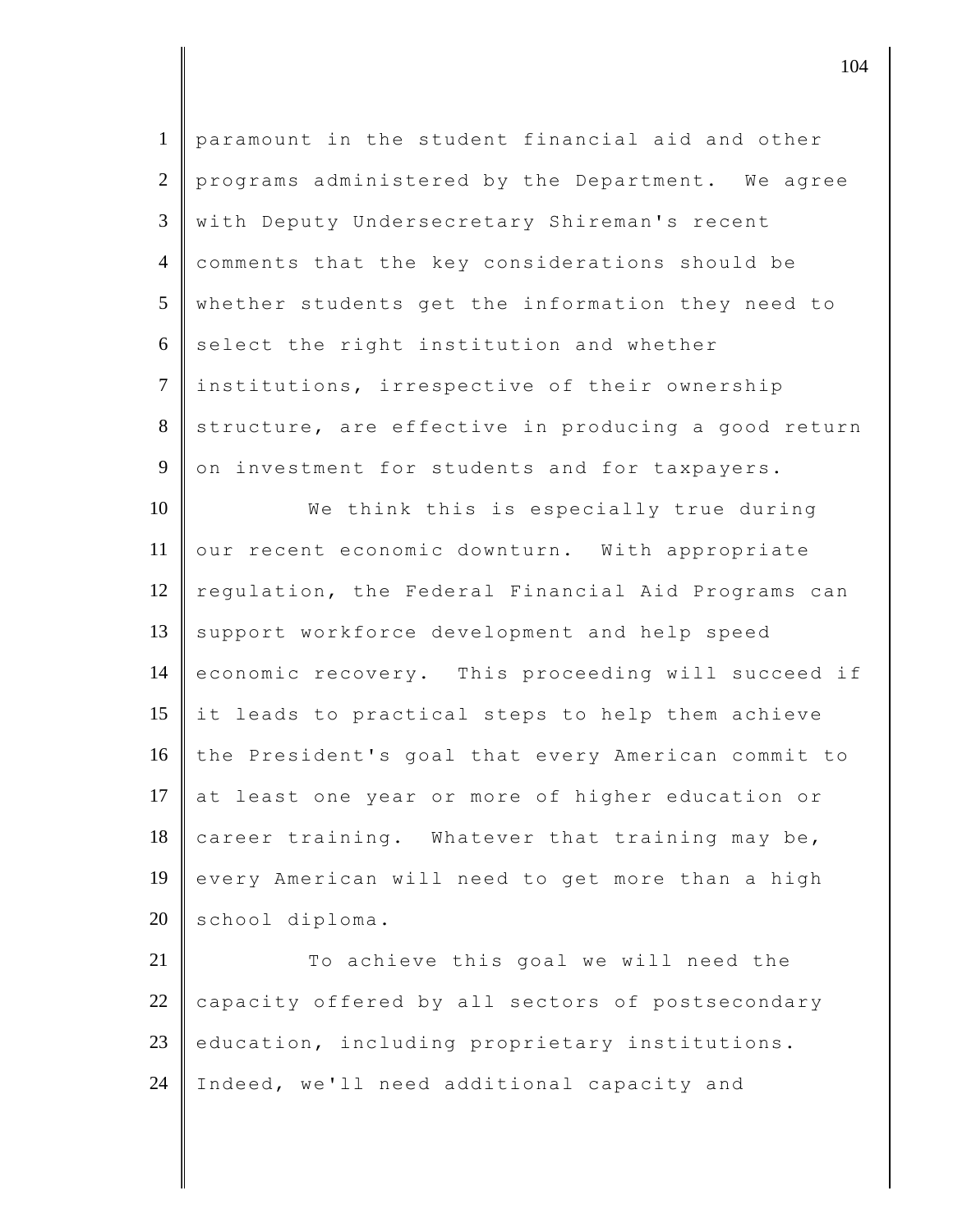1 additional options for students, and we think we 2 have the ability to provide that capacity and can  $3$   $\parallel$  make a real contribution toward that goal. 4 | With those overarching points in mind, we 5 offer the following comments on the topics listed  $6$  in the Federal Register Notice. First, 7 satisfactory academic progress. We participated in 8 the recent NegReg to implement the changes made by 9 the Higher Education Opportunity Act, and this  $10$  subject was highlighted for reform in the 11 discussion of year-round Pell Grants. We support a 12 reexamination of SAP standards to ensure that 13 students are not simply being carried by 14 institutions when all reasonable efforts to help 15 them succeed have failed. This will not only 16 facilitate the implementation of the year-round 17 Pell Grant included in the HEOA, but also ensure  $18$  that financial aid funds are used efficiently. And 19 we agree with some of the comments of others that  $20$  the national accrediting agencies have some  $21$  standards here that might be helpful to look at. 22 Second, on the topic of incentive 23 compensation, it's important to remember that the 24 whole purpose of the Incentive Compensation Rule is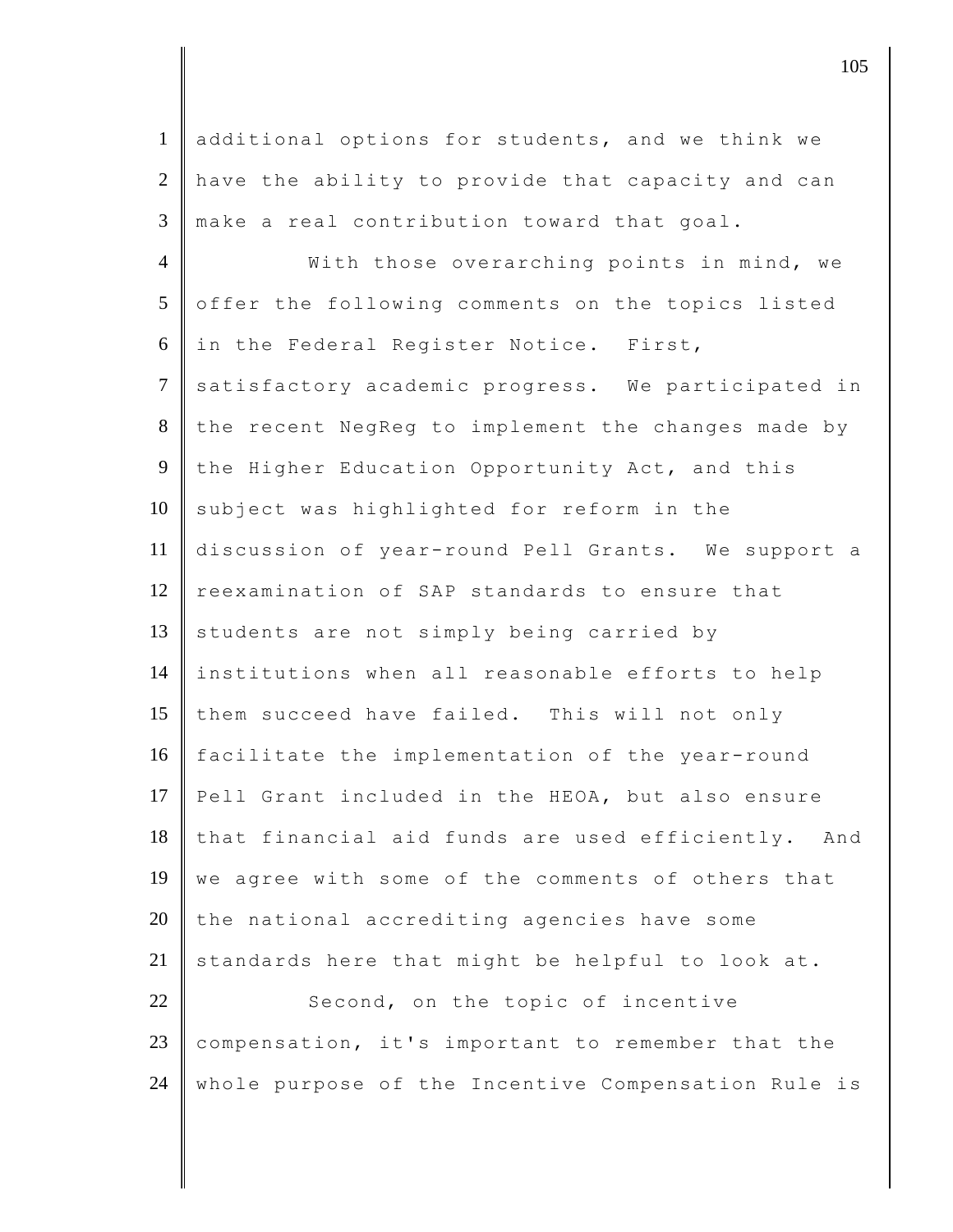to encourage the provision of accurate information to students prior to their enrollment and application for financial aid and to encourage a 4 good match between students and institutions. We fully support these aims.

6 All postsecondary institutions have lived 7 under the Incentive Compensation Rule since the 8 Higher Education Amendments of 1992. In the wake 9 of that legislation in the 1990s, however, 10 ambiguity, confusion, and interpretive problems 11 abounded. This supposedly simple rule could be 12 interpreted in many ways and, in fact, was. These 13 problems were encountered not just by proprietary 14 institutions, but by a number of other 15 institutions, including small liberal arts schools. 16 In 2002, a NegReg process was implemented 17  $\|$  to bring much needed clarity to the rule. That 18 process resulted in 12 clarifications or safe 19 harbors. And although these clarifications helped,  $20$  problems have continued because the Department has 21 declined to provide additional interpretive rulings 22 on how the regulations apply to specific 23 circumstances. 24 As the Department reviews these

 $\parallel$  106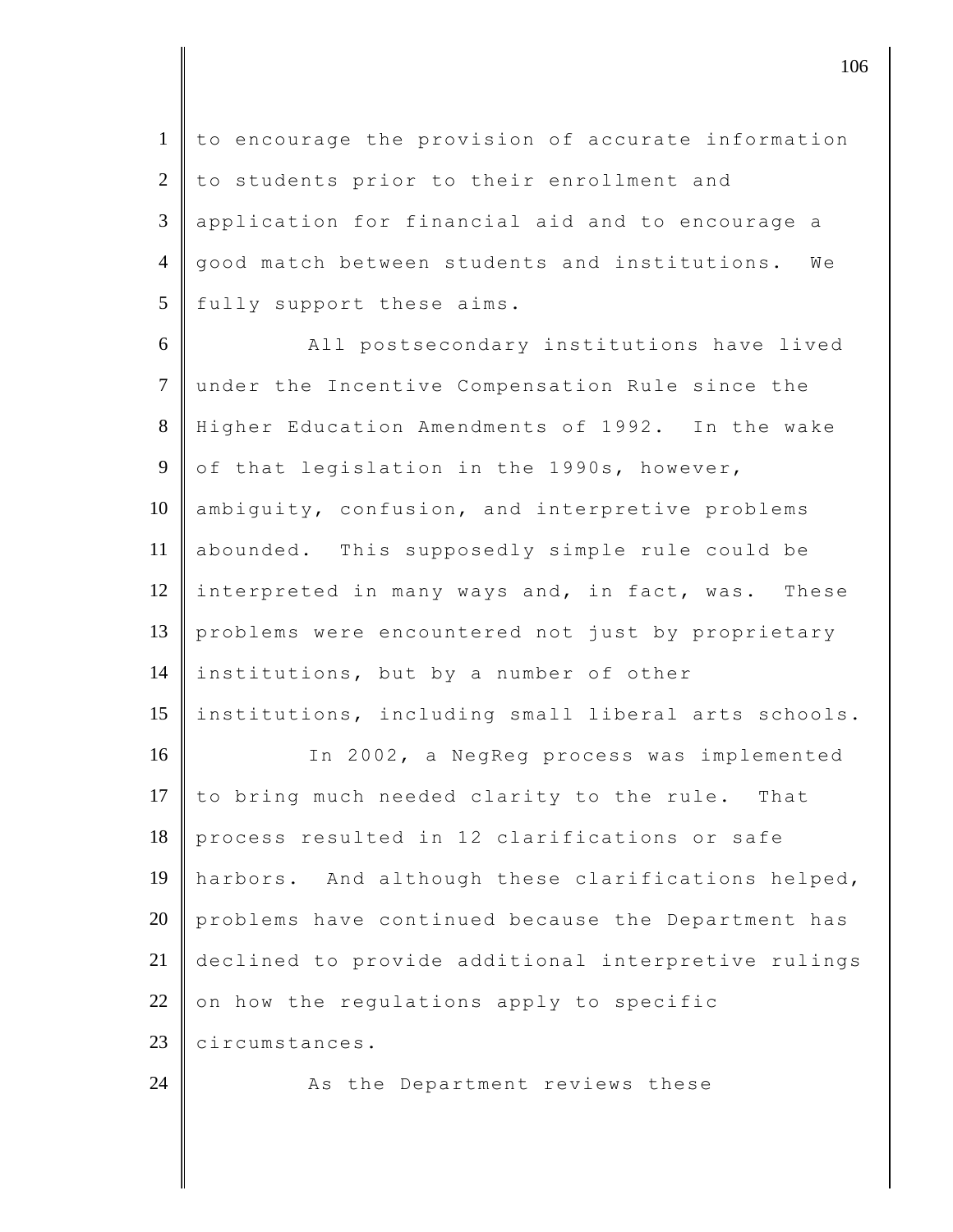1 regulations, we would urge the Department, first, 2 not to take any steps back to the uncertainty that  $3 \parallel$  existed prior to 2002; and, second, to consider a 4 process for providing guidance on the application  $5$  of the regulations to circumstances that the 6 regulations, however thorough, can never completely 7 anticipate.

8 Now some comments on particular aspects of 9 the current regulations. First, we believe that 10 compensation based on successful student completion 11 should continue to be permitted as it has almost 12  $\parallel$  from the inception of the rule, because it is 13 consistent with the rule's purposes that I 14 | articulated a moment ago.

15 Second, any new rule should remain focused 16 on those who have direct contact with students and 17 their immediate supervisors. Upper-level campus or 18 corporate officials who don't directly deal with 19 students are not within the rule's ambit.

20 And third, the Internet was in its infancy 21 when Congress enacted the original rule in 1992,  $22$  and the circumstances surrounding student  $23$  | institution interaction via the Internet are very 24 different from the face-to-face interactions upon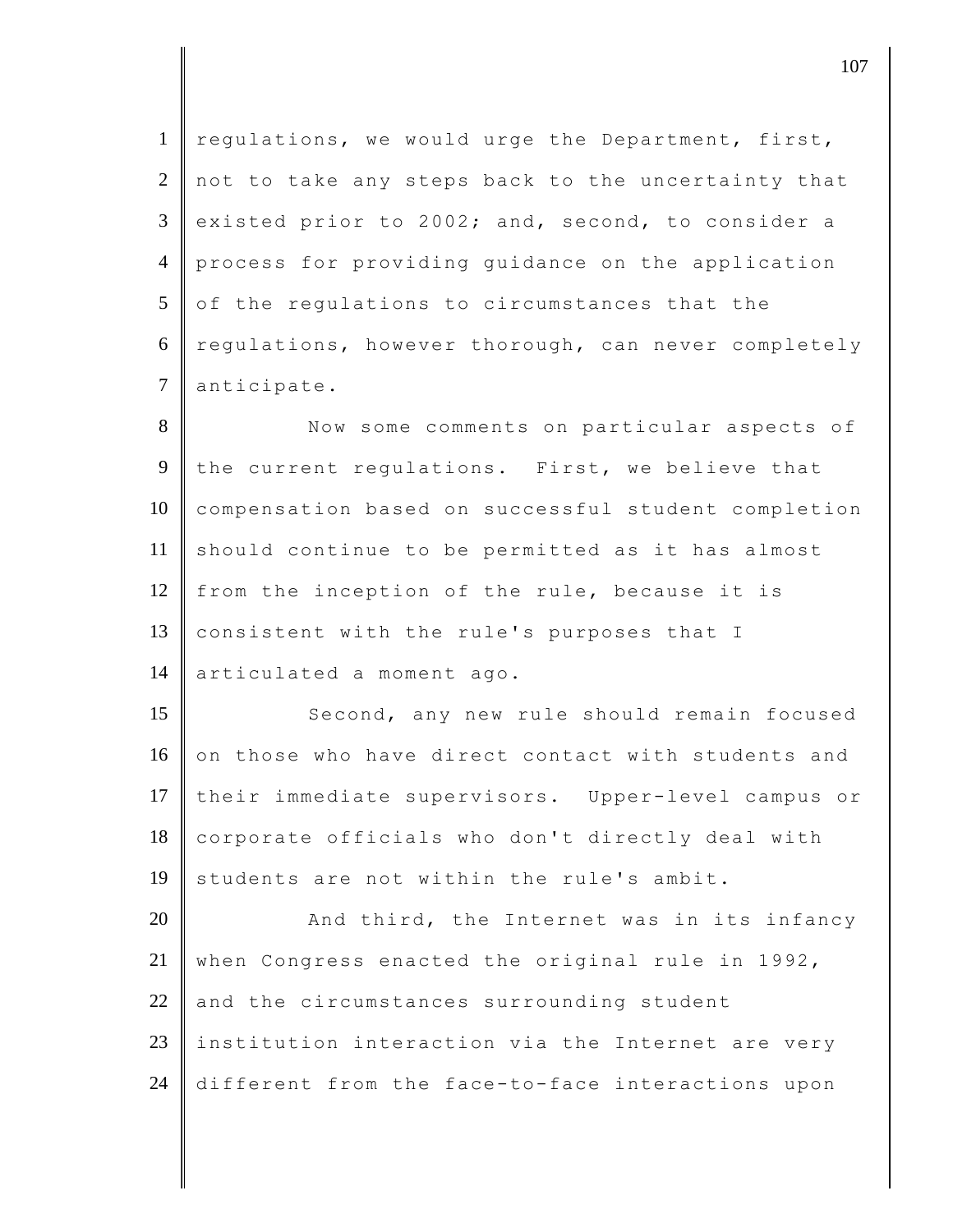1 which the rule was based.

| $\overline{2}$ | In 2002, the NegReg process resulted in            |
|----------------|----------------------------------------------------|
| $\mathfrak{Z}$ | the addition of a clarification related to         |
| $\overline{4}$ | compensation paid for Internet-based recruitment   |
| 5              | and admissions activities. Even so, this remains a |
| 6              | complicated area to regulate. Today all            |
| $\tau$         | institutions make use of the Internet to attract,  |
| 8              | provide information to, and communicate with       |
| $\mathbf{9}$   | potential students, not just proprietary           |
| 10             | institutions, and the current generation of        |
| 11             | students who use the Internet are very savvy. The  |
| 12             | Department should proceed carefully if it chooses  |
| 13             | to revisit this component of the regulations.      |
| 14             | One final comment on incentive                     |
| 15             | compensation, incentive compensation would require |
| 16             | less regulation and scrutiny if the Department and |
| 17             | the Higher Education Act placed more focus on      |
| 18             | student outcomes for all institutions.<br>If       |
| 19             | institutions are producing good, measurable        |
| 20             | outcomes, it would follow that the student         |
| 21             | enrollment process is functioning as it should.    |
| 22             | Now, gainful employment in a recognized            |
| 23             | occupation. This topic appears to speak to what we |
| 24             | advocate: greater focus in the regulations on the  |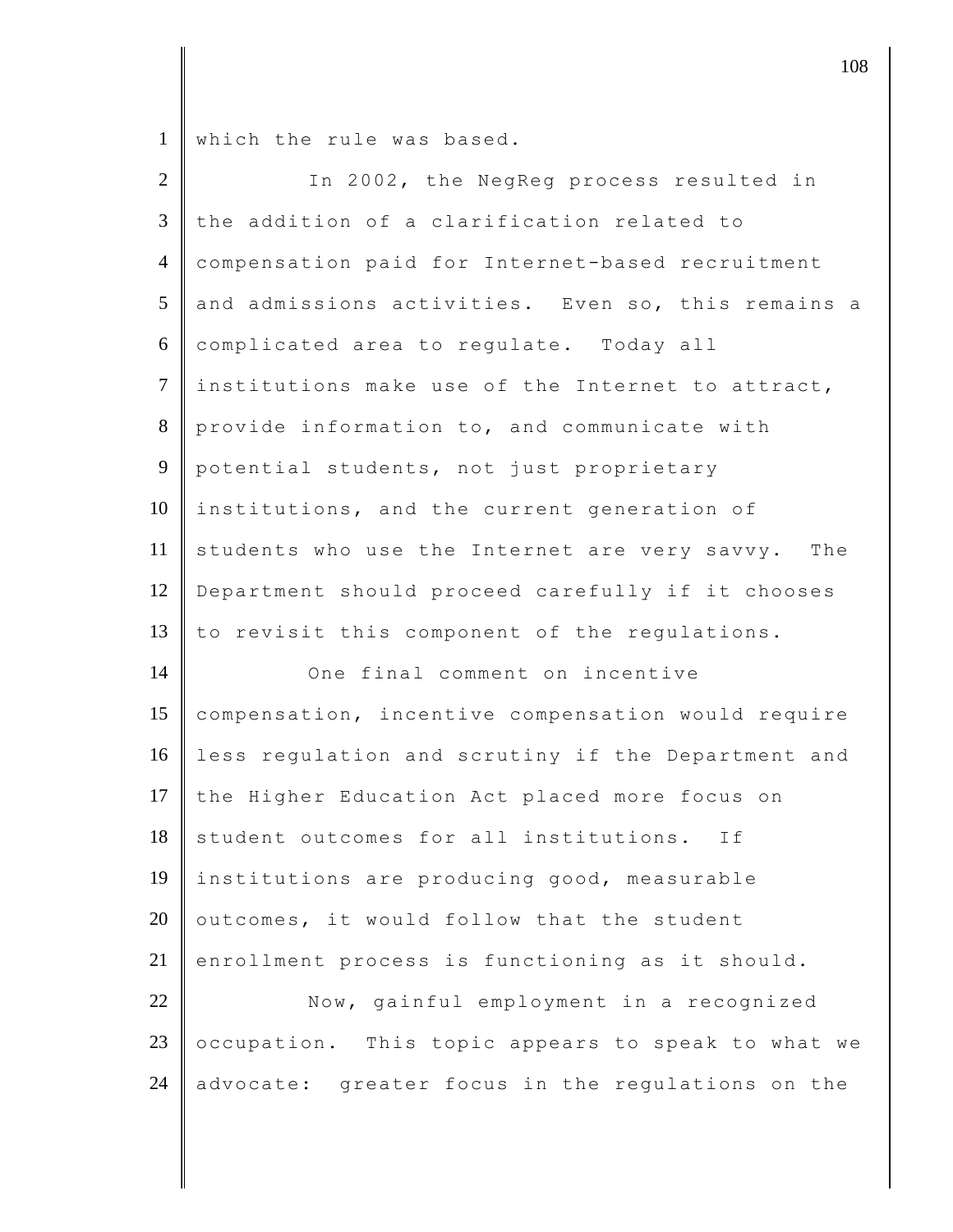| $\mathbf{1}$   | effectiveness of institutions and preparing         |
|----------------|-----------------------------------------------------|
| $\overline{2}$ | students to be productive members of the workforce. |
| 3              | However, we're not sure this is the right vehicle   |
| $\overline{4}$ | to address this point. The statutory provisions     |
| 5              | here have been in place for many years and we are   |
| 6              | unaware of any congressional intent that they be    |
| $\overline{7}$ | used to judge institutions by the outcomes they     |
| 8              | produce in terms of, for example, placement rates   |
| 9              | or income in relation to student debt. Rather, the  |
| 10             | provisions are a threshold requirement focused on   |
| 11             | the aim of the programs offered by institutions.    |
| 12             | Moreover, it's inaccurate to state that             |
| 13             | Congress completely rewrote the definition of a     |
| 14             | proprietary institution in the HEOA. All Congress   |
| 15             | did was add a provision to the proprietary school   |
| 16             | definition that permitted such institutions under   |
| 17             | certain conditions to provide liberal arts          |
| 18             | programs. That provision was addressed in the       |
| 19             | just-concluded NegReg and will be handled in the    |
| 20             | forthcoming Notice of Proposed Rulemaking on those  |
| 21             | and other HEOA changes.                             |
| 22             | The Gainful Employment Provision was                |
| 23             | simply carried forward from previous law with no    |
| 24             | change in its meaning intended.                     |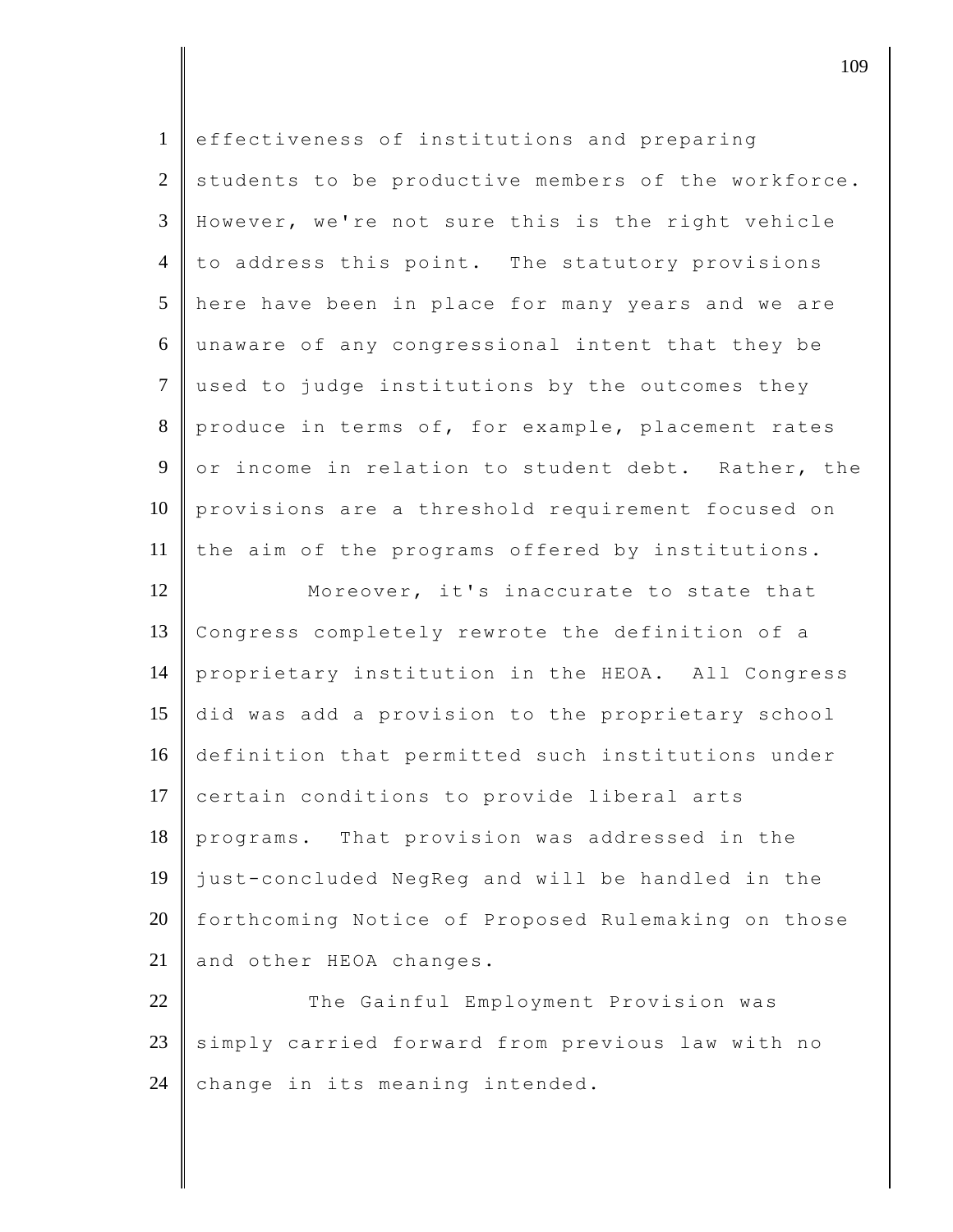| $\mathbf{1}$   | And finally, if the Department elects to             |
|----------------|------------------------------------------------------|
| 2              | pursue elaboration of the Gainful Employment         |
| 3              | Provision, it will have ramifications not only for   |
| $\overline{4}$ | proprietary institutions, but also for public and    |
| 5              | non-profit institutions as well because this         |
| 6              | provision is utilized in the definitions of          |
| $\tau$         | postsecondary vocational institution and eligible    |
| 8              | program in Sections 102(c), 101(b)(1), and           |
| 9              | $481(b) (1) (A) (i)$ .                               |
| 10             | State authorization. We understand the               |
| 11             | inclusion of this topic was a potential area of      |
| 12             | regulation, it was prompted in part by the           |
| 13             | expiration of the licensing apparatus in California  |
| 14             | for proprietary institutions. We would welcome a     |
| 15             | clarification of how the HEA and the Department's    |
| 16             | regulations operate in this area since, I might      |
| 17             | say, not all Department officials have always been   |
| 18             | on the same page on this one.                        |
| 19             | Any institution--public, non-profit, or              |
| 20             | proprietary--must, under the HEOA, be in a state     |
| 21             | and be "legally authorized within such state."       |
| 22             | Section 495 of the HEA establishes state             |
| 23             | responsibilities in relation to the Title IV         |
| 24             | And those responsibilities are, in sum,<br>programs. |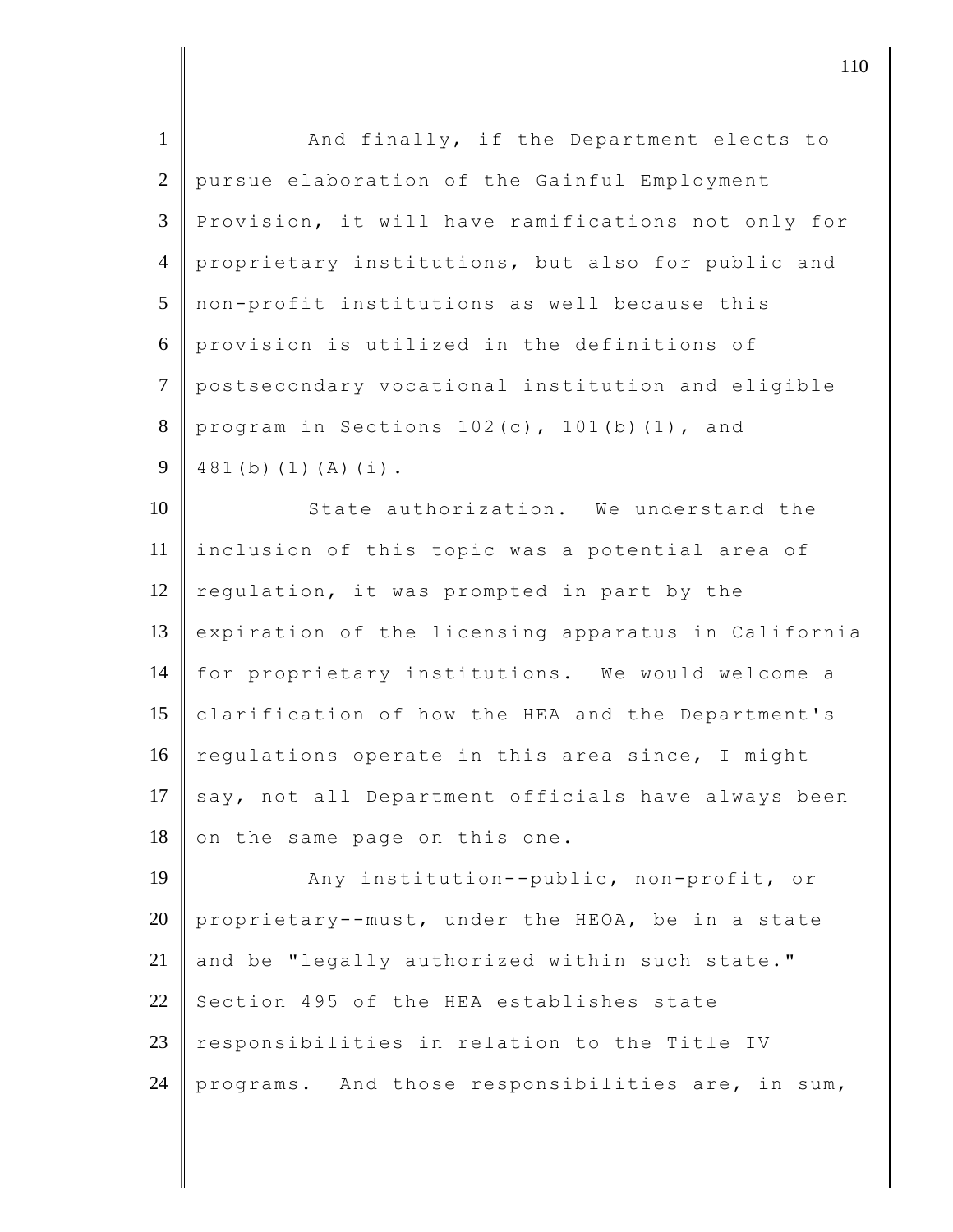1 informational regarding, among other things, the 2 process for "licensing or other authorization for  $3$  | institutions to operate within the state."

4 The Department should consider three 5 points before regulating this topic. First, 6 Congress did not alter this provision in the HEOA 7 and thus there is no evident congressional intent 8 for striking out in a new direction. Second, the 9 statute does not require licensure. It simply 10 calls for institutions to have such authorization 11 as the state elects to require. And third, if the 12 Department is going to require some type of state 13 oversight or minimum standards as it reinterprets 14 the state authorization requirement, it is going to 15 have to come to grips with the exemptions that many 16 institutions currently get from any state 17 oversight, often based on regional accreditation. 18 If state authorization is to mean some type of 19 oversight or minimum standards, in what sense would  $20$  these exempt institutions meet the test? 21 Finally, high school diploma. Like

22 others, we support regulations that would bring 23 greater clarity in this area. The proliferation of 24 high school diploma mills is a real problem for

djecamental in the contract of  $\mathbf{111}$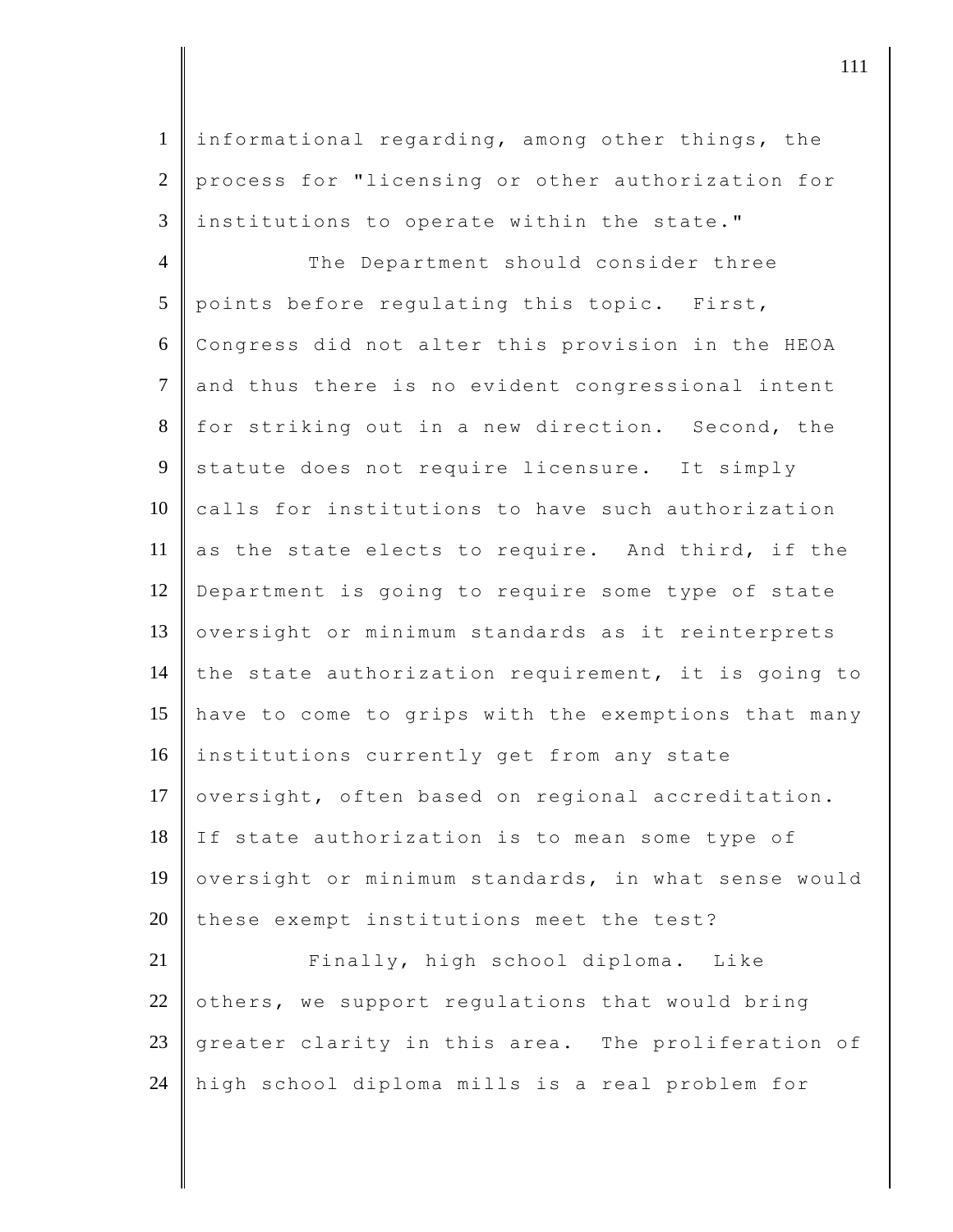| $\mathbf{1}$   | campuses. We have no interest other than admitting  |
|----------------|-----------------------------------------------------|
| $\overline{2}$ | qualified students. We suggest, perhaps, that the   |
| $\mathfrak{Z}$ | Department might work with the states to develop a  |
| $\overline{4}$ | national registry of high schools that have         |
| 5              | appropriate authorization to award diplomas. A      |
| 6              | student bearing a credential from a high school not |
| $\overline{7}$ | on the register would have the burden of proof that |
| 8              | the credential is legitimate.                       |
| 9              | We appreciate the opportunity to present            |
| 10             | our views and will provide more detail in our       |
| 11             | written testimony, and we look forward to working   |
| 12             | with you constructively as this process moves       |
| 13             | ahead.                                              |
| 14             | MR. MADZELAN: Thanks, Mark.                         |
| 15             | Rob MacArthur. Alternative Research                 |
| 16             | Services.                                           |
| 17             | Hi. My name is Rob<br><b>MR. MacARTHUR:</b>         |
| 18             |                                                     |
|                | MacArthur. I'm in the investment industry. I've     |
| 19             | been following the for-profit education sector for  |
| 20             | over a decade. Over the many years I've watched -   |
| 21             | the cat-and-mouse game between the Department of    |
| 22             | Education and the industry. Sadly, despite the      |
| 23             | claims of being heavily regulated, this industry    |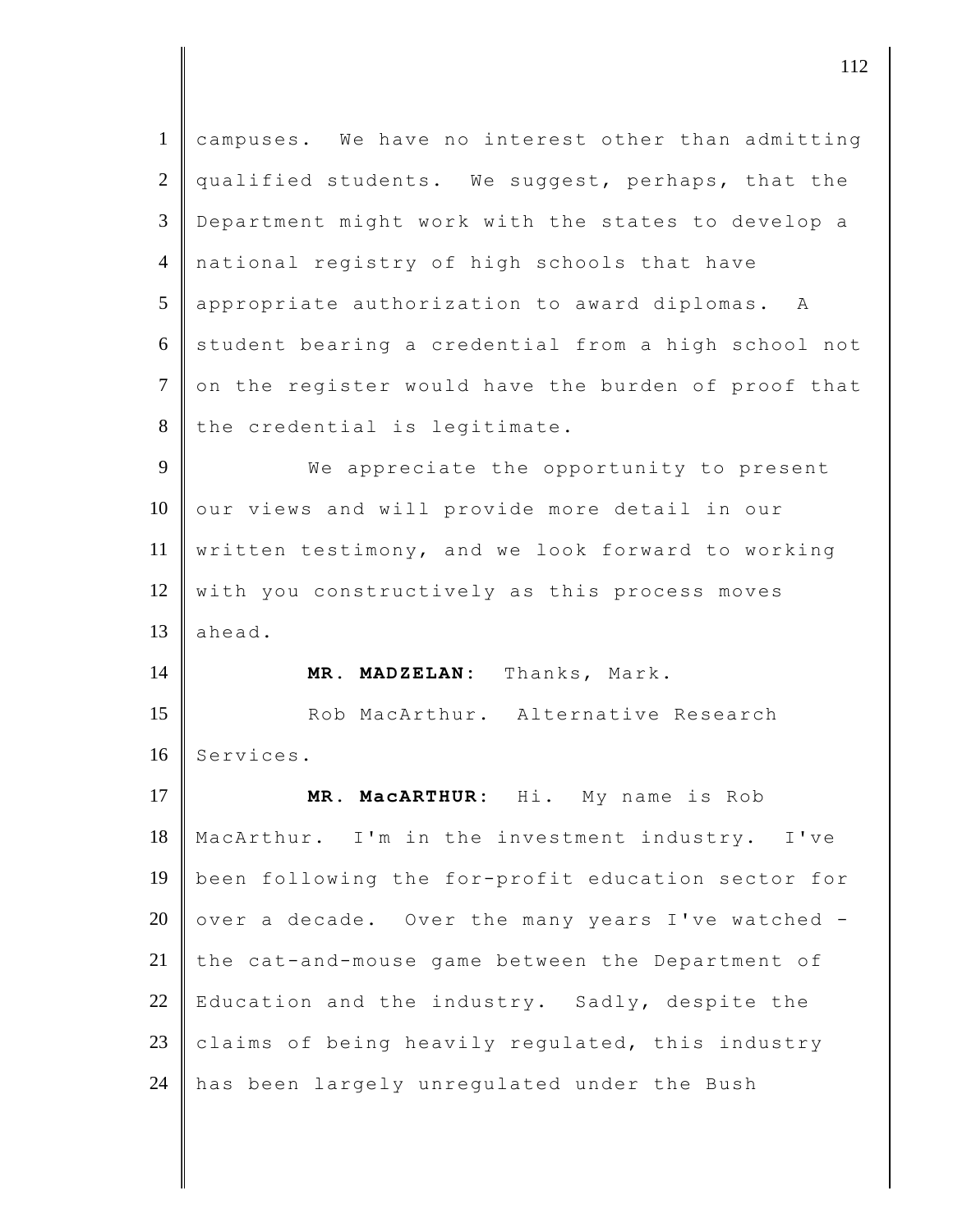1 Administration. With a former Apollo lobbyist at  $2$  the helm of postsecondary education, enforcement 3 was lax despite numerous Inspector General reports 4 encouraging better enforcement. 5 I personally have no investments in the 6 industry. I am here before you today to bring to 7 your attention an issue which has received some 8 press, but has yet to be properly addressed by the 9 Department. That is the corruption and chronic 10 misbehavior of the for-profit education sector. 11 There are many issues the Department needs 12 to address, including transferability of credits, 13 default prevention, graduation rates, and, of 14 | course, the incentive compensation we've heard 15 about so much today. 16 Apollo Group, parent company of the 17 University of Phoenix (UOP), that's the largest  $18$  school in the country, in 1998 they had 71,000 19 students. Today they have nearly 400,000 students. 20 In FY 2008, the company spent \$322 million on 21 advertising and an additional \$385 million on  $22$  enrollment counselor incentive compensation. 23 **I** In FY 2008, the University of Phoenix 24 received 82 percent of its revenue from Title IV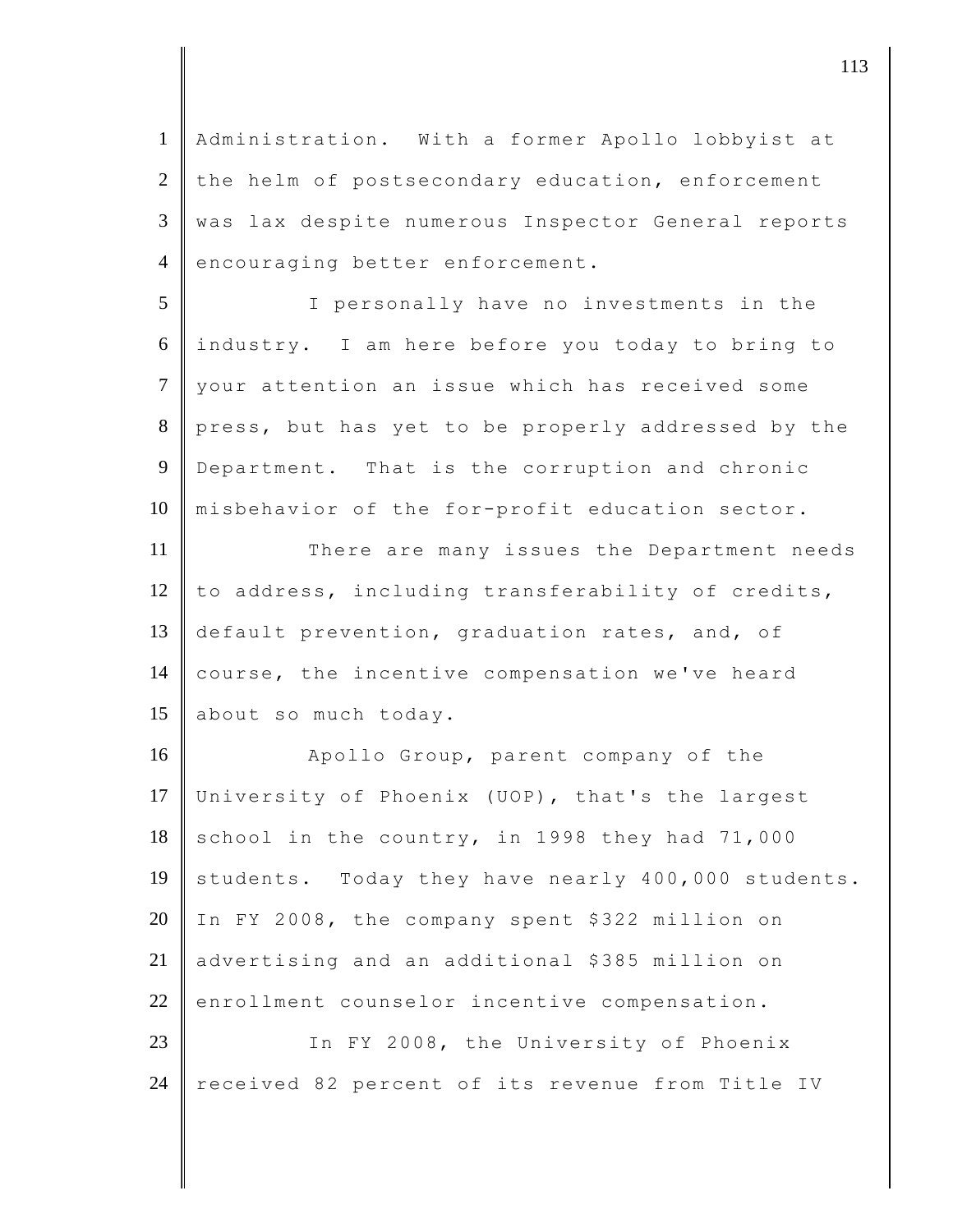| programs. UOP received only 10 percent of its       |
|-----------------------------------------------------|
| revenue from Title IV programs in 2001.             |
| Enrollment counselors are being overly              |
| incentivized to bring in students with no chance of |
| paying off their loans. There are many, many sad    |
| stories I can tell to you and recount direct abuse  |
| that I've conducted with UOP and other for-profit   |
| education sector company students. Many of these    |
| documents are also available in a Qui Tam lawsuit   |
| with multiple depositions from former employees of  |
| the industry against University of Phoenix.         |
| In the now famous February 2004 program             |
| review, the author begins, "This report contains    |
| serious findings regarding the school's substantial |
| breach of its fiduciary duty." UOP systematically   |
| engaged in actions designed to mislead the          |
| Department of Education and to evade detection of   |
| its improper incentive compensation system.         |
| "The Department interviewed more than 60            |
| present and former enrollment counselors prior to   |
| and after the site visit." Most of the recruiters   |
| said that when they were hired, UOP told them that  |
| their job had tremendous financial potential and    |
| that they could "make a lot of money." UOP          |
|                                                     |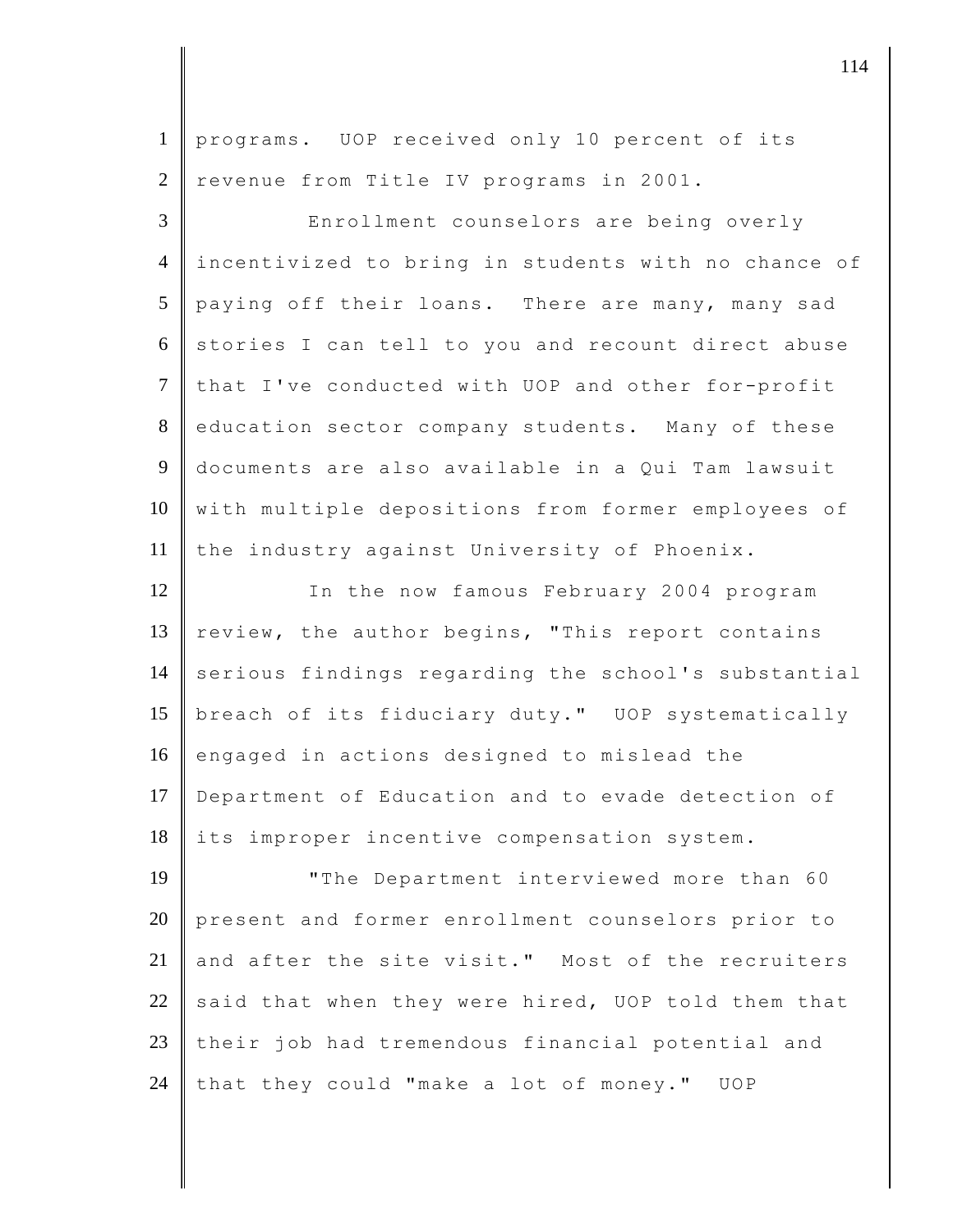1 promised to "double or triple salaries in three to  $2 \parallel$  six months."

3 In another deposition, an enrollment 4 counselor stated, "I was told to enroll students no 5 matter what, regardless of their qualifications." 6 Another enrollment counselor complained that the 7 student was illiterate, but they were being forced 8 to enroll that student.

9 Buried in Apollo's website, they report a 10 graduation rate of 9.77 percent. On the IPEDS 11 website, the online division graduation rate is 12 | around 5 percent. With 400,000 students, why 13 aren't there more students graduating? The 14 national average is roughly 55 percent.

15 Refund calculations. In an OIG report 16 dated December 2005, the Department found UOP 17 applied inappropriate methodologies to determine 18 the percentage Title IV aid earned for calculation 19 purposes. UOP did not have a policy to review  $20$  accurate payment periods and end dates for the 21 | purposes of calculating Title IV. They 22 systematically monitored student's data, progress,  $23$  readjusting beginning and ending dates of payment 24 periods to accommodate leaves of absence, no shows,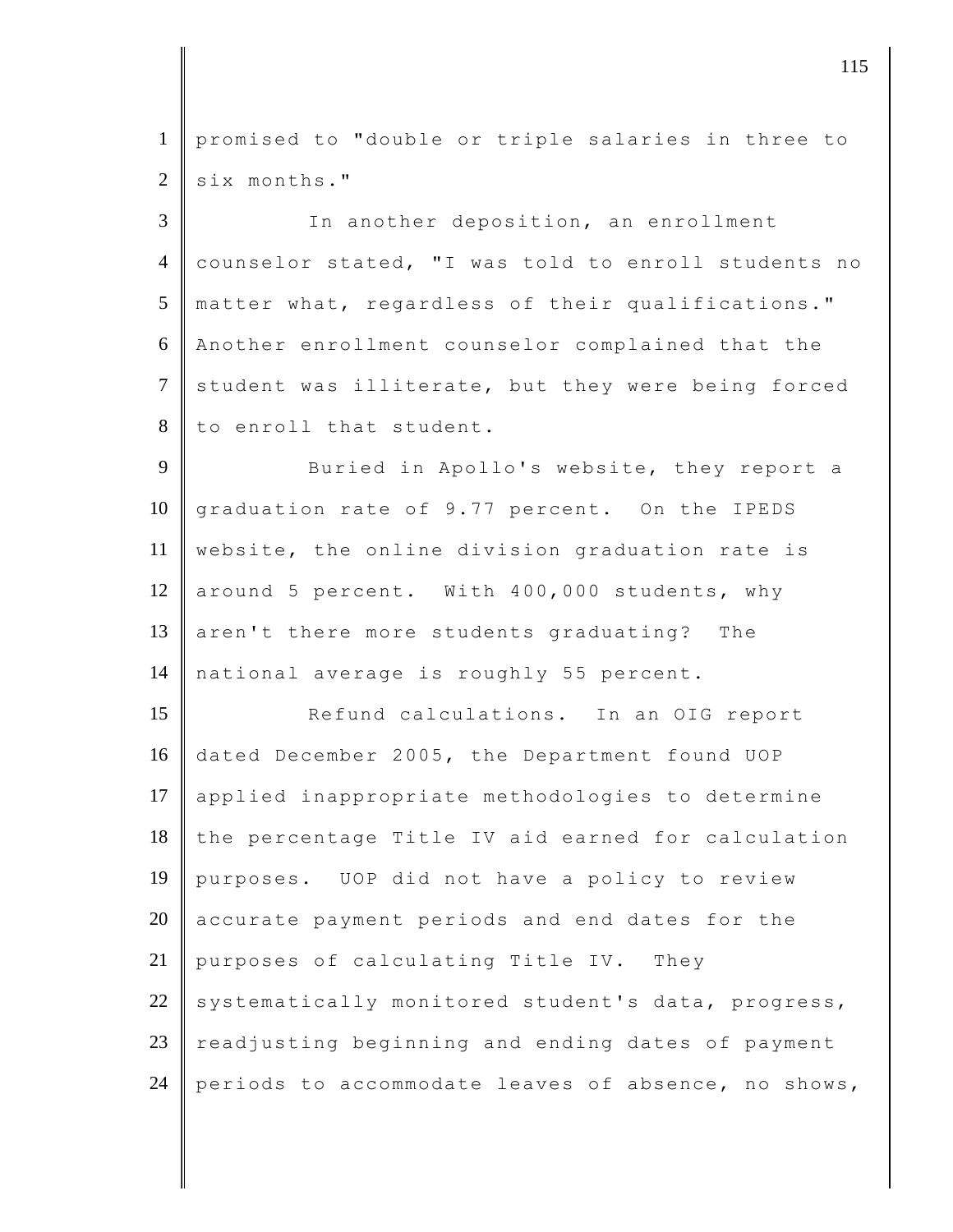1 failed courses, or repeat findings--repeat courses. 2 Referring to this process as remapping, UOP 3 readjusted payment period end dates and rescheduled 4 second disbursement dates. 5 In March of 2005, SFA wrote a letter to 6 WIU, a division of Apollo Group. They found 37 7 percent of refunds were not made on a timely basis. 8 They found inaccurate refunds or not paid at all. 9 WIU incorrectly calculated 25 percent of the 10 refunds. Many of them had not been paid up to 800 11 days late. 12 In 2005, John Higgins, Office of the 13 Inspector General, testified in front of the U.S. 14 Congress 74 percent of their institutional fraud 15 cases involved proprietary schools. Violations 16  $\,$  occur when refunds are not paid timely, when 17 incorrect calculations result in returning 18 insufficient funds, and when institutions fail to 19 pay refunds at all, which is a criminal offense. 20 While I understand the Administration's 21 desire to improve college access, the for-profit 22 || model is not an efficient way to achieve this goal. 23 Intel came out two years ago--a few years ago, and 24 reported that they would no longer honor University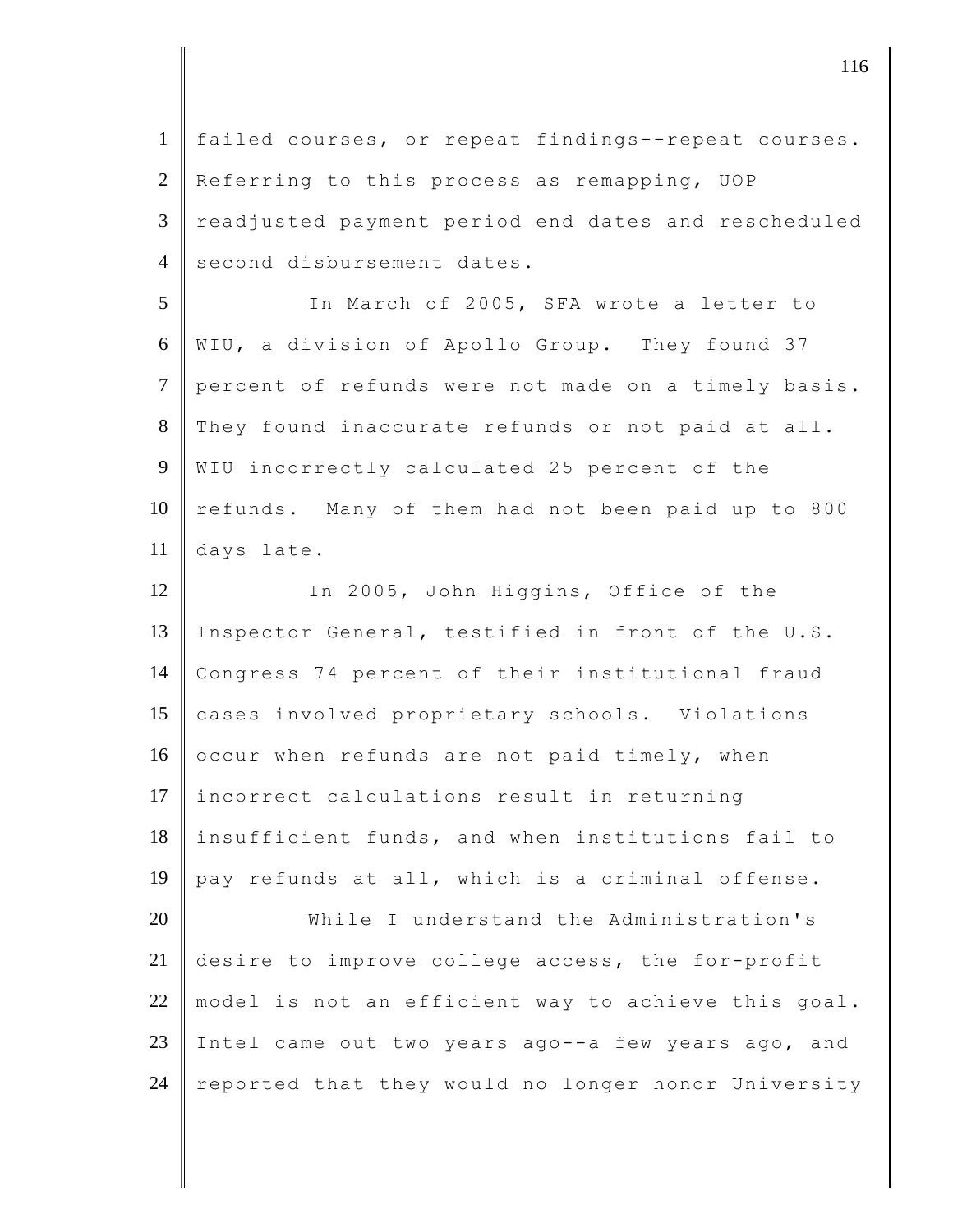1 of Phoenix's graduates; they would not accept their 2 degrees because of the low quality of that student. 3 One need look no further than ripoffreport.com or 4 consumercomplaints.com with hundreds and hundreds  $5$  of pages of complaints by former students being 6 duped by University of Phoenix.

7 The Department is really ill-prepared, 8 through no fault of its own, to deal with such 9 ruthless, sophisticated, and contempt for the law. 10 Current regulations that are obsolete have been 11 softened by the industry lobbyists over the years 12 and need to be improved.

13 I have three suggestions. Incentive 14 compensation, I believe, should be based upon the 15 number of graduates, not on the number of warm 16 bodies brought in. Clearly there's too much 17 incentive for enrollment counselors to bring people 18 in who fail to stay in the school for more than two 19 or three classes.

20 Most importantly, I would recommend that 21 the Department apply the new third year default 22  $\parallel$  rate calculation retroactively, not starting with 23 the 2009 cohort, which is what's planned as stated 24 last year. Starting with the 2006 data or the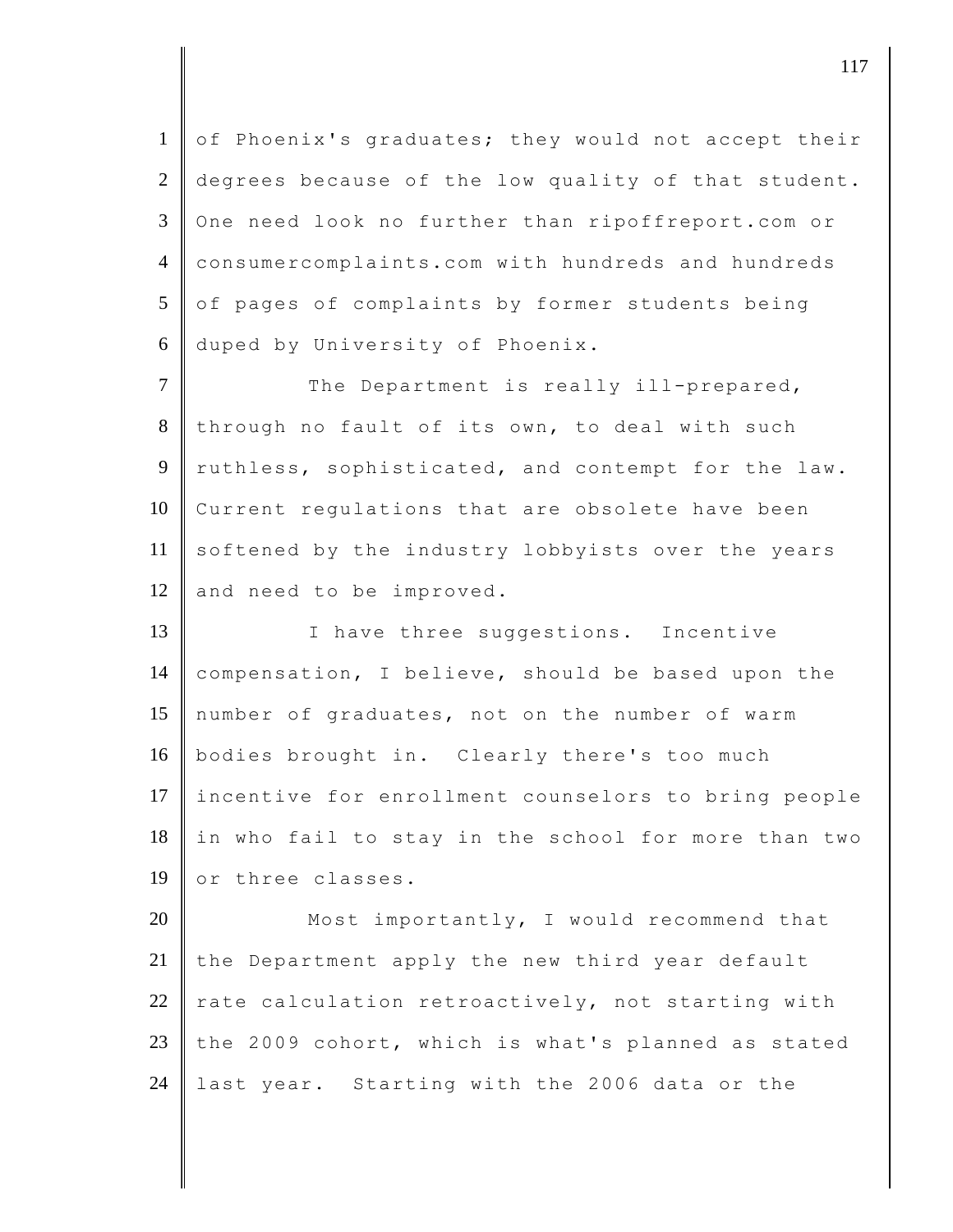1 preliminary 2007 data, I think the Department of 2 Education could ensure taxpayer safety much better  $3$  || if they included the third year defaults.

4 Through the overuse and abuse of 5 deferments and forbearance, students have been 6 allowed to not pay their monthly payments on their 7 student loans. Those students are dropped out of 8 the calculation. In 2003, December, the OIG did a 9 report showing that the default rate for the third 10 year is roughly 50 percent. So you have many 11 schools that have a six percent, seven percent, 12 eight, 10, 11 percent cohort default rate, first, 13 second year, and then it averages up into the 20s.

14 | Last year, at the end of the Bush 15 Administration, the cohort default rate limit for 16 loss of eligibility was increased from 25 to 30 17 percent. It was increased because the industry  $18$  realizes that if the third year calculation is put 19 into place, their average cohort default rate will  $20$  suddenly double. Many of them are up 50 percent 21 sequentially from 2006 to 2007. So I would  $22$  strongly recommend that the Department lower the 23 cohort default rate eligibility threshold from 30 24 percent back down to 15 percent.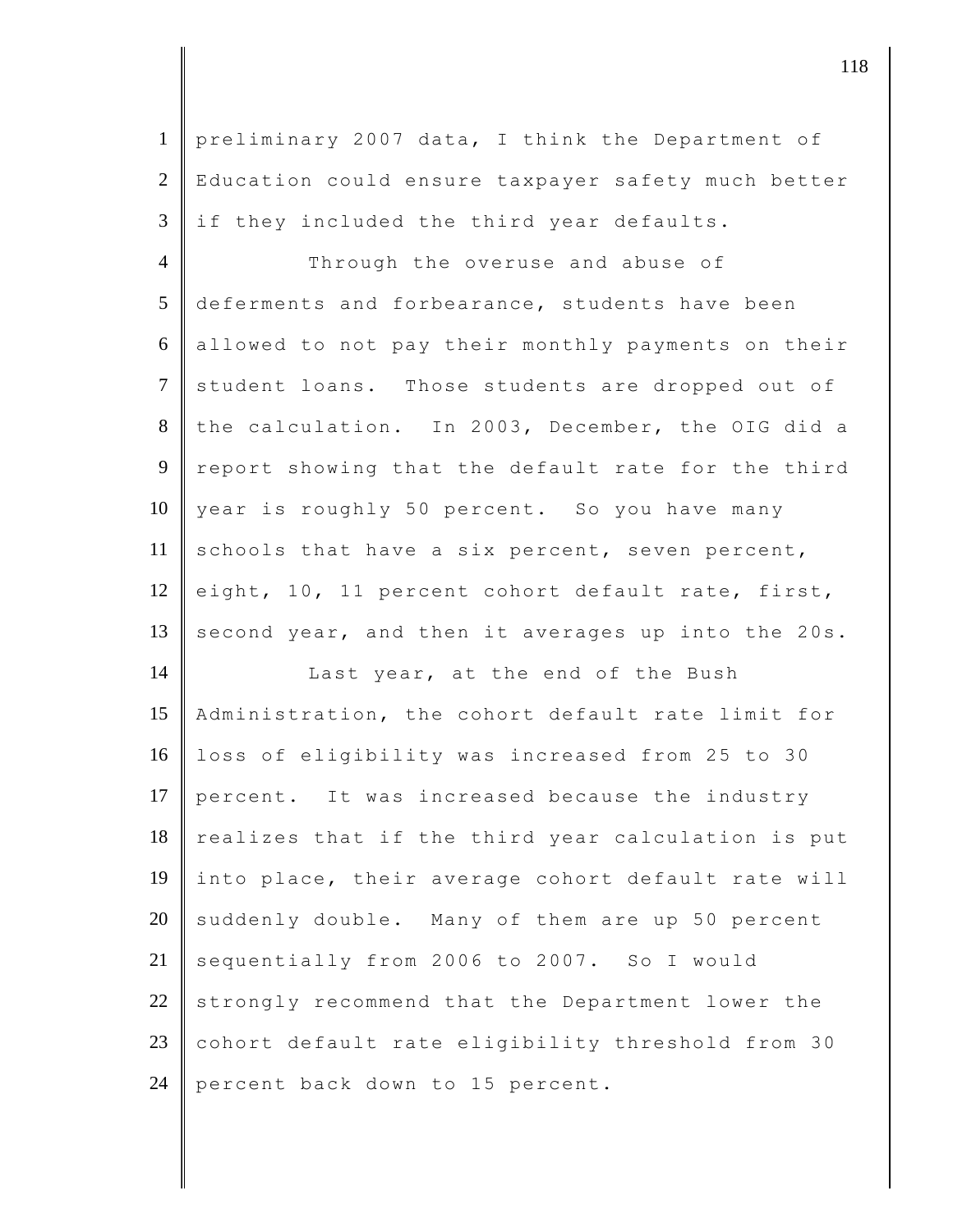| I've dedicated the last 12 years of my life         |
|-----------------------------------------------------|
| examining this industry and I see very similar      |
| parallels between this and Countrywide Credit and   |
| the predatory marketing practices that have         |
| occurred in the mortgage industry. I have similar   |
| information on the other for-profit education       |
| companies. I just singled out Apollo because I      |
| happened to be following the lawsuit most closely   |
| because there are so many interesting depositions   |
| coming out of that lawsuit.                         |
| The quality of education is very low. If            |
| you go to the Higher Learning Commission's website  |
| regarding transferability of credits, it basically  |
| says the schools can make up whatever               |
| transferability credit they have. And there are     |
| multiple ways that I won't go into as to how this   |
| industry brings students in, denies them some of    |
| the transfer credits that they believe the students |
| are led to believe, and then forces the students to |
| take additional classes they didn't anticipate.     |
| Thank you very much.                                |
| MR. MADZELAN: Thank you.                            |
| Tom Netting. American Association of                |
|                                                     |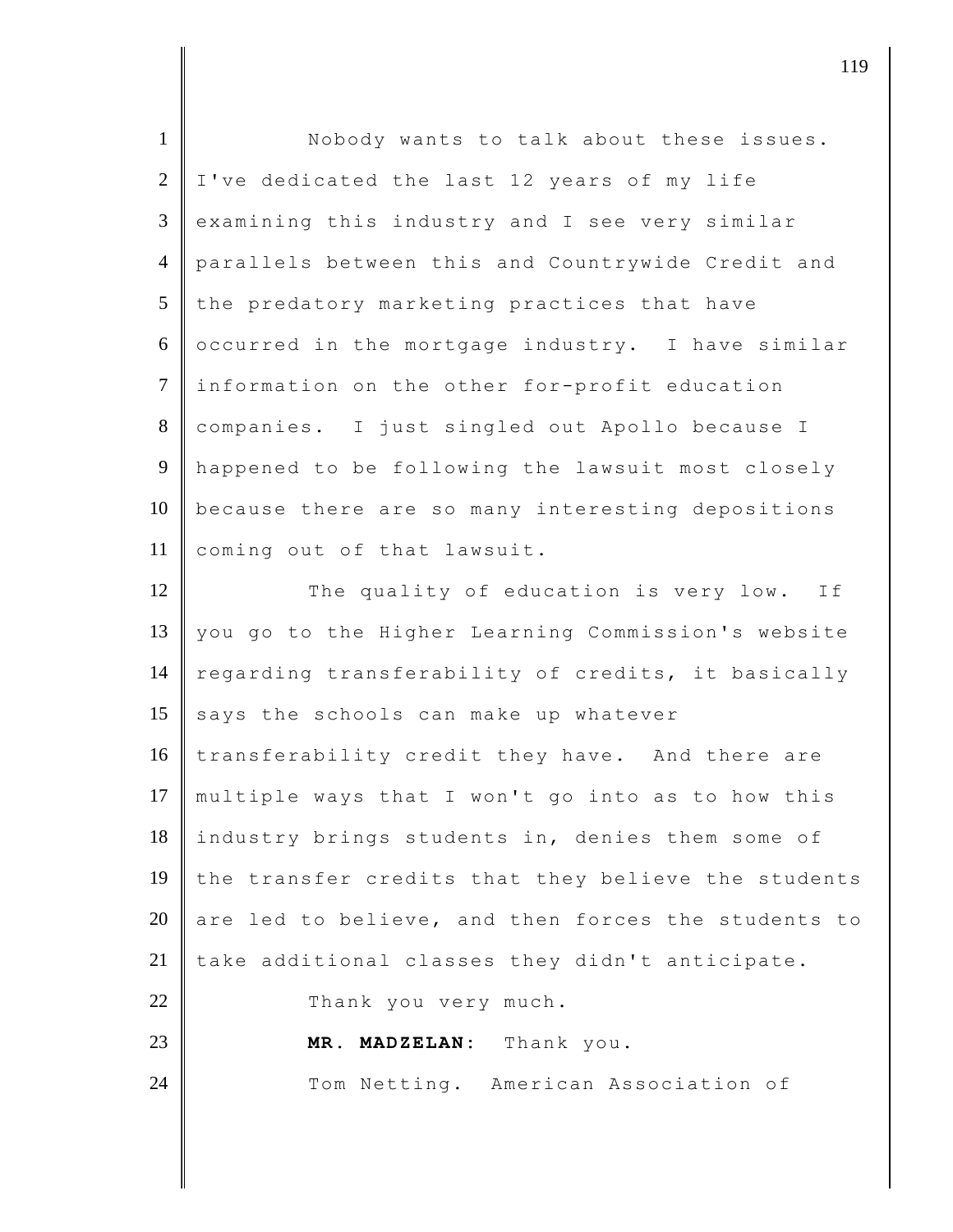Community Colleges (AACS).

| $\overline{2}$ | MR. NETTING: Good morning. My name is               |
|----------------|-----------------------------------------------------|
| $\mathfrak{Z}$ | Tom Netting and I'm here representing the American  |
| $\overline{4}$ | Association of Community Colleges this morning.     |
| 5              | I wanted to start off by telling                    |
| 6              | Mr. Cummings and others that anecdotally similar to |
| $\tau$         | the statements that Harris Miller made, I'm here    |
| 8              | actually because both of the co-chairs of the       |
| 9              | American Association of Cosmetology Schools         |
| 10             | couldn't be here today. One is actually involved    |
| 11             | in the start of another enrollment class and,       |
| 12             | therefore, couldn't be here as they were actively   |
| 13             | enrolling students and welcoming them into their    |
| 14             | campus, and the other just completed a graduation   |
| 15             | yesterday evening of which 157 students graduated   |
| 16             | from their class. All but five already have jobs,   |
| 17             | so a placement rate and a job rate of over 96       |
| 18             | percent.                                            |
| 19             | As I said, I'm here on behalf of AACS, an           |
| 20             | organization that is comprised of over 1,000        |
| 21             | institutions providing tens of thousands of         |
| 22             | students each year with a quality education leading |
| 23             | to a licensed credential enabling graduates to      |
| 24             | enter the workforce and pursue a rewarding,         |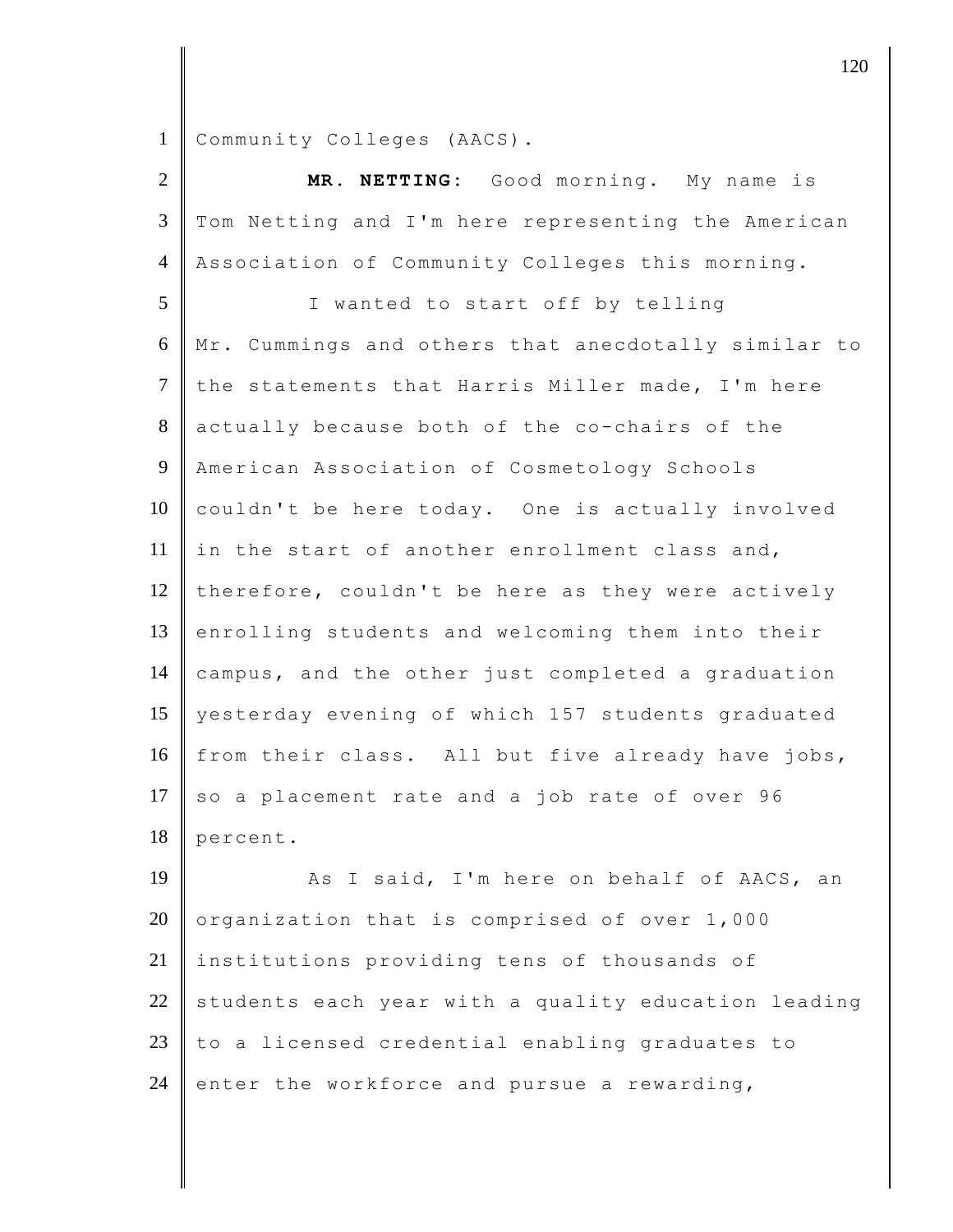1 professional career in an industry generating over  $2 \parallel$  \$3 billion a year in annual revenue.

 While diverse, the vast majority of AACS's membership is comprised of and continues to be 5 anchored by small, sole-proprietor institutions. While they do have a growing number of institutions that are chain-related institutions, they are primarily small institutions of higher education. It bears noting that none of these institutions are 10 publically traded, so for the myriad of individuals here that are market analysts, I guess we're not a 12 part of your discussion or your focus.

13 AACS is here to let it be known that we  $14$  support all of the proposals that are being put 15 forward by the Department of Education. We ask 16 that as the Department looks at all of these issues 17 that they take care.

18 I live in Washington, a world of acronyms. 19 And for us, CARE stands for choice, which means 20 student choice; access, which means student access; 21 regulatory reform, which means that we support  $22$  reforms that are done for and provided for all 23 institutions of higher education; and equity, 24 equity for all students and equity for all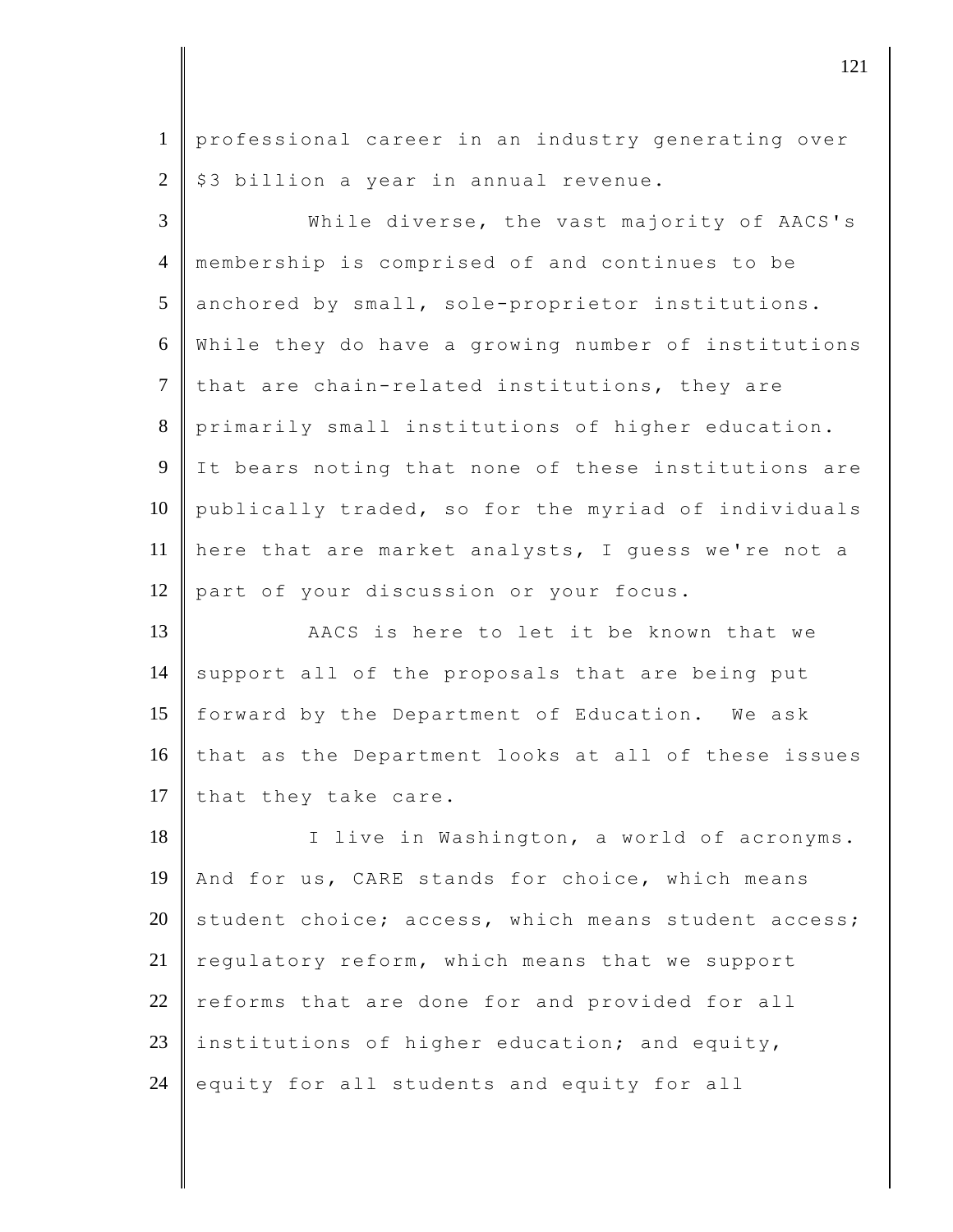1 institutions in the development of any new  $2$  regulations brought forward.

3 As I said, we support the initiative and 4 we support the initiatives of President Obama and  $5$  the new administration. We embrace the challenges 6 that he has put forward on behalf of the new 7 administration and the goals set forward to provide 8 all individuals with a college education by 2020. 9 We also support the recent comments made by Bob 10 Shireman on several different calls, including the 11 quote that the Department is working towards 12 | "broadly making sure students and taxpayers are 13 served well whether the schools are public, non-14 profit, for-profit, two-year, less than two-year, 15 four-year, or graduate."

16 Today I'd like to spend the time focusing 17 not on the issues that you've heard so much about, 18 but on additional recommendations that the American 19 Association of Cosmetology Schools would like to 20 put forward, and there are four of those.

21 The first, at a recent AACS student 22 financial aid workshop, our regional Department of 23 Education official stated that the Department had 24 made a determination that 225 hours is considered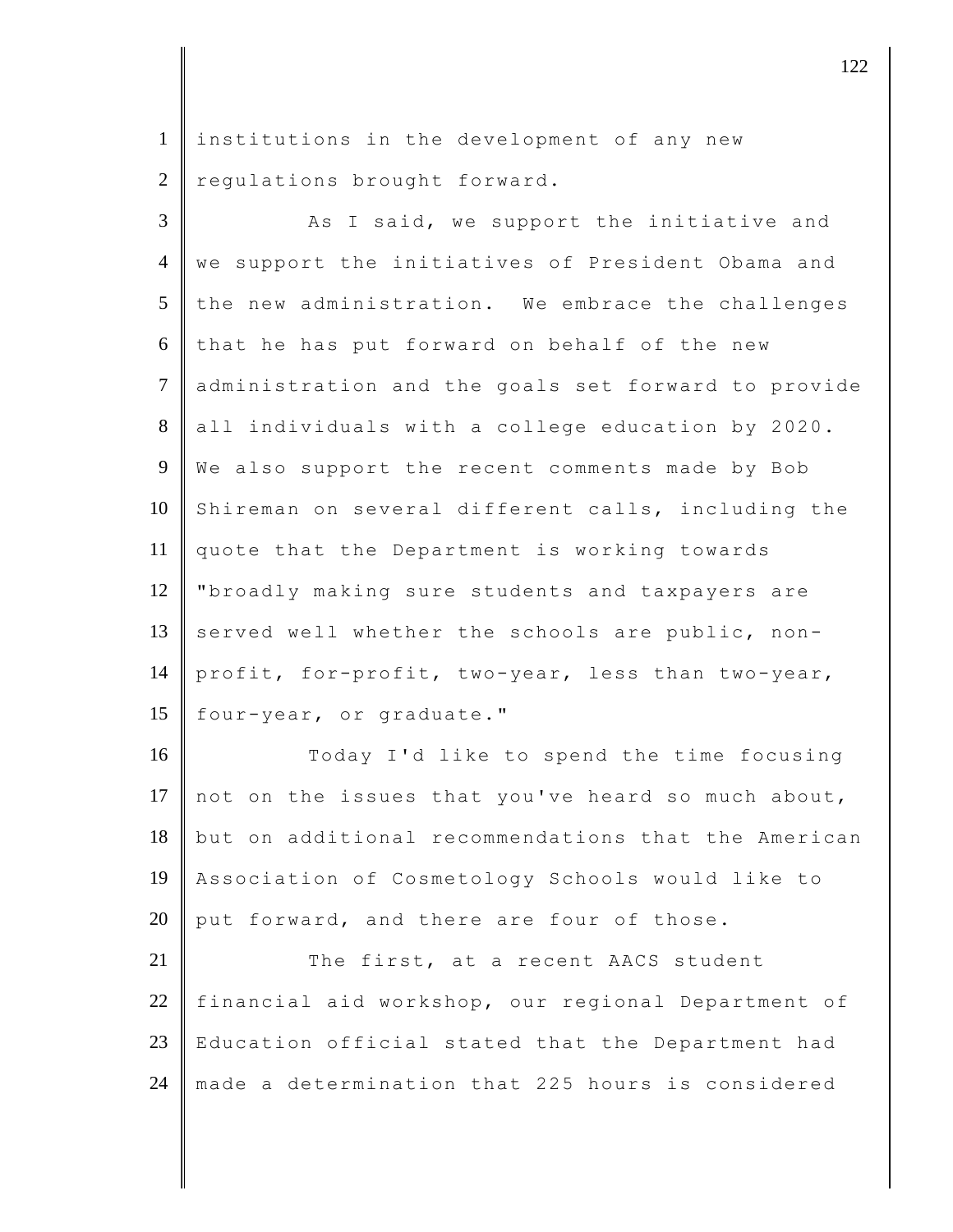| $\mathbf{1}$   | the equivalent of six semester credit hours for     |
|----------------|-----------------------------------------------------|
| 2              | purposes of applying the new HEOA provision with    |
| $\mathfrak{Z}$ | regard to ability to benefit. We ask that the       |
| $\overline{4}$ | clock hour--we note that the clock hour to credit   |
| $\overline{5}$ | hour conversion is 180 hours, is the equivalent to  |
| 6              | 6 semester credit hours. Therefore, given the       |
| $\tau$         | inconsistencies in determination of clock hours to  |
| 8              | credit hour equivalency, AACS requests that the     |
| 9              | determination of clock hour equivalency, for        |
| 10             | purposes of new ability to benefit--of the new      |
| 11             | ability to benefit definition, be added to the list |
| 12             | of topics for consideration in the next round of    |
| 13             | negotiations.                                       |
|                |                                                     |

14 Second, with regard to cohort default 15  $\vert$  rates, AACS urges that the addition of cohort default rate appeals options in the list of topics 17 for consideration in the next round. During the 18 recently completed federal negotiations implementing the HEOA provisions, several non-20 | federal negotiators as a part of Team 2, of which AACS was a part, added a list of additional CDR-- attempted to add a number of additional cohort 23 default rate appeals options to the agenda. In 24 bringing their proposals forward, the non-federal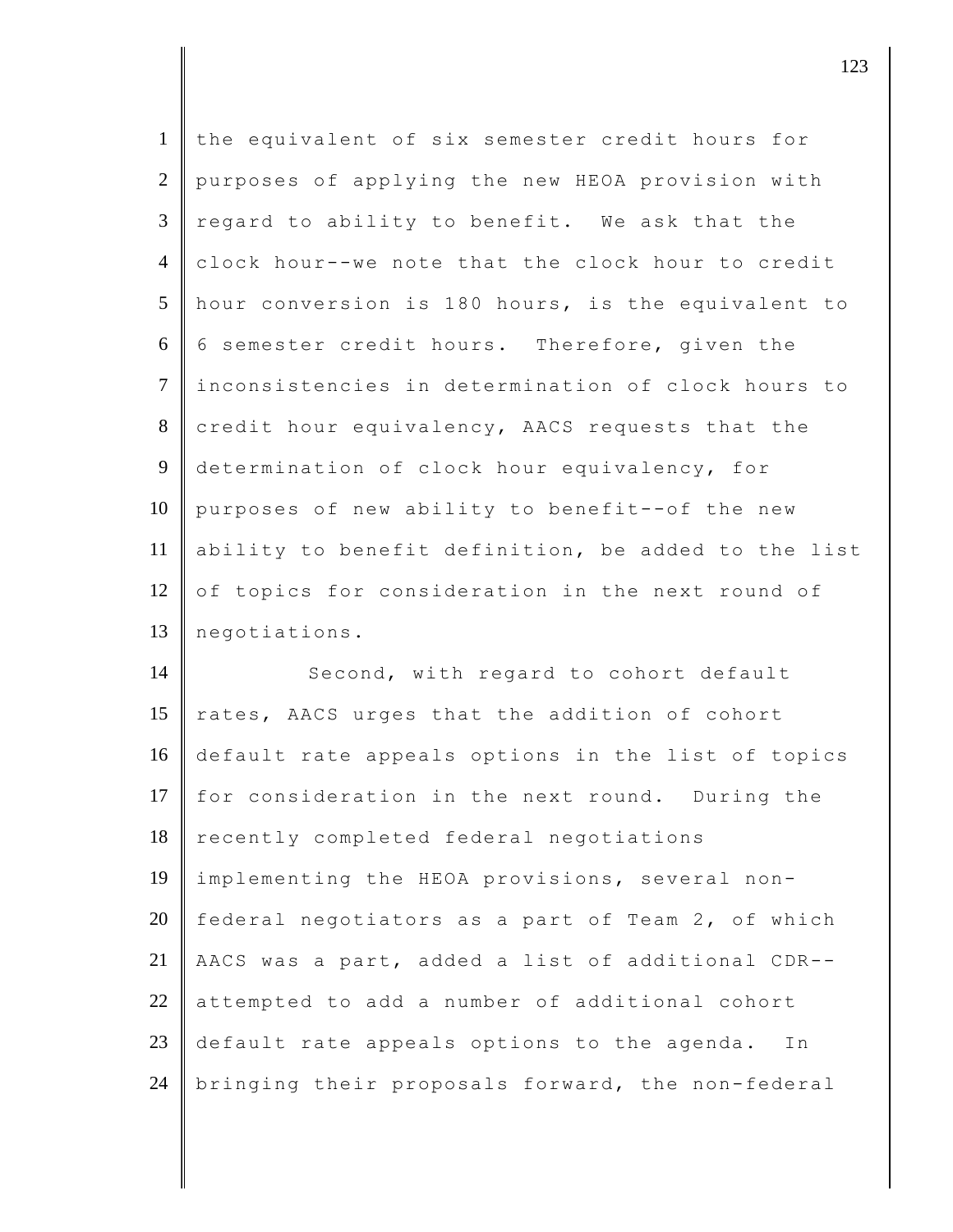1 negotiators expressed serious concerns with the 2 anticipated impact of the economy, the 3 corresponding unemployment rates, and the collapse 4 of the federal lending and banking community as  $5$  part of why the students might be willing or, more 6 importantly, unable to repay their loans. 7 Unfortunately, the federal negotiators 8 opposed the addition and the inclusion of these 9 provisions as a portion of the Team 2 agenda in the 10 last round of negotiations, suggesting that 11 existing exceptional mitigating circumstances 12 appeals as well as lender deferments and 13 forbearances were enough to provide adequate 14 opportunities for institutions and students to 15 address cohort default rates (CDR). 16 AACS respectfully disagrees with the 17 Department's assessment in this area and once again 18 requests that the following CDR appeal options be 19 open to federal negotiations. First, institutional 20  $\parallel$  fulfillment of their default plan. On a case-by- $21$  case basis, institutions who efficiently and  $22$  effectively implement the default management plans 23 as required in the statute, in coordination with 24 the Department of Education, must be qualified and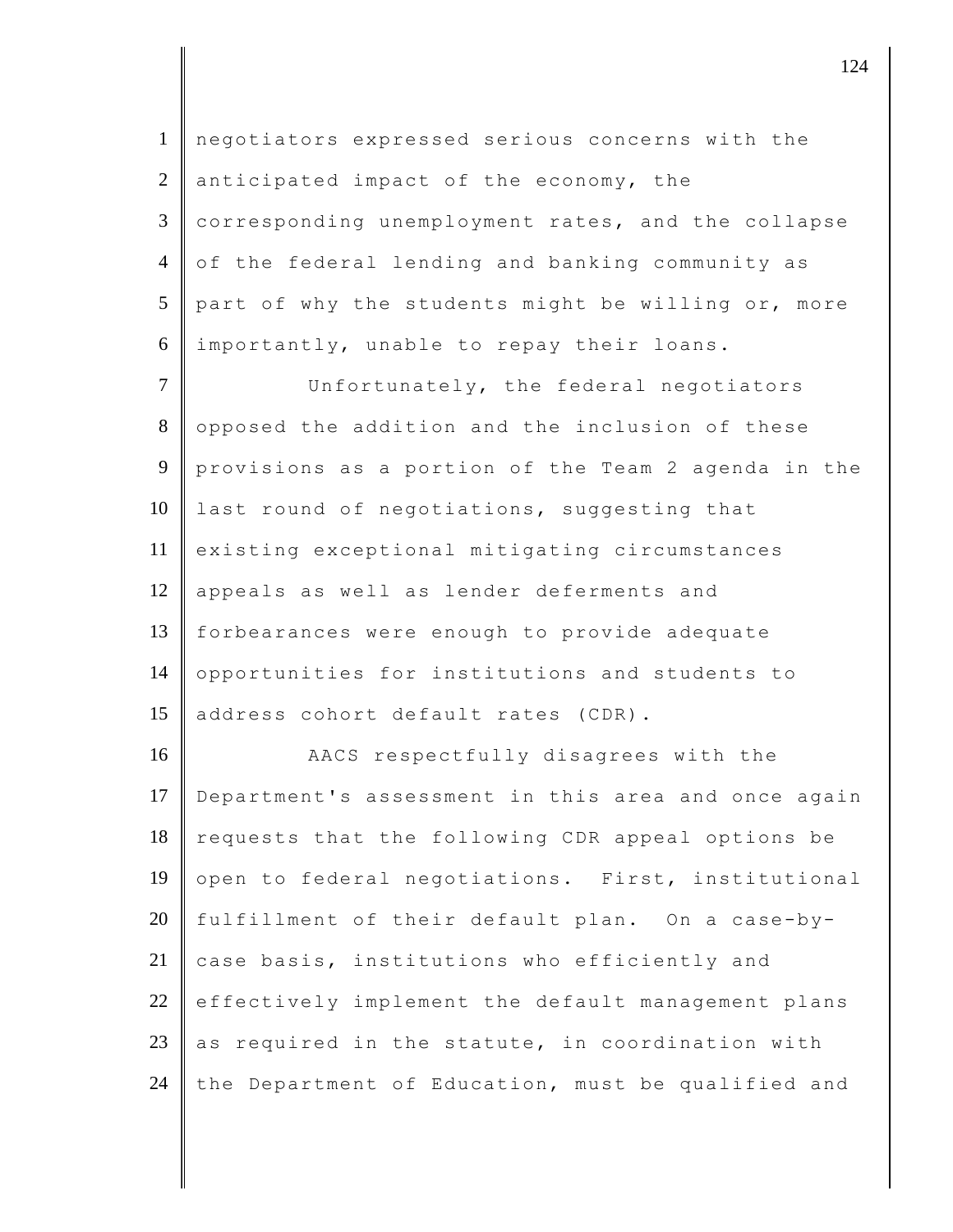| $\mathbf{1}$   | eligible to continue participating in the programs. |
|----------------|-----------------------------------------------------|
| $\overline{2}$ | Second, significant localized                       |
| 3              | unemployment. In areas where the local              |
| $\overline{4}$ | unemployment rate exceeds the national average,     |
| 5              | institutions serving students from these            |
| 6              | populations should be given additional latitude in  |
| $\overline{7}$ | the application of the eligibility criteria under   |
| $8\,$          | cohort default rates.                               |
| 9              | Third, alignment of appeals rights. The             |
| 10             | regulations should align the appeals provisions so  |
| 11             | that institutions are eligible to begin seeking     |
| 12             | appeals rights as established under both the two-   |
| 13             | year and three-year proposals sooner, not later.    |
| 14             | And we also request that the Department             |
| 15             | consider ensuring that their response time for      |
| 16             | erroneous data appeals is limited. Currently under  |
| 17             | erroneous data appeals there is no defined timeline |
| 18             | for when decisions will be made by the Department.  |
| 19             | Third, prior minor-year charges. A little           |
| 20             | more than a year ago, AACS first became aware of a  |
| 21             | shift in interpretation by the Department regarding |
| 22             | the awarding of federal student financial           |
| 23             | assistance under the prior minor year charges       |
| 24             | regulations. Since that time, we have actively      |
|                |                                                     |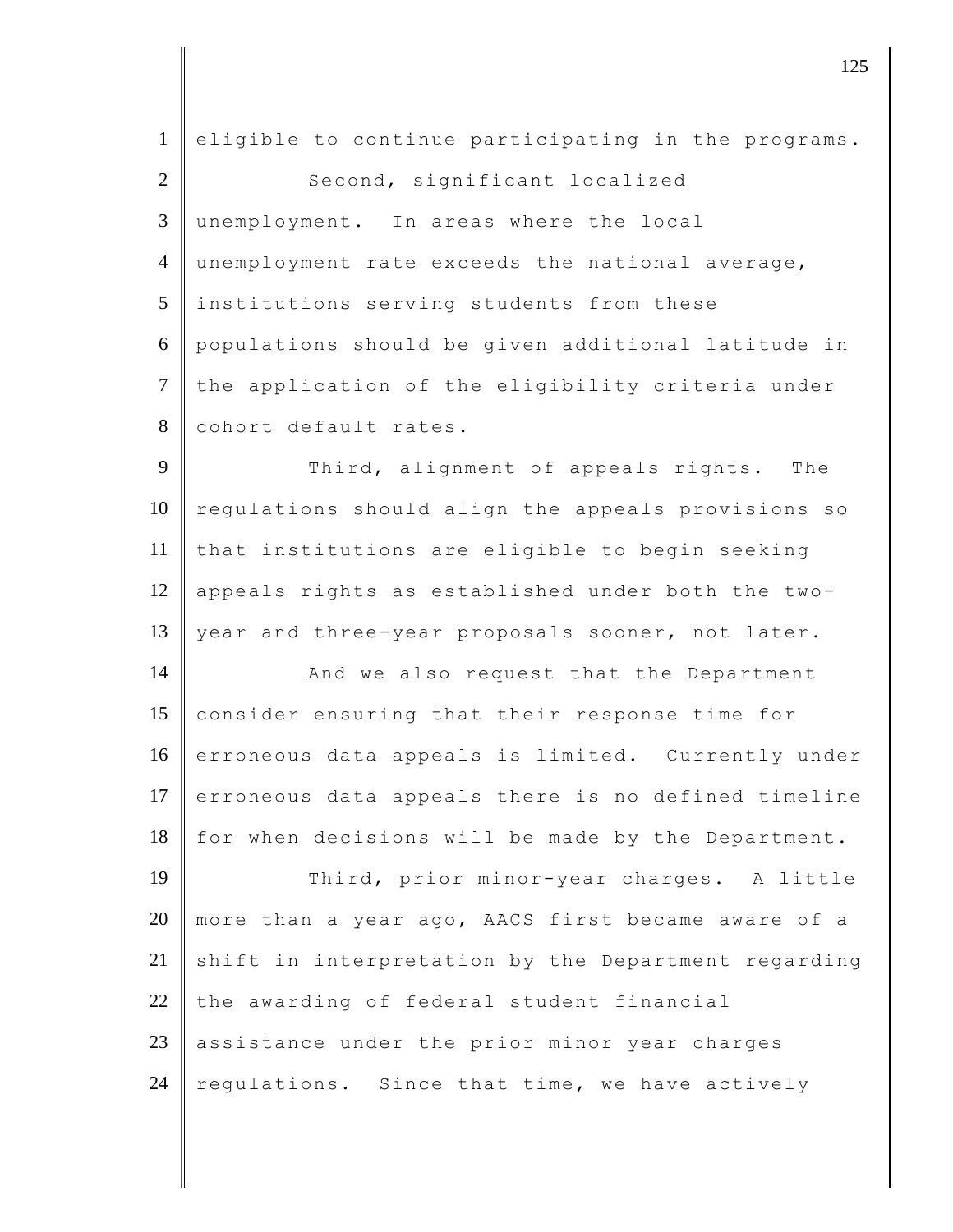| $\mathbf{1}$   | engaged in dialogue with the Department in an       |
|----------------|-----------------------------------------------------|
| 2              | effort to address the unintended consequences we    |
| $\mathfrak{Z}$ | believe negatively impact students and their        |
| $\overline{4}$ | ability--and our ability to comply. We acknowledge  |
| 5              | and appreciate steps taken by the Department over   |
| 6              | the past 14 months to address our concerns, and     |
| $\overline{7}$ | your willingness to work with us to protect the     |
| 8              | interest of students in schools in this area.       |
| 9              | We believe that our discussions help to             |
| 10             | bring about an effective solution and have been     |
| 11             | patiently and eagerly awaiting the publication of a |
| 12             | "Dear Colleague" letter clarifying the Department's |
| 13             | definitive guidance. To date, this guidance has     |
| 14             | yet to be published. Therefore, AACS respectfully   |
| 15             | requests that if such guidance is not published     |
| 16             | prior to the announcement of the topics for         |
| 17             | consideration in the next round of negotiations,    |
| 18             | that this issue be added to the agenda.             |
| 19             | And finally, as previously stated, the              |
| 20             | issue of professional judgment as it relates to     |
| 21             | over-borrowing of students, AACS urges the          |
| 22             | Department to work with our community to develop    |
| 23             | regulations under the Criteria for Professional     |
| 24             | Judgment which will enable our financial aid        |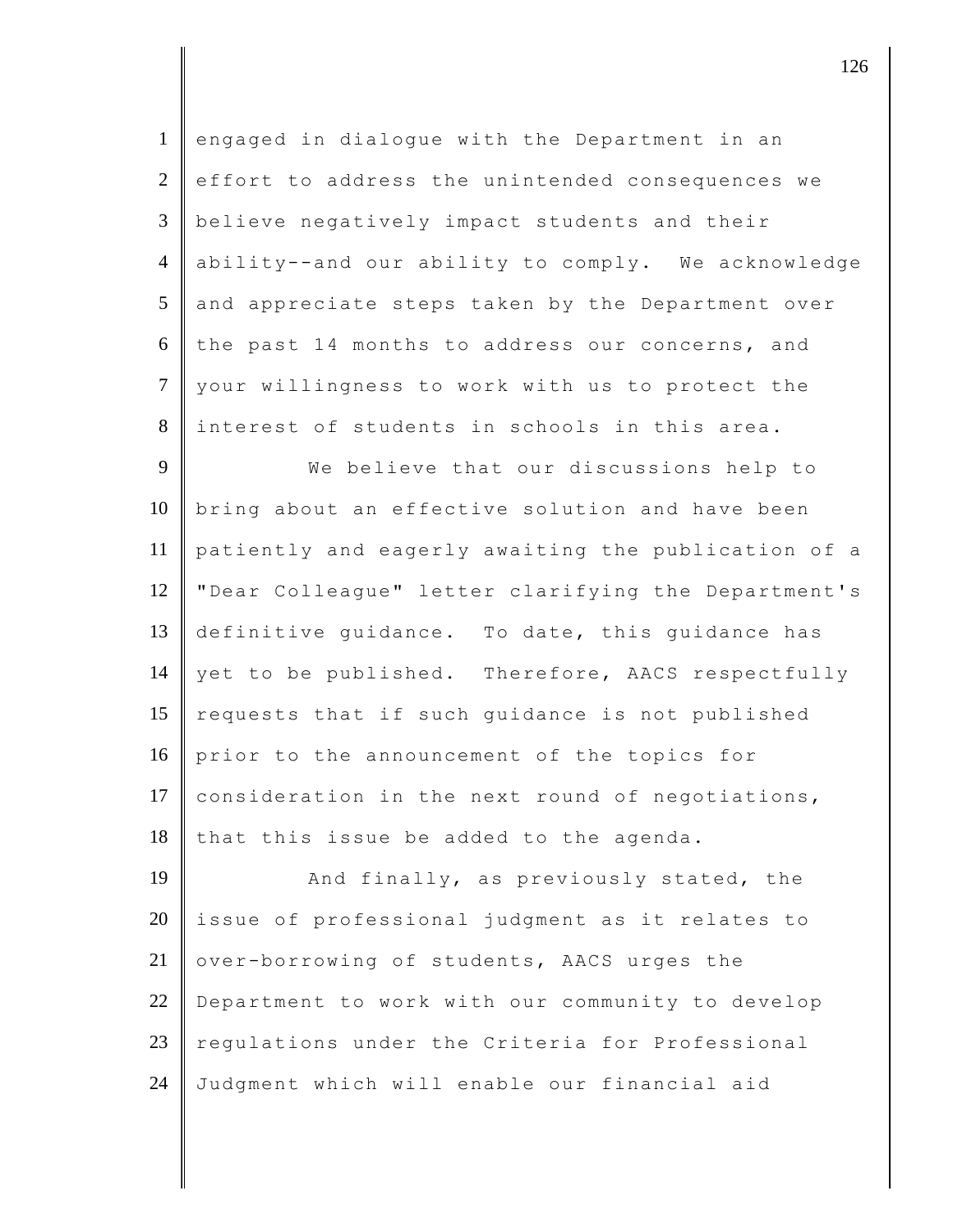| $\mathbf{1}$   | administrators to prevent students from borrowing   |
|----------------|-----------------------------------------------------|
| $\overline{2}$ | federal student financial assistance beyond that    |
| 3              | which is needed directly for their education and    |
| $\overline{4}$ | training. We are deeply concerned that the          |
| 5              | emphasis on providing students and their families   |
| 6              | with information on all of the student financial    |
| $\tau$         | assistance that they qualify for may present very   |
| 8              | serious and unintended consequences in the form of  |
| 9              | increased borrowing, leading to larger than         |
| 10             | necessary student indebtedness, an increased risk   |
| 11             | of future defaults for students from lower socio    |
| 12             | and economic incomes and PACs, and additional       |
| 13             | upward pressure on proprietary institution's        |
| 14             | eligibility to comply with the participation under  |
| 15             | the 90/10 rule.                                     |
| 16             | As I noted prior, we support all of these.          |
| 17             | We welcome the opportunity to work with the         |
| 18             | Department in the development of these regulations, |
| 19             | and we'll be offering up our opportunity and our    |
| 20             | nominations for participation once the notice is    |
| 21             | put forward.                                        |
| 22             | Thank you.                                          |
| 23             | MADZELAN: Thanks, Tom.<br>MR.                       |
| 24             | Tom was our last speaker scheduled for              |
|                |                                                     |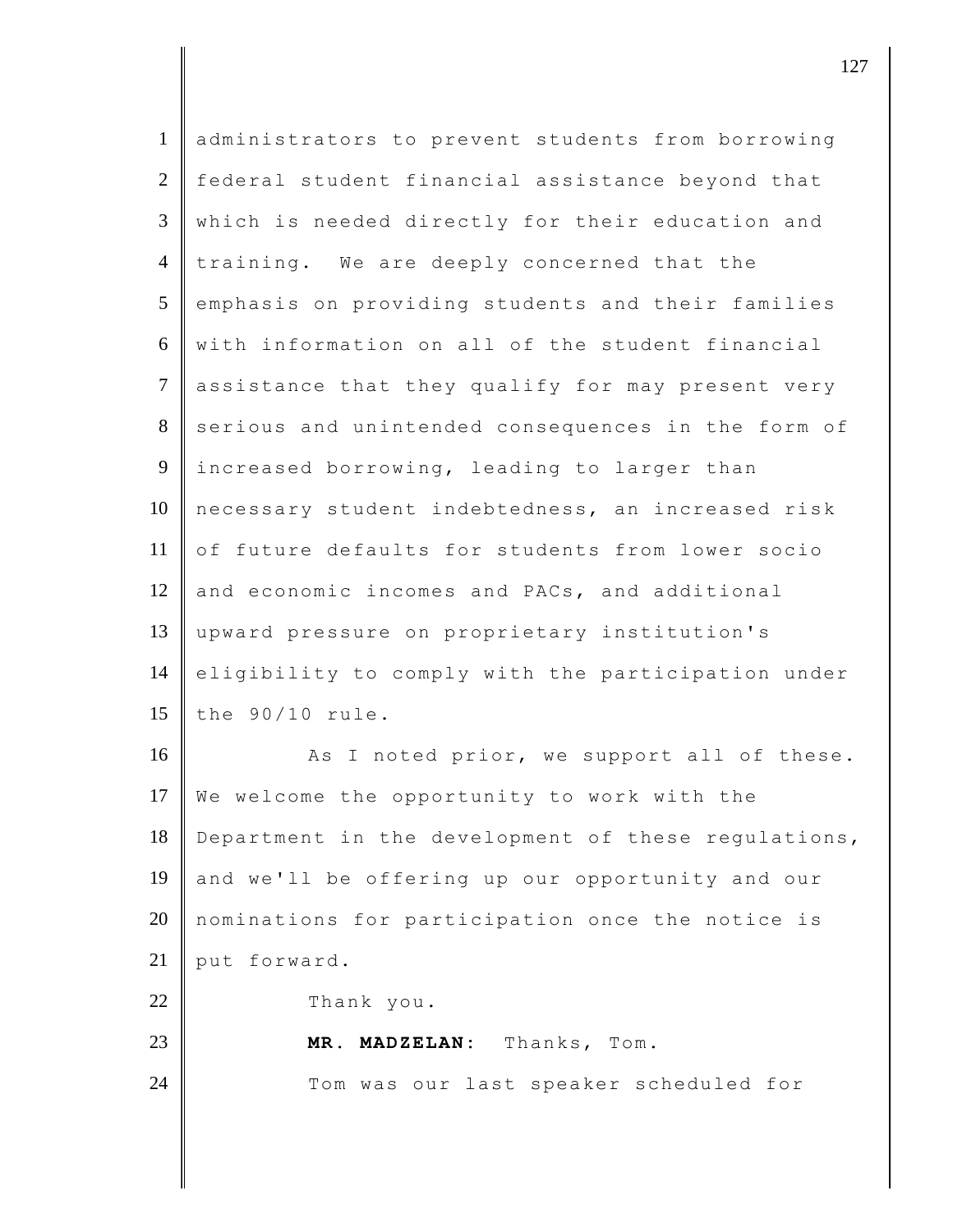| $\mathbf{1}$   | this morning, so since it is close to 12:00, we     |
|----------------|-----------------------------------------------------|
| $\overline{2}$ | anticipated breaking for lunch anyway, let us break |
| $\mathfrak{Z}$ | now for lunch, give you an extra 10 minutes or so,  |
| $\overline{4}$ | and we will reconvene precisely at 1:00 p.m. Thank  |
| $\sqrt{5}$     | you.                                                |
| 6              |                                                     |
| $\overline{7}$ |                                                     |
| 8              | [Whereupon, at 11:50 a.m., a luncheon               |
| 9              | recess was taken.]                                  |
| 10             |                                                     |
| 11             |                                                     |
| 12             |                                                     |
| 13             |                                                     |
| $14$           |                                                     |
| 15             |                                                     |
| 16             |                                                     |
| 17             |                                                     |
|                |                                                     |
|                |                                                     |
|                |                                                     |
|                |                                                     |
|                |                                                     |
|                |                                                     |
|                |                                                     |
|                |                                                     |
|                |                                                     |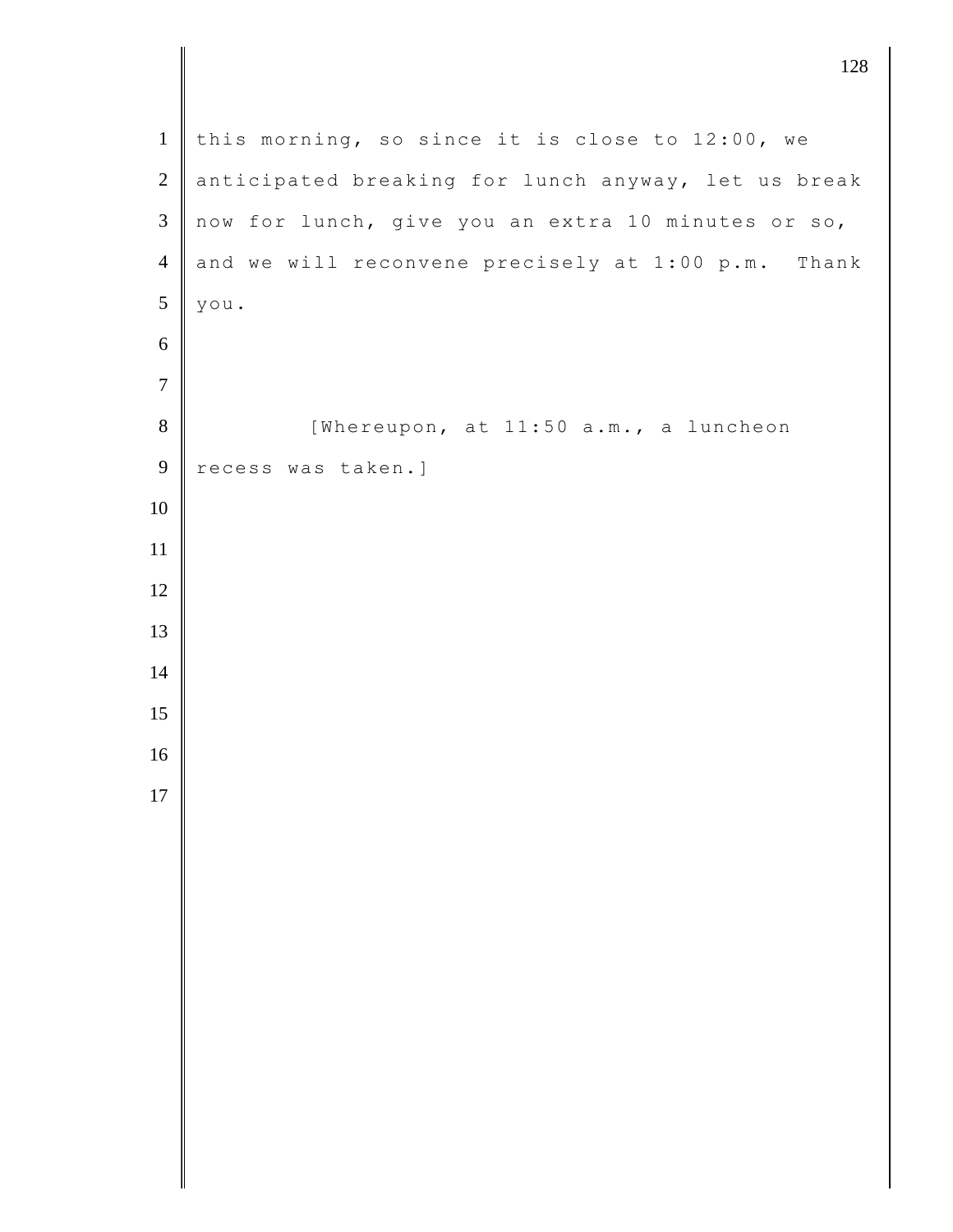1 || A F T E R N O O N S E S S I O N  $2 \|$  [1:00 p.m.] 3 **MR. MADZELAN:** We'll go ahead and get 4 started now with our first speaker this afternoon, 5 Jillian Estes; James, Hoyer, Newcomer, Smiljanich & 6 Yanchunis, if I have any or all of those right. 7 || MS. ESTES: What's that? 8 **MR. MADZELAN:** If I have any or all of 9 those right of your firm name? 10 **MS. ESTES:** You got the point across. 11 **MR. MADZELAN:** Welcome. 12 **MS. ESTES:** Thank you. Thank you for the 13 opportunity to speak today. My name is Jillian 14 Estes and I'm a class action consumer advocacy 15 attorney with the law firm of James, Hoyer, 16 Newcomer, Smiljanich & Yanchunis. And yes, I gave 17 the stenographer a business card so she doesn't 18 have to spell those. 19 It's my honor to represent a group of  $20$  students who is perhaps the most important people  $21$  involved in the entire rulemaking process: the  $22$  students of the career colleges. 23 In the interest of full disclosure, I 24 currently represent a class of students alleging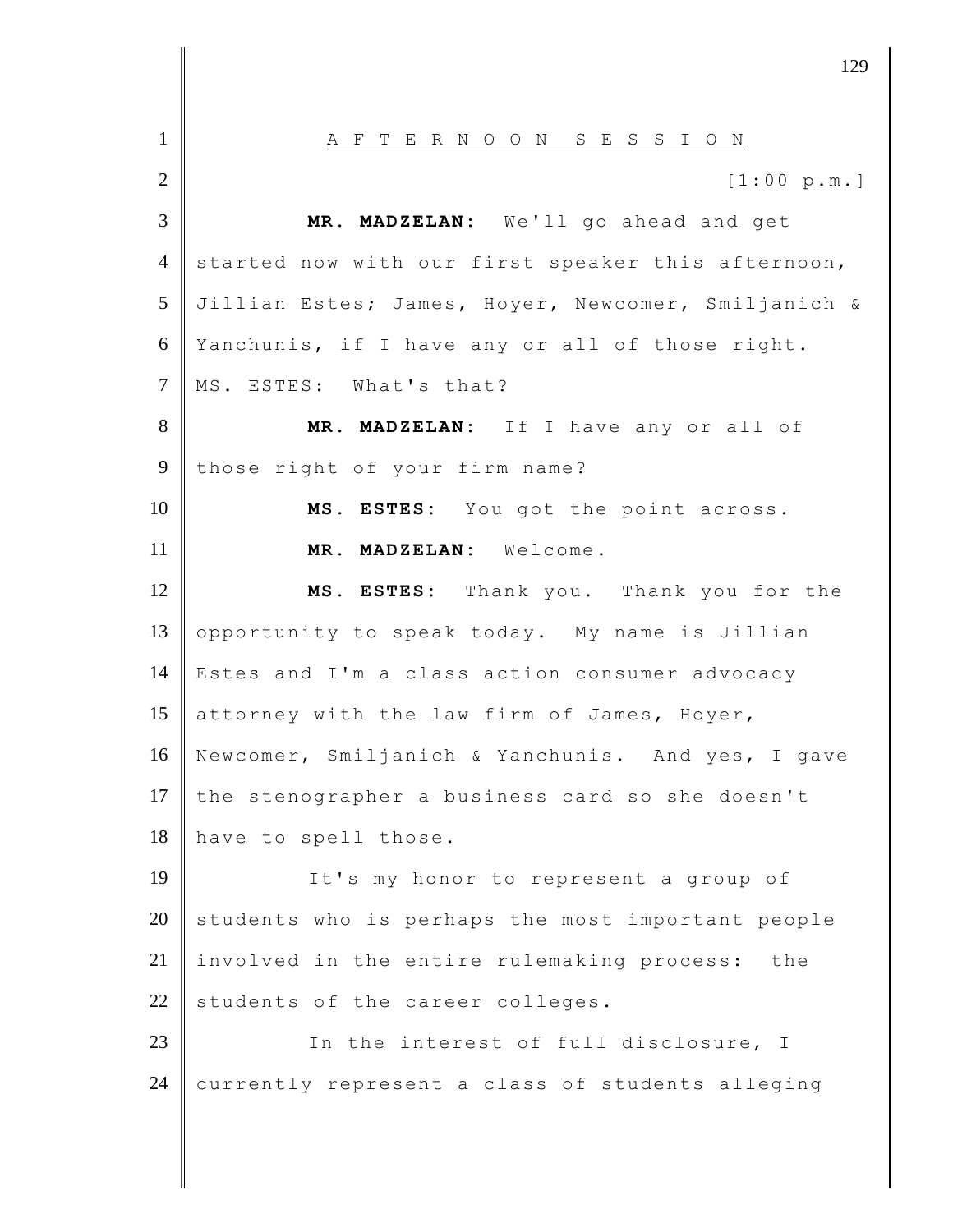| $\mathbf{1}$    | deceptive trade practices and unsupervised internal |
|-----------------|-----------------------------------------------------|
| $\overline{2}$  | lending against Westwood College, a for-profit      |
| $\overline{3}$  | career institution based out of Denver, Colorado.   |
| $\overline{4}$  | As such, much of my investigation into the industry |
| $5\overline{)}$ | has centered around Westwood. However, I'm          |
| 6               | confident in my findings that the career college    |
| $\tau$          | community is a small one and the practices of one   |
| 8               | school are often reflected very similarly in the    |
| 9               | practices of the others.                            |
| 10              | First, I'd like to commend the Department           |
| 11              | for its continuing efforts in opening these         |
| 12              | hearings and the rulemaking process to the public.  |
| 13              | I find few things more troubling than the remarks   |
| 14              | made at the October 2008 hearings at which Harris   |
| 15              | Miller, whom we heard from earlier, as President of |
| 16              | the Career College Association, requested that      |
| 17              | negotiating over a certain topic be restricted only |
| 18              | to members of his association. With all due         |
| 19              | respect to Mr. Miller, the implication that         |
| 20              | allowing many parties to affect the regulations of  |
| 21              | our government would be like "allowing non-pilots   |
| 22              | to fly a plane" is so wholly illogical that it      |
| 23              | would be laughable if not for the alarming insight  |
| 24              | it shows into the CCA, and assumingly its member    |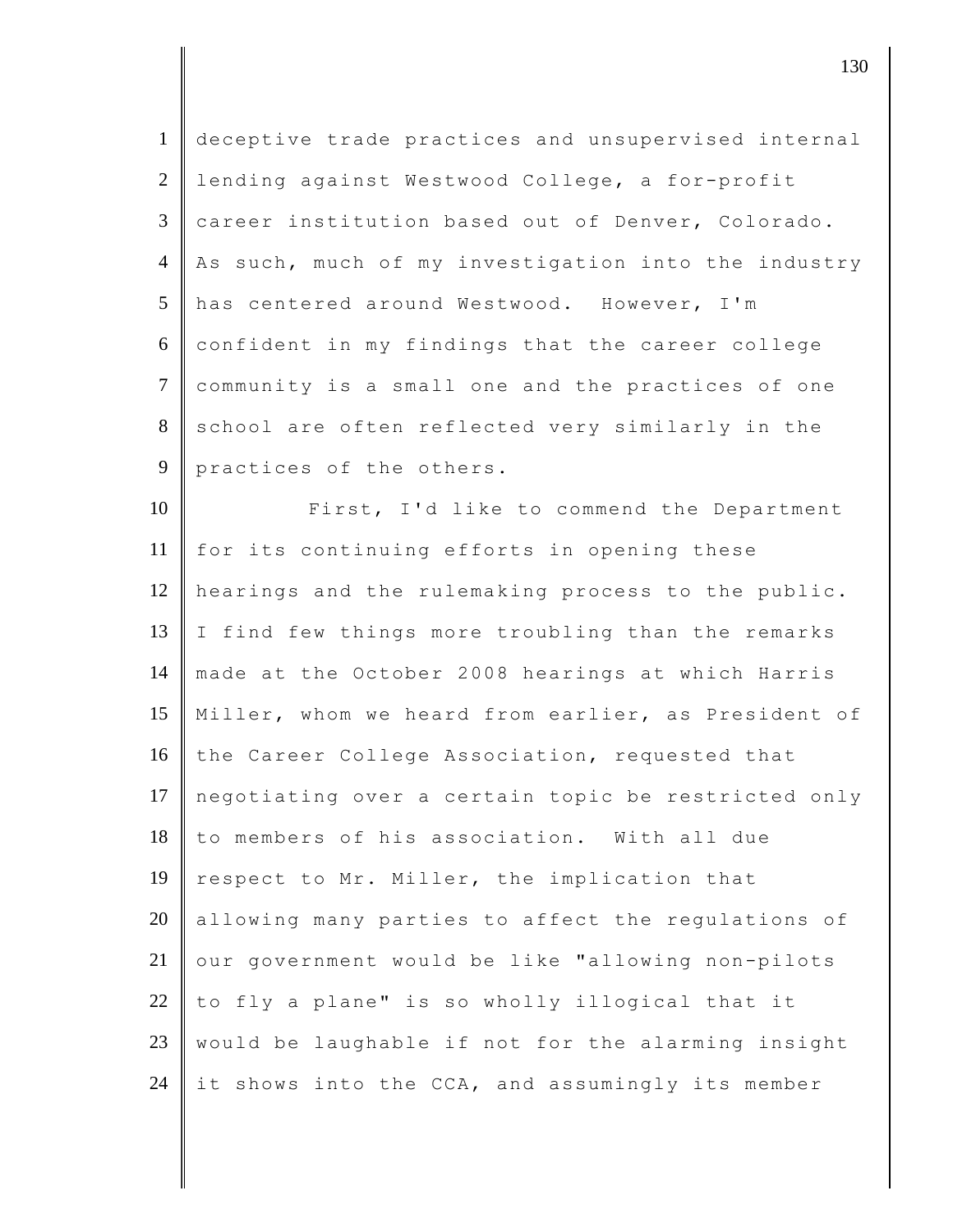1 schools, as to how they view the public, including  $2$  their own students.

3 Perhaps this is why students of career 4 colleges across the country have come to my firm in 5 droves, crying out for someone to hear their  $6 \parallel$  concerns and to help them have a voice. The 7 desperate need for representation was not a 8 reaction I anticipated when I ventured into the 9 for-profit college arena, but the necessity of a 10 unified voice for students is remarkably apparent, 11 particularly given the unbalanced presentations at 12 today's proceedings.

13 In addition to student victims, I'm 14 contacted on a daily basis by former and current 15 employees of various colleges looking to tell me 16 about their school's practices. While my ethical 17 obligations prohibit discussion with current 18 employees of certain colleges, the simple fact that 19 they continue to reach out speaks volumes.

20 However, the former employees have no such 21 restrictions and they speak freely about the 22 practices they've witnessed and participated in. 23 While the career colleges may appeal to regulators,  $24$  they do not pay bonuses in exchange for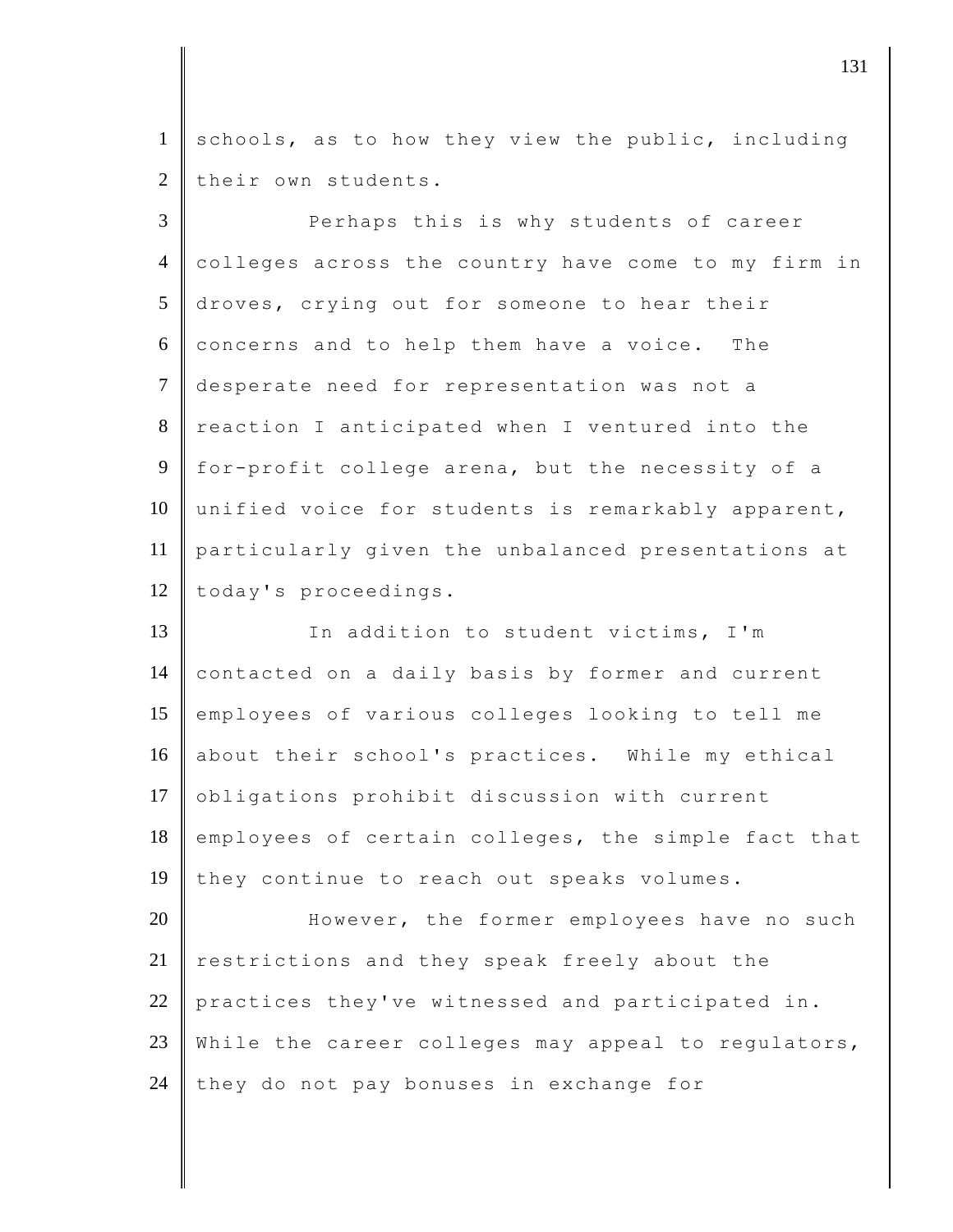| $\mathbf{1}$   | recruitment. The environment created at the         |
|----------------|-----------------------------------------------------|
| $\overline{2}$ | schools tells a very different story. Employees     |
| $\mathfrak{Z}$ | repeatedly tell me stories of parties and gift      |
| $\overline{4}$ | certificates, meals out, extra vacation time, and   |
| 5              | even exotic trips to the Caribbean, all for         |
| 6              | securing a certain number of student applications.  |
| $\overline{7}$ | Not graduations, just applicants that stay past the |
| 8              | 14-day window needed to secure Title IV funds.      |
| 9              | Competitive team environments encourage             |
| 10             | recruiters to think of potential students as points |
| 11             | to be scored rather than individuals that may or    |
| 12             | may not be suited to a particular learning          |
| 13             | environment. The safe harbors that have been        |
| 14             | frequently discussed today are ironic in name and   |
| 15             | implication. The idea of safety betrays the         |
| 16             | priority of the administration that created them as |
| 17             | the regulations provide safety only to the schools  |
| 18             | who use them to tow the line of propriety while     |
| 19             | wholly disregarding the impact on students who are  |
| 20             | subjected to those recruiting practices.            |
| 21             | My first suggestion then is that the                |
| 22             | Department completely reexamine the practical       |
| 23             | impact of these dangerous harbors and remove or     |
| 24             | narrowly define them to consider the elaborate      |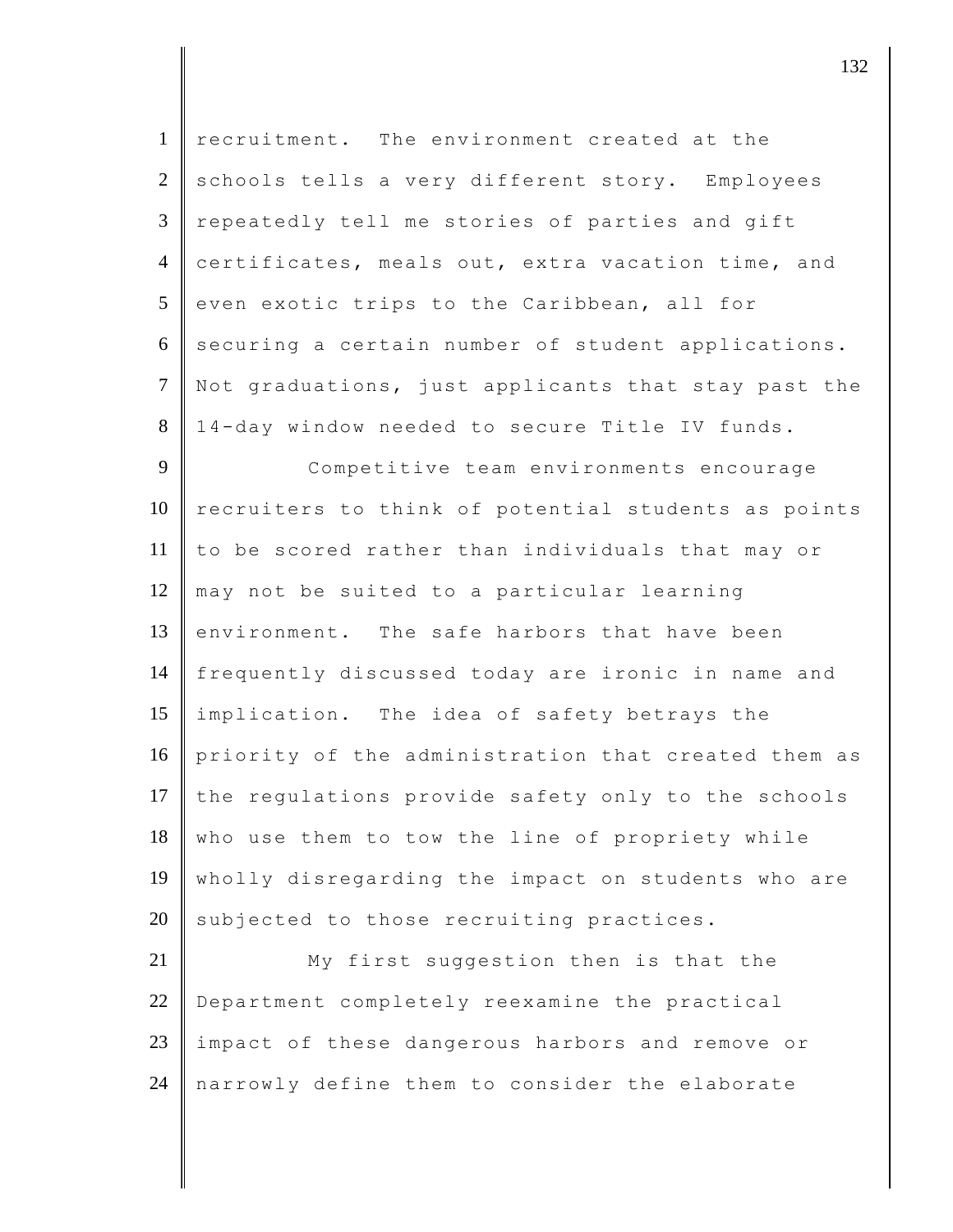1 incentive programs as part of the bonus structure 2 that is weighed in considering Title IV compliance.

3 | I apologize in advance for a slight 4 deviation in getting to my next suggestion for 5 Department regulation. I was educated at the 6 University of Florida, and for 10 years, I have 7 been a devoted fan of the Gator football program. 8 It's been a good 10 years for us. Any diehard fan 9 of college football will tell you that the single 10 most important indicator of continuous program 11 success is strong recruiting. And while Mr. Harris 12 attempted to compare career college recruiting to 13 his neighbor's water polo contacts, he left out the 14 major difference: Because of the critical nature 15 of recruitment, college coaches' recruiting 16 activities are heavily regulated by governing 17 bodies and any misstep is quickly and consistently 18 penalized. Simply, schools that violate the rules  $19$  of recruiting are forbidden from recruiting in  $20$  future years with the number of years tied to the 21 severity of the violation. The threat to future  $22$  seasons encourages accountability and  $23$  responsibility by all members of the team in 24 ensuring a proper recruiting period.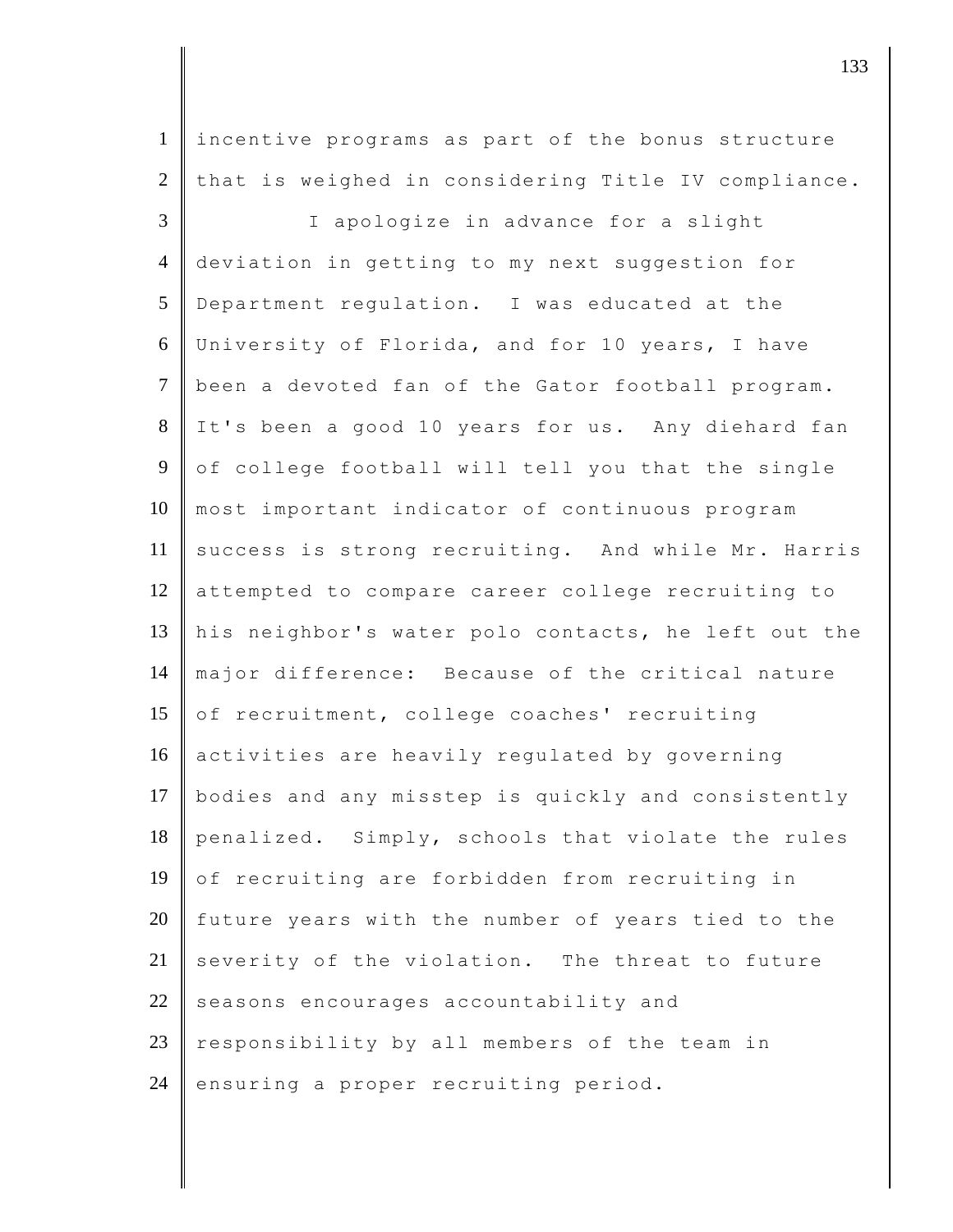| $\mathbf{1}$   | The financial success of a career college            |
|----------------|------------------------------------------------------|
| $\overline{2}$ | is undeniably similar in that it depends nearly      |
| 3              | entirely on the continued enrollment of new          |
| $\overline{4}$ | students, but the current penalties for violations   |
| 5              | fall far too short of providing a deterrent value.   |
| 6              | Under the current system, schools that are tapped    |
| $\overline{7}$ | with admissions violations are largely able to       |
| $8\,$          | dismiss the issue and continue on with business as   |
| 9              | usual. By way of example, Westwood College           |
| 10             | recently settled a federal lawsuit alleging a        |
| 11             | variety of recruiting and state regulating issues.   |
| 12             | The \$7 million settlement was a mere pittance to a  |
| 13             | school that brought in over \$300 million last year. |
| 14             | At that rate, schools are likely to consider the     |
| 15             | lawsuits or fines simply to be part of the cost of   |
| 16             | doing business.                                      |
| 17             | But if the Department instills a penalty             |
| 18             | that would limit the amount of federal funds that    |
| 19             | can be spent on recruiting, the schools will         |
| 20             | recognize that there is no other option than to      |
| 21             | correct any improper practices or risk losing the    |
| 22             | life blood of their financial success. Restricting   |
| 23             | the federal funds allowed to be used for             |
| 24             | advertising would make the money into a shield used  |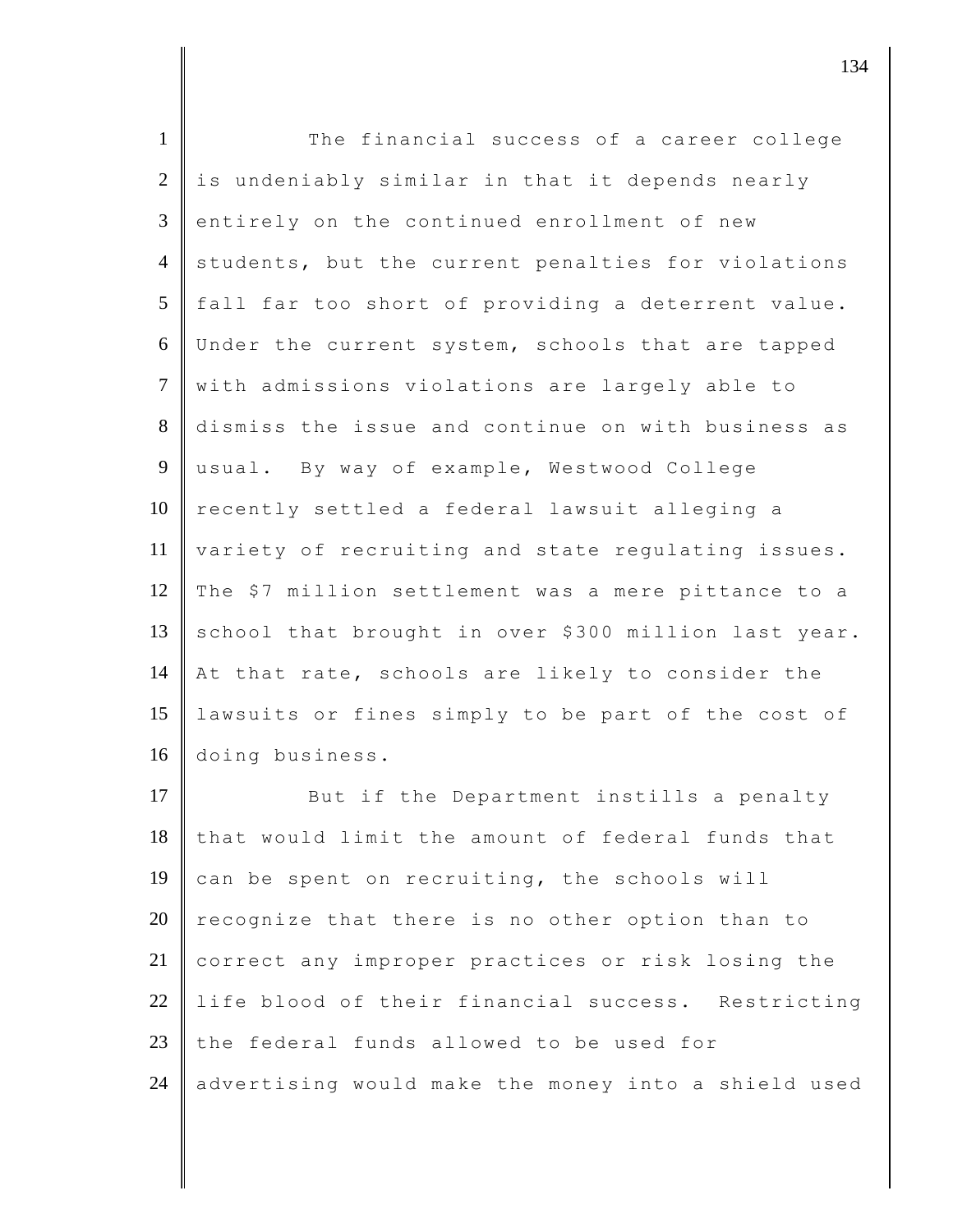1 to protect the students rather than a sword to 2 attack uninformed and unprepared potential 3 applicants.

4 Schools who are confident that their 5 advertisements and recruiters are relaying accurate 6 information should find no objection to this as it 7 serves only to raise the accountability industry-8 wide. Schools will be forced to monitor the flow 9 of information more closely and to ensure that 10 potential students are not subjected to boiler room 11 recruitment tactics that blur the line between 12 truth and aspiration.

13 It is tremendously encouraging to see that 14 the Department of Education has focused its 15 regulatory sites on the critical issues of program 16 integrity. It is undeniable that these hearings 17 are dominated by industry representatives who 18 encourage loosening regulations and letting the 19 schools essentially regulate themselves. It is  $20$  equally undeniable that the schools should not be 21 the Department's primary concern. The students 22 need protection, they need requlation, and they 23 need to be heard.

24  $\parallel$  As a consumer attorney, I'm committed to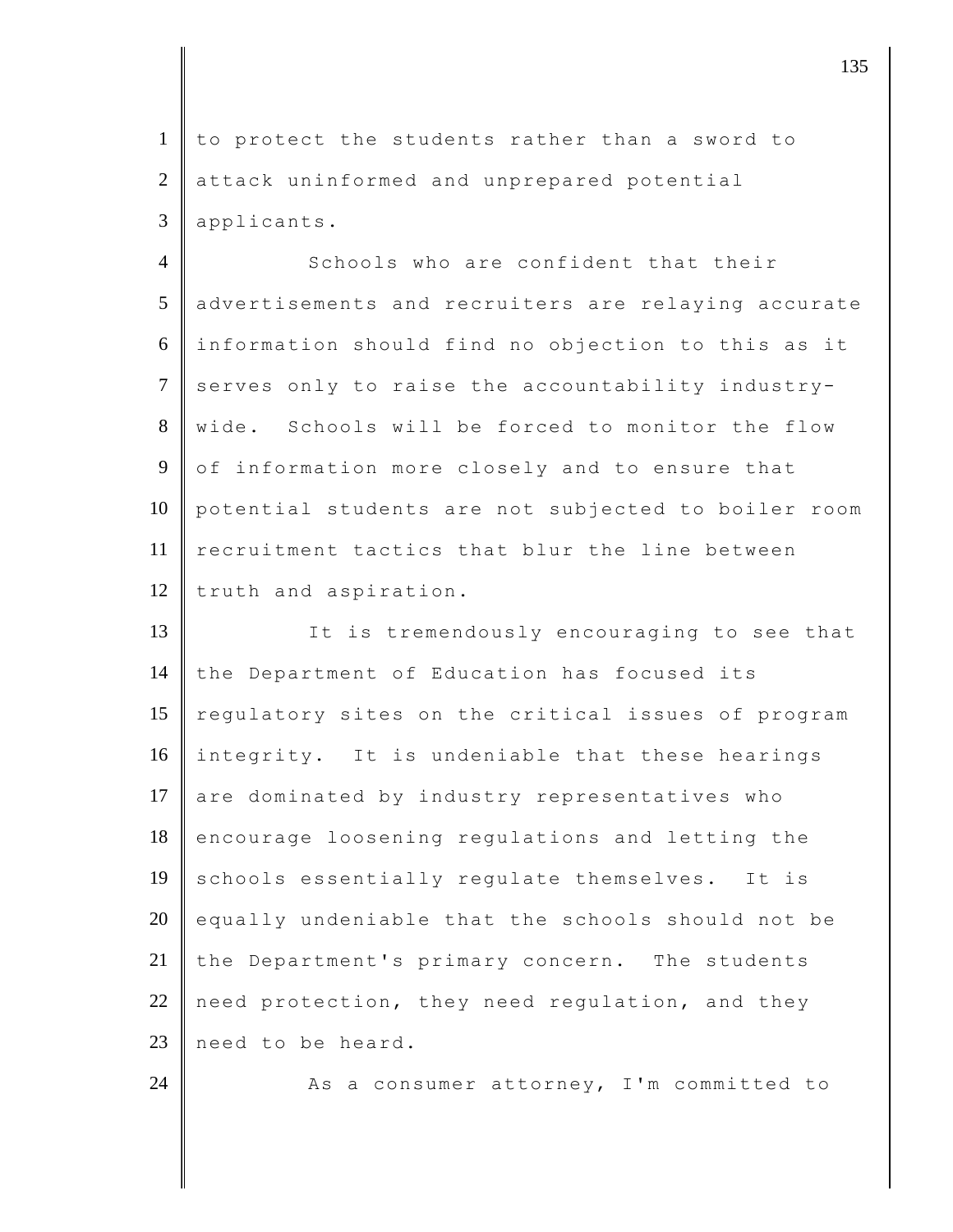| $\mathbf{1}$   | representing the students whose lives have been        |
|----------------|--------------------------------------------------------|
| 2              | destroyed by insurmountable debt created as a          |
| 3              | result of misinformation and straight-out lies         |
| $\overline{4}$ | about program quality. There is a lot of job           |
| 5              | security in that field these days. But the value       |
| 6              | of constantly reacting pales in comparison to the      |
| $\tau$         | value of proactive regulatory measures, the two        |
| 8              | suggestions I've introduced--a broad view of the       |
| 9              | incentives included in Title IV compliance             |
| 10             | evaluations and the penalties focused on limiting      |
| 11             | the amount of Title IV dollars that can be used in     |
| 12             | recruiting--will strongly encourage career             |
| 13             | institutes to reevaluate their recruiting methods      |
| 14             | to make students, rather than profit, their true       |
| 15             | priority.                                              |
| 16             | MR. MADZELAN: Thank you.                               |
| 17             | David, I actually have a<br>MR. CUMMINGS:              |
| 18             | question.                                              |
| 19             | MADZELAN: Jillian, question from<br>MR.                |
| 20             | Glenn.                                                 |
| 21             | CUMMINGS: Ms. Estes, could you<br>MR.                  |
| 22             | describe specifically where you see the--examples      |
| 23             | the infractions you see on enrollment recruiting<br>оf |
|                | and the process of recruiting?                         |
|                |                                                        |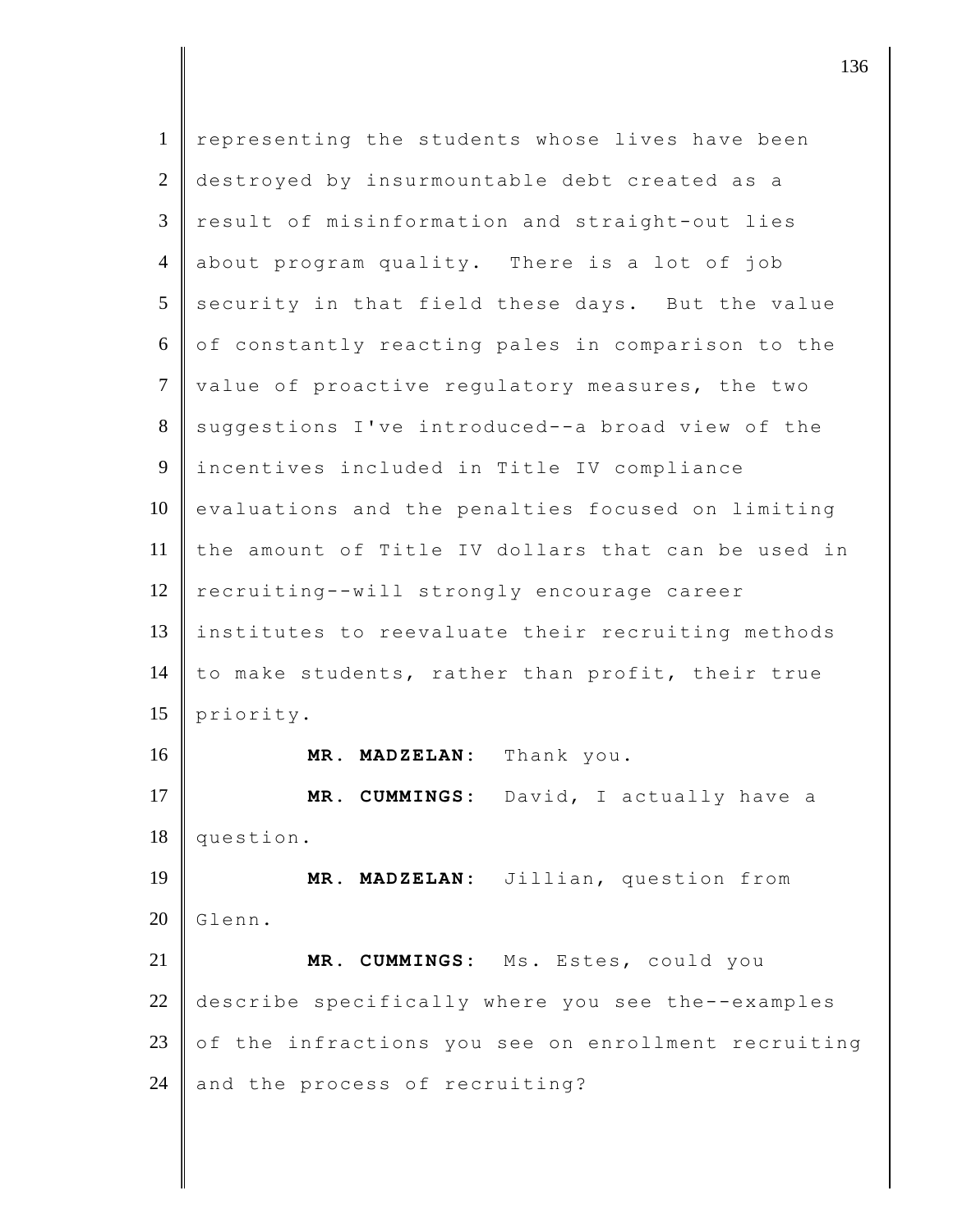| $\mathbf{1}$   | MS. ESTES: Certainly.                               |
|----------------|-----------------------------------------------------|
| $\mathfrak{2}$ | MR. CUMMINGS: What would be some                    |
| 3              | examples?                                           |
| $\overline{4}$ | MS. ESTES: I don't have the copy with me,           |
| 5              | but I will direct your attention to the lawsuit     |
| 6              | we've recently filed against the college which      |
| $\overline{7}$ | highlights a large variety of the recruiting        |
| 8              | practices. A couple that we've seen in particular   |
| 9              | have to do with faulty misinformation about the     |
| 10             | accrediting process. We talked a lot today about    |
| 11             | the difference in regional and national             |
| 12             | accreditations and the way that representation is   |
| 13             | made to the students. Oftentimes, as is             |
| 14             | understandable, national accreditation sounds like  |
| 15             | it would be the bigger and more commonly accepted   |
| 16             | accrediting process. And, in fact, we've heard      |
| 17             | recruiters as recently as December say on the phone |
| 18             | that, yes, any national accreditation will be       |
| 19             | accepted at any other college just like if you went |
| 20             | to University of Michigan or University of Florida, |
| 21             | to a potential student on the phone.                |
| 22             | In addition, we believe that the schools            |
| 23             | violate a--and I'm speaking, I apologize, but       |
| 24             | mostly about Westwood because that's where the bulk |
|                |                                                     |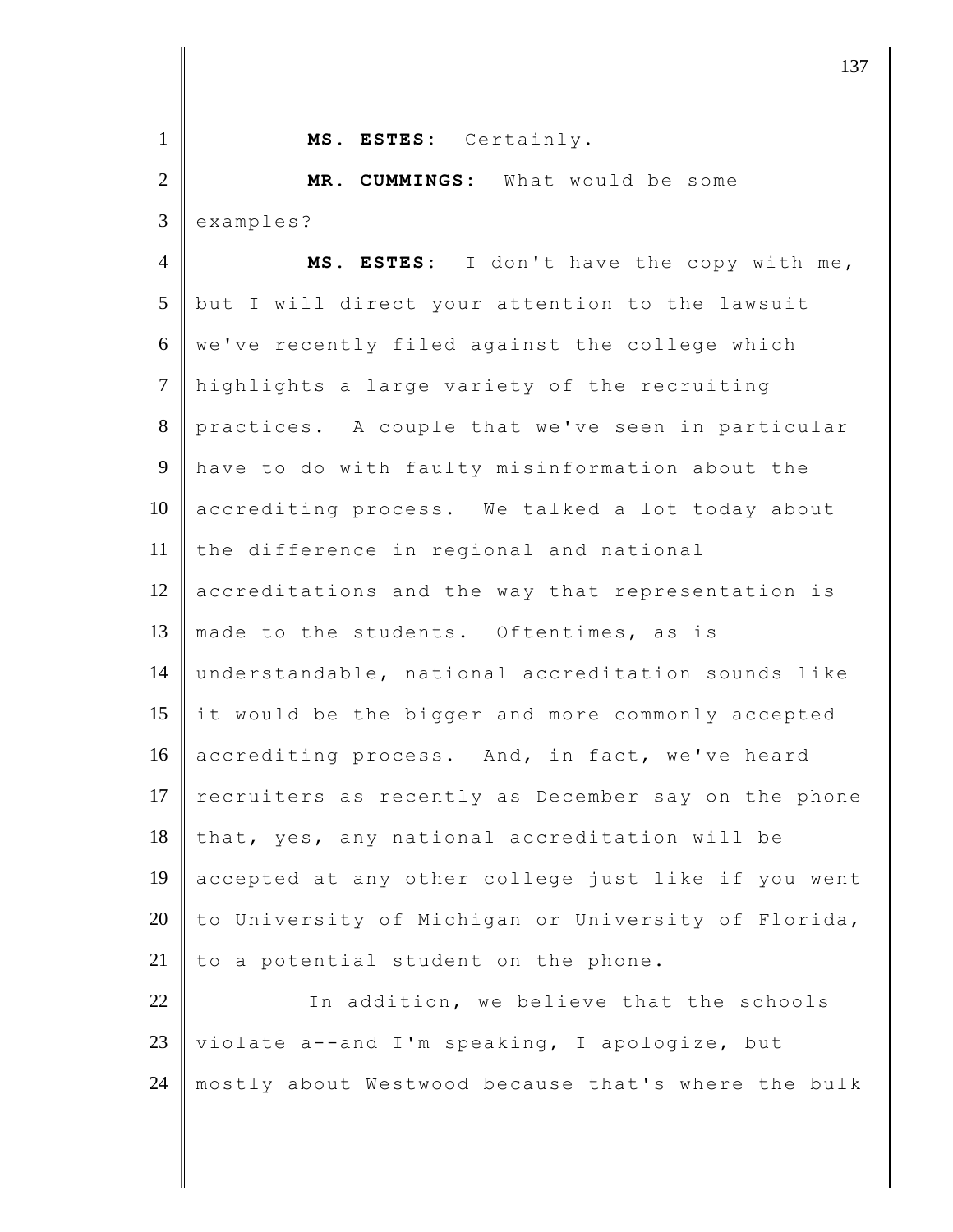| $\mathbf{1}$   | of my information has come from--that the schools   |
|----------------|-----------------------------------------------------|
| $\overline{2}$ | represent their admissions counselors as having a   |
| 3              | background in education and being qualified to make |
| $\overline{4}$ | enrollment decisions when, in fact, they're sales-  |
| 5              | related jobs. Their job descriptions strictly       |
| 6              | define sales positions. They have no background in  |
| $\overline{7}$ | education. And I think one of the major concerns    |
| 8              | we've seen, I can -- I'll submit a copy of our      |
| $\overline{9}$ | lawsuit, but as the exhibit to that, there has been |
| 10             | e-mails exchanged showing really the way that the   |
| 11             | recruiters consider the students as simply targets. |
| 12             | In one example they use the method of a drive-by    |
| 13             | shooting as an analogy for having recruiting        |
| 14             | another student, sending around to the whole        |
| 15             | company a picture of some gangsters shooting out a  |
| 16             | window as an indication they've secured a second    |
| 17             | application that morning. So just a variety of      |
| 18             | ways that show that the students are being          |
| 19             | disregarded and it's purely about the sale.         |
| 20             | Any other questions?                                |
| 21             | CUMMINGS:<br>Thank you.<br>MR.                      |
| 22             | MADZELAN: Thank you.<br>MR.                         |
| 23             | David Ureña, Community Legal Services of            |
| 24             | Philadelphia.                                       |
|                |                                                     |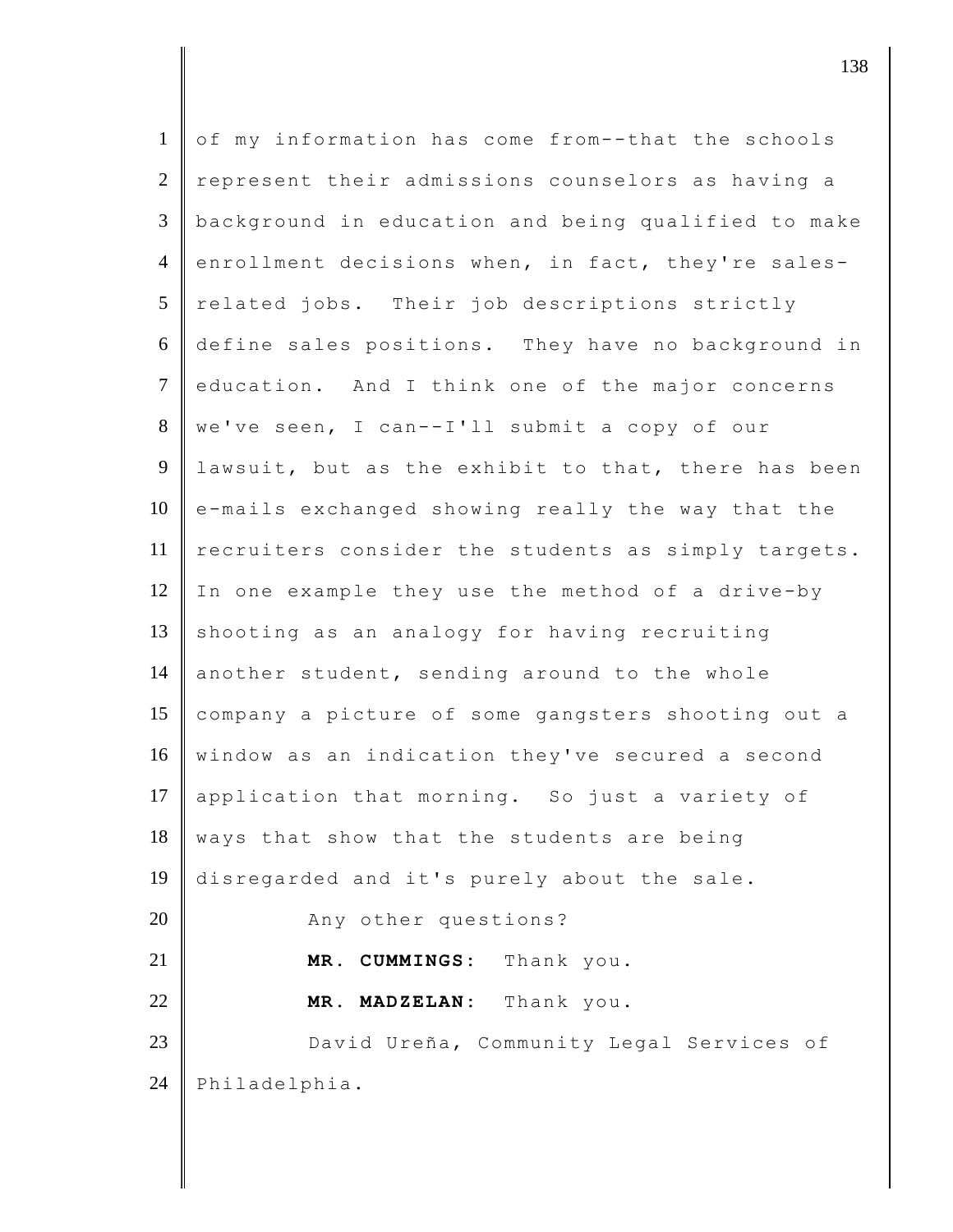1 **MR. UREÑA:** Good afternoon, everyone. My 2 name is David Ureña. I'm a paralegal at Community 3 Legal Services (CLS) of Philadelphia. First, I'd 4 like to thank the Department of Education for the 5 opportunity to offer our comments and suggestions. 6 Community Legal Services is a non-profit 7 law firm which represents and assists low-income 8 Philadelphians in civil matters. Last year alone 9 we represented or assisted over 17,000 clients in 10 matters ranging from employment law to mortgage 11 foreclosure with many practice areas in between. 12 **For decades, we have represented clients** 13 in student loan and trade school problems. As a 14 paralegal I have directly assisted clients with 15 student loan issues for over two years. And it is 16 in light of this experience and the experience of 17 Sharon Deitrich, the managing attorney at CLS and 18 my supervisor, that I wish to provide the following 19 comments and suggestions which focus on the impact  $20$  student loan and trade school problems have on low-21 income borrowers. Some of the comments and  $22$  suggestions deal with substantive issues and other 23 with procedural issues. 24 The first common problem we see is that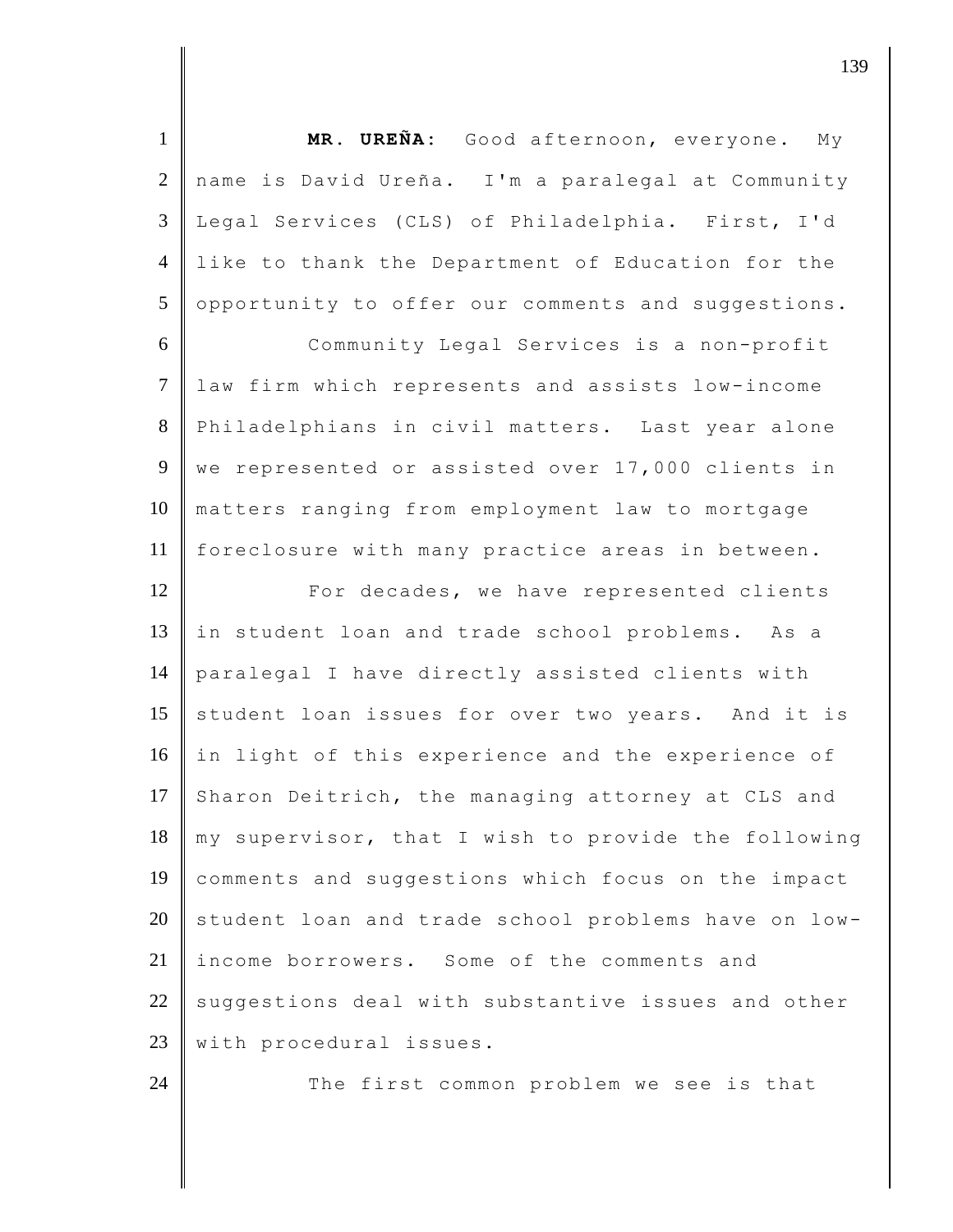1 trade schools continue to present problems for low-2 income students. CLS continues to see people who 3 appear to have legitimate complaints against trade 4 schools. For example, the cases that follow are  $5$  all from the last several years.

 Client A attended a casino dealing school 7 for two weeks. Despite believing that he never signed for a loan, he was told that he has a student loan for \$8,000. Client B relocated to Philadelphia from the South to attend an airplane maintenance school. Besides being very unhappy 12 with the quality of the training, he was put in the position of being threatened with homelessness by his school. The idea was that he would be permitted to live in student housing temporarily until he found a job and housing, but he was not 17 able to find an apartment within several weeks. He 18 was given two weeks by the school to vacate his 19 student housing by the year's end.

20 Tough tactics by schools to leverage money 21  $\parallel$  from students is a common issue that we see, 22 especially by threatening to withhold a certificate 23 at the time that the training is complete. In 24 particular, such clients have come to CLS from a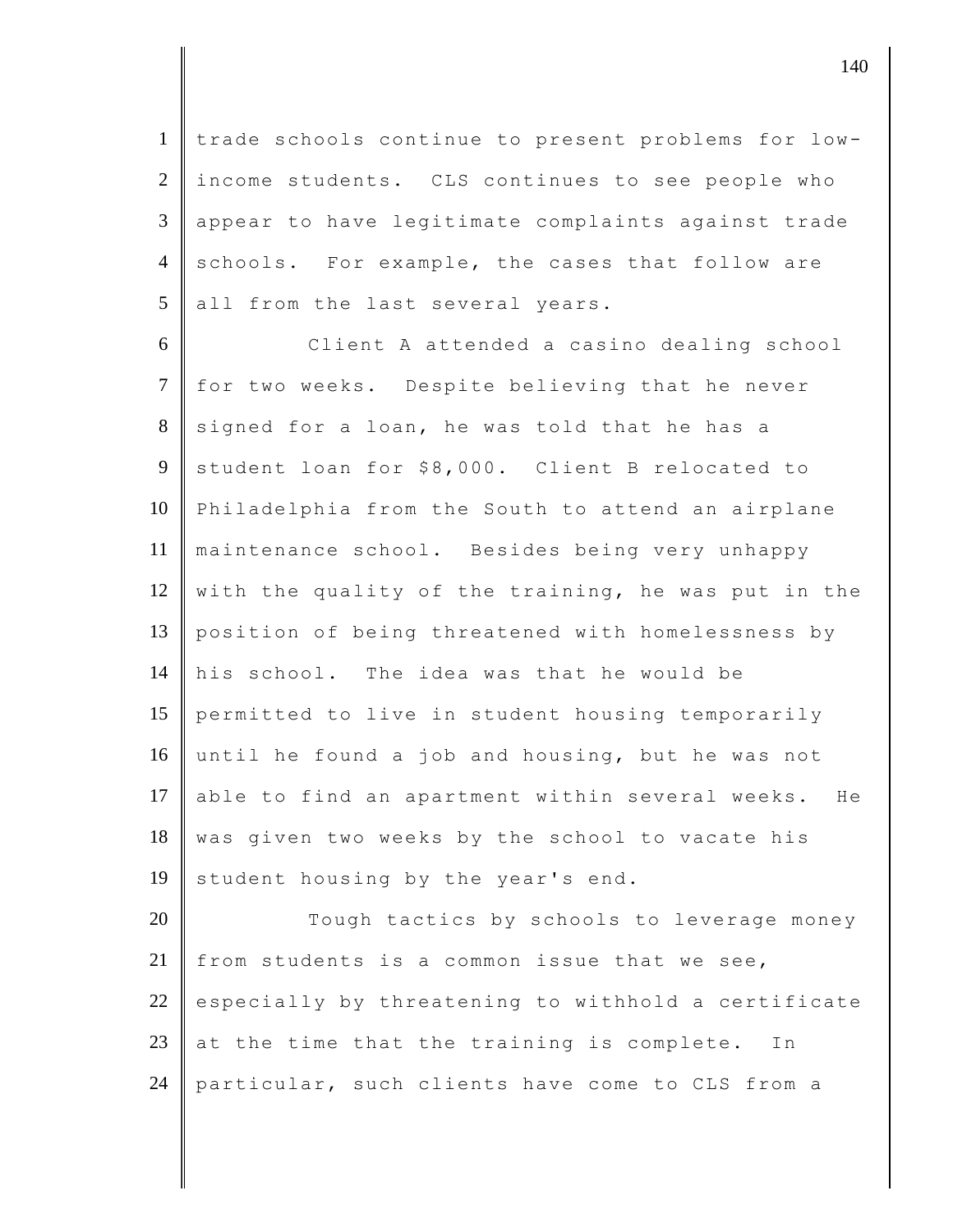cosmetology school. For example, Client C had been told at enrollment by the cosmetology school that  $3 \parallel$  she would only need to take one loan to finance her 4 education, but before she graduated she was forced to take a second loan by the school in order to complete her training.

7 | Another client expected to get a Pell 8 Grant, but did not when the cosmetology school 9 apparently mishandled her paperwork. Instead, the 10 school forced the client to take out an additional 11 loan in order to get a graduation certificate and  $12$  avoid missing the board exam.

13 Methods must be identified to better hold 14 schools responsible for their outcomes. Too many 15 students are simply borrowing too much money for 16 programs which they are not likely to complete and 17 which are not likely to lead to employment if they  $18$  do.

19 **Also, trade schools must be monitored to** 20 determine whether they deal fairly with students on 21 payment issues. Too many students are experiencing 22  $\parallel$  bait-and-switch tactics in which they are quoted 23 one figure as to the amount of money that they will 24 owe or have to borrow, but later are told that a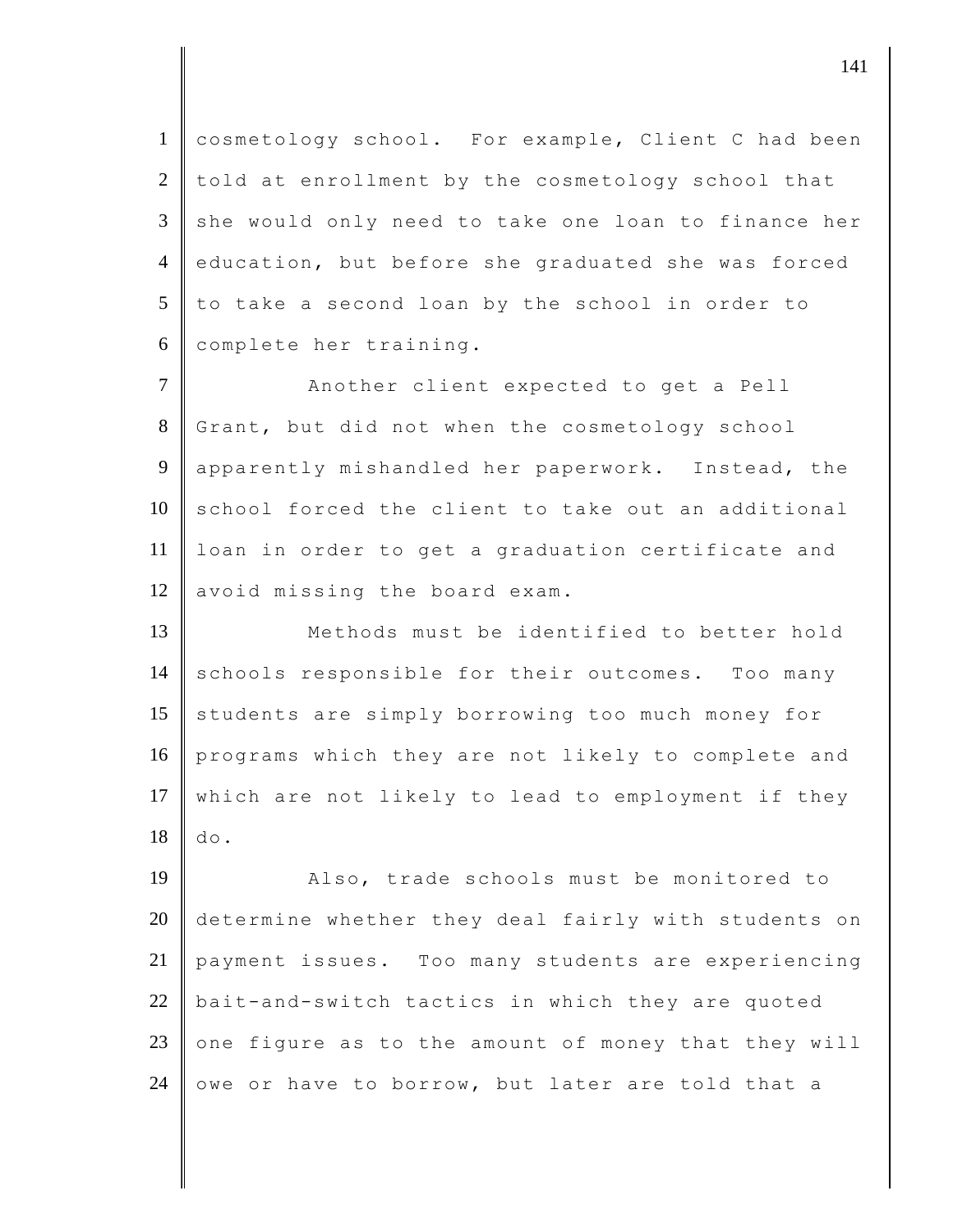1 second much higher number is their actual cost. 2 Their completion certificates often are being held 3 hostage in these disputes. Moreover, monitoring 4 for compliance with refund terms of enrollment  $5$  agreement is needed.

6 Another problem that we see is that 7 discharge applications--and this is a procedural 8 problem--where they must be mailed to is unclear 9 and confusing. And this might seem to be a minor  $10$  issue on the surface, but this is a problem which 11 | impedes borrowers from successfully submitting 12 discharge applications, leading them to become 13 frustrated with the system and dropping their 14 effort altogether when they could very well be 15 entitled to a discharge.

16 It is not uncommon to find it exceedingly difficult to find the correct address to which a discharge application should be mailed. This stems from the fact that many online discharge forms do not contain any directions on where the discharge form should be mailed to. Sometimes the information regarding where to mail discharge forms  $\parallel$  to provided online or over the form is errant or 24 out of date, and discharge forms may be required to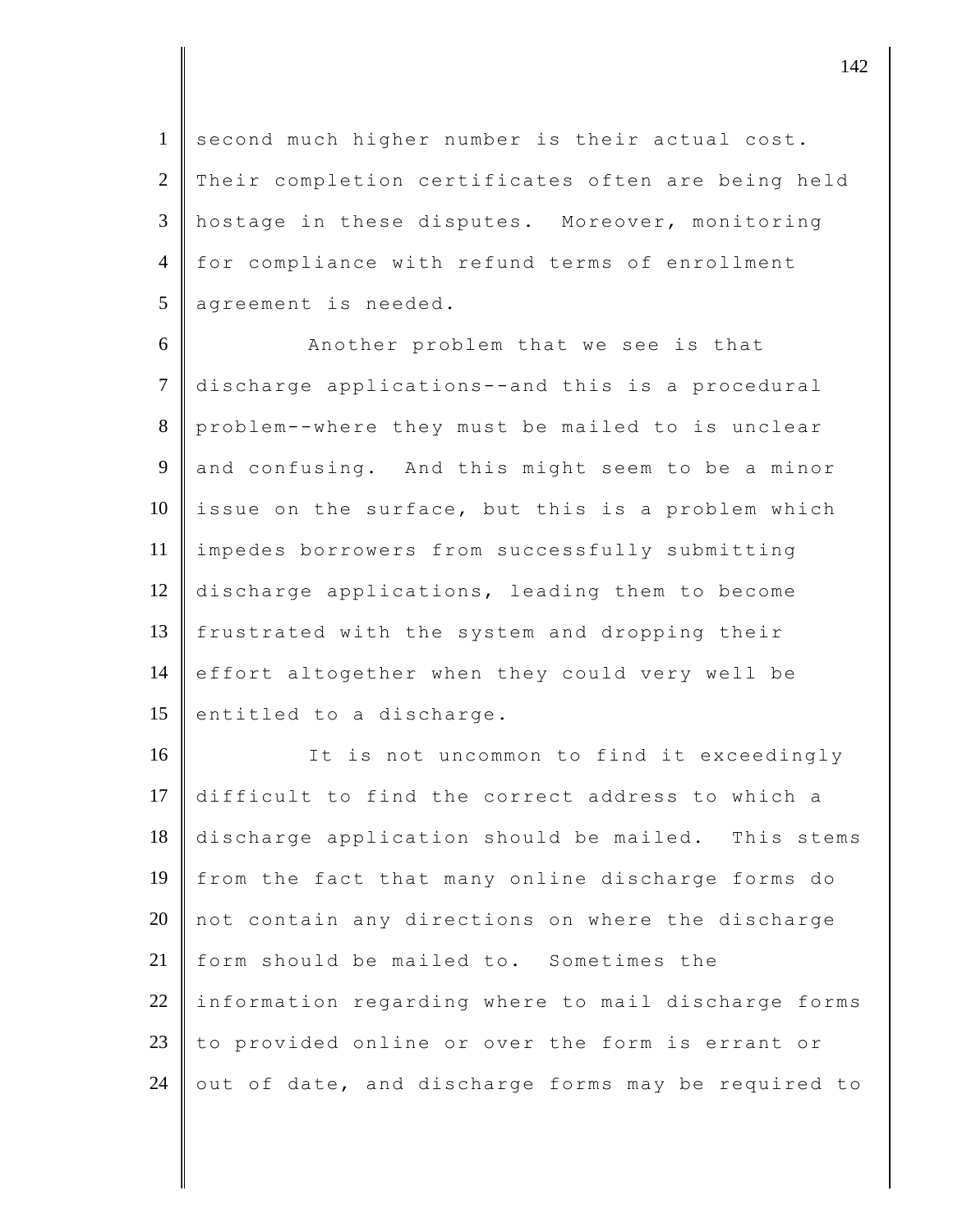1 be mailed to a different Department office 2 depending on whether the borrower had previously 3 applied for a discharge. Even we, as knowledgeable 4 advocates, are often in the dark. 5 As an example, Client F had applied for a 6 discharge based on a total and permanent disability 7 in 2005. This application was denied. 8 Subsequently, he sought CLS's assistance. CLS 9 mailed his discharge application to the San 10 Francisco office of the Department only later to be 11 informed that his application should have been 12 mailed to the Disability Discharge Loan Servicing 13 Center in Greenville, Texas, because the client had 14 previously applied for a discharge. We were also 15 told that the location of the client's application 16 | was unknown. 17 In trying to locate the client's 18 application, I was informed by the Default 19 Resolution Group that it was forwarded to the 20 Department's office in Atlanta, Georgia. I then  $21$  spoke to the Atlanta office representative who was 22 directly handling the client's application and was  $23$  informed that his application had been 24 preliminarily approved by herself. However, after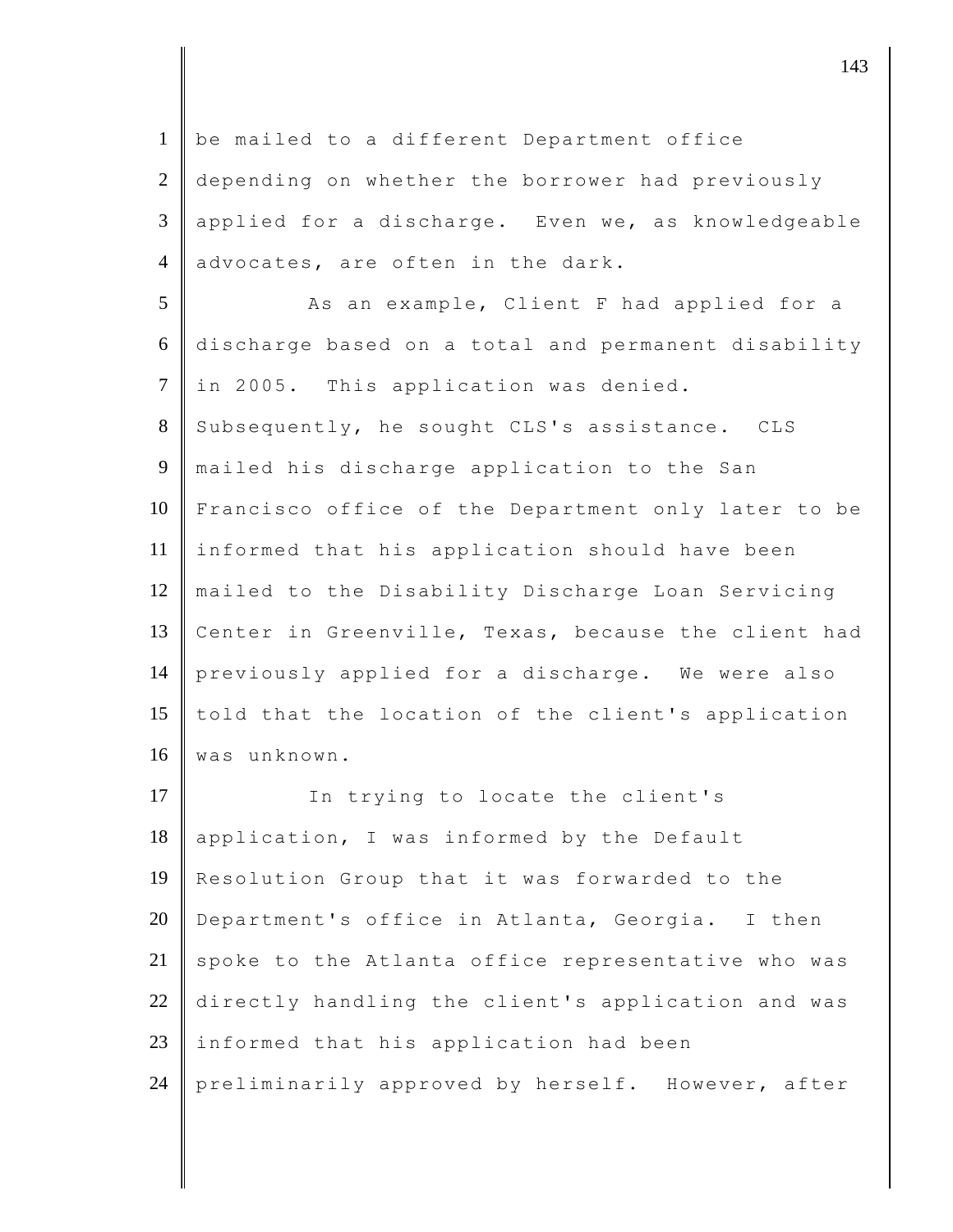1 months of inquiries, the client's application was 2 never transferred to the Disability Discharge Loan 3 Service Center as was promised by the Atlanta 4 office representative. Ultimately, a new 5 application was sent to the Department's 6 Greenville, Texas, office. This process took 7 approximately one year.

8 There is an easy fix for this. The 9 Department should make publically available a 10 directory of offices which handle discharge 11 applications with instructions on which office a 12 borrower's application should be sent to.

13 A third issue that we commonly see is that 14 processing times of discharge forms and transfers 15 of forms between Department offices is too long. A 16 Default Resolution Group or Disability Discharge 17 Loan Servicing Center representatives often inform 18 us that an individual's application will take 19 approximately 90 to 120 days--three to four months-20  $\vert$  -to first appear in their system and be processed. 21 If, for any reason, an application must be 22 transferred to a different office, this waiting 23 period may repeat itself. This often becomes 24 frustrating for borrowers and sometimes results in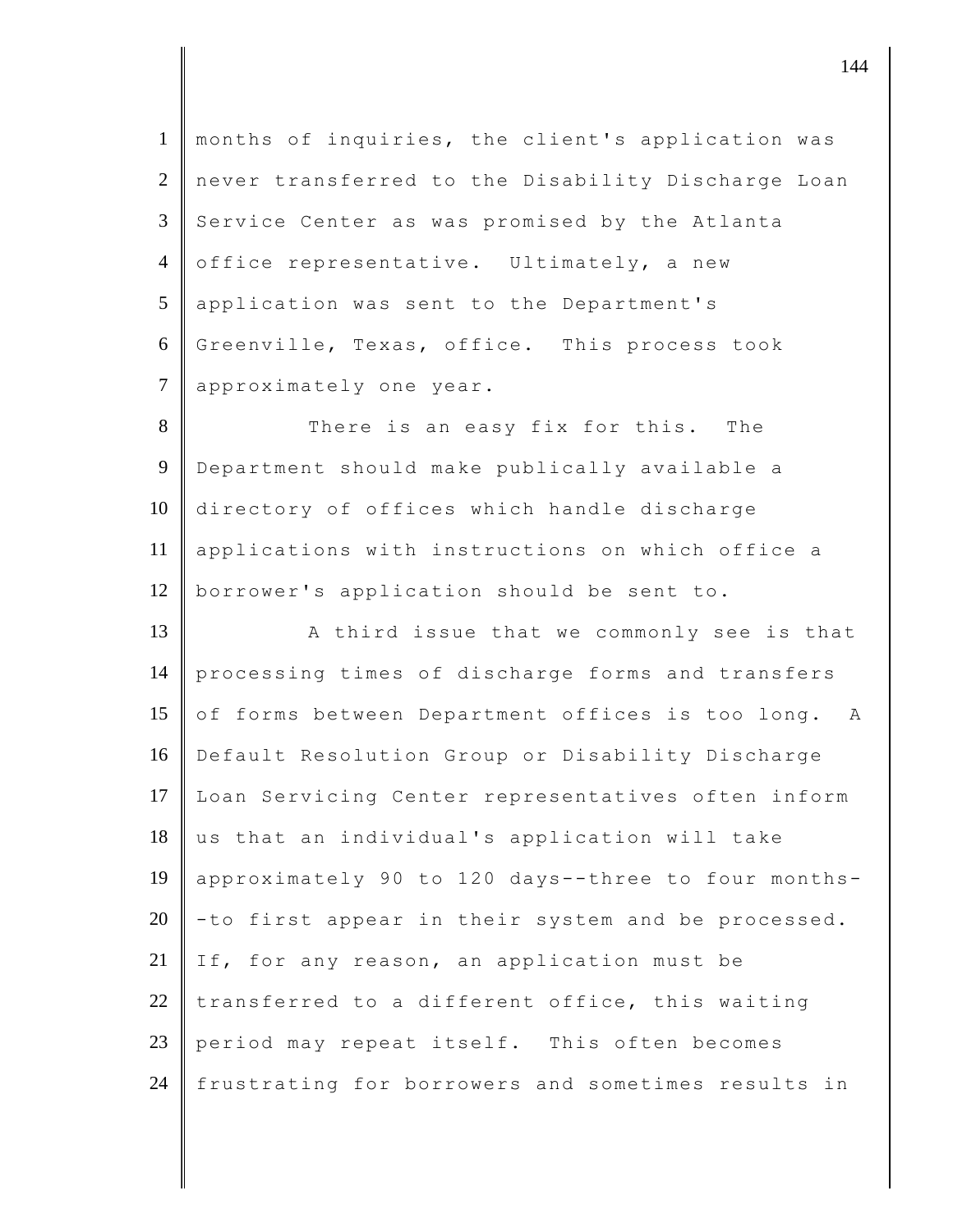1 their losing track of where their application is or  $2 \parallel$  giving up on the discharge process entirely. 3 The Department should implement new 4 processing procedures to curtail the length of time  $5$  that it takes to include a new application in their  $6 \parallel$  system and review it or transfer a form to a 7 different office. 8 Another problem we commonly see is that 9 the disability discharge process is unnecessarily 10 opaque to both borrower and doctor. And I 11 understand that the disability discharge process 12 was addressed during the most recent rulemaking 13 negotiation session. However, I wish to raise this

14 procedural issue which continues to impact our 15 clients negatively in spite of the substantive 16 changes that resulted and were implemented last 17  $\vert$  year.

18 As the Department is well aware, the most 19 difficult stage of the disability discharge process 20 is the medical review stage. Time and time again, 21 | our clients' disability discharge applications are 22 rejected due to one specific problem: a gap in 23 communication between the Department, the doctor, 24 and the borrower. In our experience, if the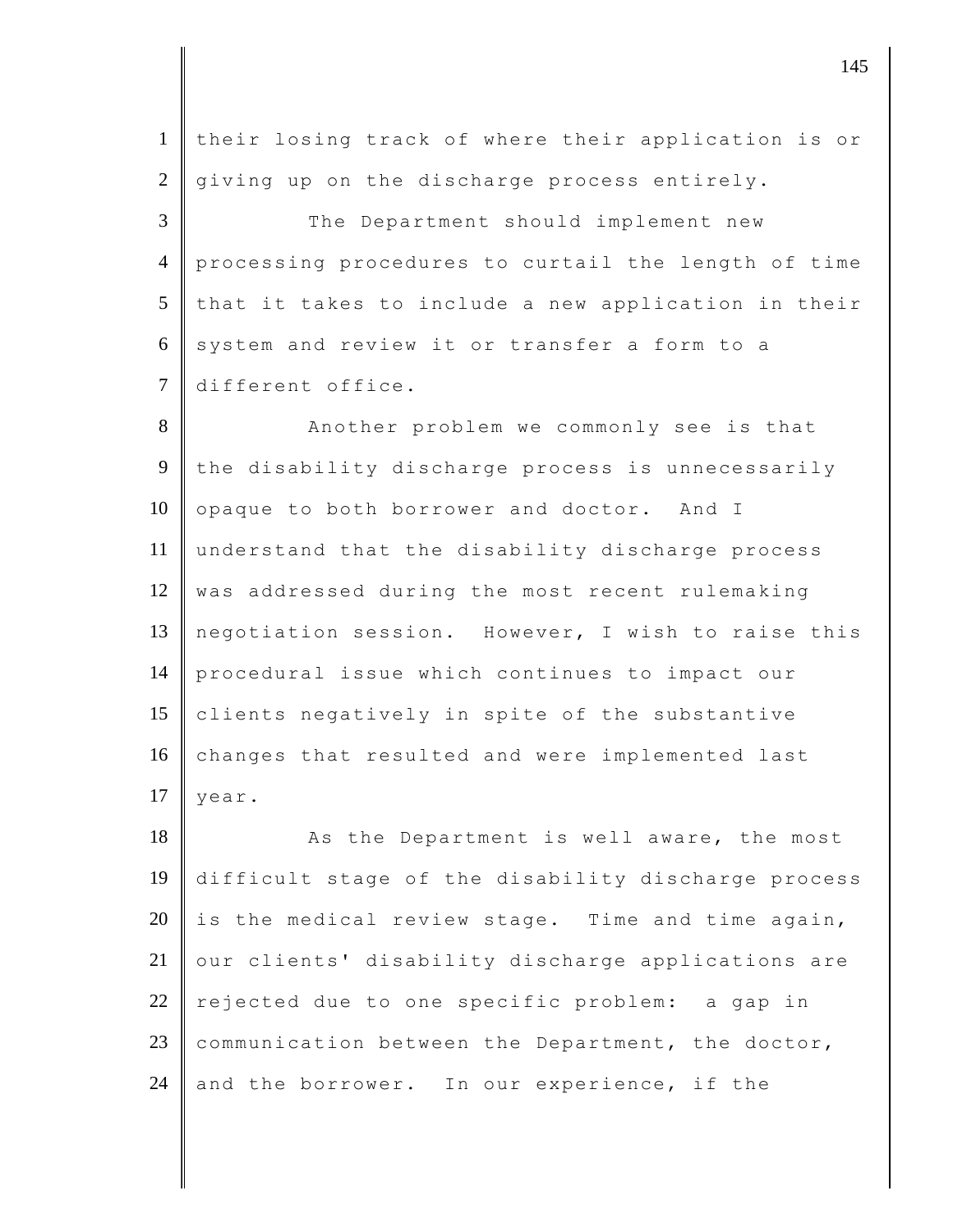Department does not receive what it wants from the 2 doctor, it merely follows up by sending the same black supplemental information request form to the doctor without feedback as to what information the Department wants in addition to what the doctor has already provided.

7 It is already difficult from the outset to 8 get doctors to cooperate and assist clients by 9 completing discharge forms because they're 10 | providing a service free of cost to their patient, 11 which takes time away from other important facets 12 of their practice. As a result, they commonly 13 become agitated with the multiple responses they 14 are asked for whenever the Department requires 15 further information and they easily give up on the 16 process.

 $17$  The borrower is also left in the dark 18 about the status of their disability discharge 19 application until they receive a letter stating  $20$  that their application was rejected due to medical 21 failure.

22 As an example, Client G applied for a 23 disability discharge a total of three times before 24 coming to CLS for help. For each of the past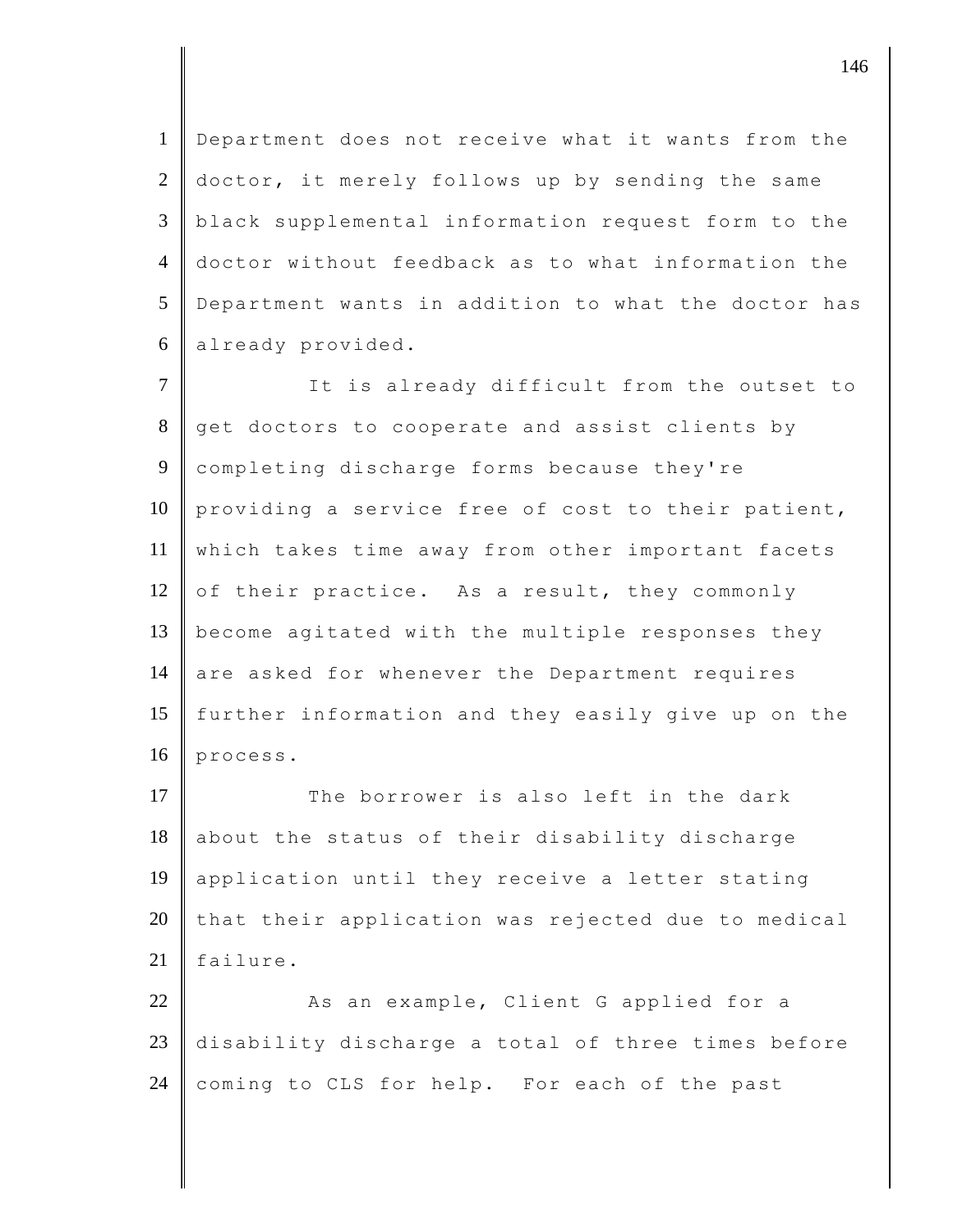| $\mathbf{1}$   | applications, the client's application was denied   |
|----------------|-----------------------------------------------------|
| 2              | due to a medical review failure which resulted      |
| 3              | because the doctor's office did not know what       |
| $\overline{4}$ | additional information to submit to the Department. |
| 5              | The client's doctor no longer wishes to assist the  |
| 6              | client with the discharge application out of        |
| $\tau$         | frustration and the client is now looking for a new |
| $8\,$          | doctor who may be willing to help him.              |
| 9              | It remains to be seen whether the new               |
| 10             | discharge form helps to fix this issue.             |
| 11             | Nevertheless, borrowers should be notified in       |
| 12             | writing by the Department if their doctor is being  |
| 13             | unresponsive or has provided insufficient           |
| 14             | information and documentation to support their      |
| 15             | application or allow a complete assessment to be    |
| 16             | made.                                               |
| 17             | If it is a matter of insufficient                   |
| 18             | information and documentation, the borrower should  |
| 19             | also be informed of what additional information and |
| 20             | documentation is necessary to allow the Department  |
| 21             | to completely assess the borrower's application.    |
| 22             | In addition, doctors should also be informed        |
| 23             | clearly in writing what additional information or   |
| 24             | documentation is needed.                            |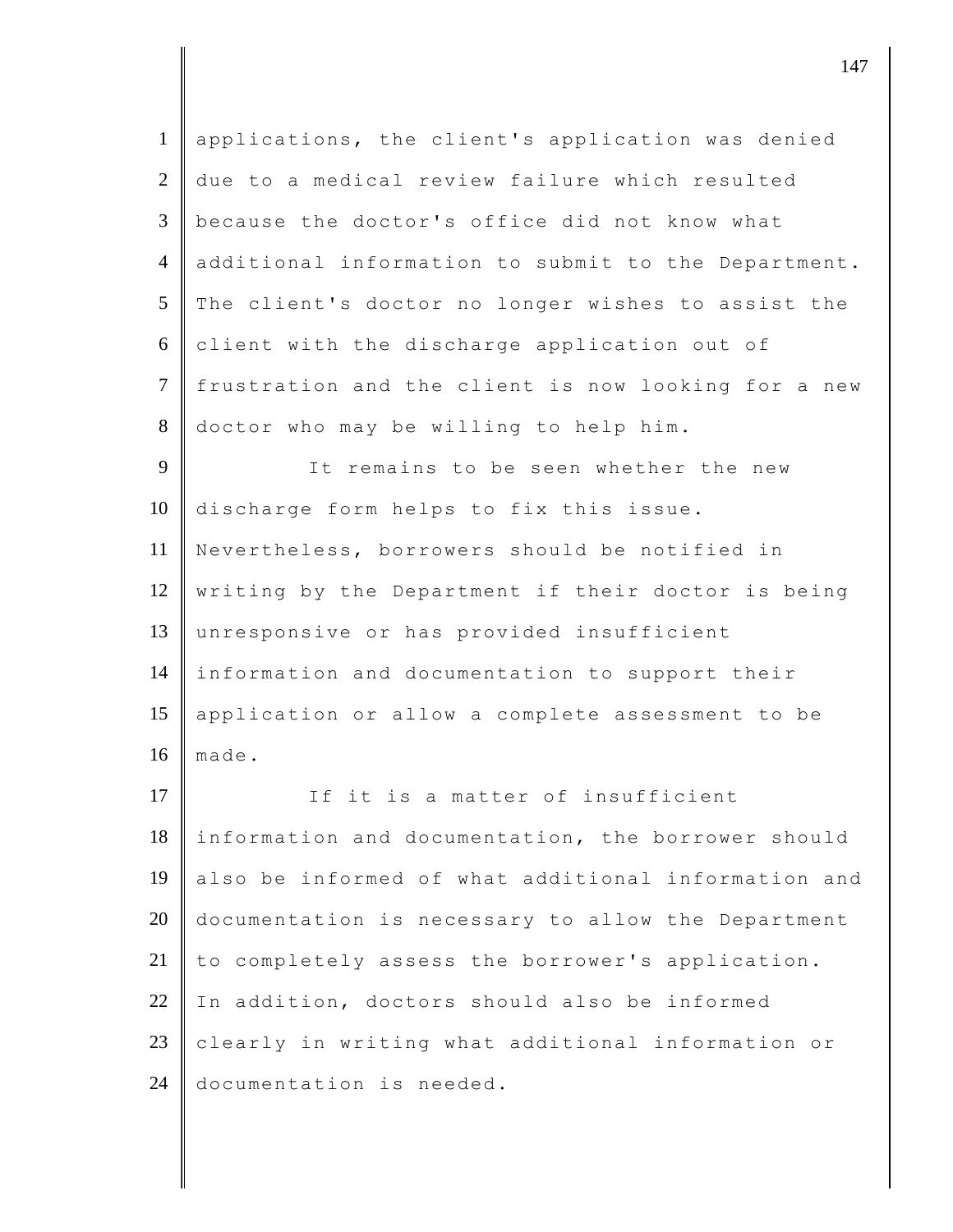| $\mathbf{1}$   | Yet another problem we see is that                  |
|----------------|-----------------------------------------------------|
| $\overline{2}$ | collection agency tactics mislead and antagonize    |
| 3              | borrowers to the detriment of both borrower and     |
| $\overline{4}$ | loan holder. Collection agencies frequently convey  |
| 5              | misleading and incomplete information regarding     |
| 6              | options available to borrowers, leading borrowers   |
| $\overline{7}$ | to believe their options are more limited and       |
| 8              | unaffordable than they actually are. In addition,   |
| $\overline{9}$ | agencies often employ tactics which intimidate      |
| 10             | borrowers such as verbally berating borrowers,      |
| 11             | contacting borrowers at irregular hours, contacting |
| 12             | borrowers' relatives, and even contacting           |
| 13             | borrowers' employers.                               |
| 14             | With low-income borrowers who are in                |
| 15             | financially vulnerable positions, these collection  |
| 16             | tactics are especially counterproductive to the aim |
| 17             | of collecting on debts. In fact, these tactics      |
| 18             | often result in borrowers avoiding contact with     |
| 19             | collection agencies and ignoring collection notices |
| 20             | they receive, initiating a cycle detrimental to     |
| 21             | both the borrower and loan holder.                  |
| 22             | Furthermore, collection agencies                    |
| 23             | frequently fail to follow Department of Education   |
| 24             | regulations, especially with respect to allowing    |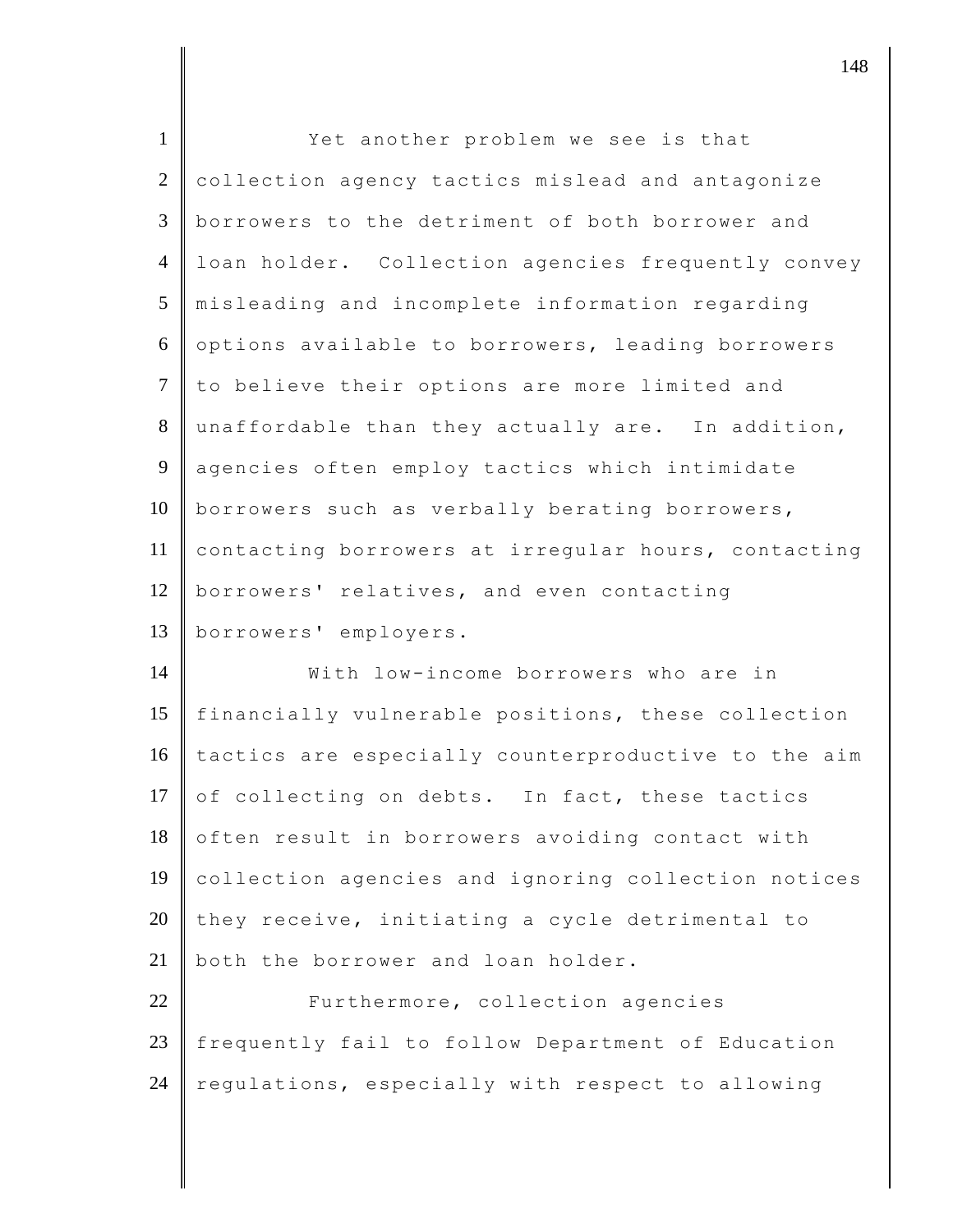1 low-income borrowers access to reasonable and 2 affordable repayment plans and rehabilitation  $3$  through reasonable and affordable payments.

4 Even when we, who are knowledgeable 5 advocates, negotiate for those borrower rights, we  $6$  are often told that these options are not 7 available. For example, one client was contacted 8 by a collection agency which threatened to garnish 9 her wages and contact her employer if she did not 10 make payments on her student loans. During the 11 course of assisting her, she explained to me that 12 she had been contacted by the collection agency at 13 her workplace, which had attempted to reach her 14 supervisor. When we contacted the collection 15 agency, it claimed wrongly that she could not 16 rehabilitate her student loans through income-17 sensitive payments and that she was ineligible to 18 | reconsolidate her student loans.

19 **Another client who came to us for** 20 assistance in rehabilitating his defaulted student 21 loans we assisted, and during a conversation with 22 the lender the representative repeatedly--I'm 23 sorry, during a conversation with the collection 24 agency a representative repeatedly denied that the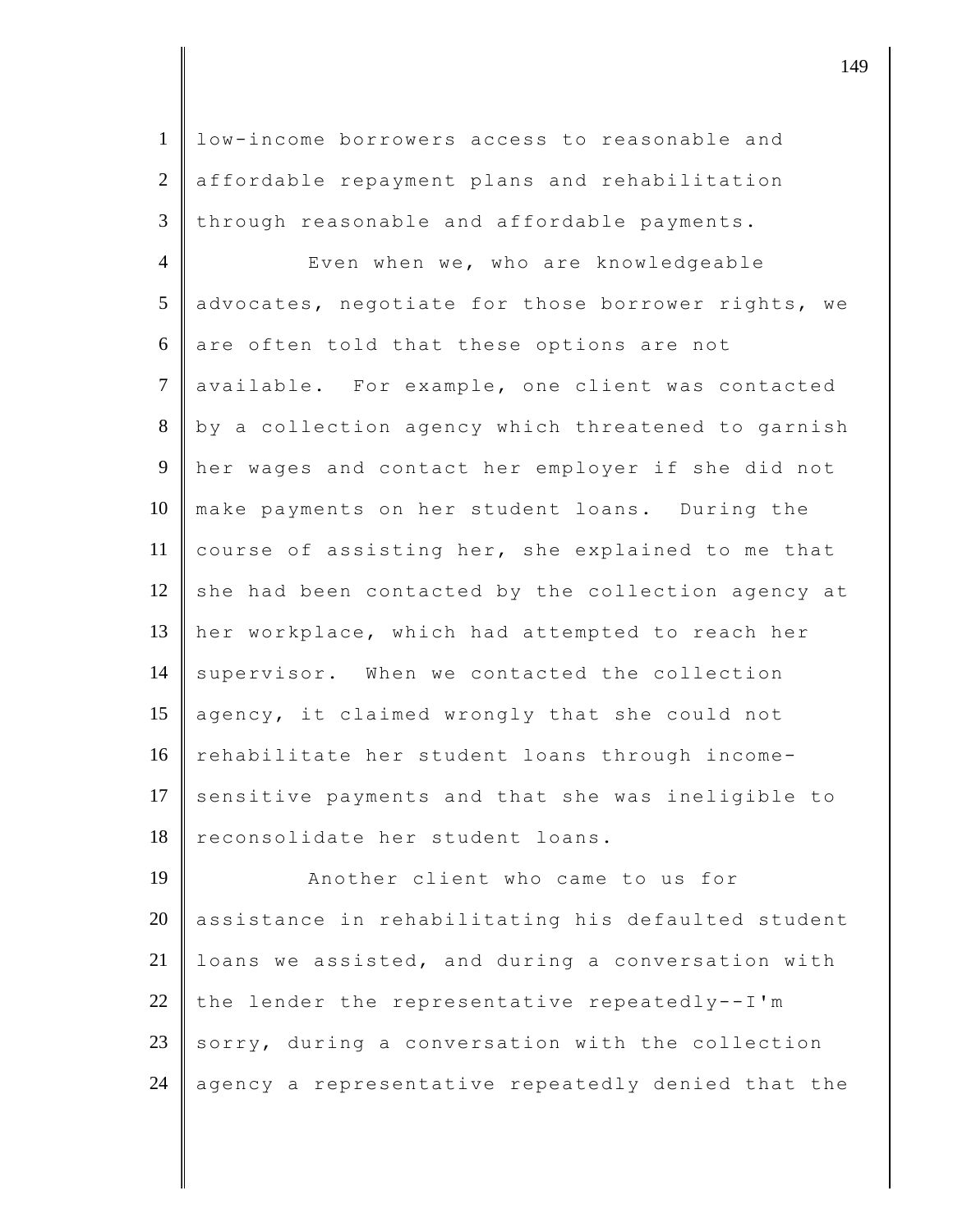1 client could rehabilitate his loans through income- $2 \parallel$  sensitive payments despite my citing the Department 3 regulations multiple times.

4 These issues appear to be the result of 5 insufficient training of collection agency 6 representatives, economic incentives which are 7 inherent in how the collection agencies make 8 profits, or the result of latitude individual 9 collection agents sense they have in dealing with 10 individual borrowers without fear of repercussions.

11 | Ideally the Department should scrap the 12 use of collection agencies altogether and directly 13 handle debt collection. A benefit of doing so 14 would be having a single debt collector with 15 uniform standards and training across the board so 16 that individual representatives will have a better 17 ability to navigate an individual borrower's 18 rights. However, barring that outcome, more 19 stringent standards concerning the information 20 these agencies must convey to individual borrowers  $21$  should be imposed. There should also be greater  $22$  oversight over the collection agencies and 23 penalties to deter the agencies from misleading 24 | borrowers with respect to their rights and the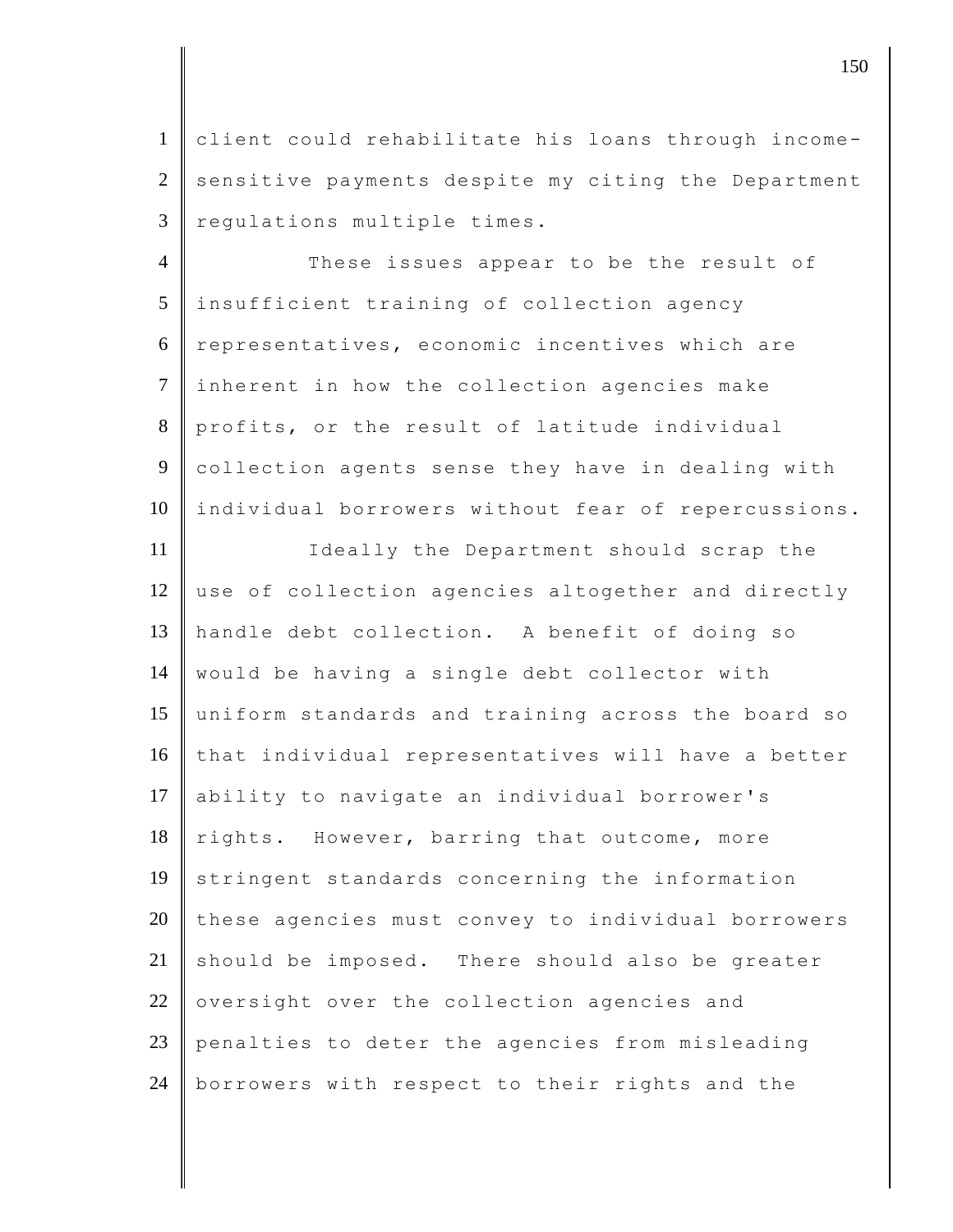1 options available to them. Finally, borrowers  $2 \parallel$  should be better informed as to what their rights  $3 \parallel$  are and whom they may contact to report collection 4 agency abuses.

5 | Finally, the problem that we commonly see  $6$  is that rehabilitation is not a viable option for 7 low-income borrowers. A lot of low-income 8 borrowers seek rehabilitation in order to primarily 9 improve their credit, but not necessarily to renew 10 eligibility for student loans. Rehabilitation is 11 becoming a more important option for borrowers with 12 defaulted student loans. For example, outside of 13 the areas in which consumer credit history has 14 traditionally been relied upon for the purpose of 15 making lending decisions, consumer credit history 16 is becoming increasingly important for hiring and 17 employment. CLS has seen an increasing number of 18 clients who are concerned that negative notations 19 on their credit reports, which have arisen in 20 connection to their student loans, will limit their 21 ability to find employment.

22 One downside to rehabilitation for low-23 income borrowers is that the loan payments may 24 become unaffordable upon successful rehabilitation.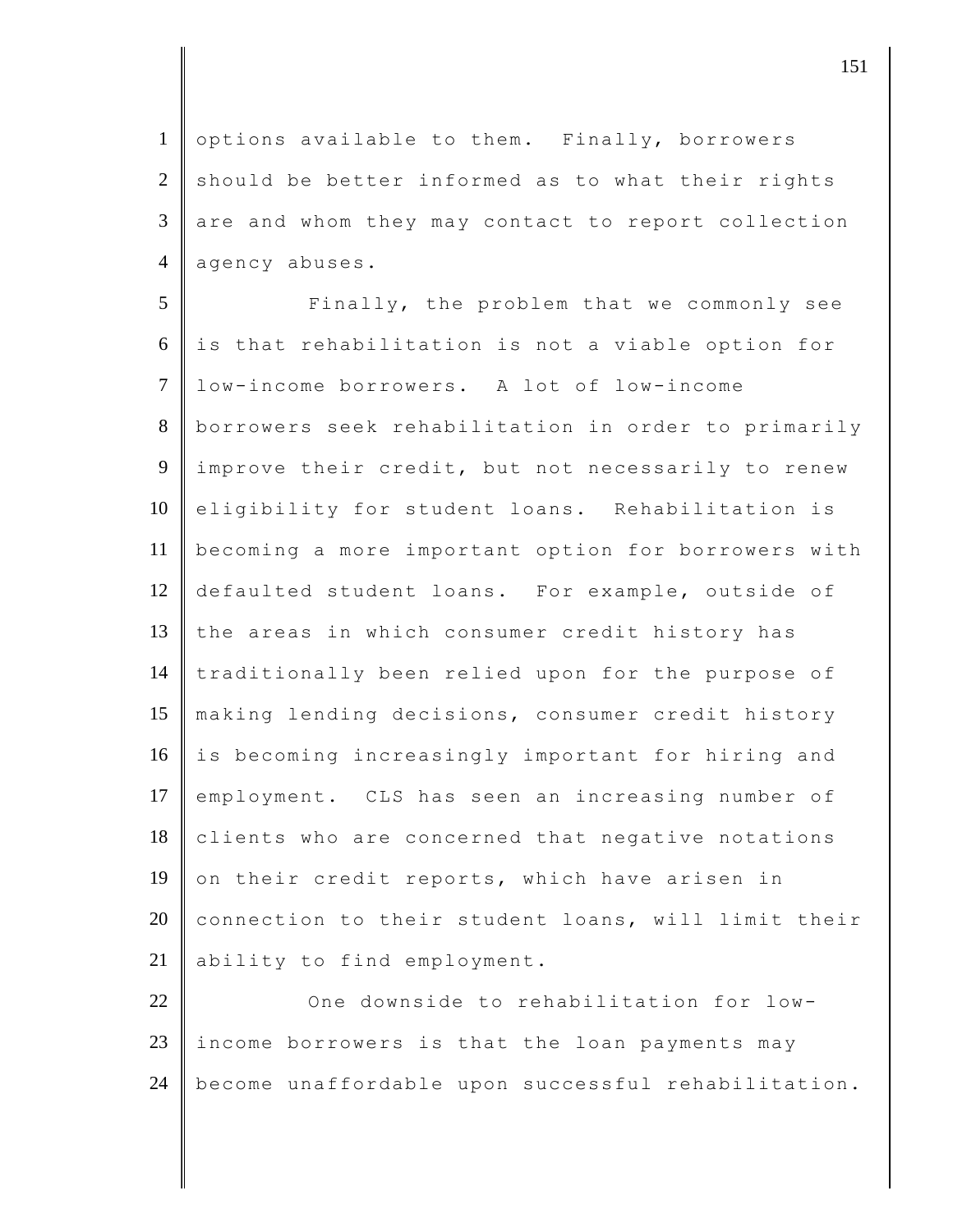| $\mathbf{1}$   | As it stands, if a borrower rehabilitates his or    |
|----------------|-----------------------------------------------------|
| $\overline{2}$ | her loans through income-sensitive payments, once a |
| 3              | borrower has rehabilitated their defaulted student  |
| $\overline{4}$ | loans, the required monthly payment amounts revert  |
| 5              | back to 10-year standard repayment schedule. This   |
| 6              | is almost always unaffordable for low-income        |
| $\tau$         | borrowers and greatly increases the risk of the     |
| 8              | loans lapsing back into default, thus nullifying    |
| 9              | the effects of rehabilitation, which then becomes   |
| 10             | unavailable after the second default.               |
| 11             | The second downside is that the negative            |
| 12             | notations on the borrower's credit report remain    |
| 13             | after rehabilitation has taken place. Although the  |
| 14             | default notation is completely removed after        |
| 15             | rehabilitation, any delinquent payment notations,   |
| 16             | as recent as seven years ago, remain, thus making   |
| 17             | the benefit of rehabilitation to one's credit       |
| 18             | negligible.                                         |
| 19             | As an example, we assisted a client with            |
| 20             | bipolar disorder who was diagnosed while attending  |
| 21             | college, and he dropped out as a consequence of his |
| 22             | condition. The client was left with a high amount   |
| 23             | in student loan debt to repay, which he wasn't able |

 $\parallel$  to do because his condition prevented him from

 $\vert$  152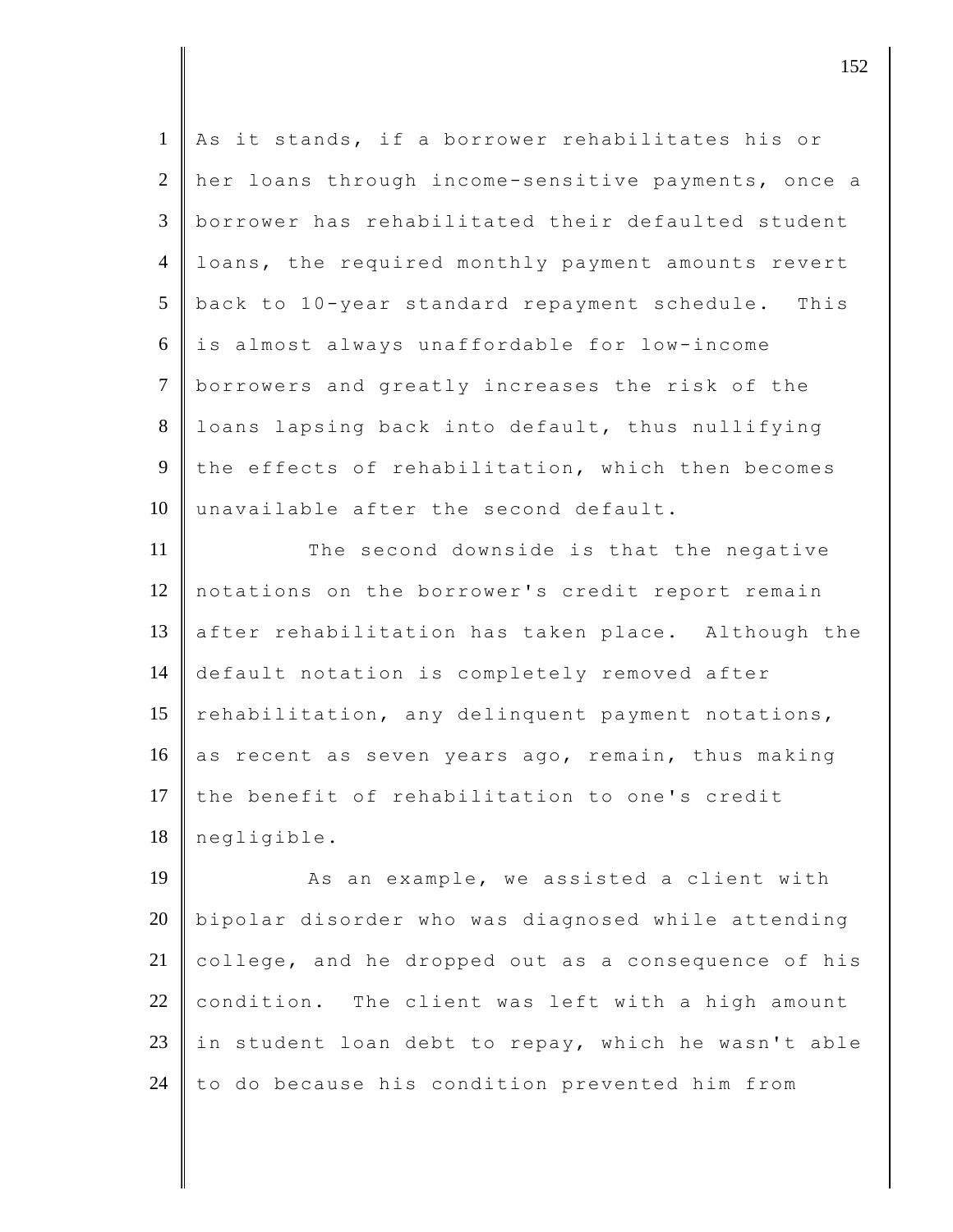1 obtaining employment. Consequently, his loans 2 defaulted.

3 When he came to us for assistance, he did  $4 \parallel$  so because of concern with his credit, and we 5 proceeded to assist him in trying to obtain a 6 rehabilitation of his student loans. Upon 7 completion of the rehabilitation requirements, the 8 client was told that he could not rehabilitate 9 successfully because the lender had changed the 10 rules regarding rehabilitation. Eventually we 11 found out that the lender was willing to allow him 12 to rehabilitate. However, he had to make \$500 13 monthly payments while the lender sought out a new 14 buyer of his student loans, which was completely 15 unaffordable.

16 So, I'll just finish up by saying that 17 | upon successfully rehabilitating their student 18 | loans, borrowers should be allowed immediate access 19 to the income-based repayment program which takes 20 effect on July 1st, thereby allowing them to avoid 21 the risk of defaulting on their student loans a 22 second time. Additionally, all negative notations 23  $\,$  on a borrower's credit history related to the 24 borrower's student loans should be removed upon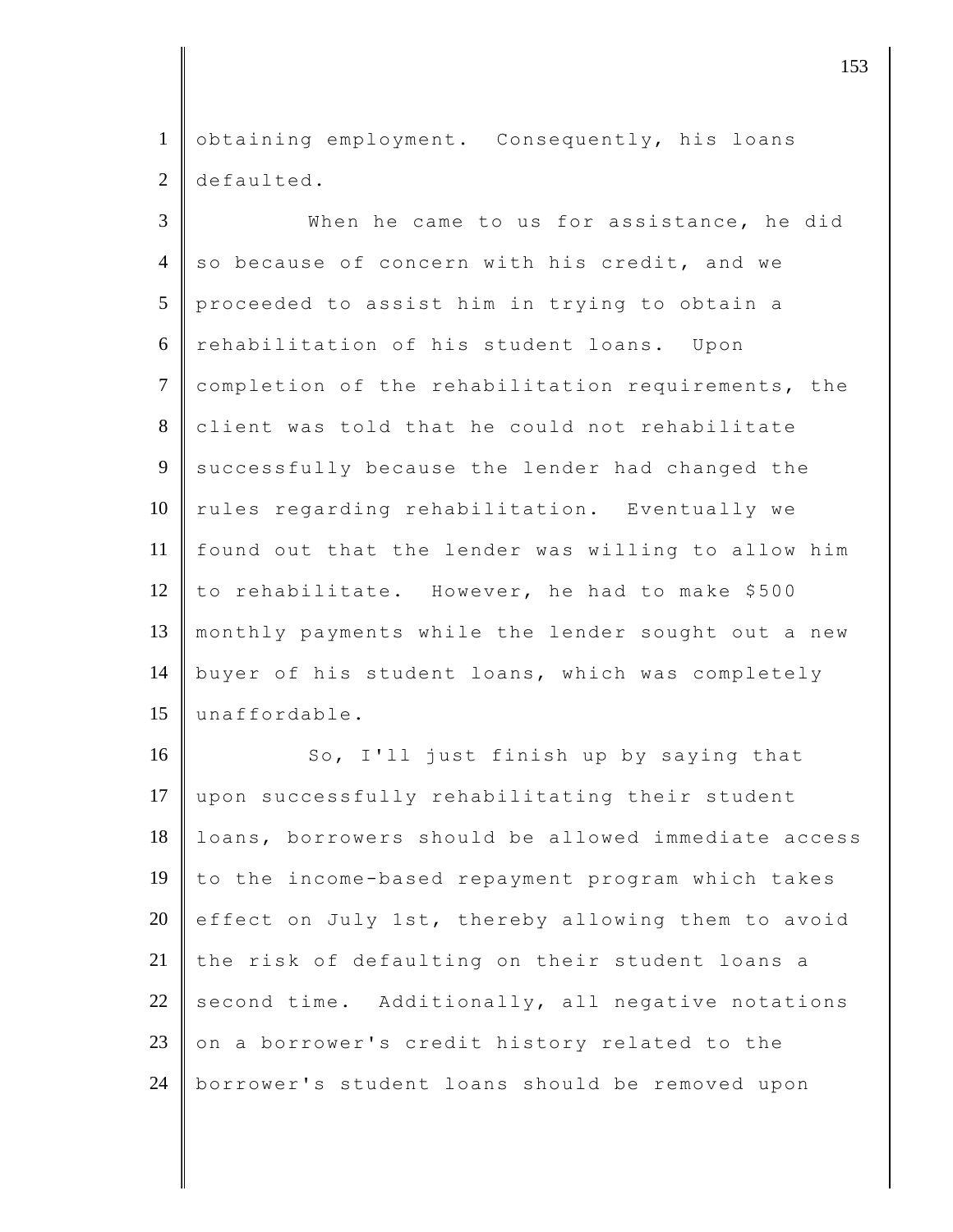rehabilitation.

| $\overline{2}$ | Thanks again for this opportunity.                  |
|----------------|-----------------------------------------------------|
| 3              | MR. MADZELAN: Thank you.                            |
| $\overline{4}$ | MR. CUMMINGS: I have a question.                    |
| 5              | Mr. Ureña, could you describe your institutional    |
| 6              | concerns of whether you found that there were a     |
| $\overline{7}$ | small density of high violators or whether you      |
| 8              | thought it was pervasive?                           |
| 9              | MR. UREÑA: Based exclusively on the                 |
| 10             | stories our clients come in with, it seems to be    |
| 11             | more of a pervasive problem rather than a high      |
| 12             | density problem. There do appear to be a couple of  |
| 13             | agencies which seem to be better at what they do,   |
| 14             | but, for the most part, a lot of agencies aren't,   |
| 15             | and sometimes these agencies even subcontract with  |
| 16             | other companies which themselves are pretty bad.    |
| 17             | MR. MADZELAN: Thank you.                            |
| 18             | Lauck Walton, Westwood College.                     |
| 19             | MR. WALTON: Good afternoon. I'm Lauck               |
| 20             | Walton. I'm a Regional Vice President for Westwood  |
| 21             | College; work in the Northern Virginia area.<br>On  |
| 22             | behalf of Westwood College, I thank you all for the |
| 23             | opportunity to testify today.                       |
| 24             | Before I get into Westwood's substantive            |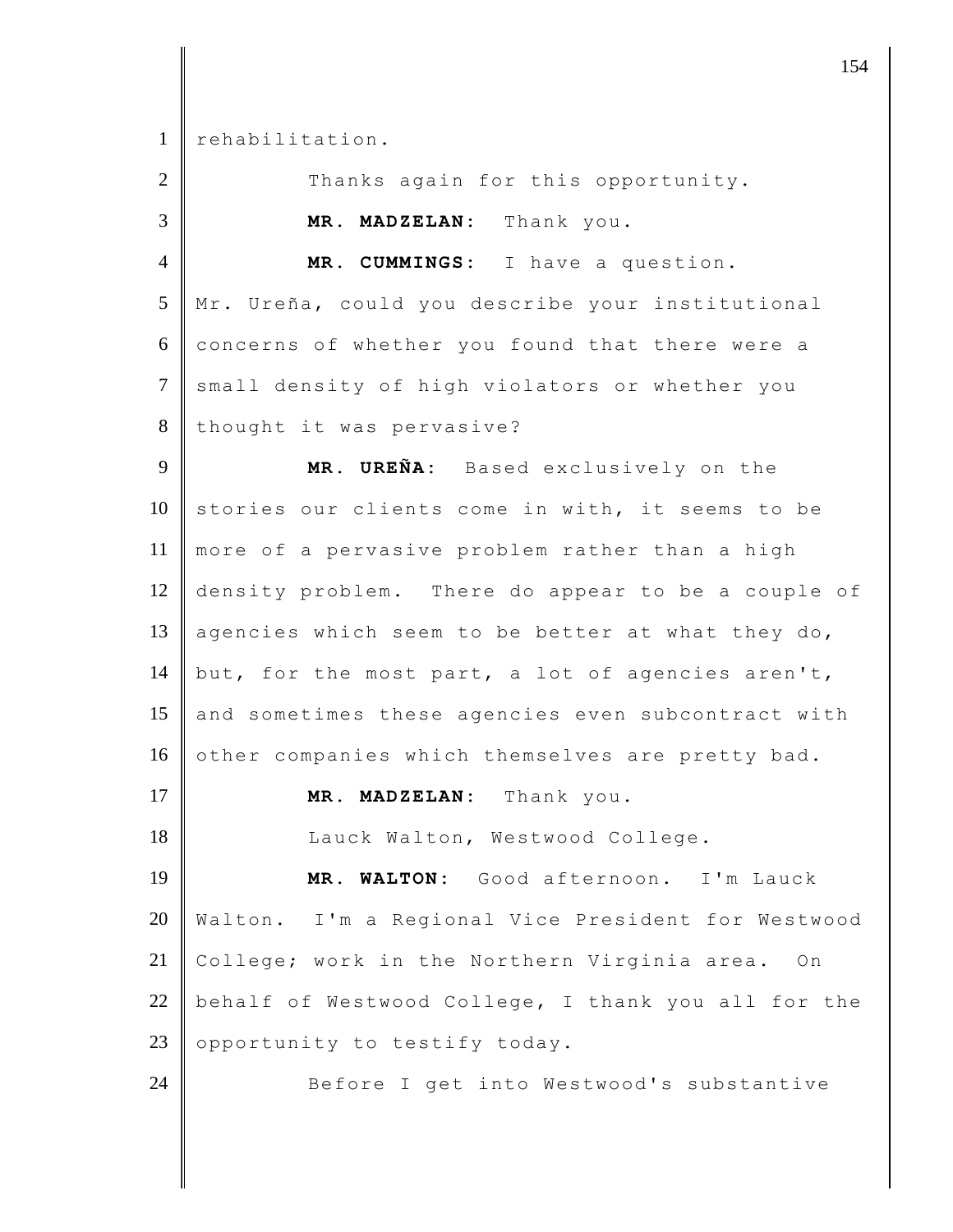| $\mathbf{1}$   | comments, I have to very briefly respond to the     |
|----------------|-----------------------------------------------------|
| $\overline{2}$ | comments made about Westwood College and career     |
| $\mathfrak{Z}$ | colleges in general. On behalf of our tens of       |
| $\overline{4}$ | thousands of graduates, our current students, and   |
| 5              | our faculty and staff, we're deeply offended by the |
| 6              | accusations made a few moments ago. The             |
| $\tau$         | plaintiff's firm does not represent a class of      |
| 8              | students. They represent four students seeking to   |
| 9              | represent a class. Westwood does not think this is  |
| 10             | the appropriate forum to litigate this matter.      |
| 11             | Suffice it to say that we think their allegations   |
| 12             | are frivolous and we will demonstrate that in the   |
| 13             | appropriate forum in due course.                    |
| 14             | Westwood is provided--is 100 percent                |
| 15             | committed to providing students with the knowledge, |
| 16             | skills, and credentials to enable them to launch,   |
| 17             | enhance, or change their careers, and that          |
| 18             | commitment informs our comments today.              |
| 19             | So turning to the issues at hand, they're           |
| 20             | important and I would like to speak to the          |
| 21             | Department's proposed issues based on my hands-on   |
| 22             | experience working two Westwood campuses for 850    |
| 23             | students today.                                     |
| 24             | Current regulations call for satisfactory           |
|                |                                                     |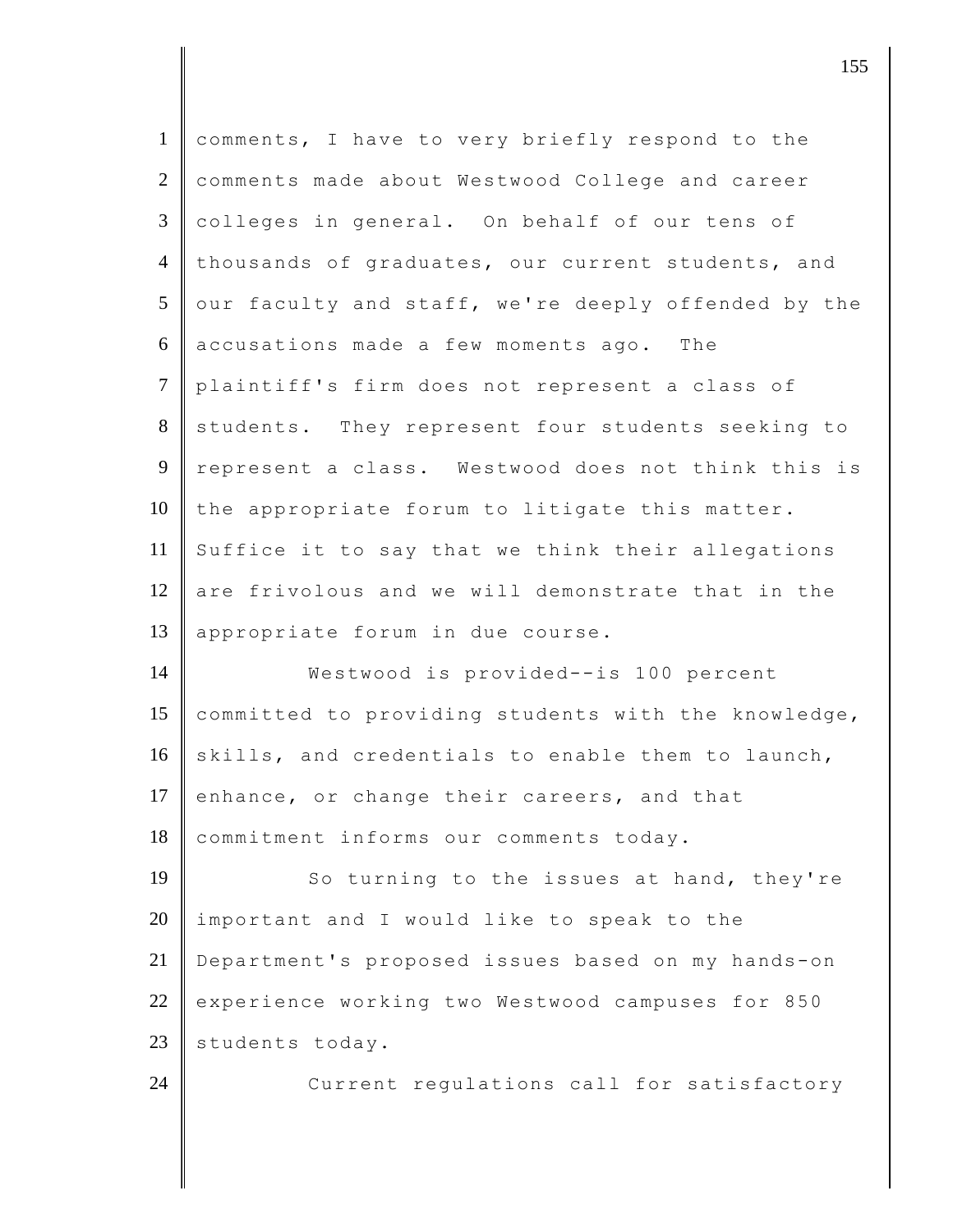| $\mathbf{1}$   | progress to be evaluated one time per year. At      |
|----------------|-----------------------------------------------------|
| 2              | Westwood, we evaluate five times per year, once     |
| $\mathfrak{Z}$ | each term. We do that because we believe the        |
| $\overline{4}$ | additional evaluations benefit students and it far  |
| 5              | outweighs the administrative costs. Students that   |
| 6              | need extra assistance get it quickly and            |
| $\overline{7}$ | efficiently and have an improved chance of          |
| 8              | graduation or will end a program of study even      |
| 9              | earlier. Both of these are in the public interest.  |
| 10             | The current regulations with respect to             |
| 11             | admissions compensation simply aren't clear. No     |
| 12             | reputable college wants to incent representatives   |
| 13             | to enroll unqualified students who aren't going to  |
| 14             | graduate. Currently the regulation is just unclear  |
| 15             | to the point where institutions are afraid to       |
| 16             | provide a Starbucks gift card to their admissions   |
| 17             | reps. You know, let's just get the rules down.      |
| 18             | Whatever they are, we can abide by them. It would   |
| 19             | be no problem. Spell out the regulations, what's    |
| 20             | permitted and not prohibited, and give the colleges |
| 21             | an opportunity to correct minor issues when they    |
| 22             | are challenged.                                     |
| 23             | We commend the Department for considering           |
| 24             | the definition of gainful employment. This is a     |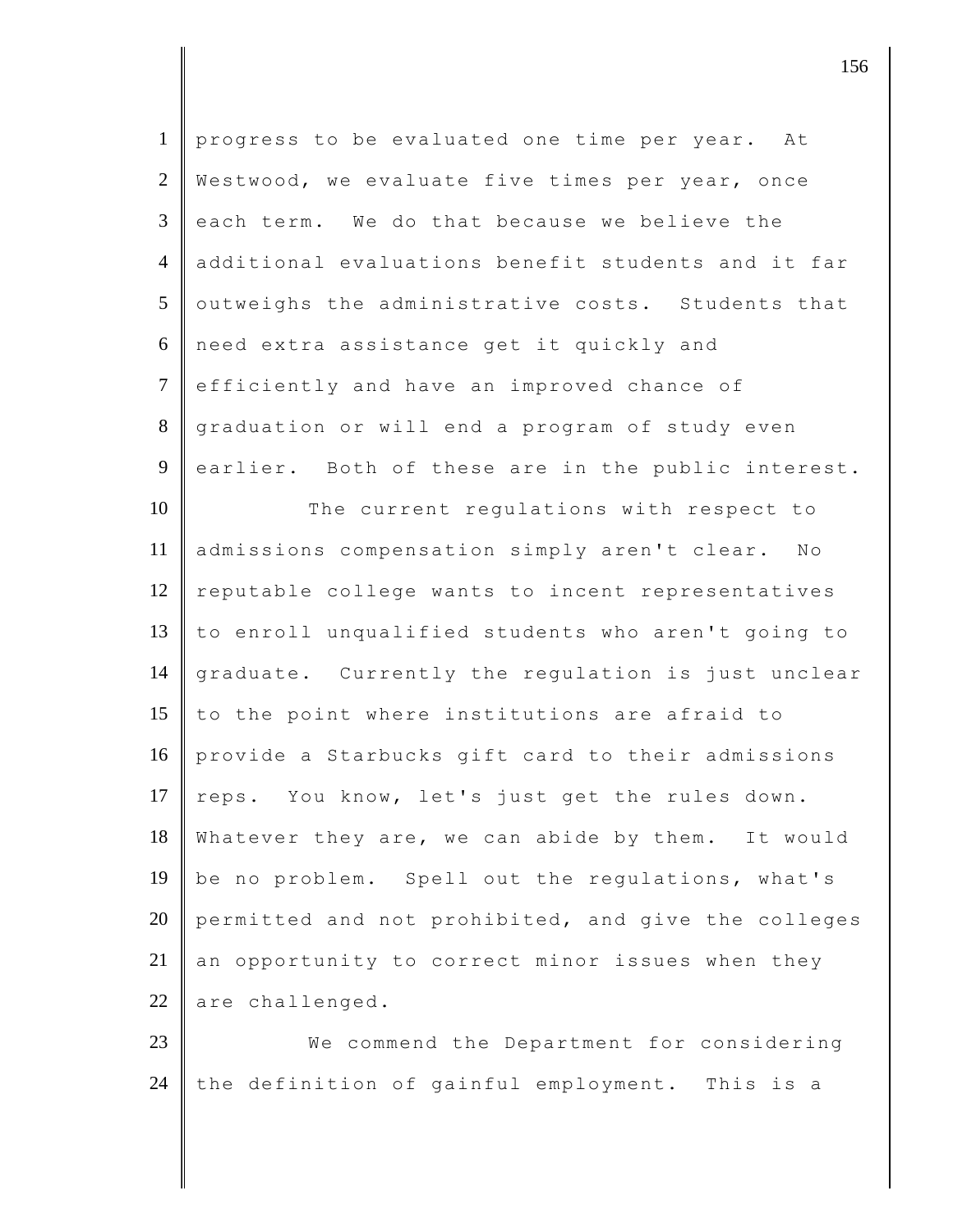| $\mathbf{1}$   | key component of Westwood's mission. The              |
|----------------|-------------------------------------------------------|
| $\mathfrak{2}$ | Department has a great deal of program data already   |
| 3              | sorted by the CIP code. We certainly recommend        |
| $\overline{4}$ | collecting appropriate employment information by      |
| 5              | CIP code and allowing recognized accrediting          |
| 6              | agencies the ability to work with the institutions    |
| $\overline{7}$ | to evaluate those in subjective cases.                |
| 8              | Similarly, Westwood believes that our                 |
| 9              | current regulations with respect to the definition    |
| 10             | of credit unit are properly determined in             |
| 11             | conjunction with those recognized accrediting         |
| 12             | agencies, and that no additional regulations          |
| 13             | prevent students from--preventing them from taking    |
| 14             | full advantage of the year-round Pell program.        |
| 15             | This is a benefit to all eligible students.           |
| 16             | Westwood supports simplification of the               |
| 17             | verification process. We think it adds credibility    |
| 18             | and integrity to the award of Title IV, however,      |
| 19             | pretty complicated. Heard from a number of            |
| 20             | speakers today, anything we can do to simplify it     |
| 21             | would be great. We'd like to get it right.<br>The     |
| 22             | easier we can get the information, if we can<br>share |
| 23             | it with the IRS, that'd be great. If we can           |
| 24             | simplify the forms, that'd be great. But if we can    |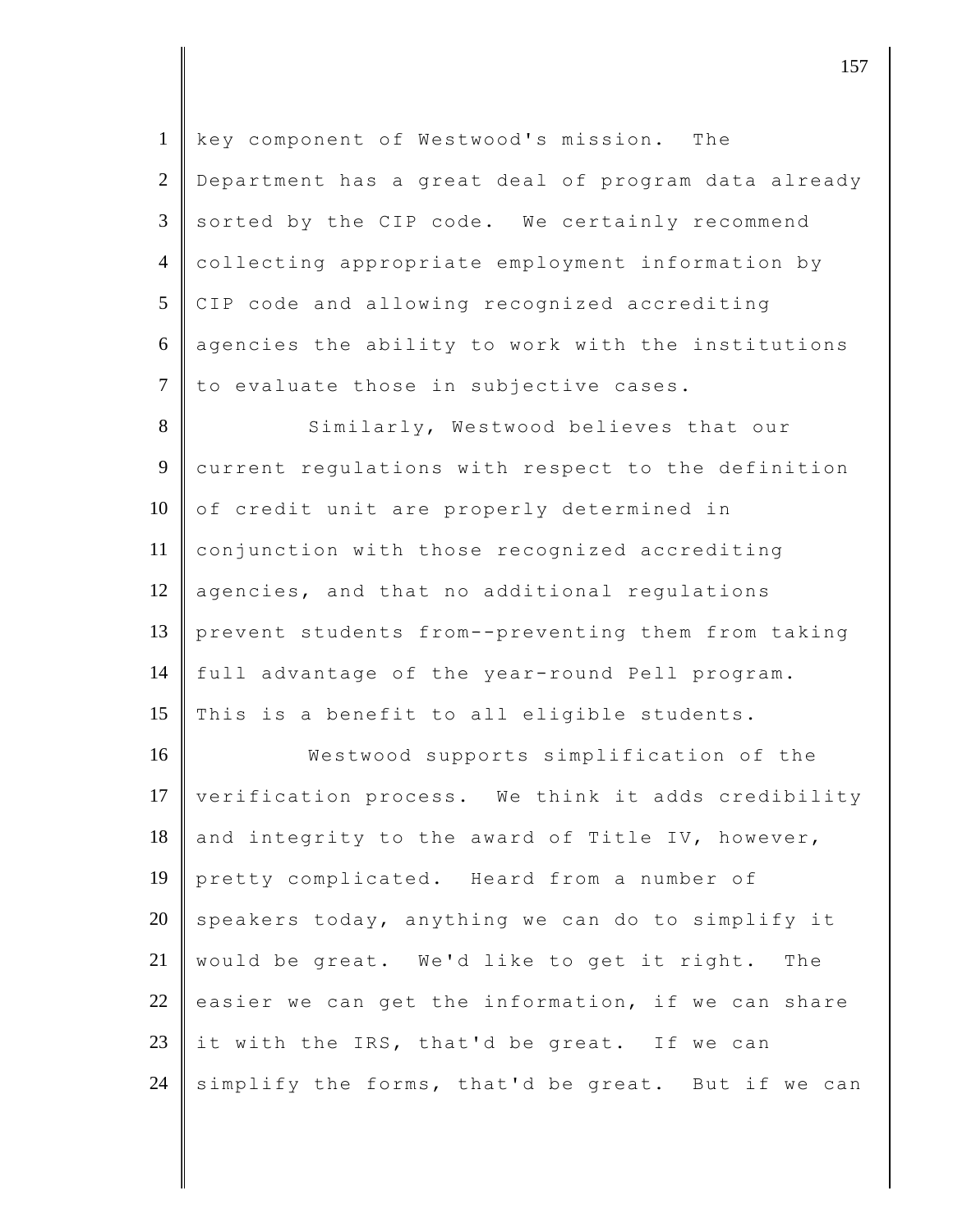1 reduce the burden on the students and the families,  $2 \parallel$  we will have made progress.

3 Finally, Westwood applauds the Department 4 for working on the definition of the high school 5 diploma. As a member of the State Council of 6 Higher Education of Virginia's Diploma Mill Task 7 Force, this is a very complicated issue. Like one 8 of the other speakers earlier today, Westwood has a 9 list of over 100 fraudulent high school providers. 10 We won't accept those as a matter of policy. But 11 with the advent of more and more home school 12 options, international education, so many 13 possibilities in a world that's expanding every 14 day, we need to have clear definitions of what's 15 permitted, what kind of institution is going to 16 qualify, and it's a great topic for the federal 17 government to help us sort out and make right. 18 Thank you so much for your time. 19 **MR. MADZELAN:** Thank you. 20 Theodore Levitt, Miami-Dade. 21 **MR. LEVITT:** Afternoon, everyone. I'm Ted 22 Levitt from Miami-Dade College. I am the Director 23 of College Communications there, but in my other 24 duties as assigned, I spend a good deal of time in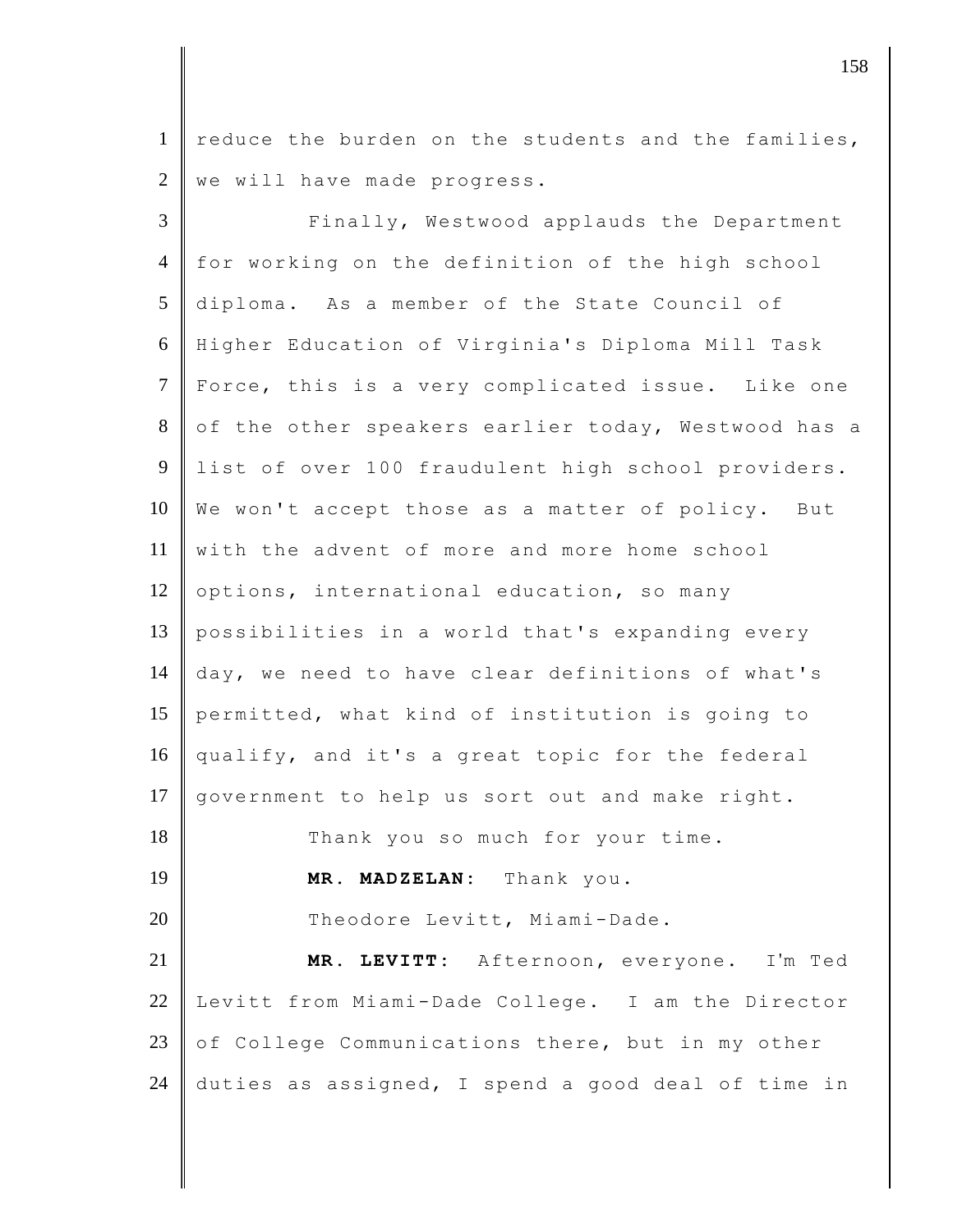the areas of persistence and completion. And, for the most part, my recommendations here are around persistence and completion, but I'm really here for 4 the--primarily for the forum tomorrow, so most of what I have to say I can hold for the forum there, but I have a couple of other things I'd like to 7 address.

8 As most of you know, community colleges 9 around the country offer associate degrees in  $10$  science, associate degrees in the arts, short-term 11 certifications, and many of us now are offering 12 four-year degrees. Miami-Dade is presently 13 offering degrees in nursing, degrees in education,  $14 \parallel K-12$ , exceptional education, and the STEM areas in 15 high school. And we have a four-year degree in 16 public safety management and several others that 17 are on the way.

18 And what the institution tries to do, 19 particularly around persistence and completion, but 20 as an entity in the community, our effort is to be 21 in the fabric of the community, and the community 22 depends on community colleges across the country. 23 And the population of students that attend, as most  $24$  everybody knows, in our case, we are big and our

djective terms of  $159$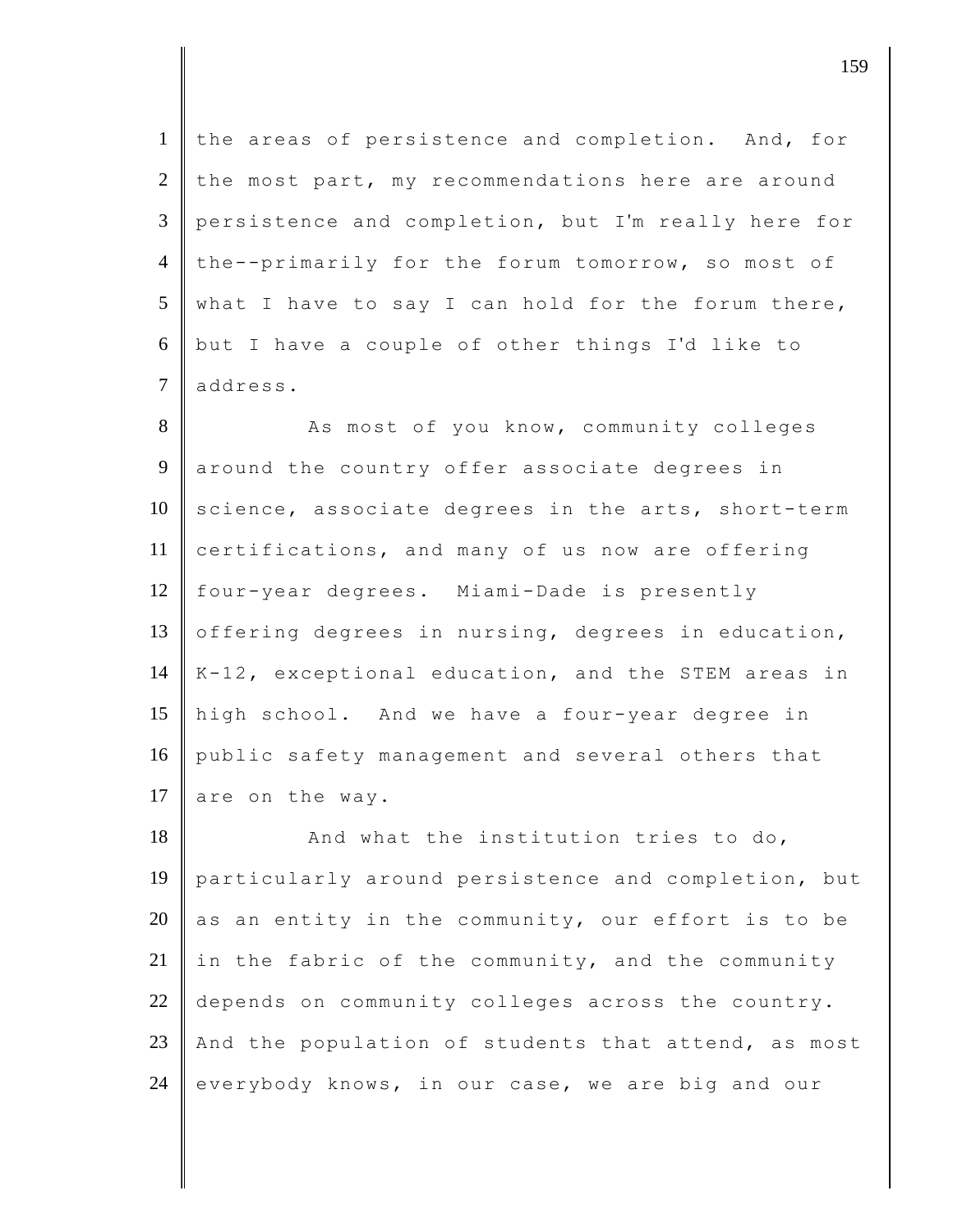1 door is open to the community. We have over 70,000 2 credit students and 170,000 students overall at 8  $3 \parallel$  campuses. And with a bow to Phoenix and probably 4 several others, we are the largest place-bound 5 linstitution in the country.

 We have the largest number of Hispanics and African Americans. Over half of our students are the first in their families to attend college. In our case, 39 percent of our students live in poverty. Sixty-one percent are low-income and that 11 sounds extreme, but I'm willing to quess that the statistics at other schools around the country are 13 similar. Seventy-five percent of our students are 14 underprepared for college.

15 When they arrive, they are greeted with as 16 best as possible an environment that helps them to  $17$  succeed. We put a tremendous amount of effort into 18 persistence and retention. And, at this point, 19 we're gratified because the statements made just a  $20$  few days ago by the Chief of Staff to the President 21 that there would be the possibility of resources 22 for community colleges as an untapped resource in 23 the educational system is quite welcome.

24 The state funding, as everybody knows, is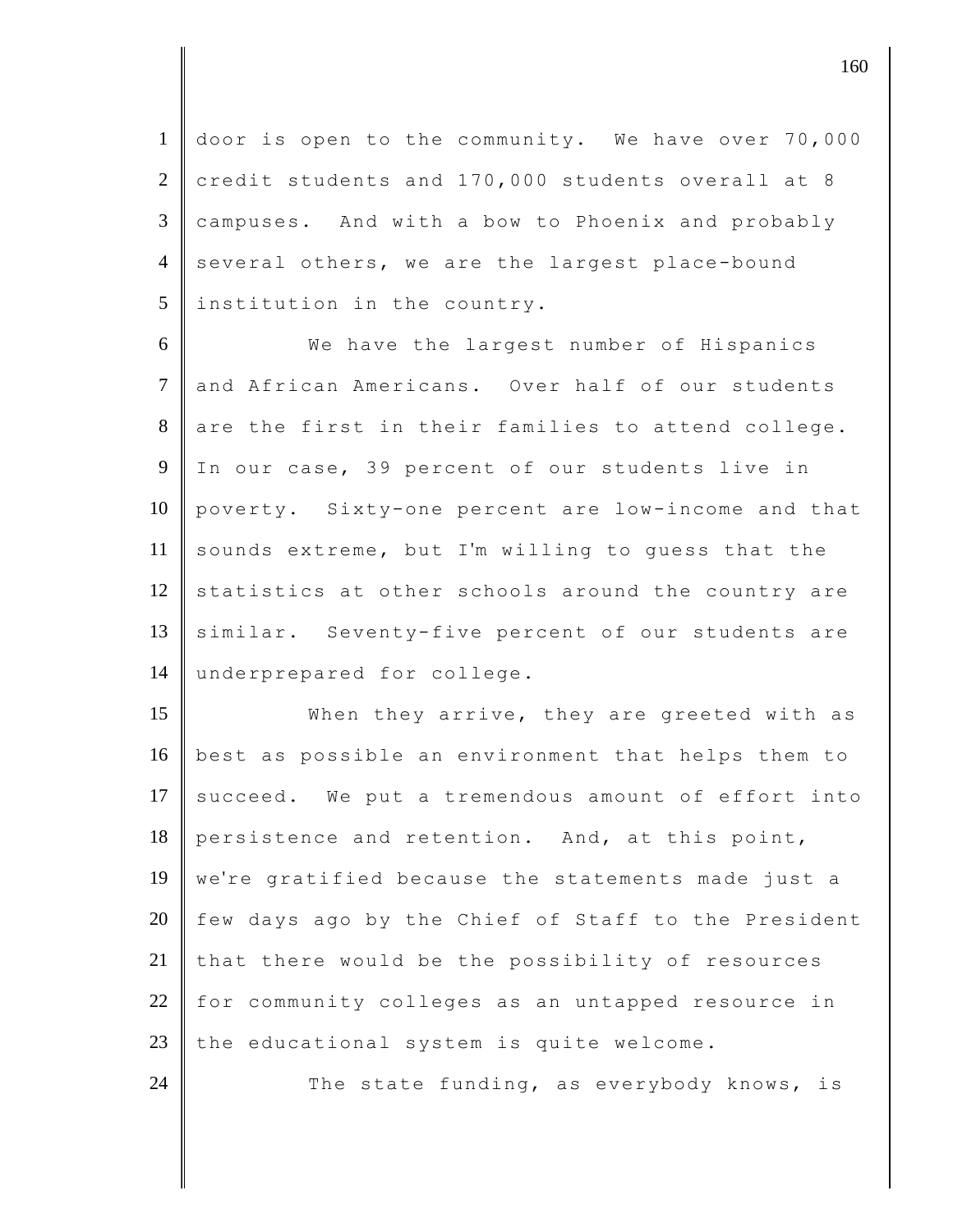| $\mathbf{1}$   | weak. The tuition at our school is around \$1,700    |
|----------------|------------------------------------------------------|
| $\overline{2}$ | for a full load. Community colleges around the       |
| $\mathfrak{Z}$ | country average around \$2,300 for a full-time       |
| $\overline{4}$ | yearly cost. But state funding, in many cases, we    |
| 5              | are--our funding is easily a third of what the       |
| 6              | state university receives. So the comments of        |
| $\tau$         | Mr. Emanuel are heartening to us to see that the     |
| 8              | efforts, particularly around persistence and         |
| 9              | retention, will be--we might get some help there.    |
| 10             | I did want to make one comment around an             |
| 11             | issue beyond persistence and completion, and that    |
| 12             | has to do with the verification of information on    |
| 13             | student aid applications. As everybody knows, this   |
| 14             | is cumbersome--it's a long application--and we would |
| 15             | like to recommend a tie-in with IRS and Social       |
| 16             | Security databases to provide verification           |
| 17             | information. And if discrepancies are apparent,      |
| 18             | then other steps can be taken, but that data can     |
| 19             | help a great deal.                                   |
| 20             | And I want to make reference to                      |
| 21             | communication that was sent to Secretary Duncan and  |
| 22             | to Under Secretary Kanter about a platform that      |
| 23             | we've come in contact with, that's active in several |
| 24             | states, that integrates personal information, tax    |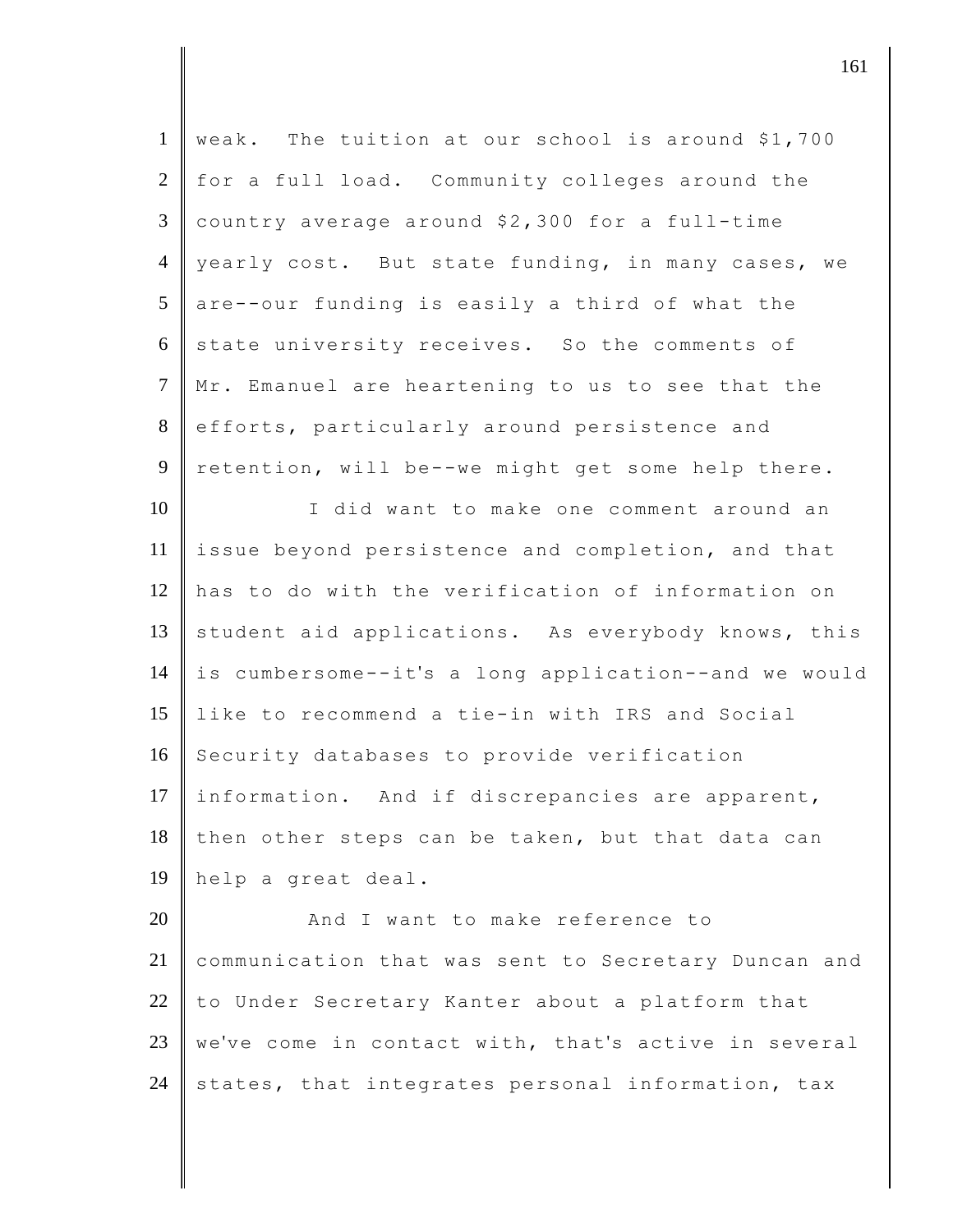| $\mathbf{1}$   | information, and then distributes it electronically |
|----------------|-----------------------------------------------------|
| $\overline{2}$ | to a range of state and federal benefits, and       |
| 3              | exports the information to the FAFSA, simplifying   |
| $\overline{4}$ | the FAFSA. And I believe at some point later in     |
| 5              | the day, someone is going to make some presentation |
| 6              | on that kind of an operation, on that kind of a     |
| $\overline{7}$ | platform.                                           |
| 8              | That's really all we had to say today and I         |
| 9              | look forward to tomorrow, and thank you for the     |
| 10             | chance.                                             |
| 11             | MR. MADZELAN: Yes, thanks, Ted. I'm                 |
| 12             | looking forward to tomorrow as well since I'll be   |
| 13             | chairing the--or at least leading the persistence   |
| 14             | and completion forum. Thank you.                    |
| 15             |                                                     |
|                | Harrison Wadsworth, International                   |
|                | Education Council.                                  |
| 17             | MR. WADSWORTH: Thanks very much. My name            |
| 16<br>18       | is Harrison Wadsworth. I'm Executive Director of    |
|                | the International Education Council (IEC), a non-   |
| 19<br>20       | profit association of the international             |
| 21             | institutions who participate in the Federal Family  |
| 22             | Education Loan Program. And we thank you for this   |
| 23             | opportunity to offer suggestions for streamlining   |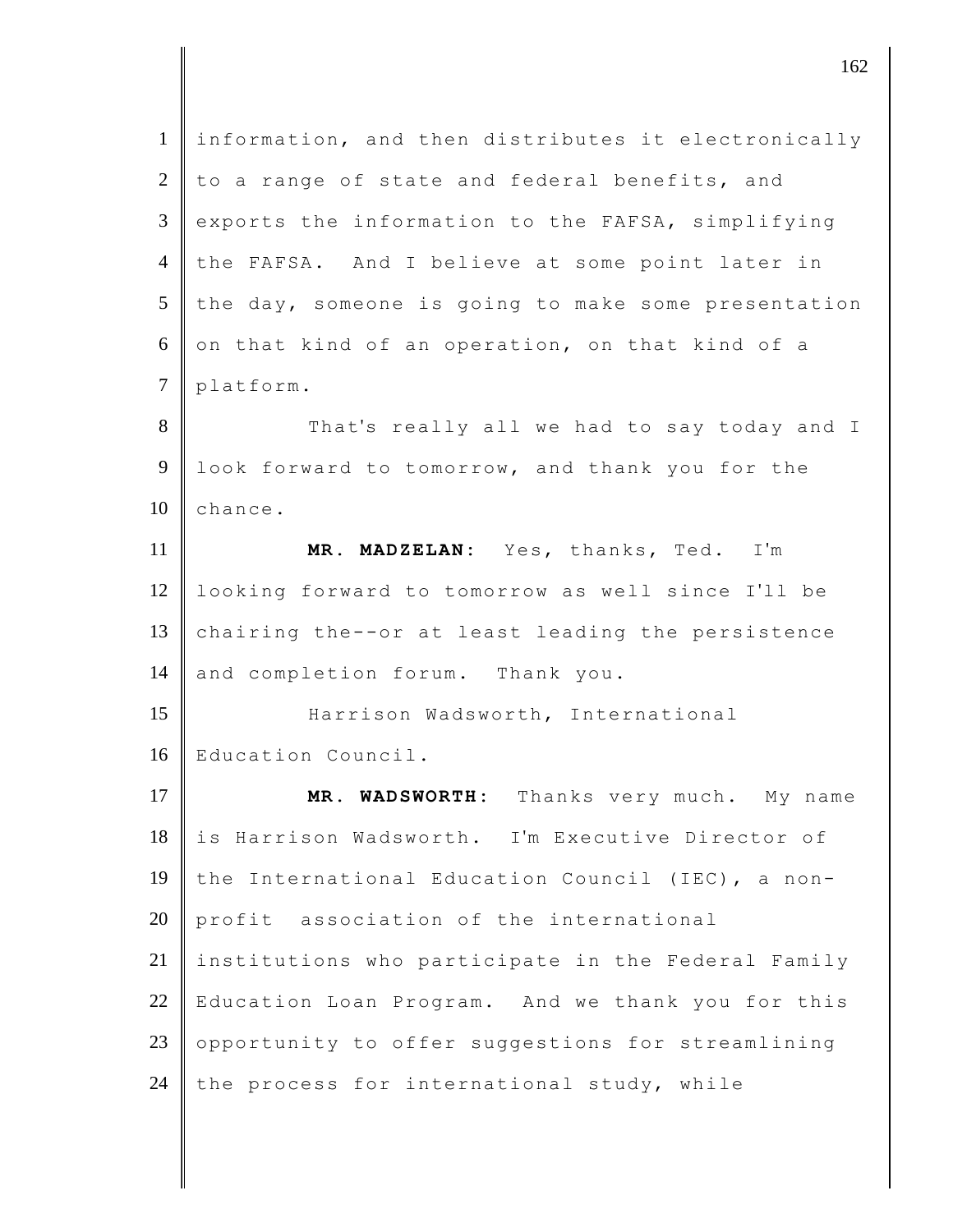1 maintaining the necessary safeguards to avoid fraud  $2 \parallel$  and abuse.

 Many American students who study in the U.S. or abroad depend on student loans to finance their education. And I'm sure everybody is grateful that I'm not talking about program integrity issues. 7 We're talking about the other committee, the Foreign 8 Schools Committee.

9 The IEC represents and assists 10 institutions of higher education outside of the 11 United States that wish to participate in the U.S. 12 federally supported student loan program. The 13 Imembers of the association believe that 14 international friendship and understanding between 15 people of all nationalities is best built on a 16 foundation of personal relationships developed 17 during academic studies, friendships that often 18 remain strong for life.

**On June 10, 2009, the House of** 20 Representatives approved the Senator Paul Simon Study Abroad Foundation Act as part of the Formulations Authorization Act for Fiscal Years 2010 and 2011. This bill is intended to establish 24 an innovative public-private partnership to create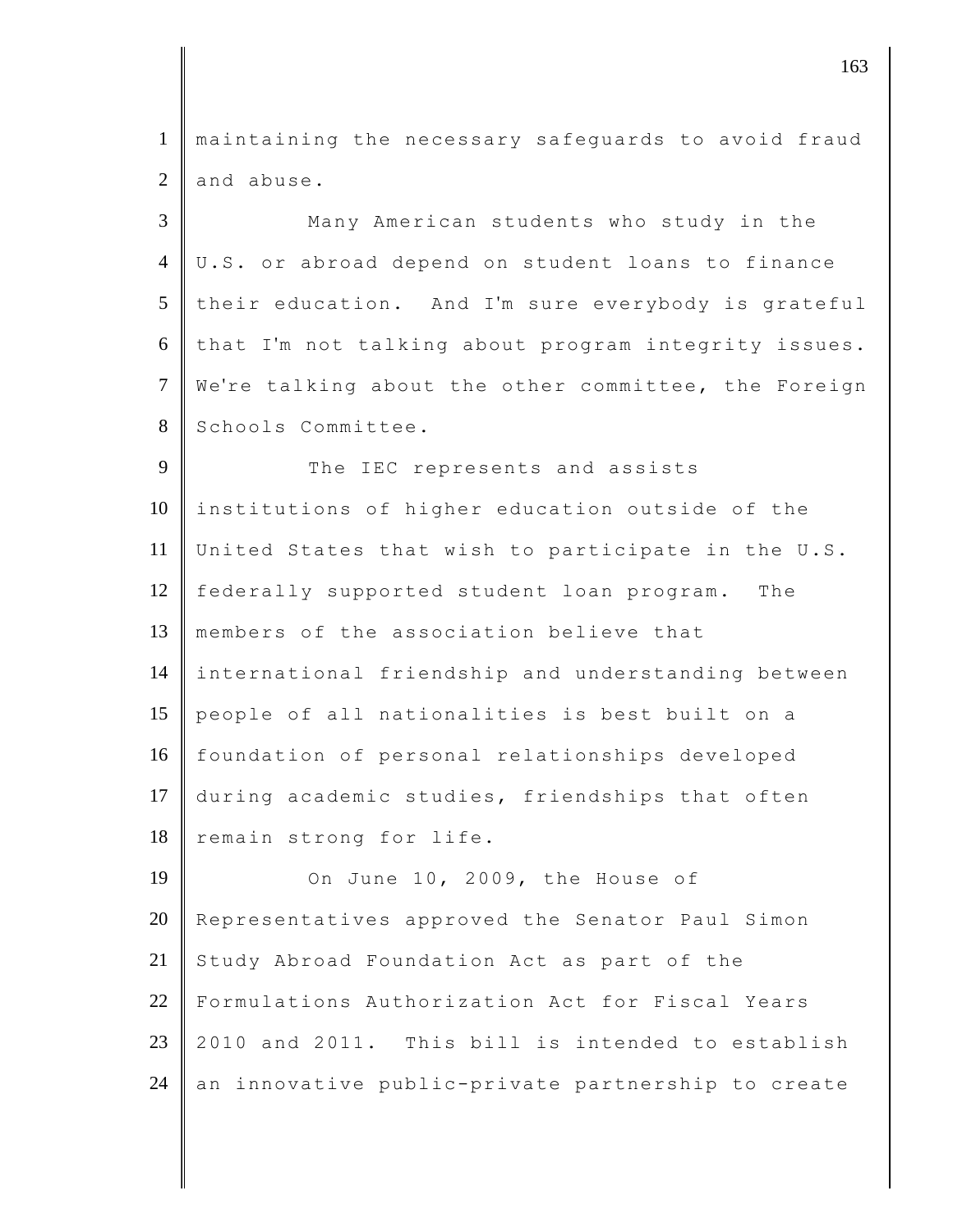1 a more globally informed American citizenry.

| $\overline{2}$ | The bill was just one of over 20 pieces of           |
|----------------|------------------------------------------------------|
| 3              | legislation that has been introduced in the last     |
| $\overline{4}$ | six months to encourage and enhance America's global |
| 5              | leadership in opportunities through the              |
| 6              | international education experience. However, this    |
| $\tau$         | effort is undermined by the sometimes unreasonably   |
| 8              | difficult rules that continue to be applied to       |
| $\overline{9}$ | foreign schools that are willing to participate in   |
| 10             | the U.S. Federal Student Loan Programs.              |
| 11             | Congress and the Higher Education                    |
| 12             | Opportunities Act approved certain changes in the    |
| 13             | law designed to ease these impediments. Other        |
| 14             | improvements, we believe, can be achieved by         |
| 15             | changing administrative policies. We urge the        |
| 16             | Department to negotiate commonsense changes in the   |
| 17             | regulations that will implement the HEOA and, in     |
| 18             | general, expand the ability of foreign schools to    |
| 19             | serve American students.                             |
| 20             | As you know, the foreign school loan                 |
| 21             | default rate is extremely low: 2.2 percent for the   |
| 22             | 2007 cohort, there's a draft rate--that's the draft  |
| 23             | rate, and that's the lowest of any category of       |

24 institutions and far lower than the 6.9 percent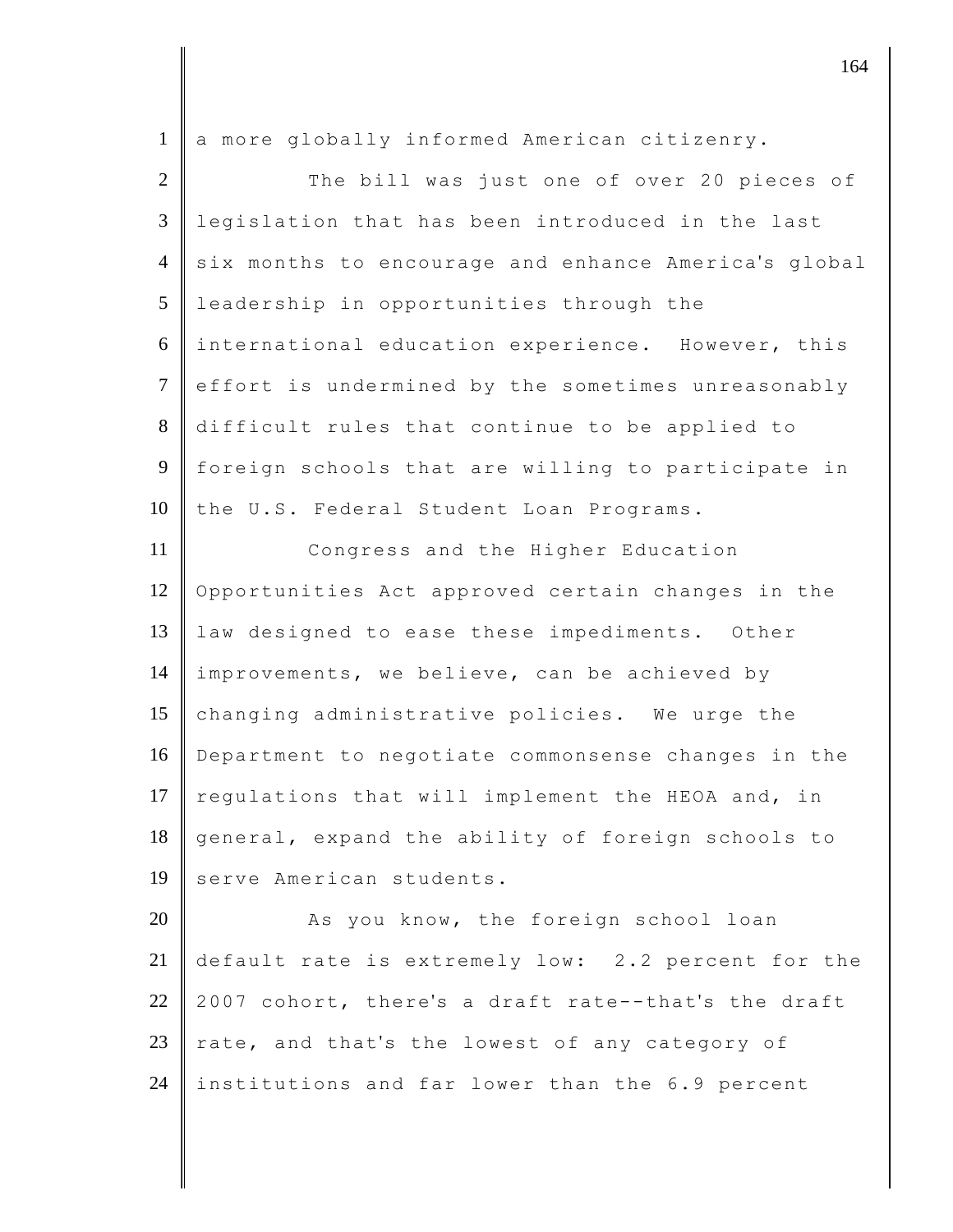1 overall rate. Clearly, students at foreign schools  $2 \parallel$  are doing well and deserve to have the support they 3 need to finance their education.

4 The foreign school community is committed 5 to working cooperatively with all postsecondary 6 industry participants and representative  $7 \parallel$  organizations and, most importantly, with the 8 Department in fulfilling the promise of educational 9 access and choice.

10 The foreign schools community is grateful 11 for the opportunity to focus on regulations 12 affecting our constituency. I think this may be 13 the first time. Is this the first time that I--in 14 my memory, at least, which isn't that long. This 15 community is, however, in the unique position of 16 having few local experienced representatives within 17  $\parallel$  a reasonable travel distance of the proposed 18 hearings and meetings.

 IEC has been an effective advocate for foreign schools in Washington for a number of vears, and we encourage the Department to approve 22 IEC and foreign school representatives as participants in the Negotiated Rulemaking Committee 24 on foreign school issues.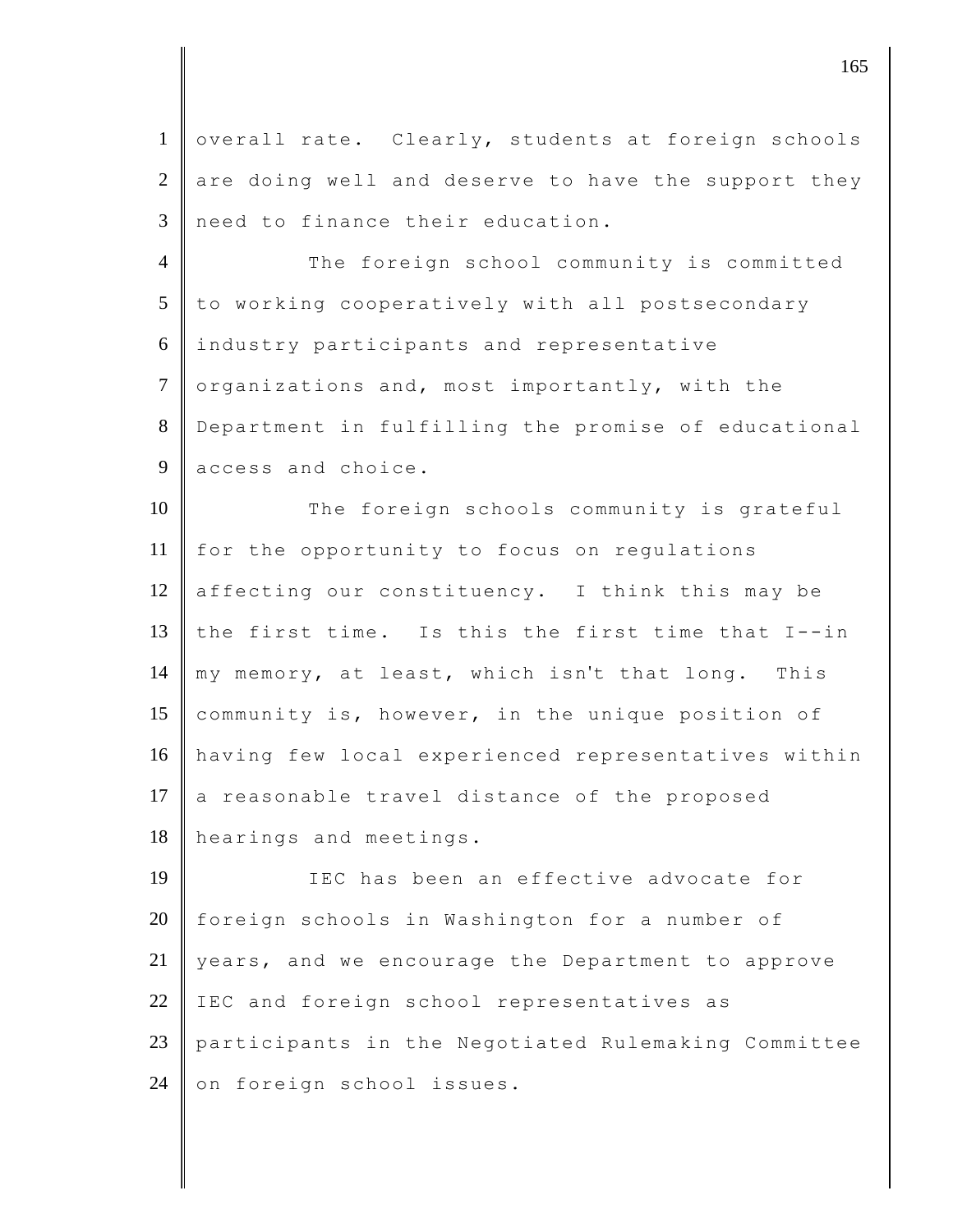| $\mathbf{1}$   | IEC has some specific proposals for the             |
|----------------|-----------------------------------------------------|
| $\overline{2}$ | negotiation that I'm going to go into now. First,   |
| 3              | regarding distance learning, technology has become  |
| $\overline{4}$ | an integral part of all aspects of higher           |
| 5              | education. There are few programs available to      |
| 6              | students that do not use some form of online        |
| $\overline{7}$ | communication or learning. While we appreciate the  |
| $8\,$          | Secretary's goal of encouraging students to         |
| 9              | experience foreign cultures through residence       |
| 10             | abroad, we feel that some students meeting that     |
| 11             | expectation are being unfairly restricted in their  |
| 12             | educational goals by the prohibition on taking any  |
| 13             | distance education coursework within a program of   |
| 14             | study at a foreign school.                          |
| 15             | We believe that there are internal                  |
| 16             | conflicts within the law that should be resolved in |
| 17             | regulation, and we encourage the negotiators to     |
| 18             | consider alternative approaches that recognize as   |
| 19             | legitimate a situation where a student may have to  |
| 20             | travel or take a class, even a single class, via    |
| 21             | distance education to complete a degree.            |
| 22             | Financial and compliance audit                      |
| 23             | requirements is the second area I wanted to raise   |
| 24             | and propose for the agenda. The Higher Education    |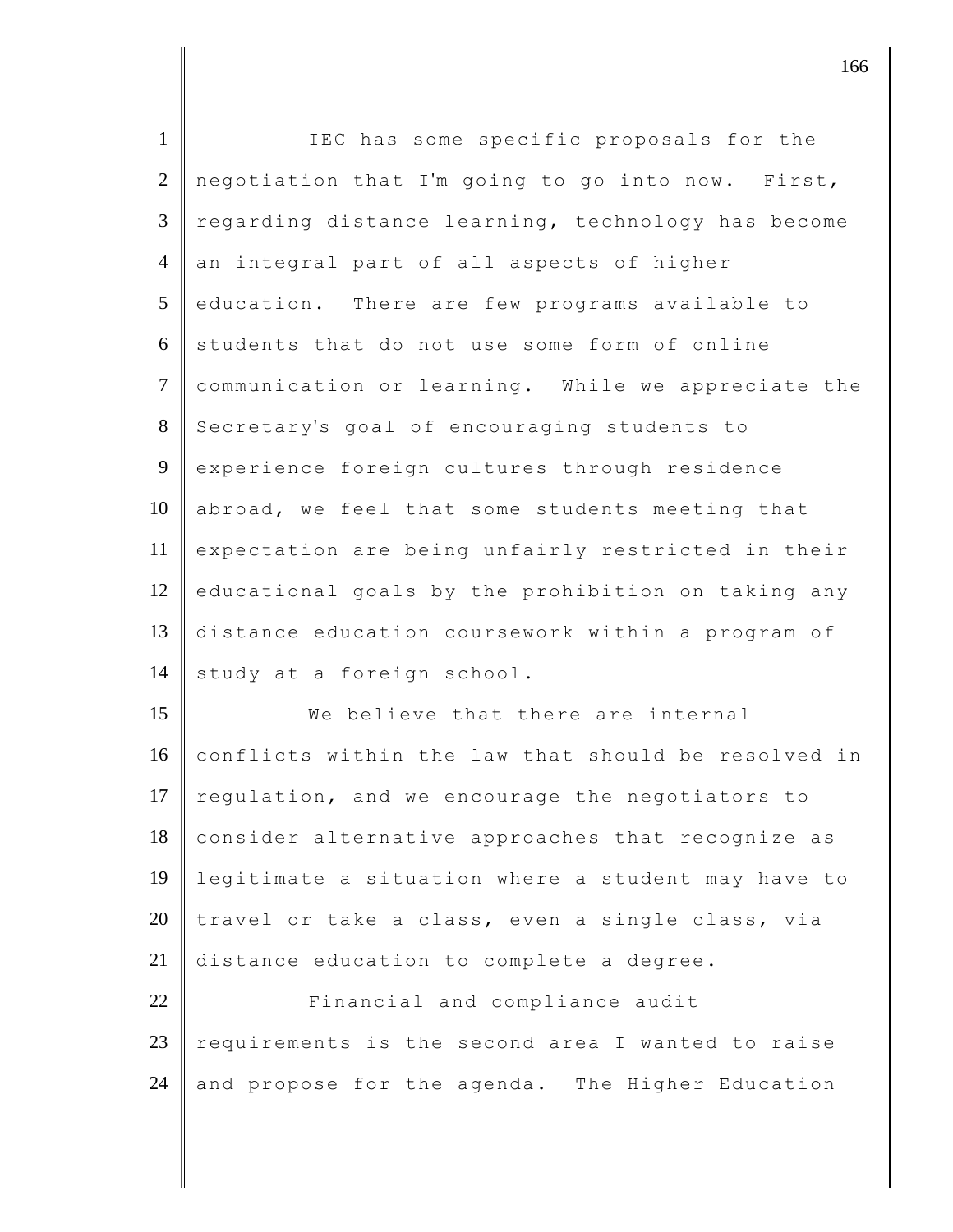| $\mathbf{1}$   | Opportunity Act allows the Secretary to waive         |
|----------------|-------------------------------------------------------|
| $\overline{2}$ | financial and compliance audit requirements for       |
| $\mathfrak{Z}$ | international institutions participating in the       |
| $\overline{4}$ | Federal Family Education Loan Program whose loan      |
| 5              | volume per year is less than \$500,000, and to        |
| 6              | modify the requirements for schools with more loan    |
| $\tau$         | volume. These audits can be extremely costly to       |
| $8\,$          | obtain on an annual basis: \$100,000 or more for      |
| 9              | the financial audit and, as was mentioned earlier,    |
| 10             | \$10,000 to \$15,000 for the annual compliance audit. |
| 11             | A school quickly finds it cost-prohibitive            |
| 12             | to participate in the U.S. Federal Loan Programs      |
| 13             | due to these requirements alone. Meanwhile,           |
| 14             | foreign schools maintain, by far, the lowest          |
| 15             | lifetime default rate of any sector on these same     |
| 16             | loans, the bottom line indicator that these           |
| 17             | students are obtaining a quality education.           |
| 18             | We propose that the negotiations include              |
| 19             | waiver and/or modification of the compliance and      |
| 20             | financial audit requirements and, specifically, we    |
| 21             | suggest modifying the regulations as follows:         |
| 22             | Waive the requirement for annual                      |
| 23             | compliance audits for foreign schools with less       |
| 24             | than \$1 million in loan volume or require that the   |
|                |                                                       |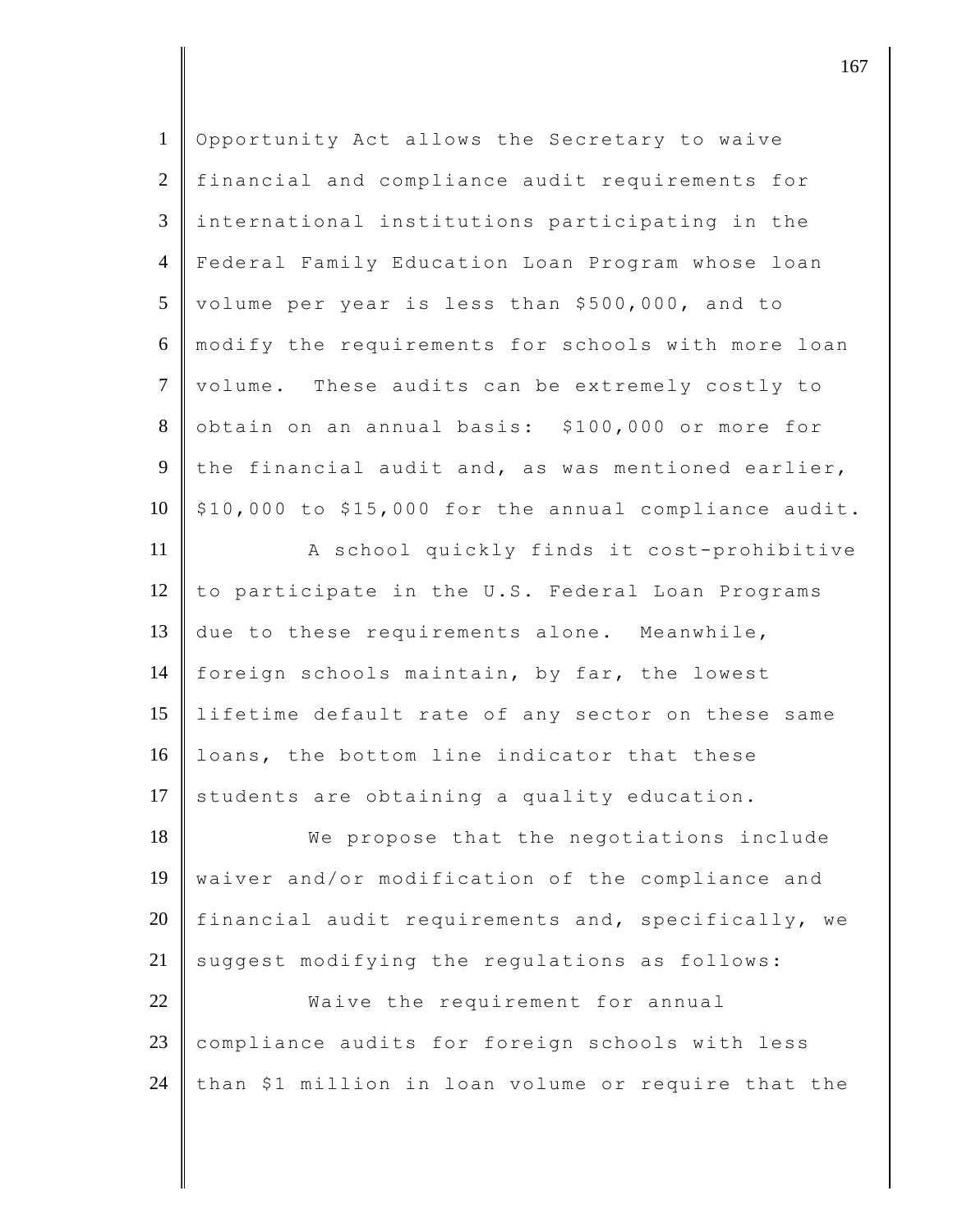| $\mathbf{1}$   | audits be submitted less often, such as every 5     |
|----------------|-----------------------------------------------------|
| 2              | years. And modify the requirement for financial     |
| 3              | audits so that institutions of any size are         |
| $\overline{4}$ | permitted to submit an audit that is done according |
| 5              | to their home country's accounting standards. And   |
| 6              | that last is, of course, critical to continue       |
| $\tau$         | participation of foreign schools in many countries  |
| 8              | around the world.                                   |
| 9              | Turning to the Multi-Year Master                    |
| 10             | Promissory Notice, as mentioned earlier             |
| 11             | international institutions boast the lowest cohort  |
| 12             | default rates of all institution types, a proven    |
| 13             | indication of successful oversight of the Federal   |
| 14             | Loan Programs by the financial aid staff at these   |
| 15             | institutions. We request the regulations reflect    |
| 16             | this by allowing all institutions that wish to do   |
| 17             | so, domestic or foreign, to participate in the      |
| 18             | serial feature of the NPN, unless individually      |
| 19             | prohibited by the Secretary.                        |
| 20             | Turning to medical school eligibility,              |
| 21             | changes were made to the rules regarding the        |
| 22             | eligibility of foreign medical schools for loan     |
| 23             | These changes include increasing the<br>programs.   |
| 24             | required passage rates for students who take the    |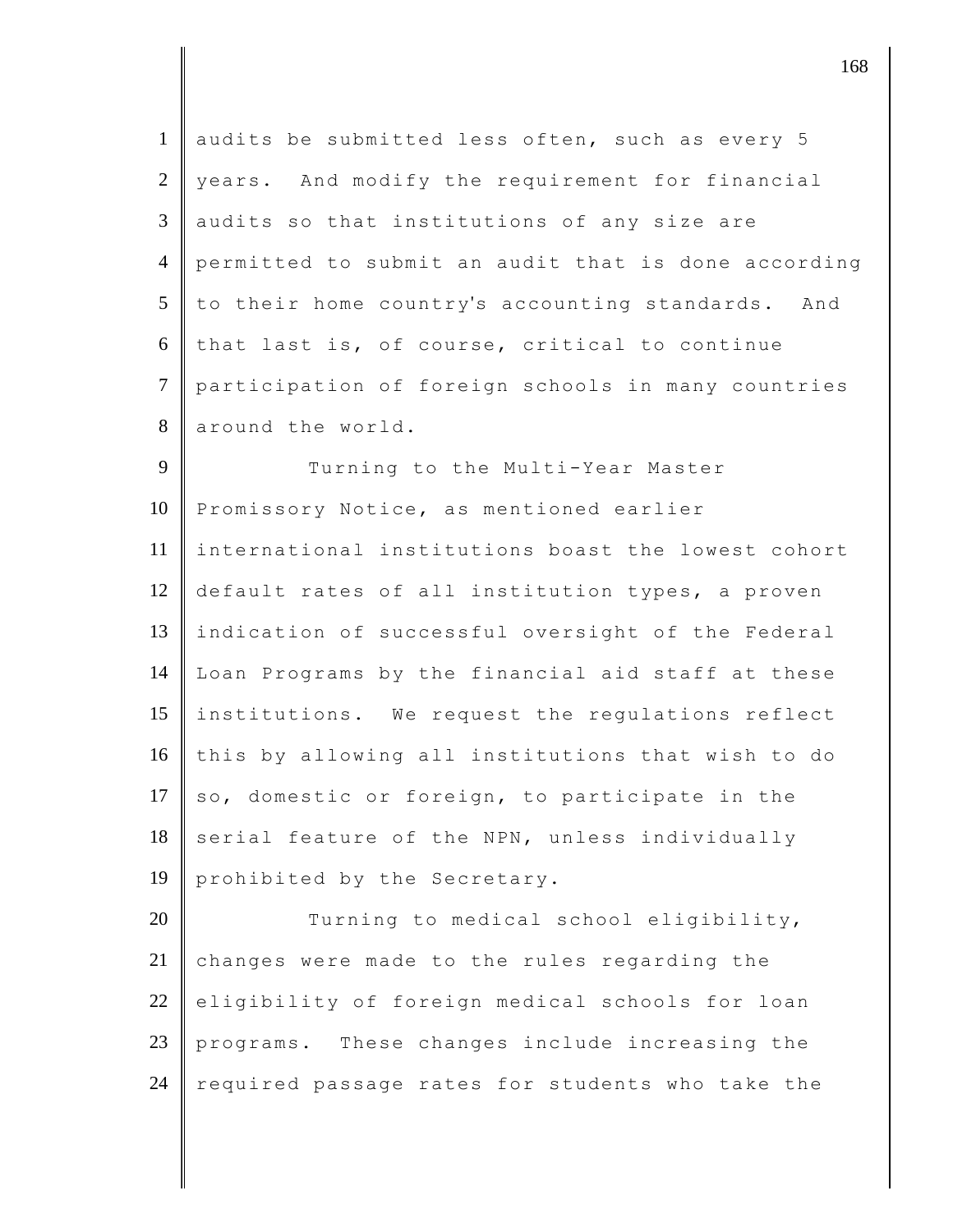U.S. Medical Licensing Examination and modifying the rules regarding the establishment of a clinical training program in the United States. We also 4 expect that a study by the ECFMG may be available for review by the time these negotiations commence 6 sometime in September or whenever that may be.

7 Foreign medical schools provide an 8 important means of training U.S. doctors to ensure 9 that there are enough of them to meet the health  $10$  care needs of the United States. I think this is 11 particularly true in the case of general 12 practitioners, where we are facing a shortage in 13 this country and are going to be dependent on 14 doctors that are trained in foreign medical 15 schools. Clearly these issues should be included 16 on the agenda for the negotiations and I think I'll 17 just add to that about the shortage. I think it's 18 desirable to have Americans able to go abroad and 19 get training and come back rather than be dependent  $20$  on foreign nationals, who are foreign trained, in 21 this country for our future need for physicians.

22 Nursing schools. Foreign nursing schools 23 are permitted to be eligible for participation in 24 the Federal Loan Program subject to certain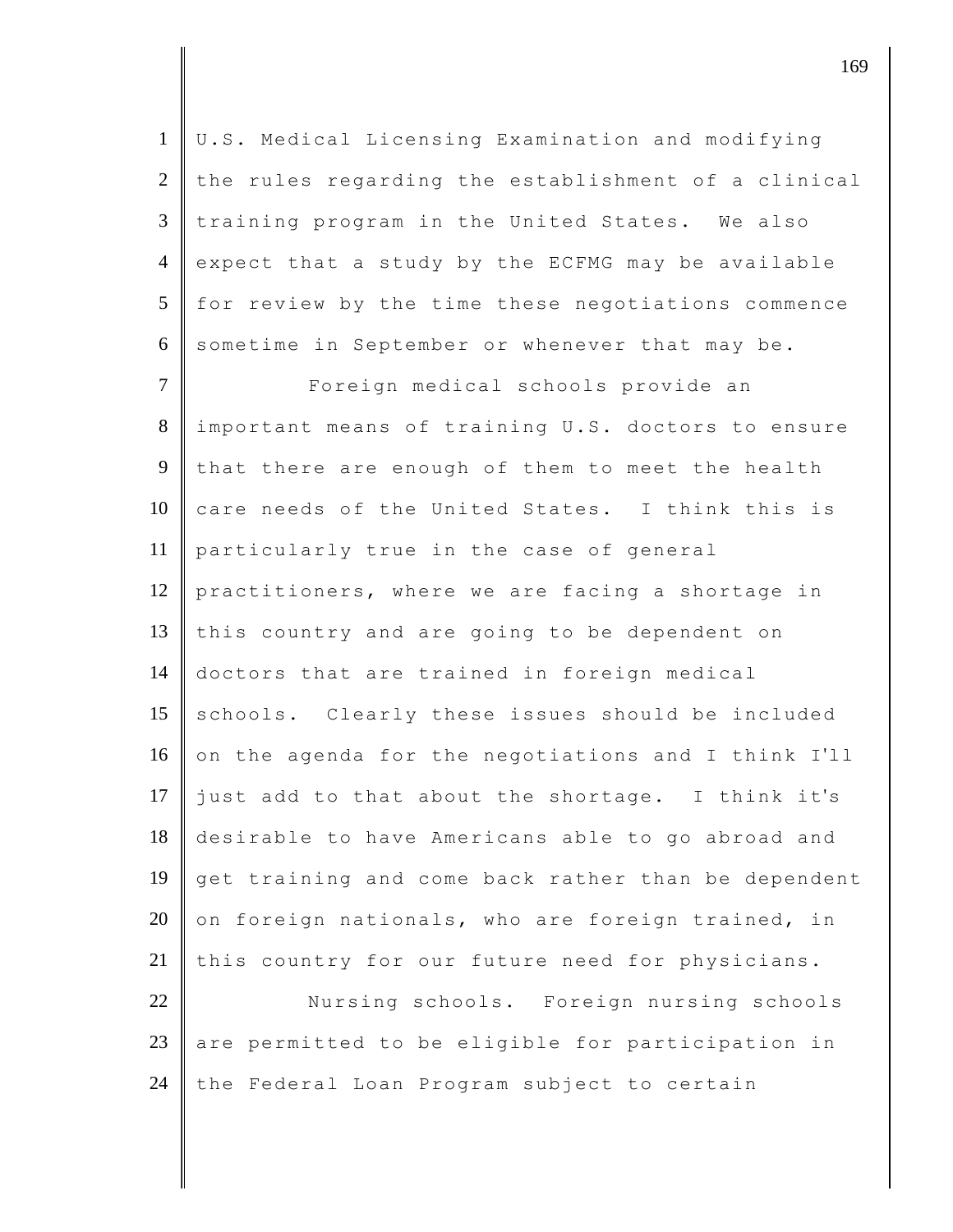1 conditions. The exact parameters of these 2 conditions should clearly be a topic for 3 negotiation. And of concern is the possibility 4 that some currently eligible schools may lose their  $5$  eligibility, and that clearly ought to be a topic 6 for discussion.

7 | Finally, the last topic I'll want to raise 8 for now is future changes to the Federal Loan 9 Programs. The Obama Administration has proposed 10 major changes to the student loan programs in the 11 budget for Fiscal Year 2010. We know that Congress  $12$  is currently in the process of considering 13 legislation that could adopt some of these 14 proposals, including requiring that all student and 15 PLUS loans be originated via the Ford Direct Loan 16 Program, as of July 1, 2010. If Congress acts 17 before the completion of this Negotiated 18 Rulemaking, we ask that that committee agenda be 19 modified to include regulatory changes that will 20 permit continued participation of foreign schools 21 in the loan programs. As you know, currently, 22 foreign schools are only permitted to participate 23 in the FFEL Program, and so they need eligibility 24  $\parallel$  yet to--legislative issue to make them eligible for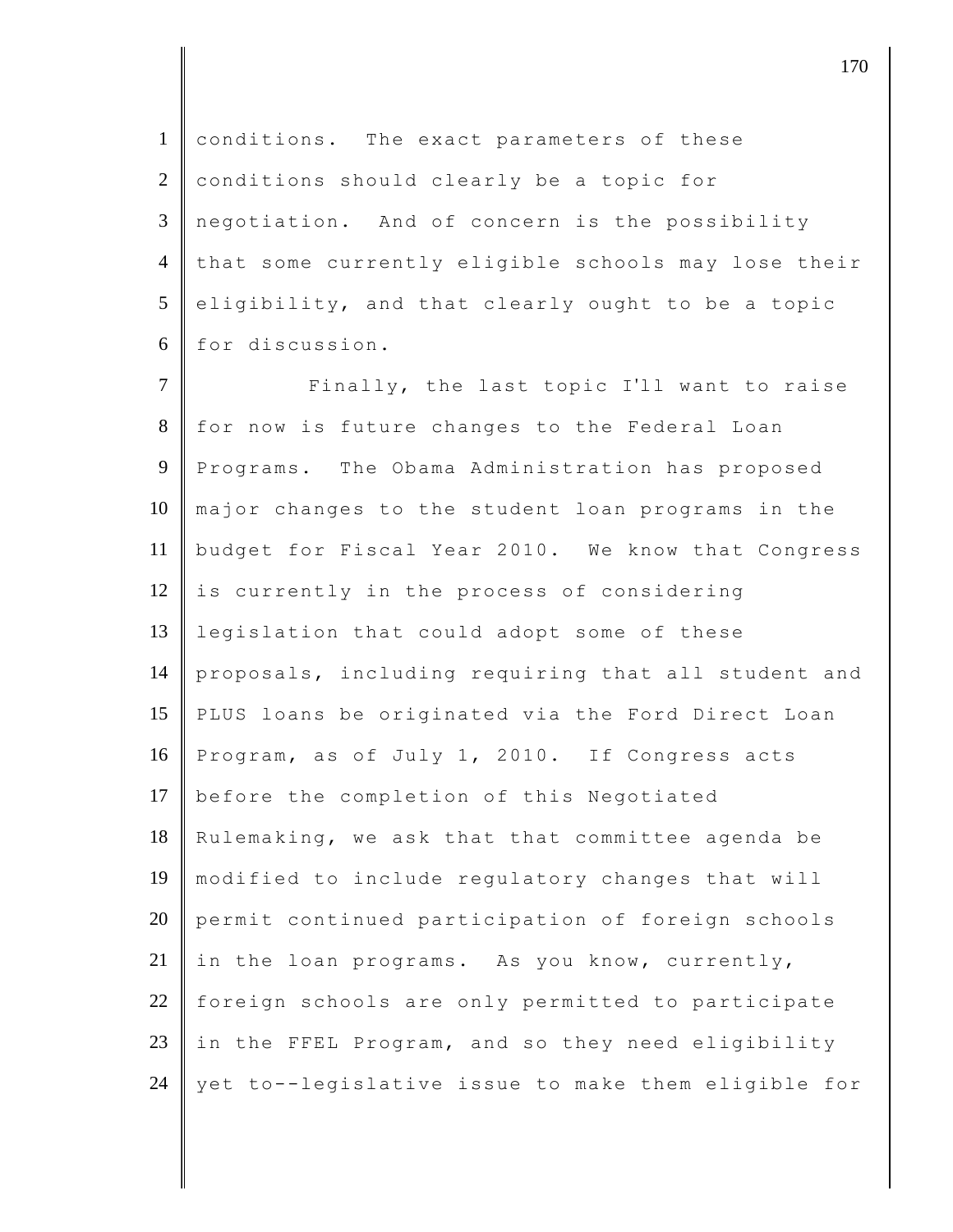1 the Direct Loan Program. There will be a number of 2 administrative issues, though, involved in allowing  $3$  them to be able to participate.

4 I'll associate myself with remarks that 5 Mike Woods from New Zealand made earlier with that  $6 \parallel$  regard. We also suggest that the Department make 7 provisions for extending the negotiations by an 8 extra session, if necessary--sorry, Dan--to smooth 9 foreign schools' transition to the new loan 10 program. In other words, better to go ahead and do 11 and take care of this problem now rather than have 12 to have yet another Negotiated Rulemaking next year 13 that's--or additional sub-regulatory guidance, or 14 whatever, that needs to be done to take care of 15 these schools.

16 In conclusion, IEC appreciates the 17 Department's consideration of this testimony and 18 offers itself as a resource to the Department on 19 these and other issues that the Department may 20 consider in the Negotiated Rulemaking process. And 21 thank you for listening.

22 **MR. MADZELAN:** Thanks, Harrison. 23 **Pauline Abernathy, the Institute for** 24 College Access and Success.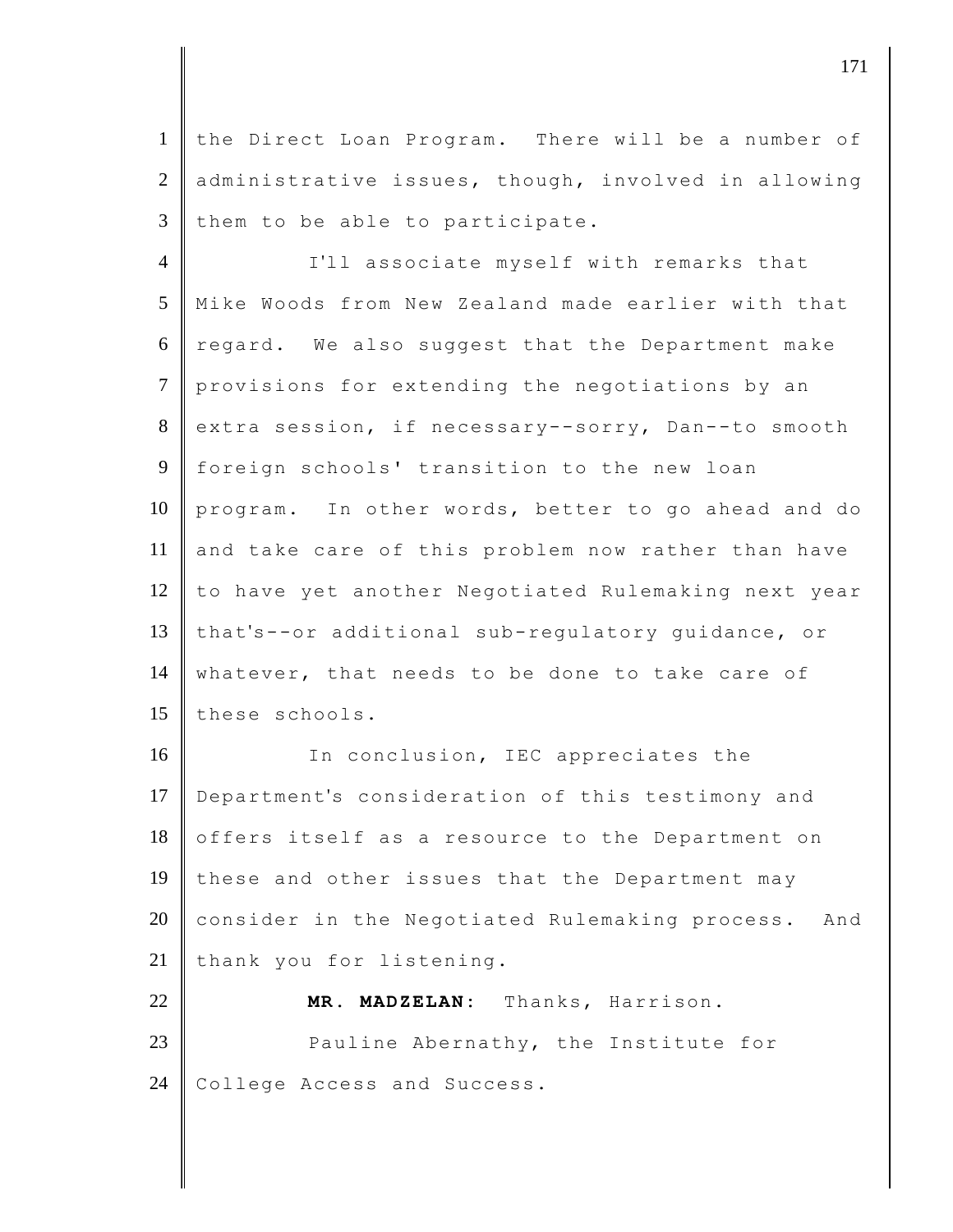| $\mathbf{1}$   | MS. ABERNATHY: Good afternoon and welcome           |
|----------------|-----------------------------------------------------|
| 2              | to Philadelphia. My name is Pauline Abernathy and   |
| 3              | I'm Acting Director for Policy and Strategy at the  |
| $\overline{4}$ | Institute for College Access and Success, a non-    |
| 5              | profit policy research organization working to make |
| 6              | higher education more available and affordable for  |
| $\overline{7}$ | people of all backgrounds. Thank you for the        |
| 8              | opportunity to testify today. My comments           |
| 9              | summarize our more detailed written comments.       |
| 10             | We believe the program integrity issues             |
| 11             | proposed by the Department are important and would  |
| 12             | benefit from the review to protect both the         |
| 13             | investments of taxpayers and students. However,     |
| 14             | our specific comments focus on financial aid        |
| 15             | communication and process issues in which we have   |
| 16             | particular expertise.                               |
| 17             | First, we encourage the Department to               |
| 18             | examine current verification policies and practices |
| 19             | to ensure students receive the aid for which they   |
| 20             | are eligible when they need it and to reduce the    |
| 21             | burden of verification for both students and        |
| 22             | schools. We've heard a lot about this today         |
| 23             | already.                                            |
| 24             | Although no school is required to verify            |
|                |                                                     |

 $\vert$  172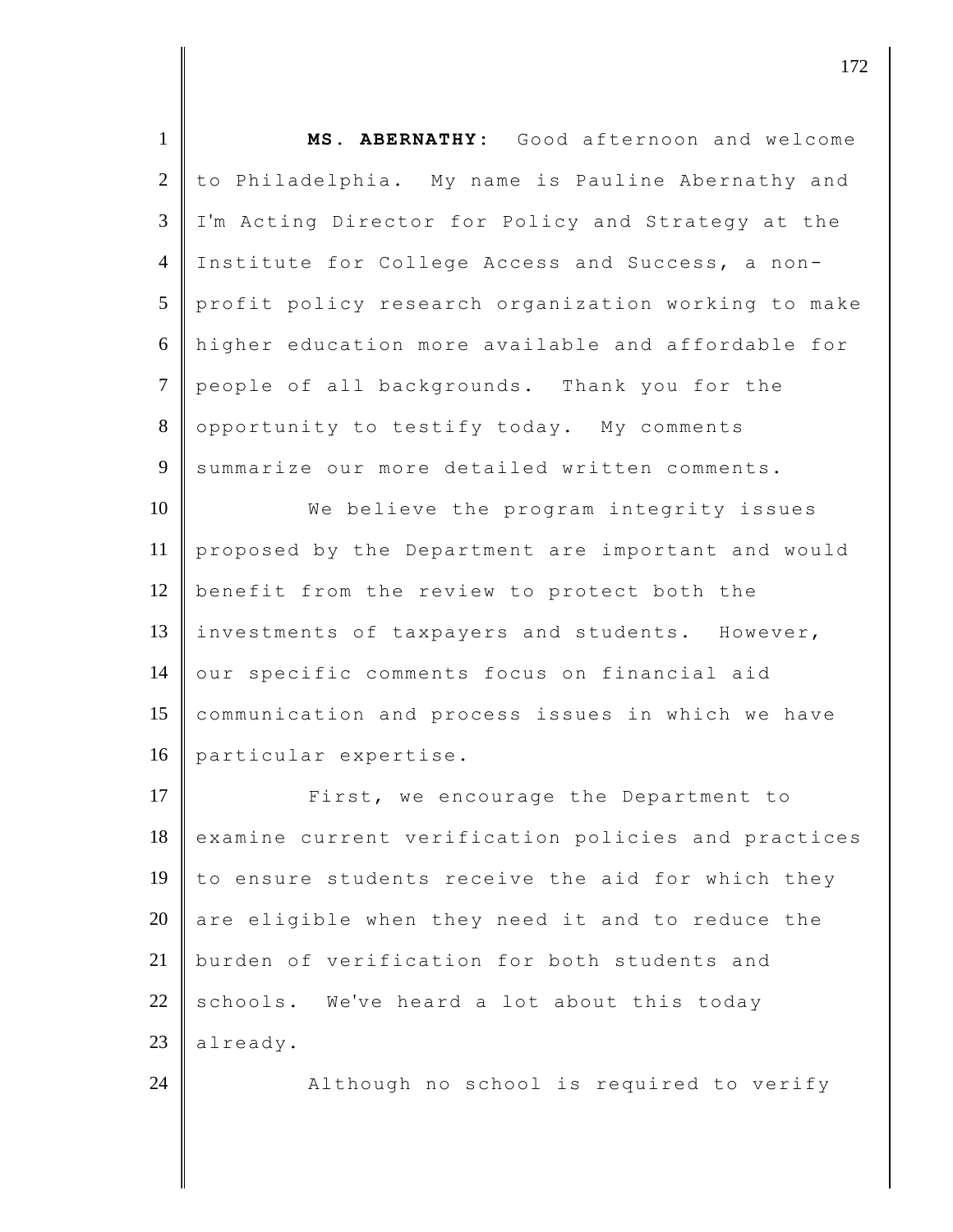| $\mathbf{1}$   | more than 30 percent of its applicants, some        |
|----------------|-----------------------------------------------------|
| $\mathbf{2}$   | schools verify 100 percent. While this practice     |
| 3              | may reflect genuine concerns about compliance and   |
| $\overline{4}$ | stewardship, an extensive process can reduce access |
| 5              | to needed aid and reduce a student's odds of        |
| 6              | academic success. We encourage the Department to    |
| $\overline{7}$ | consider both the extent and processes of           |
| $8\,$          | verification used by colleges and look at ways to   |
| 9              | reduce the burden on both students and schools      |
| 10             | while still protecting program integrity.           |
| 11             | For example, as others have testified               |
| 12             | today, pre-populating the FAFSA with data that      |
| 13             | applicants have already provided through the tax    |
| 14             | system would dramatically simplify the verification |
| 15             | process for both students and schools.              |
| 16             | Next, we urge the Department to review the          |
| 17             | financial aid information that schools are required |
| 18             | to provide with the goal of making the information  |
| 19             | much more useful for students and families while    |
| 20             | also reducing the burden for schools.               |
| 21             | The Department currently requires colleges          |
| 22             | to provide a wide range of financial aid            |
| 23             | information to current and prospective students.    |
| 24             | However, despite the large number of required       |
|                |                                                     |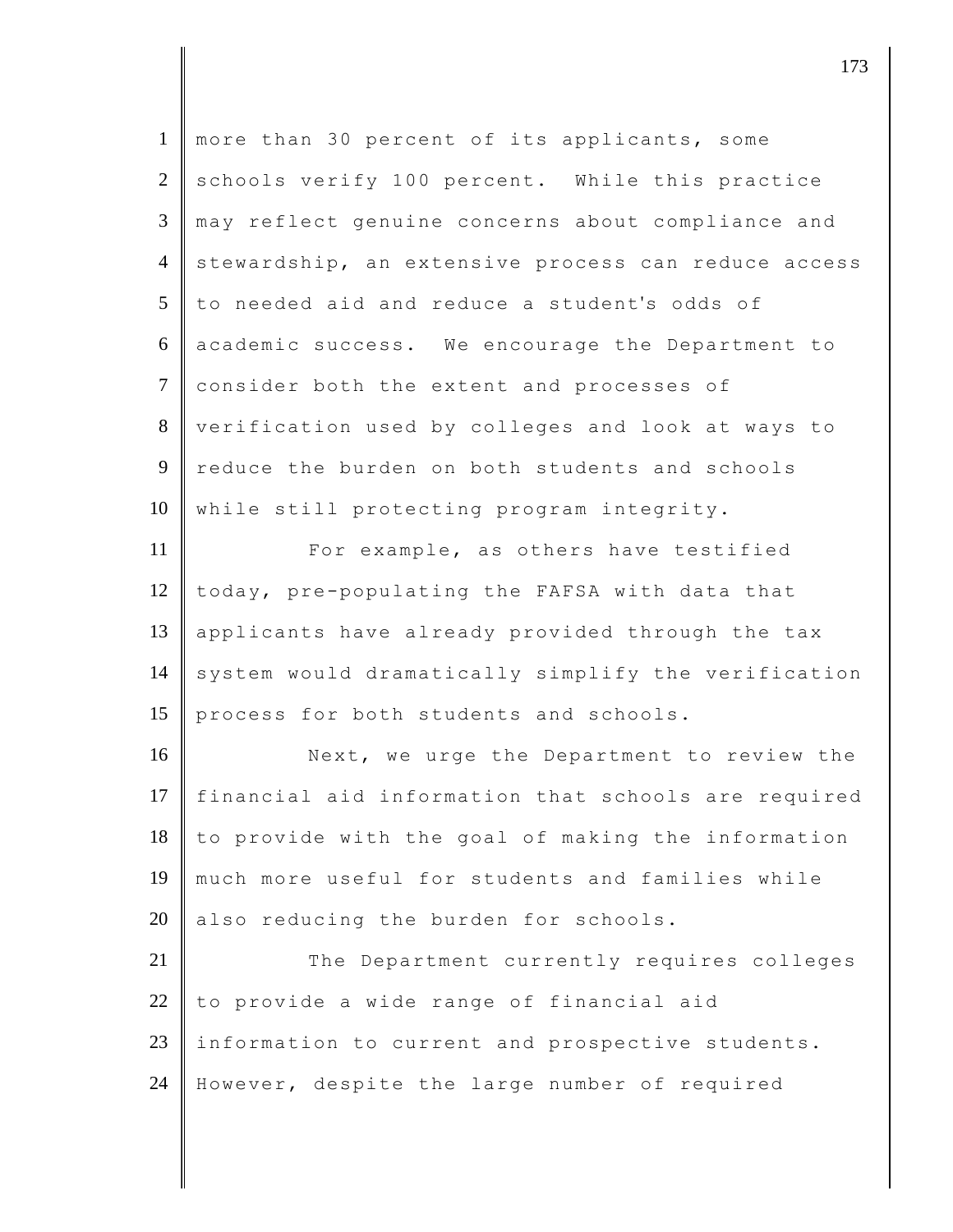1 exposures throughout the aid process, the timing, 2 volume, and content of all this information is not 3 necessarily helpful to parents and students. We 4 urge the Department to review all of these  $5$  requirements with the goal of providing the 6 information students and parents really need to 7 make informed decisions, and doing so in a truly 8 consumer-friendly way.

9 We also urge the Department to revise the 10 Student Aid Report, or SAR, to provide clear and 11 prominent answers to the most basic questions 12 applicants have, such as how much aid they are 13 actually eligible for. We understand that last 14 month the Department began providing Pell Grant 15 estimates and loan eligibility information on the 16 Student Aid Report, which is an encouraging step in 17 the right direction.

18 We also encourage the Department, also, to 19 develop recommendations to approve financial aid 20 award letters, so recipients can easily compare the  $21$  cost of attending different colleges. We have  $22$  analyzed more than 100 award letters and too many 23 do not provide the basic information students and 24 parents need to understand and compare their

djective terms of  $\overline{174}$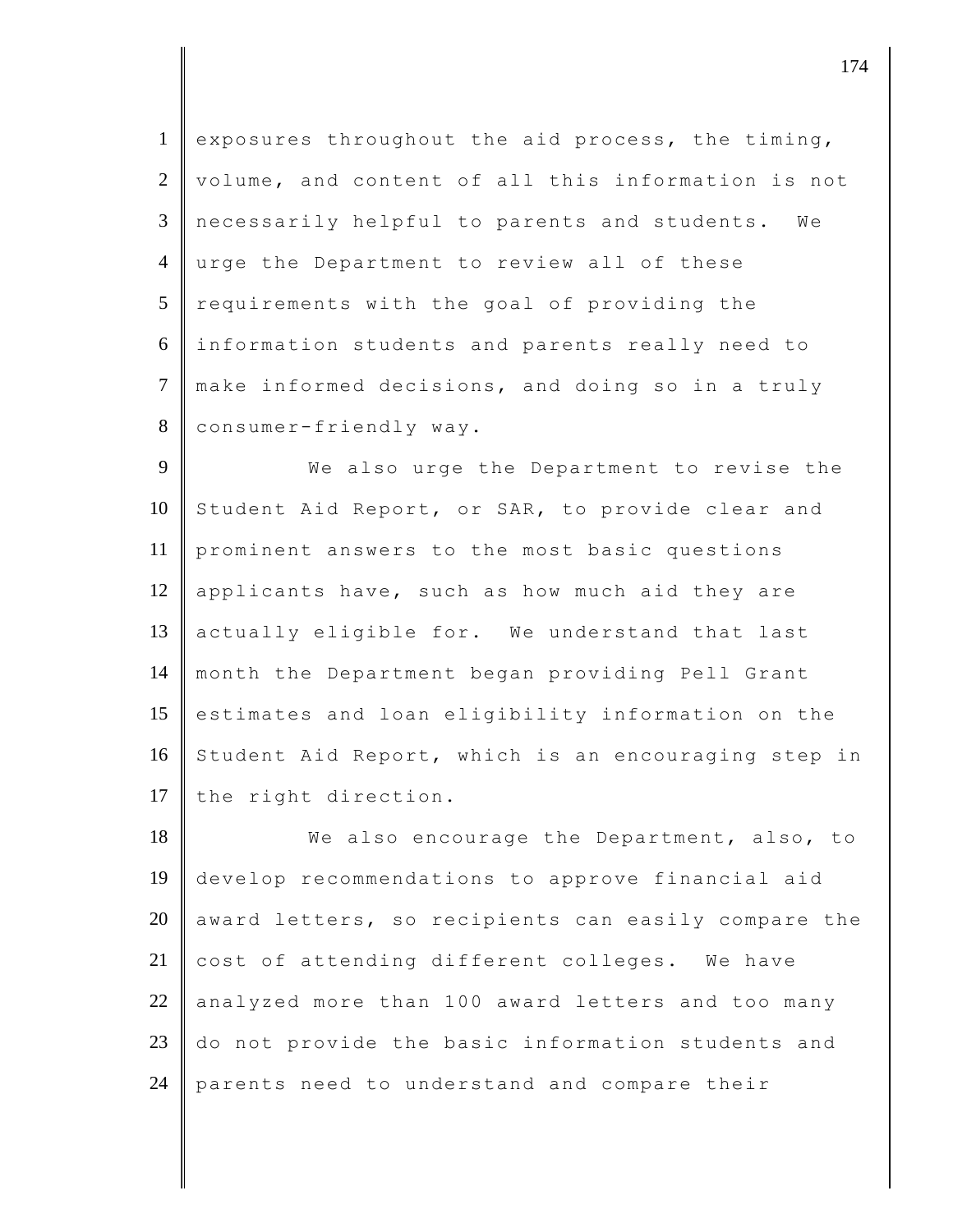1 financial aid options. For example, some aid award 2 letters don't include the entire cost of attendance  $3 \parallel$  or don't clearly distinguish gift aid from loans, or 4 federal student loans, from non-federal private  $5$  loans.

6 We also urge the Department to use the 7 certification process to ensure that students 8 considering risky private loans make the most of 9 their federal aid options first. About one-quarter 10 of American students with private loans do not 11 receive Federal Stafford Loans, which are more 12 affordable and have more repayment options and 13 | consumer protections.

14 **Anecdotal** evidence suggests that 15 counseling students that are considering private  $16$  student loans is an effective way to ensure that 17 they use federal loans before turning to private 18 | loans. For example, after Barnard College began 19 requiring financial aid counseling for prospective 20 private loan borrowers, private loan utilization 21 dropped a staggering 73 percent in one year. And 22 that was before the financial problems in the 23 markets. 24 Although we strongly support legislation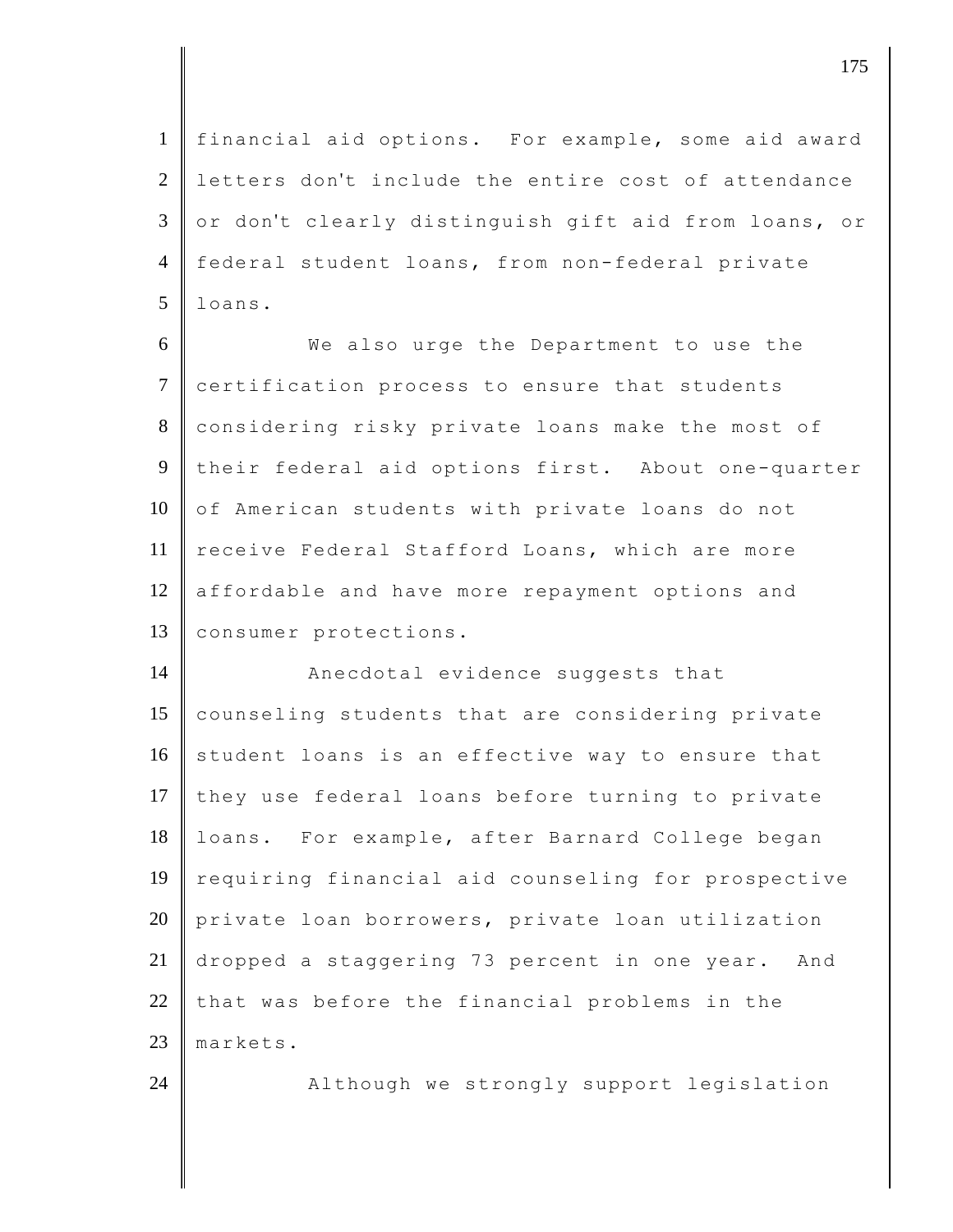| $\mathbf{1}$   | to further strengthen the certification process,    |
|----------------|-----------------------------------------------------|
| $\mathbf{2}$   | the self-certification process mandated by HEOA has |
| 3              | a potential to help reduce the use of risky private |
| $\overline{4}$ | loans. The Department, we urge you to encourage     |
| 5              | colleges to counsel students about private student  |
| 6              | loans, to ensure they take out federal loans first. |
| $\overline{7}$ | And we urge the Department to work closely with the |
| $8\,$          | Federal Reserve to develop the self-certification   |
| 9              | form for private loans as specified in the HEOA.    |
| 10             |                                                     |
|                | In addition, we urge the Department to              |
| 11             | improve and integrate the income-based repayment    |
| 12             | and Public Service Loan Forgiveness loan            |
| 13             | regulations. All current rules and regulations      |
| 14             | related to federal student loans need to be         |
| 15             | reviewed and updated in light of the availability   |
| 16             | of IBR and public service loan repayment and        |
| 17             | forgiveness options. This includes rules governing  |
| 18             | disclosures and entrance and exit counseling.       |
| 19             | We appreciate the Department's efforts to           |
| 20             | ensure that the new IBR and Public Service Loan     |
| 21             | Forgiveness Programs function as Congress intended. |
| 22             | However, there are a few areas of the regulations   |
| 23             | still that need to be addressed to fulfill this     |
|                |                                                     |
| 24             | objective.                                          |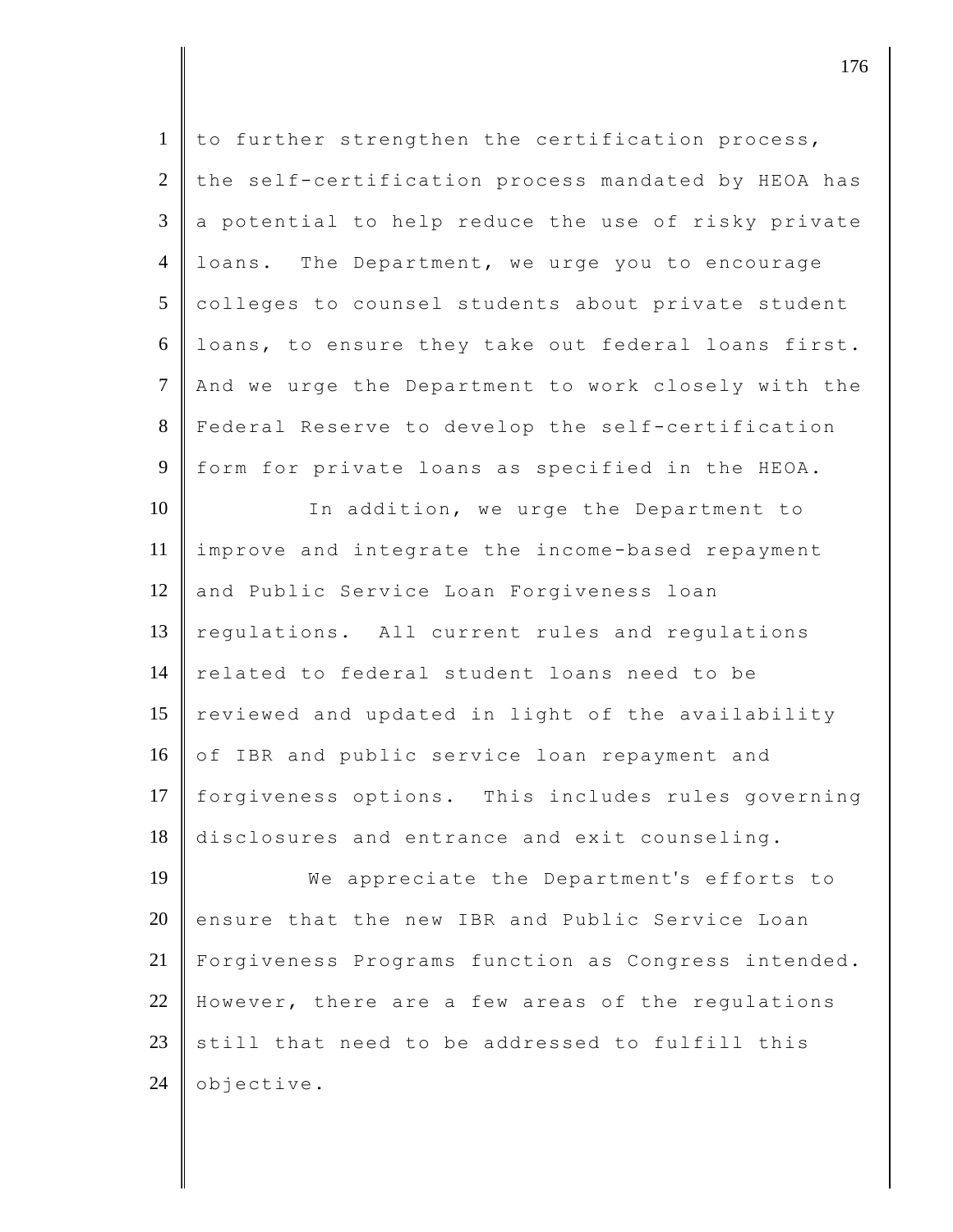| $\mathbf{1}$   | One, to avoid penalizing borrowers who              |
|----------------|-----------------------------------------------------|
| $\overline{2}$ | enroll in IBR and later decide to leave the         |
| 3              | program, we encourage the Department to revisit the |
| $\overline{4}$ | regulatory language to ensure that individuals      |
| 5              | leaving IBR will not pay more than they would have  |
| 6              | under a standard 10-year plan and will not be       |
| $\overline{7}$ | forced to repay their loans in less than a 5-year   |
| 8              | payment period as prohibited by statute. This will  |
| 9              | remove an unfair penalty for borrowers who enroll   |
| 10             | in the IBR program and later need to exit. It will  |
| 11             | also remove an unnecessary administrative burden by |
| 12             | simplifying the process of enrolling in repayment   |
| 13             | plans upon exiting IBR.                             |
| 14             | We also encourage the Department to                 |
| 15             | simplify and remove the inequity in the definition  |
| 16             | of full-time employment for public service loan     |
| 17             | forgiveness. The CCRAA defines a public service     |
| 18             | job specifically as a full-time job, but does not   |
| 19             | define "full-time." In its final regulations        |
| 20             | governing the program, the Department defined full- |
| 21             | time as the greater of an annual average of at      |
| 22             | least 30 hours or the number of hours the employer  |
| 23             | considers full-time. This dual definition creates   |
| 24             | both unnecessary administrative complexity and      |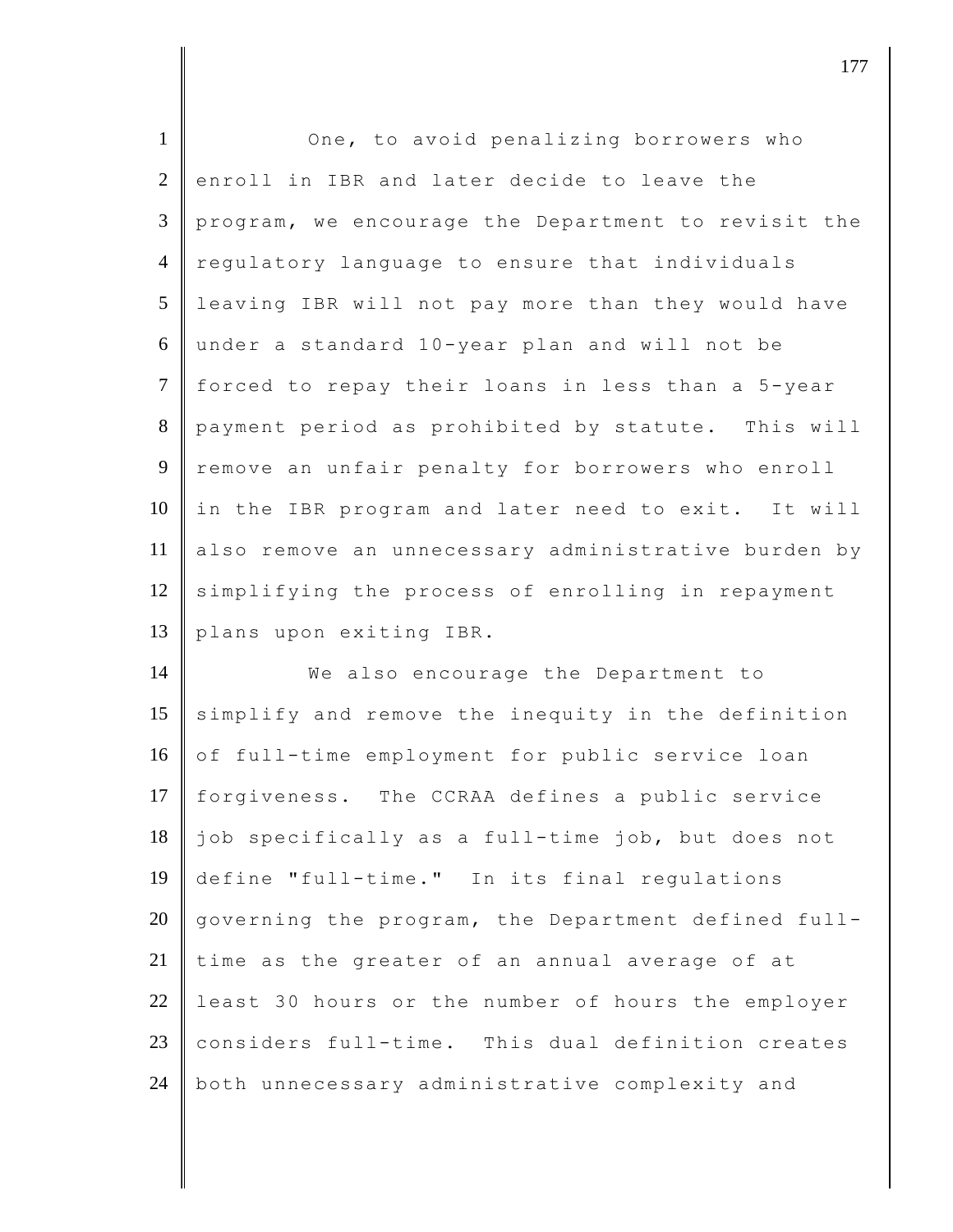| $\mathbf{1}$    | inequity for individuals whose employers consider   |
|-----------------|-----------------------------------------------------|
| $\overline{2}$  | full-time to be more than 30 hours. Borrowers will  |
| 3               | have to submit proof of their employers' definition |
| $\overline{4}$  | of full-time and the Department will have to        |
| $5\overline{)}$ | collect and verify this information for each        |
| 6               | borrower. There's no statutory language that        |
| $\tau$          | requires this dual definition. Defining full-time   |
| 8               | as 30 hours per week for all applicants would       |
| 9               | greatly simplify program administration and ensure  |
| 10              | that all borrowers are treated equitably.           |
| 11              | Our next recommendation regards confirming          |
| 12              | employment and loan payment for eligibility for the |
| 13              | Public Service Loan Forgiveness Program. The        |
| 14              | program is supposed to encourage people to serve    |
| 15              | their country and community in government and non-  |
| 16              | profit jobs. However, the final rules published by  |
| 17              | the Department do not provide a mechanism for our   |
| 18              | borrowers to find out up front if a particular job  |
| 19              | will count. Instead, the rules require borrowers    |
| 20              | to fully document 10 or more years of employment    |
| 21              | and loan payment history, and then submit it to the |
| 22              | Department after the fact. This is an unreasonable  |
| 23              | burden on borrowers and undermines the purpose of   |
| 24              | Public Service Loan Forgiveness.                    |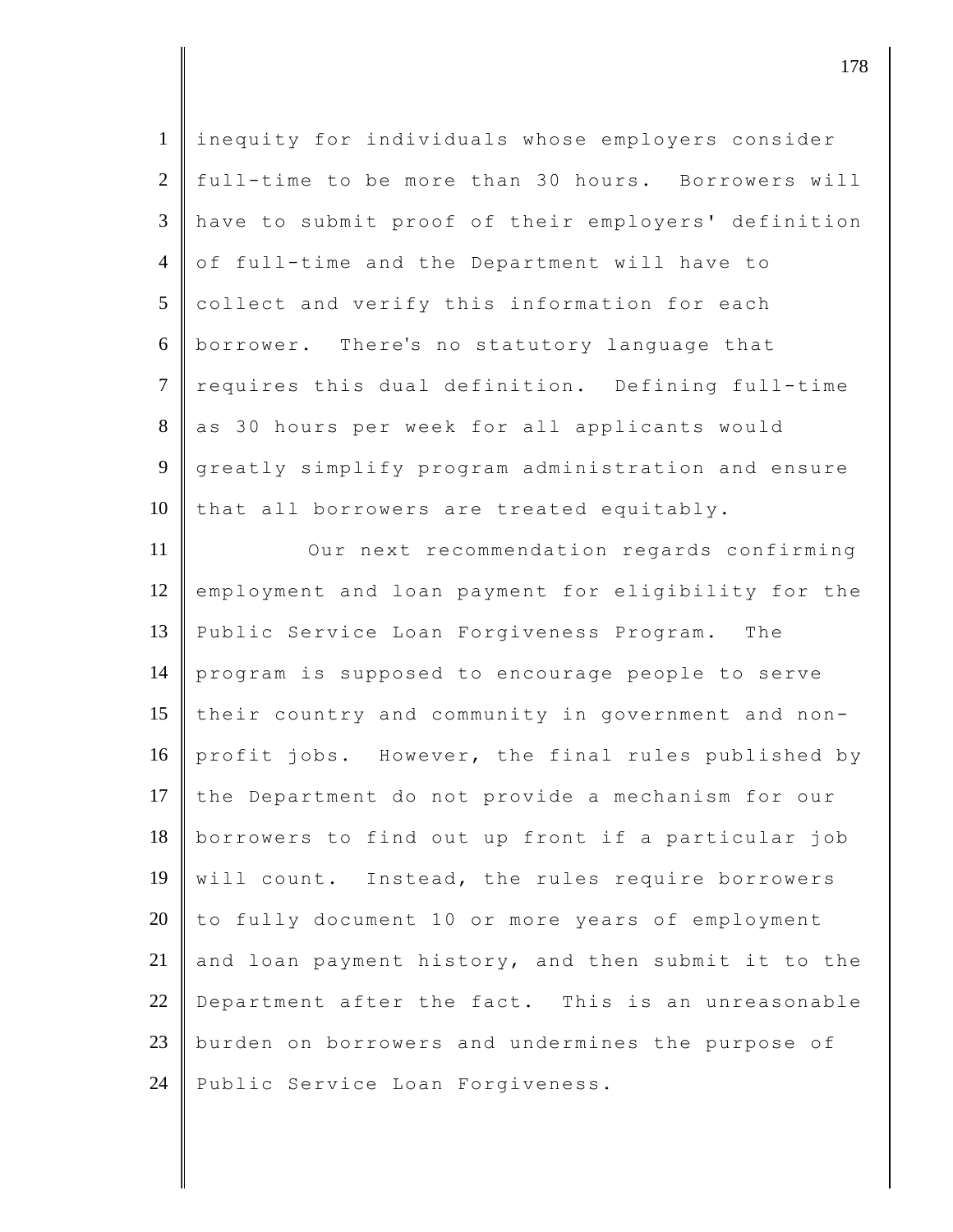1 Giving borrowers clear information up 2 front will provide an incentive to continue in 3 public service and ultimately meet the forgiveness 4 requirements. It will also reduce the number of 5 borrowers applying to the Department for loan 6 forgiveness before it is appropriate.

7 The term "standard repayment plan" is one  $8$  that is used differently in various contexts, which 9 has created a tremendous source of confusion for 10 borrowers and, based on our recent inquiries, even 11 for some customer service staff at the Department  $12$  and major lenders. Ensuring that the term 13 | "standard repayment plan" is defined clearly and 14 used consistently will minimize confusion and 15 questions by borrowers and make the Federal Loan 16 Program run more smoothly.

17 To ensure that IBR is an avenue to rehabilitation, as CLS--Community Legal Services-- just testified, the same rights for borrowers in default that are available through the Income Contingent Repayment Program should also be 22 available through income-based repayments, so that IBR's affordable payments can provide an avenue to rehabilitation.

djective terms of  $179$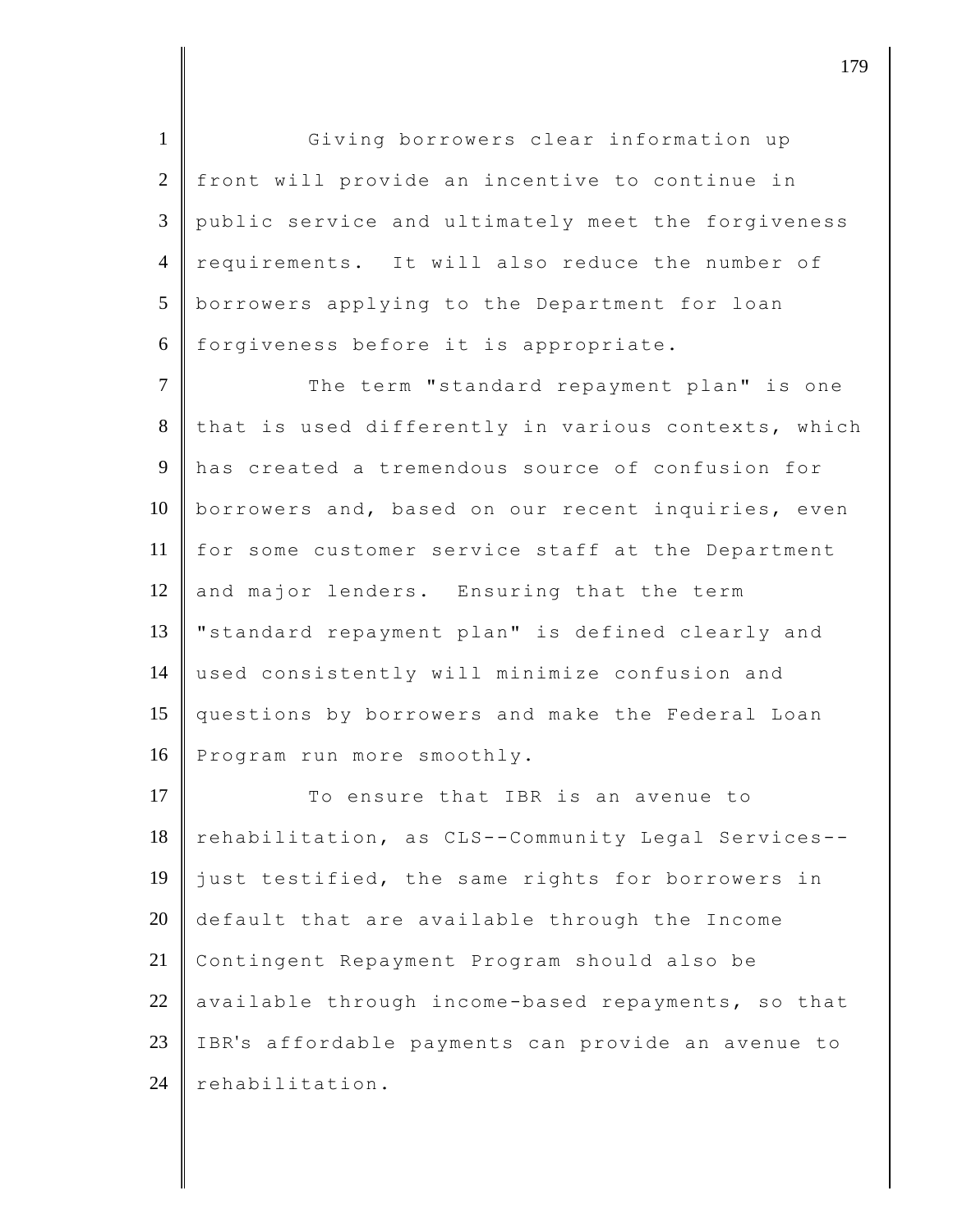| $\mathbf{1}$         | Finally, we recommend the Department                |
|----------------------|-----------------------------------------------------|
| $\overline{2}$       | provide technical assistance to schools on cohort   |
| 3                    | default rates. Our research has revealed that some  |
| $\overline{4}$       | colleges do not participate in the Federal Student  |
| 5                    | Loan Program out of fear that their cohort default  |
| 6                    | rate would be, or appear to be, high. In fact,      |
| $\tau$               | almost a quarter of all community colleges          |
| 8                    | enrolling at least 1 million students do not        |
| 9                    | participate in the Federal Loan Programs, forcing   |
| 10                   | needy students to resort to riskier, more expensive |
| 11                   | options such as private student loans and credit    |
| 12                   | cards.                                              |
|                      |                                                     |
|                      | We understand the Department plans to               |
|                      | change the way cohort default rates are displayed   |
|                      | to address the fear of appearing to be subject to   |
| 13<br>14<br>15<br>16 | sanctions beginning with the Fiscal Year 2007       |
|                      | cohort default rates. This would be a significant   |
| 17<br>18             | step towards ensuring all students have access to   |
| 19                   | federal student loans. We recommend that the        |
| 20                   | Department also provide technical assistance to     |
| 21                   | schools that are close to the minimum sanction      |
| 22                   | levels and working to lower their default rates, as |
| 23                   | well as to community colleges interested in         |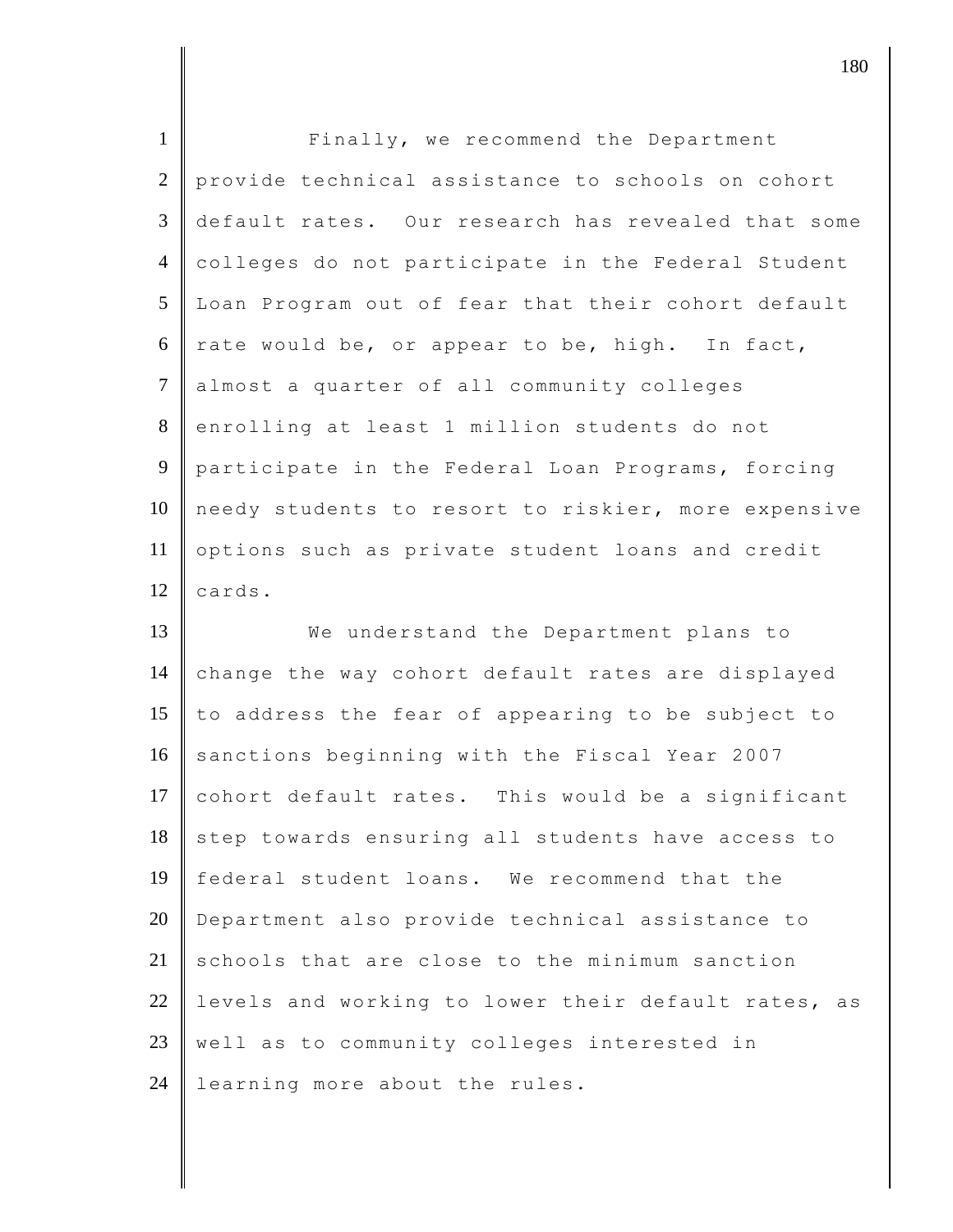1 || Thank you for the opportunity to provide 2 | input today. 3 **MR. MADZELAN:** Deanne Loonin, National 4 Consumer Law Center? 5 **MS. LOONIN:** I guess it's the right height. 6 Yep, okay. 7 Good afternoon and thanks for inviting all 8 of us, I guess, to the public hearing. I'm Deanne 9 Loonin and I'm an attorney with the National 10 Consumer Law Center, and I also direct our Student 11 Loan Borrower Assistance Project. 12 Basically, we're a non-profit organization 13 and we focus on consumer issues that affect low-14 income consumers. And the project that we have, 15 the Student Loan Borrower Assistance Project, has a 16 number of components. We have a website, we have 17 publications, but what I want to focus on today  $18$  and, actually, what I'm going to focus on mostly in 19 the short time I have here, is the work that we do 20 directly with borrowers and what we hear from those 21 borrowers. 22 We do direct representation work, mostly 23 through Legal Aid offices near where our office is, 24 | which is in Boston. We have a website that has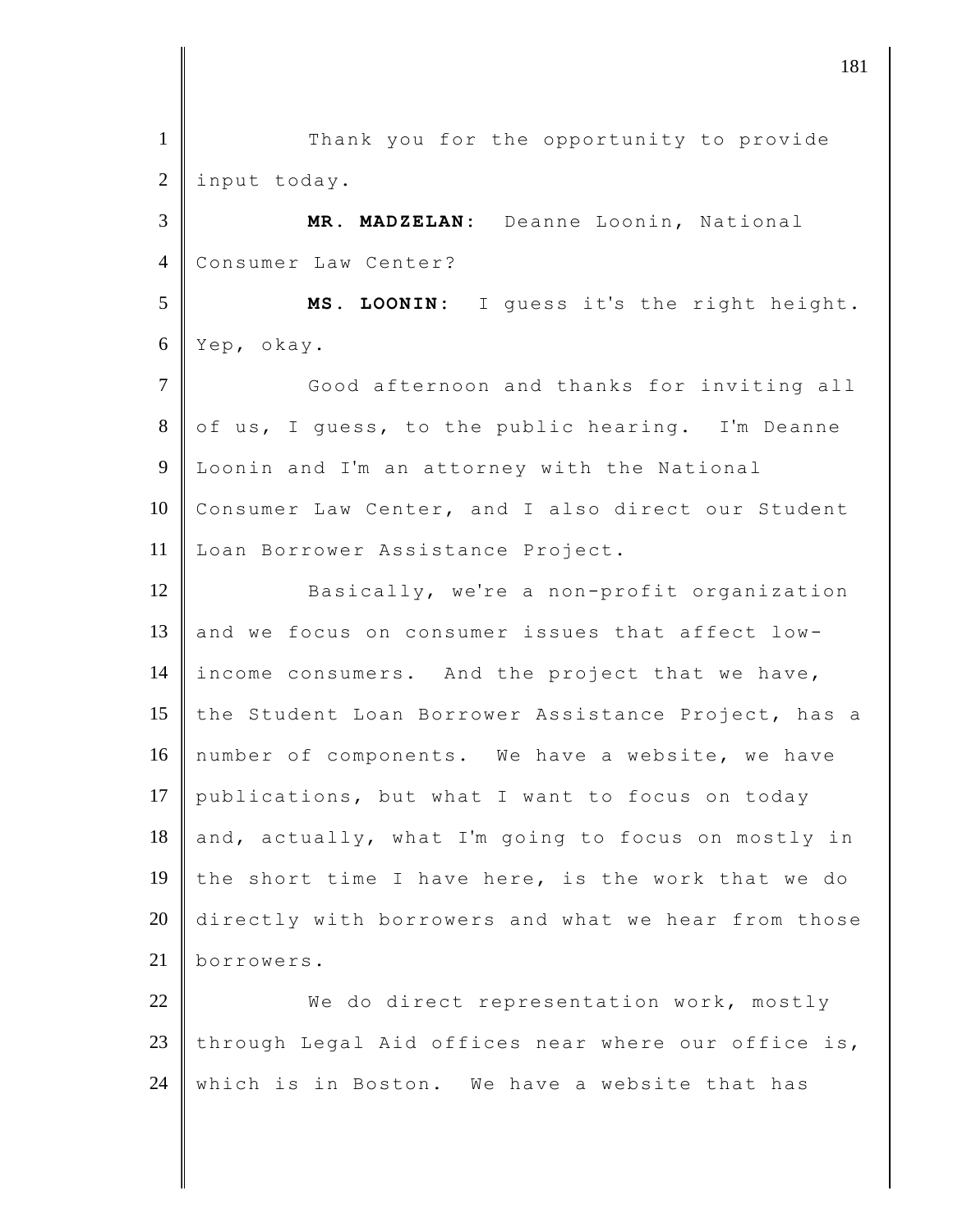| $\mathbf{1}$    | general information. It's really meant to be self-  |
|-----------------|-----------------------------------------------------|
| $\overline{2}$  | help information to help fill in the gap in         |
| $\mathfrak{Z}$  | resources for borrowers. And then we also have a    |
| $\overline{4}$  | LISTSERV with most of the legal aid lawyers that    |
| $5\overline{)}$ | are out there that actually handle student loan     |
| 6               | cases, government lawyers, private lawyers. And we  |
| $\tau$          | do case consultations with those lawyers on a       |
| 8               | regular basis, so we hear from them and consult     |
| 9               | with them on their cases as well.                   |
| 10              | We also submitted detailed written                  |
| 11              | testimony, so I'm basically just going to summarize |
| 12              | a few things and, first of all, say we support the  |
| 13              | items that were in the agenda and also have some    |
| 14              | additional items we would like the Department to    |
| 15              | consider. We hope--certainly hope--to participate   |
| 16              | --either us or somebody else representing Legal     |
| 17              | Aid, but certainly to have the Legal Aid client's   |
| 18              | voice at the Negotiated Rulemaking table.           |
| 19              | I wanted--even though I have a number of            |
| 20              | issues I want to focus on program integrity and     |
| 21              | then mention just a couple of other issues.<br>And  |
| 22              | really, coming from--sort of speaking for my        |
| 23              | clients here, I wish that my clients could be here. |
| 24              | I wish that more borrowers could come and speak.    |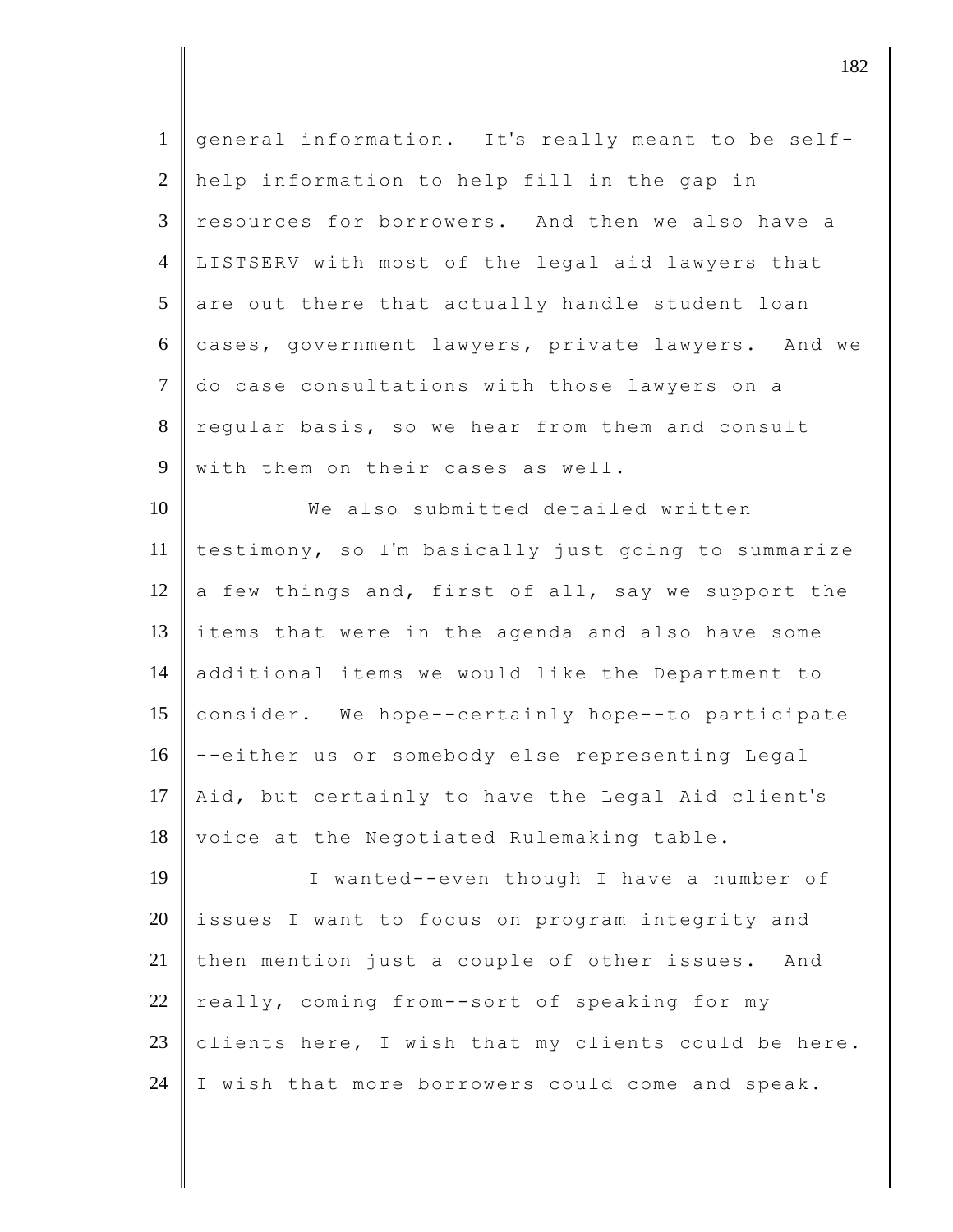1 We, frankly, don't have the resources to bring them  $2$  and it's very difficult for them to come here. I 3 || hope that there is a way, perhaps, that the 4 Department can speak to more borrowers in some sort  $5 \parallel$  of other forum and hear their voices. 6 I did submit some statements from some of 7 || my clients and some of the other former students as 8 part of the testimony, and there are a lot more 9 where that came from. 10 One of the things, really, that sort of--11 and this is where the connection to program 12 integrity--a common denominator in my work over the 13 years with Legal Aid-eligible clients who have  $14$  student loan debt is that a large percentage of 15 them attended proprietary schools, proprietary 16 vocational schools. And, you know, what I actually 17 did to test that, also, is just my--look through my  $18$  most recent files from the last year, and about 19 half of the clients I've seen, as I've said, in the

20 greater Boston area, Legal Aid-eligible clients, 21 had attended proprietary schools. And, you know, 22 they have a range of issues, but they come in 23 generally because they cannot deal [with] their 24 student loan debt. All of them are in default with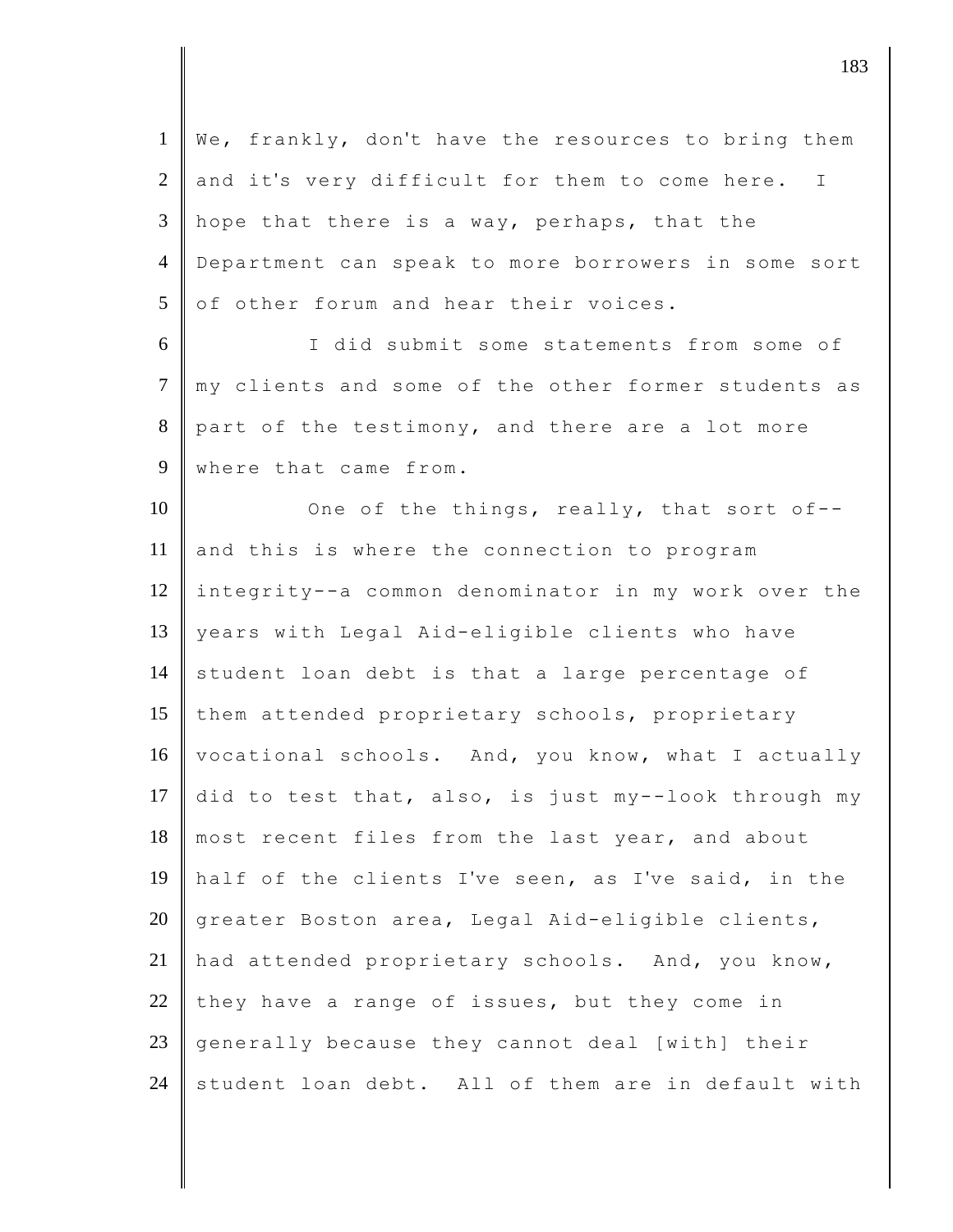1 their student loans.

| $\overline{2}$ | When I thought about that, none of those             |
|----------------|------------------------------------------------------|
| $\mathfrak{Z}$ | clients had obtained a job in the field that they    |
| $\overline{4}$ | were trained for or supposed to be trained for.      |
| 5              | Some of them had completed the program and some of   |
| 6              | them hadn't, so it's a mix. But I thought back to    |
| $\overline{7}$ | my years, also, in Legal Aid in Los Angeles. And     |
| 8              | just from my direct representation of clients--I     |
| 9              | represented hundreds of clients--I've never had a    |
| 10             | client who went to a proprietary school and got a    |
| 11             | job in the field that they were supposed to be       |
| 12             | trained for.                                         |
| 13             | So, one of the recommendations connected             |
| 14             | to that, clearly, in our recommendations is to       |
| 15             | focus on outcome data to figure out a way to, first  |
| 16             | of all, make information about job placement and     |
| 17             | salaries more transparent. And we did a report a     |
| 18             | few years ago--and we've done this in other          |
| 19             | situations where we've had testers basically go--not |
| 20             | to sign up for schools, but just to get, you know--  |
| 21             | see if we can get the information about completion   |
| 22             | rates and job placement rates. In most cases, we     |
| 23             | were unable to get--our testers were unable to get   |
| 24             | information. I would think that transparency         |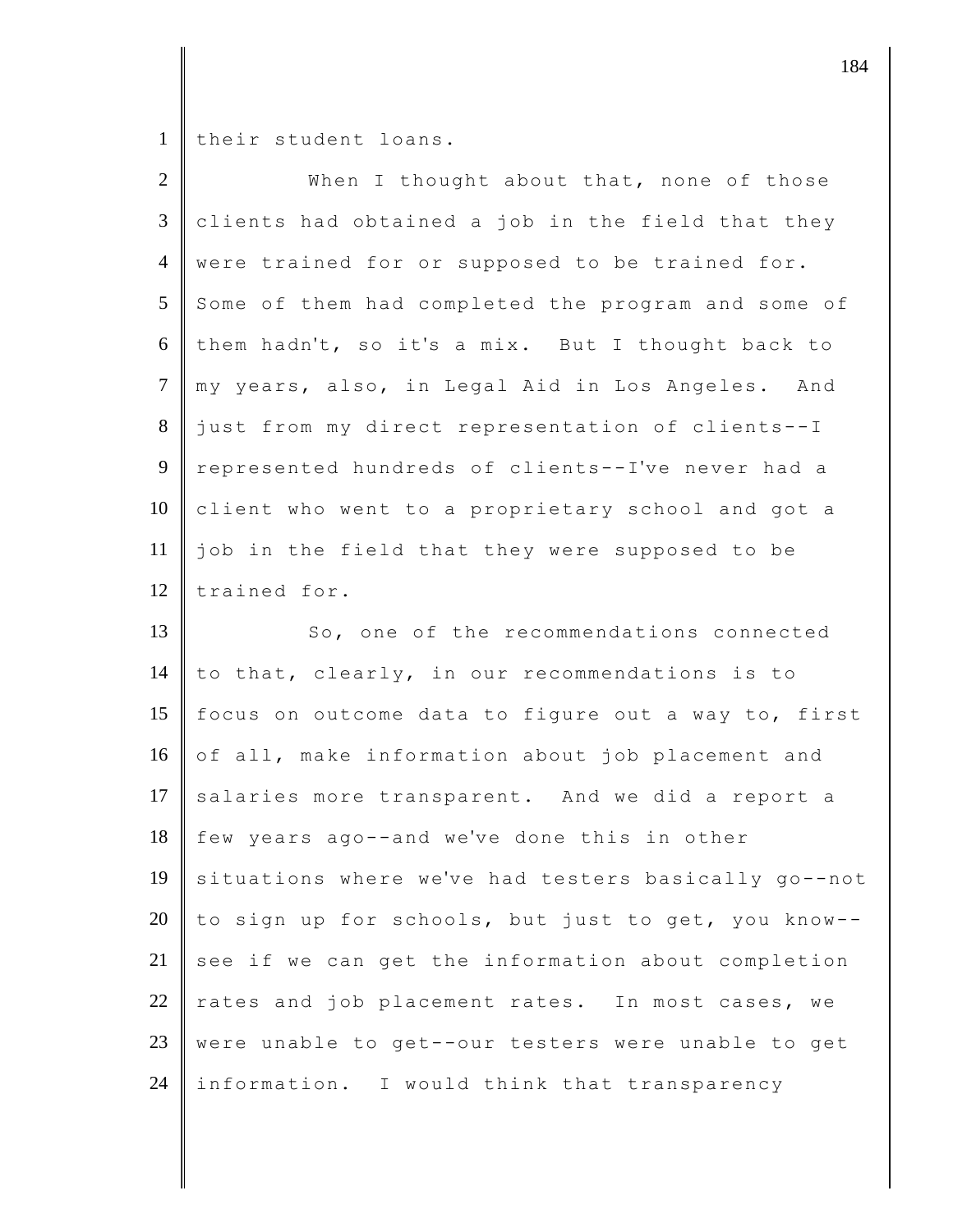1 should be, hopefully, the least controversial topic 2 of all the topics here, that borrowers should be  $3 \parallel$  given information about the outcome data.

4 But just being given the information isn't  $5$  enough. We want transparency and some sort of  $6 \parallel$  standardization of the definition, including the 7 definition of gainful employment, auditing of the  $8$  data to make sure that the data's actually accurate, 9 and the enforcement of penalties when there are  $10$  problems.

11 **Otherwise, what we run into is a really** 12 haphazard picture where people are given random 13 information. I put some information in our 14 testimony. Just as one example, this is a client I 15 recently had who signed up for a beauty school and 16 instead of being given average salary information 17 for students who had attended that school, she was 18 given a packet of information about the kinds of 19 salaries that certain hairdressers make. There was 20 an article about Julia Roberts' hairdresser. You 21 know, there was an article about \$300 haircuts. 22 And my sense is, I'm not completely well-versed in 23 the hairdressing field, but that those are the 24 | outliers, generally, in terms of the salaries that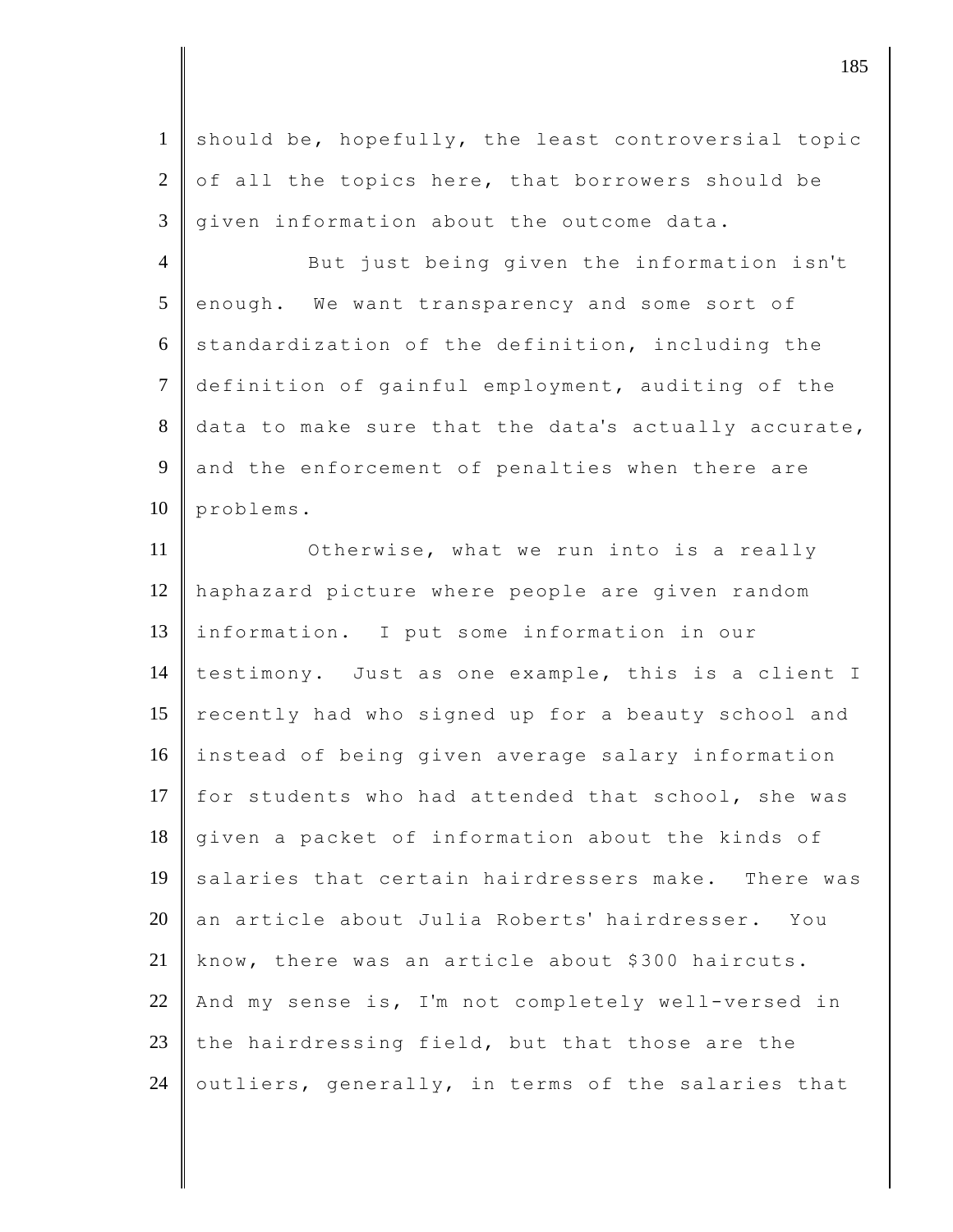1 people make. So it's an effort to give some salary  $2$  information, but what I'd like to see is  $3$  standardization.

4 And, I guess, really in response to the 5 comment about encouraging people that somebody made 6 earlier, we certainly agree that our clients should 7 be encouraged, but we also need a dose of realism 8 here. Realism about what the stakes are if they do 9 sign up for particular courses because this is 10 where we come in. There is just almost no margin 11 for error when you sign up for a high-priced 12 school. If you don't succeed, either because of the 13 school or because of situations of your own, you're 14 not going to be able to deal with the debt. And 15 the private loans have added a whole new wrench, 16 really, to that, really raised the stakes even just 17 that much further.

18 So, we mentioned some other issues in our 19 testimony that I won't get into here that we support 20 | looking into, including incentive compensation. 21 The high school diploma issue, interestingly, we  $22$  agree with the idea of defining it in a 23 standardized way. We also would like to have the 24 Department consider having admission requirements

djective the contract of  $\sim$  186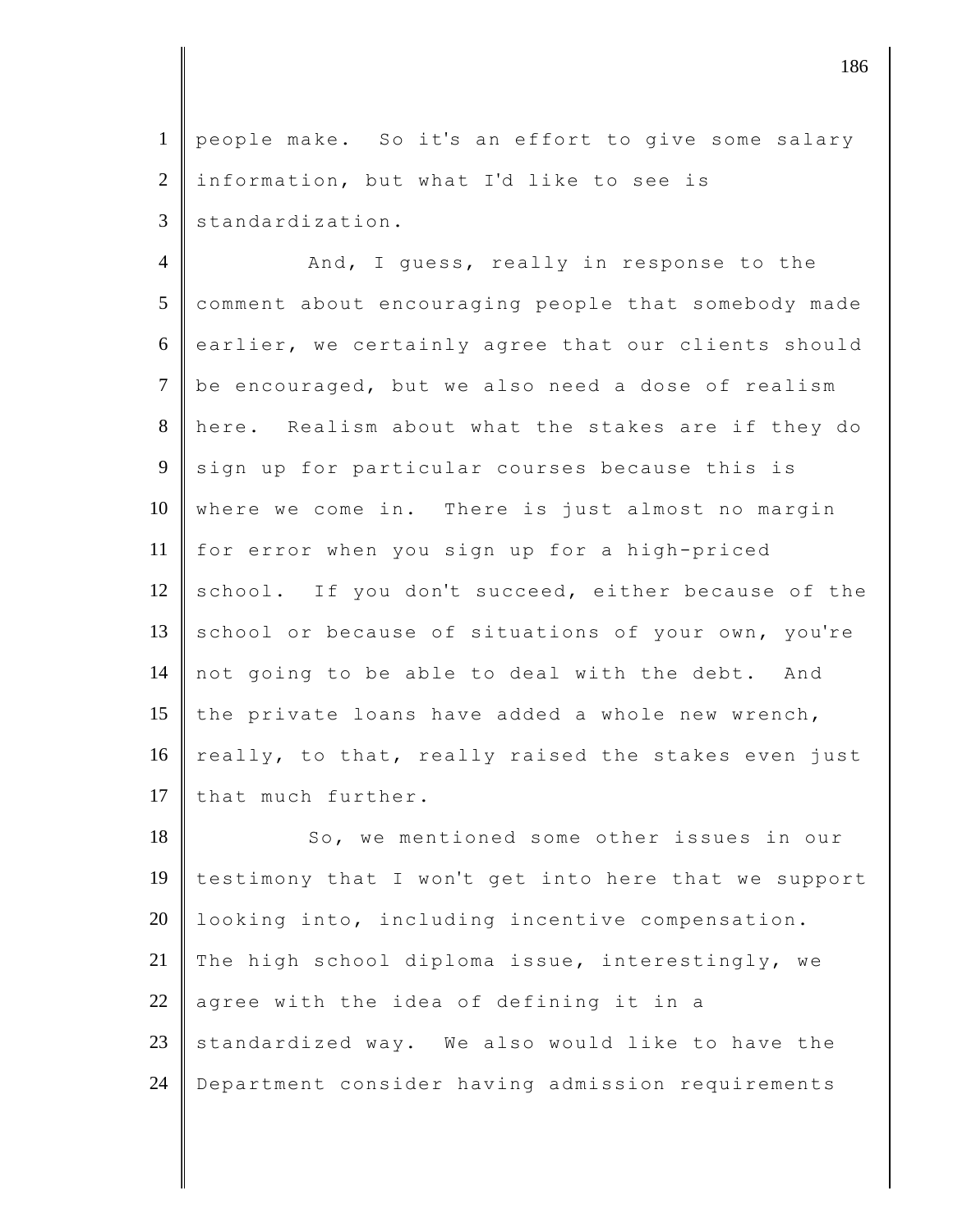beyond a high school diploma, requirements that are tied to particular fields, so that, hopefully, we can sort of help address the problem of borrowers 4 who are not able to benefit, but who do have high school diplomas, are sort of not admitted improperly to schools.

7 The other issues that I just wanted to 8 mention briefly that are not related to program 9 integrity are, again, presented in more detail in 10 the testimony, but I want to echo the Community 11 Legal Services about collection agencies. What we 12 would like to see is the Department of Education to 13 take the same--the lead from the IRS in this case. 14  $\parallel$  I wouldn't always say that, but in this case they 15 just terminated their contracts with private 16 collection agencies recently, ruling it to be a 17 failed experiment, and we think that the Department  $18$  should do the same.

19 We find--I could give you example after 20 example and I won't do that now, although I will say 21 that I did alert a number of Department staff 22 recently to an experience that I had. This is, you  $23$  know, me calling on behalf of my client to a 24 private collection agency that is contracted with a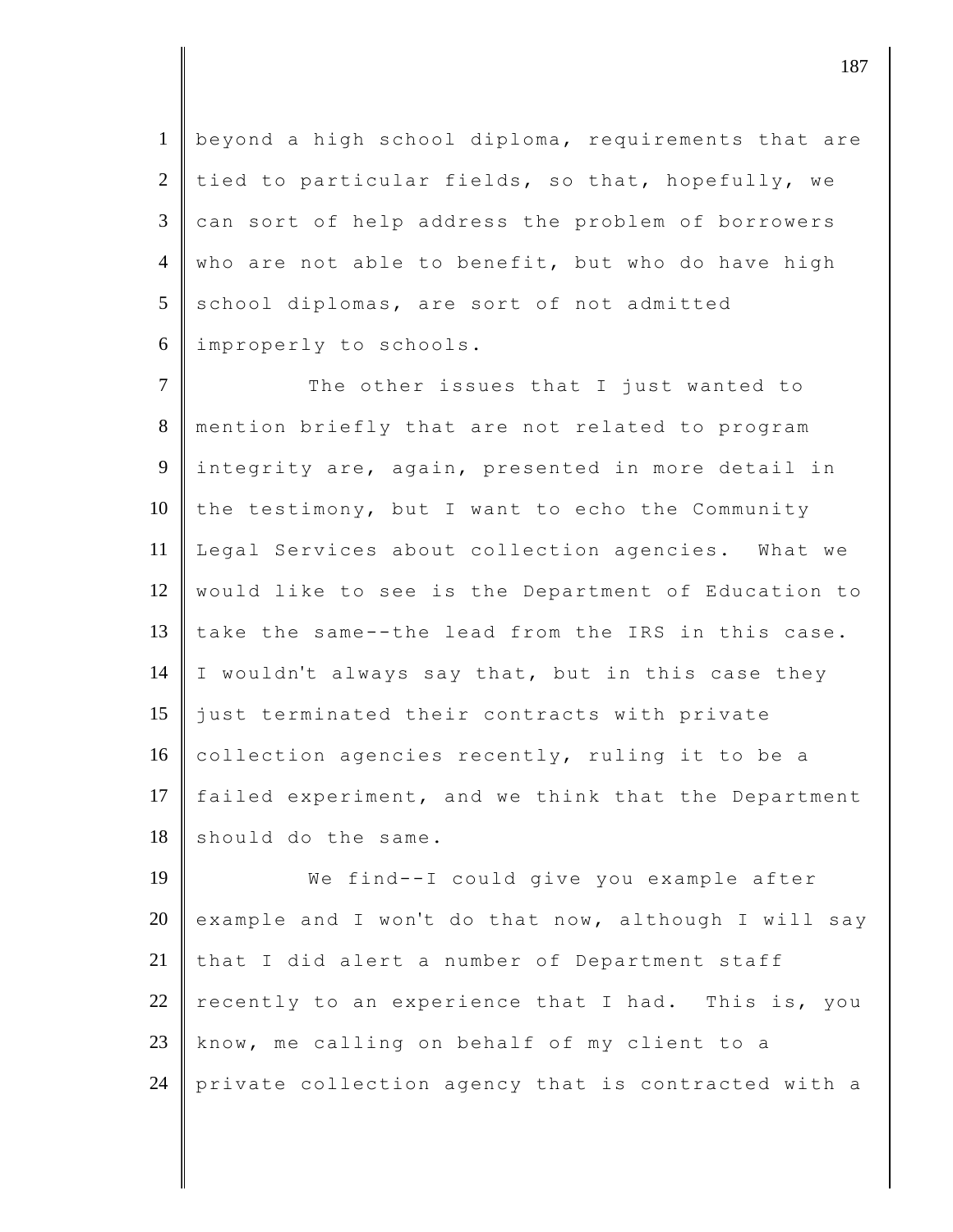| $\mathbf{1}$    | number of guarantee agencies as well as with the    |
|-----------------|-----------------------------------------------------|
| $\overline{2}$  | Department, that after they--a representative hung  |
| 3               | up on me the second time, you know, I'd had it. And |
| $\overline{4}$  | I was really--I was just calling to help figure out |
| $5\overline{)}$ | whether we could set up a repayment plan in lieu of |
| 6               | a hearing for my client. And I know it's not        |
| $\tau$          | something that I relish doing, having to deal with  |
| 8               | the initial sort of reactions I get from collection |
| 9               | agencies, but I can handle it much better than my   |
| 10              | clients can, and most clients don't have            |
| 11              | representation.                                     |
| 12              | The main principle here is that we've let           |
| 13              | the collection agencies do a lot of what I consider |
| 14              | to be really the more inherently government         |
| 15              | functions, like really doing some of the dispute    |
| 16              | resolution work. And we have found that that has    |
| 17              | just been a failed experiment. It doesn't work.     |
| 18              | The other--we'd like to see really--if I            |
| 19              | could say there's one thing I've learned from       |
| 20              | working with clients over the years, for the        |
| 21              | federal student loans there is almost always        |
| 22              | something that we can do for most of our clients,   |
| 23              | but the communication is the biggest barrier. And   |
| 24              | actually being able to assert their rights is the   |

djective the contract of  $\sim$  188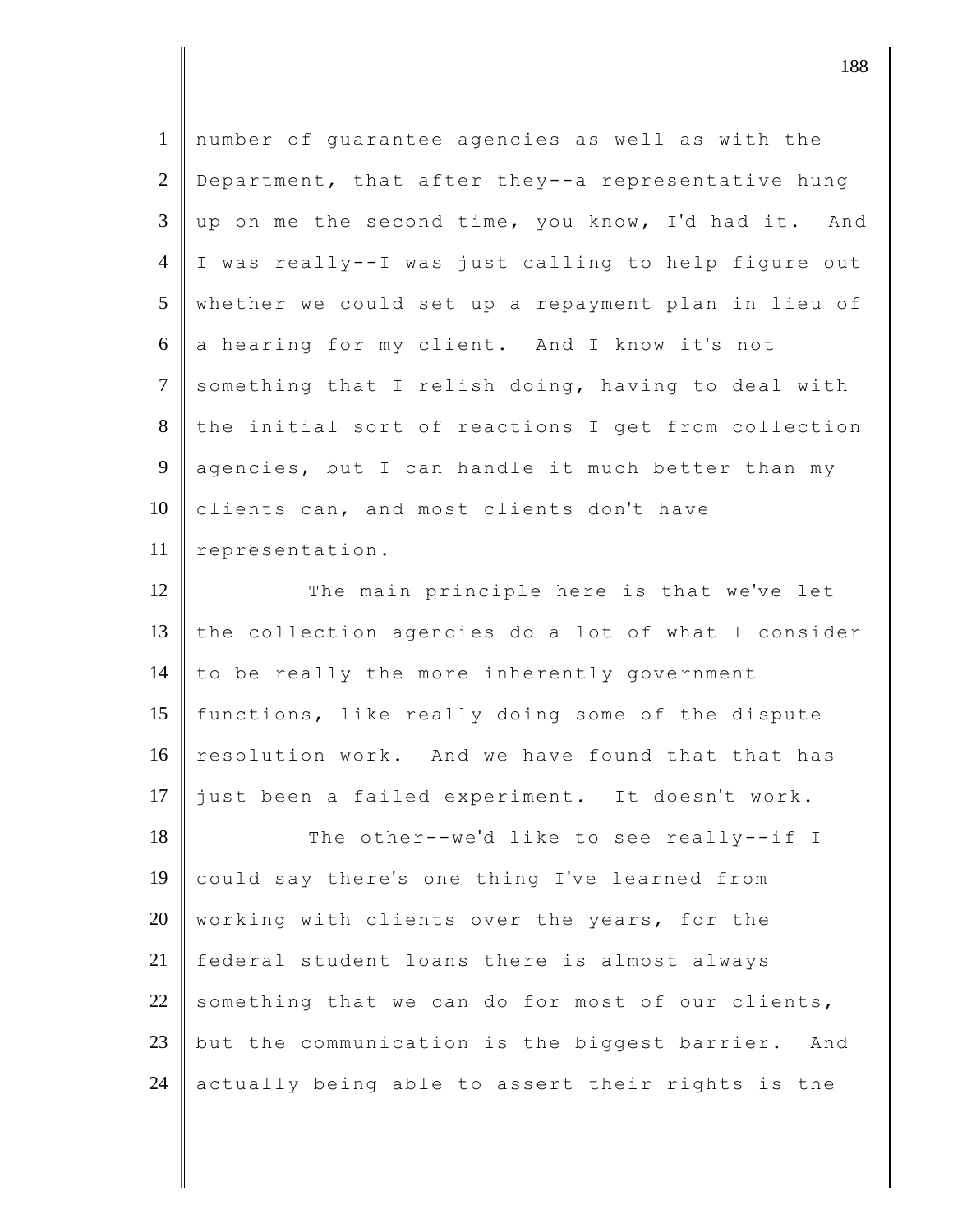1 biggest barrier, getting them to learn about their  $2 \parallel$  rights and being able to get them to exercise those  $3$  rights.

4 The other two points, the non-program  $5$  integrity points that we mention in our testimony,  $6$  is to revisit some of the fair hearing procedures 7 for the various collection actions. Standardize  $8$  them so that, for example, for wage garnishment, 9 your borrowers are specifically allowed to raise 10 hardship as a defense. However, if they want to 11 request a hearing in response to offset, sometimes 12 hardship is considered and sometimes it's not. So, 13 basically, we want to see that standardized in the 14 regulations so that regardless of the type of 15 collection action, borrowers have the same rights.

16 And the last issue--which, again, the 17 community legal services David mentioned very 18 eloquently, so I'll just mention briefly--which is 19 rehabilitation. We did, I know, in the last 20 session of Negotiated Rulemaking addressed some 21 rehabilitation issues and there are some issues I 22 think perhaps need statutory amendment, but we 23 believe there are some that can be addressed  $24$  through regulations. And I also understand that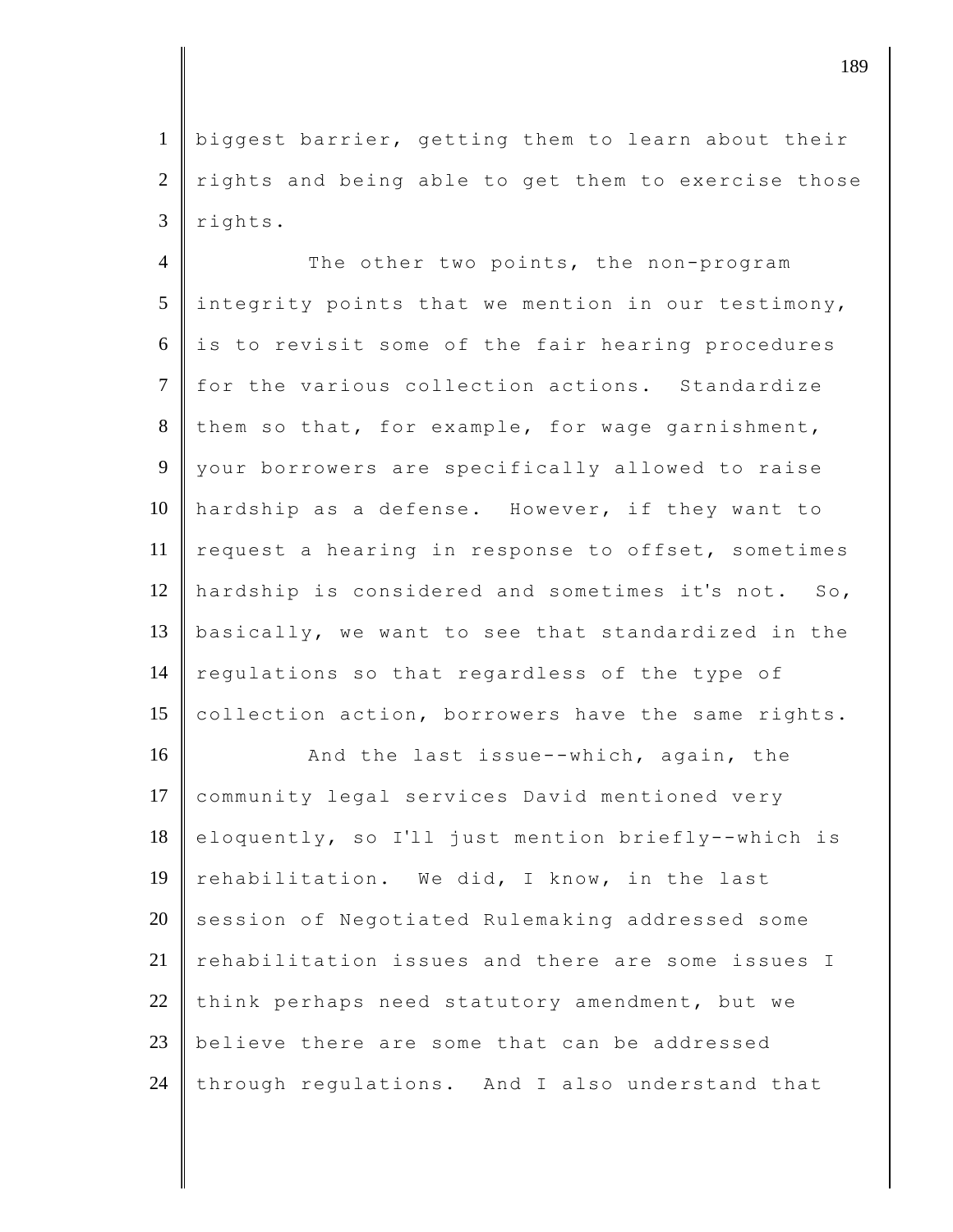| $\mathbf{1}$   | perhaps legislatively there might be a solution to  |
|----------------|-----------------------------------------------------|
| $\overline{2}$ | the current problem with there being no buyers for  |
| $\overline{3}$ | rehabilitation. But we also feel like, you know,    |
| $\overline{4}$ | we'll see and if it's not addressed through         |
| 5              | legislations, that that is something that can be    |
| 6              | addressed through the regulatory process. It        |
| $\tau$         | really is a travesty that there's all of these      |
| 8              | borrowers who've successfully rehabilitated their   |
| 9              | loans are really stuck in limbo through no fault of |
| 10             | their own, through the credit conditions, and we'd  |
| 11             | like to see them get back on their feet             |
| 12             | financially.                                        |
| 13             | The other main point with rehabilitation            |
| 14             | is to have some standardization in the definition   |
| 15             | of reasonable and affordable. I've mentioned this   |
| 16             | in previous sessions, but we haven't gotten to it   |
| 17             | yet so I'm mentioning it again. We just feel like   |
| 18             | it's connected to the collection agency problem     |
| 19             | where often we're dealing with a collection agency  |
| 20             | in terms of trying to figure out what is a          |
| 21             | reasonable, affordable payment amount for our       |
| 22             | clients. And if there was some presumption of       |
| 23             |                                                     |
|                | tying reasonable, affordable, for example, to the   |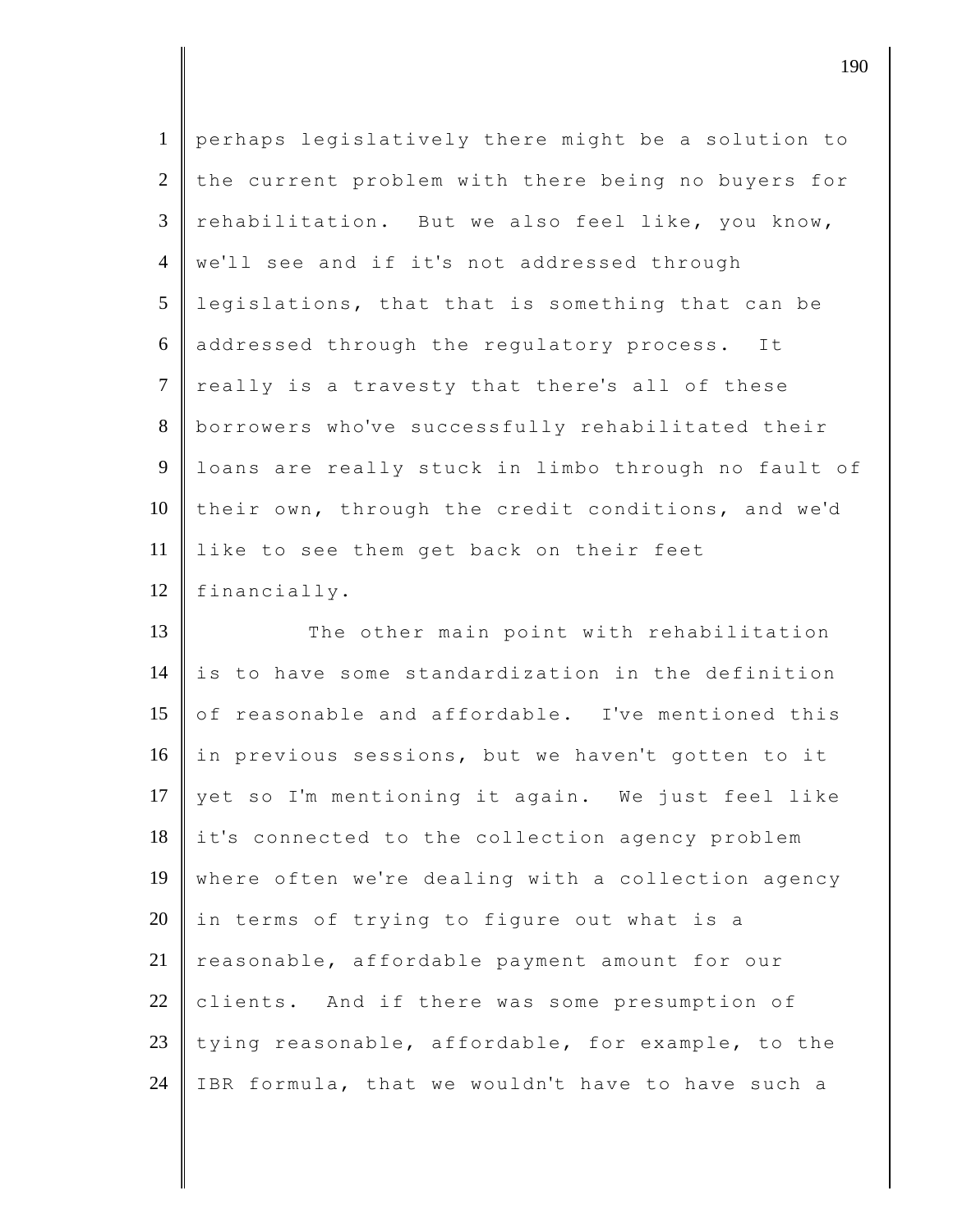haphazard process in that situation. 2 | So, again, I hope that you'll have a chance  $\parallel$  to look through the rest of our testimony and I 4 appreciate the opportunity to speak. Thanks. **MR. MADZELAN:** Thank you. Yvonne Oberhollenzer, Australian Education International (AEI). If you could help me with your last name, I'm not-- **MS. OBERHOLLENZER:** You had it the first 10 time, sir. **MR. MADZELAN:** Oh, I wasn't quite sure 12 about how many accents I needed. How many syllables. **MS. OBERHOLLENZER:** Good afternoon. My name's Yvonne Oberhollenzer, and I'm here 16 representing Australian Education International 17 North America, from the Australian Embassy in Washington, D.C. **AEI** North America's role is to promote a 20 greater awareness of the quality of Australian education and to assist American and Australian institutions in the development of relationships 23 that may include one or all of student mobility, 24 faculty interchange, and research linkages.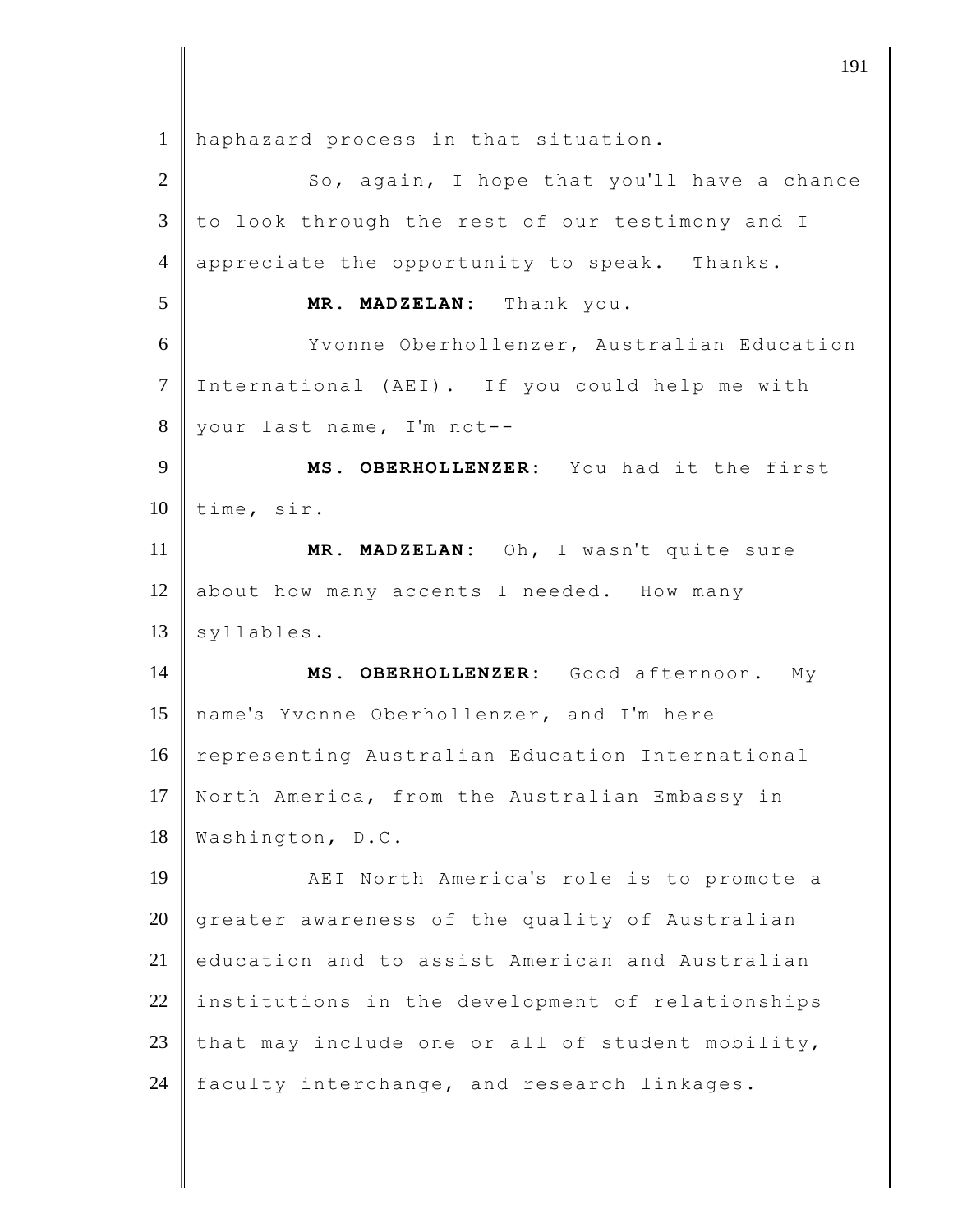1 | AEI North America appreciates the  $2$  opportunity to testify on behalf of Australian 3 universities and in consultation with the British 4 Council, the Embassy of Canada, and the Embassy of 5 New Zealand, who have all attended these hearings 6 today. 7 Every year some 15,000 Americans exercise 8 an option to study in Australia. The majority of 9 these students study for a semester or less. 10 However, many of these students undertake full 11 degrees at both the undergraduate and postgraduate 12 levels. 13 The full-degree students often study in 14 Australia because the education they undertake 15 represents a closer match to their research 16 interests than might be available in America. Many 17 of these students use support provided through the 18 Federal Student Loan Program. An option to study 19 in Australia or other international destinations  $20$  expands the range of study programs available to 21 American students and often enables a closer match  $22$  with the student's academic interests. 23 **American students who have undertaken an** 24 | Australian education experience, similar to their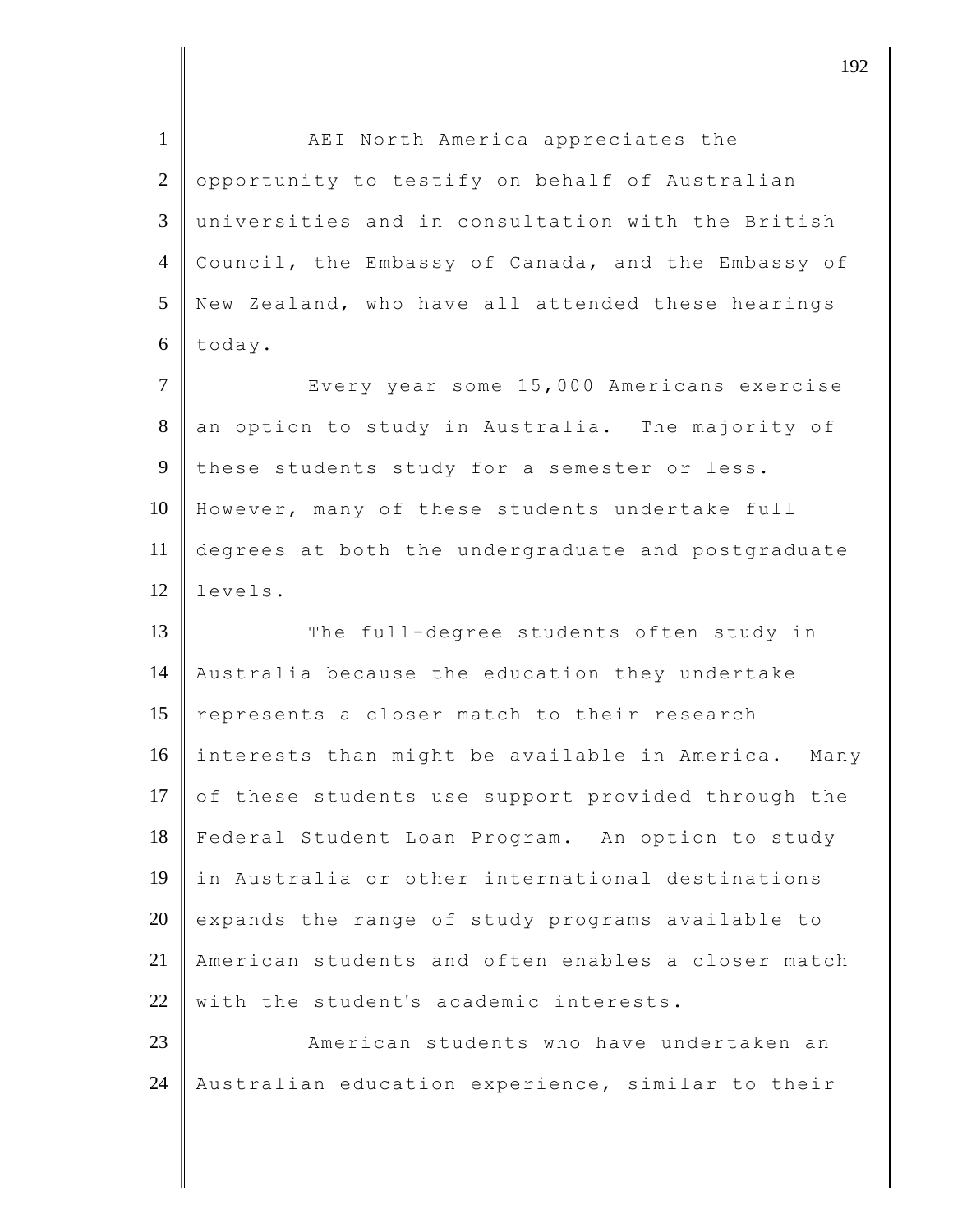Australian counterparts who have studied in 2 America, represent a pool of knowledge about each country that underpins the Australia-America bilateral relationship and often promotes educational research, commercial or people-to- people linkages that continue throughout their 7 lives.

8 AEI North America recognizes the efforts 9 made by the U.S. Department of Education to assist 10 foreign schools with the implementation of the FFEL 11 Program and, particularly, the implementation of 12 the foreign school's team. AEI North America also 13 appreciates the administrative flexibility extended 14 to foreign schools through the exemptions included 15 for foreign schools in the Higher Education 16 Reauthorization Act. Those exemptions that waive 17 requirements for crime statistic reporting, tax 18 verification, and adhering to U.S. financial audit 19 standards recognize the different situation faced  $20$  by foreign schools, while nonetheless maintaining 21 appropriate levels of accountability for funds 22 provided through a U.S. Government program.

23 **AEI** North America encourages the U.S. 24 Department of Education to ensure that American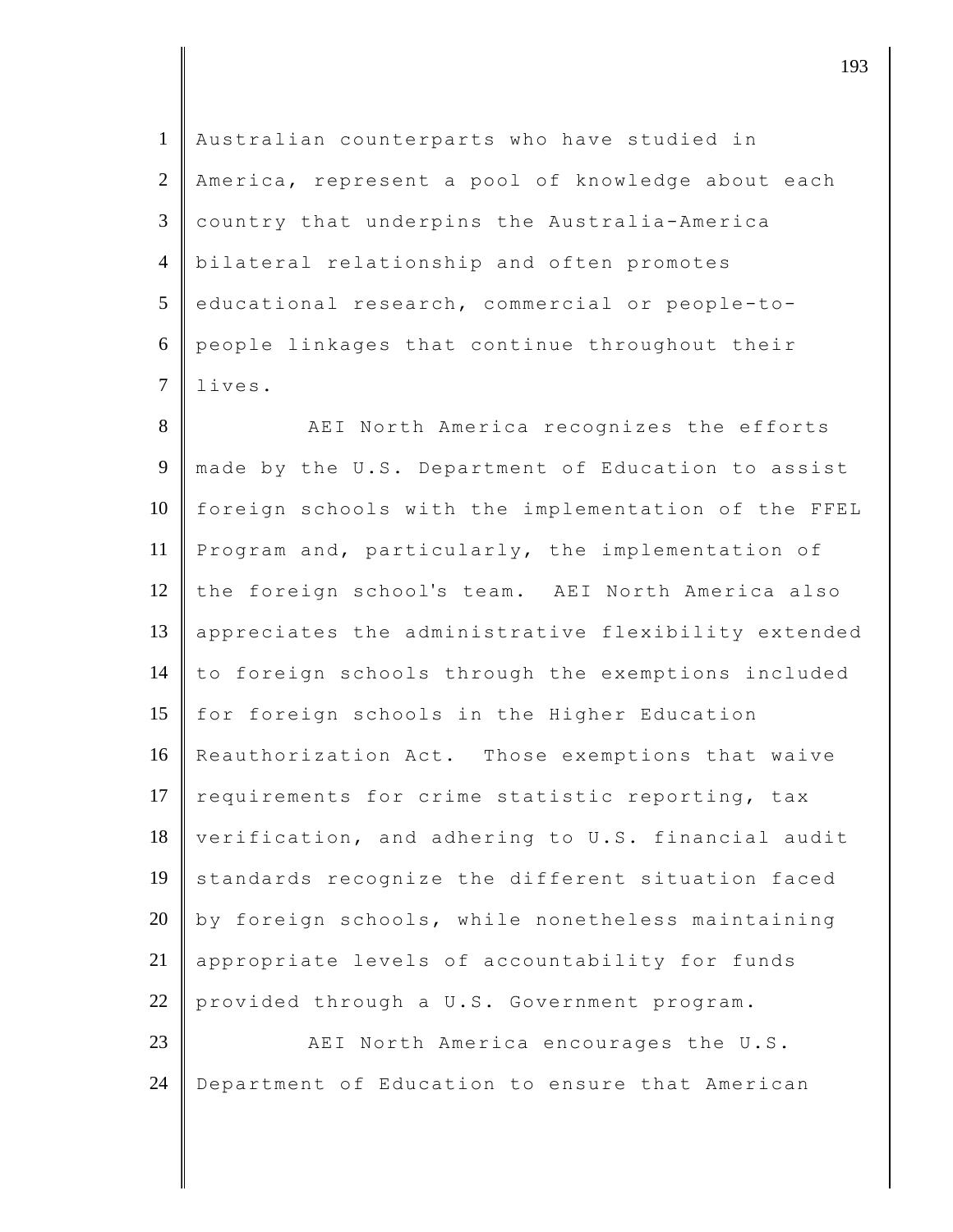| $\mathbf{1}$   | students wishing to study overseas continue to have |
|----------------|-----------------------------------------------------|
| 2              | access to loans under all Federal Student Loan      |
| 3              | Programs. Approximately 21,000 American students    |
| $\overline{4}$ | are enrolled in full-time, full-degree              |
| 5              | undergraduate and postgraduate programs at          |
| 6              | international universities of which 2,409 are       |
| $\tau$         | enrolled in Australian institutions--or were        |
| 8              | enrolled in Australian institutions in 2008.        |
| 9              | Federal loans provide these students with           |
| 10             | the opportunity to study at their school of choice. |
| 11             | The Obama Administration has proposed to eliminate  |
| 12             | the FFEL Program and move completely to the William |
| 13             | W. Ford Federal Direct Loan Program. At present,    |
| 14             | American students are able to use FFEL loans to     |
| 15             | attend international institutions. However, they    |
| 16             | are not able to receive such loans from the Direct  |
| 17             | Loan Program.                                       |
| 18             | As such, should the proposed reforms be             |
| 19             | implemented, we ask the U.S. Department of          |
| 20             | Education to ensure that American students wishing  |
| 21             | to study in Australia and at other international    |
| 22             | destinations continue to have access to federal     |
| 23             | loans through the Direct Loan Program.              |
| 24             | In addition, the Direct Loan Program uses           |
|                |                                                     |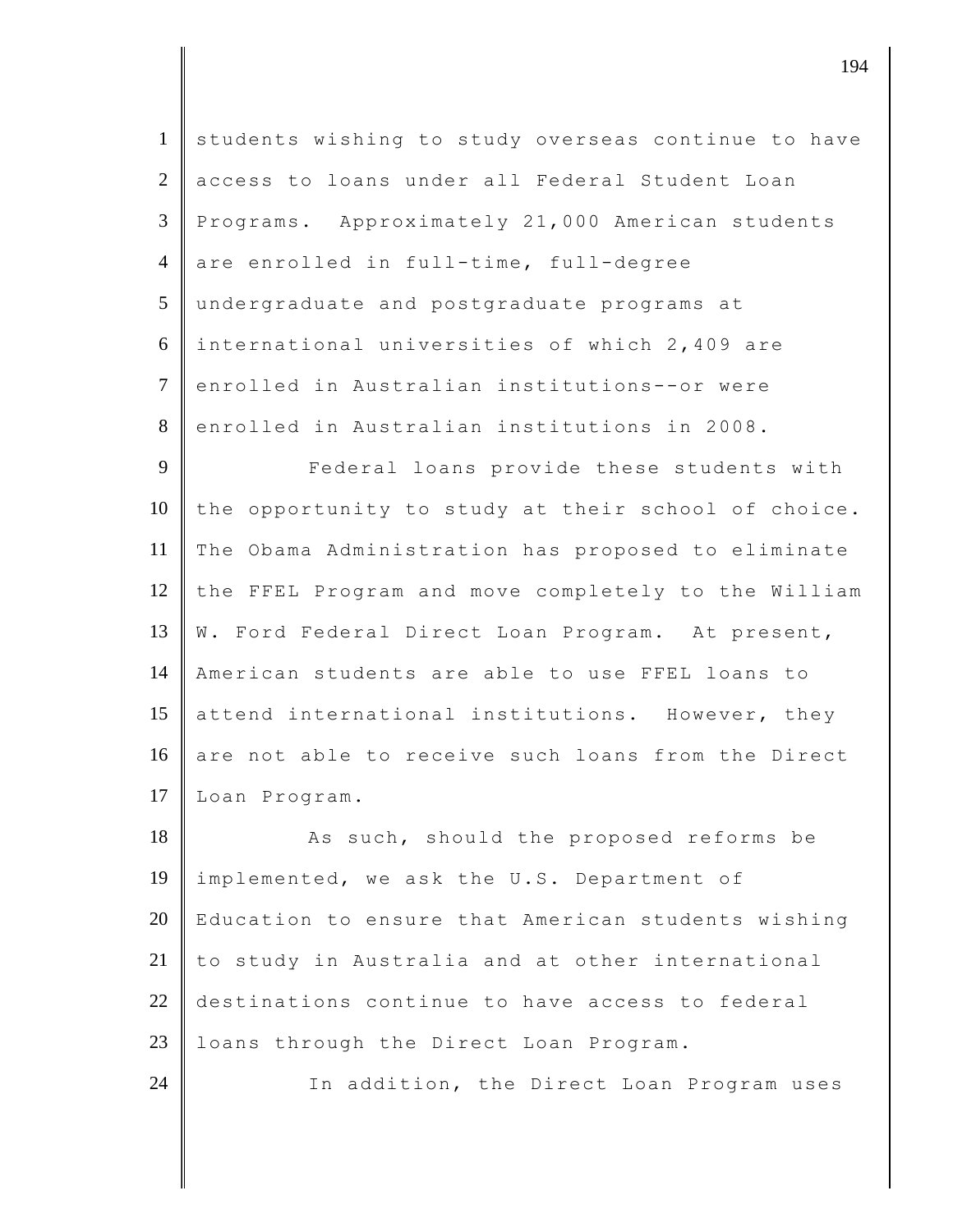| $\mathbf{1}$    | the common origination and disbursement system to   |
|-----------------|-----------------------------------------------------|
| $\overline{2}$  | originate and disburse student loans. Given that    |
| $\mathfrak{Z}$  | international institutions are not familiar with    |
| $\overline{4}$  | this system, we encourage the U.S. Department of    |
| $5\overline{)}$ | Education to provide support to international       |
| 6               | universities to ensure a smooth transition to the   |
| $\tau$          | new system and uninterrupted access to loans to     |
| 8               | those American students already studying overseas   |
| 9               | and to new students for whom the overseas study     |
| 10              | option represents the greatest academic and         |
| 11              | research return.                                    |
| 12              | In summary, we ask that the U.S.                    |
| 13              | Department of Education ensures that American       |
| 14              | students are able to access loans through the       |
| 15              | Direct Loan Program to study overseas by providing  |
| 16              | international universities with access to the       |
| 17              | program and maintaining the current exemptions for  |
| 18              | foreign schools; and also provide that the U.S.     |
| 19              | Department of Education provides training and       |
| 20              | support to international universities on how to     |
| 21              | administer federal student loans through the Direct |
| 22              | Loan System, similar to the training provided to    |
| 23              | U.S. institutions.                                  |
| 24              | AEI North America appreciates the                   |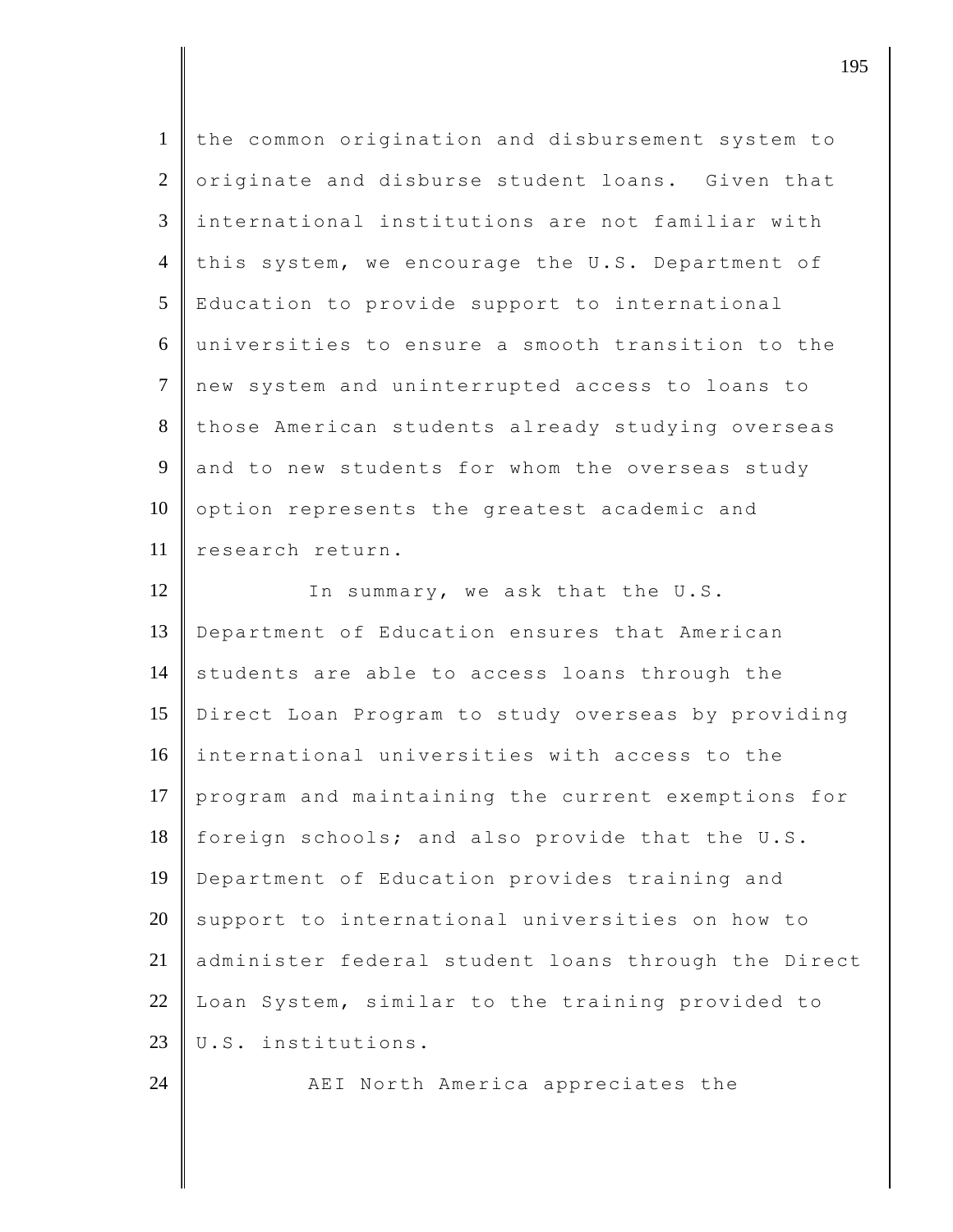| $\mathbf{1}$   | Department of Education's consideration of this     |
|----------------|-----------------------------------------------------|
| $\overline{2}$ | testimony and we would be very happy to follow up   |
| 3              | with the Department on these and other issues       |
| $\overline{4}$ | raised through the Negotiated Rulemaking process.   |
| 5              | Thank you very much.                                |
| 6              | MR. MADZELAN: Thank you.                            |
| $\tau$         | Tom Netting, HEAHL Coalition.                       |
| 8              | MR. NETTING: Good afternoon.                        |
| 9              | MR. MADZELAN: Hello.                                |
| 10             | MR. NETTING: I want to start my comments            |
| 11             | this afternoon by actually asking that we can make  |
| 12             | sure that amend this morning's presentation. I      |
| 13             | inadvertently said that I was, in one instance,     |
| 14             | representing the community colleges and in the      |
| 15             | other instance representing the Cosmetology School  |
| 16             | Association. My testimony this morning was on       |
| 17             | behalf of the American Association of Cosmetology   |
| 18             | Schools. I hope David Baime, a colleague and        |
| 19             | friend of mine, will get a kick out of the fact     |
| 20             | that I was inadvertently representing their crew as |
| 21             | well as my own.                                     |
| 22             | This afternoon I'm here representing the            |
| 23             | Higher Education Allied Health Leaders (HEAHL)      |
| 24             | Coalition, one of the organizations in Washington,  |
|                |                                                     |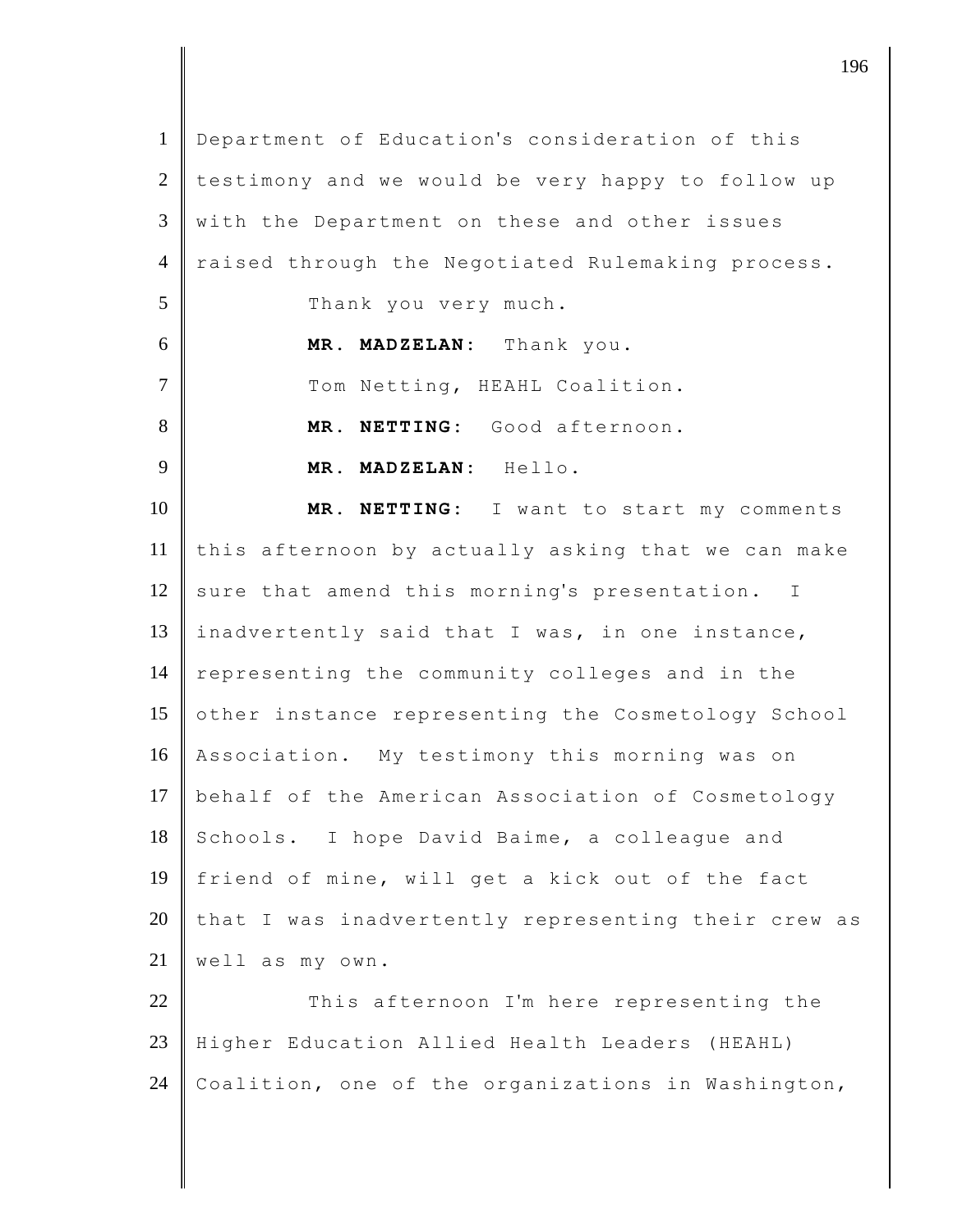1 | D.C., that represents the interests specific to the 2 proprietary institutions of higher education 3 offering allied health-related education and  $4$  | training. 5 I'm proud to be here today on behalf of the 6 HEAHL Coalition and want to again express the 7 desire on behalf of my portion of the proprietary 8 community in support of all of the program 9 integrity provisions that the Department has put 10 | forward in their May 26 notice to the entities. 11 **We are very much in support of the** 12 President's and the administration's ambitious, yet 13 attainable goal of having the highest proportion of 14 college graduates in the world by 2020, and the 15 President's acknowledgement that in order to achieve 16 this goal that our workforce will indeed need to 17 reinvent itself. 18 Even more importantly, HEAHL and its 19 membership share in the belief that through the 20 process like this addition of Negotiated

21 Rulemaking, that we must make sure that potential 22 students have choice and access to the information 23 which will enable them to choose the best  $24$  educational program to meet their individual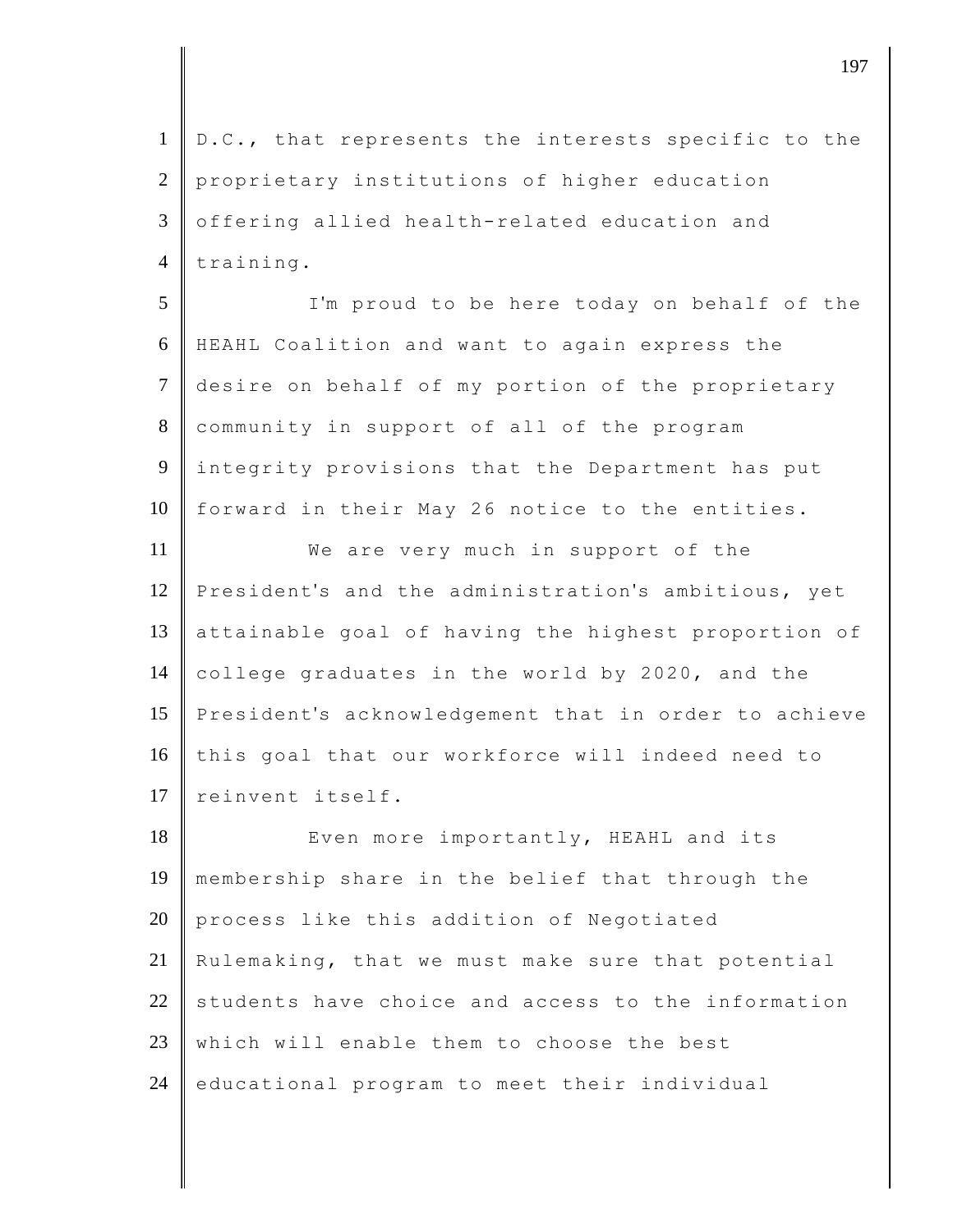1 educational needs. Not surprisingly, HEAHL and its 2 | membership believe that the best way for students 3 and taxpayers alike to achieve these choices is not 4 to pigeonhole them into programs or specific  $5$  educational tracks, but to provide students with  $6$  the broadest array of academic choices upon which 7 | for them to make their own individual decisions.

8 In our view, data and information provided 9 to the potential student, their families, and the  $10$  taxpayers are a critical portion of the equation. 11 And we should all want to know which institutions  $12$  and programs stand the best chance of providing 13 significant return on investment. These returns 14 should be quantifiable in terms of both time and 15 expenses for the students, the taxpayer, and the 16 federal government. And must be bolstered by the 17 most important consideration: the realistic 18 employment expectations upon successful completion 19 of the program.

20 These expectations must be based upon  $21$  reliable placement data and verification of the 22 ability of the graduates to meet the workforce 23 demands of employers. HEAHL can assure you that  $24$  our membership has the capacity and the capability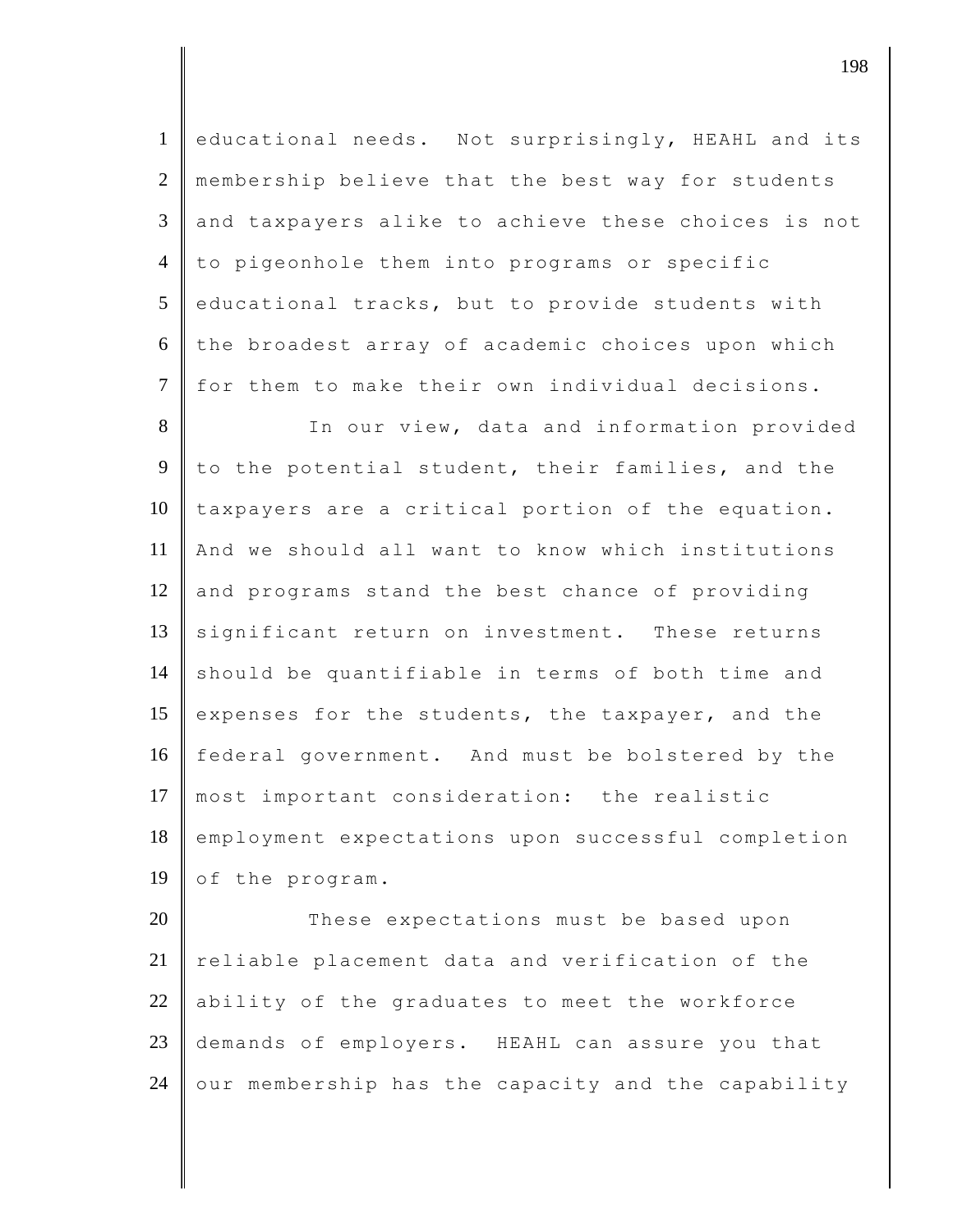| $\mathbf{1}$   | to assist the President and the administration in   |
|----------------|-----------------------------------------------------|
| $\overline{2}$ | their pursuit of these goals as long as we are not  |
| $\mathfrak{Z}$ | limited or prohibited from doing so. To that end,   |
| $\overline{4}$ | HEAHL is looking forward to partnering with the     |
| 5              | Department and the administration in the            |
| 6              | development of regulations through this process and |
| $\overline{7}$ | in broader public policy discussions and subsequent |
| 8              | negotiations to ensure that the regulations help    |
| 9              | achieve these intended goals.                       |
| 10             | My colleagues have talked specifically              |
| 11             | about the issues that have been presented by the    |
| 12             | Department. I have those in my prepared testimony,  |
| 13             | but I will not discuss them today. What I will      |
| 14             | discuss is the addition of four additional issues   |
| 15             | that we would like to see included in the next      |
| 16             | round of Negotiated Rulemaking, two of which have   |
| 17             | been presented earlier today by myself and others.  |
| 18             | One, the inclusion of cohort default rate           |
| 19             | appeals as a portion of this round of Negotiated    |
| 20             | Rulemaking. As stated earlier by myself and         |
| 21             | others, there is significant concerns with regard   |
| 22             | to the economy and with regard to employment rates  |
| 23             | and the ability for individuals to find qualified   |
| 24             | employment right now as well as the collapse of the |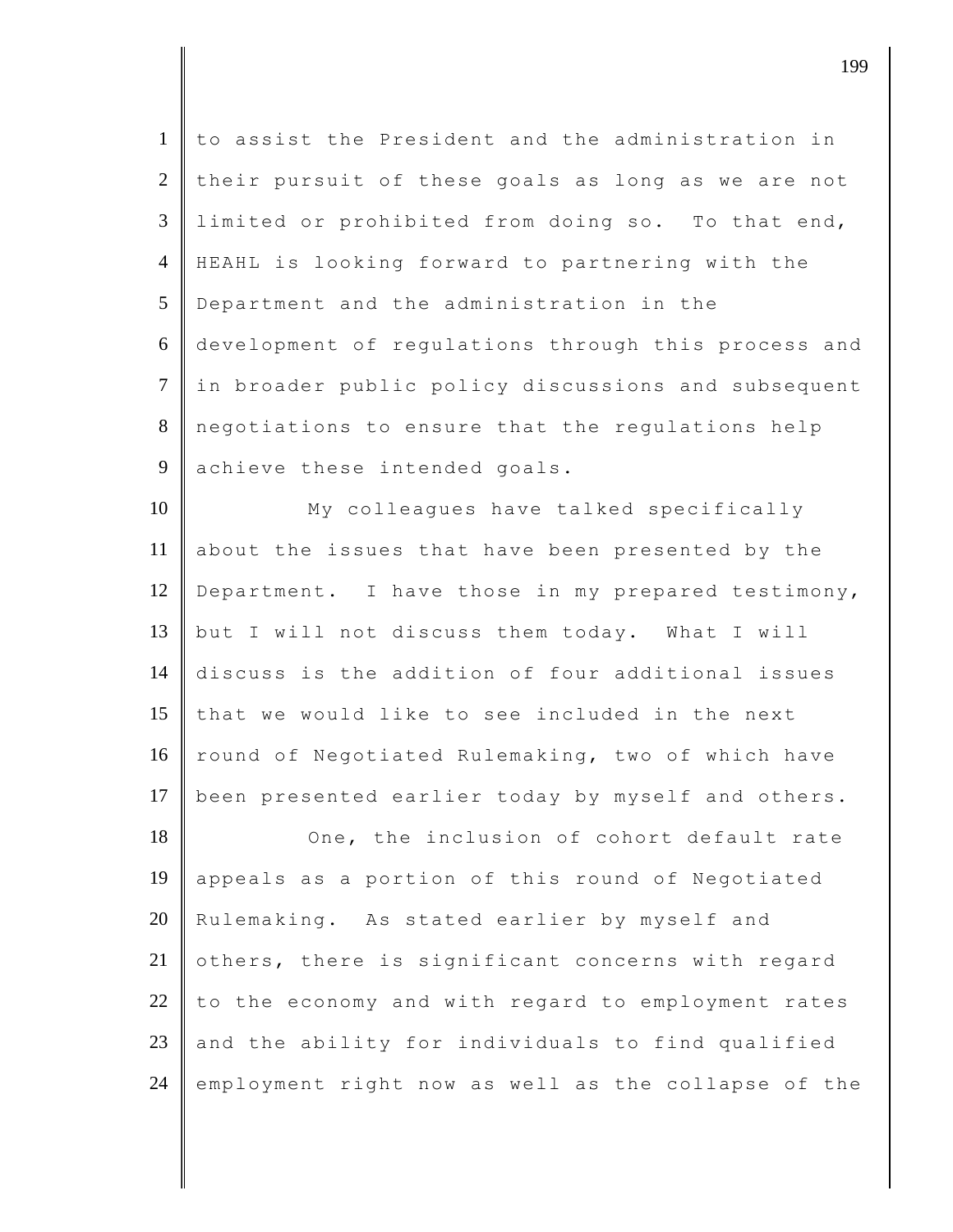1 lending markets that are going to lead to problems  $2 \parallel$  with cohort default rates. We would urge the 3 Department to consider once again reviewing 4 possible economic and other appeals rights under 5 cohort default rates.

6 Second, a new issue, financial 7 responsibility. HEAHL respectfully requests that 8 the Department consider revisions to the financial 9 responsibility regulations, either in whole or in 10 part. Our membership recognizes that the 11 Department has limited resources at the current 12 time and is looking for contractors with expertise 13  $\parallel$  to assist with this process. We would like to 14 discuss whether or not it is appropriate to add 15  $\parallel$  this topic to the current round of negotiations 16 and, if not in its entirety, consider the possible 17 consideration of de minimis smaller provisions, 18 with the goal of looking to a broader review and 19 Negotiated Rulemaking on financial responsibility 20 In the future.

21 As previously noted, professional judgment 22 and the ability of institutions to help prevent 23 borrowers from borrowing beyond their needs has  $24$  been discussed on a considerable basis today. We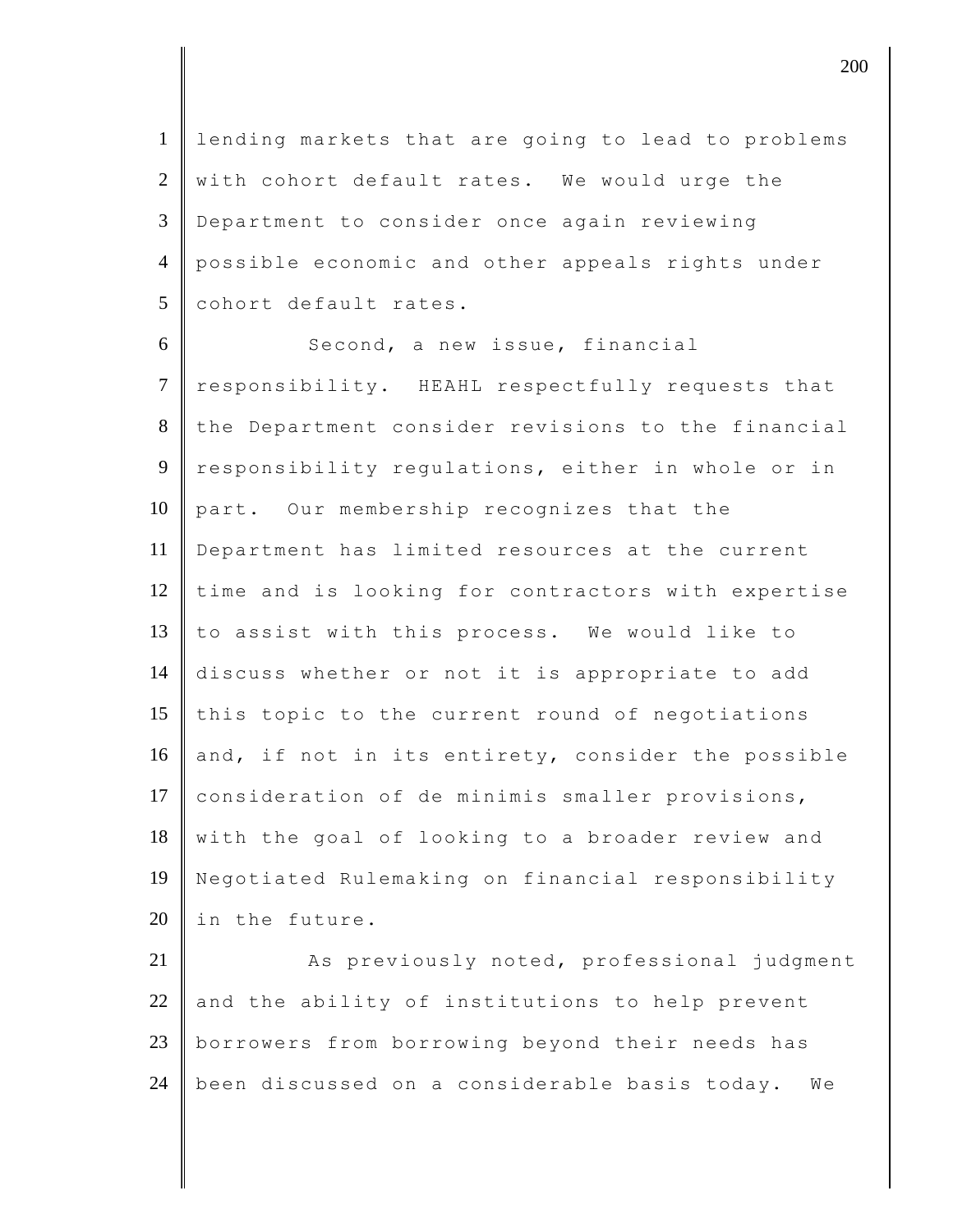1 echo the sentiments of a number of individuals and  $2$  their presentations earlier today.

3 My final issue is regarding provisional 4 certification and change of ownership. HEAHL 5 highly recommends the Department consider adding  $6$  the review of provisional certification regulations 7 to the list of topics for consideration. Our 8 membership would respectfully recommend that the 9 time has come to reevaluate several areas of these  $10$  regulations in light of changes brought about by 11 both the HEOA and also the changes that have come 12 about in terms of the way in which institutions 13 seek to make good on changes of ownerships and the 14 ability to expand institutions. 15 Thank you. 16 **MR. MADZELAN:** Thanks, Tom. 17 Well, we are scheduled to take a break in 18 about 5 minutes or so, so why don't we do that now 19 and still come back at 2:40? That will give you a 20 little bit more than a 10-minute break. See you at  $21 \mid 2:40.$ 22 | [Brief recess.] 23 **MR. MADZELAN:** Okay. We'll reconvene this 24 afternoon with Albert Gray, ACICS.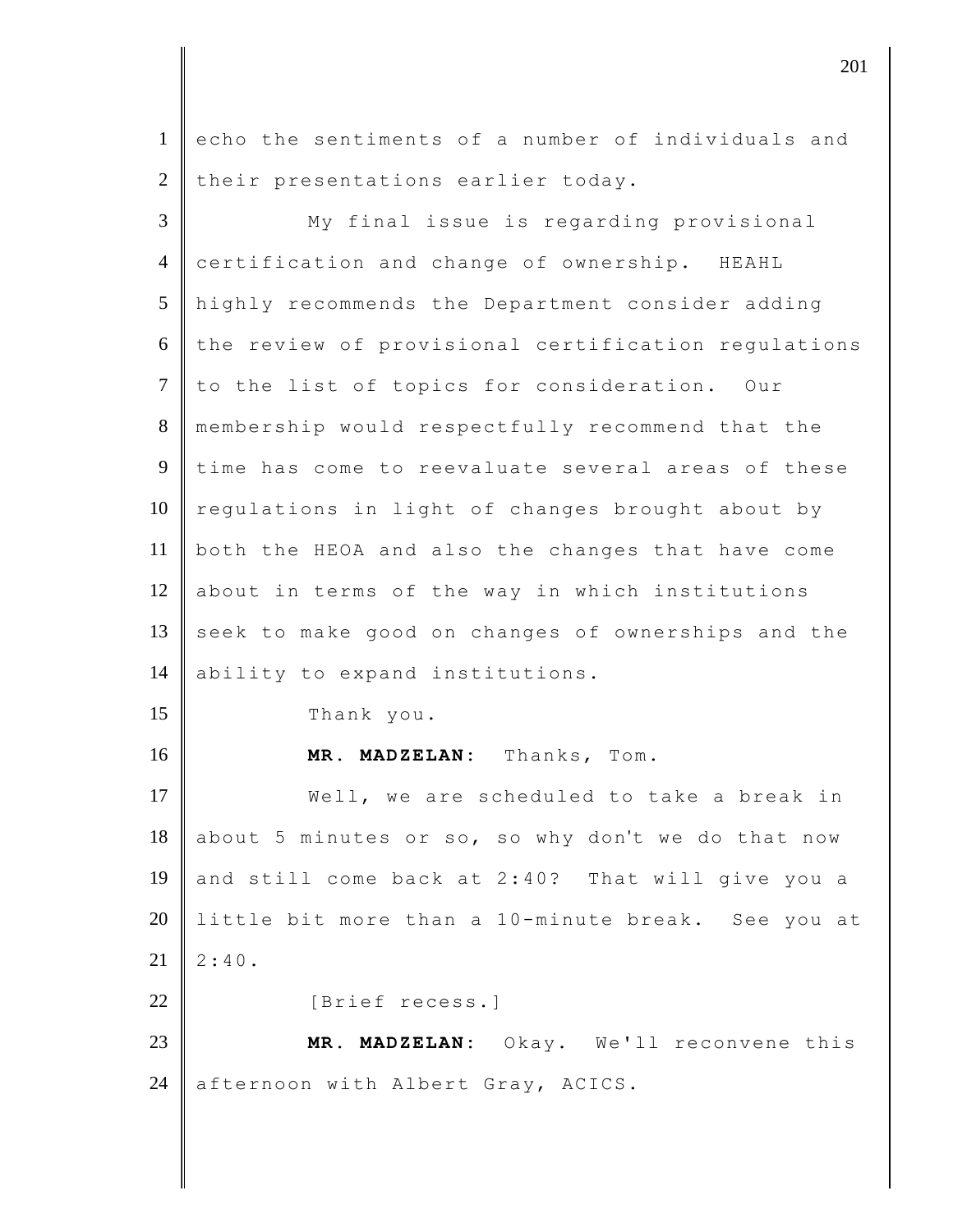| $\mathbf{1}$   | Did you leave a copy out front, too?                |
|----------------|-----------------------------------------------------|
| $\overline{2}$ | Okay.                                               |
| 3              | MR. GRAY: Good afternoon, Panel and                 |
| $\overline{4}$ | ladies and gentlemen. My colleague, Tony Beda       |
| 5              | [ph.] has just handed you our written testimony,    |
| 6              | which I will summarize briefly this afternoon for   |
| $\overline{7}$ | you.                                                |
| 8              | I am Al Gray. I'm the Executive Director            |
| $\overline{9}$ | and the CEO of the Accreditation Council for        |
| 10             | Independent Colleges and Schools (ACICS). I'm       |
| 11             | relatively new to ACICS. In fact, I just recently   |
| 12             | learned how to spell it. I don't always get it      |
| 13             | right even now. But I'm not new to accreditation.   |
| 14             | For the past 15 years, I've been involved in        |
| 15             | leading accreditation programs, national            |
| 16             | accreditation programs that impact or have an       |
| 17             | impact on public health and education.              |
| 18             | ACICS represents quality assurance and              |
| 19             | institutional integrity for nearly 600,000 students |
| 20             | in 46 states who are enrolled in approximately 760  |
| 21             | institutions around the country that are accredited |
| 22             | by ACICS. We're recognized by the Department of     |
| 23             | Education as well as by the Council on Higher       |
| 24             | Education Accreditations.                           |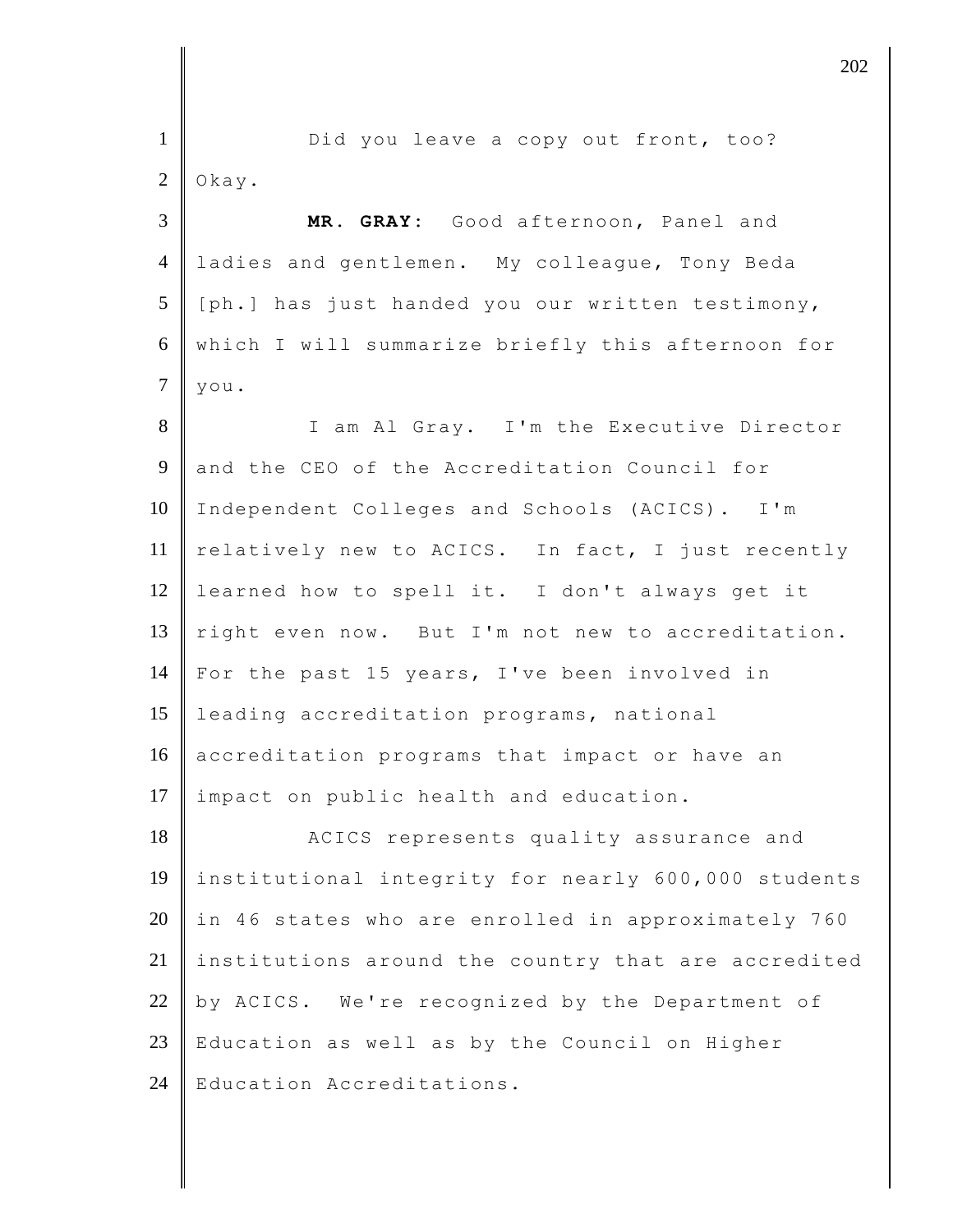| $\mathbf{1}$   | We have substantial resources to support            |
|----------------|-----------------------------------------------------|
| $\overline{2}$ | in a very robust manner our high-quality            |
| $\mathfrak{Z}$ | accreditation programs. Those resources include a   |
| $\overline{4}$ | professional staff of over 37, headquartered in     |
| 5              | Washington, D.C., working with over an \$8 million  |
| 6              | budget to accomplish our objectives. But more       |
| $\tau$         | importantly, we work with over 750 professional     |
| 8              | educators, people who work in the education         |
| 9              | business and who act in a role of what we call      |
| 10             | evaluators for purposes of accrediting programs and |
| 11             | institutions for ACICS. Those are highly trained    |
| 12             | professionals and practicing educators. And         |
| 13             | interestingly, they not only serve ACICS, but many  |
| 14             | of them are involved in accreditation roles in      |
| 15             | other accrediting organizations such as some of the |
| 16             | regional accrediting organizations. So it's a       |
| 17             | significant resource, but a resource that's cross-  |
| 18             | trained and that works broadly in the accreditation |
| 19             | world.                                              |
| 20             | I do appreciate the opportunity today to            |
| 21             | visit with you and to present this testimony.       |
| 22             | We clearly support the Department's                 |
| 23             | interest in clarifying rules that balance and       |
| 24             | protect the interest of the taxpayer, students, and |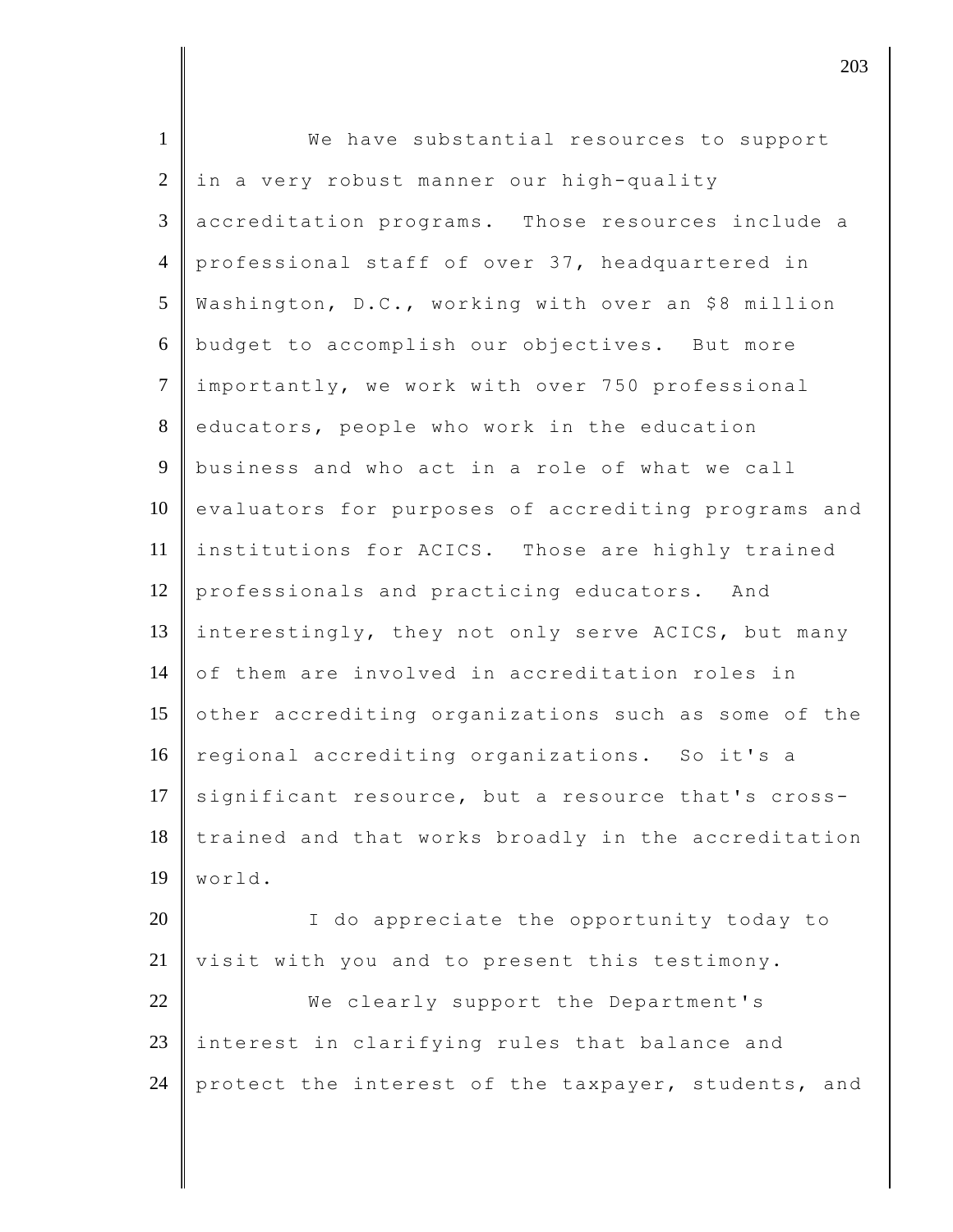1 proprietors of career education. Our particular 2 interests are with three issues at least today that  $3 \parallel w$ e want to talk about by the Department and would 4 like to review with the Department and with 5 postsecondary education stakeholders in this 6 audience. Those three being: satisfactory 7 academic progress, gainful employment in a 8 recognized occupational field, and institutional 9 integrity in states that lack licensing authority 10 for career colleges.

11 | Let me start by talking about satisfactory 12 academic process. This is an area where you should 13 be considering the role of national accreditation. 14 ACICS accreditation assures continuously improving 15 quality of career college educators. Now, as I 16 said, I come out of a history of accreditation, 17 some very strong programs that were very sensitive 18 to public health and educational issues. And I 19  $\parallel$  realize, as does ACICS, that accreditation is 20 really a three-legged stool. It's provision of  $21$  standards and monitoring compliance with standards;  $22$  it's providing quality assurance, and this is an 23 equally important aspect; and then, of course, 24 accountability for the educational provider to the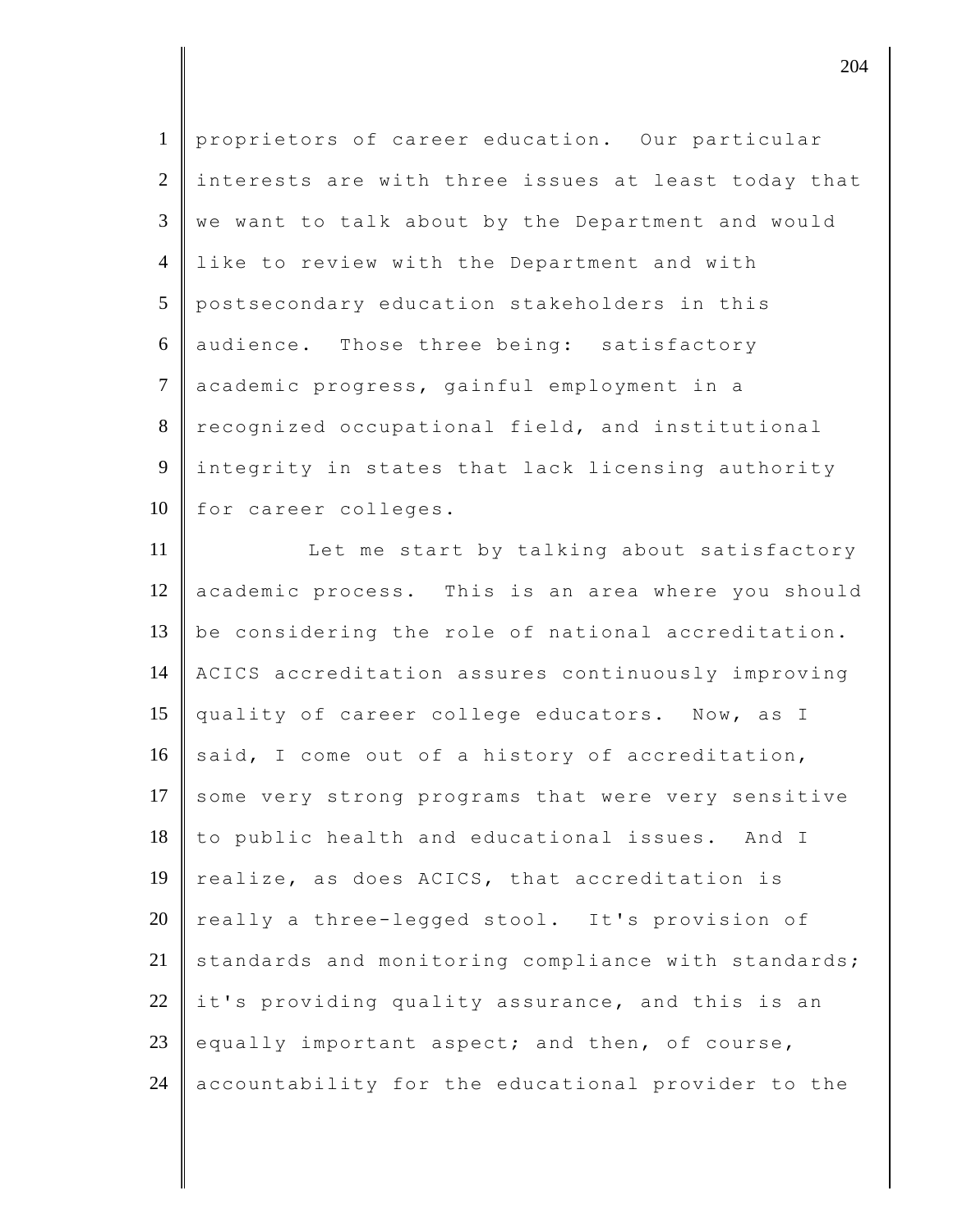1 community and to the students. In that regard, ACS  $2$  enforces clear, rigorous, quantitative standards to  $3$  ensure that the contact between faculty and student 4 is of sufficient duration and quality to produce a 5 quality educational outcome.

6 At this point, I was going to read our 7 | 126-page set of criteria into the record, but I 8 decided that would be too exciting for this group. 9 [Laughter.]

10 **MR. GRAY:** But in all seriousness, the 11 standards apply to all aspects of the educational 12 program. And keep in mind, we are accrediting 13 programs ranging from certificate, diploma, two-14 year degree, four-year bachelor's degree, and 15 master's degrees. So these standards have to be 16 very closely tailored to the actual needs that go 17 with providing proper education at those various 18 degree levels. These standards apply to such 19 things as lecture format, demonstrations, 20 | laboratories, externships for the students, and 21 mixed modes of delivery of education--distance  $22$  education, on-ground education. The standards are 23 applied routinely through on-site audits. And any 24 institutions that don't comply go through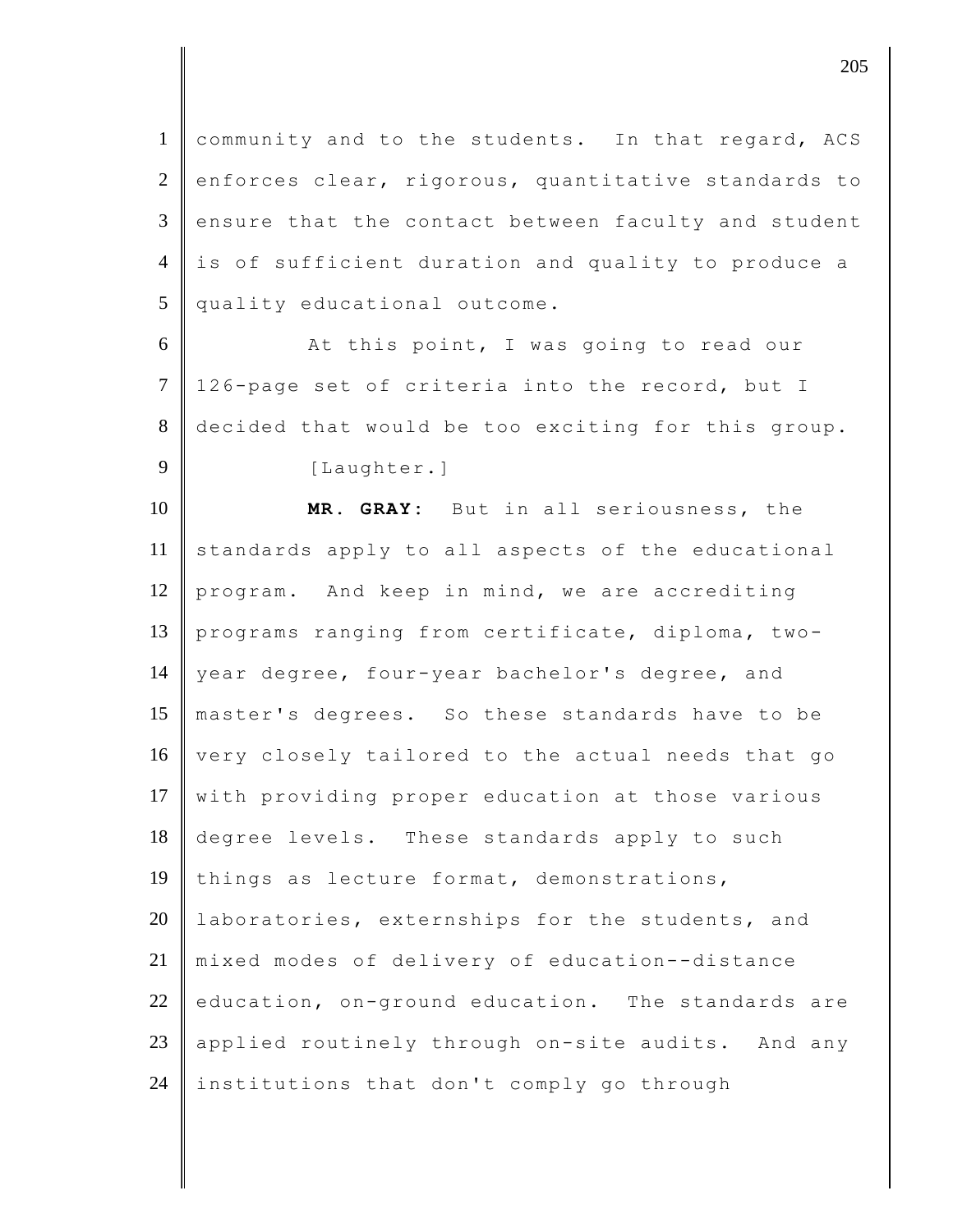| $\mathbf{1}$   | sanctions. Ultimately, of course, if they can't     |
|----------------|-----------------------------------------------------|
| $\overline{2}$ | come up to the accreditation standard,              |
| 3              | accreditation would be denied or withdrawn.         |
| $\overline{4}$ | More importantly, the institutions are              |
| 5              | provided strong incentives to modify practices to   |
| 6              | improve quality continuously so that students gain  |
| $\tau$         | incremental and continuous maximum benefit for the  |
| $8\,$          | time and money invested in their educational        |
| 9              | experience. Furthermore, ACICS standards reflect    |
| 10             | that as a more--as more instructional activity      |
| 11             | migrates to the online and distance education       |
| 12             | platforms, we will provoke substantive dialogue     |
| 13             | about the best way to ensure that students are      |
| 14             | deriving educational value from these alternative   |
| 15             | and innovative venues of instruction.               |
| 16             | Now let me turn to the second area that we          |
| 17             | want to just provide some brief comments on, and    |
| 18             | that is defining gainful employment. Again,         |
| 19             | national accreditation is key here. We don't        |
| 20             | believe that it's necessary to have standards by    |
| 21             | requlation. Rather, by enforcing strong standards   |
| 22             | and requirements through accreditation, we can      |
| 23             | ensure outcomes, and we currently do at ACICS and   |
| 24             | national accreditation encourage outcomes that lead |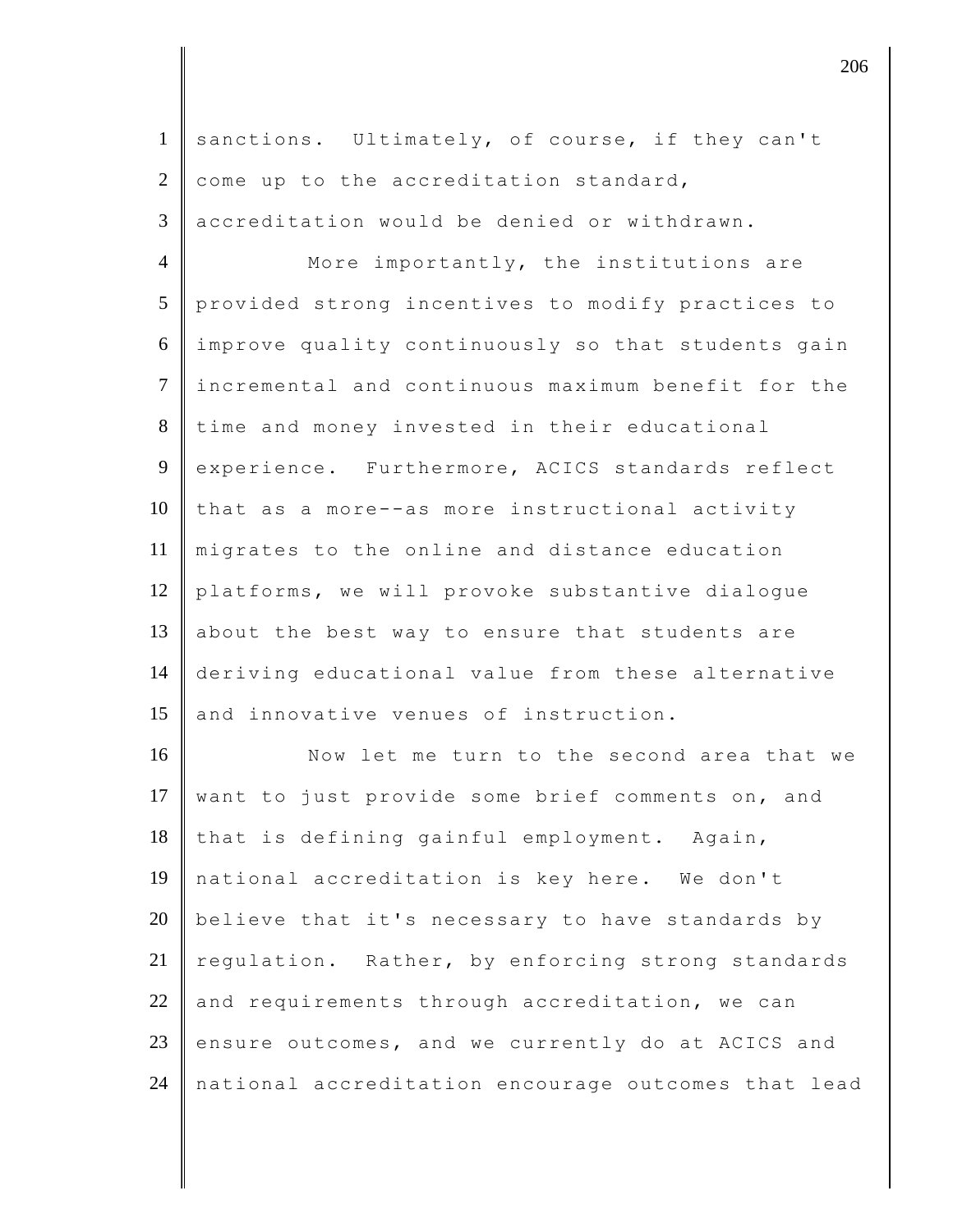to job placement in fields directly related to the  $2 \parallel$  course of study. We require at ACS mandatory reporting of all annual job placement rates for all institutions, documentation that will withstand audit scrutiny, and enforcement and sanctions in the event placement rates would fall below these 7 ACICS standards.

8 We send a strong message to our schools 9 that goes beyond compliance and includes  $10$  substantive dialogue about best practices, sharing 11 best practices, to prevent graduates and job 12 seekers from falling between the cracks, 13 particularly recognizing the economic constraints 14 that we're currently facing and certainly have an 15 impact on how we develop what are considered to be 16 best practices from the placement rate viewpoint.

17 Thirdly, let me talk about institutional 18 integrity where there are not licensing authority 19 in the states at the present time. ACS is proud of  $20$  its strong ongoing relationship with the state 21 regulatory interests in California, which, as you  $22$  know, at this point does not have state oversight 23 | and licensing authority for career colleges, 24 although there is a bill to bring that about.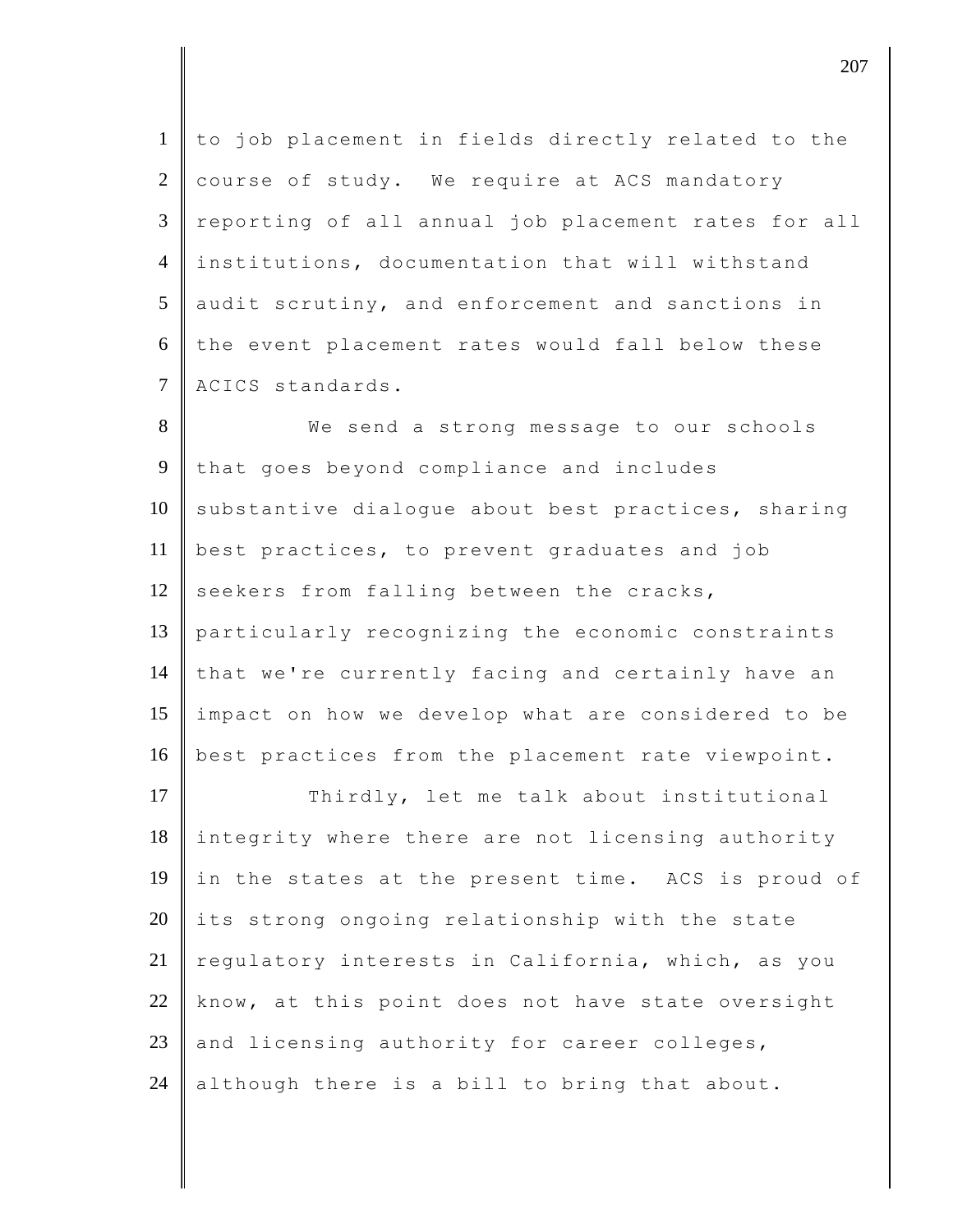| $\mathbf{1}$   | During that timeframe where such oversight does not |
|----------------|-----------------------------------------------------|
| $\overline{2}$ | exist, ACS has continued to work to enforce high    |
| 3              | standards and work closely with the California      |
| $\overline{4}$ | regulatory agencies in that regard. ACICS has       |
| 5              | required all of its accredited institutions in      |
| 6              | California to voluntary comply with the standards   |
| $\tau$         | of the expired Vocational Education Act. So even    |
| 8              | though the act has expired, the standards, in our   |
| 9              | view, are still appropriate standards and we work   |
| 10             | closely with the state of California in making sure |
| 11             | our accredited institutions comply with those as a  |
| 12             | minimum standard.                                   |
| 13             | ACICS continues to work with the state              |
| 14             | policymakers in California and other states in      |
| 15             | regards to state regulatory authority and the       |
| 16             | overall state regulatory infrastructure.            |
| 17             | In closing, I'll just bring up one more             |
| 18             | subject which is, we think, very important, near    |
| 19             | and dear to our hearts in the national              |
| 20             | accreditation world. I'll reiterate, because we've  |
| 21             |                                                     |
| 22             | spoken about this before, the importance of ACICS-- |
|                | or the importance to ACICS of a focus by the        |
| 23             | Department of Education on the ability of students  |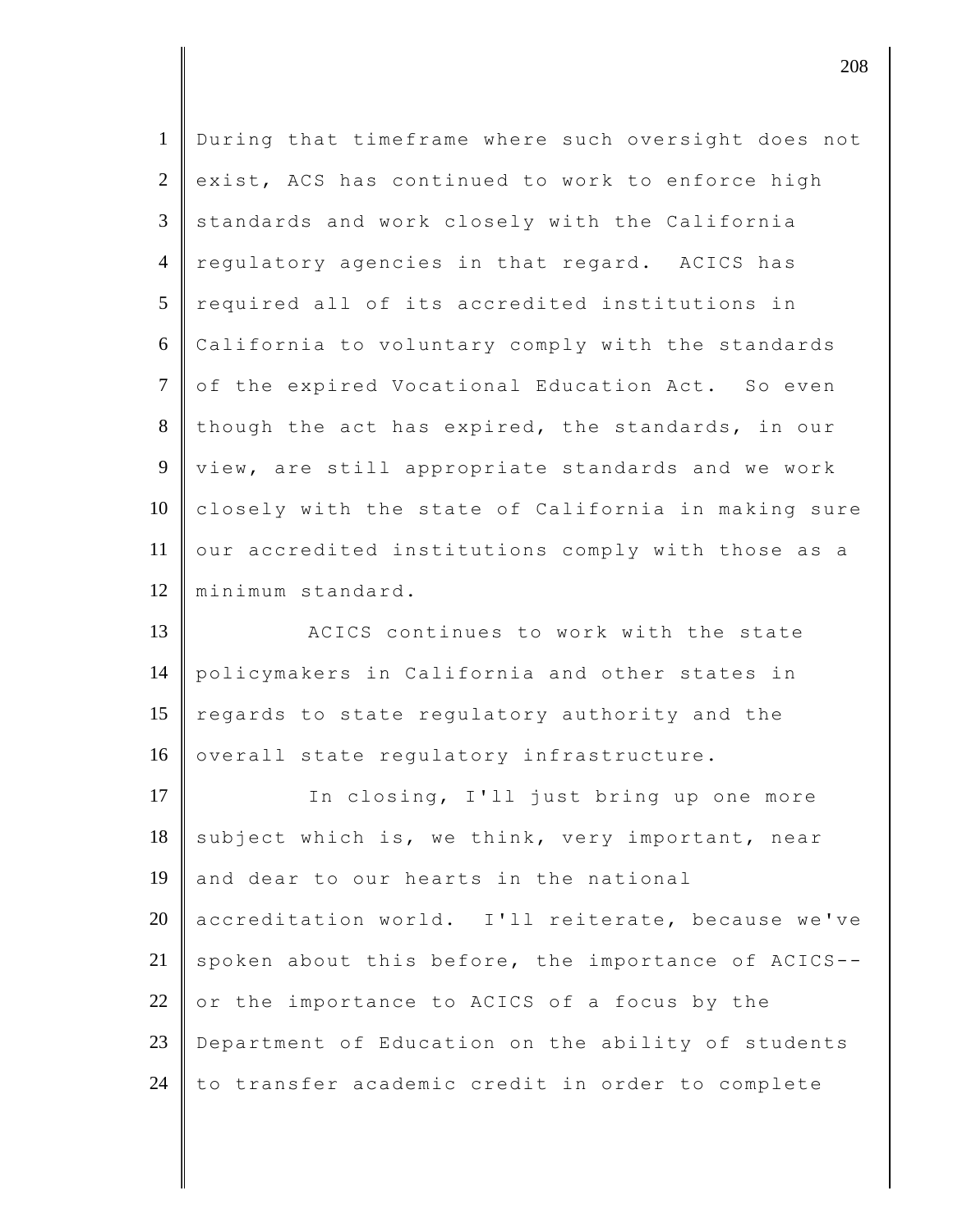1 their studies at another institution if they wish to do so.

| $\overline{3}$ | The lack of transferability of academic            |
|----------------|----------------------------------------------------|
| $\overline{4}$ | credit is a persistent issue and appears to be     |
| 5              | defiant of resolution by the education enterprise  |
| 6              | and policymakers up until now. The Department and  |
| $\tau$         | rulemaking negotiators made good progress on this  |
| 8              | issue recently, but I would urge the Office of     |
| 9              | Postsecondary Education to remain vigilant and to  |
| 10             | remain persistent in requiring fidelity by all     |
| 11             | institutions to the transfer of credit policies    |
| 12             | that are articulated in the Higher Education       |
| 13             | Opportunity Act of 2008.                           |
| 14             | Again, thank you very much for this                |
| 15             | opportunity to provide our remarks to the Panel.   |
| 16             | And let me say we are very willing to serve in the |
| 17             | future and any appropriate manner to work with the |
| 18             | Department on these matters. Thank you.            |
| 19             | MR. MADZELAN: Thank you.                           |
| 20             | Irv Ackelsberg?                                    |
| 21             | ACKELSBERG: Thank you. My name's Irv<br>MR.        |
| 22             |                                                    |
|                | Ackelsberg, and I'm a consumer lawyer in           |
| 23             | Philadelphia. I've been specializing in consumer   |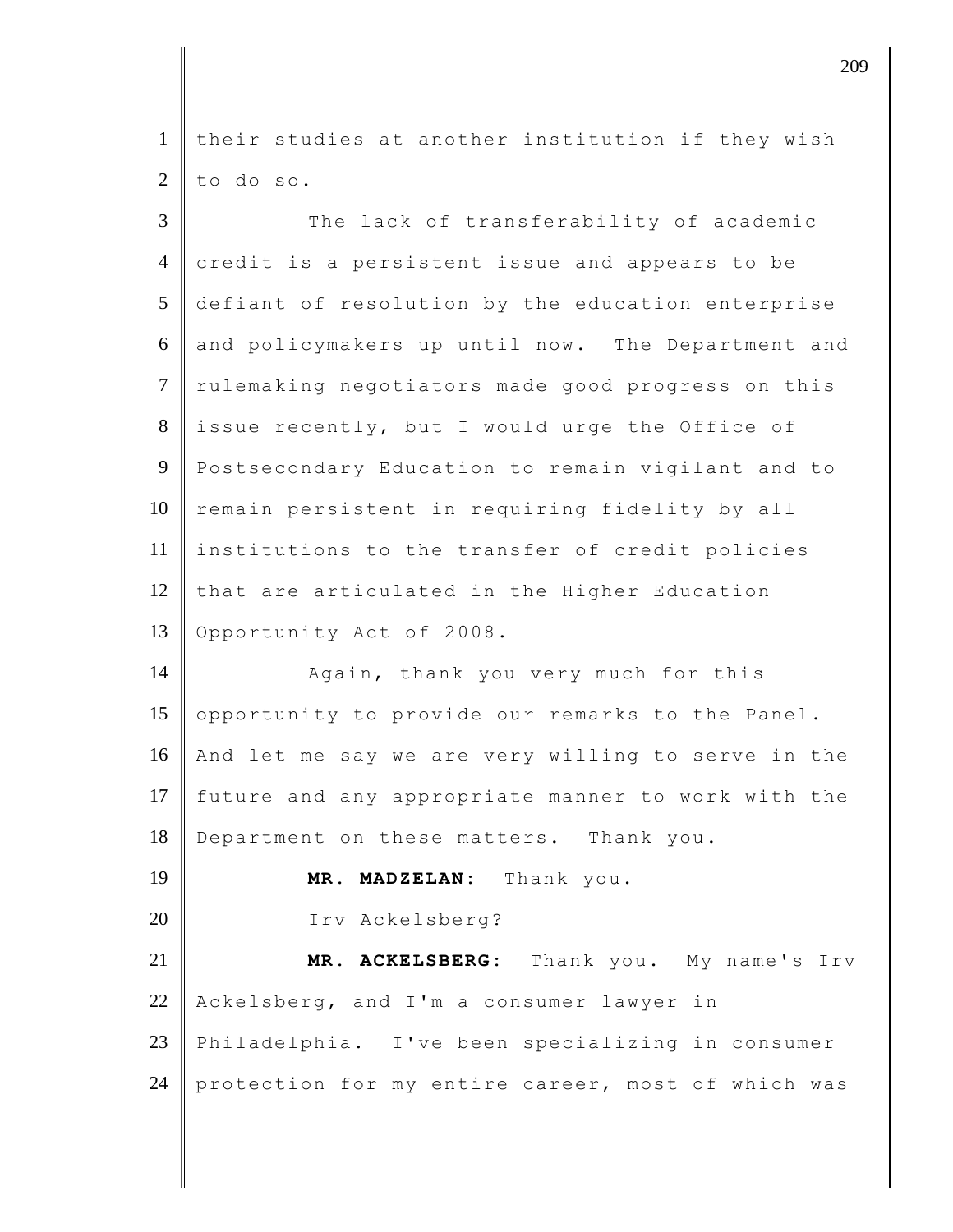1 spent during my 30 years with Community Legal  $2$  Services, the publicly funded civil aid 3 | organization that you've already heard from earlier 4 this afternoon.

5 During the last seven or eight years with 6 CLS, I was primarily immersed in protecting low-7 income communities from subprime mortgage brokers 8 and lenders who were prospecting for home equity. 9 | We've certainly heard a lot about them recently. 10 But before the subprime mortgage scandal, in the 11 1990s, my main professional focus was the on 12 previous consumer fraud pandemic, the one wrought 13  $\parallel$  by proprietary trade schools. During those years, 14 I represented hundreds of financially abused 15 individuals, who, having sought the dream of 16 bettering themselves and finding good-paying, 17 satisfying work and trusting the promises of 18 federally financed quality education, signed trade 19 school enrollment agreements only to find 20 themselves at the end without work and burdened 21 with hopelessly unaffordable and non-dischargeable 22 student loan obligations.

23 The financial aid reforms that eventually 24 emerged following that last fraud pandemic did,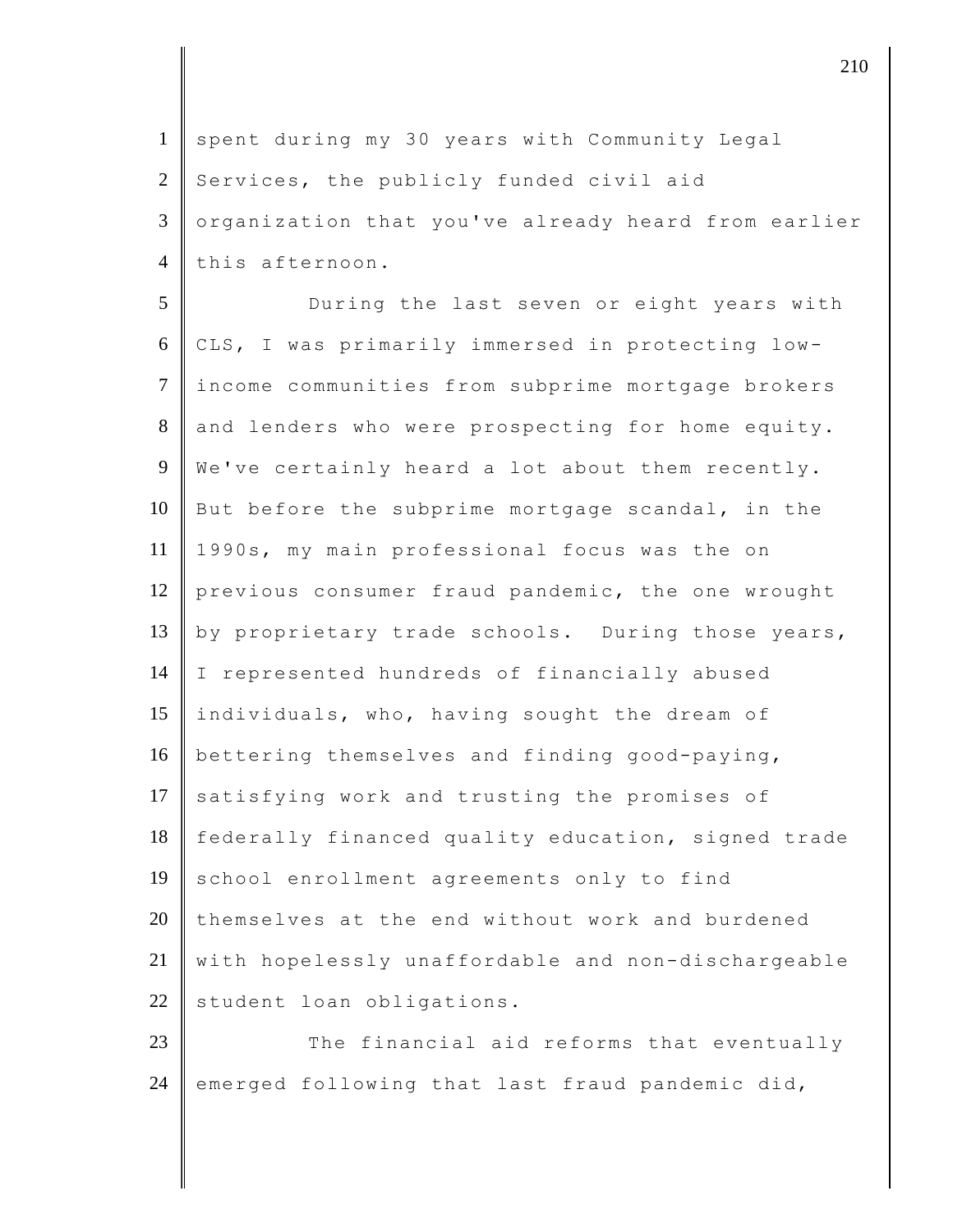| $\mathbf{1}$   | like today, in the aftermath of many investigations |
|----------------|-----------------------------------------------------|
| $\overline{2}$ | and corporate bankruptcies, help some. The rules    |
| 3              | against commissioned salespeople, the 90/10 Rule,   |
| $\overline{4}$ | and especially the default triggers for financial   |
| 5              | aid decertification all provided consumers and the  |
| 6              | taxpayers with some measure of protection from the  |
| $\overline{7}$ | proprietary trade school industry. But the risks    |
| 8              | to both consumers and taxpayers remain very much in |
| 9              | play.                                               |
| 10             | As long as we continue to allow the profit          |
| 11             | motive to coexist with higher education, we will be |
| 12             | forced to contend with the overpriced, low-value    |
| 13             | vocational programs whose marketing and lobbying    |
| 14             | budgets will always overwhelm their underfunded     |
| 15             | public counterparts. For that reason, as it         |
| 16             | considers anew the higher education regulatory      |
| 17             | framework, the Department must remain vigilant to   |
| 18             | the new ways that for-profit schools will devise to |
| 19             | abuse the financial aid system. I would like to     |
| 20             | mention two areas that, from my experience and      |
| 21             | recent conversations, suggest that you should pay   |
| 22             | attention, two areas in which I believe that        |
| 23             | warrant your attention.                             |
| 24             | The first of these concerns the                     |

djective the contract of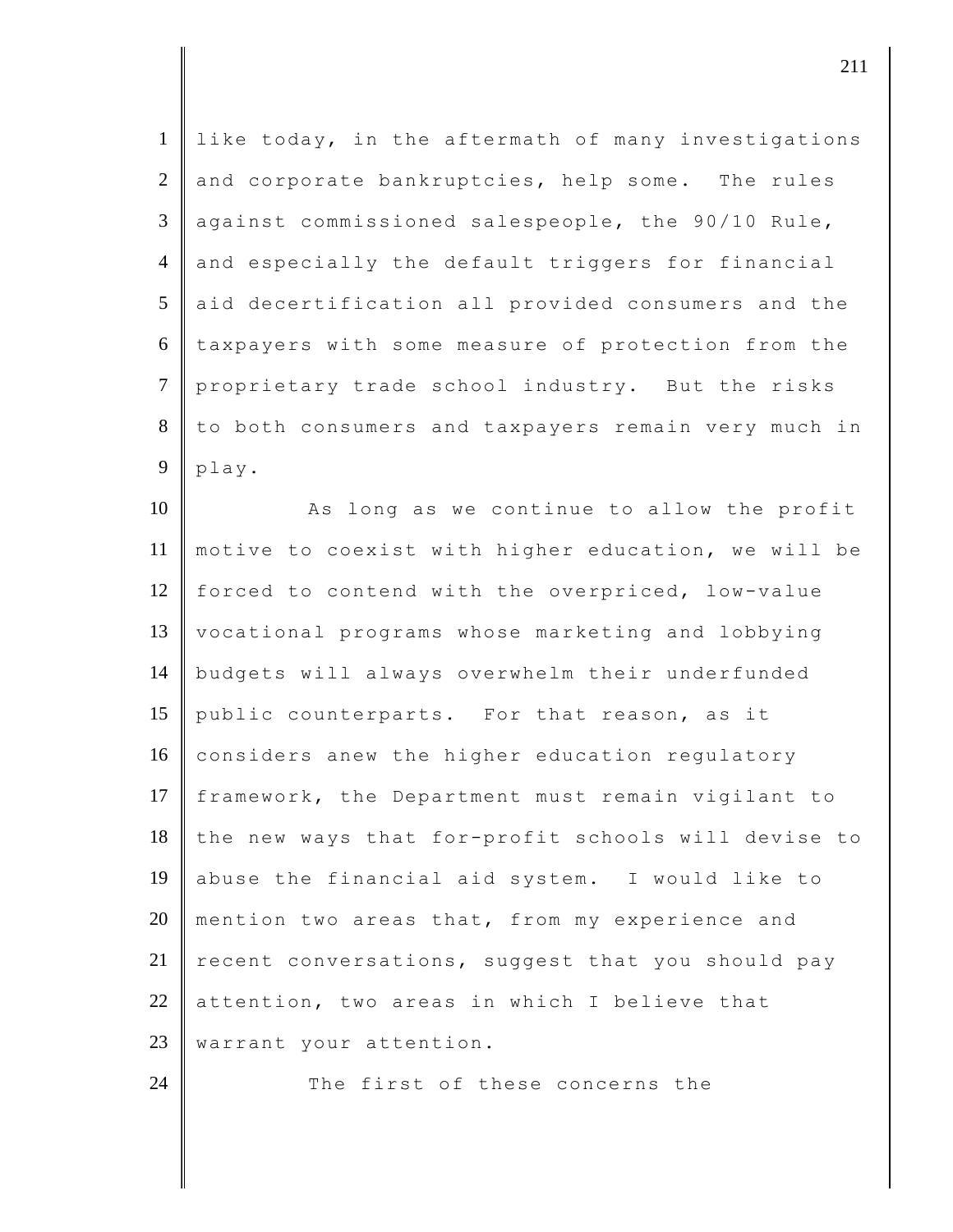| $\mathbf{1}$   | Department's monitoring of satisfactory progress    |
|----------------|-----------------------------------------------------|
| 2              | statistics, one of the measures that proprietary    |
| 3              | trade schools depend on to maintain the flow of     |
| $\overline{4}$ | financial aid dollars. During the last year, I've   |
| 5              | interviewed--I interviewed a former trade school    |
| 6              | teacher who worked for one of the major chains and  |
| $\tau$         | who explained to me the way in which he was         |
| 8              | constantly pressured to pump up the satisfactory    |
| 9              | progress numbers. He said, and this description to  |
| 10             | me was based not only on his experience in this--at |
| 11             | this particular school, but with another employer   |
| 12             | as well: Teachers are routinely pressured to mark   |
| 13             | students present who are absent, to pass students   |
| 14             | who cannot do the work, and to change statistics    |
| 15             | after they're already done. A visit every few       |
| 16             | years by an accrediting commission is useless in    |
| 17             | catching this.                                      |
| 18             | So, as the Department learned in the                |
| 19             | 1990s, it cannot assume that the accrediting side   |
| 20             | or the regulatory structure will deal with this.    |
| 21             | We need better detection devices and tougher        |
| 22             | compliance consequences in the financial aid system |
| 23             | to address this problem.                            |
| 24             | The second issue I want to mention is the           |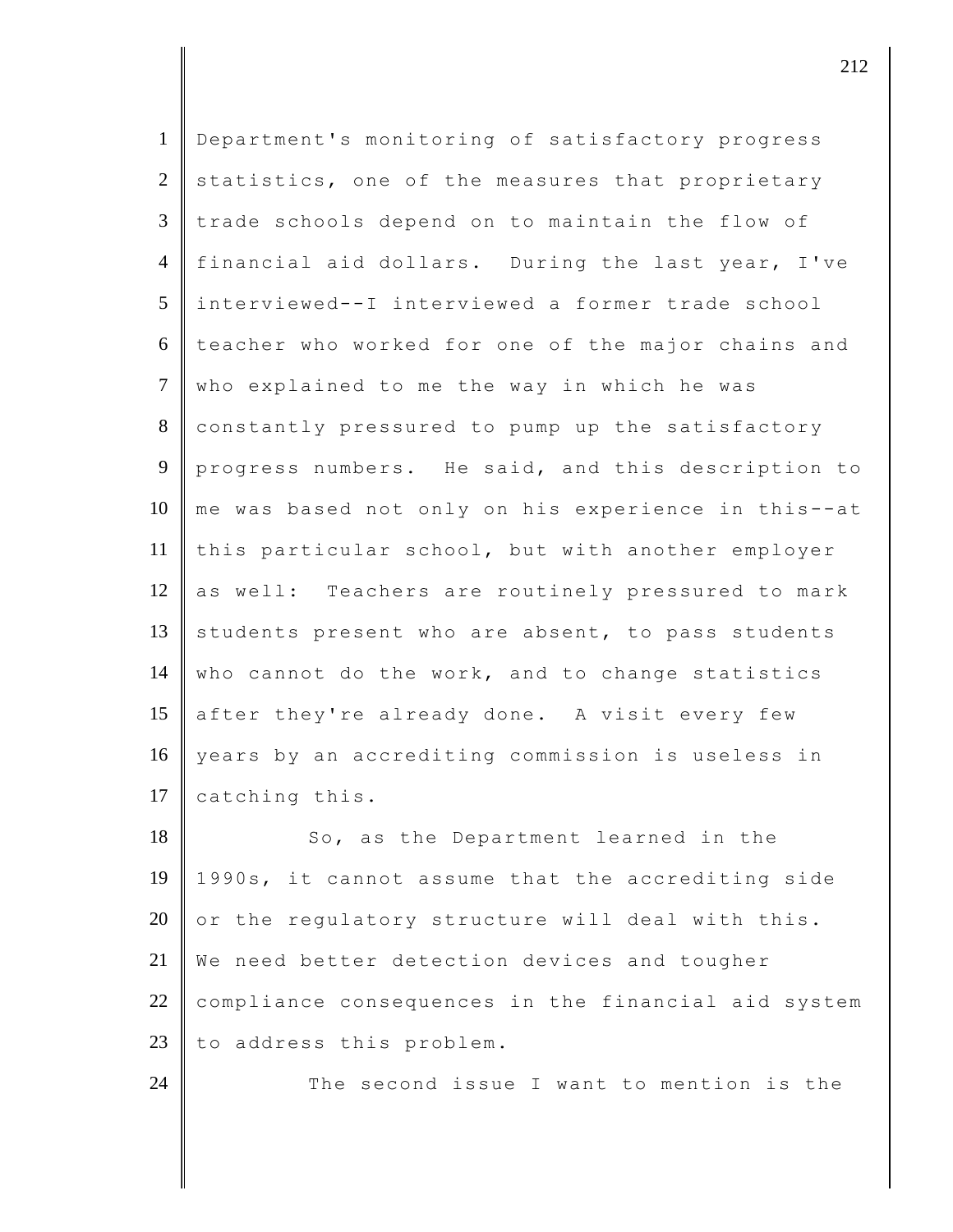1 growing importance of private, subprime student 2 loans in the business model of the trade schools. 3 This was alluded to in earlier testimony this 4 afternoon. While you do not regulate the private 5 loans, you must become aware of the ways in which  $6$  the federal system is used to facilitate widespread 7 financial aid abuse of students.

8 Last year, I interviewed a young former 9 student who briefly attended a residential 10 automotive program offered by another chain. 11 Attracted by the sales pitch offered by the 12  $\parallel$  recruiter, who came to his home, he and his mother 13 decided to visit the school before he enrolled. 14 While there, they met with a financial aid 15 official. The federal portion of the financial aid 16 package was described in great detail, as it was 17 supposed to. Forms were signed and disclosures 18 provided. Very little information, however, was 19 provided regarding the private loan component,  $20$  which actually represented three-quarters of the 21 aid package.

22 In response to the mother's explicit 23 questions about interest rates, the financial aid 24 officer said she didn't know, but encouraged them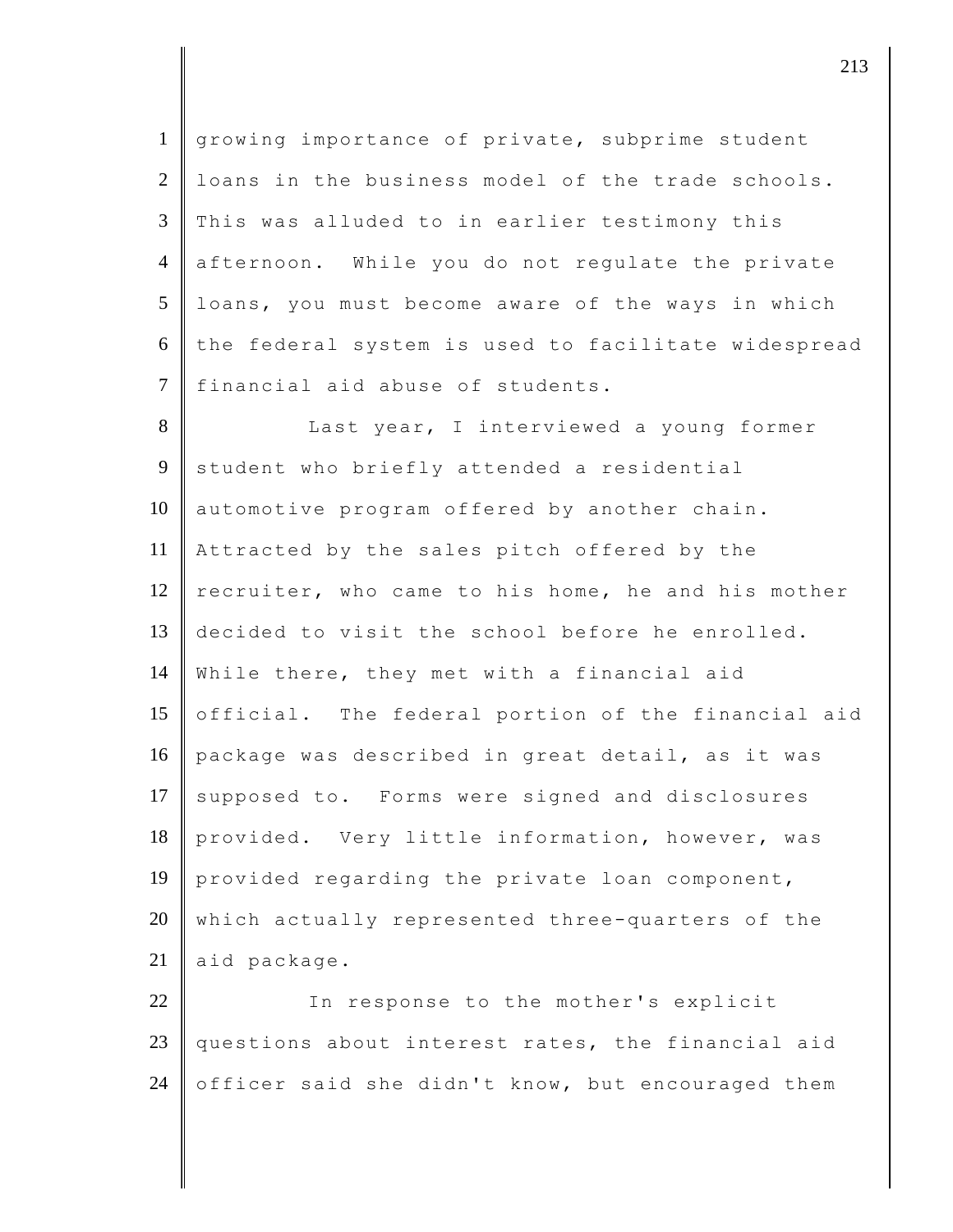| $\mathbf{1}$   | not to be concerned. By the time her son enrolled,  |
|----------------|-----------------------------------------------------|
| $\overline{2}$ | details concerning the private loan were still      |
| 3              | unknown and still undisclosed. When the disclosure  |
| $\overline{4}$ | from the private lender finally arrived, her son    |
| 5              | was already in attendance at the school. She was    |
| 6              | shocked to learn that the \$17,000 private school   |
| $\tau$         | loan carried an adjustable rate starting at 16      |
| 8              | percent.                                            |
| 9              | Eventually, the financial weight of that            |
| 10             | obligation convinced both mother and son that the   |
| 11             | wisest course was to withdraw from the program.     |
| 12             | But I'm convinced that this sequence was not        |
| 13             | accidental and that the school financial aid office |
| 14             | used the federal aid as a cover to hide the real    |
| 15             | facts and to lull the family into enrolling.        |
| 16             | While these subprime private loans are              |
| 17             | themselves outside the Department's regulatory      |
| 18             | control, the Department can and must do something   |
| 19             | to require all financial aid packages, if they      |
| 20             | include federal assistance, to be fully disclosed   |
| 21             | prior to enrollment, including the contemplated     |
| 22             | terms of any private loan in the package.           |

23 Moreover, there should be a right to cancel any 24 enrollment partially financed by federal aid until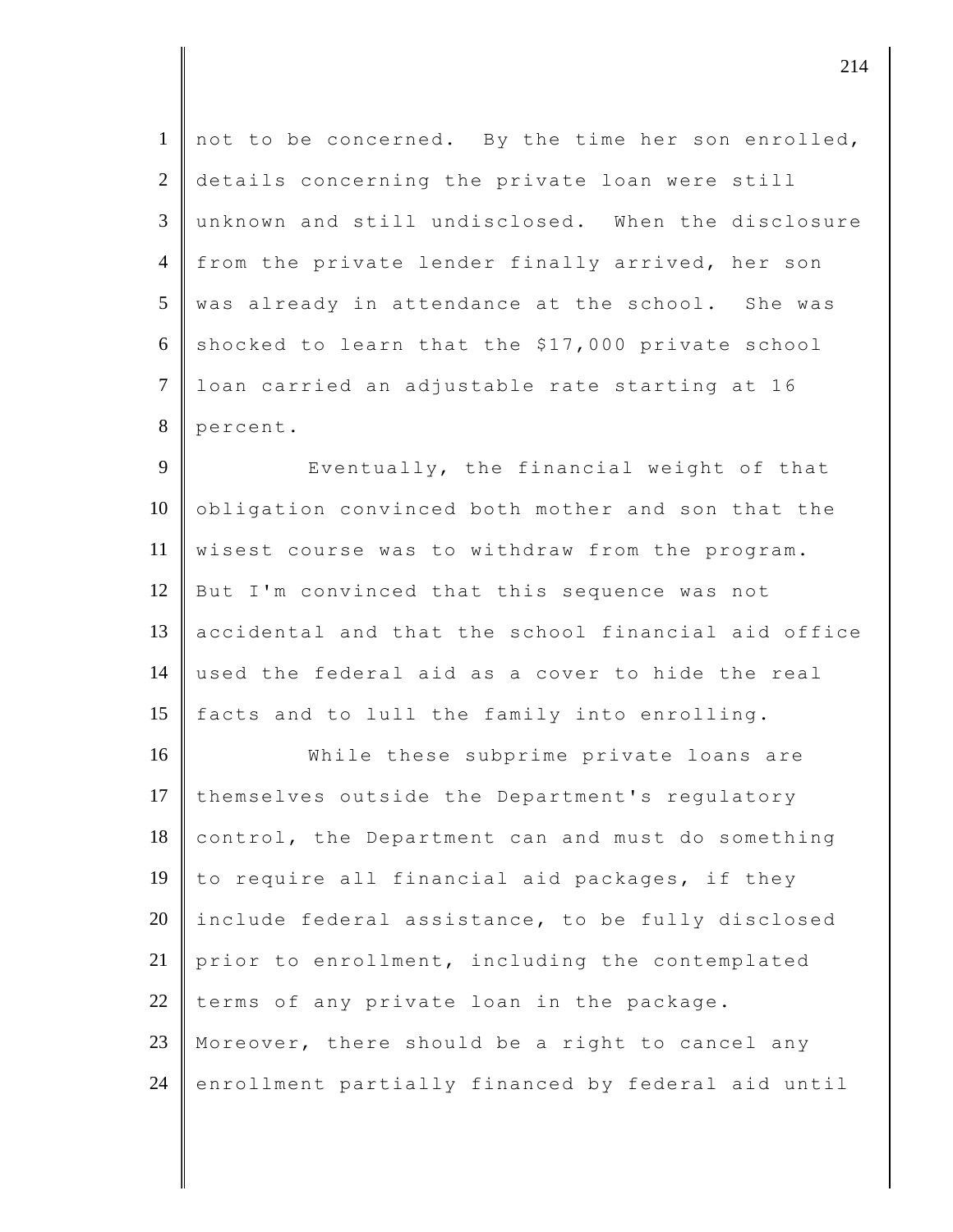1 after full disclosure is provided.

| $\overline{2}$ | My final comment goes to the theory and             |
|----------------|-----------------------------------------------------|
| 3              | structure of Negotiated Rulemaking itself. I was a  |
| $\overline{4}$ | participant in the very first Negotiated            |
| 5              | Rulemaking. I believe it was back in 1992. This     |
| 6              | was after students and consumer advocates were      |
| $\overline{7}$ | added to the negotiating table, the table of so-    |
| $8\,$          | called stakeholders, as a last-minute decision.     |
| 9              | Most of the tables had already been filled by the   |
| 10             | schools, the banks, the quaranty agencies, and even |
| 11             | the collection companies, in other words, those in  |
| 12             | the education and financial aid business. Now,      |
| 13             | obviously we were outgunned at the table and        |
| 14             | resulting regulations, while an incremental         |
| 15             | improvement over the past, were not as good as they |
| 16             | should have been.                                   |
| 17             | For the students, the supposed                      |
| 18             | beneficiaries of the system, they can't expect a    |
| 19             | give-and-take among financial stakeholders to       |
| $20\,$         | produce a result grounded in their best interests.  |
| 21             | It just can't happen. Now--so while it's important  |
| $22\,$         | for students and consumer advocates to be at the    |
| 23             | table, it is also critically important that the     |
| 24             | Department itself be on their side, not a mere      |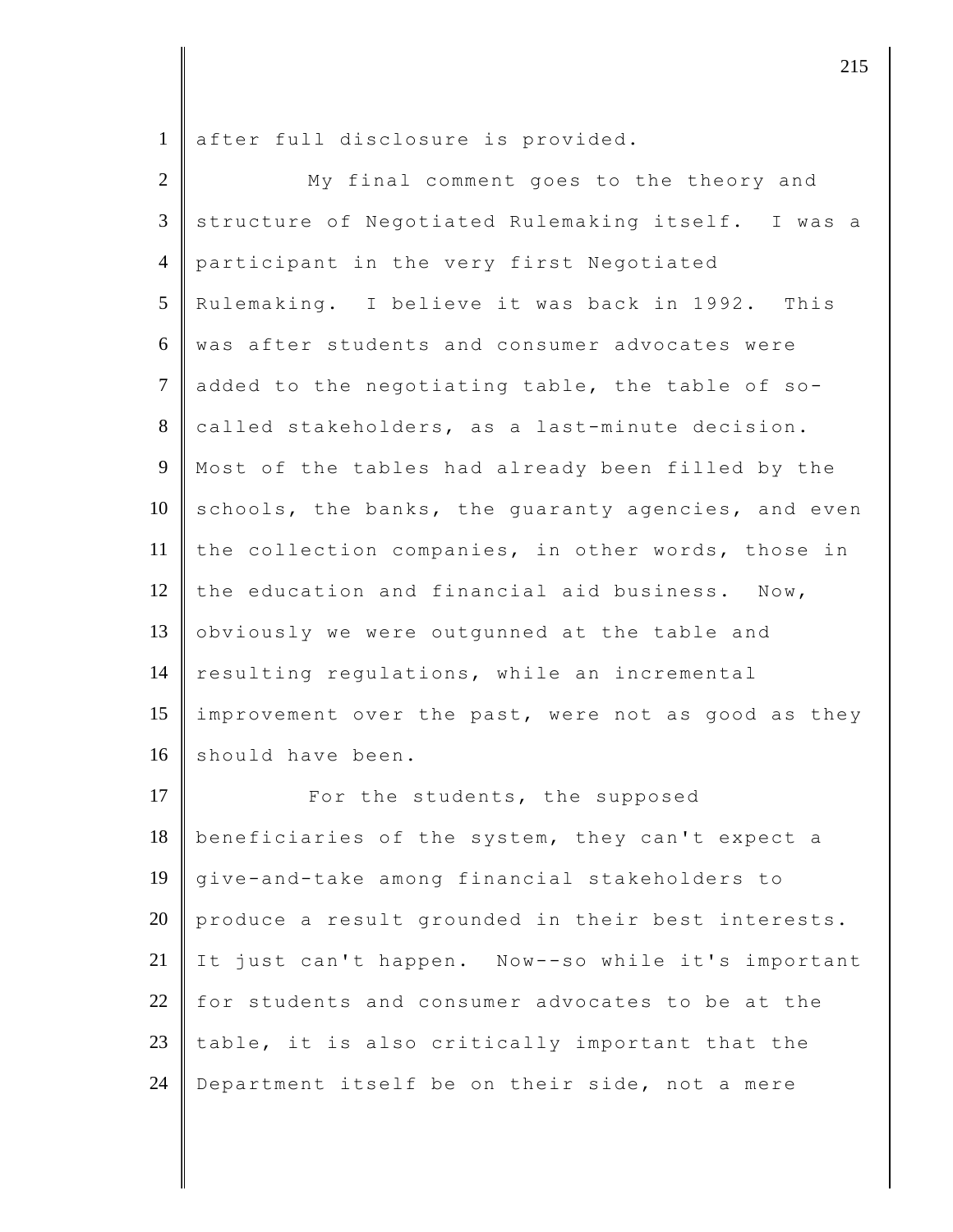1 referee among unequals.

| $\overline{2}$ | Thank you.                                          |
|----------------|-----------------------------------------------------|
| 3              | MR. MADZELAN: Thanks.                               |
| $\overline{4}$ | Michael Golden, Solutions for Progress.             |
| 5              | MR. GOLDEN: Good afternoon. I'm not used            |
| 6              | to not having to push this down.                    |
| $\overline{7}$ | Thank you for inviting us here today to             |
| 8              | help discuss ways to help students, particularly    |
| 9              | mature students, to persist in their education and  |
| 10             | complete as soon as possible, so that they can help |
| 11             | move themselves and their families out of poverty   |
| 12             | and into more stable economic circumstances. I'm    |
| 13             | here to talk a little bit more about a single       |
| 14             | platform that was referred to in earlier testimony  |
| 15             | to help students file financial aid forms, FAFSA,   |
| 16             | taxes, and work support benefits.                   |
| 17             | It has been said that the less time                 |
| 18             | students spend slinging hamburgers means more time  |
| 19             | for classes and study. It means they complete       |
| 20             | their education sooner and are eligible for better  |
| 21             | jobs. It means they move their families up the      |
| 22             | ladder from sustainability to successful economic   |
| 23             | integration. I won't spent too much time in         |
| 24             | describing where students find themselves           |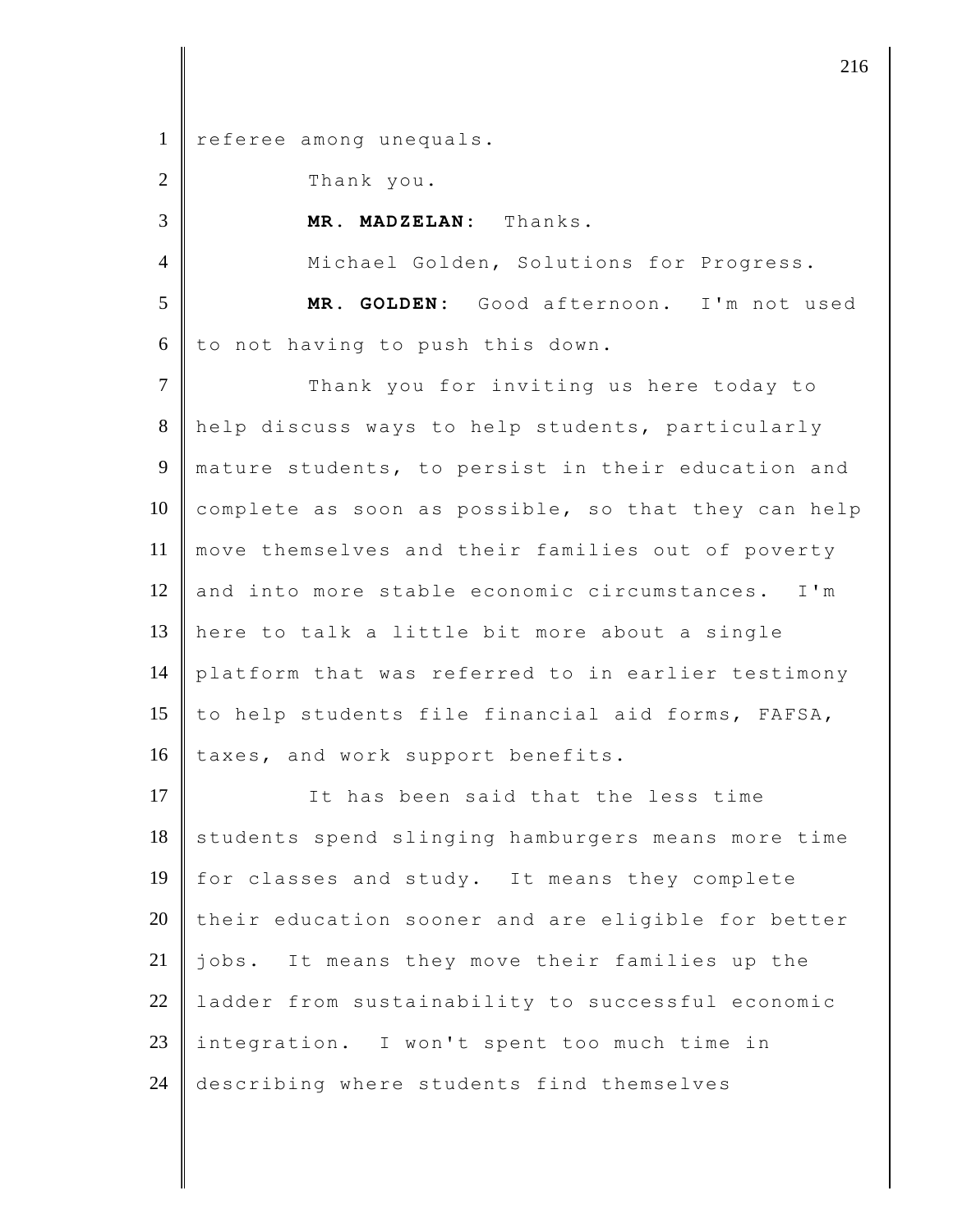1 currently, but it is worth spending a quick moment  $2$  just to review that.

 $3$  || The analong all community college student, the 4 average age is 24. Forty-seven percent are under 5 | 24; 35 percent are over 30. Fifty-nine percent are 6 women. Sixty-one percent are independent-- 7 classified as financially independent. Eighty 8 percent work while enrolled and work on average 32 9 hours per week. Twenty-six percent of students are 10  $\vert$  at or below 125 percent of the federal poverty 11 level. Forty-seven percent receive some financial 12 aid, mainly grants. Thirty percent have dependent 13 children. And two-thirds are part-time students.

14 As you well know, these students face 15 significant economic challenges, but they are also 16 eligible for a wide range of programs decades old 17 that have been passed and supported with 18 appropriations by many Congresses. These programs 19 were designed to help people with low means to  $20$  raise themselves out of poverty. They include 21 programs specifically for education, such as Pell 22 Grants, as well as the Earned Income Tax Credit; 23 Supplemental Nutrition Assistance Program, formerly 24 known as food stamps; Medicaid and SCHIP for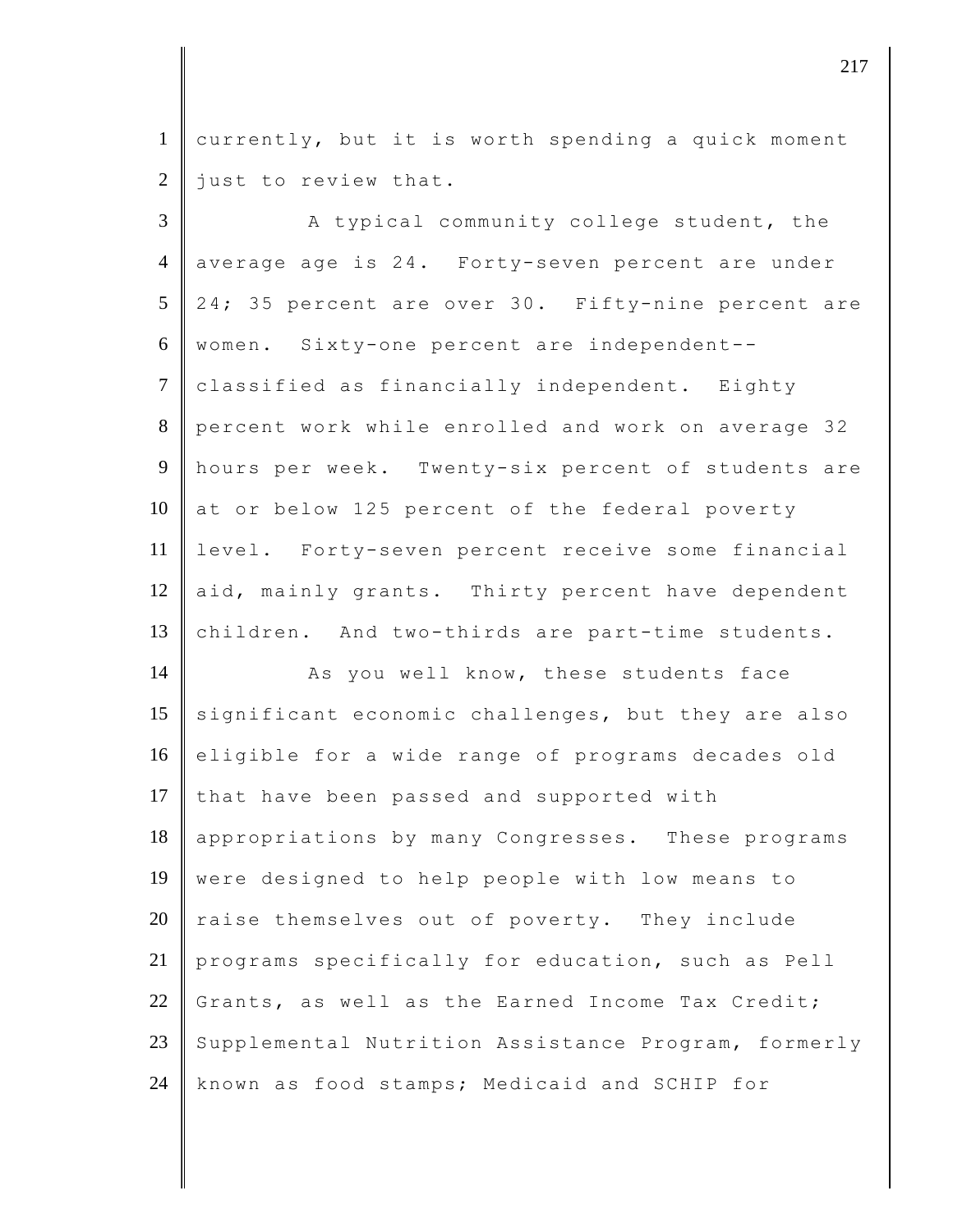1 children; and child care subsidies.

| $\overline{2}$ | We all know that, particularly in these              |
|----------------|------------------------------------------------------|
| 3              | times, many community college students are           |
| $\overline{4}$ | literally one paycheck from disaster. And they cut   |
| 5              | it even closer with respect to being able to stay    |
| 6              | in school. I mean, disaster doesn't necessarily      |
| $\overline{7}$ | just mean complete loss, but it also can just mean   |
| $8\,$          | a short piece of leaving school, because their       |
| 9              | margin for error and their margin even for           |
| 10             | misfortune is extremely thin. Taken together,        |
| 11             | these programs can substantially increase the        |
| 12             | resilience of these students in completing their     |
| 13             | educations.                                          |
| 14             | A typical student, for example, may have             |
| 15             | income roughly of \$14,000 a year at a low-wage job. |
| 16             | She faces rent, food, transportation, health care,   |
| 17             | child care, and taxes--costs that we have estimated  |
| 18             | for this student at more than \$19,000, an immediate |
| 19             | deficit of \$5,000 before schooling costs can even   |
| 20             | come into account. The educational institutions do   |
| 21             | their best to help, of course, but there is          |
| $22\,$         | currently very little they can do to connect their   |
| 23             | students with these benefits. It's difficult         |
| 24             | enough for them just to verify FAFSA information so  |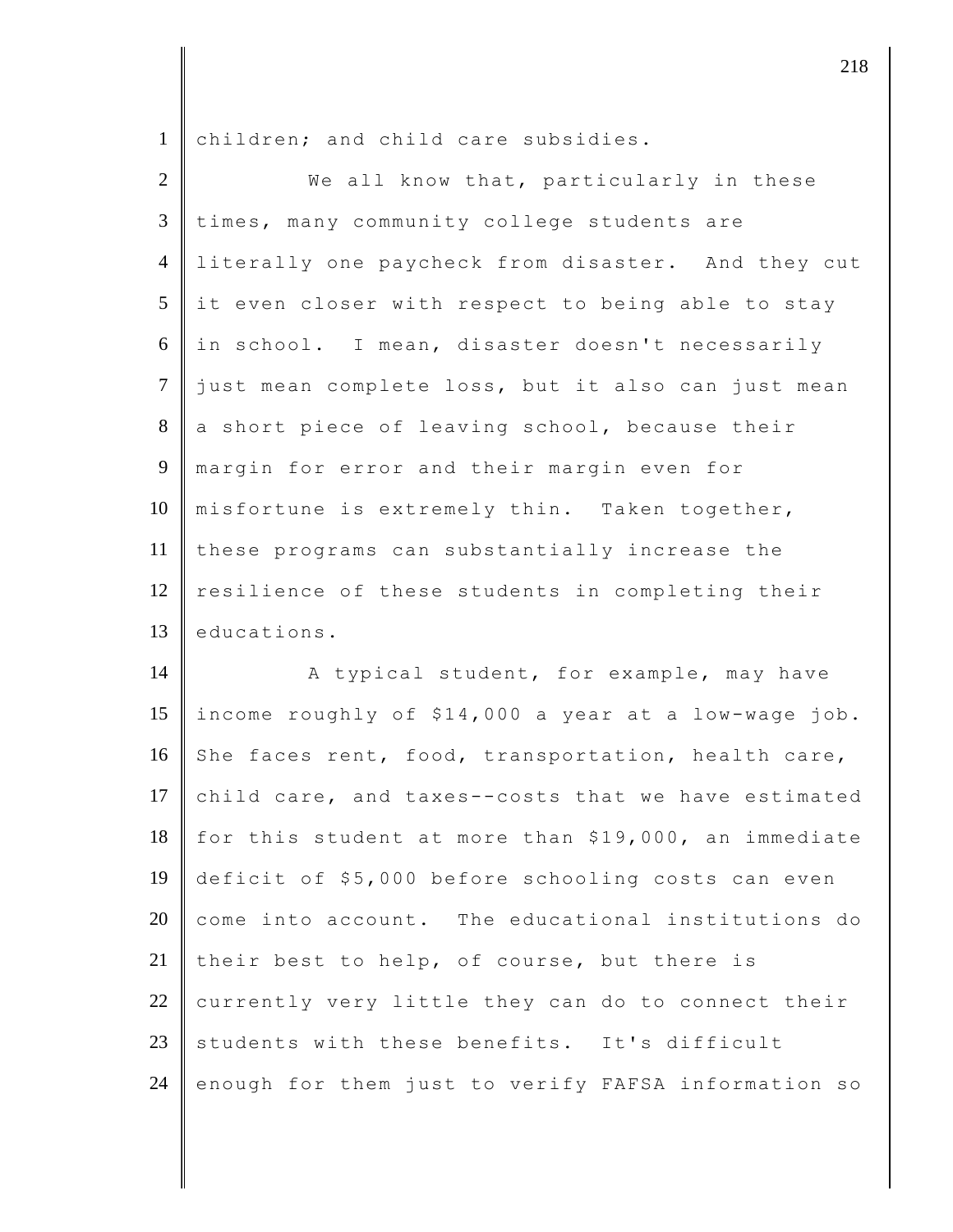| $\mathbf{1}$   | these students can receive Pell Grants and other    |  |  |  |  |  |  |
|----------------|-----------------------------------------------------|--|--|--|--|--|--|
| $\overline{2}$ | financial aid assistance. But they cannot work      |  |  |  |  |  |  |
| 3              | around the inevitable delays of paperwork much less |  |  |  |  |  |  |
| $\overline{4}$ | bypass the silos in the work support system. But    |  |  |  |  |  |  |
| 5              | making FAFSA easier and getting these work supports |  |  |  |  |  |  |
| 6              | would be two important benefits for these students, |  |  |  |  |  |  |
| $\tau$         | substantially aiding them in completing their       |  |  |  |  |  |  |
| 8              | educations.                                         |  |  |  |  |  |  |
| 9              | We believe that integrating FAFSA, tax              |  |  |  |  |  |  |
| 10             | filing, and access to nutrition and health benefits |  |  |  |  |  |  |
| 11             | with the college registration process will          |  |  |  |  |  |  |
| 12             | significantly increase both persistence and         |  |  |  |  |  |  |
| 13             | completion for students by substantially increasing |  |  |  |  |  |  |
| 14             | the resources they use to pay for school and to     |  |  |  |  |  |  |
| 15             | support their families while enrolled. That's why   |  |  |  |  |  |  |
| 16             | we created the Benefit Bank, a web-based platform   |  |  |  |  |  |  |
| 17             | service that helps low- and moderate-income people  |  |  |  |  |  |  |
| 18             | file their taxes, file for FAFSA, and maximize      |  |  |  |  |  |  |
| 19             | their tax credits and other work supports through   |  |  |  |  |  |  |
| 20             | an expert system. We estimate that this same        |  |  |  |  |  |  |
| 21             | student, if she receives the benefits for which she |  |  |  |  |  |  |
| 22             | is currently eligible, can dramatically improve her |  |  |  |  |  |  |
| 23             | ability to persist and complete her education by    |  |  |  |  |  |  |
| 24             | increasing her economic resources dramatically.     |  |  |  |  |  |  |

 $\parallel$  219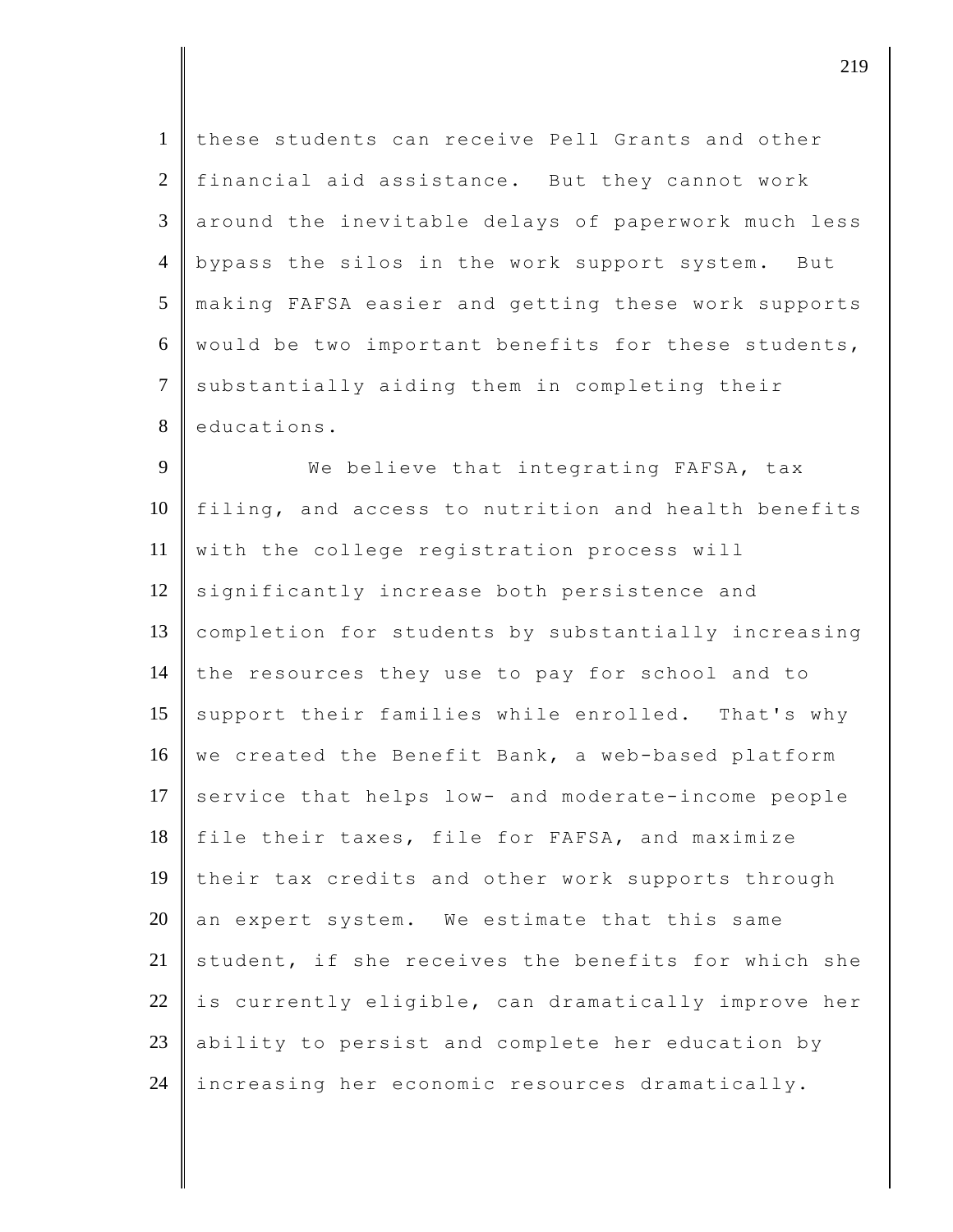| $\mathbf{1}$   | For the case above, the student begins                |
|----------------|-------------------------------------------------------|
| $\overline{2}$ | with about \$14,000 in gross income. She will be      |
| 3              | eligible for the Earned Income Tax Credit, a cash     |
| $\overline{4}$ | value for her of approximately \$4,000. In            |
| 5              | addition, she is eligible for SNAP with a value of    |
| 6              | about another \$4,000; health care for herself and    |
| $\overline{7}$ | her children, an actuarial value of about \$3,000,    |
| 8              | but a significant emotional and financial risk        |
| 9              | benefit; and child care subsidies of about \$4,000.   |
| 10             | She may also be eligible for low-income heating and   |
| 11             | energy assistance, state tax credits, and others,     |
| 12             | but this is just an example.                          |
| 13             | So while she's currently out there working            |
| 14             | right now on the edge earning \$14,000, she doesn't   |
| 15             | know it, but she's currently eligible for work        |
| 16             | support benefits that will essentially double her     |
| 17             | effective income to a value of about \$29,000.<br>And |
| 18             | in my testimony it has exhibits attached for you to   |
| 19             | show that.                                            |
| 20             | Integration of these functions will bypass            |
| 21             | the silos that exist currently in ways that allow     |
| 22             | institutions to be more efficient with their own      |
| 23             | resources while helping their students more.<br>Ιn    |
| 24             | the benefit bank, for instance, once a student has    |

 $\parallel$  220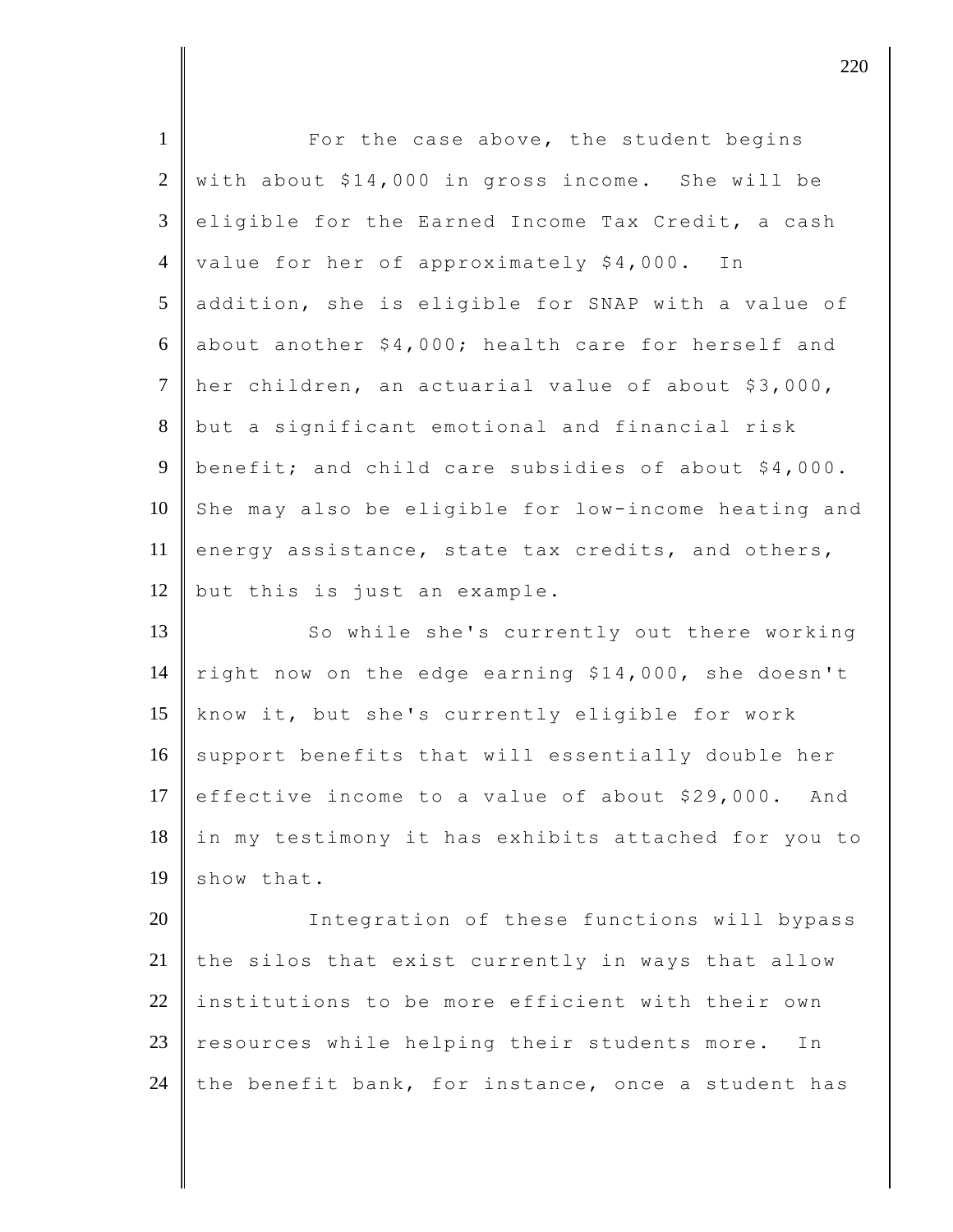| completed his or her taxes, which are then filed    |
|-----------------------------------------------------|
| electronically, the information that's already been |
| entered and gathered will be transferred directly   |
| over into the FAFSA form. The expert system can     |
| then raise to the surface whatever information is   |
| still missing. And then once that information is    |
| completed, can file FAFSA electronically, reducing  |
| errors while increasing speed and confirming that   |
| the information is the same as that that was filed  |
| with the Internal Revenue Service, eliminating the  |
| verification issue.                                 |
| Integration of these functions through              |
| expert technology can support the institutions in   |
| their work, making their efforts more efficient and |
| more effective with their own resources. At the     |
| same time, they can use their own technological     |
| processes that are already existing--their          |
| registration process, for instance--to connect      |
| their student with educational and other outside    |
| supports.                                           |
| It will increase the resources available            |
|                                                     |
| to their students, both educational resources       |
| through FAFSA, but also other resources for         |
|                                                     |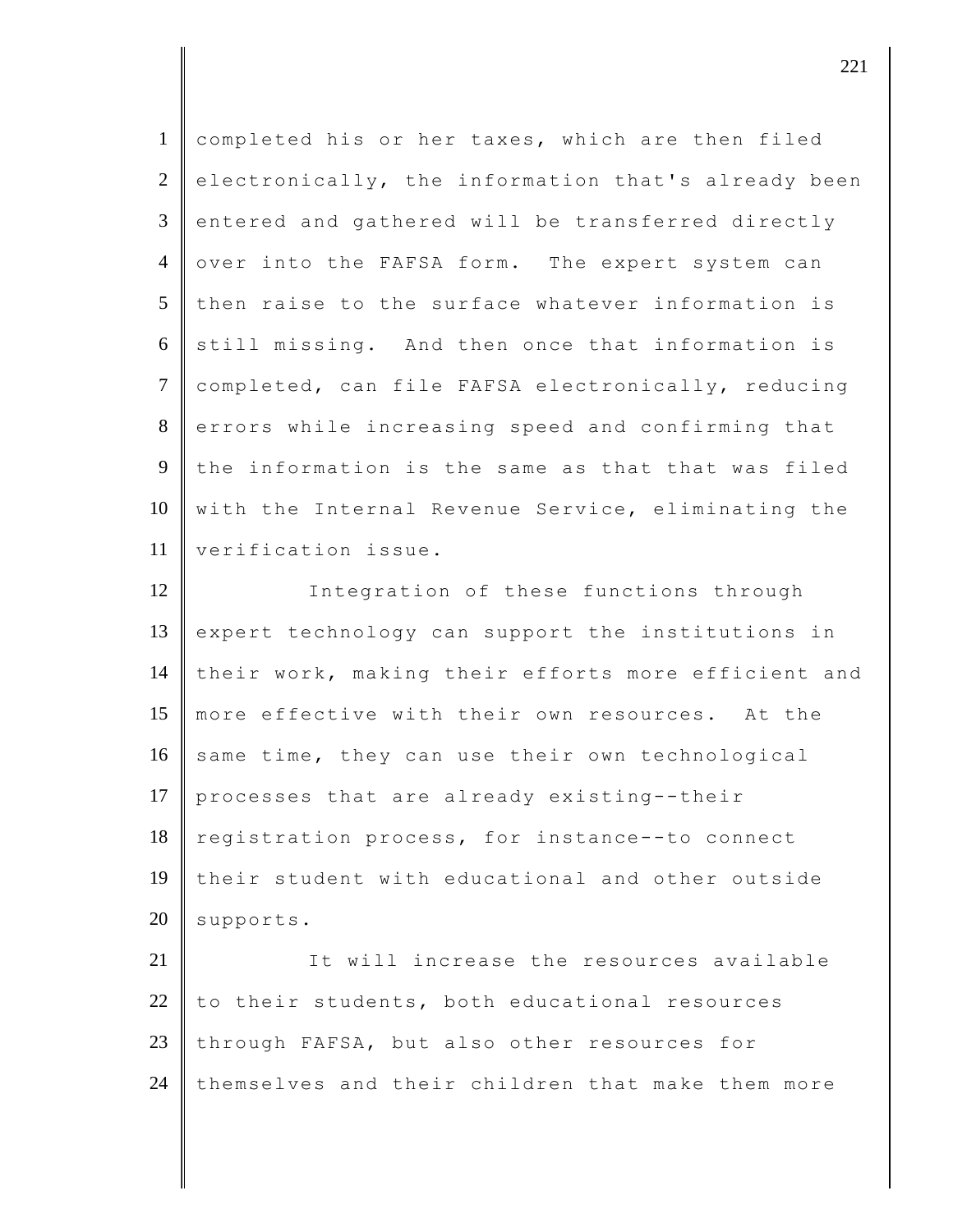| $\mathbf{1}$   | stable. They'll reduce the amount of debt they     |
|----------------|----------------------------------------------------|
| $\overline{2}$ | carry to complete their education. They will       |
| $\mathfrak{Z}$ | virtually eliminate the substantial risk of        |
| $\overline{4}$ | catastrophic debt often related to health care     |
| 5              | costs. And they'll be able to spend more time in   |
| 6              | classes and studying, performing better in their   |
| $\tau$         | classes, and completing their educations sooner.   |
| $8\,$          | In short, technological integration will result in |
| 9              | efficiencies for the community colleges in         |
| 10             | providing financial aid; will increase student     |
| 11             | persistence; will enable them to more rapidly      |
| 12             | compete--complete their educations. The community  |
| 13             | colleges will increase their success rate where it |
| 14             | counts: raising generations out of poverty through |
| 15             | education.                                         |
| 16             | Thank you.                                         |
| 17             | MR. MADZELAN: Thank you.                           |
| 18             | Mary Catherine Scarborough, British                |
| 19             | Council.                                           |
| 20             | SCARBOROUGH: Good afternoon. My name<br>MS.        |
| 21             | is Mary Catherine Scarborough and I work for the   |
| 22             | British Council. We're the United Kingdom's        |
| 23             | international organization for educational and     |
| 24             | cultural relations. In the United States, we       |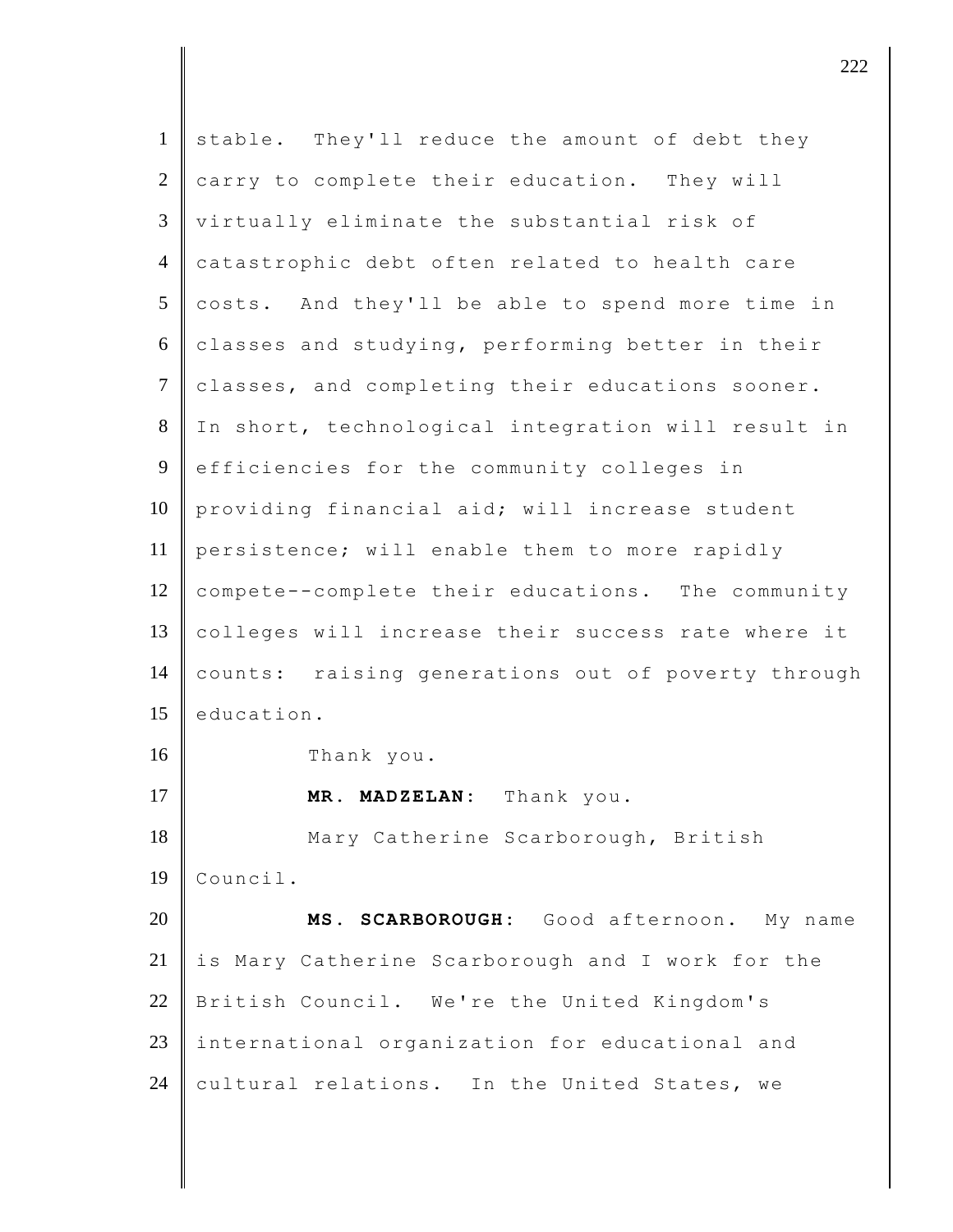| $\mathbf{1}$   | increase the availability and quality of resources  |
|----------------|-----------------------------------------------------|
| $\overline{2}$ | for students interested in study abroad,            |
| 3              | undergraduate and postgraduate degrees at U.K.      |
| $\overline{4}$ | universities. We also serve as the Cultural         |
| 5              | Department for the British Embassy in Washington,   |
| 6              | $\texttt{D}$ . $\texttt{C}$ .                       |
| $\tau$         | Today, I am joined by representatives from          |
| 8              | New Zealand, Australia, and Canadian embassies.     |
| 9              | And in Denver, you heard from another Canadian      |
| 10             | colleague from the consulate there.                 |
| 11             | For your consideration, we provide the              |
| 12             | information in support of changes that would enable |
| 13             | foreign institutions to become eligible for the     |
| 14             | Direct Loan Program, ensuring American students     |
| 15             | enrolled in higher education at foreign             |
| 16             | institutions can continue to afford the education   |
| 17             | of their choice. To support the inclusion of        |
| 18             | foreign institutions we provide the following       |
| 19             | information.                                        |
| 20             | Currently, foreign institutions are                 |
| 21             | eligible to apply for participation in the Federal  |
| 22             | Family Education Loan--FFEL--Program.<br>The        |
| 23             | potential discontinuation of FFEL, allowing         |
| 24             | American students access to federal aid while       |

 $\vert$  223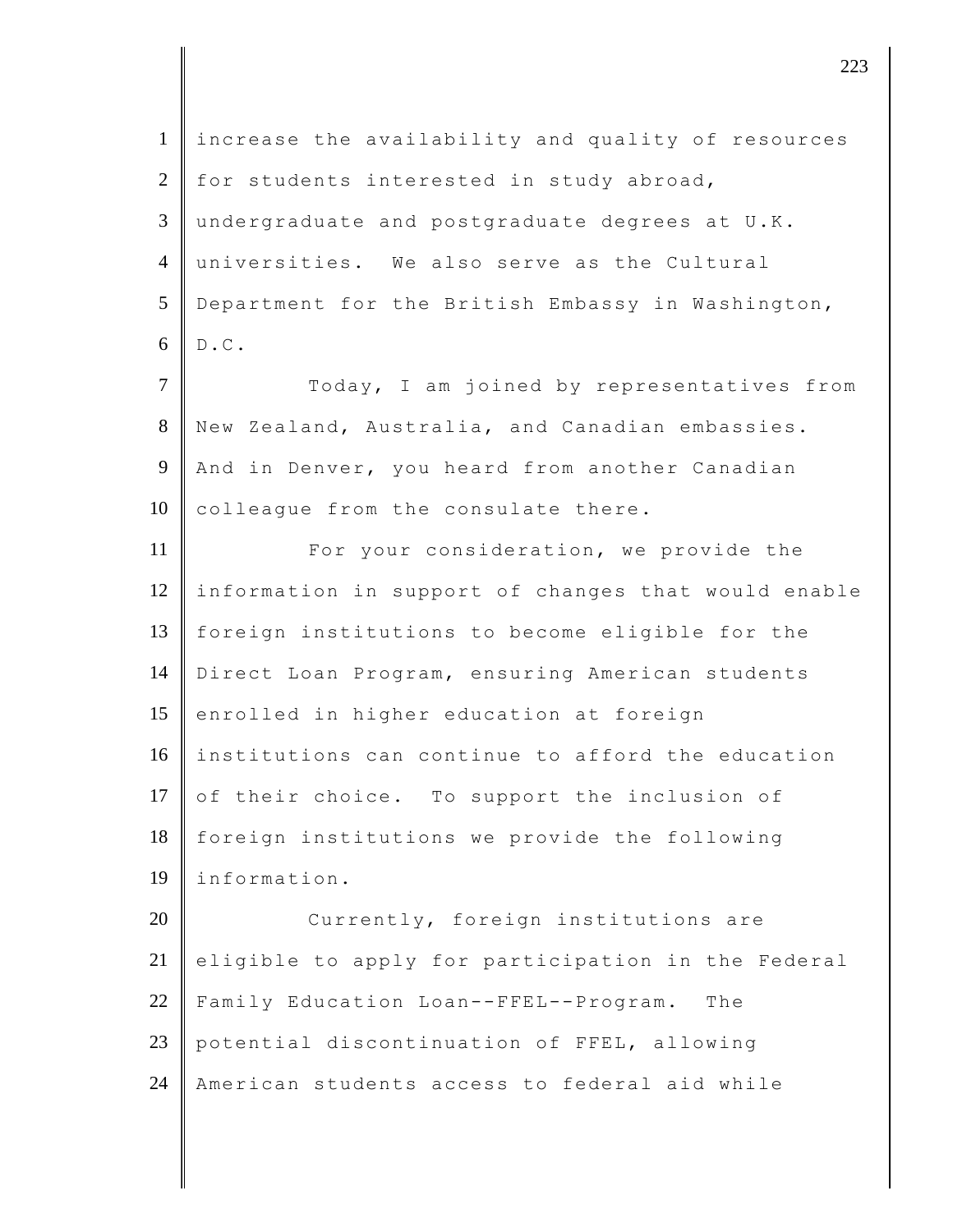1 enrolled at foreign institutions, would limit the 2 ability of Americans to experience full-degree 3 international education. According to the U.K.'s 4 Higher Education Statistical Agency, HESA, in 2007-  $5 \parallel 2008$ , 12,800 American students studied at U.K. 6 universities for undergraduate and postgraduate 7 education.

8 Currently, foreign institutions do not 9 have the ability to administer federal aid without 10 FFEL. Including these institutions in the Direct 11 Loan Program will ensure that American students can 12 continue to receive federal aid at foreign 13 institutions. Therefore, in the coming months, we 14 will support modifications of the Higher Education 15 Act, which would allow for inclusion of foreign 16 institutions in the Direct Loan Program.

17 Thank you for your time and consideration. **MR. MADZELAN:** Bob Collins, Apollo Group. **MR. COLLINS:** Good afternoon. My name is Bob Collins. I'm the Vice President of Student Financial Aid for the Apollo Group. I've been an 22 active financial aid professional for over 28 23 years. I've been with the Apollo Group since 2000, March of 2000.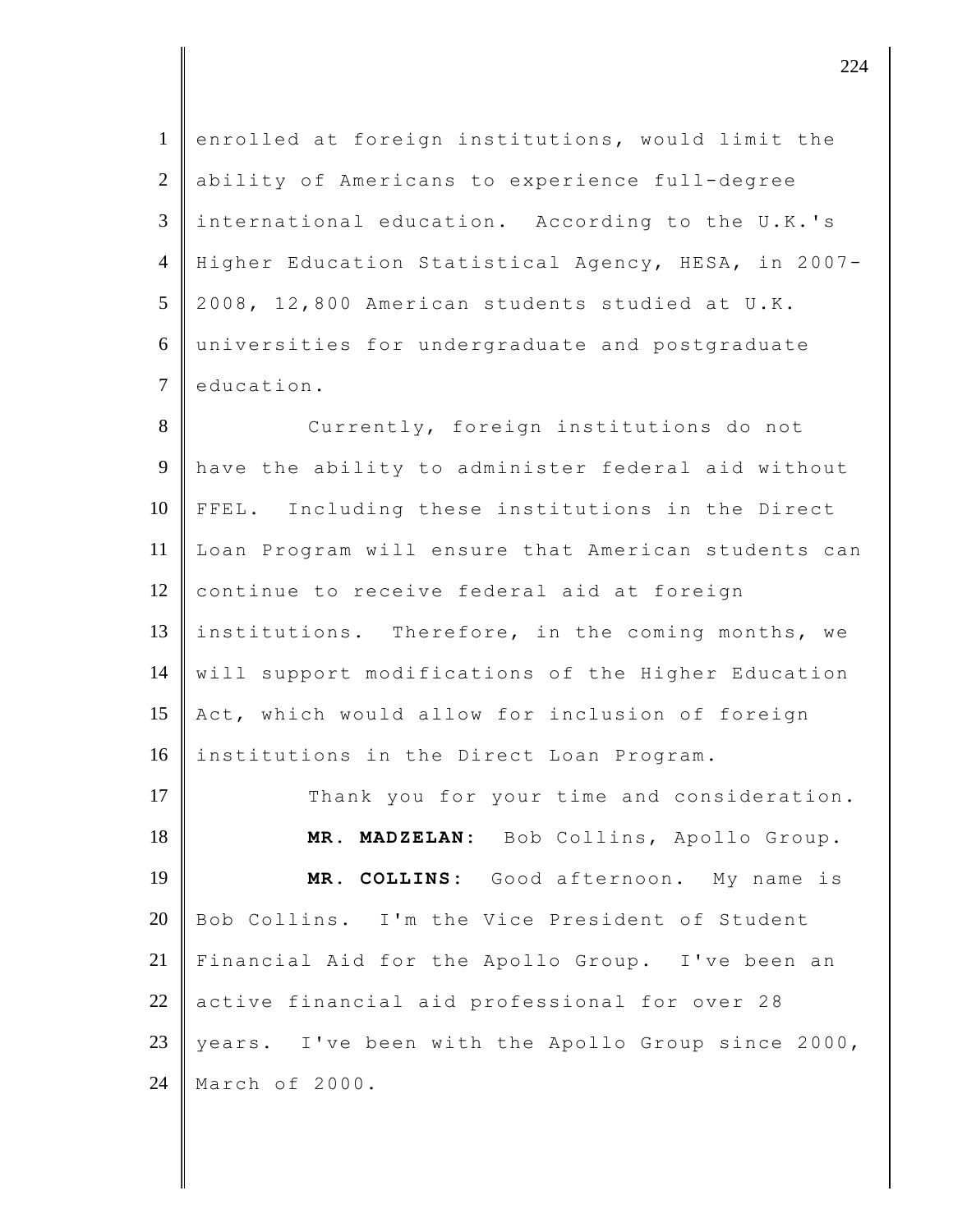1 | I provided earlier testimony in Denver, 2 which I submitted in writing today. My comments  $3$  are scribbled on this piece of paper. 4 The University of Phoenix is one of the 5 most highly regulated schools in the education  $6$  sector. We operate in 38 states and have a 7 physical presence there, so we have all of the 8 state regulatory requirements. We're regionally 9 accredited by the Higher Learning Commission. And  $10$  since we operate in all of these states, all of the 11 other regional accrediting agencies have the 12 opportunity to visit our campuses and--located 13 within their regions as well. We have four 14 programmatic accreditations in business, nursing, 15 teachers, and counselors. 16 We're a publicly traded company, so, 17 therefore, we have the Securities Exchange 18 Commission Sarbanes-Oxley requirements. We have an 19 annual independent compliance audit performed by an  $20$  external big accounting firm. We have internal 21 audits. We have state program reviews and we have 22 Department of Education program reviews. 23 Today you heard many of the same tired 24 accusations against the University of Phoenix that

discrete the contract of  $\overline{225}$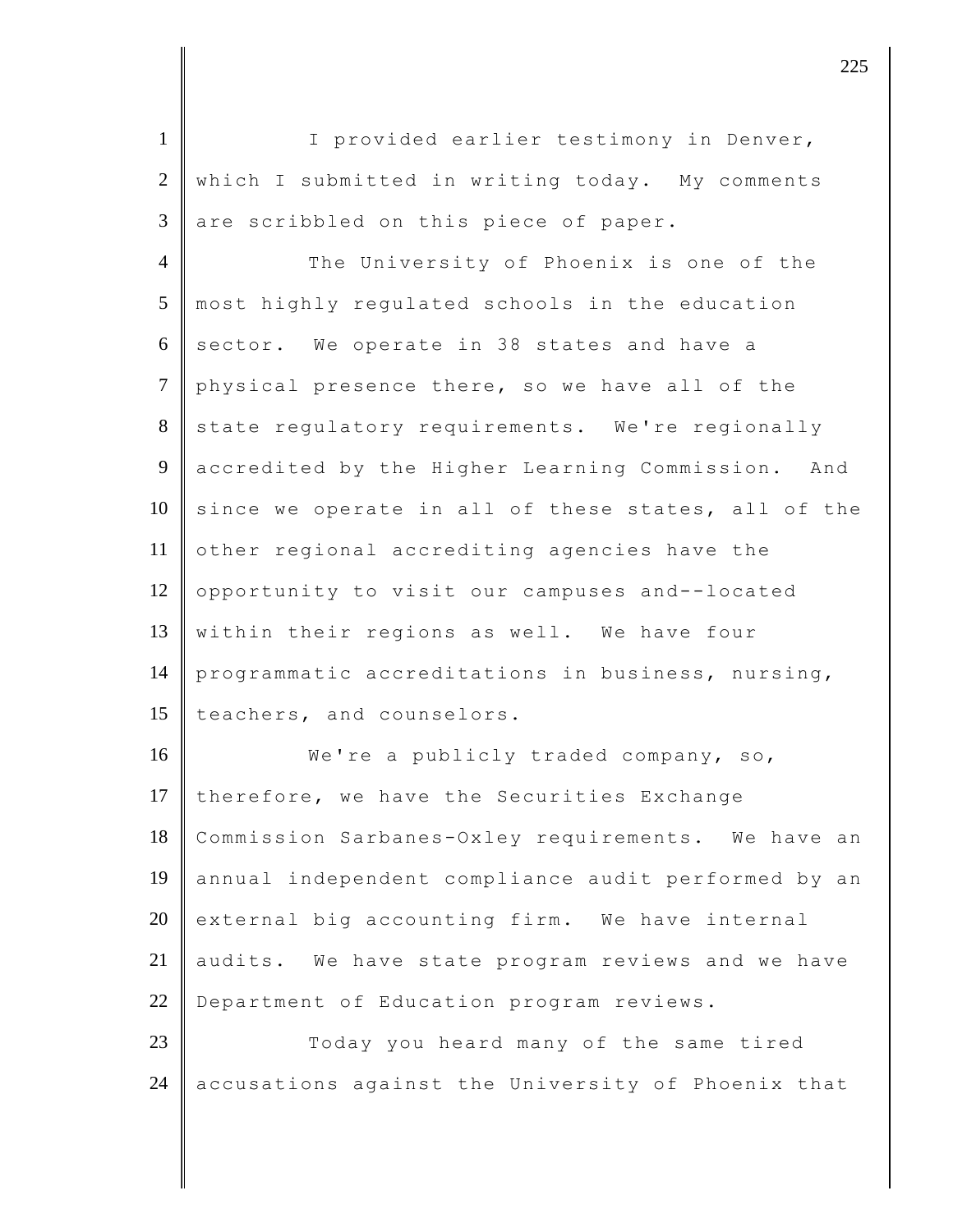| $\mathbf{1}$   | make great headlines, but are lacking in factual    |
|----------------|-----------------------------------------------------|
| $\overline{2}$ | integrity. It is unfortunate that as a public       |
| 3              | company many financial investors make their living  |
| $\overline{4}$ | from shorting the Apollo Group stock. Apollo Group  |
| 5              | is the parent company of the University of Phoenix. |
| 6              | But to be clear, the University of Phoenix is       |
| $\tau$         | focused on student outcomes, not on the financial   |
| 8              | investors who may be trying to short Apollo stock.  |
| 9              | Let me start by clearing the record about           |
| 10             | the University of Phoenix 2003 Program Review       |
| 11             | Report. There's no question that the report is      |
| 12             | filled with accusations and strong rhetoric. But    |
| 13             | not contained in the report is the University's     |
| 14             | vigorous rebuttal to its contents. We did settle    |
| 15             | with the Department as we had no desire to enter    |
| 16             | into a protracted dispute with our primary          |
| 17             | regulator. However, the settlement did not require  |
| 18             | that we change any policies or practices because we |
| 19             | were, in fact, abiding by the law.                  |
| 20             | Following our settlement, the Arizona               |
| 21             | Private Postsecondary Education Board decided to    |
| 22             | conduct their own investigation to see if the       |
| 23             | contents of the 2003 Program Review Report had      |
| 24             | merit. Following their exhaustive investigation,    |

 $\parallel$  226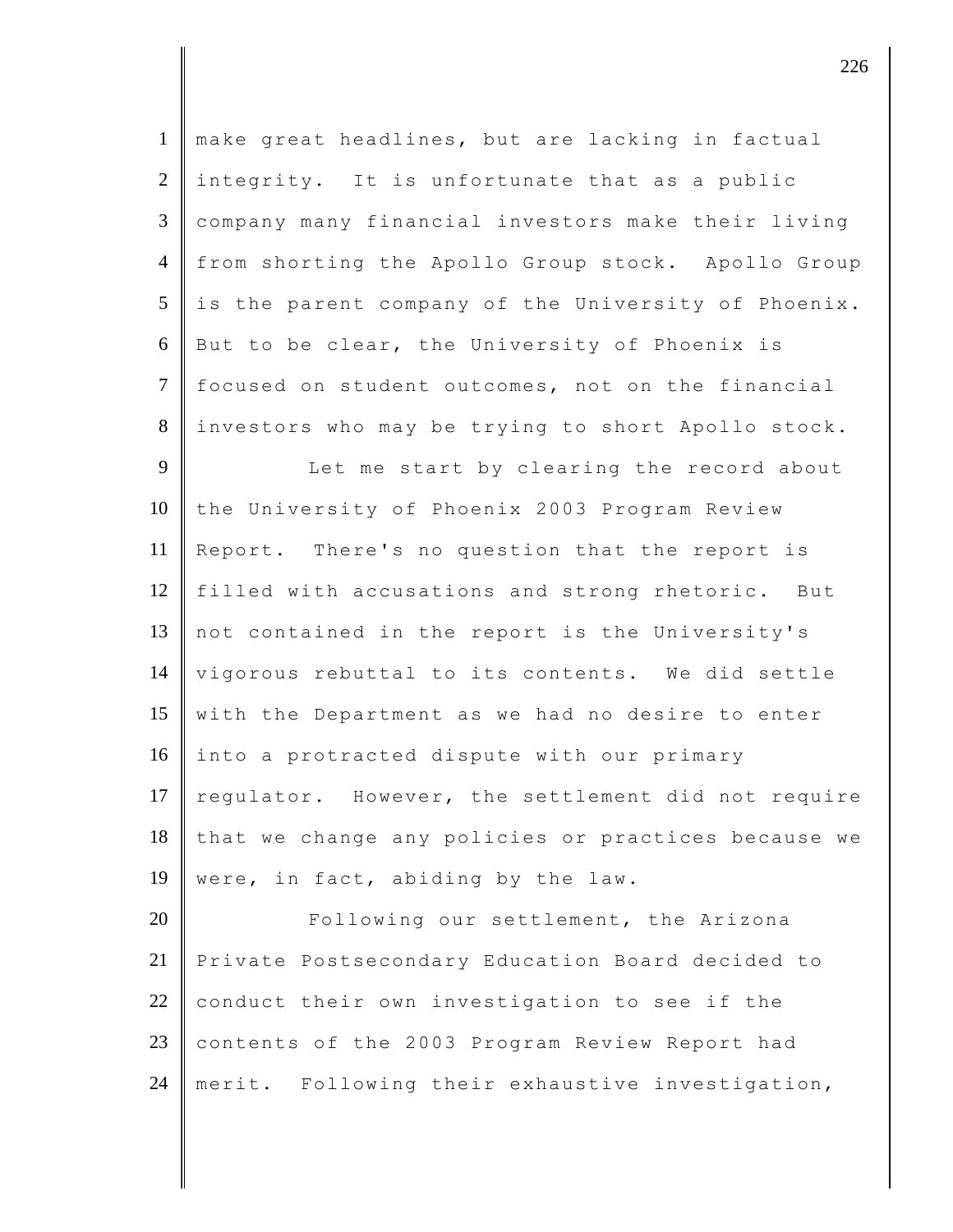1 the State Education Board voted unanimously to 2 dismiss the matter, finding no violation of statute 3 or rules.

4 The second issue that frequently comes up  $5$  are graduation rates. As you know, the IPEDS 6 database requires that institutions report only 7 those students with no prior college experience. 8 As disclosed in our consumer information, this 9 first-time, full-time IPEDS definition is not 10 representative of our student population.

11 The University of Phoenix student brings a 12 significant level of prior college work. The 13 University of Phoenix completion rates are 14 comparable to conventional four-year colleges and 15 universities: 27 percent of University of Phoenix 16 students graduate at associate degree level, which 17 is the same as the national rate; 38 percent of 18 University of Phoenix students graduate at 19 bachelor's level compared to 43 percent nationally; 20  $\parallel$  and 60 percent of the University's students 21 graduate at the graduate level versus 61 percent  $22$  nationally. And in comparison of students who 23 enter college with risk factors that often 24 contribute to their dropping out, the University of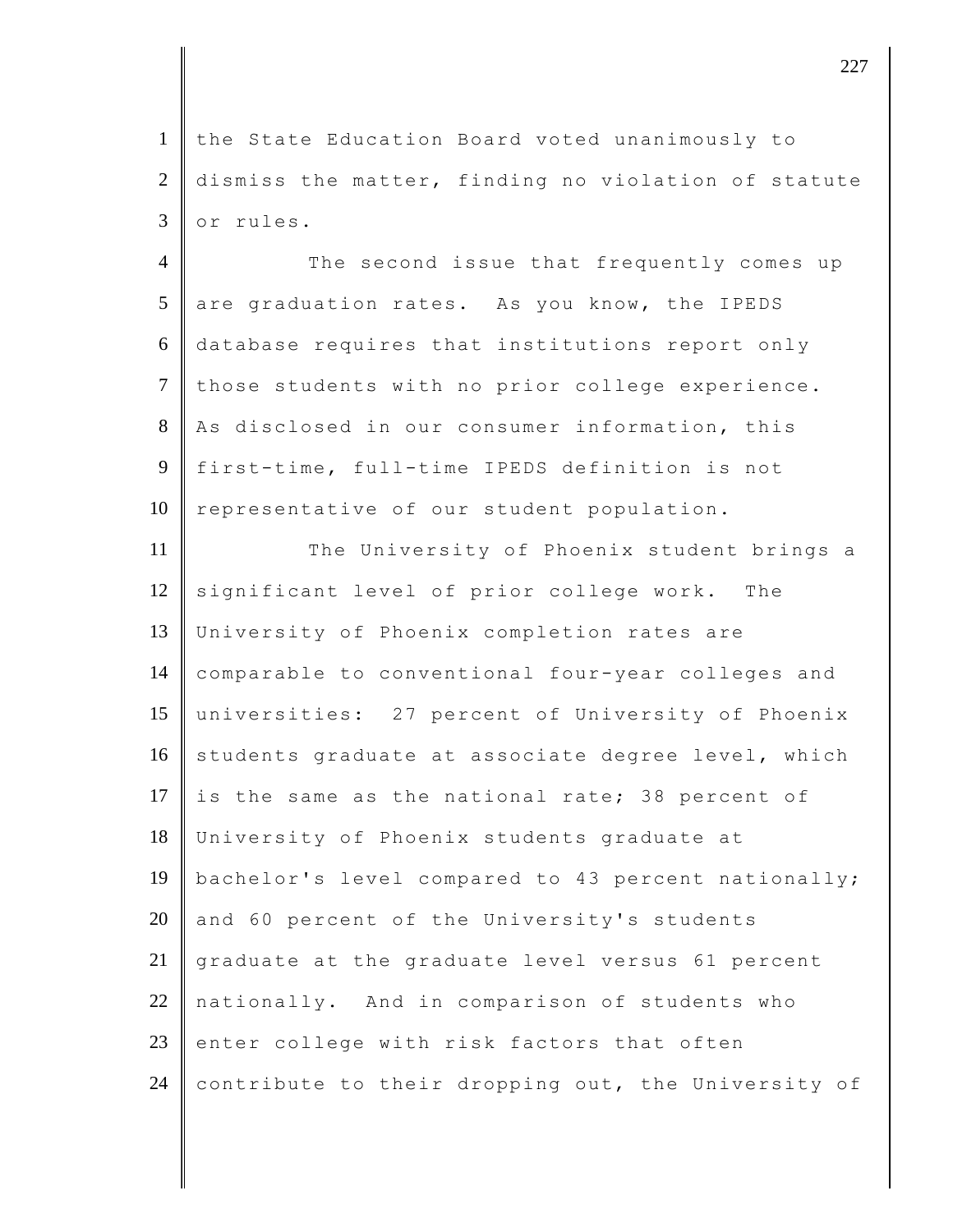1 Phoenix rates of completion for bachelor's degree 2 are substantially higher than for institutions  $3 \parallel$  overall. These rates have been verified by 4 external parties again and again.

5 With respect to the previously mentioned  $6$  OIG audit, for those aid administrators who are in  $7$  the room, if you've ever had the participate in one 8 of those, they arrived on campus in March of 2004, 9 spent about an academic year. And this was not a 10 random sample of student files. This was an entire 11 database of all of our student record systems. The 12 period of time that they were auditing was from 13 September of 2002 to March of 2004.

14 They looked at two areas. The first one 15 was related to disbursements and, in August 2005, a 16 report was issued. The report states, "Except for 17 two areas, we concluded that University of Phoenix 18 || had policies and procedures that provide reasonable 19 assurances that the institution properly makes  $20$  initial and subsequent disbursements to students 21 enrolled in Title IV-eligible programs." Except 22 for two areas, and those were nominal, I think 23 there were six students where we had refunded less 24 than  $$20,000$  back to the programs.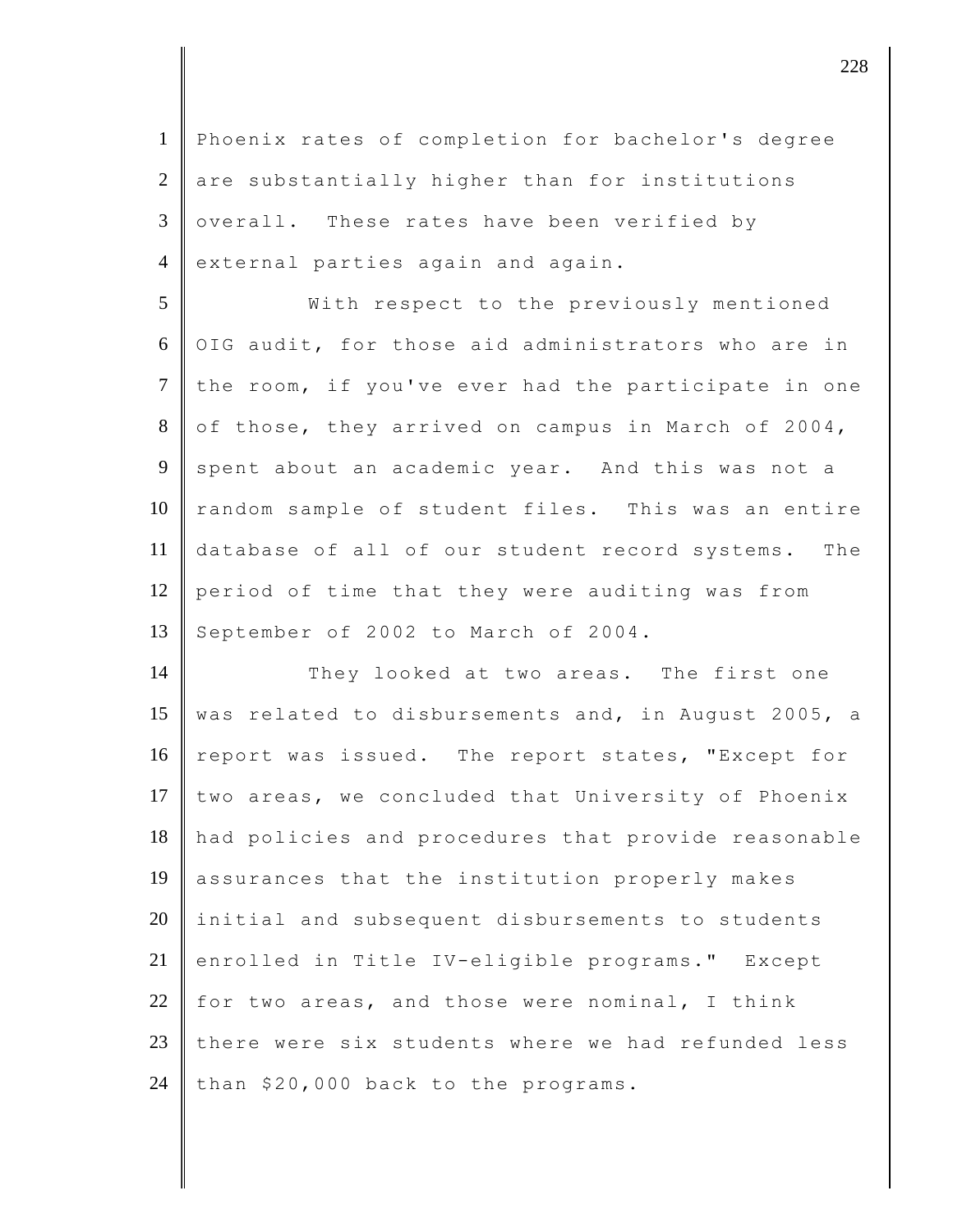| $\mathbf{1}$    | Regarding the return to Title IV, I quote,          |
|-----------------|-----------------------------------------------------|
| 2               | this report was issued in December of 2005. The     |
| $\mathfrak{Z}$  | OIG, "We concluded that the University of Phoenix   |
| $\overline{4}$  | had policies and procedures that provided           |
| $5\overline{)}$ | reasonable assurance that the institution properly  |
| 6               | identified withdrawn students, appropriately        |
| $\overline{7}$  | determined whether a return to Title IV calculation |
| 8               | was required, returned Title IV funds for withdrawn |
| 9               | students in a timely manner, and used appropriately |
| 10              | methodologies for most aspects of calculating the   |
| 11              | return to Title IV." For most aspects.              |
| 12              | I really get to appreciate the regulatory           |
| 13              | process because in February of 2004, there as a     |
| 14              | "Dear Colleague" letter that was issued, a rather   |
| 15              | extensive "Dear Colleague" letter. And in it there  |
| 16              | was some sub-regulatory guidance with respect to    |
| 17              | return to Title IV for non-term programs of which   |
| 18              | the University of Phoenix is a model. Some would    |
| 19              | arque that it promulgated new regulation, this      |
| 20              | "Dear Colleague" letter; I'm not going to go there. |
| 21              | In February of 2004, without any notice,            |
| 22              | we were heads-down. We were conducting a software   |
| 23              | system enhancement, which is routine about that     |
| 24              | time of year. We were preparing for the new aid     |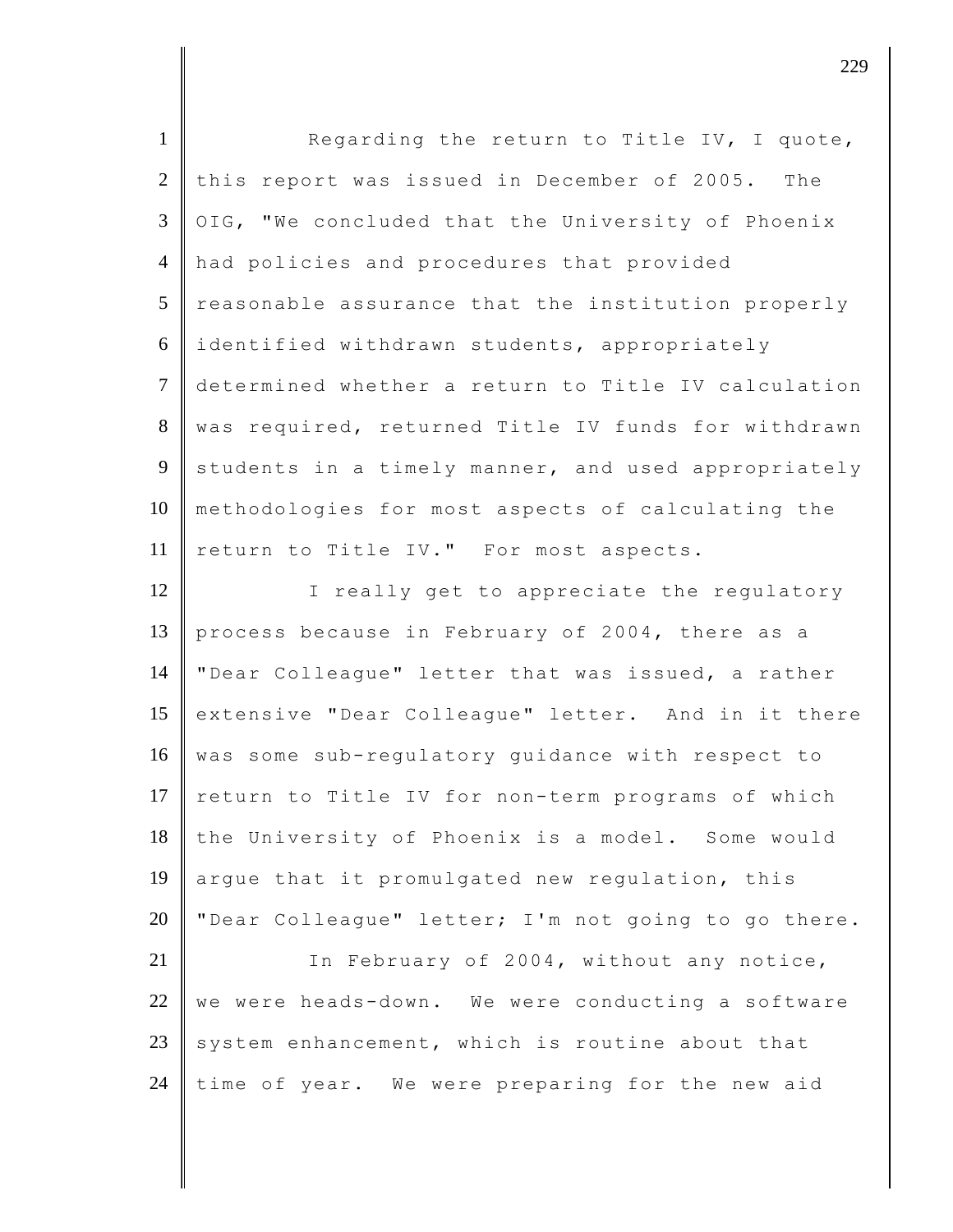1 year regulations. We had just completed a program 2 review and out comes a 24-page "Dear Colleague" 3 letter.

4 We did our best to implement that as 5 quickly as possible in light of everything that was 6 going on, and we did. In fact, the OIG did confirm 7 that our new policies and procedures that we 8 adopted in December were compliant, in December of 9 2004, of that year. So from March 1 to December, 10 that's how long it took to implement this new 11 | quidance.

12 So only to say these--the requiatory 13 process is critical. There's public hearings. 14 There's Negotiated Rulemaking. There's a Notice of 15 Proposed Rulemaking with a public comment period. 16 And then final regulations are posted in the 17 Federal Register. And then there's a master 18 calendar to allow institutions enough time to 19 implement all of these changes.

20 Finally, I'd like to point out that the 21 University of Phoenix is here for the same reason 22 all of you are: We want to ensure that, in the 23 end, our regulatory processes are fair and balanced 24  $\parallel$  for all types of institutions and, most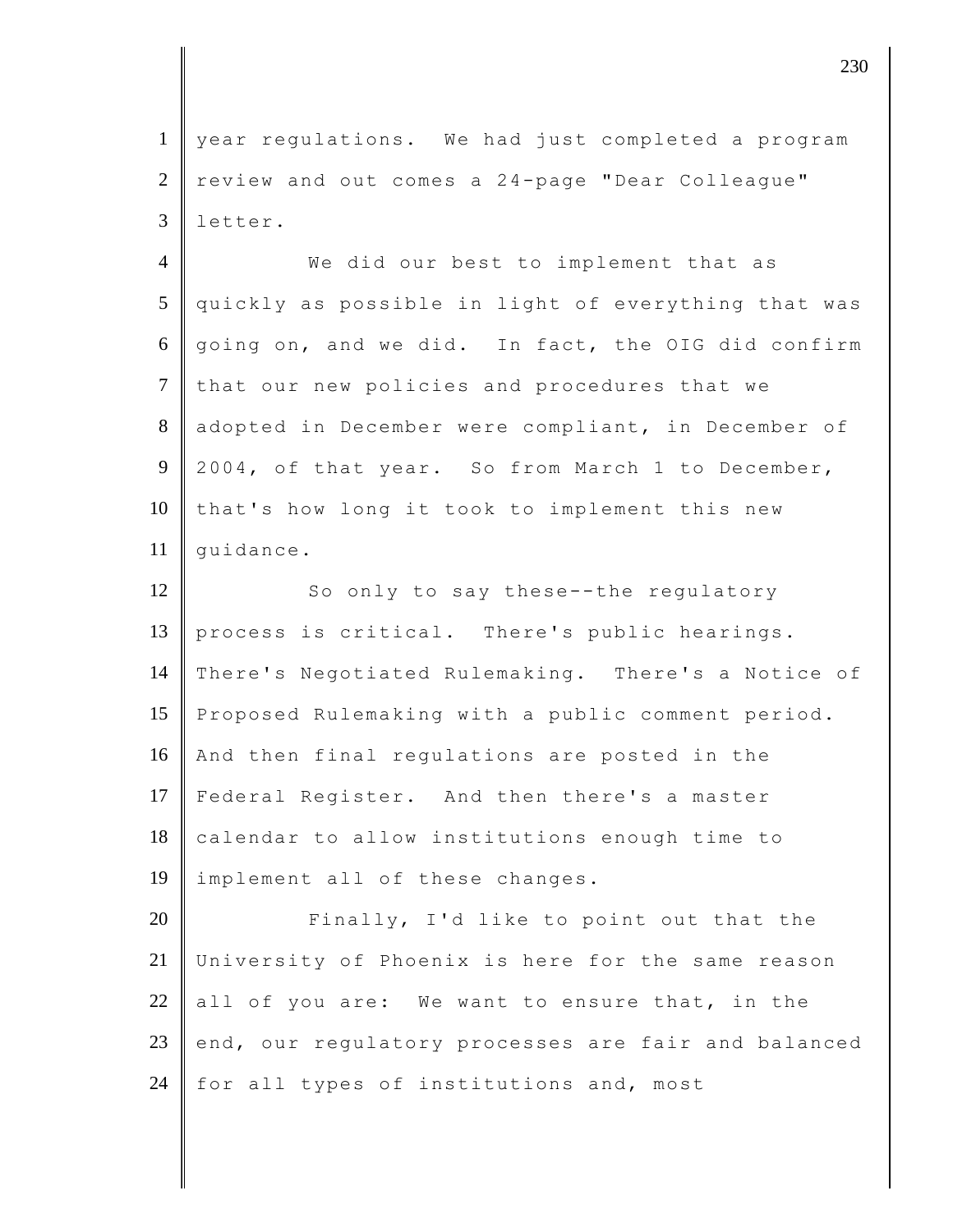| $\mathbf{1}$   | importantly, that they serve the students who       |
|----------------|-----------------------------------------------------|
| $\overline{2}$ | should be able to attend the schools that best meet |
| 3              | their needs.                                        |
| $\overline{4}$ | Thank you.                                          |
| 5              | MR. MADZELAN: Thank you.                            |
| 6              | Well, if you'll give me a moment, I will            |
| $\tau$         | check out--we'll check outside to see if we have    |
| $8\,$          | anyone additional signed up. That is it for my      |
| 9              | list at the moment. We are scheduled to be here     |
| 10             | until 4 o'clock. So if you'll just hold tight for   |
| 11             | a moment or two, we'll see if we have anyone else.  |
| 12             | I'm told we have no one else signed up.             |
| 13             | So, what we will do is we will recess and rather    |
| 14             | than reconvene at any particular time, I will just  |
| 15             | say we'll reconvene at the call of the Chair. And   |
| 16             | we will be here until 4 o'clock. Okay.              |
| 17             | [Recess.]                                           |
| 18             | MR. MADZELAN: It is now 4 o'clock and we            |
| 19             | have received no additional indication or no        |
| 20             | additional persons have asked to speak this         |
| 21             | afternoon. So we are now closing this session of    |
| 22             | the Negotiated Rulemaking Hearing.                  |
| 23             | Thanks to all who participated.                     |
| 24             |                                                     |
|                |                                                     |

 $\vert$  231